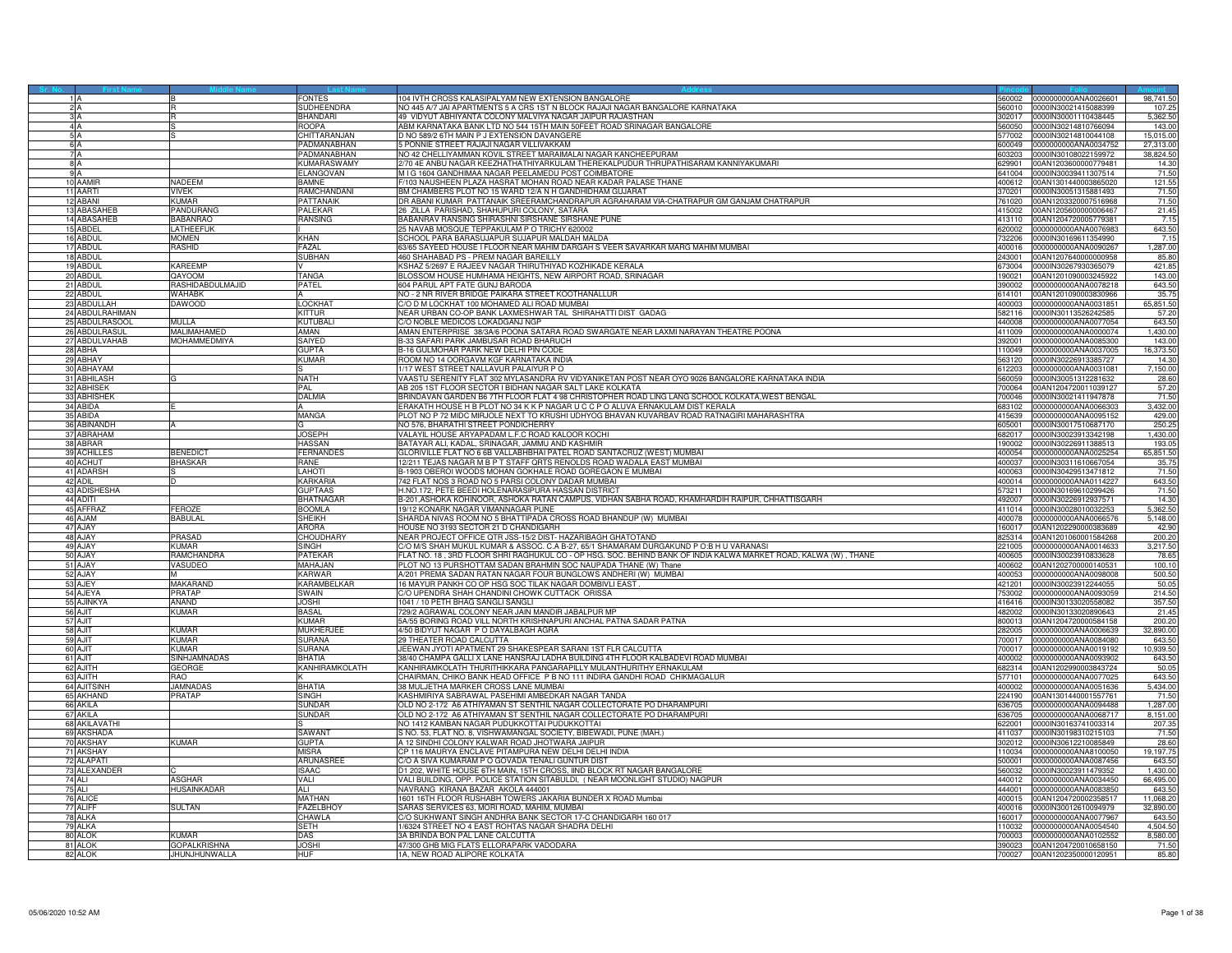|     | 83 ALPA                   | <b>ASHOK</b>         | <b>GOKANI</b>                 | ASHAPURA HOUSING SOCIETY SURAJKARADI MITHAPUR DIST JAMNAGAR                                                                      |                  | 361345 0000000000ANA0111299                         | 29,386.50         |
|-----|---------------------------|----------------------|-------------------------------|----------------------------------------------------------------------------------------------------------------------------------|------------------|-----------------------------------------------------|-------------------|
|     | 84 ALPA                   |                      | <b>GOKANI</b>                 | ASHAPURA HOUSING SOCIETY SURAJKARADI MITHAPUR                                                                                    |                  | 361347 0000000000ANA0102444                         | 15,730.00         |
|     | 85 ALTAF                  |                      | KARAMPURWALA                  | P O BOX 1633 SHARJAH                                                                                                             | 999999           | 0000000000ANA0901620                                | 17,160.00         |
|     | 86 ALTAF                  | IUSSAIN              | RHAT                          | MAQBOOL ABAD KHANBAL HANDWARA HANDWARA                                                                                           | 193221           | 00AN1203350001587798                                | 357.50            |
|     | 87 AMALENDU               |                      | GANGULI                       | SHARISHA PARA PO CHANDERNAGORE DIST HOOGHLY 712 136                                                                              | 12136            | 0000000000ANA0085923                                | 643.50            |
|     | 88 AMAR                   |                      | CHALLUR                       | HOUSE NO. 5-221 BAZAR STREET SANTHAPET WARD 5 Chittoor                                                                           | 517004           | 00AN1201910101384272                                | 7.15              |
|     | 89 AMARENDRA              | <b>KUMAR</b>         | <b>BAGCHI</b>                 | 56/1 VIVEKANANDA SARANI CALCUTTA                                                                                                 | 700078           | 0000000000ANA0030837                                | 32,890.00         |
|     | 90 AMBA                   | <b>SHANKER</b>       | <b>TRIVEDI</b>                | NO.9, BANK COLONY RAI KA BAGH JODHPUR                                                                                            | 342006           | 00AN1201210100088211                                | 35.75             |
|     | 91 AMBA                   |                      | <b>RAO</b>                    | 3 PRAGAT M KARVE ROAD NAUPADA THANE                                                                                              | 400602           | 0000000000ANA0093273                                | 286.00            |
|     | 92 AMBALAI                | MAGANLAL             | PATEL                         | 'CHANCHAL NIVAS'' 6, MEVAWALA NAGAR SOC., NR. KIRAN PARK, NAVA VADAJ, AHMEDABAD.                                                 | 380013           | 0000IN30034310555250                                | 357.50            |
|     | 93 AMBAREESH              |                      | DE                            | EAST STATION ROAD AGARPARA AGARPARA NORTH 24 PARGANAS ,NORTH 24 PARGANAS WEST BENGAL,INDIA                                       |                  | 700109 0000IN30302861196130                         | 64.35             |
|     | 94 AMBULKAR               | <b>KARTIK</b>        |                               | SHARADA CHOWK JALALPURA GANDHIBAGH NAGPUR MAHARASHTRA                                                                            |                  | 440002 0000IN30051313923524                         | 35.75             |
|     | 95 AMINA                  | MAHMED               | LAKHI                         | AT POST SIMLAK VIA DABHEL TA-NAVSARI DIST -VALSAD                                                                                |                  | 396415 0000000000ANA0066417                         | 2,145.00          |
|     | 96 AMISHA                 | <b>HETAL</b>         | CONTRACTOR                    | B/1 MORAR FLATS BEHIND MANINAGAR RAILWAY STATION MANINAGAR (EAST) AHMEDABAD                                                      | 380008           | 0000000000ANA0092412                                | 643.50            |
|     | 97 AMIT                   |                      | SHAH                          | 4/12 MAYANI MANOR ANDHERI KORLA ROAD ANDHERI EAST MUMBAI                                                                         | 00069            | 0000000000ANA008597                                 | 429.00            |
|     | 98 AMIT                   | <b>KUMAR</b>         | SINGI                         | 45, GUMASHTA NAGAR, INDORE (M.P.)                                                                                                | 452009           | 0000IN30198310501510                                | 92.95             |
|     | 99 AMIT                   |                      | <b>BINDAL</b>                 | 19 TAPTI APT T T NAGAR BHOPAL                                                                                                    |                  | 462003 0000000000ANA0048912                         | 2,645.50          |
|     | 100 AMIT                  | KUMAR                | <b>BHATNAGAR</b>              | H N 8 RAMPUR WARD DHAMTARI TAH DHAMTARI DIST DHAMTARI DHAMTARI CHHATTISGARH INDIA                                                |                  | 493773 0000IN30226913016392                         | 14.30             |
|     | 101 AMIT                  | <b>KUMAR</b>         | <b>BIDADA</b>                 | FA-337 MANSAROVER GARDEN NEW DELHI                                                                                               |                  | 110015 0000lN30177410949520                         | 572.00            |
|     | 102 AMIT                  | <b>IAVINCHANDRA</b>  | PATEL                         | AJAY BOOK STORES STATION ROAD OPP. UCO BANK ANAND                                                                                | 88001            | 0000lN30063610275433                                | 3,289.00          |
|     | 103 AMIT                  | <b>VIRAM</b>         |                               |                                                                                                                                  |                  |                                                     |                   |
|     |                           | <b>KUMAR</b>         | <b>BOKHIRIYA</b><br>ROY       | NR. CHAMUNDA, MANDIR BOKHIRA, . PORBANDAR<br>AMIT KUMAR ROY BAISHYA TOLA PO RADHANAGAR PS BALIDIA SIJUA BOKARO BOKARO            | 360575           | 00AN1207100000098726                                | 421.85<br>500.50  |
|     | 104 AMIT                  |                      |                               |                                                                                                                                  |                  | 827010 00AN1203350000541449                         |                   |
|     | 105 AMIT<br>106 AMITA     |                      | <b>KUMAR</b><br><b>DSOUZA</b> | HADALJA COMPOUND' OPP ALKPURI CLUB BARODA                                                                                        |                  | 390001 0000000000ANA0008056<br>0000IN30133021307086 | 38,395.50<br>7.15 |
|     |                           | <b>CYNTHIA</b>       |                               | 1/29 GOLDEN VALLEY KALINA KURLA ROAD SANTACRUZ EAST MUMBAI                                                                       | 400098           |                                                     |                   |
| 107 | <b>AMITA</b>              |                      | SARASWA <sup>-</sup>          | BLOCK NO 77 PLOT NO 04 NEHRU NAGAR BHILAI                                                                                        | 490020           | 0000lN30045012712222                                | 71.50             |
|     | 108 AMITABH<br>109 AMIYA  | KUMAR                | <b>GOEL</b>                   | HOSPITAL CAMPUS, T. CHOITHRAM HOSPITAL, INDORE (M.P.)<br>F/99 DATTANI PARK II FLOOR WESTERN EXPRESS HIGHWAY KANDIVILI (E) MUMBAI | 452001           | 0000IN30198310146464                                | 71.50             |
|     | 110 AMLAN                 |                      | DAS                           |                                                                                                                                  | 400101<br>700078 | 0000000000ANA0024551                                | 32,890.00         |
|     |                           |                      | <b>DATTA</b>                  | 116 KALIKAPUR RD VIVEKANDA PALLY KOLKATA KOLKATA                                                                                 |                  | 0000IN30021414071265                                | 71.50             |
|     | 111 AMOL                  | <b>JAYWANT</b>       | JAIN.                         | 229 ADARSH NAGAR SHIRPUR                                                                                                         |                  | 425405 00AN1203320003314933                         | 286.00            |
|     | 112 AMOSL<br>113 AMRAPALI |                      | YENDURI<br>OZA                | S/O ASEERWADAM DRIVER PWD WORKSHOP SEETHANAGARAM RAMALAYAM POST GUNTUR DISTRICT                                                  | 500001           | 0000000000ANA0085435                                | 1,287.00          |
|     |                           | JAYANT               |                               | A-1 APARTMENT BLOCK NO 53 260 WALKESHWAR ROAD MUMBAI                                                                             |                  | 400006 0000000000ANA0048505                         | 3,575.00          |
|     | 114 AMROTLAL              | VIRJI                | <b>VIRA</b>                   | 12 BHATIA NIVAS G K ROAD PAREL BHOIWADU MUMBAI                                                                                   |                  | 400012 0000000000ANA0091052                         | 2,645.50          |
|     | 115 AMRUTBHAI             | <b>GANESHBHAI</b>    | PATEL                         | B-9 NARAYAN PARK SOCIETY B/H JILLA PANCHAYAT COLONY MAKTAMPUR BHARUCH                                                            |                  | 392012 0000000000ANA0020879                         | 32,890.00         |
|     | 116 ANAND                 | PURUSHOTTAM          | <b>MULYE</b>                  | A-4 MALHAR CHAYA 3RD LANE PANDURANG WADI DOMBIVLI (EAST) DIST THANE                                                              | 421201           | 0000000000ANA0084867                                | 643.50            |
| 117 | ANAND                     |                      | <b>MADA</b>                   | 1103 B 11TH FLOOR HARMONY CHSL KANDIVALI WEST MAHAVIR NAGR SUBURBAN MUMBAI                                                       | 400092           | 0000000000ANA0014379                                | 429.00            |
|     | 118 ANAND                 | <b>A.IARAM</b>       | <b>VASANKAF</b>               | 42 NA ES TI STANDA JAVALIL BHAG VARD KRA 7 TQ TELHARA DIST AKOLA TELHARA                                                         | 444108           | 00AN1203320008267773                                | 35.75             |
|     | 119 ANAND                 | SUNDER               | <b>SINGH</b>                  | A 402 ROHAN VASANTHA APARTMENTS VARTHUR MAIN ROAD MARATHAHALLI BANGALORE                                                         | 560037           | 00AN1204720010489747                                | 214.50            |
|     | 120 ANAND                 | VISHWASRAO           | <b>SALUKHE</b>                | NILKANTHA APARTMENT 4TH FLOOR S NO 155/1B BARANGANI ROAD DHYARI PUNE                                                             | 411041           | 0000000000ANA0089406                                | 286.00            |
|     | 121 ANAND                 | KUMAR                | JAIN.                         | 39 B JANAK ROAD FLAT NO 4 CALCUTTA                                                                                               |                  | 700029 0000000000ANA0070816                         | 71.50             |
|     | 122 ANANDRAO              | <b>ADUNATH</b>       | PAWAR                         | VAJRABAD PETH, DIST - SANGOLA, SOLAPUR                                                                                           | 413307           | 00AN1204000000101182                                | 35.75             |
|     | 123 ANANT                 | DADOBA               | <b>THAKOOR</b>                | MAYA PLOT NO 533 3RD FLOOR SEVENTEENTH ROAD KHAR MUMBAI                                                                          |                  | 400052 0000000000ANA0085932                         | 643.50            |
|     | 124 ANANTHA               | <b>AKSHMI</b>        | MANDAPAKA                     | H NO 1/1/518/1 GANDHI NAGAR CHIKKADPALLY WARD 1 HYDERABAD                                                                        |                  | 500020 00AN1204470004757826                         | 157.30            |
|     | 125 ANANTHAY              | KARKADA              | SHANBHOGUE                    | PADMAVATHI CHEMPI POST YEDABETTU VIA SASTHAN UDUPI TALUK AND DISTRICT UDUPI                                                      |                  | 576226 00AN1201090001543737                         | 100.10            |
|     | 126 ANANTHAYYA            | VASUDEVA             | <b>RAO</b>                    | 51/52 ADARSH PALM MEADOWS PHASE 2 OLD AIRPORT WHITEFIELD ROAD RAMAGONDANAHALLI BANGALORE                                         |                  | 560066 0000000000ANA0902663                         | 1.287.00          |
|     | 127 ANCHAL                |                      | BIKHCHANDANI                  | 23/52 SAGAR APARTMENTS OFF NEW LINK ROAD OSHIWARA JOGESHWARI W MUMBAI                                                            | 100102           | 00AN1204470005121375                                | 357.50            |
|     | 128 ANDREW                |                      | <b>JOSEPH</b>                 | AA;BETHELAA; 40 5TH CROSS VASANTH NAGAR BANGALORE                                                                                | 560052           | 0000000000ANA0093442                                | 643.50            |
|     | 129 ANEESH                |                      | ALEX                          | CHITTAZHIKATTHU PUTHEN VEEDU CHENGAMANADU PO KOTTARAKARA KOLLAM                                                                  | 691557           | 00AN1204470006306607                                | 64.35             |
|     | 130 ANGAD                 |                      | SINGH                         | FLAT NO 1 GEETANJALI BANDRA RECLAMATION BANDRA WEST NEAR LILAVATI HOSPITAL MUMBAI                                                | 400050           | 00AN1203320002751085                                | 78.65             |
|     | <b>131 ANIL</b>           | KUMAR                | NIGAM                         | ARTIFICIAL LIMBS MFG CORPN OF INDIA MARKETING DEPT G T ROAD KANPUR                                                               | 208016           | 0000000000ANA0079776                                | 643.50            |
|     | <b>132 ANIL</b>           | <b>KUMAR</b>         | <b>GUPTA</b>                  | C/O P N FINANCE CORPORATION P O ALLAHAGANJ DIST SHAHJAHANPUR UTTAR PRADESH                                                       | 242220           | 0000000000ANA0065919                                | 2,145.00          |
|     | 133 ANIL                  | <b>MANGUBHAI</b>     | <b>PATFI</b>                  | SAI KRIPA 27/1064 D N NAGAR ANDHERI (W) . Mumbai                                                                                 | 400058           | 00AN1204720010814165                                | 14.30             |
|     | 134 ANIL                  | TRIBHOVANDAS         | DODIA                         | 504 SHRI LAXMI APARTMENTS 3 CARTER ROAD BEHIND AMBA MATA MANDIR BORIVLI EAST MUMBAI                                              | 400066           | 0000000000ANA0089924                                | 643.50            |
|     | <b>135 ANIL</b>           | KUMAR                | GOEL                          | C/O BANSI DHAR RAMESH KUMAR GOKHLY MARG KOTDWAR GARHWAL UP 246149                                                                |                  | 246149 0000000000ANA0079857                         | 143.00            |
|     | 136 ANIL                  | OCHCHHAVLAL          | <b>MEHTA</b>                  | MEHTA WADA AT PO TA MALPUR DIST S K 383345                                                                                       | 383345           | 0000000000ANA0076645                                | 643.50            |
|     | 137 ANIL                  | <b>KUMAR</b>         | <b>SINGH</b>                  | C/O NAFED D-392 NEW SUBZI MANDI AZADPUR DELHI                                                                                    | 110033           | 0000000000ANA0018519                                | 27,456.00         |
|     | 138 ANIL                  | KIIMAR               | <b>WADHWA</b>                 | 313/57E ANAND NAGAR OLD ROHTAK ROAD DELHI                                                                                        | 110035           | 0000000000ANA0028237                                | 32,890.00         |
|     | <b>139 ANIL</b>           | PRABHUJI             | trivedi                       | 30/A JANAPATH SOCIETY NR PURVI SOC SUMMESHWAR MAHADEV RD GHODASAR AHMEDABAD                                                      | 999999           | 0000000000ANA0111746                                | 5,362.50          |
|     | <b>140 ANIL</b>           |                      |                               | KALANGARA HOUSE NEAR IRON BRIDGE KOTTAKKAKOM KOLLAM KERALA                                                                       |                  | 691013 0000IN30023910541600                         | 357.50            |
|     | <b>141 ANIL</b>           | KUMARKEDARNATH       | <b>MALPANI</b>                | A K MALPANI 80/1 NEW MONDHA JALNA                                                                                                | 431203           | 0000000000ANA0077681                                | 643.50            |
|     | 142 ANIL                  |                      | RATHI                         | 88 M G ROAD NAGDA MADHYA PRADESH                                                                                                 | 456335           | 0000lN30051311976138                                | 164.45            |
|     | 143 ANIL                  | KUMAR                | CHEEKOTY                      | 2 6 9 LIC COLONY HYDERABAD HYDERABAD HYDERABAD                                                                                   |                  | 500009 00AN1204470007393948                         | 700.70            |
|     | <b>144 ANIL</b>           |                      | PEETI                         | H NO 8 2 248/A/5/43 44 ROAD NO 3 BANJARA HILLS HYDERABAD                                                                         |                  | 500034 0000IN30102220600366                         | 643.50            |
|     | 145 ANIL                  | <b>PRAVINCHANDRA</b> | <b>VARA</b>                   | A/103 RATNAJYAT APT 60 D P ROAD DEVCHAND NAGAR BHAYANDAR                                                                         |                  | 401101 0000000000ANA0091608                         | 643.50            |
|     | 146 ANILKUMAF             |                      | SANGHI                        | AA;RADHAKUNJAA; 8/4 YESHWANT NIWAS ROAD INDORE 452 003 (MP)                                                                      | 152003           | 0000000000ANA0086568                                | 643.50            |
|     | 147 ANILKUMAR             |                      | <b>BALIGA</b>                 | D NO 4119/76B GANAPATHI KRUPA NEAR RTO OFFICE DAVANGERE                                                                          | 577004           | 0000lN30214810815568                                | 71.50             |
|     | 148 ANIRUDDHA             | GAJANAN              | SOMAN                         | GANGA NIWAS RAM WADI NAUPADA THANE                                                                                               | 400602           | 0000lN30112715364840                                | 1,072.50          |
|     | 149 ANIRUDDHA             | VASANT               | KARYEKAR                      | OLD 319(NEW 312) SHANIWAR PETH D.V.GOKHALE ROAD, PUNE                                                                            | 411030           | 00AN1205810000129325                                | 71.50             |
|     | 150 ANISH                 |                      | <b>SRIKRISHNA</b>             | C/116 2ND FLOOR INDER PURI DELHI DELHI                                                                                           | 110012           | 0000IN30051311883159                                | 35.75             |
|     | 151 ANITA                 |                      | SHAH                          | 16/C RUDHA NIWAS IRANIWADI ROAD-3 KANDIVALI WEST MUMBAI                                                                          | 400067           | 0000000000ANA0090945                                | 643.50            |
|     | 152 ANITA                 | <b>MANGESH</b>       | <b>KENKARE</b>                | A/33 SHRI GAJANAN CHS LTD LT DILIP GUPTE ROAD MAHIM MUMBAI                                                                       | 400016           | 0000000000ANA0013524                                | 32,890.00         |
|     | 153 ANITA                 |                      | ZARBADE                       | CHANDRA SHEKHAR WARD ITARSI ROAD OPP GRAMPANCHYAT BETUL MADHYA PRADESH                                                           | 460001           | 0000lN30051320604273                                | 7.15              |
|     | 154 ANITA                 |                      | <b>JOSE</b>                   | PARASSERIL HOUSE RAMAPURAM BAZAR P O KOTTAYAM, KERALA                                                                            | 686576           | 0000lN30189510835216                                | 178.75            |
|     | 155 ANJALI                |                      | <b>SHARMA</b>                 | 9-D ARMY OFFRS COLONY GAUR ENCLAVE SULTANPUR ROAD LUCKNOW LUCKNOW                                                                | 226002           | 00AN1203320000991731                                | 393.25            |
|     | 156 ANJANA                | <b>MULCHAND</b>      | MEHTA                         | C/O MULCHAND G MEHTA 704/B ARIHANT APARTMENTS 31 DR D B MARG MUMBAI                                                              | 400008           | 0000000000ANA0012772                                | 4,361.50          |
|     | 157 ANJANI                | KUMAR                | SINGH                         | H N- 110 AT+PO- NARPATINAGAR DIST-MADHUBANI MADHUBANI                                                                            | 847239           | 00AN1202180000070067                                | 178.75            |
|     | 158 ANMOL                 | <b>KRISHAN</b>       | <b>SEKHRI</b>                 | 3RD FLOOR SAHAKAR BAZAR OPP RAILWAY STATION BANDRA WEST MUMBAI                                                                   |                  | 400050 0000000000ANA0048398                         | 7,722.00          |
|     | 159 ANNA                  | CLARASEVERINA        | <b>MASCARENHAS</b>            | C/O SALVATION COOP HSG SOCIETY 2ND FLOOR 750/B SAVARKAR MARG DADAR MUMBAI                                                        | 400028           | 0000000000ANA0014885                                | 65,851.50         |
|     | 160 ANNA                  | CLARASEVERINA        | <b>MASCARENHAS</b>            | C/O SALVATION COOP HSG SOCIETY 2ND FLOOR 750/B SAVARKAR MARG DADAR MUMBAI 400028                                                 | 400028           | 0000000000ANA0083169                                | 643.50            |
|     | 161 ANNADA                | RASAD                | PANDA                         | C/O SRI BIPIN BEHARI PANDA QTR NO C/29 KOELNAGAR ROURKELA                                                                        | 69014            | 0000000000ANA0027335                                | 33,533.50         |
|     | 162 ANNAMMA               |                      | <b>OOMMEN</b>                 | MOOTHEDATH 84 MAVELIPURAM KAKKANAD COCHIN                                                                                        | 682030           | 00AN1202390000310812                                | 185.90            |
|     | 163 ANNAPURNA             |                      | NANDA                         | C/O SIVANANDA DEVI MARKET UNIT-2 BHUBANESHWAR                                                                                    |                  | 751009 0000000000ANA0059060                         | 1.287.00          |
|     | 164 ANNAPURNADEVI         |                      | MADIPALL                      | MARELLAVARI STREET WEST GODAVRI BHIMAVARAM ANDHRA PRADESH                                                                        | 534201           | 0000000000ANA0065902                                | 17,160.00         |
|     |                           |                      |                               |                                                                                                                                  |                  |                                                     |                   |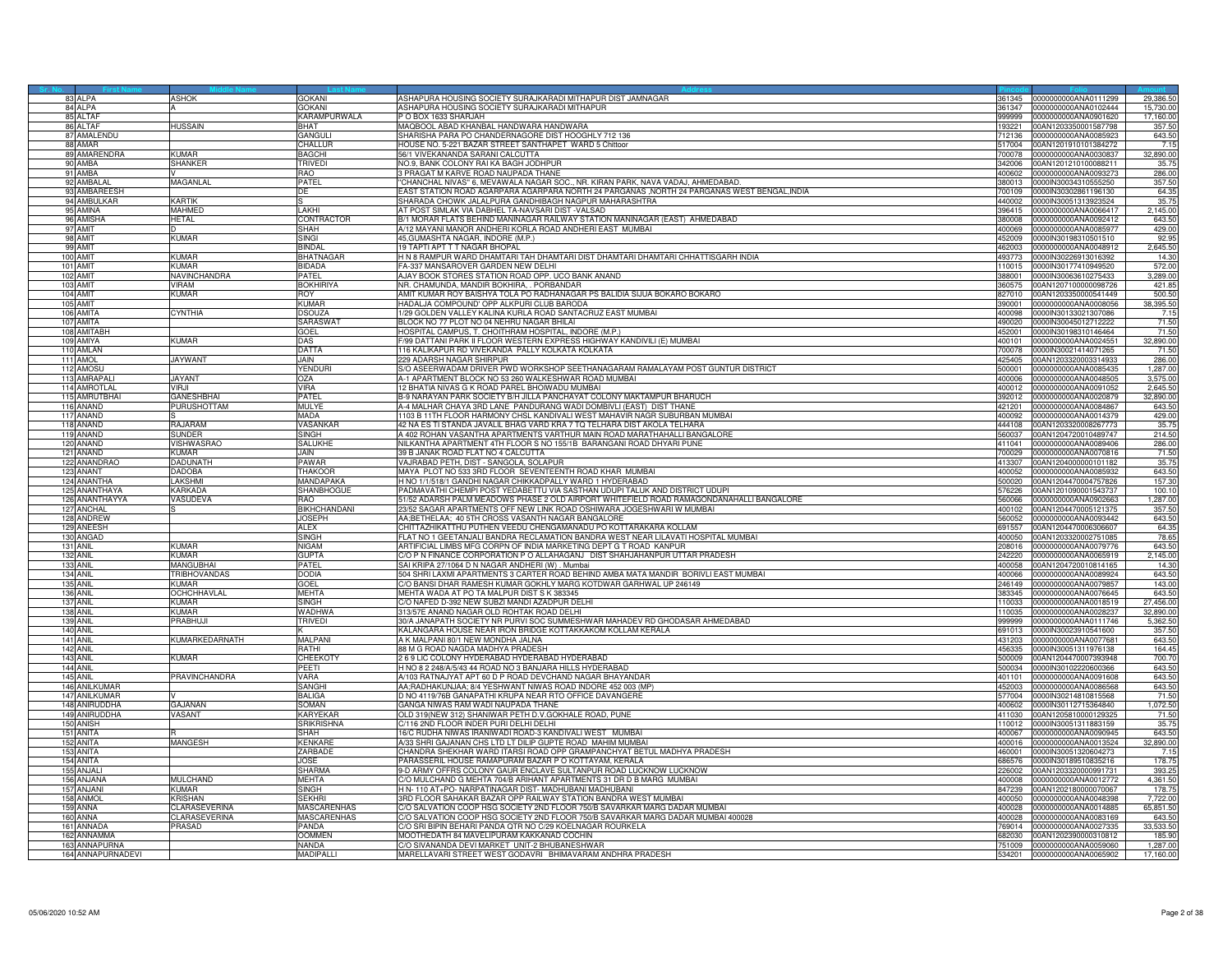| 165 ANNARAO                      | KASHIRAO                  | KHEDKAR                | C/O BADRI PURANIK ONTI KHANE BRAMHAPUR GULBARGA                                                                | 585103 | 0000IN30113526820517                                       | 14.30              |
|----------------------------------|---------------------------|------------------------|----------------------------------------------------------------------------------------------------------------|--------|------------------------------------------------------------|--------------------|
| 166 ANOOP                        | KUMAR                     | MEHRA                  | 124A/371 GOVIND NAGAR KANPUR 6                                                                                 | 208006 | 0000000000ANA0087532                                       | 214.50             |
| 167 ANSHU                        | I ATA                     | KOHI I                 | 39 LAJPAT NAGAR NAKODAR ROAD JALANDHAR CITY                                                                    | 144001 | 0000000000ANA0011302                                       | 6,435.00           |
|                                  |                           |                        |                                                                                                                |        |                                                            |                    |
| 168 ANTHONY                      | CARLISTO                  | <b>DSOUZA</b>          | 1,2ND FLOOR HONEY VISTA CHS LTD PLOT NO-18 SUNDER LANE MALAD(WEST) MUMBAI                                      | 00064  | 0000IN30074910304953                                       | 357.50             |
| 169 ANTIM                        | <b>AMBALAI</b>            | <b>NODI</b>            | V2-3 KAILAS TOWER NEAR DARSHAN SOCIETY NAVRANGPURA AHMEDABAD                                                   | 380009 | 0000000000ANA0006151                                       | 286.00             |
| 170 ANTONY                       | CRUZSTALIN                | ROCHE                  | BHAVANA APARTMENT OPP KAMANI L B S MARG KURLA NORTH MUMBAI                                                     | 400070 | 0000000000ANA0900338                                       | 8.151.00           |
| 171 ANURADHA                     | <b>SHRIRAM</b>            | KHATU                  | 120 KRISHNA NIWAS T H KATARIA MARG MAHIM MUMBAI                                                                |        | 400016 0000000000ANA0059155                                | 48,691.50          |
| 172 ANURADHA                     | <b>VLIAY</b>              | GAIKWAD                | 7 SHUBHADA SOCIETY, SAHAKAR RD, VILEPARLE E, MUMBAI                                                            | 400057 | 0000IN30226911026030                                       | 10,868.00          |
| 173 ANURADHA                     | <b>IIRANJAN</b>           | SASHITTAL              | -/4 SARASWAT COLONY SANTACRUZ MUMBAI                                                                           | 100054 | 0000000000ANA0025129                                       | 8,580.00           |
| 174 ANURADHA                     | <b>KAMLAKAR</b>           | <b>DIVEKAR</b>         | 80 B POWAR COLONY SHANUPURI GENDAMAL SATARA SATARA                                                             |        | 415002 00AN1202990004234439                                | 35.7               |
| 175 ANURADHA                     |                           | WADHAWAN               | A-29 SECTOR 34 NOIDA                                                                                           |        | 201307 0000000000ANA0026499                                | 3.646.50           |
|                                  |                           |                        |                                                                                                                |        |                                                            |                    |
| 176 ANURADHA                     |                           |                        | OLD NO 20 NEW NO 25 SECOND MAIN ROAD AG S STAFF COLONY WEST VELACHERY CHENNAI                                  |        | 600042 0000IN30018312425255                                | 250.25             |
| 177 ANURADHA                     | VALECHA                   | DELOURI                | 11669 FRAMES PORT PLACE SAN DIEGO CA 92126 USA UNITED STATES OF AMERICA                                        |        | 0000000000ANA8100045                                       | 43,829.50          |
| 178 ANURAG                       |                           | зекні                  | 6-703 ADARSH CRYSTALCAMBRIDGE ROAD OPP THE FRANK ANTHONY PUBLIC SCHOOL ULSOOR HAL2NDSTG BANGALORE              | 60008  | 00AN1206470000026097                                       | 143.00             |
| 179 ANURAG                       |                           | SINGHAL                | 32 MANIK VILAS COLONY JHANSI ROAD GWALIOR MP                                                                   |        | 474002 0000IN30018311347865                                | 32,890.00          |
| 180 ANWARSADAD                   |                           |                        | OLD NO 2 NEW NO 3 SADIQ BATCHA NAGAR ALWARTHIRUNAG NEAR MASQUE CHENNAI                                         | 600087 | 00AN1203600000259673                                       | 50.05              |
| 181 APARNA                       | PRASHANT                  | KADAM                  | H.NO.18 A,GAJANAN TRADERS, SAHYOGNAGAR,WORKSHOP NANDED                                                         | 431605 | 00AN1201750000097069                                       | 35.75              |
| 182 APPARAO                      |                           |                        | H NO 280 LIG BHARATHI NAGAR NEAR BHEL RAMA CHANDRAPURAM MU RAMACHANDRAPURAM MEDAK                              |        |                                                            |                    |
|                                  |                           | <b>DUGGIRALA</b>       |                                                                                                                | 502032 | 00AN1206420002772931                                       | 57.20              |
| 183 APPASAHEB                    |                           | <b>BONGALE</b>         | SHRIMANT 220 VISHWAMBAR NAGAR PONDA MARGAO ROAD PONDA GOA                                                      | 03401  | 0000000000ANA0021372                                       | 15,730.00          |
| 184 APURVA                       |                           | MITHANI                | 263 DR ANNIE BESANT ROAD 18 MADHU HANS 3RD FLOOR WORLI MUMBAI                                                  |        | 400025 0000000000ANA0092286                                | 143.00             |
| 185 APURVA                       |                           | BOTHRA                 | VIKRAM VIHAR 493/B/56, G.T. ROAD (S) BONGLOW NO. 17 HOWRAH                                                     |        | 711102 0000IN30289810303257                                | 71.50              |
| 186 AR                           |                           | ALAGAMMAI              | PL RM AR HOUSE PUDIVAYAL                                                                                       |        | 623108 0000000000ANA0009659                                | 65,851.50          |
| 187 AR                           |                           | VISWANATHAN            | 13/33 KAMASHI JOSIER STREET KUMBAKONAM                                                                         |        | 612001 00AN1204470001582221                                | 35.7               |
| 188 ARATI                        |                           | RATH                   | QTR NO.33/ A, AVNEUC- C, SECTOR- -1 BHILAI, CHATTISGARH                                                        | 90001  | 0000lN30226910687873                                       | 1,716.00           |
| 189 ARDEEF                       |                           | SINGH                  | I.NO W.G 554/1 SARAJ GANJ JALANDHAR                                                                            | 144001 |                                                            | 214.50             |
|                                  |                           |                        |                                                                                                                |        | 0000lN30184610114032                                       |                    |
| 190 ARESH                        |                           | LAWYER                 | 74 A MEHER APTS ANSTEY ROAD MUMBAI                                                                             |        | 400026 0000IN30059710208954                                | 1,787.50           |
| 191 ARRAKONDAL                   | PILLAIARRAJA              | PRAKASAMRAJA           | DOOR NO 66 A/4 MOUNT PLEASANT COONOOR NILGIRIS                                                                 |        | 643102 0000IN30163740842494                                | 715.00             |
| 192 ARUN                         | м                         | <b>SURABHATTANAVAR</b> | ARUN M SURABHATTANAVAR GADAGERI ONI NAREGAL                                                                    |        | 582119 0000IN30311610030946                                | 35.75              |
| 193<br>ARUN                      | KANT                      | SAXENA                 | KU 60 VISHAKHA ENCLAVE PITAMPURA DELHI                                                                         | 10088  | 0000lN30018313507925                                       | 71.50              |
| 194 ARUN                         |                           | KUMAR                  | BLOCK NO 246 FLAT NO 1B RAILWAY OFFICERS FLATS PANCHKUIAN ROAD NEW DELHI                                       |        | 110001 0000000000ANA0011950                                | 11,583.00          |
| 195 ARUN                         |                           | BHARDWA,               | VILL MAHAMOOD PUR POST SADAT GHAZIPUR                                                                          |        | 275204 00AN1203320007663418                                | 7.15               |
| 196 ARUN                         | <b>KUMAR</b>              | CHATTERJEE             | 705,7TH FLOOR,MALWANI AMARDEEP C.H.S PLOT NO.60,ROAD NO. RSC-21 MALWANI,MALAD(W), MUMBAI                       |        | 400095   0000IN30088814207714                              | 64.35              |
|                                  |                           | <b>NFTTOOR</b>         | REEPADAM HOUSE EYYANMADA BENGALAM POST NILESHWAR KASARGOD                                                      | 671314 | 0000IN30039418901732                                       | 7.15               |
| 197 ARUN                         |                           |                        |                                                                                                                |        |                                                            |                    |
| 198<br>ARUN                      |                           | <b>GANDHI</b>          | O BOX 20427 SHARJAH U A E                                                                                      | 99999  | 0000000000ANA0901877                                       | 429.00             |
| 199 ARUN                         | KIIMAR                    | MIAL.                  | CHUNNILAL AJITKUMAR THANGALBAZAR IMPHAL                                                                        | 795001 | 00AN1201090002868513                                       | 28.60              |
| 200 ARUNA                        | VARENDRA                  | PATEL                  | 10 JAY AVINAS SOCIETY BHD K.K NAGAR GHATLODIA AHMEDABAD                                                        | 380061 | 0000000000ANA0088499                                       | 643.50             |
| 201 ARUNA                        |                           | NAG                    | C/O B NAG C F P B 30 GORACHAND ROAD CALCUTTA 700014                                                            | 700014 | 0000000000ANA0079014                                       | 643.50             |
| 202 ARUNA                        |                           | KHANNA                 | 39-11 VAYUPURI SAINIKPURI POST SECUNDERABAD                                                                    | 500062 | 00AN1203320003666153                                       | 71.50              |
| 203 ARUNA                        |                           | <b>JAISWAL</b>         | 78/1 CHINTAMONI DEY ROAD HOWRAH W BENGAL                                                                       | 11101  | 0000000000ANA0027731                                       | 65,851.50          |
| 204 ARUNBHA                      |                           | <b>PATEL</b>           | 11 JALDHARA SOCIETY OPP TRIMURTI SOCIETY PIJ ROAD NADIAD                                                       |        | 387002 0000000000ANA0066775                                | 71.50              |
|                                  |                           |                        |                                                                                                                |        |                                                            |                    |
| 205 ARUPRATAI                    |                           | CHATTERJE              | H 1587 CHITTARANJAN PARK NEW DELHI                                                                             |        | 10019 0000000000ANA0079815                                 | 643.50             |
| 206 ARVIND                       | NARAYAN                   | KULKARNI               | FLAT NO 6 MITTAL PLAZA DINDORI ROAD Nashik                                                                     |        | 422004 00AN1208160010162494                                | 64.35              |
| 207 ARVIND                       | KEDARNATH                 | GUPTA                  | M/S SHARDA STORES POST OFFICE SQUARE BHANDARA                                                                  |        | 441904 0000000000ANA0010028                                | 1,430.00           |
| 208 ARVIND                       |                           | (UMAR                  | ARVIND KUMAR SHARMA SET NO 39 TYPE III,BLOCK-E GOVT RESIDENTIAL COLONY KASUMPTI SHIMLA HIMACHAL PRADESH        | 71009  | 0000lN30231610267245                                       | 178.7              |
| 209 ARVINDKUMAR                  | <b>JAYANTILAL</b>         | RAVAL                  | 10 PURLEY ROAD LEICESTER UK LE46PA                                                                             |        | 0000000000ANA0902129                                       | 1,287.00           |
| 210 ARYAVARAT                    | <b>FINANCIAL SERVICES</b> | LTD                    | 5 GANGADHAR BABU LANE 306 EDEN HOUSE CALCUTTA                                                                  | 700012 | 0000000000ANA0093362                                       | 3,575.00           |
| 211 ASEFA                        | <b>ASHIQHUSAIN</b>        | <b>BOHARI</b>          | C/O AKBARALI ABDULHUSAIN & SONS NEW PETH PANDHARPUR M S                                                        |        | 999999 0000000000ANA0070875                                | 34,320.00          |
|                                  |                           |                        |                                                                                                                |        |                                                            |                    |
| 212 ASHA                         |                           | VARYANI                | 117/H-1/337 MODEL TOWN PANDU NAGAR KANPUR 208 005                                                              | 208005 | 0000000000ANA0089658                                       | 643.50             |
| 213 ASHA                         |                           | SATYAPAL               | C-2 1308 L AND T SOUTHCITY APARTMENT BANNERGHATTA ROAD AREKERE MICO LAYOUT BANGALORE                           | 60076  | 0000lN30192611138618                                       | 71.50              |
| 214 ASHA                         |                           |                        | NO 5 1ST CROSS KASTURI BAI NAGAR PALACE GUTTAHALLI MALLESWARAM BANGALORE                                       |        | 560003  0000lN30113526611407                               | 143.00             |
| 215 ASHA                         | DEVI                      | KALRA                  | GHA 6 F MACHHLA MAGRA SECTOR 11 UDAIPUR                                                                        |        | 313001 0000lN30039415268798                                | 1,430.00           |
| 216 ASHA                         |                           | PAI                    | D NO 7/02/63 B1 1ST FLOOR VADIRAJA ROAD UDUPI                                                                  |        | 576101 00AN1204470005123499                                | 71.50              |
| 217 ASHA                         |                           | <b>TANWANI</b>         | 234 PAWANSUT COLONY AJMER                                                                                      |        | 305001 0000IN30611420046606                                | 143.00             |
| 218 ASHIS                        |                           | GANGULY                | VORTH KRISHNAPALLY NORTH PO AND DT-MALDA MALDA                                                                 | 32101  | 0000lN30039417006127                                       | 14.30              |
| 219 ASHISH                       |                           | <b>JAIN</b>            | 1/54, VISHAL KHAND GOMTI NAGAR LUCKNOW                                                                         | 226010 | 0000IN30155720128089                                       | 71.50              |
|                                  |                           |                        |                                                                                                                |        |                                                            |                    |
| 220 ASHISH                       | JHUNJHUNWALLA             | HUF                    | 1A, NEW ROAD ALIPORE KOLKATA                                                                                   | 700027 | 00AN1202350000120284                                       | 85.80              |
| 221 ASHISH                       | KUMAR                     | GUPTA                  | 1431 / 32 CHARITAL WARD JABALPUR MP                                                                            |        | 482002 0000lN30133020183077                                | 71.50              |
| 222 ASHIT                        | <b>KUMAR</b>              | BHATNAGAR              | B-201,ASHOKA KOHINOOR, ASHOKA RATAN CAMPUS, VIDHAN SABHA ROAD, KHAMARDIH, RAIPUR                               | 492007 | 00AN1204470005634431                                       | 21.45              |
| 223 ASHIT                        |                           | GHELANI                | 34 SALKIA SCHOOL ROAD BLOCK E FLAT NO 618 HOWRAH                                                               | 11106  | 0000000000ANA0079629                                       | 643.50             |
| 224 ASHOI                        | <b>KIMAR</b>              | MODA                   | 31, 2ND PHOPHAL WADI 4TH FLOOR KALBADEVI MUMBAI                                                                |        | 400002 0000000000ANA0080340                                | 643.50             |
| 225 ASHOK                        | JAYANTILAL                | SHAH                   | 25/C SONARIKA, 1ST FLOOR, FLAT NO 2 C P TANK, CHANDANWADI OPP MADHAV BAUG MUMBAI                               |        | 400004 0000IN30051310253593                                | 14.30              |
| 226 ASHOK                        | CHHOTALAL                 | SHAH                   | 9 "HIRAVILLA" 6 TH ROAD, SANTACRUZ (E) MUMBAI                                                                  | 400055 | 00AN1203820000044311                                       | 2,159.30           |
| 227 ASHOK                        | RAMCHANDRA                | <b>BAPAT</b>           | SN - 1/9 . PLOT 20 . HINGANE KD. . GAURI SHANKAR SOCIETY . PUNE                                                | 411051 | 00AN1205810000138697                                       | 71.50              |
| 228 ASHOK                        | KUMARCHAMPALAI            | JAIN                   | PLOT NO 27 SECTOR NO 8 VASHI NEW MUMBAI 400703                                                                 | 100703 | 0000000000ANA0077336                                       | 643.50             |
|                                  | KIIMAR                    | YADAV                  |                                                                                                                |        |                                                            | 35.75              |
| 229 ASHOK                        |                           |                        | R 29 NEAR SUB POST OFFICE PADMANA DURG (CG)                                                                    | 490006 | 0000IN30311610322350                                       |                    |
| 230 ASHOK                        | KUMAR                     | KHETAN                 | SRE18/4,STAFF COLONY VIKRAM NAGAR,PO KHOR . NEEMUCH                                                            | 458470 | 00AN1204720009586306                                       | 357.50             |
| 231 ASHOK                        | <b>DEORAO</b>             | <b>GHUMADI</b>         | SANT TUKDOJI WARD NEAR MALLARI PETROL PUMP HINGANGHAT WARDHA                                                   |        | 442301 00AN1204720010232449                                | 214.50             |
| 232 ASHOK                        | BIHARILAL                 | <b>TAPADIA</b>         | NEAR ANKUR BALWADI RAMKRISHNA NAGAR BASMAT ROAD PARBHANI PARBHANI                                              | 431401 | 00AN1203320000448543                                       | 64.35              |
| 233 ASHOK                        | KUMAR                     | <b>AGARWAL</b>         | C/O HALDIRAM BHUJIAWALA 7 JAGMOHAN MULLICK LANE CALCUTTA                                                       | 00007  | 0000000000ANA0058952                                       | 8,580.00           |
| 234 ASHOK                        | <b>KUMAR</b>              | KOTHARI                | 12, AMRATALA LANE RAJA PLASTICS KOLKATA                                                                        |        | 700001 0000lN30372710002449                                | 357.50             |
| 235 ASHOK                        |                           |                        | MBIKALAYAM BUDHANOOR P O PULIYOOR (VIA) CHENGANNUR                                                             |        | 689510 0000IN30023911791260                                | 71.50              |
|                                  |                           |                        |                                                                                                                |        | 999999 0000000000ANA0902716                                | 1,287.00           |
|                                  |                           |                        |                                                                                                                |        |                                                            |                    |
| 236 ASHOK                        | KIIMAR                    | MEHTA                  | O BOX 819 DUBAIU A E                                                                                           |        |                                                            |                    |
| 237 ASHOK                        | RANJAN                    | DAS                    | MAHANADI ROAD TULSIPUR CUTTACT                                                                                 | 53008  | 0000000000ANA0085469                                       | 1.287.00           |
| 238 ASHOK                        |                           |                        | <b>MAIN GANJ ETAH UTTAR PRADESH</b>                                                                            | 07001  | 0000IN30165310078938                                       | 357.50             |
| 239 ASHOK                        | KUMAR                     | PAHWA                  | 83 ADARSH NAGAR JALANDHAR CITY PUNJAB 144008                                                                   | 144008 | 0000000000ANA0078362                                       | 643.50             |
| 240 ASHOK                        |                           | KUMAR                  | <b>3/O DUJOD SIKAR SIKAR</b>                                                                                   | 32001  | 00AN1204000000108141                                       | 150.15             |
| 241 ASHOK                        | KUMAR                     | AGRAWAL                | ASHOKA HARDWARE AND PAINT STORE KOTWALI ROAD MATHURA                                                           | 281001 | 0000lN30155721720033                                       | 643.50             |
|                                  | <b>KUMAR</b>              | <b>DWIVEDI</b>         | ALLAHABAD BANK LINIVERSITY BRANCH GORAKHPUR UP 273001                                                          | 273001 | 0000000000ANA0079753                                       | 643.50             |
| 242 ASHOK                        |                           |                        |                                                                                                                |        |                                                            |                    |
| 243 ASHOK                        |                           | <b>JAIN</b>            | SURJAR HARDWARE & LIME MART CHHOTTU TERRACE COLABA MUMBAI                                                      | 100005 | 0000000000ANA0077719                                       | 643.50             |
| 244 ASHOK                        |                           | KI IMAR                | 17. VAN VIHAR DEHRADUN                                                                                         |        | 248001 0000lN30155720919318                                | 357.50             |
| 245 ASHOKKUMAF<br>246 ASHOKKUMAR | RADHAKRISHNA              | RUIA<br><b>BHAT</b>    | THE PHOENIX MILLS LTD SENAPATI BAPAT MARG LOWER PAREL MUMBAI<br>JAMANI BUILDING LILIYA MOTA 365535 DIST AMRELI |        | 400013 0000000000ANA0068839<br>365535 0000000000ANA0091271 | 3,217.50<br>643.50 |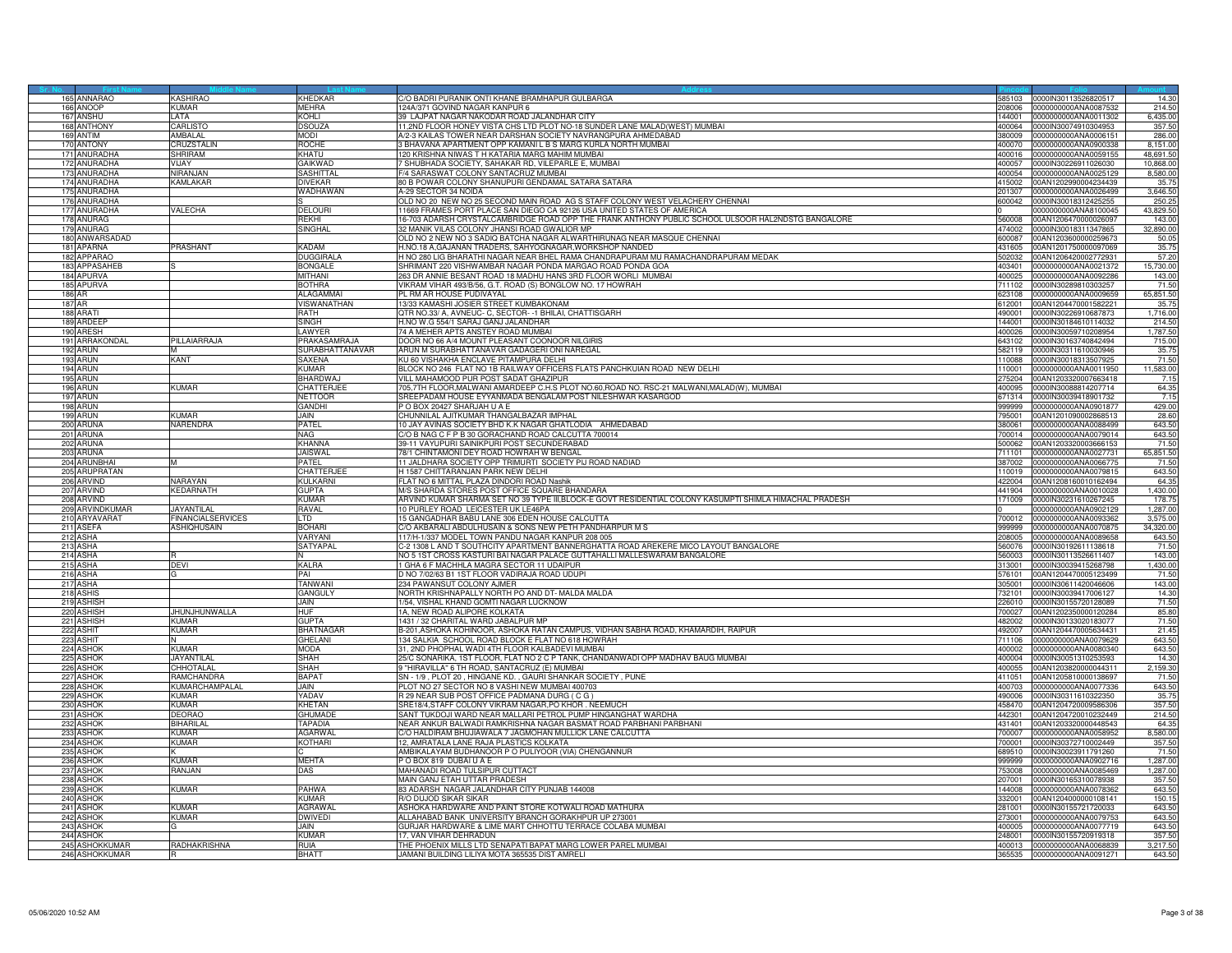|                 | 247 ASHRAF          | HASAN                       | RAJAPKAR          | AT POST UKSHI TAL AND DIST RATNAGIRI RATNAGIRI                                                                                         | 415612  | 00AN1203600001020402        | 42.90     |
|-----------------|---------------------|-----------------------------|-------------------|----------------------------------------------------------------------------------------------------------------------------------------|---------|-----------------------------|-----------|
|                 | 248 ASHVIN          |                             | <b>DEDHIA</b>     | 20/1041 MHB COLONY KHER NAGAR BANDRA EAST MUMBAI                                                                                       |         | 400051 0000000000ANA0091064 | 143.00    |
|                 | 249 ASHWIN          | <b>DHIRAJLAL</b>            | SHETH             | 267 ENTERPRISE APTS 26TH FLOOR BLOCK 7 TARDEO MUMBAI                                                                                   |         | 400034 0000IN30014210027752 | 643.50    |
|                 | 250 ASHWIN          | <b>GORADHANDAS</b>          | PANDYA            | BORDI KUWA SATYAM HOUSE AT & PO TA MODASA DIST S K                                                                                     | 383315  | 0000000000ANA0069255        | 643.50    |
| 251             | SHWIN               | <b>ASUDEV</b>               | <b>INAMDAF</b>    | BLDG A/2414/03 HAPPY VALLEY HOMES TAKUJINI WADI MANAPADA THANE                                                                         | 00607   | 0AN1201320000567398         | 71.50     |
|                 | 252 ASHWIN          |                             | MADIA             | 13810 58TH AVENUE N PLYMOUTH M N 55446 U S A                                                                                           | 999999  | 0000000000ANA0901637        | 17,160.00 |
|                 | 253 ASHWINI         |                             |                   | C/O BALASUBRAMANYA KALA NIVAS KALLOTTE PERVAJE KARKALA                                                                                 | 574104  | 0000IN30113526526538        | 71.50     |
|                 | 254 ASHWINI         |                             | SURENDRANATH      | D/O:DR S SURENDRANATH NO:456, SHANKAR NILAYA RAGHAVENDRA COLONY TIPTUR                                                                 | 572201  | 00AN1203070000213011        | 35.75     |
|                 | 255 ASHWINI         |                             | PHADKE            | C 401 YUDHISHTRA N L COMPLEX NEAR ANAND NAGAR DAHISAR EAST MUMBAI MAHARASHTRA                                                          | 400068  | 0000IN30267930238724        | 929.50    |
|                 | 256 ASIAN           | PAINTS                      | <b>IMITED</b>     | ASIAN PAINTS LIMITED,C/O ADDRESS BLANK CASES AT THE TIME OF DATA TAKEOVER ASIAN PAINTS HOUSE,6A SHANTINAGAR, SANTACRUZ (EAST) MUMBAI   | 400055  | 0000000000ANA0091813        | 643.50    |
|                 | 257 ASIAN           | PAINTS                      | <b>IMITED</b>     | ASIAN PAINTS LIMITED,C/O ADDRESS BLANK CASES AT THE TIME OF DATA TAKEOVER ASIAN PAINTS HOUSE,6A SHANTINAGAR, SANTACRUZ (EAST) MUMBAI   | 400055  | 0000000000ANA0091663        | 1,287.00  |
|                 | 258 ASIAN           | PAINTS                      | LIMITED           | ASIAN PAINTS LIMITED, C/O ADDRESS BLANK CASES AT THE TIME OF DATA TAKEOVER ASIAN PAINTS HOUSE, 6A SHANTINAGAR, SANTACRUZ (EAST) MUMBAI | 400055  | 0000000000ANA0091555        | 643.50    |
|                 | 259 ASIT            |                             | KAR               | 36 KALI BISWAS ROAD KANCHRAPARA 24 PGS NORTH KOLKATA                                                                                   | 743145  | 0000IN30177410982208        | 7.15      |
|                 | 260 ASOKAN          |                             |                   | 45 MUNICIPAL COLONY ERODE PERIYAR DISTRICT 638004                                                                                      | 638004  | 0000000000ANA0084464        | 286.00    |
|                 | 261 ATMURI          | NAGASOUNDARYA               | TILAKA            | NO 7 6 15/1 NARASAPUR                                                                                                                  | 34275   | 0000IN30102221488800        | 17,374.50 |
|                 | 262 ATTIPEDU        | BHASKAR                     | <b>RAO</b>        | 4/F BLOCK B 4TH FLOOR DIAMOND VILLA SOUTH INDA KHARAGPUR                                                                               | 721301  | 0000IN30039416584882        | 71.50     |
|                 | 263 ATUL            | <b>JAMNADAS</b>             | RANDERIA          | GANJAWALLA APATS 8TH FLOOR FLAT NO 104 B-WING BLDG NO 2 BORIVLI (W) MUMBAI                                                             | 400092  | 0000000000ANA0047762        | 17,160.00 |
|                 | 264 ATUL            | <b>JAMNADAS</b>             | <b>RANDERIA</b>   | GANGAWALA APPT BLDG NO 2 8TH FLOOR FLAT NO 104 BORIVLI WEST MUMBAI                                                                     | 400092  | 0000000000ANA0033265        | 14,371.50 |
|                 | 265 ATUL            |                             | <b>SHARMA</b>     | A/55 NIRMAN VIHAR NEW DELHI                                                                                                            | 110092  | 0000000000ANA0004321        | 32,890.00 |
|                 | 266 ATULKUMAR       | <b>HANDULAL</b>             | <b>MISTRY</b>     | LAXMINARAYAN COLONY KALPNA TALKIES ROAD ANAND                                                                                          | 88001   | 0000000000ANA0080055        | 643.5     |
|                 | 267 AUDUTH          | MADHUSUDAN                  | <b>NAVELKE</b>    | HN. 29 OREL ASSOLNA SALCETE GOA                                                                                                        | 403701  | 0000IN30023911332579        | 357.50    |
|                 | 268 AVDHUT          | <b>BALASHANKAR</b>          | <b>BUCH</b>       | C/O R D MEHTA 310 B GSFC TOWNSHIP FERTILIZER NAGAR DIST VADODARA                                                                       | 391750  | 0000000000ANA0093675        | 214.50    |
|                 | 269 AVINASH         | RAMCHANDRA                  | RASAL             | HOUSE NO 12-L AMOLKAR HOUSE NR MONALISA BLDG  CHUIM VILLAGE DR AMBEDKAR RD  KHAR (W) MUMBAI                                            | 400052  | 0000000000ANA0079956        | 643.50    |
|                 | 270 AVNINDRA        |                             | SHARMA            | DOOR NO A-29 SECTOR NO 19 NODIDA                                                                                                       | 201301  | 0000000000ANA0094586        | 858.00    |
|                 | 271 AVTAR           | <b>SINGHS</b>               | SOHAL             | 7 CASA BLANKA RAMDASWADI KALYAN (WEST) DIST THANE                                                                                      | 421304  | 0000000000ANA0091273        | 1,001.00  |
|                 | 272 AYOOB           |                             | AHAMED            | 986 MAIN ROAD SEMBIKULAM RADHAPURAM PALAVOOR                                                                                           | 627116  | 0000IN30177418872915        | 14.3      |
|                 | 273 AYYADURA        | SADAGOPAN                   | <b>IYENGAR</b>    | 37/2283 SUCHITRA GROUND FLOOR C/O S ALWAN THEVARATHU KOIJAL PALACE COMPOUND FORT TRIVANDRUM                                            | \$95023 | 0000000000ANA0022322        | 32,890.00 |
|                 | 274 AZIZ            |                             | <b>ABBASBHA</b>   | P O BOX 1722 SABAKA ROAD DEIRA DUBAI U A E                                                                                             |         | 0000000000ANA0900819        | 5,148.00  |
|                 | 275 Amarjeet        |                             | Kaur              | 54 Gopal Vatika P L Sharma Road Meerut U P                                                                                             | 250001  | 0000lN30177410068403        | 143.00    |
| 276             |                     |                             | RAMANJANEYULU     | TEACHER M.P.P.S. K. NARASAPURA C/O G. ANITHA KUMARI, JR. LECTURER, G.JR. COLLEGE, LEPAKSHI                                             | 515331  | 00AN1203500000240752        | 71.50     |
| 277 B           |                     |                             | <b>BHARGAVI</b>   | DNO-7-975 KOTHAPETA NAGULAGUNTA STREET SRIKALAHASTI CHITTOOR                                                                           |         | 517644 0000lN30232411218667 | 143.00    |
| 278             |                     |                             | NIRMALA           | 1606, "SAI SHREE" III RD MAIN, V STAGE BEML LAYOUT, RAJESHWARI NAGAR BANGALORE                                                         | 560098  | 0000lN30214810298919        | 214.50    |
| 279 E           |                     | <b>GSANDHYA</b>             | RAVI              | 112 2ND STAGE OUT HOUSE SANMARGA SIDDARTHA NAGAR MYSORE                                                                                | 570011  | 00AN1202300000764797        | 28.60     |
| 280             |                     | atha                        | Shankar           | Thrishul 10th A Cross Gangothri Road Gangothri Nagar Tumkur                                                                            | 72103   | 0000IN30009511606702        | 607.75    |
| 281             |                     |                             | LALITHA           | NO 58 B-2 CHITRAKULAM NORTH STREET MYLAPORE MADRAS                                                                                     | 600004  | 0000000000ANB0067537        | 286.00    |
| 282 B           |                     |                             | <b>KUMARASAMY</b> | NO 15 FIRST CROSS DEVAR NAGAR MITTANAMALLI IAF AVADI POST CHENNAI                                                                      |         | 600055 00AN1204720001633128 | 107.25    |
| 283             |                     |                             | NATARAJAN         | NO 34 KOLINJIVADI KUDI STREET DHARAPURAM ERODE DIST                                                                                    | 338656  | 0000IN30039412457719        | 35.75     |
|                 | 284 BABITHA         |                             | <b>SHETTY</b>     | 1092, 'SAI SADAN' 18TH 'B' MAIN 5TH BLOCK, RAJAJINAGAR BANGALORE                                                                       | 560010  | 0000lN30061010047351        | 8,580.00  |
| 285             | ABULAL              |                             | <b>DHOLARIA</b>   | RAJMOTI NAGAR MAIN ROAD NEAR KALA NALA UPLETA DIST RAJKOT                                                                              | 60490   | 0000000000ANB0021633        | 2,860.00  |
|                 | 286 BABULAL         |                             | <b>MURARKA</b>    | 667 DADABARI KOTA                                                                                                                      | 324009  | 0000000000ANB0052337        | 27,456.00 |
| 287             | <b>BABULAL</b>      |                             | GOYAL             | C/O JANKILAL GAJANAND RANGWALA NAYA BAZAR AJMER                                                                                        | 305001  | 0000000000ANB0049567        | 7.150.00  |
| 288             | <b>BABULAL</b>      |                             | SONI              | 12/2 SOVARAM BYSAK STREET KOLKATA                                                                                                      | 700007  | 0000000000ANB0057852        | 1,072.50  |
| 289             | <b>BADRE</b>        | AI AM                       | MIR7A             | ALURBANDH COLLIERY, PO-PANDABESHWAR BURDWAN Pandabeswar                                                                                | 713346  | 00AN1201910300367642        | 214.50    |
| 290             | <b>AJRANG</b>       | AL                          | MOHTA             | MOHTA BHAWAN 354 INDRAPURI COLONY INDORE                                                                                               | 52001   | 0000000000ANB0094866        | 643.50    |
| 291             | <b>BALACHANDRAN</b> |                             | <b>ARUN</b>       | SREERAGAM KOZHIKODE,CHEVAYUR,CHEVAYUR P ,CHEVAYUR P O KOZHIKODE                                                                        | 373017  | 00AN1301440004295083        | 143.00    |
|                 | 292 BALAJI          |                             | JANARDHANAN       | HARITHAGRIHA APARTMENT KAMALALAYAM COMPOUND 7/929(53) SEKHARIPURAM JN, KALPATHY(PO) PALGHAT                                            | 678003  | 00AN1201090000283375        | 13.749.45 |
|                 | 293 BALAJI          | SRIKANTH                    |                   | NO 50 GANDHI ROAD WEST TAMBARAM WEST TAMBARAM CHENNAI                                                                                  | 600045  | 0000lN30131321121810        | 357.50    |
|                 | 294 BALAKRISHNA     |                             | <b>BHAT</b>       | S/O ANANTHAPADAMANABHA BHAT KOLIBETTU HOUSE ANDAR POST VIA AJEKAR KARKALA                                                              | 574104  | 00AN1201320001177256        | 64.35     |
| 295             | ALASUBRAMANIAN      |                             |                   | AKSHMY NIVAS PULIKOT STREET KOLLENKODE PALAKKAD KERALA                                                                                 | 78506   | 0000lN30163740066964        | 643.50    |
|                 | 296 BALASUBRAMANIAN |                             |                   | SANTHI NIKETAN 31 BUNDER GARDEN STREET PERAMBUR CHENNAI                                                                                | 600011  | 0000lN30044110953756        | 214.50    |
|                 | 297 BALASUBRAMANIAN |                             |                   | 4/550 CHAITRA 11TH ROAD CHEMBUR MUMBAI 400071                                                                                          | 400071  | 0000000000ANB0081412        | 643.50    |
|                 | 298 BALDEV          | <b>RAJG</b>                 | MAHA.JAN          | 12 SHOLAPUR ROAD PUNE                                                                                                                  | 411001  | 0000000000ANB0021174        | 6,864.00  |
|                 | 299 BALDEVBHAI      | AMBALAL                     | <b>PATEL</b>      | 13A NARAYAN NAGAR DAKOR ROAD KAPADWANJ DIST KAIRA                                                                                      | 387620  | 0000000000ANB0006790        | 33,533.50 |
| 300             | ALKISHAN            |                             | <b>BOOB</b>       | O BANKATLAL BOOB & CO 68 RAJENDRA GUNJ RAICHUR                                                                                         | 84102   | 0000000000ANB0031560        | 2,288.00  |
|                 | 301 BALOO           | <b>AM</b>                   | SAINI             | OPP SUB JAIL CHHAWNI P O NIMKA THANA DISTT SIKAR RAJASTHAN                                                                             | 32713   | 0000000000ANB0019875        | 429.00    |
|                 | 302 BALRAM          |                             | <b>KADYAN</b>     | PANA CHAJYAN BERI DIST JHAJJAR JHAJJAR                                                                                                 | 124201  | 00AN1203320006042895        | 707.85    |
|                 | 303 BAMA            |                             | SUBRAMANIAN       | D 23 ANNA NAGAR EAST MADRAS 600102                                                                                                     | 600102  | 0000000000ANB0079104        | 643.50    |
|                 | 304 BANK            | DЕ                          | <b>INDIA</b>      | MUMBAI (MAIN) BRANCH. DIVIDEND DEPARTMENT, 70/80, M.G. ROAD, FORT, MUMBAI                                                              | 400023  | 0000IN30074910054215        | 48,334.00 |
| 30 <sub>5</sub> | ANK                 |                             | <b>INDIA</b>      | 70/80, M G ROAD MUMBAI MUMBAI                                                                                                          | 400023  | 00AN1302080000000019        | 214.50    |
| 30 <sub>F</sub> | <b>BANKIM</b>       |                             | SHAH              | 16 THORNHILL ROAD FORT WORTH TX 76132 U S A                                                                                            |         | 0000000000ANB0902047        | 572.0     |
| 30 <sub>7</sub> | <b>BANOO</b>        | SHIAVAK                     | <b>MISTRY</b>     | 3 MOONLIGHT 1ST FLOOR 158 MAHARSHI KARVE ROAD MUMBAI                                                                                   | 400020  | 0000000000ANB0059847        | 643.50    |
|                 | 308 BANWARI         | AI                          | KHANDELWAL        | SADAR BAZAR LANSDOWNE GARWAL U P                                                                                                       | 246155  | 0000000000ANB0078590        | 214.50    |
| 309             | <b>BAPUSAHEE</b>    | <b><i>(RISHNAJIRAO)</i></b> | CHAVAN            | 591-B MANGALWAR PETH KOLHAPUR                                                                                                          | 416001  | 0000000000ANB0000158        | 1,430.00  |
|                 | 310 BASANT          | (UMAR                       | <b>JHAWER</b>     | FLAT NO A 92C/3-6A N K BANERJEE STREET P O RISHRA DIST HOOGHLY W B                                                                     | 12248   | 0000000000ANB0069012        | 71.50     |
|                 | 311 BASANTA         | KI IMAR                     | REHI IRA          | PLOT NO 300 UNIT III KHARAVELA NAGAR BHUBANESWAR                                                                                       | 751001  | 0000000000ANB0008569        | 13,728.00 |
|                 | 312 BASANTILAI      |                             | <b>AGARWA</b>     | 6/1870 SASTHA NAGAR OPP TELEPHONE EXCHANGE COCHIN                                                                                      | 82002   | 0000000000ANB0058522        | 1,144.00  |
|                 | 313 BASAVARAJ       |                             | <b>GORGUDDI</b>   | 3 KARAGANVI ONIYIND PATHTHAR ONIMA NAM 1/E RIND 23E KALLOLLI GOKAK BELGAUM KARNATAKA                                                   | 591224  | 0000IN30051318077570        | 7.15      |
|                 | 314 BASAVARA JAPPA  |                             |                   | HALLADAKERI SANGAMESHWARA TEMPLE HARIHAR                                                                                               | 577601  | 0000IN30039418339629        | 21.45     |
|                 | 315 BASAWARAJ       |                             | PATIL             | H NO 82 SHANTI NAGAR GULBARGA                                                                                                          | 585103  | 00AN1201060001006120        | 100.10    |
|                 | 316 BASHAB          | KUMAR                       | <b>MUKHERJEE</b>  | 3 KAMAKSHI NIKETAN LT DILIP GUPTE ROAD MAHIM MUMBAI                                                                                    | 400016  | 0000000000ANB0022541        | 3,289.00  |
|                 | 317 BASHEER         |                             |                   | 5 VALIPARAMBIL HOUSE 1 ANTHIKAD PADYAIAM KANDASSANKNDAP PO THRISSUR                                                                    | 680613  | 00AN1203350000066450        | 7.15      |
|                 | 318 BASIL           | СF                          | <b>MONTEIRO</b>   | SHANTIVANAM FLAT 15 23B PALI ROAD BANDRA MUMBAI                                                                                        | 400050  | 0000000000ANB0043705        | 5,720.00  |
| 319             | ASIL                |                             | <b>DSOUZA</b>     | 02 SINDHU APARTMENTS LINK ROAD MITH CHOWKIE MALAD WEST MUMBAI                                                                          | 400064  | 0000lN30115112050030        | 71.50     |
|                 | 320 BASKARAN        |                             |                   | 53 T V A KOIL STREET AMINJIKARAI MADRAS 600029                                                                                         | 600029  | 0000000000ANB0084730        | 643.50    |
|                 | 321 BATRA           | SUPRAGAYA                   | RANI              | C/O RITA 17A/29 W E A KAROL BAGH NEW DELHI 110005                                                                                      | 110005  | 0000000000ANB0077275        | 643.50    |
|                 | 322 BAWA            | <b>EJPRAKASH</b>            | <b>SINGH</b>      | 301 EXCEL RESIDENCY SECTOR 7 AIROLI NAVI MUMBAI                                                                                        | 400708  | 0000IN30075711336013        | 41,184.00 |
| 323             | <b>BEANT</b>        | <b>SINGH</b>                | MONGA             | 27/12 SHAKTI NAGAR DELHI 110007                                                                                                        | 110007  | 0000000000ANB0082680        | 643.50    |
| 324             | ΙĒ                  |                             |                   | B II 898 KUCHA LAXMI NARAIN LUDHIANA 141008                                                                                            | 41008   | 0000000000ANB0090130        | 143.00    |
| 325             | BERYL               |                             | GAMA              | SA/8 UNITED PALACE RAHAL PARK BHAYENDER EAST THANE                                                                                     | 401105  | 0000000000ANB0077587        | 643.50    |
|                 | 326 BEULAH          | ANGELA                      | <b>HOLMES</b>     | C/O MR UTPAL SOM C/1 M P T COLONY HEADLAND SADA GOA                                                                                    |         | 403804 0000000000ANB0054333 | 24.667.50 |
|                 | 327 BHAGAVANTHA     | REDDY                       | <b>MOOLA</b>      | PLOT NO.7, FLAT NO.209 STREETNO.2,HARE RAMA RESIDENCY PRASHANT NAGAR, VIL. MEDIPALLY MDL. GHATKESAR,RANGAREDDY                         | 500098  | 00AN1205140000042176        | 57.20     |
|                 | 328 BHAGAWATIBAI    |                             | <b>KHFMKA</b>     | C/O V S KHEEMKA ADVOCATE 9053 BHUPEN CHAMBERS 3RD FLR DALAL STREET FORT MUMBAI                                                         |         | 400023 0000000000ANB0029376 | 643.50    |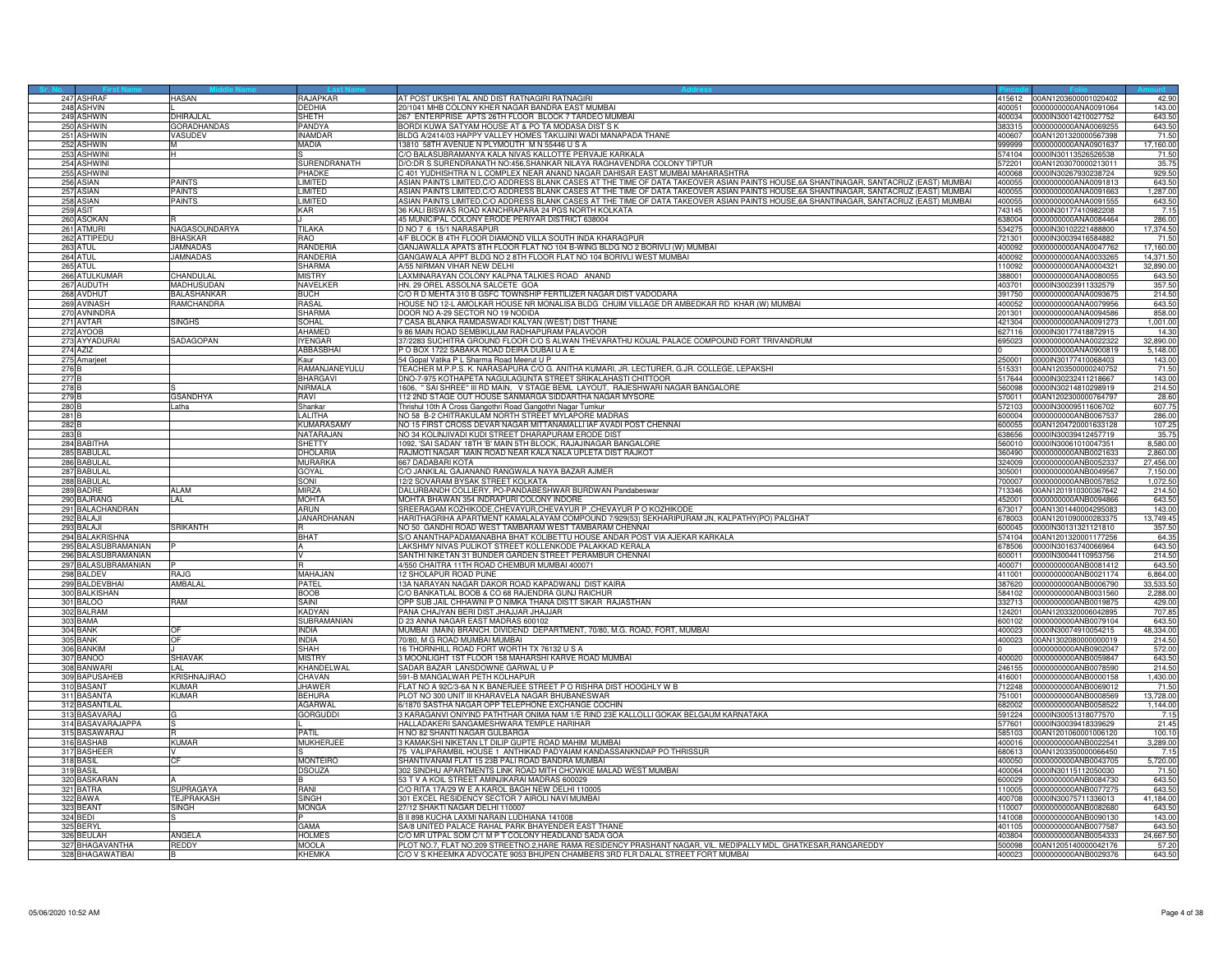|                  | 329 BHAGAWATIBAI |                      | KHEMKA             | 329/331 KALBADEVI ROAD 4TH FLOOR MUMBAI<br>400002                                                          | 0000IN30135610023918        | 11,940.50  |
|------------------|------------------|----------------------|--------------------|------------------------------------------------------------------------------------------------------------|-----------------------------|------------|
|                  | 330 BHAGIRATH    |                      | <b>SHUKLA</b>      | PITRU CHHAYA 2 PRAGATI SOC RAIYA ROAD RAJKOT<br>361003                                                     | 0000000000ANB0085296        | 429.00     |
|                  | 331 BHAGWAN      | <b>DEVI</b>          | <b>ARORA</b>       | C/O ARORA HOSPITAL 42 KRISHAMA NAGAR BHARATPUR<br>321001                                                   | 0000000000ANB0092419        | 643.50     |
|                  | 332 BHAGWAN      | DAS                  | NAGPAL             | BH-646-D EAST JANTA FLATS SHALIMAR BAGH DELHI<br>110088                                                    | 00AN1203340000010465        | 7.15       |
|                  | 333 BHAGWAN      | <b>DAS</b>           | SHARDA             | O BALMUKAND DEVKARAN SHARDA 15 7 320 BEGUM BAZAR HYDERABAD A P 500012<br>00012                             | 000000000ANB0076875         | 643.50     |
|                  | 334 BHAGWAN      | <b>KASHIRAM</b>      | PAWALE             | AT & POST - HALDA TQ: KANDHAR VIA BARUL DIST: NANDED<br>431406                                             | 0000000000ANB0071735        | 17,160.00  |
|                  | 335 BHAGWAN      | DAS                  | BOOB               | C/O B JAIKISHAN BOOB RAJENDRA GUNJ RAICHUR<br>584102                                                       | 0000000000ANB0031561        | 2,288.00   |
|                  |                  |                      |                    |                                                                                                            |                             |            |
|                  | 336 BHAGWATI     | <b>PRASAD</b>        | <b>SINGHANIA</b>   | H. NO.- 33B MOH. SAHSHIBHUSAN ROY ROAD P.O.- DEOGHAR DIST.- DEOGHAR<br>814112                              | 0000IN30077310234315        | 7.15       |
|                  | 337 BHAGYA       | <b>DASAPPA</b>       | gowda              | NO 60 2ND MAIN AGB COLONY MAHALAKSHMI LAYOUT BANGALORE KARNATAKA<br>560096                                 | 0000IN30051317318798        | 71.50      |
|                  | 338 BHALCHANDRA  | <b>SHANKAR</b>       | <b>GARATE</b>      | JULIAN D'SOUZA CHAWL, DAYALDAS RD, VILEPARLE (EAST), MUMBAI<br>100057                                      | 00AN1301540000045450        | 71.50      |
|                  | 339 BHALCHANDRA  |                      | PATIL              | 44 ARUN KAMAL CO-OP SOC LTD VILE PARLE(E) MUMBAI<br>400057                                                 | 0000000000ANB0048424        | 3,003.00   |
|                  | 340 BHANU        | PRATAP               | SINGH              | 534 HANUMAN JI KE PASS, WARD NO.14, SENTHI, CHITTORGARH, RAJASTHAN<br>312001                               | 0000IN30226911011634        | 35.75      |
|                  | 341 BHANUDAS     |                      | DEGLURKAR          | 1519 UTPAT LANE PANDHARPUR<br>413304                                                                       | 0000000000ANB0077881        | 143.00     |
|                  | 342 BHANWARLAI   | <b>JUHARMALJI</b>    | JAIN.              | 903, DARSHAN HEIGHTS, BALASETH MADURKAR MARG, OPP- DEEPAK TALKIES, LOWER PAREL, MUMBAI<br>400013           | 0000IN30074910294497        | 7.15       |
|                  | 343 BHARAT       | MADHUKAR             | SATAYE             | MAHADEV HIRAJI KAMBLE CHAWL VAKOLA BRIDGE, DEMELLOW COMPOUND SANTACRUZ (EAST) MUMBAI<br>400055             | 0000IN30018310302699        | 1,251.25   |
|                  | 344 BHARAT       |                      | PHRI               | C/O CADBURY INDIA LTD TERRACE FLAT CADBURY HOUSE 19 BHULABHAI DESAI ROAD MUMBAI<br>400026                  | 0000000000ANB0003483        | 10,010.00  |
|                  | 345 BHARAT       | <b>JASWANTLAL</b>    | DESAI              | 18 VANALI SOCIETY KARELIBAUG VADODARA<br>390018                                                            | 00AN1301670000473722        | 143.00     |
|                  | 346 BHARAT       | <b>HARGOVINDBHAI</b> | PATFI              | 3 BRADLEY LANE MONTVALE NJ 07645 U.S.A                                                                     | 0000000000ANB0901201        | 197,626.00 |
|                  |                  | <b>BHOOSHAN</b>      | GOSWAM             |                                                                                                            | 0000000000ANB0005929        |            |
|                  | 347 BHARAT       |                      |                    | 2174 RADHAVALLABH S TEMPLE PANDITJI S POLE SARANG PUR AHMEDABAD<br>380001                                  |                             | 7,150.00   |
|                  | 348 BHARATBHAI   |                      | SONI               | 148, TIRUPATI NAGAR, OPP. G.E.B. NR. SHARTHI NAGAR CHANSMA ROAD PATAN (N.G.)<br>84265                      | 0000IN30123310084740        | 10,010.00  |
|                  | 349 BHARATH      | <b>KUMARK</b>        |                    | 3615 15TH CROSS R P ROAD NANJANGUD MYSORE DIST MYSORE<br>571301                                            | 00AN1201060001861019        | 14.30      |
|                  | 350 BHARATH      |                      |                    | 155 A & C NORTH PERUMAL MAISTRY ST MADURAI<br>625001                                                       | 0000000000ANB0090520        | 643.50     |
|                  | 351 BHARATHI     | VANI                 | SAI FM             | H NO 12 11 136 UPPERBASTI NAMALAGUNDU SECUNDERABAD<br>500061                                               | 00AN1204340000031299        | 357.50     |
|                  | 352 BHARATI      | <b>NADKISHORE</b>    | <b>MUNDADA</b>     | PLOT-25, NR. NAVJIVAN HOSPITAL CAMP ROAD, MALEGAON CAMP, MALEGAON<br>423203                                | 00AN1207100000035952        | 21.45      |
| 353              | <b>BHARATI</b>   |                      | <b>GHATALIA</b>    | /O CHETAN D SHAH OLD PARMANAND BHUVAN NAVROJI LANE GHATKOPAR (W) MUMBAI<br>400086                          | 0000000000ANB0057612        | 54,912.00  |
|                  | 354 BHARATI      |                      | <b>AGGARWAL</b>    | 1/9516 ST NO 2 WEST ROHTAS NAGARR SHAHDARA DELHI<br>110032                                                 | 0000000000ANB0091929        | 643.50     |
|                  | 355 BHARATI      | <b>JITENDRA</b>      | CHHOWALA           | 3/501 STERLING HEIGHTS NEAR PRYMID ROW HOUSE UGAT CANAL UGAT CANAL ROAD JAHAGIRABAD RANDER SURAT<br>395005 | 0000IN30038610154593        | 7,042.7    |
|                  | 356 BHARATKUMAR  | <b>BHIKHABHAI</b>    | PATFI              | 5 UTSAV SOC DHAROI COLONI ROAD DIST MEHSANA VISNAGAR GUJARAT<br>384315                                     | 0000lN30051318467620        | 715.00     |
|                  | 357 BHARATKUMAR  |                      | PATEL              | RAM NIVAS B S PATEL DHARWAD. KARNATAKA<br>580001                                                           | 0000IN30189510271553        | 7.15       |
|                  |                  |                      |                    |                                                                                                            |                             |            |
|                  | 358 BHARGAVA     |                      |                    | 4-49 ALLAHABAD BANK HOUSING SOCIETY PLOT NO 3 MAYUR KUNJ NEAR CHILLA REGULATOR DELHI<br>10096              | 0000000000ANB0078665        | 643.50     |
|                  | 359 BHARTI       |                      | SHAH               | 502-C BAFNA APTT C-WING 5TH FLOOR MOGUL LANE MATUNGA (W) MUMBAI<br>400016                                  | 0000000000ANB0073736        | 14,300.00  |
|                  | 360 BHARTI       |                      | VORA               | C/O VORA PHARMA BHAIRAVNATH ROAD AHMEDABAD<br>380028                                                       | 0000000000ANB0076554        | 643.50     |
|                  | 361 BHASKAR      | SAKHARAM             | <b>WALIMBE</b>     | BLOCK NO 205 PRATIBHA CO OP HSG SOC A WING IIND FLOOR AGARKAR ROAD DOMBIVLI (E) DIST THANE<br>421201       | 0000000000ANB0084944        | 643.50     |
| 362              | <b>BHAVANA</b>   |                      | KUMBHARE           | H NO 13E ST 16 SADAK 15 HOSPITAL SECTOR BHILAI<br>190009                                                   | 00AN1204470004495443        | 14.30      |
|                  | 363 BHAVANA      | SATYENDRA            | <b>GUPTA</b>       | 94 ALAKNANDA A NEAR DESHMUKH COLLEGE KALKAJI NEW DELHI<br>110019                                           | 0000000000ANB0040704        | 38,395.50  |
|                  | 364 BHAVANA      |                      | SHAH               | VISHAL INVT & CONSULTANCY SERVICE BAJWADA NAVLAKHA S HAVELI BARODA 390001<br>390001                        | 0000000000ANB0076729        | 643.50     |
|                  | 365 BHAVANI      |                      | SIVASANKARAN       | UDAYAM COURTVIEW NAGAR VANCHIYOOR TRIVANDRUM<br>395035                                                     | 0000000000ANB0075556        | 8,580.00   |
|                  | 366 BHAVAR       | <b>DALICHAND</b>     | SHAH               | 69 KIKA STREET GULALWADI MUMBAI 14<br>400014                                                               | 0000000000ANB0092490        | 643.50     |
|                  | 367 BHAVESH      | SLIMATII AL          | Modi               | ABOVE PALIVAL DAIRY 203 JAIN SHIVAM APARTMENT JIVDAYA LANE GHATKOPAR WEST MUMBAI<br>400086                 | 0000000000ANB0092661        | 643.50     |
|                  |                  |                      |                    |                                                                                                            |                             |            |
|                  | 368 BHAVESH      | NARBHERAMBHAI        | <b>MEHTA</b>       | 227-ROYAL COMPLEX, BHUT KHANA CHOWK, DHEBAR ROAD, RAJKOT<br>360001                                         | 00AN1201980000049308        | 14.30      |
|                  | 369 BHAVESHKUMAR | SUNMUKHLAL           | <b>MODI</b>        | 17 JEEVAN JYOTI SOCIETY B/H NEERA AUTO GARAGE ANKLESHWAR<br>393001                                         | 00AN1203320004200781        | 71.50      |
|                  | 370 BHAVIN       | <b>BIPINBHAI</b>     | <b>SHAH</b>        | 124 PURSHOTTAM NAGAR SOCIETY RAMVADI ISANPUR AHMEDABAD GUJARAT<br>382443                                   | 0000IN30051317266235        | 14.30      |
|                  | 371 BHAVINBHA    | <b>BHARATBHAI</b>    | TALATI             | GANESH POLE SANTH BAZAR NADIAD<br>387001                                                                   | 00AN1304140000480706        | 207.35     |
|                  | 372 BHAVISHA     |                      | <b>HOLARIA</b>     | AA;SWASTIKAA; RAJMOTI NAGAR UPLETA<br>360490                                                               | 0000000000ANB0054375        | 2,645.50   |
|                  | 373 BHAVNA       |                      | BHUTA              | NAGARDAS PARK OLD NAGARDAS ROAD ANDHERI E MUMBAI 400069<br>400069                                          | 0000000000ANB0077388        | 643.50     |
|                  | 374 BHAWAR       | <b>IAL</b>           | GANG               | C/O G.P. JAJU & CO. 11 POLLOCK STREET CALCUTTA<br>700001                                                   | 0000000000ANB0064926        | 286.00     |
|                  | 375 BHIMA        | CHARAN               | rakhit             | 11 BEADON STREET CALCUTTA<br>700006                                                                        | 0000000000ANB0018668        | 33,533.50  |
|                  | 376 BHOJ         | <b>KUMAR</b>         | PRADHAN            | 1/3 GR PO DAGSHAI HIMACHAL PRADESH DAGSHAI<br>173210                                                       | 00AN1203350001375379        | 92.95      |
|                  | 377 BHRUGU       |                      | PATEL              | 40 HARIKRISHNA SOCI ANKLESHWAR MAHADEV ROAD GODHRA<br>389001                                               | 00AN1204470004056203        | 7.15       |
|                  |                  |                      |                    |                                                                                                            |                             |            |
|                  | 378 BHUPENDER    |                      | <b>SARNA</b>       | C/O SRI AMREEK SARNA 597 SRINAGAR LUCKNOW<br>201001                                                        | 0000000000ANB0082585        | 643.50     |
|                  | 379 BHUPENDRA    |                      | <b>GANDHI</b>      | 1004 10TH FLOOR BLDG 6/C DAMODAR PARK L B S MARG GHATKOPAR (W) MUMBAI                                      | 400086 0000000000ANB0093370 | 286.00     |
|                  | 380 BHUPENDRA    | <b>HIRALAL</b>       | PANDYA             | 16 SWASTIK SOCIETY BEHIND RIDDHI SIDDHI NAGAR AJWA ROAD BARODA<br>390019                                   | 0000000000ANB0033915        | 20,592.00  |
|                  | 381 BIBIANA      | DELPHINE             | MARY               | 166 A DHINDUKALL ROAD MANAPPARAI TRICHY<br>621306                                                          | 0000IN30163740584868        | 71.50      |
| 382              | <b>BIHARI</b>    |                      | <b>BRAHMBHATTA</b> | 3/15 DHANJI STREET PARSI GALLI OPP SANJAY HOTEL MUMBAI<br>00003                                            | 0000000000ANB0092491        | 3,432.00   |
|                  | 383 BIJENDRA     | <b>NATH</b>          | TEWARI             | TEWARI HOUSE" MIDDLE SCHOOL LANE JAWAHAR ROAD, BHARTHNA ETAWAH<br>206242                                   | 0000lN30155721813045        | 4,719.00   |
|                  | 384 BIMAL        | <b>KUMAR</b>         | <b>ROY</b>         | H NO 245/2 BISHNPUR ROAD MURSHIDABAD BERHAMPORE<br>742101                                                  | 00AN1301440001227632        | 143.00     |
|                  | 385 BIMLA        |                      | DEVI               | C/O JUGALKISHORE KASHIRAM ROHTAK HARYANA<br>124001                                                         | 0000000000ANB0018118        | 6,864.00   |
|                  | 386 BINDU        |                      |                    | NO 391 10/226 KONDIYARA HOUSE 15 PULLUT NORTH KODUNGALLUR THRISSUR<br>680663                               | 0000IN30039418274597        | 28.60      |
|                  | 387 BINOD        | KUMAR                | <b>SIKARIA</b>     | 5 GOPAL CHANDRA MUKHERJEE LANE HOWRAH<br>711101                                                            | 0000000000ANB0079709        | 643.50     |
|                  | 388 BINOY        | MAHENDRA             | SHAH               | 3 MAHAVIR SAGAR 32 GARODIA NAGAR GHATKOPAR MUMBAI<br>400077                                                | 0000000000ANB0012680        | 27,456.00  |
|                  | 389 BINTA        |                      | <b>VAKIL</b>       | C/2 RIDGE APARTMENTS 18 RIDGE ROAD MALBAR HILL MUMBAI<br>400006                                            | 0000000000ANB0110372        | 643.50     |
|                  | 390 BIPINCHANDRA |                      | AMIN               | 1 RAJIV CO OP HSG SOCY BEHIND L D ENG COLLEGE HOSTEL AHMEDABAD<br>380015                                   | 0000000000ANB0005250        | 4,290.00   |
|                  | 391 BIPINKUMAR   |                      | <b>GLIPTA</b>      | H NO 5 KUSUGAL ROAD SUVIDHA COLONY KESHWAPUR HUBLI<br>580023                                               |                             |            |
|                  |                  |                      |                    |                                                                                                            | 000IN30311610825402         | 178.75     |
| 392              | <b>ISAKHA</b>    |                      | SAHA               | IO 49 MADHYA BALIA RAJPUR PO P S SONARPUR SOUTH 24 PARGANAS SOUTH 24 PARGANAS<br>00084                     | 0AN1301440002979037         | 21.45      |
|                  | 393 BISHNU       | KUMAR                | <b>AGARWA</b>      | 2/1 JODHAN SINGH ROAD POST RISHRA DIST HOOGHLY WEST BENGAL<br>12248                                        | 0000000000ANB0068973        | 71.50      |
|                  | 394 BIVA         |                      | PYNE               | 74 AMHERST STREET CALWTTA 700 009<br>700009                                                                | 0000000000ANB0086607        | 214.50     |
|                  | 395 BLANCHE      |                      | MANUEL             | INDIAN INSTITUTE OF MANAGEMENT 11-12 KMS BANNERGHATTA ROAD BANGALORE<br>560076                             | 0000000000ANB0007105        | 21,879.00  |
|                  | 396 BLOSSOM      | <b>ANTHONY</b>       | FERNANDES          | SMALL CARPENTRY TAMTALAO VASAI DIST THANE HOUSE NO 47/48 JOHNNY CROSS LA NE VASAI MAHARASHTRA<br>401201    | 0000IN30051318901898        | 250.25     |
|                  | 397 BOOPATHI     |                      |                    | 127 N.M.PURAM COLONY, SAKTHI NAGAR BHAVANI ERODE<br>338315                                                 | 0000lN30163740364682        | 35.75      |
|                  | 398 BPRINCE      |                      |                    | NO-78/1 RK REGENCY KATHRIGUPPE MAIN RD BSK 3 RD STAGE BENGALURU<br>560085                                  | 00AN1201090001605271        | 50.05      |
|                  | 399 BRAAN        | <b>DSOUZAJ</b>       |                    | AA;PALM GROVEAA; KEMMANNU P O 576 115 UDUPI TALUK (DK)<br>576115                                           | 0000000000ANB0090353        | 643.50     |
|                  | 400 BRAHMAIAH    |                      | POLA               | C/O YELISETTY DASARATHA GUPA & COMPANY H NO 1-7-57/2 OPP S P OFFICE MAHABUBNAGAR<br>509001                 | 0000000000ANB0092053        | 1,287.00   |
|                  | 401 BRAHMANAND   | <b>SAMBHAJIRAO</b>   | <b>INDULKAR</b>    | KAREGAON ROAD PARBHANI NEAR SWAMI SAMARTH KENDRA VIKAS NAGAR PARBHANI PARBHANI<br>431401                   | 00AN1203320010784993        | 7.15       |
|                  |                  |                      | KOSHY              | 99999                                                                                                      |                             |            |
| 402 <sub>I</sub> | <b>BRIGITHA</b>  |                      | <b>KAKKAR</b>      | /O A/CS DEPT ALGHO PO B 223 SAFAT KUWAIT 13003                                                             | 0000000000ANB0902757        | 429.00     |
|                  | 403 BRIJ         | <b>VIR</b>           |                    | NO 318 INDRALOK P O MANAS NAGAR LUCKNOW<br>226023                                                          | 0000000000ANB0009327        | 5,434.00   |
|                  | 404 BRIJ         | <b>RAN</b>           | <b>BHARGAV</b>     | 4-49 ALLAHABAD BANK HOUS SOCIETY PLOT # 3 MAYUR KUNJ NR CHILLA REGULATOR DELHI<br>110096                   | 000000000ANB0078593         | 643.5      |
|                  | 405 BURHANUDDIN  | <b>MOHAMMED</b>      | KAMARI             | BURHANI COLLEGE OF COMM & ARTS 6TH FLOOR NESBIT ROAD MAZAGAON MUMBAI<br>400010                             | 0000000000ANB0101425        | 8,580.00   |
| 406              |                  |                      | NARAYAN            | 50 IRIS CUFFE PARADE COLABA MUMBAL<br>400005                                                               | 0000000000ANC0023939        | 12,298.00  |
| 407              |                  |                      | handra             | 369, 65th Cross 5th Block Rajaji Nagar Bangalore<br>560010                                                 | 0000lN30009510176423        | 858.0      |
| 408              |                  |                      | <b>JBAIDULLA</b>   | DARUL AMEEN NO 367 AKKITHIMMANA HALLY LAYOUT SHANTHINAGAR BANGALORE<br>560027                              | 0000000000ANC0068951        | 2,502.50   |
| 409              |                  | VRADHAKRISHNA        | SFTTY              | CHINDALUR VENKATACHALAPATHY & SONS BALAJI STORES H & P DEALERS BIG BAZAR KOLAR KARNATAKA<br>563101         | 0000000000ANC0004429        | 32,890.0   |
| 410              |                  |                      | ANNAMALAICHAMY     | C/O ANNAMALAI TIMBERS 19 OLD TRUNK ROAD PALLAVARAM CHENNAI                                                 | 600043 0000000000ANC0031088 | 24,667.50  |
|                  |                  |                      |                    |                                                                                                            |                             |            |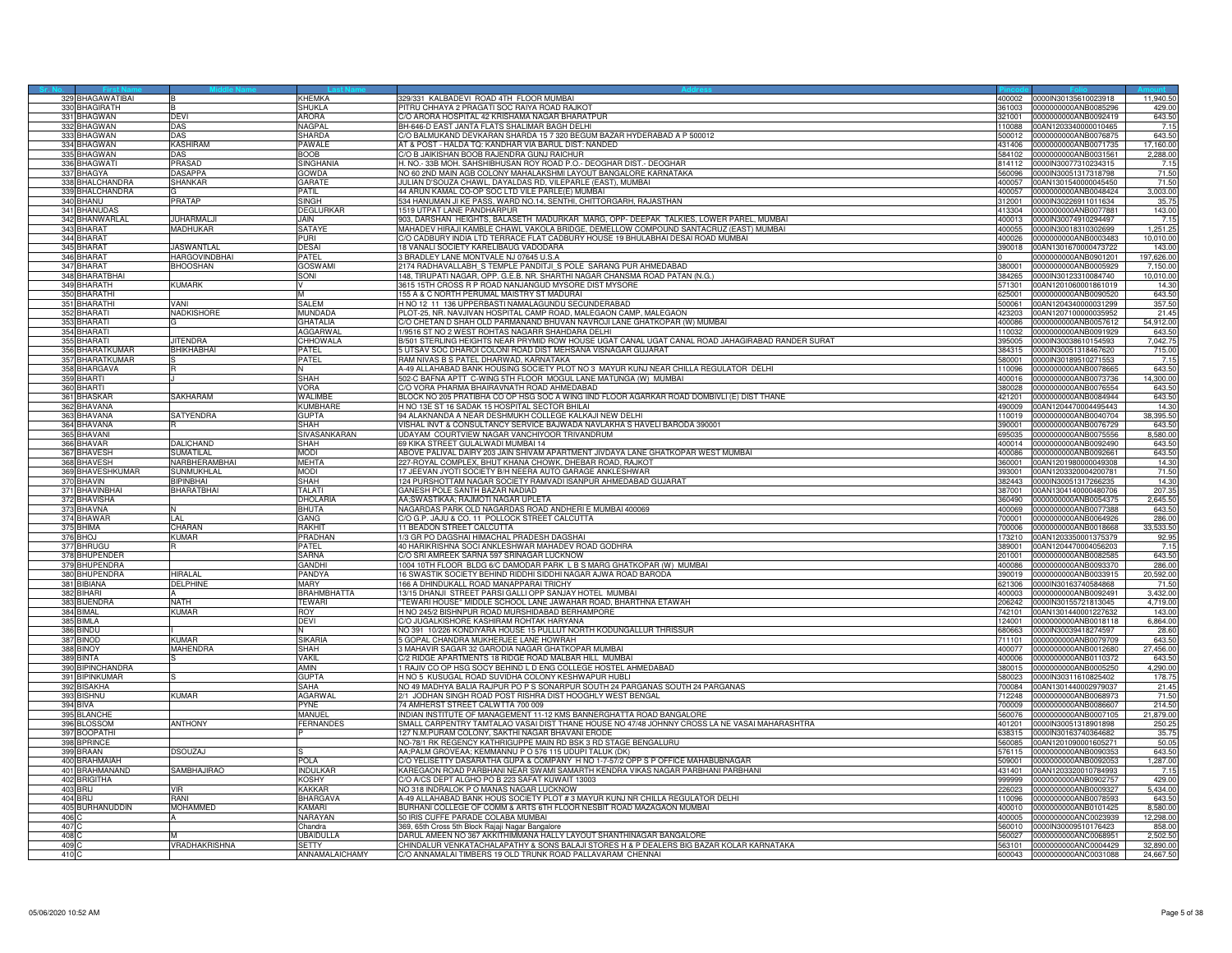| 411   |                             | MV                   | RAMANUJAM              | 85 THANGA SALAI CHENNAL                                                                           |                  | 600079 0000000000ANC0031065                  | 36,751.00         |
|-------|-----------------------------|----------------------|------------------------|---------------------------------------------------------------------------------------------------|------------------|----------------------------------------------|-------------------|
| 412   |                             | ravi                 | <b>SHANKAR</b>         | METTU STREET MOTCHAKULAM VILLIPURAM VILLIPURAM                                                    | 05105            | 0000IN30113526629997                         | 786.50            |
| 413   |                             |                      | VISWASOM               | 10 DINDIGUL ROAD KARUR                                                                            | 339001           | 0000000000ANC0070204                         | 34,320.00         |
| 414   |                             |                      | <b>INDRABAI</b>        | 623 JAWAHAR BAZAAR KARUR                                                                          | 39001            | 0000000000ANC0008471                         | 6,864.00          |
|       |                             |                      |                        |                                                                                                   |                  |                                              |                   |
| 415   |                             | <b>SUNIL</b>         | KUMAR                  | SRIVATSAN CHEMANCHERI PO QUILANDY KOZHIKODE DT CALICUT KERALA                                     | 73306            | 0000lN30051312486469                         | 1.172.60          |
|       | 416 CANLITE                 | <b>ALOYSIUSD</b>     | <b>SA</b>              | C/O MRS LYNETTE D'SOUZA FLAT NO 304 NESTLE B I C COLONY I C COLONY ROAD BORIVILI W MUMBAI         | 400103           | 0000000000ANC0902445                         | 1,287.00          |
| 417   | <b>ELINE</b>                | VALERIAN             | NAZARETH               | D/115 VADANIWALLA CHINCHOLI BUNDER RD MALAD [WEST] MUMBAI                                         | 400064           | 00AN1201320000545251                         | 357.50            |
| 418   | CHAGANRAJ                   | GAJRAJ               | <b>SOLANKI</b>         | CRYSTAL PALACE ROW HOUSE NO 15 LINK ROAD KANCHPADA MALAD (W) MUMBAI                               | 400064           | 0000000000ANC0035160                         | 7,150.00          |
| 419   | <b>HALAPATHI</b>            | <b>CAR</b>           | KODA                   | FLAT NO 402 SAI SRAVANTHI ESTATES K R M COLONY VISAKHAPATNAM                                      | 530013           | 0000IN30169611589642                         | 357.50            |
| 420   | <b>HAMANBHAI</b>            | <b>MAVJIBHAI</b>     | <b>PATEL</b>           | 12-MASTER SOCIETY OPP. PIYUSH 'OM' RAJKOT                                                         | 360002           | 00AN1201090000216622                         | 2,860.00          |
| 421   | <b>CHAMPA</b>               | RANI                 | <b>AGGARWAL</b>        | JAYCEE MOTORS RLY RD AMRITSAR                                                                     | 143001           | 0000000000ANC0079116                         | 643.50            |
| 422   | <b>HAMPA</b>                | <b>GIRISH</b>        | <b>VAKIL</b>           | 30 ULTRA COOP HSG SOCIETY DILIP GUPTE ROAD SHIVAJI ROAD MUMBAI                                    | 400016           | 0000000000ANC0029466                         | 18,018.00         |
|       |                             |                      |                        |                                                                                                   |                  |                                              |                   |
| 423   | <b>CHAMPABEN</b>            | DAHYALAI             | SHAH                   | 255/3 JAWAHARNAGAR NEAR MOUNT MERY HIGH SCHOOL GOREGAON WEST MUMBAI                               | 400062           | 0000000000ANC0013265                         | 16,516.50         |
| 424   | <b>HANCHAL</b>              | SINGH                | GADHOKE                | C/O M/S DELHI PAINTS CORP KAMPTEE ROAD NAGPUR                                                     | 440001           | 0000000000ANC0000219                         | 8,580.00          |
| 425   | CHAND                       |                      | <b>JHAMB</b>           | YOGI SMRUTI AVITHAL NAGAR SOCIETY 10TH ROAD JVPD SCHEME MUMBAI 400 049                            | 400049           | 0000000000ANC0085825                         | 643.50            |
| 426   | <b>CHANDAN</b>              |                      | <b>KUMAR</b>           | S/O SHREEKANT PRASAD SHARMA DHIWAR PO CHAKNAWADA PS PUNPARAKH PATNA                               | 803213           | 00AN1204470001685772                         | 21.45             |
| 427   | CHANDER                     | <b>PRAKASH</b>       | BHATIA                 | 29 DOUBLE STOREY NEW RAJINDER NAGAR NEW DELHI 110060                                              | 110060           | 0000000000ANC0079831                         | 643.50            |
| 428   | <b>CHANDI</b>               | CHARAN               | <b>SEN</b>             | 144/8 BARUI PARA LANE P O ALAMBAZAR CALCUTTA                                                      | 700035           | 000000000ANC0109158                          | 7.15              |
| 429   | HANDKIRAN                   |                      | RASTOGI                | /O LUCKNOW MEDICAL AGENCIES 1694 MADAN BLDG BHAGIRATH PLACE DELHI                                 | 110006           | 0000000000ANC0011077                         | 12,298.00         |
| 430   | <b>HANDRA</b>               | <b>HUSHAN</b>        | <b>TIWARI</b>          | E 227 SECTOR III SALT LAKE KOLKATA                                                                | 700091           | 0000000000ANC0079074                         | 643.50            |
|       | 431 CHANDRA                 |                      | <b>SETHURAMAN</b>      | NO 11 VELU STREET WEST MAMBALAM MADRAS                                                            | 600033           | 0000000000ANC0038676                         | 16,373.50         |
| 432   | CHANDRA                     | PRABHA               | THIRANI                | SD - 92, DDA TOWERS APARTS. PITAMPURA, . NEW DELHI                                                | 110088           | 00AN1204720012896060                         | 1,787.50          |
|       |                             |                      |                        |                                                                                                   |                  |                                              |                   |
| 433   | CHANDRAKALA                 |                      | ROONGTA                | S 6 SHREEJI ASTHA AVENUE OPP SURENDRA PARK SUBHANPURA VADODARA                                    | 390023           | 0000IN30021411148897                         | 715.00            |
| 434   | <b>HANDRAKANT</b>           |                      | <b>DEOGADE</b>         | C 5/16/1:3, SECTOR 3 C B D NEW MUMBAI                                                             | 400614           | 0000000000ANC0061739                         | 5,434.00          |
| 435   | CHANDRAKANT                 | <b>HIVRAM</b>        | HATLE                  | EKATA SOCIETY ROOM NO 12 MAHARASHTRA NAGAR BHANDUP MUMBAI 400078                                  | 400078           | 0000000000ANC0085204                         | 1,287.00          |
|       | 436 CHANDRAMOHAN            |                      | M                      | C/O M/S N M GURAPPA SON HARDWARE MERCHANTS BANGALORE ROAD BELLARY 583101                          | 583101           | 0000000000ANC0080256                         | 286.00            |
| 437   | CHANDRASHEKARAIAH           |                      |                        | SIDDAGANGA MUTT QUARTERS SIDDAGANGA MUTT SIDDAGANGA MUTT KYATSANDRA TUMKUR                        | 572104           | 0000IN30307710280798                         | 572.00            |
| 438   | <b>HANDRAVALIBEN</b>        | <b>GOVINDLAL</b>     | <b>SHAH</b>            | 1957 DESAIWADA TALAV FALIA DAHOD P M S                                                            | 389151           | 0000000000ANC0004874                         | 32,890.00         |
| 439   | <b>HANDRIKA</b>             | <b>PARMANANDDAS</b>  | DOSHI                  | 9 JAY MAHAL 2ND FLR 29 DADABHAI ROAD VILE PARLE WEST MUMBAI                                       | 100056           | 000000000ANC0042163                          | 7,507.50          |
| 440   | CHANDU                      |                      | PATEL                  | DURGA SAW MILL NEW TIMBER MARKET FAFADIH RAIPUR CG                                                | 492009           | 0000lN30133019625036                         | 572.00            |
|       | 441 CHANDUBHAI              | JIWANBHAI            | PATEL                  | ASIAN PAINTS LIMITED 6A SHANTHI NAGAR SANTACRUZ (E) MUMBAI                                        | 400055           | 0000000000ANC0900943                         | 90.376.00         |
|       |                             | PURUSHOTTAMDAS       | PATEL                  | B NO 16 PLOT 684 SECTOR 21 GANDHINAGAR PINCODE 382021 GUJARAT                                     |                  |                                              |                   |
| 443   | 442 CHANDUBHAI              |                      |                        |                                                                                                   | 382021           | 0000000000ANC0041377                         | 20,592.00         |
|       | <b>CHARANJEET</b>           |                      | KAUR                   | NO WARD NO 6 PURNAHAT SAHI BARIPADA BARIPADA                                                      | 57001            | 00AN1201060002312014                         | 2,145.00          |
| 444   | <b>HARANJIT</b>             | <b>SINGH</b>         | <b>GORAYA</b>          | IOH TALIAN URMAR W 5 HOSHIARPUR PUNJAB INDIA                                                      | 44204            | 0000IN30226912686334                         | 178.7             |
| 445   | CHARANJIT                   |                      | SINGH                  | VPO RAJPUR GAHOT DISTT HOSHIAR PUR HOSHIARPUF                                                     | 144203           | 00AN1204470004358539                         | 121.5             |
|       | 446 CHARU                   |                      | <b>TULI</b>            | HOUSE NO 166 SEC-8-A CHANDIGARH, CHANDIGARH                                                       | 160018           | 0000IN30133017070005                         | 6.220.50          |
|       | 447 CHARU                   |                      | TULI                   | H.NO.166 SECTOR NO.8/A CHANDIGARH                                                                 | 160018           | 0000000000ANC0107055                         | 26,741.00         |
|       | 448 CHATTAR                 | CHAND                | <b>MFHTA</b>           | 409 MANGALAM 24 HEMANT BASU SARANI CALCUTTA                                                       | 700001           | 0000000000ANC0050137                         | 13,728.00         |
| 449   | <b>HFTAN</b>                |                      | <b>SHAH</b>            | 3/201 PALM BELLAGIO NEAR BSNL OFFICE KHAMARDIH SHANKAR NAGAR RAIPUR                               | 492007           | 0000000000ANC8100010                         | 7,364.50          |
|       |                             |                      | Maniar                 |                                                                                                   |                  |                                              |                   |
| 450   | CHETAN<br>451 CHETAN        | <b>AMNIKLAL</b>      | <b>MEHTA</b>           | 3 2767 MHB BLDG 38 ABHYUDAYANAGAR NR S K HADKAR MARG NR LALBAG MUMBAI                             | 400033           | 00AN1203600000559944                         | 78.65<br>1.716.00 |
|       |                             |                      |                        | FLAT NO 1B SRINIWAS BLDG 22C PUDDAPUKUR ROAD KOLKATA                                              |                  | 700020 0000000000ANC0067291                  |                   |
|       | 452 CHETANA                 | CHANDRAKANT          | <b>MORE</b>            | C-2/1103 SWASTIK GARDEN SUBHASH NAGAR POKHRAN ROAD NO 2 THANE W                                   | 400601           | 00AN1204470003326661                         | 171.60            |
|       | 453 CHETANKUMAR             | <b>MANAKLAL</b>      | .IAIN                  | DHAVALGANGA BLOCK 9/E 1 CARTER ROAD BANDRA WEST MUMBAI                                            | 400050           | 0000000000ANC0042341                         | 3,575.00          |
| 454   | <b>IFTNABEN</b>             | <b>DEVENDRAKUMAR</b> | BHATT                  | IKRAM NEAR LILIA JAKAT NAKA MANEKPARA AMRELI                                                      | 65601            | 0000000000ANC0091794                         | 643.50            |
| 455   | CHHAGAN                     |                      | CHOPR/                 | M/S BELTORS INDIA CHOPASNI ROAD, JODHPUR                                                          | 342000           | 0000000000ANC0087862                         | 643.50            |
|       | 456 CHHAGAN                 | LALCHUNNILAL         | RATHOD                 | 16 DARASAN VIEW APT BLOC NO 202/203 HERDEVI CO OP SOC CAVES ROAD JOGESHWARI EAST MUMBAI           | 400060           | 0000000000ANC0078726                         | 643.50            |
|       | 457 CHHANDA                 |                      | <b>GHOSH</b>           | VILL.- CHANTINDA P.O.- KOLAGHAT DIST.- PURBA MIDNAPUR                                             | 721134           | 0000lN30077310212228                         | 7.15              |
| 458   | СННАҮА                      |                      | SINGH                  | C 9 POLYPLEX STAFF COLONY DGM BLOCK LOHIA HEAD ROAD , KHATIMA UTTARAKHAND, INDIA                  | 262308           | 0000IN30302860878968                         | 71.50             |
| 459   | <b>HHAYA</b>                | SUNIL                | REGE                   | SARGAM DIXIT ROAD VILE PARLE (EAST) MUMBAI-400 057                                                | .00057           | 000000000ANC0086143                          | 643.50            |
| 460   | <b>HHAYA</b>                |                      |                        |                                                                                                   |                  |                                              |                   |
|       |                             |                      | GROVER                 | 272 BHEL APPTT SECTOR-62 NOIDA (U.P)                                                              | 201301           | 0000lN30167010262140                         | 214.50<br>85.80   |
|       | 461 CHIKKANALI              | NANJUNDAPPA          | KALLESHAPI             | H NO 3590 T B ROAD KADUR CHICKMAGALUR KADUR                                                       | 577548           | 00AN1202990004029851                         |                   |
|       | 462 CHIMANLAI               |                      | <b>PAREKH</b>          | C/O SHRIJEE SALES CORPORATION ATLANTA 10TH FLOOR NARIMAN POINT MUMBAI 400020                      | 400020           | 0000000000ANC0081728                         | 143.00            |
| 463   | <b>HINMAY</b>               | <b>MARUTI</b>        | SHANBHAG               | 26 GOVIND DALVI NAGAR CHITABHAI PATEL ROAD KANDIVLI EAST MUMBAI                                   | 400101           | 1000000000ANC0104584                         | 32,890.00         |
| 464   | <b>HITRA</b>                |                      | SHANGHVI               | 2 C WOODLANDS 67 DR G DESHMUKH MARG MUMBAI                                                        | .00026           | 000000000ANC0084575                          | 286.00            |
| 465   | <b>HITRA</b>                |                      | <b>SHANGHVI</b>        | 12 C WOODLANDS 67 DR G DESHMUKH MARG MUMBAI                                                       | 400026           | 0000000000ANC0084576                         | 286.00            |
| 466   | <b>HORAGUD</b>              |                      | RAVICHANDR.            | FLAT NO D 4 DNO 1 2 593 /1/ A RAMACHANDRA MISSION ROAD RAGHAVENDRA KRUPA APTS DOMALGUDA HYDERABAD | 500029           | 0000IN30102221498079                         | 71.50             |
|       | 467 CHRISTOPHER             |                      | <b>MORAES</b>          | 106 MARVE ROAD ORLEM MALAD MUMBAI-400064                                                          | 400064           | 0000000000ANC0082327                         | 643.50            |
|       | 468 CHUKKA                  | <b>AMINI</b>         | SRINIVAS               | H NO 14 58 KANAGALA POST CHERUKUPALLI KHAMMAM                                                     | 522259           | 00AN1204720001965273                         | 14.30             |
| 469   | DSMF                        | <b>IOAQUIM</b>       | <b>PEREIRA</b>         | H NO 95/4 CHINCHANT PO TIVIM BARDEZ GOA                                                           | 403502           | 0000lN30051311976935                         | 715.00            |
| 470   | :YRII                       | MOHANKUMAR           | <b>MANDODY</b>         | GULF AIR INSURANCE DEPT P O BOX 5246 BAHRAIN                                                      |                  |                                              | 429.00            |
| 471   |                             |                      | <b>SUKUMAR</b>         | E/122 BANG BHAVAN HINDU COLONY LANE 5 DADAR MUMBAI                                                | 400014           | 0000000000ANC0902212                         | 3,575.00          |
|       |                             |                      |                        |                                                                                                   |                  | 0000000000AND0073807                         |                   |
| 472 D |                             |                      | HAREENDRAN             | B-69/302 ANAND NAGAR DAHISAR (E) MUMBAI                                                           | 400068           | 0000000000AND0016814                         | 5,434.00          |
| 473 D |                             |                      | <b>THAKAR</b>          | 44/62 NAVA SAHYADRI HOUSIG SOCIETY FIONA PARIJAT LANE PUNE MAHARASHTRA                            | 411052           | 0000lN30021415044391                         | 35.75             |
| 474   |                             |                      | SUBRAMANYAM            | INO. 3/637-1 S V M S ROAD PRODDATUR CUDDAPAH                                                      | 16360            | 0AN1203070000126104                          | 21.45             |
| 475   |                             |                      | RAMESH                 | NO. 515 8TH CROSS J P NAGAR III PHASE BANGALORE                                                   | 560078           | 0000IN30214810336455                         | 1,608.75          |
| 476   |                             |                      | PRABHU                 | SRI SIDDALINGA CHARANA HORTICULTURE GORDEN ROAD S S PURAM TUMKUR                                  | 572102           | 0000IN30192630527131                         | 85.80             |
| 477 T |                             | MGANGADHARAGUPTA     | <b>BROS</b>            | MAIN ROAD HOSADURGA KARNATAKA                                                                     | 577527           | 0000000000AND0091298                         | 643.50            |
| 478 D |                             |                      | ANNADANAGOUD           | 20/20, B M GIDLI 3RD CROSS SAI NAGAR UNKAL HUBLI                                                  | 580031           | 00AN1203500000674376                         | 171.60            |
| 479   |                             |                      | <b>BINU</b>            | TYPE -II 206/E ORDNANCE ESTATE PO TRICHY                                                          | 20016            | 0000lN30039414984227                         | 35.75             |
| 480   |                             |                      | CHITHTHARTHAN          | 1369-A AMRITHA SAROJINI ILLAM MANORANJITHAM STREET VALLUVAR NAGAR KARAIKUDI                       | 630002           | 0000lN30039415748698                         | 71.50             |
| 48111 |                             |                      | TAMBEKAR               | P O BOX 879, P CODE 113 MUSCUT                                                                    |                  | 00AN1203280000333158                         | 357.50            |
|       |                             | APPAJIRAO            |                        |                                                                                                   |                  |                                              |                   |
|       | 482 DADAJI<br>483 DAHYABHAI | AMBALAL              | SHINDE<br><b>PATFI</b> | C1/4 VANRAI PUSHP KATRAP ROAD BADLAPUR EAST<br>OPP RAMJI MANDIR P O BANDHANI TA PETLAD DIST:KHEDA | 421503<br>388410 | 0000000000AND0085089<br>0000000000AND0072679 | 1,287.00          |
|       |                             |                      |                        |                                                                                                   |                  |                                              | 17,160.00         |
| 484   | <b>AKASHA</b>               | <b>HAILESH</b>       | LADIWALA               | 133 A NATHALAL BHUVAN 1ST FLOOR V P ROAD MUMBAI                                                   | 400004           | 0000lN30133017798012                         | 357.50            |
| 485   | <b>DAKSHABEN</b>            | <b>BHAGVANDAS</b>    | <b>DESAL</b>           | MANDIR FALIA TA-HALOL DIST-PANCHMAHAL HALOL                                                       | 389350           | 00AN1301670000239763                         | 357.50            |
| 486   | ALI                         | <b>FIROZ</b>         | <b>BARIA</b>           | 8/400 MANGALIA WAD KAHARWAS BAZAR NAVSARI NAVSARI                                                 | 396445           | 0AN1201330000256346                          | 50.05             |
| 487   | DAMAN                       | PAL                  | KAUR                   | B-IV/633 WAIT GANJ LUDHIANA PB                                                                    | 141000           | 0000000000AND0078376                         | 643.50            |
| 488   | <b>DAMAYANTI</b>            |                      | <b>DEVI</b>            | 27 RAJDHANI NIKUNJ 94 I P FXTN DELHI                                                              | 110092           | 0000IN30115112077062                         | 49.335.00         |
| 48    | <b>AMODARDAS</b>            | <b>HAGAVANDAS</b>    | SONI                   | HAVELI S STREET OPP RAJ VALKENISE BHAVNAGAR 364001                                                | 64001            | 0000000000AND0080326                         | 643.50            |
|       | 490 DANDA                   | RATHNAMALANARAYANA   | REDDY                  | ADMA OPCO ELECTRONICS LAB P B NO 303 ABUDHABI UAE                                                 |                  | 000000000AND0902696                          | 715.00            |
|       | 491 DANUMA                  |                      |                        | SHA DEEPCHAND DHOKA MONDIPET SHIKARIPUF                                                           | 77427            | 0000000000AND0069088                         | 3,432.00          |
|       | 492 DARA                    |                      | SIDHWA                 | DINA BLDG 3RD FLR 53 QUEEN'S ROAD MUMBAI                                                          |                  | 400002 0000000000AND0063492                  | 41,184.00         |
|       |                             |                      |                        |                                                                                                   |                  |                                              |                   |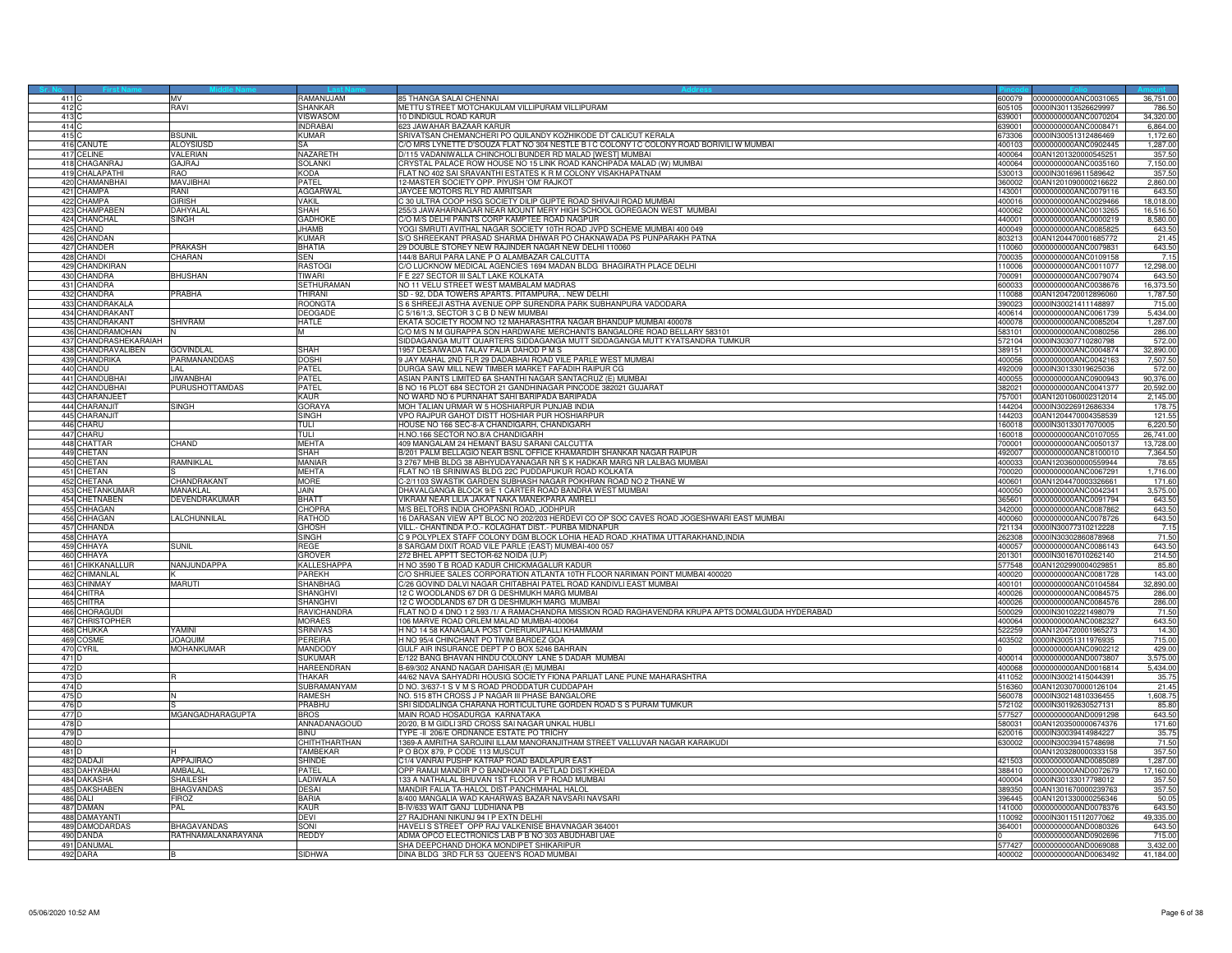| 493 DARABNA            |                      |                   | 259 BAZARGATE STREET FORT MUMBAI 400 001                                                                                      | 400001 0000000000AND0088279                         | 1,287.00         |
|------------------------|----------------------|-------------------|-------------------------------------------------------------------------------------------------------------------------------|-----------------------------------------------------|------------------|
| 494 DARSHAN            |                      | Grover            | 1307 BARA BAZAR ROHTAK<br>124001                                                                                              | 0000000000AND0102196                                | 1,287.00         |
| 495 DARSHAN            | BHALCHANDRA          | BHATT             | 54/883,KRUSHNA NAGAR, SAIJPUR BOGHA, NARODA, AHMEDABAD<br>382346                                                              | 0000IN30034310873662                                | 536.25           |
| 496 DARSHANA           |                      | <b>MFHTA</b>      | C/O UTPAL R DESAI 2 BHARAT KUNJ GR FLR EIGHTH ROAD SANTACRUZ (E) MUMBAI<br>400055                                             | 0000000000AND0018606                                | 65,851.50        |
| 497 DARSHANA           |                      | <b>MEHTA</b>      | %/O MR UTPAL R DESAI `BHARAT KUNJ' BLOCK NO.2 8TH ROAD SANTACRUZ (E) MUMBA<br>400055                                          | 0000000000AND0080330                                | 643.50           |
| 498 DASARI             | <b>VENII</b>         | GOPAL             | H NO 1-27-19-(7) VYKUNTAPURAM CHIRALA (POST) PRAKASAM DIST<br>523155                                                          | 0000IN30039415807949                                | 71.50            |
| 499 DASARI             | RAVI                 | TF.JA             | DOOR NO 13/2/22 LATCHI RAJU STREET LATCHI RAJU STREET KAKINADA<br>533001                                                      | 0000IN30131321195789                                | 214.50           |
| 500 DAVID              | <b>JANARDHAN</b>     | RAJ               | 9 CHELDON CLOSE RED HOUSE FARM WHITLEY BAY TYNE & WEAR NE25 9XS (U K)                                                         | 0000000000AND0901946                                | 1,287.00         |
| 501 DAXABEN            | <b>DIPAKKUMAR</b>    | SAILOF            | PANCH PIPLA SHERI RANDER SURAT<br>395005                                                                                      | 0000IN30042510109583                                | 3,575.00         |
| 502 DEB                | RANJAN               | <b>BERA</b>       | VILL BAHARGRAM PO PANSKURA TAMLUK PUBRA MEDINIPUR PANSKURARIY WIRELESS TAMLUK<br>21636                                        | 00AN1203410000150893                                | 71.50            |
| 503 DEB                | DEEP                 | RAY               | IBM INDIA P L NEW TOWN 7TH FLR RAJARHAT TOWER B NEAR DLF IT PARK KOLKATA WEST BENGAL<br>700156                                | 0000IN30051318039232                                | 143.00           |
| 504 DEBASHIS           |                      | SARKAR            | 304 JODHPUR PARK CALCUTTA<br>88000                                                                                            | 0000000000AND0085338                                | 429.00           |
|                        |                      |                   |                                                                                                                               |                                                     |                  |
| 505 DEBASIS            |                      | HAZRA             | 143A MOTILAL NEHRU ROAD KOLKATA<br>700029<br>3 NO RAM SITA GHAT STREET MAY FAIR SUDAMA FLAT NO 407 BLOCK B UTTARPARA<br>12232 | 000000000AND0018682                                 | 65,851.50        |
| 506 DEBASISH           |                      | ROY               |                                                                                                                               | 0000IN30021412044967                                | 178.75           |
| 507 DEBJYOTI           |                      | POLLEY            | 43 DESHPRAN SASMAL ROAD HOWRAH WEST BENGAL 711101<br>711101                                                                   | 0000000000AND0084078                                | 643.50           |
| 508 DEENA              | PRAKASH              | BARALIYA          | SARLA SMRUTI, JANATA COLONY, NANDURA<br>443404                                                                                | 00AN1203390000140072                                | 5,362.50         |
| 509 DEEPA              |                      | MISHRA            | M-171 NCL KHADIA PROJECT COLONY SHAKTINAGAR SONEBHADRA<br>231222                                                              | 0000IN30039416673547                                | 85.80            |
| 510 DEEPA              |                      | SURANA            | C/O PHOOLCHAND MISHRILAL JOHARI BAZAR AGRA<br>282003                                                                          | 0000000000AND0067724                                | 3,575.00         |
| 511 DEEPAK             | <b>HINTAMAN</b>      | GADGIL            | FLAT NO 5835 II FLOOR BLDG NO 217 R N NARKAR MARG PANT NAGAR GHATKOPAR MUMBAI MAHARASHTRA<br>400075                           | 0000IN30045014219670                                | 107.25           |
| 512 DEEPAK             |                      | MEHTA             | L-401 BHOOMI BREEZE RAHEJA ESTATE KULUPWADI NEAR NATIONAL PARK BORIVALI E MUMBAI<br>400066                                    | 0000IN30177417157451                                | 21.45            |
| 513 DEEPAK             | SAHEBRAO             | PITLAWAR          | BLOCK A-705, RIVERISDE PARK, NR APMC VASNA, AHMEDABAD<br>380007                                                               | 00AN1204470001202638                                | 7.15             |
| 514 DEEPAK             |                      | KOHLI             | C-1 MUSTJAB QUARTERS AGRA CANTT AGRA<br>82001                                                                                 | 0000000000AND0078582                                | 643.50           |
| 515 DEEPAK             |                      | <b>BHANDAR</b>    | 2 GULMOHAR RESIDENCY NEAR TO INDIA INTERIOR INDORE<br>452001                                                                  | 0000IN30021412609488                                | 143.00           |
| 516 DEEPAKKUMAR        |                      | <b>GHEVARIA</b>   | HASTIRAJ A/15 BAPUBHAI VASHI ROAD VILE PARLE WEST MUMBAI<br>400056                                                            | 0000000000AND0033649                                | 30,101.50        |
| 517 DEEPALI            |                      | <b>DESHMUKH</b>   | 29/311 MANISH NAGAR ANDHERI (W) MUMBAI<br>400053                                                                              | 0000000000AND0071934                                | 17,160.00        |
| 518 DEEPESH            |                      | VAID              | 3/4 FIRST FLOOR JAWAHAR NAGAR RAJ JAIPUR                                                                                      | 302004 00000N30021411281808                         | 21.45            |
| 519 DEEPSHIKA          |                      | SHARMA            | W/O SHRI M.K. SHARMA 11/906 CHOPASNI HOUSING BOARD JODHPUR<br>342301                                                          | 00AN1206850000069494                                | 35.75            |
| 520 DEEPSHIKHA         |                      | APTE              | 32 A SHIVAJI NAGAR SANGLI<br>416416                                                                                           | 0000000000AND0011415                                | 5,791.50         |
| 521 DEO                |                      | ROHIT             | C/O KOC INSPECTION DEPT AL TAMEER BLDG PO BOX 9758 AHMADI<br>61008                                                            | 00AN1204470004993816                                | 278.85           |
| 522 DEOKINANDAN        |                      | <b>KFDIA</b>      | C O HYDEL EQUIPMENTS 97 2ND FLOOR DR B K KAKOTI ROAD ULUBARI, GUWAHATI<br>781007                                              | 0000lN30125028735020                                | 10,725.00        |
| 523 DESAI              | DASHRATH             | TEJABHAI          | 1. SUDEEP APARTMENT THALTEJ AHMEDABAD<br>380054                                                                               | 0000IN30148510146752                                | 7.15             |
| 524 DEVAH              |                      | SARAVANAN         | C/O S K RAJAPANVAN & BROTHER 206 POONAMALEE HIGH ROAD ANJIKARAI MADRAS<br>600029                                              | 0000000000AND0009530                                | 66,495.00        |
| 525 DEVAL              | BHARATBHAI           | SHAH              | C/O ARUNBHAI CHINUBHAI PARIKH AA;VASANT BHUVANAA; KAMP ROAD SHAHIBAUG AHMEDABAD<br>380004                                     | 0000000000AND0073988                                | 7,150.00         |
| 526<br><b>DEVANG</b>   | <b>ISHNUPRASAD</b>   | GANDHI            | C/O ASIAN PAINTS (I) LTD 2602 GIDC IND ESTATE ANKLESHWAR<br>93002                                                             | 0000000000AND0085376                                | 429.00           |
| 527<br>DEVANSU         |                      | GUPTA             | 6-F KEYATALA ROAD 2ND FLOOR KOLKATA<br>700029                                                                                 | 0000000000AND0112989                                | 6,077.50         |
| 528 DEVDUTTA           |                      | GANGAWANWALE      | 201 SANGITA NEST MAHANT ROAD EXTENTION NEAR CENTRAL BANK VILE PARLE MUMBAL<br>400057                                          | 0000IN30059710121900                                | 2.945.8          |
| 529 DEVENDER           |                      | suri              | DEVENDER SURI B-2/3 JANAKPURI NEW DELHI<br>110058                                                                             | 0000000000AND0095876                                | 5,720.00         |
| 530 DEVENDRA           |                      | KIIMAR            | KUTCHERY MORE AT AND PO RAJPUR. ROHTAS<br>852217                                                                              | 00AN1204720010447723                                |                  |
| 531 DEVENDRA           | <b>INAYAKRAO</b>     | CHAUDHARI         | BALAJI KUTI WARKHEDKAR WADI BADNERA ROAD AMRAVATI AMRAVATI<br>144605                                                          | 0000lN30133017114326                                | 28.60<br>35.75   |
|                        |                      | SHARMA            |                                                                                                                               |                                                     |                  |
| 532 DEVESH<br>533 DEVI |                      | SINGH             | SHREERAM MANSION 557-15 ADENWALA ROAD MATUNGA MUMBAI<br>400019<br>C/O ASIAN PAINTS I LTD 22/2 MOTILAL NEHRU ROAD AGRA U P     | 0000000000AND0104859<br>282004 0000000000AND0085339 | 643.50<br>643.50 |
| 534 DEVIDAYAL          |                      | SHARMA            | 89 MADHU KUNJ CO OP HSG SOCIETY S P S RD BHANDUP MUMBAI 400078<br>400076                                                      | 0000000000AND0077653                                | 643.50           |
|                        |                      | KUMAR             | 110001                                                                                                                        | 0000000000AND0088059                                |                  |
| 535 DEVIKA<br>536      |                      |                   | C/O HARSH KUMAR HOUSE NO 10-A TILAK BRIDGE RAILWAY COLONY TILAK BRIDGE NEW DELHI                                              |                                                     | 1,287.00         |
| <b>HACHINAMOORTHY</b>  |                      |                   | 2D/11 SANNATHI STREET THIRUMURUGAN POONDI TIRUPUR<br>41652                                                                    | 0000IN30039413543829                                | 35.7             |
| 537 DHANABAL           |                      |                   | 12 SAKTHI GANAPATHY SALAI IYYANGRAM NAGAR INDRA NAGAR KANCHEEPURAM<br>631502                                                  | 0000lN30177411900504                                | 143.00           |
| 538 DHANANJAY          | YESHAVANT            | PARANJAPE         | 767/10 DECCAN GYMKHANA NEAR PYC GROUND PUNE<br>411004                                                                         | 0000IN30028010014484                                | 214.50           |
| 539 DHANANJAY          |                      | PARANJAPE         | 767\10 DECCAN GYMKHANA NEAR PYC GROUND PUNE<br>411004                                                                         | 0000lN30109810549602                                | 8,151.00         |
| 540 DHANI              | MAR                  | MISHRA            | RETIRED MANAGER C/O ALLAHABAD BANK 105/508 ANAND BAGH KANPUR<br>የበጸበበ1                                                        | 0000000000AND0018052                                | 32,890.00        |
| 541 DHANPAT            | <b>KUMAR</b>         | SETHIA            | NETA ROAD SARDARSHAHAR SARDARSHAHAR<br>31403                                                                                  | 00AN1204470004478402                                | 143.00           |
| 542 DHANSUKHBHAI       |                      | PATEL             | 44, JAGIRAVADI NANIVED SURAT SITI SURAT<br>395004                                                                             | 00AN1201090004906496                                | 128.7            |
| 543 DHANUBHAI          | DHAYABHAI            | SHAH              | MASAR ROAD PADARA BARODA<br>391421                                                                                            | 0000IN30133019533922                                | 357.50           |
| 544 DHANVANTI          |                      | BHANDARE          | AL 3 31 FLAT NO 5 GODAVARI SOC SEC 19 AIROLI NAVI MUMBAI MAHARASHTRA<br>400708                                                | 0000lN30051316744314                                | 7.15             |
| 545 DHANWA             |                      | <b>THIRUMALAI</b> | 29 VAKIL GARDEN CITY KANAKAPURA ROAD TALAGHATTAPURA BANGALORE KARNATAKA<br>560062                                             | 000IN30023911472048                                 | 357.50           |
| 546 DHARMASEELAN       |                      |                   | 6 LABOUR OFFICER QUARTERS P BLOCK 6 TH AVENUE ANNA NAGAR CHENNAI<br>00040                                                     | 0000IN30163740466260                                | 35.75            |
| 547 DHARMENDRA         |                      | SAXENA            | 804 8TH FLOOR SIDBI OFFICERS QRTR 25 VEERA DESAI ROAD ANDHERI WEST MUMBAI MAHARASHTRA<br>400053                               | 0000IN30051315805380                                | 71.50            |
| 548 DHARMESH           | VINODRAI             | VORA              | C-107/108 ANUPAM CHSL 60 FEET RD NAGAR GANESH MANDIR BHAYANDAR W THANE<br>401101                                              | 0000lN30147710043457                                | 14.30            |
| 549 DHARMESH           |                      | MANIYA            | 50, VALLABH NAGAR VARACHHA ROAD SURAT<br>395006                                                                               | 0000lN30042510052787                                | 1,430.00         |
| 550 DHARMESHKUMAR      |                      | <b>PATFI</b>      | DWARKESH MOGARIWALA BLDG JUNA RASTA ANAND<br>388001                                                                           | 0000000000AND0006950                                | 32,890.00        |
| 551 DHARMESWARI        |                      | DAS               | W/O NAGEN DAS DIST - BAKSA VILL - NIZ JULUKI PO- BARAMA<br>81346                                                              | 0AN1202180000035866                                 | 71.50            |
| 552 DHARMISHTHABEN     |                      | PATFI             | 14 SHIROMANI BUNGLOWS OPP AMRAI WADI BARODA EXP WAY NH CTM AHMEDABAD<br>380026                                                | 0000IN30164510315950                                | 357.50           |
| 553 DHILON             | PRAVINKUMAR          | <b>BHATT</b>      | 442 VACHALI SHERI RAIPUR A'BAD<br>380001                                                                                      | 0000000000AND0077992                                | 643.50           |
| 554 DHIRENDRA          |                      | TANK              | C/O BHUPENDRA C TANK 17 KARANPARA RAJKOT 360001<br>360001                                                                     | 0000000000AND0078482                                | 643.50           |
| 555 DHONDIRAM          |                      | KATF              | SAJJANNIWAS CHAWL TEBLI PADA ZIPRA COMPOUND GAMDEVI ROAD BHANDUP MUMBAI<br>400078                                             | 0000000000AND0085036                                | 643.50           |
| 556<br>DHRUVABEN       | JAGADISHBHAI         | PATFI             | 20 MADHUVAN SOCIETY NEAR TOWN HALL ANAND DIST KHEDA GUJARAT<br>38001                                                          | 000000000AND0086579                                 | 643.5            |
| 557 DIBYENDU           |                      | DUTTA             | MILAN PALLY KURURIA DANGA PO AMRAI DURGAPUR<br>713203                                                                         | 0000IN30039414695798                                | 35.75            |
| 558 DILEEP             | <b>SHAMRAO</b>       | PHADNIS           | B-2 BRAMHA MEMORIES RANGE HILLS ROAD PUNE<br>411007                                                                           | 0000000000AND0021408                                | 37,752.00        |
| 559 DILIP              | <b>KUMAR</b>         | AHUJA             | H NO 130 MOH RAMCHANDRAKAN JWALAPUR HARIDWAR<br>249407                                                                        | 00AN1203350001600351                                | 71.50            |
| 560 DILIP              | RATILAL              | SHAH              | 6 HARIDAS COLONY NAVJIVAN PRESS ROAD AHMEDABAD<br>380014                                                                      | 0000000000AND0024743                                | 32,890.00        |
| 561 DILIP              | Kumar                | GIRL              | C N -467 AMBEDKAR BASTI NEW DELHI,CENTRAL DELHI,KAROL NEW DELHI<br>10005                                                      | 00AN1301440004176312                                | 50.05            |
| 562 DIL IP             |                      | CHHAJED           | 3-1508 AGRA RD POST BOX NO 24 DHULE 424001<br>424001                                                                          | 0000000000AND0077550                                | 643.50           |
| 563 DILIP              | BHASKAR              | NERURKAF          | B2 107 NIRMAL SHOPPING CENTRE NEAR STATION VASAI NALLASOPARA EAST THANE<br>401209                                             | 0000lN30133019059606                                | 143.00           |
| 564 DILIP              | KUMAR                | <b>JAISWAL</b>    | BANGLA TAND CHAKRADHAR PUR SINGBHUM WEST<br>833102                                                                            | 0000000000AND0095484                                | 143.00           |
| 565 DILIPKUMAR         | KUBERDAS             | SHAH              | KHADAYATA POLE NADIAD GUJRAT<br>387001                                                                                        | 0000000000AND0059887                                | 1,287.00         |
| 566 DIMENSIONAL        | <b>SECURITIESPVT</b> | TD.               | CITY ICE BUILDING, 4TH FLOOR 298 PERIN NARIMAN STREET, FORT MUMBAI<br>100001                                                  | 00AN1202650000062959                                | 7.15             |
| 567 DIMPLE             |                      | THAKKAR           | 97 RI Y MARKET KHARAGPLIR<br>721301                                                                                           | 0000000000AND0027257                                | 9,152.00         |
| 568 DIMPLE             |                      | SHFTH             | C-A GALIAKOTWALA & CO P LTD66 MAKER CHAMBERS III 6TH FLOOR JAMNALAL BAJAJ RD,221 NARIMAN PT MUMBAI<br>400021                  | 000000000AND0089528                                 | 643.50           |
| 569 DINABEN            |                      | SHAH              | A/4 202 SHREE NIDHI APT B/H COMMUNITY HALL VIJAYANAGAR HARNI ROAD VADODARA<br>390022                                          | 0000000000AND0067662                                | 143.00           |
| 570 DINAH              |                      | FERNANDES         | C/O NISHANT INVESTMENT 306/A SHROFF APTS SODAWALA LANE BORIVLI (W) MUMBAI<br>400092                                           | 0000000000AND0058311                                | 34,320.00        |
| 571 DINESH             |                      | KUMAF             | 1. NO 341 HYDER GUNTA ROAD NAZARBAD, MYSORE KARNATAKA<br>70010                                                                | 0000IN30023911057535                                |                  |
| 572 DINESH             |                      | DARAK             | C/O R O ARALIKATTI GUBBI PETH ILKAL KARNATAKA<br>587125                                                                       | 0000IN30023912273485                                | 64.35<br>357.50  |
| 573 DINESH             | VANVIR               | SHAH              | ANAND LAXMI 3RD FLOOR FLAT NO 6 ABOVE C K P BANK PRARTHANA SAMAJ ROAD VILE PARLE E MUMBAI<br>400057                           | 0000000000AND0091975                                | 286.00           |
|                        |                      |                   |                                                                                                                               |                                                     |                  |
| 574 DINESH             | <b>BALKRISHNA</b>    | KULKARN           | 10 YOGESHWARI APTS NEMINATH NAGAR. SANGLI                                                                                     | 416415 00AN1204720010910522                         | 457.60           |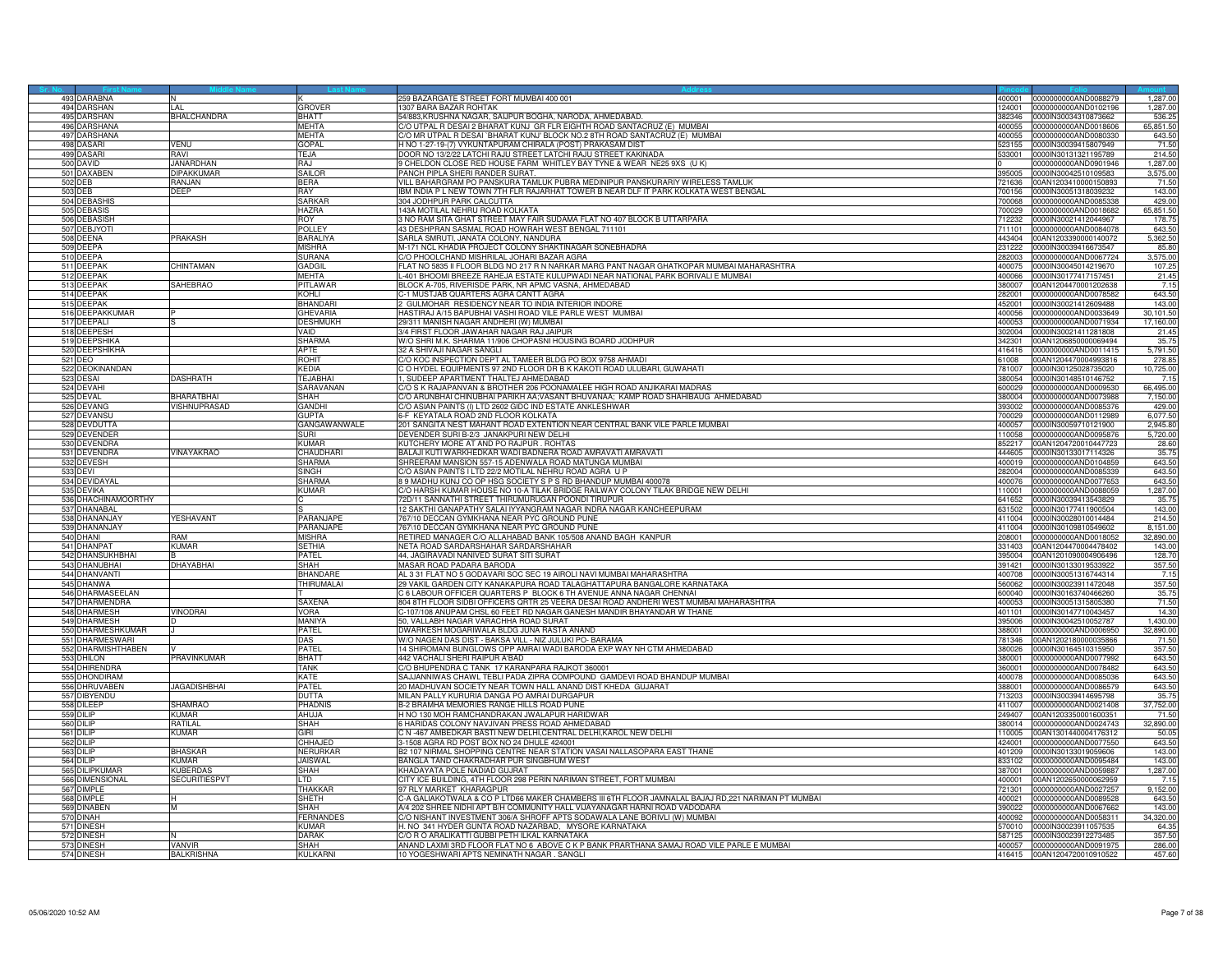|                  | 575 DINESH                    | KUMAR                           | SAXENA                           | CHHATRI SHINDE KI CHHAWNI LASHKAR GWALIOR 474001                                                                                | 474001           | 0000000000AND0079874                                | 429.00           |
|------------------|-------------------------------|---------------------------------|----------------------------------|---------------------------------------------------------------------------------------------------------------------------------|------------------|-----------------------------------------------------|------------------|
|                  | 576 DINESH                    | <b>GOPALDAS</b>                 | <b>BHATIA</b>                    | 50- BABU-GENU ROAD KALBADEVI, MORWADI,R,NO-3 K,M, BHATIA NIVAS,3RD FLOOR MUMBAI                                                 | 400002           | 00AN1201750000083651                                | 35.75            |
|                  | 577 DINESHCHANDRA             |                                 | <b>PATEL</b>                     | NANI KHADAKI AT & PO VANTHVADI DIST KHEDA                                                                                       | 387435           | 0000000000AND0058898                                | 286.00           |
| 578              | DINKAR                        | <b>BHAGWANRAO</b>               | <b>DESHPANDE</b>                 | PLOT NO 214,SADGURU PALACE GANGAPUR TALUKA BEHIND R.M DHOOT KANYA PRASHAL AURANGABAD                                            | 431109           | 00AN1201090004302371                                | 35.75            |
| 57               | <b>INKAR</b>                  | <b>NANT</b>                     | WAI KF                           | TIVE KRISHNA HARIKRIPA NO TWO COOP HSG SOCIETY OPP DENA BANK GOVANDI MUMBAI 400088                                              | 400088           | 0000000000AND0079274                                | 643.5            |
| 580              | <b>JIPAK</b>                  | AMRAI AI                        | PATFI.                           | 01 ANMOL APARTMENTS 89 SAKHARAM KEER ROAD SHIVAJI PARK MUMBAI                                                                   | 400016           | 0000000000AND0109551                                | 286.0            |
| 581              | dipak                         | <b>A.IARAM</b>                  | KHALIPE                          | C/O M/S ASHTAVINAYAK PAINTS 1301 UBHI PETH VITA                                                                                 | 415311           | 0000000000AND0111559                                | 5,005.00         |
| 582              | <b>DIPANKI</b>                | <b>KETANBHAI</b>                | <b>SHAH</b>                      | 26, GANDHI GUNJ, BORSAD, TAL. BORSAD, DIST. ANAND, BORSAD.                                                                      | 388540           | 0000IN30097411295872                                | 35.75            |
|                  | 583 DIPESH                    |                                 | PANDYA                           | 15-A KUMKUM APTS 8TH FLOOR 161 S V ROAD VILEPARLE WEST MUMBAI                                                                   | 400056           | 00000000000AND0091084                               | 2,359.50         |
| 584              | <b>IPFSH</b>                  |                                 | PANDYA                           | 15-A KUM-KUM APARTMENTS 5TH FLOOR 161 S V ROAD VILE PARLE (WEST) MUMBAI                                                         | 400056           | 0000000000AND0091936                                | 143.0            |
|                  | 585 DIPIKABEN                 | SURESHBHAI                      | <b>CHOKSI</b>                    | 54/A PATEL SOCIETY OPP SHITAL GUESTHOUSE BHARUCH GUJARAT                                                                        |                  | 392002 0000IN30051311537108                         | 357.5            |
| 586              | <b>IPTENDL</b>                |                                 | <b>SAHOO</b>                     | QRS NO 368 MIG II PHASE 3 NEAR KALINGA VIHAR CHHEND COLONY ROURKELA ORISSA                                                      | 769015           | 0000lN30051312162713                                | 35.7             |
|                  | 587 DIPTESH                   | CHATURBHAI                      | PATEL                            | A-18 CHANDRALOK BUNGLOWS OPP SUMRTI MANDIR GODASAR AHMEDABAD                                                                    |                  | 382443 0000IN30039415525480                         | 1,787.50         |
| 588              | <b>DIPTY</b>                  |                                 | <b>DHOLARIA</b>                  | AA;SWASTIKAA; RAJMOTI NAGAR UPLETA                                                                                              | 360490           | 0000000000AND0054365                                | 1.716.00         |
| 589              | <b>IPTY</b>                   | <b>ABULAL</b>                   | DHOLARIYA                        | RAJMOTI NAGAR NEAR KALA NAKA UPLETA                                                                                             | 60490            | 00AN1301990000029168                                | 2,359.5          |
| 590              | <b>DISHANK</b>                |                                 | <b>SARDANA</b>                   | 53. FERAHEDIYANA JWALAPUR HARIDWAR                                                                                              | 249407           | 0000lN30220111277627                                | 78.6             |
| 591              | <b>IVAKAR</b>                 |                                 | <b>GUPTA</b>                     | A-5 NATRAJ NAGAR TONK PHATAK JAIPUR 302015                                                                                      | 302015           | 0000000000AND0076957                                | 643.5            |
| 592              | <b>JIVYA</b>                  |                                 | <b>BERRY</b>                     | H.N.61 NEW COLONY GOPAL NAGAR JALANDHAR                                                                                         | 144008           | 00AN1302590000468071                                | 14.30            |
| 593              | <b>IVYESH</b>                 | <b>ANUBHAI</b>                  | SHAH                             | 41. KALYANBAUG SOCIETY MANJALPUR VADODARA                                                                                       | 390011           | 0000IN30199110776438                                | 92.95            |
| 594              | <b>JIXABEN</b>                | <b>JITENDRA</b>                 | <b>HIRPARA</b>                   | C/O JITENDRA JIVRAJBHAI HIRPARA E-54 GCW TOWNSHIP KOVAYA TAL RAJULA DIST AMRELI RAJULA GUJARAT                                  | 365541           | 0000IN30021412938650                                | 7.15             |
|                  | 595 DOKE                      | DAIVASHALA                      | SHIVDAS                          | 16 26/5 HANUMAN NAGAR PIPE LINE ROAD BHISTBAG AHMEDNAGAR                                                                        | 414001           | 0000lN30177417718764                                | 42.9             |
| 596              | DOLATRAI                      | <b>DWARKADAS</b>                | DOSHI                            | C/O YOGINI BHARAT PAREKH B 1006 10TH FLOOR EISHA PERAL KONDHWA KHURD NEAR KUMAR PRITHVI PUNE                                    | 411048           | 0000000000AND0016294                                | 10,939.5         |
|                  | 597 DONGA                     | JAN.JIBHAI                      | <b>DAYABHAI</b>                  | OUT SIDE KALAVAD GATE, HAPA ROAD, OPP. LALVADI PRIMARY SCHOOL, JAMNAGAR.                                                        | 361001           | 0000IN30097410512035                                | 178.7            |
| 598              |                               | <b>IIRESHM</b>                  |                                  | VO 192 II CROSS 9TH MAIN VIJAYANAGAR BANGALORE KARNATAKA                                                                        | 560040           | 0000lN30051313448936                                | 178.7            |
|                  | 599 DR                        | AMARKANTJHA                     | AMAR                             | CP THAKUR PATH SHIVPURI NEAR A.N. COLLEGE PATNA                                                                                 | 800023           | 0000IN30088814874105                                | 715.0            |
|                  | 600 DTTARAM                   | RAMBHAU                         | <b>GORIVALE</b>                  | KANJI BHAVN R NO 8 BORKAR WADI RAM MARUTI ROD DADAR 400028                                                                      | 400028           | 0000000000AND0084915                                | 1.287.00         |
| 601              | <b>DURBHAKULA</b>             |                                 | <b>JAYASHREE</b>                 | 14 NELSON DRIVE GRIFFITH NSW 2680                                                                                               | 999999           | 0000000000AND0901771                                | 643.5            |
|                  | 602 DURGA                     |                                 | <b>CHOUDHARY</b>                 | 68/1, BANGUR AVENUE BLOCK-D, 1ST FLOOR KOLKATA                                                                                  | 700055           | 0000IN30014210071685                                | 71.50            |
| 603              | <b>JRGESH</b>                 |                                 | SHAH                             | SHASTRI COLONY RATI TALAI BANSWARA BANSWARA                                                                                     | 327001           | 00AN1301760000244325                                | 21.4             |
| 604              | <b>DWARKADAS</b>              |                                 | SHAH                             | C/O TILAK AGENCIES OPP LAXMI TALKIES MAIN ROAD PARATWADA DIST AMRAVAT                                                           | 444805           | 0000lN30088814821072                                | 286.00           |
| 605 <sub>D</sub> |                               | AnilGulabchand                  | Jaiswal                          | Jagannath Sadan 632, Nagjibhai Town Sitabuldi Nagpur                                                                            |                  | 440012 00AN1201060100052924                         | 357.50           |
| 606              |                               |                                 | SARMA                            | 304 RAGHAVENDRA THIMMAJI PALACE 1-1-652 GANDHI NAGAR HYDERABAD                                                                  |                  |                                                     | 1,072.5          |
| 607              |                               | <b>PREETAM</b>                  | <b>FONTES</b>                    | 71/1 IIIRD CROSS KALASIPALYAM NEW EXTENSION BANGALORE                                                                           | 560002           | 0000000000ANE0026602                                | 98,741.5         |
| 608              |                               |                                 | <b>BETTYWARUNNY</b>              | RANI ESTATE MALDARE P O SKODAGU KARNATAKA                                                                                       | 71253            | 0000000000ANE0007198                                | 16,731.0         |
| 609              |                               |                                 | ARAVINDAN                        | 3/195A RENGA NAGAR PALUR, MANACHANALLUR, TRICHY                                                                                 | 621216           | 00AN1204470000585121                                | 71.5             |
| 610              |                               |                                 | <b>NAFISA</b>                    | 1 E KAMARAJAR ROAD MADURAI                                                                                                      | 625009           | 0000000000ANE0020428                                | 65,851.5         |
| 611              |                               |                                 | NAZMA                            | 1 E KAMARAJAR ROAD MADURAI                                                                                                      | 625009           | 0000000000ANE0020429                                | 65,851.5         |
| 612              |                               |                                 | <b>DURAISAMY</b>                 | 516/A S K C ROAD FRODE                                                                                                          | 638009           | 0000000000ANE0034874                                | 71.5             |
| 613              | <b>DINBOROUGH</b>             |                                 | CALE <sub>B</sub>                | 2004-FOREST HILL DRIVE SILVER SPRING MARYLAND-20903 USA                                                                         | 999999           | 0000000000ANE0009869                                | 32,890.0         |
|                  | 614 EDINBOROUGH               |                                 | CALE <sub>B</sub>                | 2004 FOREST HILL DRIVE SILVER SPRING MARYLAND 20903 U S A                                                                       |                  | 999999 0000000000ANE0082655                         | 643.5            |
|                  | 615 EDNA                      |                                 | <b>MASCARENHAS</b>               | B-11 GRACIOUS MAHAKALI CAVES ROAD ANDHERI EAST MUMBAI 40009                                                                     |                  | 400093 0000000000ANE0078759                         | 643.5            |
|                  | 616 EKNATH                    | <b>PRAKASH</b>                  | KHANDKAR                         | S NO 208 3 2 KASPATE WASTI ANMOL RESI BUILDING C 6 FLAT NO 10 WAKAD PUNE MAHARASHTRA                                            | 411027           | 0000lN30021412241762                                | 71.5             |
|                  | 617 Eruch                     | lal                             | Mahableshwarvala                 | D.3.1. Casuarina, Best Nagar, Ghatkopar East, Mumbai                                                                            | 400075           | 0000IN30009510468504                                | 32,890.00        |
| 618              | FAIRGROWTH                    | NVESTMENTS                      | LTD                              | 130-132 GREAT WESTERN BUILDING APOLLO STREET NEAR LION GATE MUMBAI                                                              | 400023           | 0000000000ANF0091316                                | 429.0            |
| 619              | <b>FAIRGROWTH</b>             | <b>FINANCIALSERVICES</b>        | ITN.                             | 202 KSHAMALAYA 2ND FLR 37 NEW MARINE LINES MUMBAI                                                                               |                  | 400020 0000000000ANF0109622                         | 6,506.5          |
| 620              | FALGUNI                       |                                 | <b>SHAH</b>                      | A/101 KINJAL APT SANGHANI ESTATE LBS MARG GHATKOPAR WEST MUMBAI                                                                 | 400086           | 0000lN30133020330468                                | 71.5             |
|                  | 621 FALGUNI                   |                                 | <b>SHAH</b>                      | AMBIKA HOS SOC LTD 1ST FLOOR R/13 CT/2 NEHRU ROAD SARVODAYA NAGAR MULUND (WEST)                                                 |                  | 400080 0000000000ANF8100001                         | 1,287.00         |
| 622              | <b>FAREDOON</b>               | <b>DARABSHAH</b>                | BHATHENA                         | C/O WATTAYAH MOTORS LLC P O BOX 1620 RUWI POSTAL CODE 112 SULTANATE OF OMAN                                                     |                  | 0000000000ANF0900584                                | 5,362.5          |
| 623              | <b>FARIDA</b>                 |                                 | DHANKO <sup>-</sup>              | 180 SAIFEE JUBILEE STREET 3RD FLOOR ROOM NO 33 MUMBAI                                                                           | 400003           | 0000000000ANF0103483                                | 25,740.0         |
|                  | 624 FATEMA                    |                                 | <b>MOTIWALA</b>                  | FAKHRI MANZIL CHSL GROUND FLOOR FLAT NO 3 PLOT NO 29 SAIFEE PARK MAROL CHURCH RD MAROL VILLAGE ANDHERI(E) MUMBAI                | 400059           | 0000000000ANF0067734                                | 17,160.0         |
|                  | 625 FATEMA                    | <b>FAKHRUDDIN</b>               | <b>MOTIWALA</b>                  | FAKHRI MANZIL CHSL GROUND FLOOR FLAT NO 3 PLOT NO 29 SAIFEE PARK MAROL CHURCH RD MAROL VILLAGE ANDHERI(E) MUMBAI                | 400059           | 0000000000ANF0067735                                | 6,864.0          |
|                  | 626 FATEMA                    |                                 | MOTIWALA                         | FAKHRI MANZIL CHSL GR FLOOR FLAT NO 003 PLOT NO 29 SAIFEE PARK MAROL CHURCH ROAD MAROL VILLAGE ANDHERI-E MUMBAI                 | 400059           | 0000000000ANF0067733                                | 17,160.0         |
| 627              | FATHIMA                       |                                 | KAUSER                           | 38 2ND CROSS 3RD STAGE NEAR AMBEDKAR PARK PILLANNA GARDEN NORTH ARABIC COLLEGE BANGALORE BENGALURU                              | 560045           | 00AN1208160001955698                                | 42.9             |
|                  | 628 FAUSTIN                   | LEO                             | <b>CORREYA</b>                   | 19 A - JAGANATHAN COLONY FOXEN STREET PERAMBUR MADRAS                                                                           | 600011           | 0000000000ANF0084713                                | 1,287.0          |
|                  | 629 FAYAZ                     | :SMAIL                          | <b>SACHEDINA</b>                 | MAINT SHOPS N-2 INST SECTION BAPCO-AWALI BAHRAIN                                                                                |                  | 0000000000ANF0902426                                | 1.287.0          |
| 630              | <b>FAZLE</b>                  | HUSSAIN                         | GHEEWALA                         | C/O HAJI NAZERALI ESUFALI PIPLI CHOWK BANSWARA RAJ                                                                              | 999999           | 0000000000ANF0022401                                | 65,851.5         |
|                  | 631 FELICIA                   |                                 | SOUZA                            | 31 ASHOK APARTMENTS GANDHIGRAM ROAD JUHU MUMBAI                                                                                 | 400049           | 0000000000ANF0030527                                | 66,495.0         |
| 632              | ELIX                          | <b>JOSEPH</b>                   |                                  | NO 14/25 A PACKIA ILLAM ASARIPALLAM PO KANYAKUMARI DISTRICT                                                                     | 629201           | 0000IN30163741017854                                | 71.50            |
| 633              | <b>IRDOSH</b>                 | <b>DARA</b>                     | <b>BUCHIA</b>                    | 742 PARSI COLONY ROAD NO.5 DADAR MUMBAI                                                                                         | 400014           | 00AN1202400000001890                                | 715.0            |
|                  | 634 FRANCIS                   |                                 | VAZ                              | FERREIRA MANSION D/5 SITLADEVI TEMPLE ROAD MAHIM MUMBAI                                                                         |                  | 400016 0000000000ANF0041485                         | 13,728.0         |
| 635              | <b>FREDERICK</b>              |                                 | <b>BENJAMIN</b>                  | 2/15 RAJABALLI ISMAIL CHAWL DHARAVI MUMBAI                                                                                      | 400017           | 0000000000ANF0098447                                | 1,287.0          |
| 636              | <b>FREDRICK</b>               |                                 | FARIA                            | O BOX 6491 SHARJAH U A E                                                                                                        | 999999           | 0000000000ANF0902539                                | 1,287.0          |
| 637              |                               | SINGH                           | KARTA                            | UNGALOW NO 14 VAIKUNTH CHS SINDHI SOC ROAD NO 8 CHEMBUR MUMBAI                                                                  | 400071           | 0000000000ANG0073051                                | 8,580.0          |
| 638<br>639 G     |                               | <b>RISHNA</b><br><b>KODANDA</b> | RAO<br>RAMAIAH                   | HERMES HERITAGE BLDG # F3 FLAT # 1 PHASE-III  SHASTRINAGAR CHOWK OFF NAGAR ROAD  PUNE<br>D NO 19/663 GOOTY ROAD                 | 411006<br>515401 | 0000000000ANG0001506<br>0000000000ANG0112111        | 715.0<br>143.0   |
|                  |                               |                                 |                                  |                                                                                                                                 |                  |                                                     |                  |
| 640 G            |                               | vs.<br><b>HANKER</b>            | GOPALACHARYULU<br>PRASAD         | FF-4 SAI BHAVANA APTS, KAMALA DEVI STREET 8-10-14, GANDHI NAGAR E.G.DIST, KAKINADA<br>#10 AG'S COLONY ANAND NAGAR BANGALORE     | 533004<br>560024 | 0000IN30226910883076<br>0000lN30113526353663        | 35.75<br>1,072.5 |
| 641 G<br>642     |                               | <b>JARAYANA</b>                 | SWAMY                            | JOURNALIST 1351 KATARIPALYAM KOLAR KARNATAKA                                                                                    | 63101            | 0000000000ANG0026712                                | 28,600.0         |
| 643              |                               |                                 | AJJAPPA                          |                                                                                                                                 | 570023           |                                                     |                  |
| 644 G            |                               |                                 | LAKSHMINARAYANAN                 | NO 590 1ST CROSS WEST V M DOUBLE ROAD KUVEMPUNAGAR MYSORE<br>OLD NO:- 23/2, NEW NO:- 47 NATTU SUBBARAYA STREET MYLAPORE CHENNAI |                  | 0000lN30214810094197<br>600004 00AN1203840000107156 | 71.5<br>14.3     |
| 645 G            |                               |                                 | <b>SAMPATH</b>                   | NO 23 SANJEEVI RAYAN KOIL STREET CUDDALORE CUDDALORE                                                                            | 607003           | 0000lN30108022624762                                |                  |
| 646 G            |                               |                                 | <b>MALLIGA</b>                   | 207 THANGA LAKSHMI ILLAM OPP KAMACHI AMMAN KOIL OTTUPATTARAI COONOOR COONOOR                                                    | 643102           | 0000IN30226913250609                                | 35.75<br>28.60   |
|                  |                               | <b>AOHAN</b>                    | REDDY                            | NO. 2/17 DONKA STREET PEDDAMUDIUM KADAPA (DT)                                                                                   | 16411            |                                                     | 71.5             |
| 647              | <b>ADDAM</b><br>648 GAGAN     | <b>KIIMAR</b>                   |                                  |                                                                                                                                 | 282001           | 00AN1203070000118703                                |                  |
| 649              |                               |                                 | <b>PATWA</b>                     | HOUSE NO-123 GANDHI NAGAR NEAR SURYA TALKIES AGRA<br>467, METRO VIEW APTT, DDA (SFS) FLAT POCKET-B, SECTOR-13 DWARKA DELHI      | 110075           | 0000IN30011811091605                                | 78.65<br>57.20   |
|                  | <b>GAN</b>                    |                                 | JUNEJA                           |                                                                                                                                 |                  | 0000lN30046810069553                                | 143.00           |
|                  | 650 GAJANAN<br>651 GAJANAND   | ABASANPVT                       | HEGDE<br>LTD.                    | D NO 6- 61/1 IDDYA VILLAGE SURATHKAL<br>42, MAULANA ABUL KALAM AZAD PRAKASH MARKET HOWRAH                                       | 575014<br>711101 | 0000lN30192630805597<br>0000IN30077310337432        | 200.20           |
|                  |                               |                                 |                                  |                                                                                                                                 |                  |                                                     |                  |
| 652              | <b>AJENDRA</b><br>653 GANAPAT | (UMAR<br><b>NAGAPPA</b>         | <b>BHARGAVA</b><br><b>ACHARI</b> | OPP TIN MANDIR BHULLAN P GUNA<br>D 41/215 GOKUL DHAM FILIM CITY ROAD GOREGAON E MUMBAI 400063                                   | 473001           | 00AN1301440000574034                                | 71.5             |
| 654              |                               | <b>HIMRAC</b>                   |                                  |                                                                                                                                 | 400063<br>416008 | 0000000000ANG0084951                                | 1,287.00         |
|                  | GANAPAT                       |                                 | SHINDE                           | 1783 RAJARAMPURI SHRIRAM VIDYALAY RAJARAMPURI KOLHAPUR KOLHAPUR                                                                 |                  | 00AN1203230000747211                                | 178.7            |
|                  | 655 GANESH                    | <b>PRASAD</b>                   | <b>GAIROLA</b>                   | LANE NO 4 HARDWAR ROAD SHASTRI NAGAR DEHRADUN                                                                                   |                  | 248001 00AN1202060000570814                         | 71.5             |
|                  | 656 GANESH                    | <b>KALIDAS</b>                  | THAKKAR                          | C/O GANESH LOTTERY CENTRE NEAR GANPATI TEMPLE TAMBOLI NAKA THANA (W)                                                            | 400601           | 0000000000ANG0057025                                | 3.932.50         |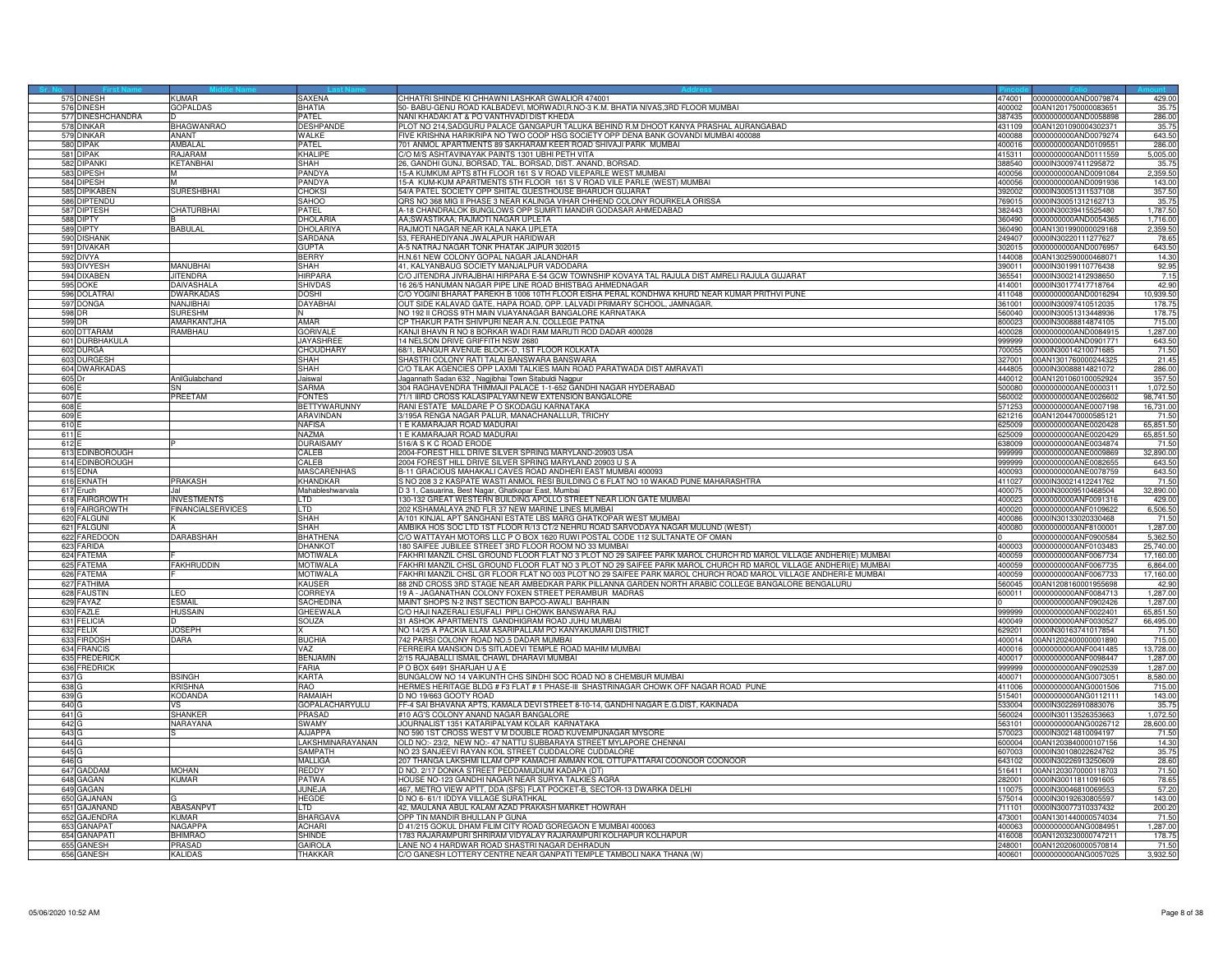|                  | 657 GANESH                     | CHAND                  | KARECHA                       | 20 KINARI BAZAR NEW DELHI                                                                                                       |                  | 110006 0000000000ANG0065694                  | 7,793.50       |
|------------------|--------------------------------|------------------------|-------------------------------|---------------------------------------------------------------------------------------------------------------------------------|------------------|----------------------------------------------|----------------|
|                  | 658 GANESH                     | VISHWANATH             | PRABHU                        | 17 1ST CROSS 10TH MAIN ROAD SAMPIGE ROAD BANGALORE                                                                              | 560079           | 0000IN30113510550760                         | 45,116.5       |
|                  | 659 GANESH                     |                        | PAI                           | NEAR BHARATH PRESS KALSANKA UDUPI                                                                                               |                  | 76102 0000IN30023911757569                   | 71.5           |
| 660              | <b>GANGABAI</b>                | <b>DINANATH</b>        | <b>PADWAL</b>                 | 31-1382 PANCH PUSHPA CO-OP SOCY SARDAR NAGAR NO 3 SION-KOLIWADA MUMBAI                                                          | 100022           | 0000000000ANG0098524                         | 27,456.00      |
| 661              | GANGUBAI                       |                        | <b>MEDANKAI</b>               | /5 HIMALI CO-OP SOCIETY ERANDAVANA PUNE                                                                                         | 411004           | 0000000000ANG0077135                         | 643.50         |
|                  | 662 GARIMA                     |                        | <b>ARORA</b>                  | 347/181 PURANA TIKAIT GANJ LUCKNOW UTTAR PRADESH                                                                                | 226004           | 0000IN30045013773889                         | 7.1            |
| 663              | <b>GASPAR</b>                  | <b>MICHAELIGNATIUS</b> | RAYAN                         | C 16 HILL TOP COOP HSG SOC 3RD FLR NEAR SARASWATHI HIGH SCHOOL TEKRI THANE                                                      | 400602           | 0000000000ANG0084736                         | 1,287.00       |
|                  | 664 GAURI                      | SIDDHARTH              | <b>SATPUTE</b>                | 7 SUVARNADEEP APTS 10TH LANE PRABHAT ROAD PUNE MAHARASHTRA                                                                      | 411004           | 0000IN30021411544651                         | 357.50         |
| 665              | gauri                          | HARSHADRA              | <b>DESAI</b>                  | 203 GAYATDRI CHAMBERS 2ND FLOOR NEAR NARI SANRAKSHAN GARH NIZAMPURA BARODA                                                      | 390002           | 0000000000ANG0024406                         | 38,395.5       |
|                  | 666 GAUTAM                     | <b>RAMKRISHNA</b>      | <b>VIRKAR</b>                 | D/2 SHIVCHHAYA GROUND FLR BEHD C K P COLONY ESKAR RD BORIVALI W MUMBAI                                                          | 400092           | 0000000000ANG0086118                         | 643.5          |
|                  | 667 GAUTAM                     |                        | <b>DHUME</b>                  | 10 PRAGATI GOKHALE ROAD (N) DADAR MUMBAI                                                                                        | 400028           | 0000000000ANG0063811                         | 1,716.0        |
|                  | 668 GAUTAM                     |                        | SEN                           | 32 TEACHERS COLONY MANGO JAMSHEDPUR                                                                                             | 331012           | 0000000000ANG0019585                         | 32,890.0       |
| 669              | <b>GAUTAM</b>                  | SABAJI                 | CHITNIS                       | 13 MADHAVI MAKARAND SOCIETY VEER SAVARKAR MARG MAHIM MUMBAI                                                                     | 400016           | 0000000000ANG0116163                         | 643.5          |
| 670              | <b>AUTAMI</b>                  | <b>ROHIT</b>           | MEHTA                         | 203 WALKESHWAR ROAD PANARAMA BLDG 7TH FLOOR MUMBAI 400 006                                                                      | 600004           | 0000000000ANG0089438                         | 286.0          |
| 671              | <b>GAYATRI</b>                 |                        | JONNALAGADDA                  | PLOT NO 504 SOLITAIRE RESIDENCY P AND T COLONY GANDHI NAGAR HYDERABAD                                                           | 500080           | 00AN1204720002015214                         | 357.5          |
|                  | 672 GAYATRI                    |                        | <b>DHAWAN</b>                 | 81-B SHALIMAR APTS BLOCK-B POCKET W (SFS) DELHI                                                                                 | 110052           | 0000000000ANG0039875                         | 23,237.50      |
|                  |                                |                        |                               |                                                                                                                                 |                  |                                              |                |
|                  | 673 GEETA                      |                        | GAOKAR<br>RHAVSAF             | PARVATI BUNGLOW SHANTINAGAR PONDA GOA                                                                                           | 999999           | 0000000000ANG0077083                         | 214.5          |
|                  | 674 GEETA                      | BHARATKUMAR            |                               | 4 - B, SHIVAM BUNGALOWS, HARI-SABHA B/H R C TECHNICAL INSTITUTE GHATLODIA AHMEDABAD                                             | 380061           | 0000IN30047641465452                         | 24,310.00      |
| 675              | <b>GEETA</b>                   |                        | <b>BHARGAVA</b>               | B-316 SARASWATI VIHAR PITAM PURA DELHI                                                                                          | 10034            | 0000lN30011810000211                         | 178.7          |
| 676              | GEETA                          |                        |                               | C 243 NANAK CHAND BASTI KOTLA MUBRAKPUR NEW DELHI 110003                                                                        | 110003           | 0000000000ANG0084397                         | 286.0          |
|                  | 677 GEETA                      |                        | SHAH                          | DIVAN HOMES COOP HSG SOC B-1-307 DIWAN MAN NAVYUG NAGAR VASAI WEST                                                              | 401202           | 0000000000ANG0114415                         | 2.860.0        |
|                  | 678 GEETA                      |                        | CHABRIA                       | 32 S S I IVEA RAJAJI NAGAR BANGALORE 10                                                                                         |                  | 560010 0000000000ANG0085481                  | 643.50         |
| 679              | ЭЕЕТНА                         |                        | SHYAMSUNDER                   | 33/3091F, CVRA 80, GEETHANJALI THURUTHIYIL UNNIKRISHNAN- ROAD, VENNALA, KOCHI ERNAKULAM                                         | 682028           | 00AN1202980000390663                         | 71.5           |
| 680              | EETHA                          | GANAPATHYP             |                               | IANDANAM PO MALAMAKKAVU VIA KOODALLUR PALAKKAD DIST                                                                             | 79554            | 0000lN30163740538112                         | 107.2          |
|                  | 681 GEETHA                     |                        |                               | 222,2ND FLOOR NARAYANA PILLAI STREET. BANGALORE                                                                                 | 560001           | 00AN1204720011218039                         | 121.5          |
| 682              | <b>GENDALA</b>                 | <b>PANNAI AI</b>       | SOMANI                        | B SEVAK NAGAR BEHIND GAUTAM NAGAR RACE COURSE CIRCLE BARODA                                                                     | 390007           | 0000000000ANG0055931                         | 715.00         |
|                  | 683 GENDALAL                   | <b>PANNAL AL</b>       | SOMANI                        | 8, SEVAK NAGAR B/H GAUTAM NAGAR RACE COURSE VADODARA                                                                            | 390007           | 00AN1301670000059478                         | 357.50         |
|                  | 684 GEORGE                     |                        | <b>ZACHARIAS</b>              | MICROMS COMPUTER CENTER BUS STAND BULDING KANHANGAD KERALA KASARGOD                                                             | 671315           | 0000000000ANG0901232                         | 11,726.00      |
| 685              | EORGE                          | KOCHU                  | <b>HERIAN</b>                 | VII 330, THADATHIL KEEZHUKUNNU COLLECTORATE P O KOTTAYAM                                                                        | 386002           | 00AN1203280000290123                         | 71.5           |
|                  | 686 GEORGE                     |                        | <b>JOSEPH</b>                 | KOORAN HOUSE NEAR KANNANKULANGARA L P S THATTUKADAVU ROAD NORTH PARUR                                                           |                  | 683513 0000IN30023911175807                  | 150.1          |
|                  | 687 GEPL                       | CAPITALPVT             | LTD                           | D-21 , DHANRAJ MAHAL, C.S.M MARG Colaba MUMBAI                                                                                  | 400039           | 00AN1100001000012809                         | 2,059.2        |
|                  | 688 GERALDO                    | <b>CYRIL</b>           | FONSECA                       | A-2 NEELAY CO OP HSG SOC S T ROAD SWASTIK PARK CHEMBUR MUMBAI                                                                   | 400071           | 0000000000ANG0037269                         | 65,851.5       |
|                  | 689 GHANASHYAM                 |                        | <b>HEGDE</b>                  | NO 12, FIRST FLOOR, SATYA BHAVAN, S.B. ROAD COLABA, MUMBAI                                                                      | 100005           | 0000IN30021411416368                         | 214.5          |
| 690              | <b>HANSHYAM</b>                | DAS                    | <b>BINNAN</b>                 | 2 NANDY BAGAN BYLANE SALKIA HOWRAH HOWRAH                                                                                       | 11106            | 0000lN30125028050275                         | 30,030.0       |
| 691              | <b>GHANSHYAM</b>               |                        | SINGH                         | 407/A HARISHCHANDRA APTS RAHEJA TOWNSHIP MALAD E MUMBAI                                                                         | 400097           | 0000000000ANG0041128                         | 8.151.0        |
| 692              | <b>GHANSHYAM</b>               |                        | AMIN                          | 10 NAVITI STREET LAUTOKA P BOX 874 LAUTOKA FIJI ISLANDS                                                                         | 399999           | 0000000000ANG0901766                         | 643.5          |
| 693              | <b>GHANSHYAM</b>               |                        | SINGH                         | 407/A HARISHCHANDRA APTS RAHEJA TOWNSHIP MALAD E MUMBAI                                                                         | 400097           | 0000000000ANG0081030                         | 643.50         |
| 694              | GHANSHYAM                      |                        | $\overline{\text{DAS}}$       | C/O ISHWAR DAS PURSNANI 112/264 A SWAROOP NAGAR KANPUR                                                                          | 208002           | 0000000000ANG0009267                         | 32,890.00      |
| 695              | <b>GHULAM</b>                  |                        | SHAHID                        | MAHARAJGANJ, RAFIGANJ AURANGABAD RAFIGANJ                                                                                       | 324125           | 00AN1201092600198987                         | 7.1            |
|                  | 696 GIAN                       |                        | SAGAR                         | 471 EAT MOHAN NAGAR O/S SULTAN WIND GATE AMRITSAR                                                                               |                  | 0000000000ANG0086262                         | 643.5          |
| 697              | <b>GIRDHARILAL</b>             |                        |                               | H NO 4 7 344 ESAMIA BAZAR HYDERABAD A P                                                                                         | 143001<br>500027 | 0000000000ANG0019418                         | 65,851.5       |
|                  |                                |                        | RATHI                         |                                                                                                                                 |                  |                                              |                |
| 699              | 698 GIRIDHARA<br><b>GIRIJA</b> |                        | RAMACHANDRAN                  | DOOR NO 169 41ST MAIN ROAD BTM LAYOUT 2ND STAGE MADIWALA VILLAG BANGALORE KARNATAKA<br>LAKSHMI SADAN MULANGUNNATHUKAVU THRISSUR | 560068<br>680581 | 0000lN30051314671034<br>00AN1204720007197438 | 35.7<br>21.45  |
|                  |                                |                        |                               |                                                                                                                                 |                  |                                              |                |
| 700              | <b>GIRIJA</b>                  |                        | <b>MAURYA</b>                 | 142/1 WARD N 16 OPP OPP R.S.S KARYALAYA LALPURA SHAJAPUR                                                                        | 465001           | 00AN1204330000080660                         | 107.2          |
|                  | 701 GIRIJADEVI                 |                        | VASTRAD                       | 1170 SAMADEVI GALLI KHANAPUR 591302 DIST BELGAUM                                                                                | 591302           | 0000000000ANG0090367                         | 2,002.0        |
| 702              | GIRIRAJ                        | RATAN                  | DAGA                          | 16 PAGEYA PUTTY STREET CALCUTTA                                                                                                 | 700007           | 0000000000ANG0027323                         | 32,890.0       |
|                  | 703 GIRIRAJ                    | <b>RATAN</b>           | <b>DAGA</b>                   | 16 PAGEYA PUTTY STREET OUT SIDE CALCUTTA 700007                                                                                 | 700007           | 0000000000ANG0079595                         | 643.5          |
| 704              | GIRIRAJ                        | RATAN                  | <b>DAG</b>                    | C/O SHREE GANESH TEXTILES 16 PAGEYA PUTTY ST (OUT SIDE) CALCUTTA 700007                                                         | '00007           | 0000000000ANG0091321                         | 286.00         |
| 705              | <b>GIRISH</b>                  |                        | <b>MARATHE</b>                | RASAPRABHA 15 PANMALA SINHAGAD ROAD PUNE                                                                                        | 111030           | 0000000000ANG0084971                         | 1,287.00       |
|                  | 706 GIRISH                     |                        |                               | NO.186,4TH MAIN,5TH CROSS GIRINAGAR, AVALAHALLI EXTENSION BSK 3RD STAGE,BANGALORE                                               |                  | 560085 0000IN30023911659919                  | 421.8          |
| 707              | <b>GIRISH</b>                  |                        | <b>KUMAR</b>                  | GIRISH KUMAR ASHOK KUMAR TAMBAKOO MERCHANT KOSI KALA MATHURA                                                                    | 281403           | 0000IN30020610396388                         | 1,287.0        |
|                  | 708 GIRISH                     | NARAIN                 | PANDE                         | SRIJAN DHAM B-19 SECTOR O ALIGANJ LUCKNOW                                                                                       |                  | 226024 0000000000ANG0090106                  | 643.50         |
| 709              | <b>GIRISHKUMAR</b>             |                        | GOR                           | 202 SHETRUNJYA APT OPP SHANKER ASHRAM RAJNAGAR ROAD PALDI AHMEDABAD                                                             | 80007            | 0000000000ANG0006264                         | 1,430.0        |
|                  | 710 GITA                       |                        | ZAVERI                        | LILAMANI 13 A KALYAN SOC NR NAGRI HOSPITAL ELLIS BRIDGE AHMEDABAD GUJARAT                                                       | 380006           | 0000lN30021411901443                         | 357.5          |
|                  | 711 GITALI                     |                        | <b>MAHANTA</b>                | BAPAPUNG NO-1, NEAR-BAPAPUNG, NAMGARH PO-DIGBOI DIGBOI                                                                          |                  | 786171 00AN1201910300440912                  | 35.75          |
|                  | 712 GLADWIN                    |                        | <b>MICHAEL</b>                | GSI BHANDARKAR COMPLEX MANNAGUDDA MANGALORE                                                                                     | 575003           | 0000000000ANG0068836                         | 10,296.00      |
|                  | 713 GOBINDRAM                  |                        | RAJDEV                        | 20 PAYAL VATIKA VANDNA NAGAR NR TILAK NAGAR INDORE                                                                              | 452018           | 0000000000ANG0079716                         | 214.5          |
| 714              | <b>GOKAL</b>                   |                        | <b>ALWAN</b>                  | GOKAL SARI SHILPI PLAZA REWA                                                                                                    | 186001           | 00AN1204470004713370                         | 28.6           |
| 715              | GOLIWADEKAR                    | <b>PRAVIN</b>          | SURESH                        | 10 SHREYAS APARTMENTS 115 YADOGOPAL PETH SATARA                                                                                 | 415002           | 0000lN30051313414427                         | 14.3           |
|                  | 716 GOPAL                      | RAO                    | <b>SINDHE</b>                 | HN 18/7/466/B/A AMBIKA NAGAR UPPUGUDA HYDERABAD                                                                                 | 500053           | 00AN1201060002557687                         | 71.5(          |
|                  | 717 GOPAL                      | <b>KUMAR</b>           | MANDHANIA                     | 1 - 10 - 60, ASHOK NAGAR, HYDERABAD                                                                                             | 500020           | 00AN1204000000046742                         | 643.50         |
|                  | 718 GOPAL                      | VASUDEV                | PHADKE                        | M VASUDEV KELVAI WADO MAYEM BICHOLIM GOA                                                                                        | 103504           | 0000IN30051311376118                         | 457.60         |
| 719              | <b>OPAL</b>                    | <b>KRISHAN</b>         | <b>SHARMA</b>                 | O SHRI RATTANSINGH JI OPP JAIN PATHSHALA NEW WELL BIKANER                                                                       | 02001            | 0000000000ANG0077841                         | 643.5          |
| 720              | <b>GOPAI</b>                   | GAGANDAS               | LALMALAN                      | CO DR J G LAL MALANI 8/14 SURYANIVAS SION WEST MUMBAI                                                                           | 400022           | 0000000000ANG0902312                         | 1,287.0        |
|                  |                                |                        | BANKA                         | PARYAGO BHAWAN FIRST FLOOR MAIN ROAD ROURKELA ORISSA                                                                            | 69001            | 0000IN30039410088407                         | 643.5          |
|                  |                                |                        |                               |                                                                                                                                 |                  |                                              | 71.50          |
| 723 <sub>L</sub> | 721 GOPAL                      |                        |                               |                                                                                                                                 |                  |                                              |                |
|                  | 722 GOPAL<br><b>GOPALA</b>     |                        | <b>AGARWAL</b><br>SUBRAMANIUM | 100 GIRISH GHOSH ROAD 4TH FLOOR BELUR HOWRAH                                                                                    | 711202<br>560071 | 0000000000ANG0071356<br>0000IN30021411104388 |                |
| 724              |                                | <b>KRISHNAN</b>        | <b>HETTY</b>                  | A003 314/7 PURVA PARADISE 3RD MAIN 7TH CROSS DOMLUR LAYOUT BANGALORE                                                            |                  |                                              | 64.35          |
|                  | <b>SOPALKRISHNA</b>            |                        |                               | APPART DEMELLOW CHAWL NO 1/12 SHASTRY NAGAR KANJUR VILLAGE KANJUR MARG MUMBAI                                                   | 400078           | 0000000000ANG0086436                         | 643.5          |
| 725 0            | <b>GOPALKRISHNAN</b>           |                        |                               | 7/254 KINGSWAY HOUSE SION (E) MUMBAI 400022                                                                                     |                  | 400022 0000000000ANG0081682                  | 143.00         |
|                  | 726 GORADE                     | NAKUL                  |                               | S NO 290 291 SHYAM HERITAGE KESHAV NAGAR BLDG E1 FL NO 1 PUNE PUNE                                                              | 411033           | 00AN1204720008149446                         | 50.0           |
|                  | 727 GOURANGADOSS               | <b>SHYAM</b>           | <b>SUNDAR</b>                 | PARK STREET PH 2 SAPPHIRE PARK WAKAD FL G/802 PUNE                                                                              | 411057           | 00AN1203600001078565                         | 28.60          |
|                  | 728 GOURAV                     |                        | SHARMA                        | H NO 3 ADARSH NAGAR GANGWA ROAD HISSAR                                                                                          | 25001            | 00AN1204720007427731                         | 35.75          |
| <b>729</b>       | <b>OURI</b>                    |                        | SENGUPTA                      | <b>AE-122 SALT LAKE CITY CALCUTTA</b>                                                                                           | 00064            | 0000000000ANG0033702                         | 32,890.0       |
|                  | 730 GOUTAM                     |                        | <b>BHADRA</b>                 | UDAYAN PALLY BATANAGAR KOLKATA                                                                                                  | 700140           | 0000lN30135620317838                         | 107.2          |
|                  | 731 GOVIND                     | <b>SHRIPAD</b>         | <b>TALWALKA</b>               | ASANAY, KADAMVAN, SATPUR AMBAD LINK ROAD, SATPUR, NASHIK.                                                                       | 422007           | 0000IN30109880028753                         | 18,304.0       |
|                  | 732 GOVIND                     | PRASAD                 | <b>BHARTIA</b>                | LAKE PALACE P-889 LAKE TOWN WEST OF WATER TANK BLOCK A FLAT NO 10 4TH FLOOR CALCUTTA                                            | 700089           | 0000000000ANG0090872                         | 643.50         |
|                  | 733 GOVINDBHAI                 | PRABHUBHAI             | <b>PATFI</b>                  | AT POST AAT PARAS STREET TALUKA JALAJPUR DIST NAVSARI                                                                           | 396403           | 0000000000ANG0078291                         | 643.50         |
| 734              | GOVINDLAL                      | <b>MOHANLAL</b>        | <b>GANDH</b>                  | 162 NAVYUG NAGAR NO 3 FORJETT HILL ROAD MUMBAI                                                                                  | 100036           | 0000000000ANG0112203                         | 10,939.5       |
| 735              | <b>GOVINDLAL</b>               | <b>MOHANLAL</b>        | GANDHI                        | 162 NAVYUG NAGAR NO 3 FORJETT HILL ROAD MUMBAI                                                                                  | 400036           | 0000000000ANG0112461                         | 6,792.5        |
| 7360             | <b>GOVINDLAI</b>               | <b>MOHANLAL</b>        | GANDHI                        | 162 NAVYUG NAGAR NO 3 FORJETT HILL ROAD MUMBAI                                                                                  | 400036           | 0000000000ANG0112201                         | 15,158.0       |
|                  | 737 GOVINDU<br>738 GOWRI       |                        | KUKKALA<br>RAMACHANDRAM       | C 3 217 HUDA COLONY CHANDRA NAGAR HYDERABAD<br>GOVERNMENT JAIL, QUARTER NO 4 CENTRAL PRISON CHANCHAL GUDA HYDERABAD             |                  | 500050 00AN1204720006320928                  | 35.75<br>35.75 |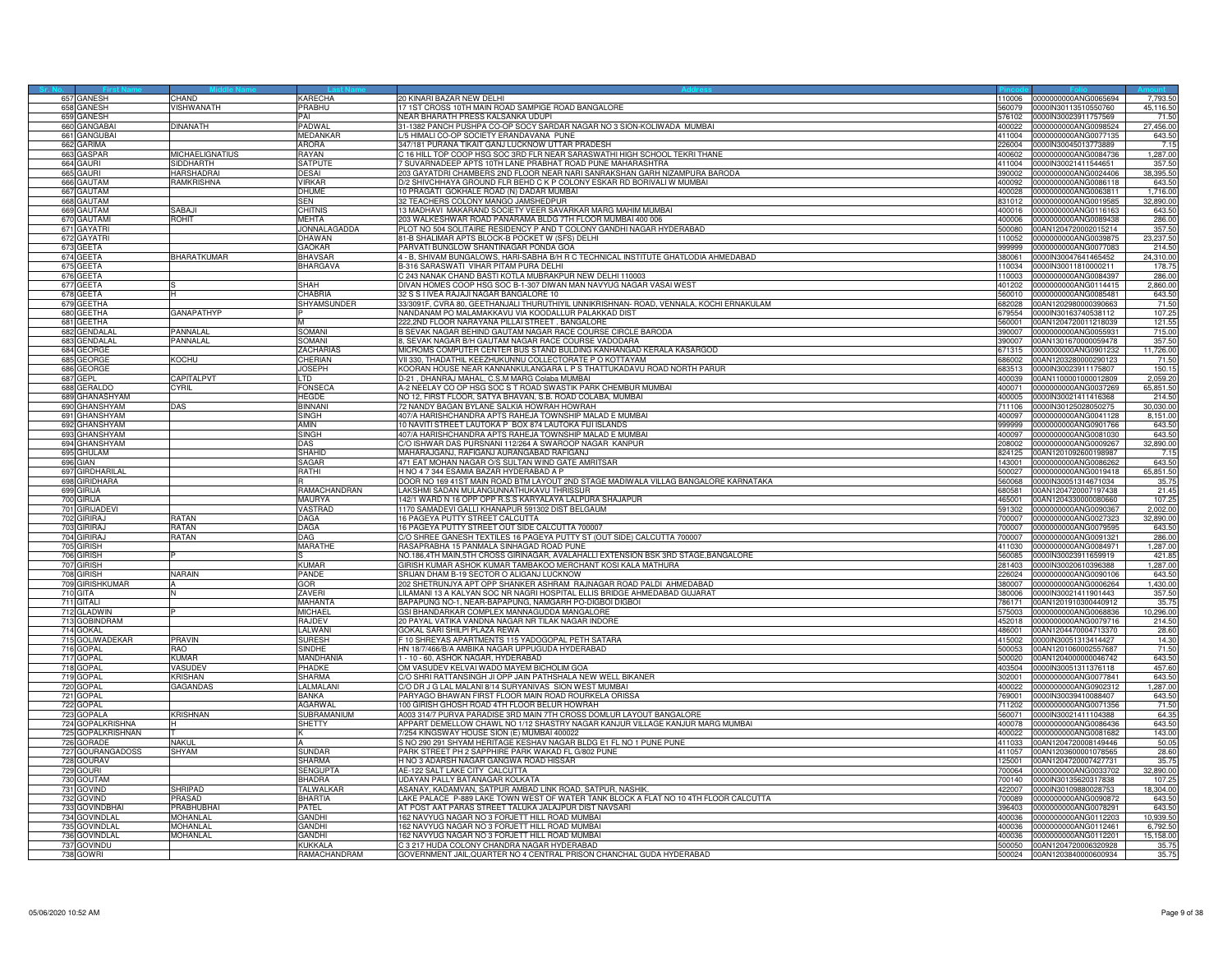| 643.50<br>740 GUDURI<br>ANASUYA<br>W/O LATE SRI GUDURI SURYANARAYANAN IRON AND PAINT SHOP.MAIN ROAD THANUKU WEST GODAWARI DIST<br>741 GUDURI<br>RAMALINGESWARA<br>C/O GUDURI SURYANARAYANA & SONS MAIN ROAD TANUKU W G DIST A P<br>0000000000ANG0095398<br>1,287.00<br>RAO<br>534211<br>UDAYANJALI BLOCK NO 17 MAHATMA GANDHI RD EXT VILE PARLE E MUMBAI<br>14,371.50<br>742 GULAB<br>MADHUKAR<br>CHIKHAI F<br>400057<br>000000000ANG0012138<br>12 138 RAMKRISHNA NAGAR BEHIND KHAR POLICE STN S V ROAD KHAR WEST MUMBAI MAHARASHTRA<br>743<br><b>GULAB</b><br>PAI<br>100052<br>0000IN30051315733706<br>28.60<br>1,787.50<br>744 GULAMHUSAIN<br>AHMED<br>4/170, MARDUPANDYAR STREET TAHSILDAR NAGAR MADURAI<br>625020<br>0000IN30169610031824<br>B-6/1333 DURGA CHAMBERS KAROL BAGH MAIN D B GUPTA ROAD NEW DELHI<br>745 GULSHAN<br>rai<br><b>BUDHIRAJ</b><br>110005<br>00AN1204470006549742<br>7.15<br>746 GUNDEEP<br><b>SINGH</b><br><b>UPPAL</b><br>KOTAK SECURITIES 3 RD FLOOR BAKHTAWAR NARIMAN POINT MUMBAI MAHARASHTRA<br>0000lN30021412557684<br>1,287.00<br>400021<br>SHRIPAD<br>PUJARI<br>143.00<br>747 GUNDO<br>NRUSINHWADI NRUSINHWADI<br>00AN1202890000916257<br>416104<br>748 GUNVANTRAI<br>LAXMIDAS<br>KURJI MADHAVJI & SONS KAPAD BAZAR AMRELI<br>643.50<br>364535<br>0000000000ANG0091814<br>7 CO-OPERATIVE COLONY MAJITHA ROAD AMRITSAR<br>749 GURCHARAN<br>KAUR<br>SAINI<br>143001<br>41,613.00<br>0000000000ANG0026472<br>750 GURCHARAN<br>KAUR<br>7, CO-OPERATIVE COLONY, MAJITHA ROAD, AMRITSAR<br>10,582.00<br>SAINI<br>143001<br>0000IN30178210009922<br>1,716.00<br>751 GURDARSHAN<br><b>JAIDKA</b><br>H NO 586 SECTOR 10-D CHANDIGARH<br>160011<br>0000000000ANG0057672<br>752 GURDEEP<br>NAGPAL<br>C/O SILKY TOUCH RADHIKA APARTMENT 345 SAKET NAGAR INDORE<br>643.50<br>0000000000ANG0076883<br>452001<br>753 GURIQBAL<br>GREWAL<br><b>654 GURDEV NAGAR LUDHIANA</b><br>5,720.00<br>SINGH<br>141002<br>0000IN30184610050041<br>6/10 DAMODAR CO-OP HSG SOCIETY LTD AQUEM MARGAO<br>754 GURUDAS<br>SARDESAI<br>403601<br>17,160.00<br>0000000000ANG0072035<br>755 GURUDAS<br>ARUNDAS<br>GURUKRIPA MAKHAM ROAD ALAPIPALLY KANHANGAD<br>671315<br>0000IN30039416511589<br>7.1<br>3,575.00<br>756 GURUMUKHDAS<br>BHOJWAN<br>SINDHI COLONY BHANDARA M S<br>441904<br>0000IN30133020181967<br>757 GURVINDER<br>II-V77 LAJPAT NAGAR NEW DELHI<br>0000000000ANG0031518<br>33.533.50<br>SINGH<br>110024<br>758 GWAL<br>DAGA<br>C/O SHREE GANESH TEXTILES 16 PAGEYA PUTTY ST (OUT SIDE) CALCUTTA 700007<br>0000000000ANG0091327<br>643.50<br>ЭAS<br>'00007<br>759 GYAN<br>PRAKASH<br>4, DAHELI SUJANPUR SIDDHARTH NAGAR KANPUR<br>250.2<br>0000IN30055610264995<br>208013<br>GOYAL<br>A-46 GOYAL BHAWAN SETHI COLONY JAIPUR RAJ 302004<br>643.50<br>760 GYARAS<br>IAI<br>302004<br>0000000000ANG0080513<br>761 GYARASI<br>A-46 GOYAL BHAWAN SETHI COLONY JAIPUR RAJ<br>32,890.00<br>LAL<br>GOYAL<br>302004<br>0000000000ANG0019729<br>762 H<br>RJOHNSONINDIATBK<br>LIMITED<br>RAHEJAS 3RD FLOOR CORNER OF MAIN AVENUE AND V P ROAD SANTACRUZ (W) MUMBAI<br>100054<br>0000IN30267931657178<br>71.50<br>763 H<br><b>DEVADAS</b><br><b>BHAT</b><br>CANARA BANK K R ROAD HOSKOTE<br>0000000000ANH0061107<br>2,002.00<br>562114<br>764 H<br>SMOHAN<br>KUMAR<br>MARUTHI HARDWARE GANDHI BAZAAR HASSAN<br>0000000000ANH0034185<br>65,851.50<br>573201<br>765 H<br><b>INDIRAMM</b><br>C/O MARUTHI HARDWARE GANDHI BAZAAR HASSAN<br>65,851.50<br>573201<br>0000000000ANH0033999<br>UMANATH<br>GADIYAR<br>C/O S K HOME INDUSTRIES BAJPE KHB COLONY MANAMFIADY VILLAGE MANGALORE TALUKA (D.K)<br>766 H<br>17,160.00<br>574154<br>000000000ANH0072665<br>767 H<br>JMAS<br>NAYAK<br>N/O H SADASHIVA NAYAK MERCHANT SHANKER NARAYANA<br>76227<br>000000000ANH0017386<br>13,728.00<br>768 H<br>SUBBARAJU<br>SHRI SHARADA PRESS NEHRU ROAD SHIMOGA<br>0000000000ANH0039530<br>16,802.50<br>577201<br>769 H<br><b>VISALAKSHM</b><br>185 BANGALORE ROAD KRISHNAGIRI<br>429.00<br>635001<br>0000IN30039411651239<br>м<br>770 HABIB<br>KHAN<br>S O B KHAN D 204 KRUSHNA APRT VIDHANSABHA RD NEAR LIC COLONY WARD NO 27 MOWA SADDU RAIPUR<br>492007<br>00AN1204720009604056<br>185.90<br>771 HAKIM<br>HATIMRHAI<br>DHANKOT<br>180SAIFEE JUBILEE STREET 3RD FLOOR ROOM NO 33 MUMBAI -<br>38,681.50<br>0000000000ANH0035307<br>400003<br>772 HANAMANTAGAUDA<br>ALLURI NILAYA 7TH CROSS SIR MV NAGAR KAPPAGAL ROAD GANDHI NAGAR BELLARY<br>YALLANAGOUDA<br>PATIL<br>83103<br>00AN1304140005889661<br>71.50<br>773 HANSA<br>JAYANT<br>DARJI<br>PANCHVATI KARAMSAD ROAD VALLABH VIDYANAGAR DIST KAIRA   GUJARAT<br>388120<br>0000000000ANH0065406<br>10,296.00<br>196/35, A. SAINATH ESTATE, V.N. PURAV MARG, CHUNABHATTI (EAST), MUMBAL<br>774 HANSA<br>PRAKASH<br><b>GOSALIA</b><br>0000IN30074910029553<br>715.00<br>400022<br>775 HANSABEN<br>DINESHKUMAR<br>PATFI<br>KOT FALIA AT BHADRAN VIA ANAND DIST KHEDA<br>388530<br>0000000000ANH0091641<br>643.50<br>FLAT NO 31 KARTAR BHUVAN BEHIND FARIYAS HOTEL COLABA MUMBAI<br>11,654.50<br>776 HANSBALA<br>MIGI ANI<br>0000000000ANH0028801<br>400005<br>777 HANSRAJ<br><b>JAIN</b><br>INDIA AUTOMOBILES A T ROAD GUWAHATI<br>81001<br>0000000000ANH0092814<br>643.50<br>69, NISHAZH FAZHIYUA BHELIDRA TA-KALOL PANCHMAHAL<br>778 HANUMANT<br>CHANDRASINH<br>CHAUHAN<br>143.00<br>389320<br>0000IN30305210452823<br>779 HARANABA<br>YESHWANT<br>DEO<br>1201/A/3 NEELKANTHA OFF GHOLE ROAD PUNE<br>411004<br>0000000000ANH0011493<br>15,730.00<br>780 HARENDRA<br>GANGARAM<br>ASAR<br>P O BOX NO 1797 MANAMA BAHRAIN<br>0000000000ANH0902194<br>1,287.00<br>781 HARESH<br>MADHAVJI<br>THAKKER<br>B/1 JYOTESHWER DHAM SHREE KHANDE WADI NEXT TO AKSHAY HOSPITAL MANPADA CROSS ROAD DOMBIVALI EAST<br>0000IN30074910357775<br>2,466.75<br>421201<br>782 HARESH<br><b>JINKARRAY</b><br>AT POST SANJAN TAL UMBERGAON DIST VALSAD SANJAN<br>SHETH<br>96150<br>00AN1203210000002190<br>57.20<br>C/O J B INVESTMENT 22/SB PARADISE COMPLEX SAYAJIGANJ VADODARA<br>783 HARESH<br>PATFI<br>17,660.50<br>0000000000ANH0065749<br>390005<br>784 HARESHBHAI<br>SHEELA OPP PUNITNAGAR SOCIETY OLD PADRA ROAD BARODA<br>3,575.00<br>PATFI<br>390015<br>000000000ANH0007902<br>KARAMCHANDANI<br>B-33, MAHESHWARI SOCIETY, METPUR ROAD, KHAMBHAT, DIST-ANAND, KHAMBHAT<br>785 HARESHKUMAR<br><b>ATMARAM</b><br>388620<br>00AN1203000000347659<br>221.65<br>786 HARI<br>NARAYAN<br>SAHA<br>78 CHETLA ROAD DIPANWITA APARTMENT FLAT NO E 1 8 KOLKATA<br>643.50<br>700027<br>0000000000ANH0079672<br><b>787 HARI</b><br><b>SHANKAR</b><br><b>TAMRKAR</b><br>SADAR BAZAR RATANPUR BILASPUR CHATISHGARH<br>0000lN30051318617218<br>7.15<br>495001<br>SAXENA<br>429.00<br>788 HARI<br><b>OM</b><br>50 SHASTRI NAGAR IZAT NAGAR BAREILY<br>243001<br>0000lN30177417035621<br>789 HARI<br>SHANKER<br>KANYA<br>C/O ARUN KUMAR KAYA 51/ A BABU RAM GHOSE LANE KOLKATA<br>700005<br>643.50<br>0000000000ANH0088272<br><b>PRAKASH</b><br>M/S GAJANAND HARIRAM CLOTH MERCHANT SUBHASH CHOWK MAHENDRA GARH HARYANA<br>790 HARI<br>KANODIA<br>123029<br>0000000000ANH0010436<br>16,373.50<br>791 HARI<br>HARKISHOF<br>PATHAK<br>AMAR PREM SADAN PHAFRANA ROAD MODINAGAR<br>65,851.50<br>201204<br>0000000000ANH0021043<br>792 HARILAL<br><b>DAMODARDAS</b><br>MEHTA<br>C/O RAMNIKLAL HARILAL & CO 86/SUTAR CHAWL 1ST FLOOR MUMBAI<br>0000000000ANH0029494<br>14,443.00<br>400002<br>793 HARISH<br>PARIKH<br>C/O R K PAREKH, SECTOR 28 PLOT NO 380/1 B/H SHOPPING CENTRE NR CATEGORY III QTR GANDHI NAGR GUJ<br>0000000000ANH0078024<br>643.50<br>382028<br>794 HARISH<br><b>KUMAR</b><br>PARDASAN<br>C/O DARWESH HARDWARE STORE MARWARI ROAD BHOPAL<br>0000000000ANH0018493<br>20,592.00<br>462001<br>795 HARISH<br>BHATIA<br>49-A, NEW COLONY GUMANPURA. KOTA<br>643.50<br>324007<br>00AN1201770100723005<br>796 HARISH<br>KUMAR<br><b>JEPPU</b><br>SHIVASTHAN BLD NO 1 C 009 AGASHI RD VIRAR WEST<br>286.00<br>401303<br>0000IN30429510537639<br>797 HARISH<br>KUMAR<br>PARDASAN<br>C/O DARWESH HARDWARE STORE MARWARI ROAD BHOPAL<br>0000000000ANH0080481<br>429.00<br>462001<br>798 HARISH<br>RAMANLAL<br><b>GANDHI</b><br>696 ASHOK NAGAR NIPANI NIPPANI KARNATAKA<br>715.00<br>591237 0000lN30021413402019<br>799 HARISH<br>HARISREE, HOUSE NO 654 RAJIV LANE, 11 NATHAN CODE THIRUVANANTHAPURAM CORPORATION TRIVANDRUM<br>00AN1207830000126044<br>95003<br>100.10<br>800 HARITA<br>AJITKUMAR<br>D 304 SHARNAM APPT 3 SATELLITE AHMEDABAD<br>178.75<br><b>BHAVSAR</b><br>0000lN30177416615637<br>380015<br>801 HARJEET<br>LUTHRA<br>B-116, SECTOR-36 NOIDA UTTAR PRADESH<br>01303<br>0000IN30007910305459<br>71.50<br>802 HARJIBHA<br><b>DAMJIBHAI</b><br>BHATTI<br>4, GOKUL NAGAR NEAR KUVA JAMNAGAR<br>361001<br>0000lN30199110768229<br>50.05<br>803 HARJIBHA<br>MAKANBHAI<br>TANDEL<br>9/279 MASTER STREET NANI DAMAN DAMAN<br>0000000000ANH0004902<br>32,890.00<br>396210<br>804 HARJIT<br>SINGH<br>16/III/III BHEL RANIPUR HARIDWAR<br>249403<br>0000000000ANH0095648<br>8,580.00<br>VIBHORE<br>805 HARSH<br>F-8/15 VASANT VIHAR NEW DELHI 110057<br>SINGHAI<br>110057<br>0000000000ANH0091332<br>214.50<br>806 HARSHAD<br>No 9-8 B.V.B COLLEGE ROAD BIDAR, BIDAR GANDHI GUNJ, KALIDA BIDAR<br>PATEL<br>585403<br>00AN1301440004171255<br>42.90<br><b>BAPUBHAI</b><br>DESAI<br>SANJIVANI BLDG PHEROSHAH STREET SANTACRUZ WEST MUMBAI 400054<br>643.50<br>807 HARSHAD<br>400054<br>0000000000ANH0081312<br>B 46 GEETANJALI BLDG CIBA SOCIETY AMRUT NAGAR GHATKOPAR WEST MUMBAI MAHARASHTRA<br>14.30<br>808 HARSHADA<br>SALIAN<br>400086<br>0000lN30051316169822<br>809 HARSHADKUMAR<br>SOMALAL<br>GANDHI<br>3 AMBRISH APP SBI SOCIETY AMBAWADI MANEKBAG AHMEDABAD<br>380015<br>0000000000ANH0112100<br>1,716.00<br>AMRITLALKALIDAS<br>C/O MR J M PAREKH 6 AJANTA L D RUPAREL MARG MUMBAI 400006<br>810 HARSHADRAI<br>SHAH<br>286.00<br>400006<br>0000000000ANH0902056<br>811 HARSHIDABEN<br><b>PANDIT</b><br>A AKASH GANGA FLAT OPP PANCHVATI BUS STAND GORWA REFINERY ROAD BARODA<br>90016<br>0000000000ANH0068542<br>17,160.00<br>812 HARSHWARDHAN<br><b>BALKRISHNA</b><br>SAWANT<br>SHREE SAMARTH COMPLEX SAVITRI ROAD MAHAD RAIGAD MAHAD<br>402301<br>121.55<br>00AN1201090003426033<br>813 HARSNA<br><b>MODI</b><br>J/11 FLAT NO 16 JALMANDIR CHS BANGUR NAGAR GOREGAON MUMBAI MAHARASHTRA<br>357.50<br><b>ANAND</b><br>400090<br>0000lN30051317452344<br>NOORMOHOMED<br>C/O HILL TOP ICE CREAMS DR BILLIMORIA ROAD PANCHGANI SATARA<br>814 HARUN<br>KHAN<br>412805<br>0000000000ANH0065711<br>4,290.00<br>MOHAMMED<br>COMMONWEALTH B/6 OPP BUND GARDENS POONA<br>98,741.50<br>815 HASANALI<br><b>JAMAL</b><br>0000000000ANH0015882<br>411001<br>816 HASANMIA<br>ABDULKADER<br>A/34 SUDARSHAN APARTMENT PLOT NO 38 SECTOR 17 VASHI NAVI MUMBAI<br>WANGDE<br>400703<br>0000000000ANH0901198<br>7,150.00<br>SHABANA MANZIL 7/2165 RAMPURA CHHADAVLE SURAT<br>817 HASHIM<br>AHMED<br>BHOLAT<br>643.50<br>395003<br>0000000000ANH0077192<br>818 HASMUKHBHAI<br>159, MATRUKRUPA, D-SOUZA COLONY, COLLEGE ROAD, NASIK. NASIK<br><b>DWARKADAS</b><br><b>PATFI</b><br>122005<br>00AN1201090700035697<br>10,224.50<br>819 HASRAT<br>JAHAN.<br>ANSARI<br>55 ANSARI BUILDING NAWAN TOLA SITAPUR . SITAPUR<br>261001<br>00AN1206120000154988<br>107.25<br>820 HASTI<br>MALMADANLAL<br>PAREKH<br>ADVOCATE PAOTA NEAR PETROL PUMP JODHPUR RAJ 342001<br>643.50<br>342001 0000000000ANH0080089 |           |               |           |                                                                |                      |          |
|------------------------------------------------------------------------------------------------------------------------------------------------------------------------------------------------------------------------------------------------------------------------------------------------------------------------------------------------------------------------------------------------------------------------------------------------------------------------------------------------------------------------------------------------------------------------------------------------------------------------------------------------------------------------------------------------------------------------------------------------------------------------------------------------------------------------------------------------------------------------------------------------------------------------------------------------------------------------------------------------------------------------------------------------------------------------------------------------------------------------------------------------------------------------------------------------------------------------------------------------------------------------------------------------------------------------------------------------------------------------------------------------------------------------------------------------------------------------------------------------------------------------------------------------------------------------------------------------------------------------------------------------------------------------------------------------------------------------------------------------------------------------------------------------------------------------------------------------------------------------------------------------------------------------------------------------------------------------------------------------------------------------------------------------------------------------------------------------------------------------------------------------------------------------------------------------------------------------------------------------------------------------------------------------------------------------------------------------------------------------------------------------------------------------------------------------------------------------------------------------------------------------------------------------------------------------------------------------------------------------------------------------------------------------------------------------------------------------------------------------------------------------------------------------------------------------------------------------------------------------------------------------------------------------------------------------------------------------------------------------------------------------------------------------------------------------------------------------------------------------------------------------------------------------------------------------------------------------------------------------------------------------------------------------------------------------------------------------------------------------------------------------------------------------------------------------------------------------------------------------------------------------------------------------------------------------------------------------------------------------------------------------------------------------------------------------------------------------------------------------------------------------------------------------------------------------------------------------------------------------------------------------------------------------------------------------------------------------------------------------------------------------------------------------------------------------------------------------------------------------------------------------------------------------------------------------------------------------------------------------------------------------------------------------------------------------------------------------------------------------------------------------------------------------------------------------------------------------------------------------------------------------------------------------------------------------------------------------------------------------------------------------------------------------------------------------------------------------------------------------------------------------------------------------------------------------------------------------------------------------------------------------------------------------------------------------------------------------------------------------------------------------------------------------------------------------------------------------------------------------------------------------------------------------------------------------------------------------------------------------------------------------------------------------------------------------------------------------------------------------------------------------------------------------------------------------------------------------------------------------------------------------------------------------------------------------------------------------------------------------------------------------------------------------------------------------------------------------------------------------------------------------------------------------------------------------------------------------------------------------------------------------------------------------------------------------------------------------------------------------------------------------------------------------------------------------------------------------------------------------------------------------------------------------------------------------------------------------------------------------------------------------------------------------------------------------------------------------------------------------------------------------------------------------------------------------------------------------------------------------------------------------------------------------------------------------------------------------------------------------------------------------------------------------------------------------------------------------------------------------------------------------------------------------------------------------------------------------------------------------------------------------------------------------------------------------------------------------------------------------------------------------------------------------------------------------------------------------------------------------------------------------------------------------------------------------------------------------------------------------------------------------------------------------------------------------------------------------------------------------------------------------------------------------------------------------------------------------------------------------------------------------------------------------------------------------------------------------------------------------------------------------------------------------------------------------------------------------------------------------------------------------------------------------------------------------------------------------------------------------------------------------------------------------------------------------------------------------------------------------------------------------------------------------------------------------------------------------------------------------------------------------------------------------------------------------------------------------------------------------------------------------------------------------------------------------------------------------------------------------------------------------------------------------------------------------------------------------------------------------------------------------------------------------------------------------------------------------------------------------------------------------------------------------------------------------------------------------------------------------------------------------------------------------------------------------------------------------------------------------------------------------------------------------------------------------------------------------------------------------------------------------------------------------------------------------------------------------------------------------------------------------------------------------------------------------------------------------------------------------------------------------------------------------------------------------------------------------------------------------------------------------------------------------------------------------------------------------------------------------------------------------------------------------------------------------------------------------------------------------------------------------------------------------------------------------------------------------------------------------------------------------------------------------------------------------------------------------------------------------------------------------------------------------------------------------------------------------------------------------------------------------------------------------------------------------------------------------------------------------------------------------------------------------------------------------------------------------------------------------------------------------------------------------------------------------------------------------------------------------------------------------------------------------------------------------------------------------------------------------------------------------------------------------------------------------------------------------------------------------------------------------------------------------------------------------------------------------------------------------------------------------------------------------------------------------------------------------------------------------------------------------------------------------------------------------------------------------------------------------------------------------------------------------------------------------------------------------------------------------------------------------------------------------------------------------------------------------------------------------------------------------------------------------------------------------------------------------------------------------------------------------------------|-----------|---------------|-----------|----------------------------------------------------------------|----------------------|----------|
|                                                                                                                                                                                                                                                                                                                                                                                                                                                                                                                                                                                                                                                                                                                                                                                                                                                                                                                                                                                                                                                                                                                                                                                                                                                                                                                                                                                                                                                                                                                                                                                                                                                                                                                                                                                                                                                                                                                                                                                                                                                                                                                                                                                                                                                                                                                                                                                                                                                                                                                                                                                                                                                                                                                                                                                                                                                                                                                                                                                                                                                                                                                                                                                                                                                                                                                                                                                                                                                                                                                                                                                                                                                                                                                                                                                                                                                                                                                                                                                                                                                                                                                                                                                                                                                                                                                                                                                                                                                                                                                                                                                                                                                                                                                                                                                                                                                                                                                                                                                                                                                                                                                                                                                                                                                                                                                                                                                                                                                                                                                                                                                                                                                                                                                                                                                                                                                                                                                                                                                                                                                                                                                                                                                                                                                                                                                                                                                                                                                                                                                                                                                                                                                                                                                                                                                                                                                                                                                                                                                                                                                                                                                                                                                                                                                                                                                                                                                                                                                                                                                                                                                                                                                                                                                                                                                                                                                                                                                                                                                                                                                                                                                                                                                                                                                                                                                                                                                                                                                                                                                                                                                                                                                                                                                                                                                                                                                                                                                                                                                                                                                                                                                                                                                                                                                                                                                                                                                                                                                                                                                                                                                                                                                                                                                                                                                                                                                                                                                                                                                                                                                                                                                                                                                                                                                                                                                                                                                                                                                                                                                                                                                                                                                                                                                                                                                                                                                                                                                                                                                                                                                                                                                                                                                                                                                                                                                                                                                                            | 739 GUBBI | SIDDALINGAPPA | CHANNAPPA | C/O G C HUTCHAPPA HARDWARE AND PAINT MERCHANTS GUBBI<br>572216 | 0000000000ANG0006983 | 8,580.00 |
|                                                                                                                                                                                                                                                                                                                                                                                                                                                                                                                                                                                                                                                                                                                                                                                                                                                                                                                                                                                                                                                                                                                                                                                                                                                                                                                                                                                                                                                                                                                                                                                                                                                                                                                                                                                                                                                                                                                                                                                                                                                                                                                                                                                                                                                                                                                                                                                                                                                                                                                                                                                                                                                                                                                                                                                                                                                                                                                                                                                                                                                                                                                                                                                                                                                                                                                                                                                                                                                                                                                                                                                                                                                                                                                                                                                                                                                                                                                                                                                                                                                                                                                                                                                                                                                                                                                                                                                                                                                                                                                                                                                                                                                                                                                                                                                                                                                                                                                                                                                                                                                                                                                                                                                                                                                                                                                                                                                                                                                                                                                                                                                                                                                                                                                                                                                                                                                                                                                                                                                                                                                                                                                                                                                                                                                                                                                                                                                                                                                                                                                                                                                                                                                                                                                                                                                                                                                                                                                                                                                                                                                                                                                                                                                                                                                                                                                                                                                                                                                                                                                                                                                                                                                                                                                                                                                                                                                                                                                                                                                                                                                                                                                                                                                                                                                                                                                                                                                                                                                                                                                                                                                                                                                                                                                                                                                                                                                                                                                                                                                                                                                                                                                                                                                                                                                                                                                                                                                                                                                                                                                                                                                                                                                                                                                                                                                                                                                                                                                                                                                                                                                                                                                                                                                                                                                                                                                                                                                                                                                                                                                                                                                                                                                                                                                                                                                                                                                                                                                                                                                                                                                                                                                                                                                                                                                                                                                                                                                                            |           |               |           |                                                                |                      |          |
|                                                                                                                                                                                                                                                                                                                                                                                                                                                                                                                                                                                                                                                                                                                                                                                                                                                                                                                                                                                                                                                                                                                                                                                                                                                                                                                                                                                                                                                                                                                                                                                                                                                                                                                                                                                                                                                                                                                                                                                                                                                                                                                                                                                                                                                                                                                                                                                                                                                                                                                                                                                                                                                                                                                                                                                                                                                                                                                                                                                                                                                                                                                                                                                                                                                                                                                                                                                                                                                                                                                                                                                                                                                                                                                                                                                                                                                                                                                                                                                                                                                                                                                                                                                                                                                                                                                                                                                                                                                                                                                                                                                                                                                                                                                                                                                                                                                                                                                                                                                                                                                                                                                                                                                                                                                                                                                                                                                                                                                                                                                                                                                                                                                                                                                                                                                                                                                                                                                                                                                                                                                                                                                                                                                                                                                                                                                                                                                                                                                                                                                                                                                                                                                                                                                                                                                                                                                                                                                                                                                                                                                                                                                                                                                                                                                                                                                                                                                                                                                                                                                                                                                                                                                                                                                                                                                                                                                                                                                                                                                                                                                                                                                                                                                                                                                                                                                                                                                                                                                                                                                                                                                                                                                                                                                                                                                                                                                                                                                                                                                                                                                                                                                                                                                                                                                                                                                                                                                                                                                                                                                                                                                                                                                                                                                                                                                                                                                                                                                                                                                                                                                                                                                                                                                                                                                                                                                                                                                                                                                                                                                                                                                                                                                                                                                                                                                                                                                                                                                                                                                                                                                                                                                                                                                                                                                                                                                                                                                                            |           |               |           |                                                                |                      |          |
|                                                                                                                                                                                                                                                                                                                                                                                                                                                                                                                                                                                                                                                                                                                                                                                                                                                                                                                                                                                                                                                                                                                                                                                                                                                                                                                                                                                                                                                                                                                                                                                                                                                                                                                                                                                                                                                                                                                                                                                                                                                                                                                                                                                                                                                                                                                                                                                                                                                                                                                                                                                                                                                                                                                                                                                                                                                                                                                                                                                                                                                                                                                                                                                                                                                                                                                                                                                                                                                                                                                                                                                                                                                                                                                                                                                                                                                                                                                                                                                                                                                                                                                                                                                                                                                                                                                                                                                                                                                                                                                                                                                                                                                                                                                                                                                                                                                                                                                                                                                                                                                                                                                                                                                                                                                                                                                                                                                                                                                                                                                                                                                                                                                                                                                                                                                                                                                                                                                                                                                                                                                                                                                                                                                                                                                                                                                                                                                                                                                                                                                                                                                                                                                                                                                                                                                                                                                                                                                                                                                                                                                                                                                                                                                                                                                                                                                                                                                                                                                                                                                                                                                                                                                                                                                                                                                                                                                                                                                                                                                                                                                                                                                                                                                                                                                                                                                                                                                                                                                                                                                                                                                                                                                                                                                                                                                                                                                                                                                                                                                                                                                                                                                                                                                                                                                                                                                                                                                                                                                                                                                                                                                                                                                                                                                                                                                                                                                                                                                                                                                                                                                                                                                                                                                                                                                                                                                                                                                                                                                                                                                                                                                                                                                                                                                                                                                                                                                                                                                                                                                                                                                                                                                                                                                                                                                                                                                                                                                                            |           |               |           |                                                                |                      |          |
|                                                                                                                                                                                                                                                                                                                                                                                                                                                                                                                                                                                                                                                                                                                                                                                                                                                                                                                                                                                                                                                                                                                                                                                                                                                                                                                                                                                                                                                                                                                                                                                                                                                                                                                                                                                                                                                                                                                                                                                                                                                                                                                                                                                                                                                                                                                                                                                                                                                                                                                                                                                                                                                                                                                                                                                                                                                                                                                                                                                                                                                                                                                                                                                                                                                                                                                                                                                                                                                                                                                                                                                                                                                                                                                                                                                                                                                                                                                                                                                                                                                                                                                                                                                                                                                                                                                                                                                                                                                                                                                                                                                                                                                                                                                                                                                                                                                                                                                                                                                                                                                                                                                                                                                                                                                                                                                                                                                                                                                                                                                                                                                                                                                                                                                                                                                                                                                                                                                                                                                                                                                                                                                                                                                                                                                                                                                                                                                                                                                                                                                                                                                                                                                                                                                                                                                                                                                                                                                                                                                                                                                                                                                                                                                                                                                                                                                                                                                                                                                                                                                                                                                                                                                                                                                                                                                                                                                                                                                                                                                                                                                                                                                                                                                                                                                                                                                                                                                                                                                                                                                                                                                                                                                                                                                                                                                                                                                                                                                                                                                                                                                                                                                                                                                                                                                                                                                                                                                                                                                                                                                                                                                                                                                                                                                                                                                                                                                                                                                                                                                                                                                                                                                                                                                                                                                                                                                                                                                                                                                                                                                                                                                                                                                                                                                                                                                                                                                                                                                                                                                                                                                                                                                                                                                                                                                                                                                                                                                                            |           |               |           |                                                                |                      |          |
|                                                                                                                                                                                                                                                                                                                                                                                                                                                                                                                                                                                                                                                                                                                                                                                                                                                                                                                                                                                                                                                                                                                                                                                                                                                                                                                                                                                                                                                                                                                                                                                                                                                                                                                                                                                                                                                                                                                                                                                                                                                                                                                                                                                                                                                                                                                                                                                                                                                                                                                                                                                                                                                                                                                                                                                                                                                                                                                                                                                                                                                                                                                                                                                                                                                                                                                                                                                                                                                                                                                                                                                                                                                                                                                                                                                                                                                                                                                                                                                                                                                                                                                                                                                                                                                                                                                                                                                                                                                                                                                                                                                                                                                                                                                                                                                                                                                                                                                                                                                                                                                                                                                                                                                                                                                                                                                                                                                                                                                                                                                                                                                                                                                                                                                                                                                                                                                                                                                                                                                                                                                                                                                                                                                                                                                                                                                                                                                                                                                                                                                                                                                                                                                                                                                                                                                                                                                                                                                                                                                                                                                                                                                                                                                                                                                                                                                                                                                                                                                                                                                                                                                                                                                                                                                                                                                                                                                                                                                                                                                                                                                                                                                                                                                                                                                                                                                                                                                                                                                                                                                                                                                                                                                                                                                                                                                                                                                                                                                                                                                                                                                                                                                                                                                                                                                                                                                                                                                                                                                                                                                                                                                                                                                                                                                                                                                                                                                                                                                                                                                                                                                                                                                                                                                                                                                                                                                                                                                                                                                                                                                                                                                                                                                                                                                                                                                                                                                                                                                                                                                                                                                                                                                                                                                                                                                                                                                                                                                                            |           |               |           |                                                                |                      |          |
|                                                                                                                                                                                                                                                                                                                                                                                                                                                                                                                                                                                                                                                                                                                                                                                                                                                                                                                                                                                                                                                                                                                                                                                                                                                                                                                                                                                                                                                                                                                                                                                                                                                                                                                                                                                                                                                                                                                                                                                                                                                                                                                                                                                                                                                                                                                                                                                                                                                                                                                                                                                                                                                                                                                                                                                                                                                                                                                                                                                                                                                                                                                                                                                                                                                                                                                                                                                                                                                                                                                                                                                                                                                                                                                                                                                                                                                                                                                                                                                                                                                                                                                                                                                                                                                                                                                                                                                                                                                                                                                                                                                                                                                                                                                                                                                                                                                                                                                                                                                                                                                                                                                                                                                                                                                                                                                                                                                                                                                                                                                                                                                                                                                                                                                                                                                                                                                                                                                                                                                                                                                                                                                                                                                                                                                                                                                                                                                                                                                                                                                                                                                                                                                                                                                                                                                                                                                                                                                                                                                                                                                                                                                                                                                                                                                                                                                                                                                                                                                                                                                                                                                                                                                                                                                                                                                                                                                                                                                                                                                                                                                                                                                                                                                                                                                                                                                                                                                                                                                                                                                                                                                                                                                                                                                                                                                                                                                                                                                                                                                                                                                                                                                                                                                                                                                                                                                                                                                                                                                                                                                                                                                                                                                                                                                                                                                                                                                                                                                                                                                                                                                                                                                                                                                                                                                                                                                                                                                                                                                                                                                                                                                                                                                                                                                                                                                                                                                                                                                                                                                                                                                                                                                                                                                                                                                                                                                                                                                                            |           |               |           |                                                                |                      |          |
|                                                                                                                                                                                                                                                                                                                                                                                                                                                                                                                                                                                                                                                                                                                                                                                                                                                                                                                                                                                                                                                                                                                                                                                                                                                                                                                                                                                                                                                                                                                                                                                                                                                                                                                                                                                                                                                                                                                                                                                                                                                                                                                                                                                                                                                                                                                                                                                                                                                                                                                                                                                                                                                                                                                                                                                                                                                                                                                                                                                                                                                                                                                                                                                                                                                                                                                                                                                                                                                                                                                                                                                                                                                                                                                                                                                                                                                                                                                                                                                                                                                                                                                                                                                                                                                                                                                                                                                                                                                                                                                                                                                                                                                                                                                                                                                                                                                                                                                                                                                                                                                                                                                                                                                                                                                                                                                                                                                                                                                                                                                                                                                                                                                                                                                                                                                                                                                                                                                                                                                                                                                                                                                                                                                                                                                                                                                                                                                                                                                                                                                                                                                                                                                                                                                                                                                                                                                                                                                                                                                                                                                                                                                                                                                                                                                                                                                                                                                                                                                                                                                                                                                                                                                                                                                                                                                                                                                                                                                                                                                                                                                                                                                                                                                                                                                                                                                                                                                                                                                                                                                                                                                                                                                                                                                                                                                                                                                                                                                                                                                                                                                                                                                                                                                                                                                                                                                                                                                                                                                                                                                                                                                                                                                                                                                                                                                                                                                                                                                                                                                                                                                                                                                                                                                                                                                                                                                                                                                                                                                                                                                                                                                                                                                                                                                                                                                                                                                                                                                                                                                                                                                                                                                                                                                                                                                                                                                                                                                                            |           |               |           |                                                                |                      |          |
|                                                                                                                                                                                                                                                                                                                                                                                                                                                                                                                                                                                                                                                                                                                                                                                                                                                                                                                                                                                                                                                                                                                                                                                                                                                                                                                                                                                                                                                                                                                                                                                                                                                                                                                                                                                                                                                                                                                                                                                                                                                                                                                                                                                                                                                                                                                                                                                                                                                                                                                                                                                                                                                                                                                                                                                                                                                                                                                                                                                                                                                                                                                                                                                                                                                                                                                                                                                                                                                                                                                                                                                                                                                                                                                                                                                                                                                                                                                                                                                                                                                                                                                                                                                                                                                                                                                                                                                                                                                                                                                                                                                                                                                                                                                                                                                                                                                                                                                                                                                                                                                                                                                                                                                                                                                                                                                                                                                                                                                                                                                                                                                                                                                                                                                                                                                                                                                                                                                                                                                                                                                                                                                                                                                                                                                                                                                                                                                                                                                                                                                                                                                                                                                                                                                                                                                                                                                                                                                                                                                                                                                                                                                                                                                                                                                                                                                                                                                                                                                                                                                                                                                                                                                                                                                                                                                                                                                                                                                                                                                                                                                                                                                                                                                                                                                                                                                                                                                                                                                                                                                                                                                                                                                                                                                                                                                                                                                                                                                                                                                                                                                                                                                                                                                                                                                                                                                                                                                                                                                                                                                                                                                                                                                                                                                                                                                                                                                                                                                                                                                                                                                                                                                                                                                                                                                                                                                                                                                                                                                                                                                                                                                                                                                                                                                                                                                                                                                                                                                                                                                                                                                                                                                                                                                                                                                                                                                                                                                                            |           |               |           |                                                                |                      |          |
|                                                                                                                                                                                                                                                                                                                                                                                                                                                                                                                                                                                                                                                                                                                                                                                                                                                                                                                                                                                                                                                                                                                                                                                                                                                                                                                                                                                                                                                                                                                                                                                                                                                                                                                                                                                                                                                                                                                                                                                                                                                                                                                                                                                                                                                                                                                                                                                                                                                                                                                                                                                                                                                                                                                                                                                                                                                                                                                                                                                                                                                                                                                                                                                                                                                                                                                                                                                                                                                                                                                                                                                                                                                                                                                                                                                                                                                                                                                                                                                                                                                                                                                                                                                                                                                                                                                                                                                                                                                                                                                                                                                                                                                                                                                                                                                                                                                                                                                                                                                                                                                                                                                                                                                                                                                                                                                                                                                                                                                                                                                                                                                                                                                                                                                                                                                                                                                                                                                                                                                                                                                                                                                                                                                                                                                                                                                                                                                                                                                                                                                                                                                                                                                                                                                                                                                                                                                                                                                                                                                                                                                                                                                                                                                                                                                                                                                                                                                                                                                                                                                                                                                                                                                                                                                                                                                                                                                                                                                                                                                                                                                                                                                                                                                                                                                                                                                                                                                                                                                                                                                                                                                                                                                                                                                                                                                                                                                                                                                                                                                                                                                                                                                                                                                                                                                                                                                                                                                                                                                                                                                                                                                                                                                                                                                                                                                                                                                                                                                                                                                                                                                                                                                                                                                                                                                                                                                                                                                                                                                                                                                                                                                                                                                                                                                                                                                                                                                                                                                                                                                                                                                                                                                                                                                                                                                                                                                                                                                                            |           |               |           |                                                                |                      |          |
|                                                                                                                                                                                                                                                                                                                                                                                                                                                                                                                                                                                                                                                                                                                                                                                                                                                                                                                                                                                                                                                                                                                                                                                                                                                                                                                                                                                                                                                                                                                                                                                                                                                                                                                                                                                                                                                                                                                                                                                                                                                                                                                                                                                                                                                                                                                                                                                                                                                                                                                                                                                                                                                                                                                                                                                                                                                                                                                                                                                                                                                                                                                                                                                                                                                                                                                                                                                                                                                                                                                                                                                                                                                                                                                                                                                                                                                                                                                                                                                                                                                                                                                                                                                                                                                                                                                                                                                                                                                                                                                                                                                                                                                                                                                                                                                                                                                                                                                                                                                                                                                                                                                                                                                                                                                                                                                                                                                                                                                                                                                                                                                                                                                                                                                                                                                                                                                                                                                                                                                                                                                                                                                                                                                                                                                                                                                                                                                                                                                                                                                                                                                                                                                                                                                                                                                                                                                                                                                                                                                                                                                                                                                                                                                                                                                                                                                                                                                                                                                                                                                                                                                                                                                                                                                                                                                                                                                                                                                                                                                                                                                                                                                                                                                                                                                                                                                                                                                                                                                                                                                                                                                                                                                                                                                                                                                                                                                                                                                                                                                                                                                                                                                                                                                                                                                                                                                                                                                                                                                                                                                                                                                                                                                                                                                                                                                                                                                                                                                                                                                                                                                                                                                                                                                                                                                                                                                                                                                                                                                                                                                                                                                                                                                                                                                                                                                                                                                                                                                                                                                                                                                                                                                                                                                                                                                                                                                                                                                                            |           |               |           |                                                                |                      |          |
|                                                                                                                                                                                                                                                                                                                                                                                                                                                                                                                                                                                                                                                                                                                                                                                                                                                                                                                                                                                                                                                                                                                                                                                                                                                                                                                                                                                                                                                                                                                                                                                                                                                                                                                                                                                                                                                                                                                                                                                                                                                                                                                                                                                                                                                                                                                                                                                                                                                                                                                                                                                                                                                                                                                                                                                                                                                                                                                                                                                                                                                                                                                                                                                                                                                                                                                                                                                                                                                                                                                                                                                                                                                                                                                                                                                                                                                                                                                                                                                                                                                                                                                                                                                                                                                                                                                                                                                                                                                                                                                                                                                                                                                                                                                                                                                                                                                                                                                                                                                                                                                                                                                                                                                                                                                                                                                                                                                                                                                                                                                                                                                                                                                                                                                                                                                                                                                                                                                                                                                                                                                                                                                                                                                                                                                                                                                                                                                                                                                                                                                                                                                                                                                                                                                                                                                                                                                                                                                                                                                                                                                                                                                                                                                                                                                                                                                                                                                                                                                                                                                                                                                                                                                                                                                                                                                                                                                                                                                                                                                                                                                                                                                                                                                                                                                                                                                                                                                                                                                                                                                                                                                                                                                                                                                                                                                                                                                                                                                                                                                                                                                                                                                                                                                                                                                                                                                                                                                                                                                                                                                                                                                                                                                                                                                                                                                                                                                                                                                                                                                                                                                                                                                                                                                                                                                                                                                                                                                                                                                                                                                                                                                                                                                                                                                                                                                                                                                                                                                                                                                                                                                                                                                                                                                                                                                                                                                                                                                                            |           |               |           |                                                                |                      |          |
|                                                                                                                                                                                                                                                                                                                                                                                                                                                                                                                                                                                                                                                                                                                                                                                                                                                                                                                                                                                                                                                                                                                                                                                                                                                                                                                                                                                                                                                                                                                                                                                                                                                                                                                                                                                                                                                                                                                                                                                                                                                                                                                                                                                                                                                                                                                                                                                                                                                                                                                                                                                                                                                                                                                                                                                                                                                                                                                                                                                                                                                                                                                                                                                                                                                                                                                                                                                                                                                                                                                                                                                                                                                                                                                                                                                                                                                                                                                                                                                                                                                                                                                                                                                                                                                                                                                                                                                                                                                                                                                                                                                                                                                                                                                                                                                                                                                                                                                                                                                                                                                                                                                                                                                                                                                                                                                                                                                                                                                                                                                                                                                                                                                                                                                                                                                                                                                                                                                                                                                                                                                                                                                                                                                                                                                                                                                                                                                                                                                                                                                                                                                                                                                                                                                                                                                                                                                                                                                                                                                                                                                                                                                                                                                                                                                                                                                                                                                                                                                                                                                                                                                                                                                                                                                                                                                                                                                                                                                                                                                                                                                                                                                                                                                                                                                                                                                                                                                                                                                                                                                                                                                                                                                                                                                                                                                                                                                                                                                                                                                                                                                                                                                                                                                                                                                                                                                                                                                                                                                                                                                                                                                                                                                                                                                                                                                                                                                                                                                                                                                                                                                                                                                                                                                                                                                                                                                                                                                                                                                                                                                                                                                                                                                                                                                                                                                                                                                                                                                                                                                                                                                                                                                                                                                                                                                                                                                                                                                                            |           |               |           |                                                                |                      |          |
|                                                                                                                                                                                                                                                                                                                                                                                                                                                                                                                                                                                                                                                                                                                                                                                                                                                                                                                                                                                                                                                                                                                                                                                                                                                                                                                                                                                                                                                                                                                                                                                                                                                                                                                                                                                                                                                                                                                                                                                                                                                                                                                                                                                                                                                                                                                                                                                                                                                                                                                                                                                                                                                                                                                                                                                                                                                                                                                                                                                                                                                                                                                                                                                                                                                                                                                                                                                                                                                                                                                                                                                                                                                                                                                                                                                                                                                                                                                                                                                                                                                                                                                                                                                                                                                                                                                                                                                                                                                                                                                                                                                                                                                                                                                                                                                                                                                                                                                                                                                                                                                                                                                                                                                                                                                                                                                                                                                                                                                                                                                                                                                                                                                                                                                                                                                                                                                                                                                                                                                                                                                                                                                                                                                                                                                                                                                                                                                                                                                                                                                                                                                                                                                                                                                                                                                                                                                                                                                                                                                                                                                                                                                                                                                                                                                                                                                                                                                                                                                                                                                                                                                                                                                                                                                                                                                                                                                                                                                                                                                                                                                                                                                                                                                                                                                                                                                                                                                                                                                                                                                                                                                                                                                                                                                                                                                                                                                                                                                                                                                                                                                                                                                                                                                                                                                                                                                                                                                                                                                                                                                                                                                                                                                                                                                                                                                                                                                                                                                                                                                                                                                                                                                                                                                                                                                                                                                                                                                                                                                                                                                                                                                                                                                                                                                                                                                                                                                                                                                                                                                                                                                                                                                                                                                                                                                                                                                                                                                                            |           |               |           |                                                                |                      |          |
|                                                                                                                                                                                                                                                                                                                                                                                                                                                                                                                                                                                                                                                                                                                                                                                                                                                                                                                                                                                                                                                                                                                                                                                                                                                                                                                                                                                                                                                                                                                                                                                                                                                                                                                                                                                                                                                                                                                                                                                                                                                                                                                                                                                                                                                                                                                                                                                                                                                                                                                                                                                                                                                                                                                                                                                                                                                                                                                                                                                                                                                                                                                                                                                                                                                                                                                                                                                                                                                                                                                                                                                                                                                                                                                                                                                                                                                                                                                                                                                                                                                                                                                                                                                                                                                                                                                                                                                                                                                                                                                                                                                                                                                                                                                                                                                                                                                                                                                                                                                                                                                                                                                                                                                                                                                                                                                                                                                                                                                                                                                                                                                                                                                                                                                                                                                                                                                                                                                                                                                                                                                                                                                                                                                                                                                                                                                                                                                                                                                                                                                                                                                                                                                                                                                                                                                                                                                                                                                                                                                                                                                                                                                                                                                                                                                                                                                                                                                                                                                                                                                                                                                                                                                                                                                                                                                                                                                                                                                                                                                                                                                                                                                                                                                                                                                                                                                                                                                                                                                                                                                                                                                                                                                                                                                                                                                                                                                                                                                                                                                                                                                                                                                                                                                                                                                                                                                                                                                                                                                                                                                                                                                                                                                                                                                                                                                                                                                                                                                                                                                                                                                                                                                                                                                                                                                                                                                                                                                                                                                                                                                                                                                                                                                                                                                                                                                                                                                                                                                                                                                                                                                                                                                                                                                                                                                                                                                                                                                                            |           |               |           |                                                                |                      |          |
|                                                                                                                                                                                                                                                                                                                                                                                                                                                                                                                                                                                                                                                                                                                                                                                                                                                                                                                                                                                                                                                                                                                                                                                                                                                                                                                                                                                                                                                                                                                                                                                                                                                                                                                                                                                                                                                                                                                                                                                                                                                                                                                                                                                                                                                                                                                                                                                                                                                                                                                                                                                                                                                                                                                                                                                                                                                                                                                                                                                                                                                                                                                                                                                                                                                                                                                                                                                                                                                                                                                                                                                                                                                                                                                                                                                                                                                                                                                                                                                                                                                                                                                                                                                                                                                                                                                                                                                                                                                                                                                                                                                                                                                                                                                                                                                                                                                                                                                                                                                                                                                                                                                                                                                                                                                                                                                                                                                                                                                                                                                                                                                                                                                                                                                                                                                                                                                                                                                                                                                                                                                                                                                                                                                                                                                                                                                                                                                                                                                                                                                                                                                                                                                                                                                                                                                                                                                                                                                                                                                                                                                                                                                                                                                                                                                                                                                                                                                                                                                                                                                                                                                                                                                                                                                                                                                                                                                                                                                                                                                                                                                                                                                                                                                                                                                                                                                                                                                                                                                                                                                                                                                                                                                                                                                                                                                                                                                                                                                                                                                                                                                                                                                                                                                                                                                                                                                                                                                                                                                                                                                                                                                                                                                                                                                                                                                                                                                                                                                                                                                                                                                                                                                                                                                                                                                                                                                                                                                                                                                                                                                                                                                                                                                                                                                                                                                                                                                                                                                                                                                                                                                                                                                                                                                                                                                                                                                                                                                                            |           |               |           |                                                                |                      |          |
|                                                                                                                                                                                                                                                                                                                                                                                                                                                                                                                                                                                                                                                                                                                                                                                                                                                                                                                                                                                                                                                                                                                                                                                                                                                                                                                                                                                                                                                                                                                                                                                                                                                                                                                                                                                                                                                                                                                                                                                                                                                                                                                                                                                                                                                                                                                                                                                                                                                                                                                                                                                                                                                                                                                                                                                                                                                                                                                                                                                                                                                                                                                                                                                                                                                                                                                                                                                                                                                                                                                                                                                                                                                                                                                                                                                                                                                                                                                                                                                                                                                                                                                                                                                                                                                                                                                                                                                                                                                                                                                                                                                                                                                                                                                                                                                                                                                                                                                                                                                                                                                                                                                                                                                                                                                                                                                                                                                                                                                                                                                                                                                                                                                                                                                                                                                                                                                                                                                                                                                                                                                                                                                                                                                                                                                                                                                                                                                                                                                                                                                                                                                                                                                                                                                                                                                                                                                                                                                                                                                                                                                                                                                                                                                                                                                                                                                                                                                                                                                                                                                                                                                                                                                                                                                                                                                                                                                                                                                                                                                                                                                                                                                                                                                                                                                                                                                                                                                                                                                                                                                                                                                                                                                                                                                                                                                                                                                                                                                                                                                                                                                                                                                                                                                                                                                                                                                                                                                                                                                                                                                                                                                                                                                                                                                                                                                                                                                                                                                                                                                                                                                                                                                                                                                                                                                                                                                                                                                                                                                                                                                                                                                                                                                                                                                                                                                                                                                                                                                                                                                                                                                                                                                                                                                                                                                                                                                                                                                                            |           |               |           |                                                                |                      |          |
|                                                                                                                                                                                                                                                                                                                                                                                                                                                                                                                                                                                                                                                                                                                                                                                                                                                                                                                                                                                                                                                                                                                                                                                                                                                                                                                                                                                                                                                                                                                                                                                                                                                                                                                                                                                                                                                                                                                                                                                                                                                                                                                                                                                                                                                                                                                                                                                                                                                                                                                                                                                                                                                                                                                                                                                                                                                                                                                                                                                                                                                                                                                                                                                                                                                                                                                                                                                                                                                                                                                                                                                                                                                                                                                                                                                                                                                                                                                                                                                                                                                                                                                                                                                                                                                                                                                                                                                                                                                                                                                                                                                                                                                                                                                                                                                                                                                                                                                                                                                                                                                                                                                                                                                                                                                                                                                                                                                                                                                                                                                                                                                                                                                                                                                                                                                                                                                                                                                                                                                                                                                                                                                                                                                                                                                                                                                                                                                                                                                                                                                                                                                                                                                                                                                                                                                                                                                                                                                                                                                                                                                                                                                                                                                                                                                                                                                                                                                                                                                                                                                                                                                                                                                                                                                                                                                                                                                                                                                                                                                                                                                                                                                                                                                                                                                                                                                                                                                                                                                                                                                                                                                                                                                                                                                                                                                                                                                                                                                                                                                                                                                                                                                                                                                                                                                                                                                                                                                                                                                                                                                                                                                                                                                                                                                                                                                                                                                                                                                                                                                                                                                                                                                                                                                                                                                                                                                                                                                                                                                                                                                                                                                                                                                                                                                                                                                                                                                                                                                                                                                                                                                                                                                                                                                                                                                                                                                                                                                                            |           |               |           |                                                                |                      |          |
|                                                                                                                                                                                                                                                                                                                                                                                                                                                                                                                                                                                                                                                                                                                                                                                                                                                                                                                                                                                                                                                                                                                                                                                                                                                                                                                                                                                                                                                                                                                                                                                                                                                                                                                                                                                                                                                                                                                                                                                                                                                                                                                                                                                                                                                                                                                                                                                                                                                                                                                                                                                                                                                                                                                                                                                                                                                                                                                                                                                                                                                                                                                                                                                                                                                                                                                                                                                                                                                                                                                                                                                                                                                                                                                                                                                                                                                                                                                                                                                                                                                                                                                                                                                                                                                                                                                                                                                                                                                                                                                                                                                                                                                                                                                                                                                                                                                                                                                                                                                                                                                                                                                                                                                                                                                                                                                                                                                                                                                                                                                                                                                                                                                                                                                                                                                                                                                                                                                                                                                                                                                                                                                                                                                                                                                                                                                                                                                                                                                                                                                                                                                                                                                                                                                                                                                                                                                                                                                                                                                                                                                                                                                                                                                                                                                                                                                                                                                                                                                                                                                                                                                                                                                                                                                                                                                                                                                                                                                                                                                                                                                                                                                                                                                                                                                                                                                                                                                                                                                                                                                                                                                                                                                                                                                                                                                                                                                                                                                                                                                                                                                                                                                                                                                                                                                                                                                                                                                                                                                                                                                                                                                                                                                                                                                                                                                                                                                                                                                                                                                                                                                                                                                                                                                                                                                                                                                                                                                                                                                                                                                                                                                                                                                                                                                                                                                                                                                                                                                                                                                                                                                                                                                                                                                                                                                                                                                                                                                                            |           |               |           |                                                                |                      |          |
|                                                                                                                                                                                                                                                                                                                                                                                                                                                                                                                                                                                                                                                                                                                                                                                                                                                                                                                                                                                                                                                                                                                                                                                                                                                                                                                                                                                                                                                                                                                                                                                                                                                                                                                                                                                                                                                                                                                                                                                                                                                                                                                                                                                                                                                                                                                                                                                                                                                                                                                                                                                                                                                                                                                                                                                                                                                                                                                                                                                                                                                                                                                                                                                                                                                                                                                                                                                                                                                                                                                                                                                                                                                                                                                                                                                                                                                                                                                                                                                                                                                                                                                                                                                                                                                                                                                                                                                                                                                                                                                                                                                                                                                                                                                                                                                                                                                                                                                                                                                                                                                                                                                                                                                                                                                                                                                                                                                                                                                                                                                                                                                                                                                                                                                                                                                                                                                                                                                                                                                                                                                                                                                                                                                                                                                                                                                                                                                                                                                                                                                                                                                                                                                                                                                                                                                                                                                                                                                                                                                                                                                                                                                                                                                                                                                                                                                                                                                                                                                                                                                                                                                                                                                                                                                                                                                                                                                                                                                                                                                                                                                                                                                                                                                                                                                                                                                                                                                                                                                                                                                                                                                                                                                                                                                                                                                                                                                                                                                                                                                                                                                                                                                                                                                                                                                                                                                                                                                                                                                                                                                                                                                                                                                                                                                                                                                                                                                                                                                                                                                                                                                                                                                                                                                                                                                                                                                                                                                                                                                                                                                                                                                                                                                                                                                                                                                                                                                                                                                                                                                                                                                                                                                                                                                                                                                                                                                                                                                                            |           |               |           |                                                                |                      |          |
|                                                                                                                                                                                                                                                                                                                                                                                                                                                                                                                                                                                                                                                                                                                                                                                                                                                                                                                                                                                                                                                                                                                                                                                                                                                                                                                                                                                                                                                                                                                                                                                                                                                                                                                                                                                                                                                                                                                                                                                                                                                                                                                                                                                                                                                                                                                                                                                                                                                                                                                                                                                                                                                                                                                                                                                                                                                                                                                                                                                                                                                                                                                                                                                                                                                                                                                                                                                                                                                                                                                                                                                                                                                                                                                                                                                                                                                                                                                                                                                                                                                                                                                                                                                                                                                                                                                                                                                                                                                                                                                                                                                                                                                                                                                                                                                                                                                                                                                                                                                                                                                                                                                                                                                                                                                                                                                                                                                                                                                                                                                                                                                                                                                                                                                                                                                                                                                                                                                                                                                                                                                                                                                                                                                                                                                                                                                                                                                                                                                                                                                                                                                                                                                                                                                                                                                                                                                                                                                                                                                                                                                                                                                                                                                                                                                                                                                                                                                                                                                                                                                                                                                                                                                                                                                                                                                                                                                                                                                                                                                                                                                                                                                                                                                                                                                                                                                                                                                                                                                                                                                                                                                                                                                                                                                                                                                                                                                                                                                                                                                                                                                                                                                                                                                                                                                                                                                                                                                                                                                                                                                                                                                                                                                                                                                                                                                                                                                                                                                                                                                                                                                                                                                                                                                                                                                                                                                                                                                                                                                                                                                                                                                                                                                                                                                                                                                                                                                                                                                                                                                                                                                                                                                                                                                                                                                                                                                                                                                                            |           |               |           |                                                                |                      |          |
|                                                                                                                                                                                                                                                                                                                                                                                                                                                                                                                                                                                                                                                                                                                                                                                                                                                                                                                                                                                                                                                                                                                                                                                                                                                                                                                                                                                                                                                                                                                                                                                                                                                                                                                                                                                                                                                                                                                                                                                                                                                                                                                                                                                                                                                                                                                                                                                                                                                                                                                                                                                                                                                                                                                                                                                                                                                                                                                                                                                                                                                                                                                                                                                                                                                                                                                                                                                                                                                                                                                                                                                                                                                                                                                                                                                                                                                                                                                                                                                                                                                                                                                                                                                                                                                                                                                                                                                                                                                                                                                                                                                                                                                                                                                                                                                                                                                                                                                                                                                                                                                                                                                                                                                                                                                                                                                                                                                                                                                                                                                                                                                                                                                                                                                                                                                                                                                                                                                                                                                                                                                                                                                                                                                                                                                                                                                                                                                                                                                                                                                                                                                                                                                                                                                                                                                                                                                                                                                                                                                                                                                                                                                                                                                                                                                                                                                                                                                                                                                                                                                                                                                                                                                                                                                                                                                                                                                                                                                                                                                                                                                                                                                                                                                                                                                                                                                                                                                                                                                                                                                                                                                                                                                                                                                                                                                                                                                                                                                                                                                                                                                                                                                                                                                                                                                                                                                                                                                                                                                                                                                                                                                                                                                                                                                                                                                                                                                                                                                                                                                                                                                                                                                                                                                                                                                                                                                                                                                                                                                                                                                                                                                                                                                                                                                                                                                                                                                                                                                                                                                                                                                                                                                                                                                                                                                                                                                                                                                                            |           |               |           |                                                                |                      |          |
|                                                                                                                                                                                                                                                                                                                                                                                                                                                                                                                                                                                                                                                                                                                                                                                                                                                                                                                                                                                                                                                                                                                                                                                                                                                                                                                                                                                                                                                                                                                                                                                                                                                                                                                                                                                                                                                                                                                                                                                                                                                                                                                                                                                                                                                                                                                                                                                                                                                                                                                                                                                                                                                                                                                                                                                                                                                                                                                                                                                                                                                                                                                                                                                                                                                                                                                                                                                                                                                                                                                                                                                                                                                                                                                                                                                                                                                                                                                                                                                                                                                                                                                                                                                                                                                                                                                                                                                                                                                                                                                                                                                                                                                                                                                                                                                                                                                                                                                                                                                                                                                                                                                                                                                                                                                                                                                                                                                                                                                                                                                                                                                                                                                                                                                                                                                                                                                                                                                                                                                                                                                                                                                                                                                                                                                                                                                                                                                                                                                                                                                                                                                                                                                                                                                                                                                                                                                                                                                                                                                                                                                                                                                                                                                                                                                                                                                                                                                                                                                                                                                                                                                                                                                                                                                                                                                                                                                                                                                                                                                                                                                                                                                                                                                                                                                                                                                                                                                                                                                                                                                                                                                                                                                                                                                                                                                                                                                                                                                                                                                                                                                                                                                                                                                                                                                                                                                                                                                                                                                                                                                                                                                                                                                                                                                                                                                                                                                                                                                                                                                                                                                                                                                                                                                                                                                                                                                                                                                                                                                                                                                                                                                                                                                                                                                                                                                                                                                                                                                                                                                                                                                                                                                                                                                                                                                                                                                                                                                                            |           |               |           |                                                                |                      |          |
|                                                                                                                                                                                                                                                                                                                                                                                                                                                                                                                                                                                                                                                                                                                                                                                                                                                                                                                                                                                                                                                                                                                                                                                                                                                                                                                                                                                                                                                                                                                                                                                                                                                                                                                                                                                                                                                                                                                                                                                                                                                                                                                                                                                                                                                                                                                                                                                                                                                                                                                                                                                                                                                                                                                                                                                                                                                                                                                                                                                                                                                                                                                                                                                                                                                                                                                                                                                                                                                                                                                                                                                                                                                                                                                                                                                                                                                                                                                                                                                                                                                                                                                                                                                                                                                                                                                                                                                                                                                                                                                                                                                                                                                                                                                                                                                                                                                                                                                                                                                                                                                                                                                                                                                                                                                                                                                                                                                                                                                                                                                                                                                                                                                                                                                                                                                                                                                                                                                                                                                                                                                                                                                                                                                                                                                                                                                                                                                                                                                                                                                                                                                                                                                                                                                                                                                                                                                                                                                                                                                                                                                                                                                                                                                                                                                                                                                                                                                                                                                                                                                                                                                                                                                                                                                                                                                                                                                                                                                                                                                                                                                                                                                                                                                                                                                                                                                                                                                                                                                                                                                                                                                                                                                                                                                                                                                                                                                                                                                                                                                                                                                                                                                                                                                                                                                                                                                                                                                                                                                                                                                                                                                                                                                                                                                                                                                                                                                                                                                                                                                                                                                                                                                                                                                                                                                                                                                                                                                                                                                                                                                                                                                                                                                                                                                                                                                                                                                                                                                                                                                                                                                                                                                                                                                                                                                                                                                                                                                                            |           |               |           |                                                                |                      |          |
|                                                                                                                                                                                                                                                                                                                                                                                                                                                                                                                                                                                                                                                                                                                                                                                                                                                                                                                                                                                                                                                                                                                                                                                                                                                                                                                                                                                                                                                                                                                                                                                                                                                                                                                                                                                                                                                                                                                                                                                                                                                                                                                                                                                                                                                                                                                                                                                                                                                                                                                                                                                                                                                                                                                                                                                                                                                                                                                                                                                                                                                                                                                                                                                                                                                                                                                                                                                                                                                                                                                                                                                                                                                                                                                                                                                                                                                                                                                                                                                                                                                                                                                                                                                                                                                                                                                                                                                                                                                                                                                                                                                                                                                                                                                                                                                                                                                                                                                                                                                                                                                                                                                                                                                                                                                                                                                                                                                                                                                                                                                                                                                                                                                                                                                                                                                                                                                                                                                                                                                                                                                                                                                                                                                                                                                                                                                                                                                                                                                                                                                                                                                                                                                                                                                                                                                                                                                                                                                                                                                                                                                                                                                                                                                                                                                                                                                                                                                                                                                                                                                                                                                                                                                                                                                                                                                                                                                                                                                                                                                                                                                                                                                                                                                                                                                                                                                                                                                                                                                                                                                                                                                                                                                                                                                                                                                                                                                                                                                                                                                                                                                                                                                                                                                                                                                                                                                                                                                                                                                                                                                                                                                                                                                                                                                                                                                                                                                                                                                                                                                                                                                                                                                                                                                                                                                                                                                                                                                                                                                                                                                                                                                                                                                                                                                                                                                                                                                                                                                                                                                                                                                                                                                                                                                                                                                                                                                                                                                                            |           |               |           |                                                                |                      |          |
|                                                                                                                                                                                                                                                                                                                                                                                                                                                                                                                                                                                                                                                                                                                                                                                                                                                                                                                                                                                                                                                                                                                                                                                                                                                                                                                                                                                                                                                                                                                                                                                                                                                                                                                                                                                                                                                                                                                                                                                                                                                                                                                                                                                                                                                                                                                                                                                                                                                                                                                                                                                                                                                                                                                                                                                                                                                                                                                                                                                                                                                                                                                                                                                                                                                                                                                                                                                                                                                                                                                                                                                                                                                                                                                                                                                                                                                                                                                                                                                                                                                                                                                                                                                                                                                                                                                                                                                                                                                                                                                                                                                                                                                                                                                                                                                                                                                                                                                                                                                                                                                                                                                                                                                                                                                                                                                                                                                                                                                                                                                                                                                                                                                                                                                                                                                                                                                                                                                                                                                                                                                                                                                                                                                                                                                                                                                                                                                                                                                                                                                                                                                                                                                                                                                                                                                                                                                                                                                                                                                                                                                                                                                                                                                                                                                                                                                                                                                                                                                                                                                                                                                                                                                                                                                                                                                                                                                                                                                                                                                                                                                                                                                                                                                                                                                                                                                                                                                                                                                                                                                                                                                                                                                                                                                                                                                                                                                                                                                                                                                                                                                                                                                                                                                                                                                                                                                                                                                                                                                                                                                                                                                                                                                                                                                                                                                                                                                                                                                                                                                                                                                                                                                                                                                                                                                                                                                                                                                                                                                                                                                                                                                                                                                                                                                                                                                                                                                                                                                                                                                                                                                                                                                                                                                                                                                                                                                                                                                                            |           |               |           |                                                                |                      |          |
|                                                                                                                                                                                                                                                                                                                                                                                                                                                                                                                                                                                                                                                                                                                                                                                                                                                                                                                                                                                                                                                                                                                                                                                                                                                                                                                                                                                                                                                                                                                                                                                                                                                                                                                                                                                                                                                                                                                                                                                                                                                                                                                                                                                                                                                                                                                                                                                                                                                                                                                                                                                                                                                                                                                                                                                                                                                                                                                                                                                                                                                                                                                                                                                                                                                                                                                                                                                                                                                                                                                                                                                                                                                                                                                                                                                                                                                                                                                                                                                                                                                                                                                                                                                                                                                                                                                                                                                                                                                                                                                                                                                                                                                                                                                                                                                                                                                                                                                                                                                                                                                                                                                                                                                                                                                                                                                                                                                                                                                                                                                                                                                                                                                                                                                                                                                                                                                                                                                                                                                                                                                                                                                                                                                                                                                                                                                                                                                                                                                                                                                                                                                                                                                                                                                                                                                                                                                                                                                                                                                                                                                                                                                                                                                                                                                                                                                                                                                                                                                                                                                                                                                                                                                                                                                                                                                                                                                                                                                                                                                                                                                                                                                                                                                                                                                                                                                                                                                                                                                                                                                                                                                                                                                                                                                                                                                                                                                                                                                                                                                                                                                                                                                                                                                                                                                                                                                                                                                                                                                                                                                                                                                                                                                                                                                                                                                                                                                                                                                                                                                                                                                                                                                                                                                                                                                                                                                                                                                                                                                                                                                                                                                                                                                                                                                                                                                                                                                                                                                                                                                                                                                                                                                                                                                                                                                                                                                                                                                                            |           |               |           |                                                                |                      |          |
|                                                                                                                                                                                                                                                                                                                                                                                                                                                                                                                                                                                                                                                                                                                                                                                                                                                                                                                                                                                                                                                                                                                                                                                                                                                                                                                                                                                                                                                                                                                                                                                                                                                                                                                                                                                                                                                                                                                                                                                                                                                                                                                                                                                                                                                                                                                                                                                                                                                                                                                                                                                                                                                                                                                                                                                                                                                                                                                                                                                                                                                                                                                                                                                                                                                                                                                                                                                                                                                                                                                                                                                                                                                                                                                                                                                                                                                                                                                                                                                                                                                                                                                                                                                                                                                                                                                                                                                                                                                                                                                                                                                                                                                                                                                                                                                                                                                                                                                                                                                                                                                                                                                                                                                                                                                                                                                                                                                                                                                                                                                                                                                                                                                                                                                                                                                                                                                                                                                                                                                                                                                                                                                                                                                                                                                                                                                                                                                                                                                                                                                                                                                                                                                                                                                                                                                                                                                                                                                                                                                                                                                                                                                                                                                                                                                                                                                                                                                                                                                                                                                                                                                                                                                                                                                                                                                                                                                                                                                                                                                                                                                                                                                                                                                                                                                                                                                                                                                                                                                                                                                                                                                                                                                                                                                                                                                                                                                                                                                                                                                                                                                                                                                                                                                                                                                                                                                                                                                                                                                                                                                                                                                                                                                                                                                                                                                                                                                                                                                                                                                                                                                                                                                                                                                                                                                                                                                                                                                                                                                                                                                                                                                                                                                                                                                                                                                                                                                                                                                                                                                                                                                                                                                                                                                                                                                                                                                                                                                                            |           |               |           |                                                                |                      |          |
|                                                                                                                                                                                                                                                                                                                                                                                                                                                                                                                                                                                                                                                                                                                                                                                                                                                                                                                                                                                                                                                                                                                                                                                                                                                                                                                                                                                                                                                                                                                                                                                                                                                                                                                                                                                                                                                                                                                                                                                                                                                                                                                                                                                                                                                                                                                                                                                                                                                                                                                                                                                                                                                                                                                                                                                                                                                                                                                                                                                                                                                                                                                                                                                                                                                                                                                                                                                                                                                                                                                                                                                                                                                                                                                                                                                                                                                                                                                                                                                                                                                                                                                                                                                                                                                                                                                                                                                                                                                                                                                                                                                                                                                                                                                                                                                                                                                                                                                                                                                                                                                                                                                                                                                                                                                                                                                                                                                                                                                                                                                                                                                                                                                                                                                                                                                                                                                                                                                                                                                                                                                                                                                                                                                                                                                                                                                                                                                                                                                                                                                                                                                                                                                                                                                                                                                                                                                                                                                                                                                                                                                                                                                                                                                                                                                                                                                                                                                                                                                                                                                                                                                                                                                                                                                                                                                                                                                                                                                                                                                                                                                                                                                                                                                                                                                                                                                                                                                                                                                                                                                                                                                                                                                                                                                                                                                                                                                                                                                                                                                                                                                                                                                                                                                                                                                                                                                                                                                                                                                                                                                                                                                                                                                                                                                                                                                                                                                                                                                                                                                                                                                                                                                                                                                                                                                                                                                                                                                                                                                                                                                                                                                                                                                                                                                                                                                                                                                                                                                                                                                                                                                                                                                                                                                                                                                                                                                                                                                                            |           |               |           |                                                                |                      |          |
|                                                                                                                                                                                                                                                                                                                                                                                                                                                                                                                                                                                                                                                                                                                                                                                                                                                                                                                                                                                                                                                                                                                                                                                                                                                                                                                                                                                                                                                                                                                                                                                                                                                                                                                                                                                                                                                                                                                                                                                                                                                                                                                                                                                                                                                                                                                                                                                                                                                                                                                                                                                                                                                                                                                                                                                                                                                                                                                                                                                                                                                                                                                                                                                                                                                                                                                                                                                                                                                                                                                                                                                                                                                                                                                                                                                                                                                                                                                                                                                                                                                                                                                                                                                                                                                                                                                                                                                                                                                                                                                                                                                                                                                                                                                                                                                                                                                                                                                                                                                                                                                                                                                                                                                                                                                                                                                                                                                                                                                                                                                                                                                                                                                                                                                                                                                                                                                                                                                                                                                                                                                                                                                                                                                                                                                                                                                                                                                                                                                                                                                                                                                                                                                                                                                                                                                                                                                                                                                                                                                                                                                                                                                                                                                                                                                                                                                                                                                                                                                                                                                                                                                                                                                                                                                                                                                                                                                                                                                                                                                                                                                                                                                                                                                                                                                                                                                                                                                                                                                                                                                                                                                                                                                                                                                                                                                                                                                                                                                                                                                                                                                                                                                                                                                                                                                                                                                                                                                                                                                                                                                                                                                                                                                                                                                                                                                                                                                                                                                                                                                                                                                                                                                                                                                                                                                                                                                                                                                                                                                                                                                                                                                                                                                                                                                                                                                                                                                                                                                                                                                                                                                                                                                                                                                                                                                                                                                                                                                                            |           |               |           |                                                                |                      |          |
|                                                                                                                                                                                                                                                                                                                                                                                                                                                                                                                                                                                                                                                                                                                                                                                                                                                                                                                                                                                                                                                                                                                                                                                                                                                                                                                                                                                                                                                                                                                                                                                                                                                                                                                                                                                                                                                                                                                                                                                                                                                                                                                                                                                                                                                                                                                                                                                                                                                                                                                                                                                                                                                                                                                                                                                                                                                                                                                                                                                                                                                                                                                                                                                                                                                                                                                                                                                                                                                                                                                                                                                                                                                                                                                                                                                                                                                                                                                                                                                                                                                                                                                                                                                                                                                                                                                                                                                                                                                                                                                                                                                                                                                                                                                                                                                                                                                                                                                                                                                                                                                                                                                                                                                                                                                                                                                                                                                                                                                                                                                                                                                                                                                                                                                                                                                                                                                                                                                                                                                                                                                                                                                                                                                                                                                                                                                                                                                                                                                                                                                                                                                                                                                                                                                                                                                                                                                                                                                                                                                                                                                                                                                                                                                                                                                                                                                                                                                                                                                                                                                                                                                                                                                                                                                                                                                                                                                                                                                                                                                                                                                                                                                                                                                                                                                                                                                                                                                                                                                                                                                                                                                                                                                                                                                                                                                                                                                                                                                                                                                                                                                                                                                                                                                                                                                                                                                                                                                                                                                                                                                                                                                                                                                                                                                                                                                                                                                                                                                                                                                                                                                                                                                                                                                                                                                                                                                                                                                                                                                                                                                                                                                                                                                                                                                                                                                                                                                                                                                                                                                                                                                                                                                                                                                                                                                                                                                                                                                                            |           |               |           |                                                                |                      |          |
|                                                                                                                                                                                                                                                                                                                                                                                                                                                                                                                                                                                                                                                                                                                                                                                                                                                                                                                                                                                                                                                                                                                                                                                                                                                                                                                                                                                                                                                                                                                                                                                                                                                                                                                                                                                                                                                                                                                                                                                                                                                                                                                                                                                                                                                                                                                                                                                                                                                                                                                                                                                                                                                                                                                                                                                                                                                                                                                                                                                                                                                                                                                                                                                                                                                                                                                                                                                                                                                                                                                                                                                                                                                                                                                                                                                                                                                                                                                                                                                                                                                                                                                                                                                                                                                                                                                                                                                                                                                                                                                                                                                                                                                                                                                                                                                                                                                                                                                                                                                                                                                                                                                                                                                                                                                                                                                                                                                                                                                                                                                                                                                                                                                                                                                                                                                                                                                                                                                                                                                                                                                                                                                                                                                                                                                                                                                                                                                                                                                                                                                                                                                                                                                                                                                                                                                                                                                                                                                                                                                                                                                                                                                                                                                                                                                                                                                                                                                                                                                                                                                                                                                                                                                                                                                                                                                                                                                                                                                                                                                                                                                                                                                                                                                                                                                                                                                                                                                                                                                                                                                                                                                                                                                                                                                                                                                                                                                                                                                                                                                                                                                                                                                                                                                                                                                                                                                                                                                                                                                                                                                                                                                                                                                                                                                                                                                                                                                                                                                                                                                                                                                                                                                                                                                                                                                                                                                                                                                                                                                                                                                                                                                                                                                                                                                                                                                                                                                                                                                                                                                                                                                                                                                                                                                                                                                                                                                                                                                                            |           |               |           |                                                                |                      |          |
|                                                                                                                                                                                                                                                                                                                                                                                                                                                                                                                                                                                                                                                                                                                                                                                                                                                                                                                                                                                                                                                                                                                                                                                                                                                                                                                                                                                                                                                                                                                                                                                                                                                                                                                                                                                                                                                                                                                                                                                                                                                                                                                                                                                                                                                                                                                                                                                                                                                                                                                                                                                                                                                                                                                                                                                                                                                                                                                                                                                                                                                                                                                                                                                                                                                                                                                                                                                                                                                                                                                                                                                                                                                                                                                                                                                                                                                                                                                                                                                                                                                                                                                                                                                                                                                                                                                                                                                                                                                                                                                                                                                                                                                                                                                                                                                                                                                                                                                                                                                                                                                                                                                                                                                                                                                                                                                                                                                                                                                                                                                                                                                                                                                                                                                                                                                                                                                                                                                                                                                                                                                                                                                                                                                                                                                                                                                                                                                                                                                                                                                                                                                                                                                                                                                                                                                                                                                                                                                                                                                                                                                                                                                                                                                                                                                                                                                                                                                                                                                                                                                                                                                                                                                                                                                                                                                                                                                                                                                                                                                                                                                                                                                                                                                                                                                                                                                                                                                                                                                                                                                                                                                                                                                                                                                                                                                                                                                                                                                                                                                                                                                                                                                                                                                                                                                                                                                                                                                                                                                                                                                                                                                                                                                                                                                                                                                                                                                                                                                                                                                                                                                                                                                                                                                                                                                                                                                                                                                                                                                                                                                                                                                                                                                                                                                                                                                                                                                                                                                                                                                                                                                                                                                                                                                                                                                                                                                                                                                                            |           |               |           |                                                                |                      |          |
|                                                                                                                                                                                                                                                                                                                                                                                                                                                                                                                                                                                                                                                                                                                                                                                                                                                                                                                                                                                                                                                                                                                                                                                                                                                                                                                                                                                                                                                                                                                                                                                                                                                                                                                                                                                                                                                                                                                                                                                                                                                                                                                                                                                                                                                                                                                                                                                                                                                                                                                                                                                                                                                                                                                                                                                                                                                                                                                                                                                                                                                                                                                                                                                                                                                                                                                                                                                                                                                                                                                                                                                                                                                                                                                                                                                                                                                                                                                                                                                                                                                                                                                                                                                                                                                                                                                                                                                                                                                                                                                                                                                                                                                                                                                                                                                                                                                                                                                                                                                                                                                                                                                                                                                                                                                                                                                                                                                                                                                                                                                                                                                                                                                                                                                                                                                                                                                                                                                                                                                                                                                                                                                                                                                                                                                                                                                                                                                                                                                                                                                                                                                                                                                                                                                                                                                                                                                                                                                                                                                                                                                                                                                                                                                                                                                                                                                                                                                                                                                                                                                                                                                                                                                                                                                                                                                                                                                                                                                                                                                                                                                                                                                                                                                                                                                                                                                                                                                                                                                                                                                                                                                                                                                                                                                                                                                                                                                                                                                                                                                                                                                                                                                                                                                                                                                                                                                                                                                                                                                                                                                                                                                                                                                                                                                                                                                                                                                                                                                                                                                                                                                                                                                                                                                                                                                                                                                                                                                                                                                                                                                                                                                                                                                                                                                                                                                                                                                                                                                                                                                                                                                                                                                                                                                                                                                                                                                                                                                                            |           |               |           |                                                                |                      |          |
|                                                                                                                                                                                                                                                                                                                                                                                                                                                                                                                                                                                                                                                                                                                                                                                                                                                                                                                                                                                                                                                                                                                                                                                                                                                                                                                                                                                                                                                                                                                                                                                                                                                                                                                                                                                                                                                                                                                                                                                                                                                                                                                                                                                                                                                                                                                                                                                                                                                                                                                                                                                                                                                                                                                                                                                                                                                                                                                                                                                                                                                                                                                                                                                                                                                                                                                                                                                                                                                                                                                                                                                                                                                                                                                                                                                                                                                                                                                                                                                                                                                                                                                                                                                                                                                                                                                                                                                                                                                                                                                                                                                                                                                                                                                                                                                                                                                                                                                                                                                                                                                                                                                                                                                                                                                                                                                                                                                                                                                                                                                                                                                                                                                                                                                                                                                                                                                                                                                                                                                                                                                                                                                                                                                                                                                                                                                                                                                                                                                                                                                                                                                                                                                                                                                                                                                                                                                                                                                                                                                                                                                                                                                                                                                                                                                                                                                                                                                                                                                                                                                                                                                                                                                                                                                                                                                                                                                                                                                                                                                                                                                                                                                                                                                                                                                                                                                                                                                                                                                                                                                                                                                                                                                                                                                                                                                                                                                                                                                                                                                                                                                                                                                                                                                                                                                                                                                                                                                                                                                                                                                                                                                                                                                                                                                                                                                                                                                                                                                                                                                                                                                                                                                                                                                                                                                                                                                                                                                                                                                                                                                                                                                                                                                                                                                                                                                                                                                                                                                                                                                                                                                                                                                                                                                                                                                                                                                                                                                                            |           |               |           |                                                                |                      |          |
|                                                                                                                                                                                                                                                                                                                                                                                                                                                                                                                                                                                                                                                                                                                                                                                                                                                                                                                                                                                                                                                                                                                                                                                                                                                                                                                                                                                                                                                                                                                                                                                                                                                                                                                                                                                                                                                                                                                                                                                                                                                                                                                                                                                                                                                                                                                                                                                                                                                                                                                                                                                                                                                                                                                                                                                                                                                                                                                                                                                                                                                                                                                                                                                                                                                                                                                                                                                                                                                                                                                                                                                                                                                                                                                                                                                                                                                                                                                                                                                                                                                                                                                                                                                                                                                                                                                                                                                                                                                                                                                                                                                                                                                                                                                                                                                                                                                                                                                                                                                                                                                                                                                                                                                                                                                                                                                                                                                                                                                                                                                                                                                                                                                                                                                                                                                                                                                                                                                                                                                                                                                                                                                                                                                                                                                                                                                                                                                                                                                                                                                                                                                                                                                                                                                                                                                                                                                                                                                                                                                                                                                                                                                                                                                                                                                                                                                                                                                                                                                                                                                                                                                                                                                                                                                                                                                                                                                                                                                                                                                                                                                                                                                                                                                                                                                                                                                                                                                                                                                                                                                                                                                                                                                                                                                                                                                                                                                                                                                                                                                                                                                                                                                                                                                                                                                                                                                                                                                                                                                                                                                                                                                                                                                                                                                                                                                                                                                                                                                                                                                                                                                                                                                                                                                                                                                                                                                                                                                                                                                                                                                                                                                                                                                                                                                                                                                                                                                                                                                                                                                                                                                                                                                                                                                                                                                                                                                                                                                                            |           |               |           |                                                                |                      |          |
|                                                                                                                                                                                                                                                                                                                                                                                                                                                                                                                                                                                                                                                                                                                                                                                                                                                                                                                                                                                                                                                                                                                                                                                                                                                                                                                                                                                                                                                                                                                                                                                                                                                                                                                                                                                                                                                                                                                                                                                                                                                                                                                                                                                                                                                                                                                                                                                                                                                                                                                                                                                                                                                                                                                                                                                                                                                                                                                                                                                                                                                                                                                                                                                                                                                                                                                                                                                                                                                                                                                                                                                                                                                                                                                                                                                                                                                                                                                                                                                                                                                                                                                                                                                                                                                                                                                                                                                                                                                                                                                                                                                                                                                                                                                                                                                                                                                                                                                                                                                                                                                                                                                                                                                                                                                                                                                                                                                                                                                                                                                                                                                                                                                                                                                                                                                                                                                                                                                                                                                                                                                                                                                                                                                                                                                                                                                                                                                                                                                                                                                                                                                                                                                                                                                                                                                                                                                                                                                                                                                                                                                                                                                                                                                                                                                                                                                                                                                                                                                                                                                                                                                                                                                                                                                                                                                                                                                                                                                                                                                                                                                                                                                                                                                                                                                                                                                                                                                                                                                                                                                                                                                                                                                                                                                                                                                                                                                                                                                                                                                                                                                                                                                                                                                                                                                                                                                                                                                                                                                                                                                                                                                                                                                                                                                                                                                                                                                                                                                                                                                                                                                                                                                                                                                                                                                                                                                                                                                                                                                                                                                                                                                                                                                                                                                                                                                                                                                                                                                                                                                                                                                                                                                                                                                                                                                                                                                                                                                                            |           |               |           |                                                                |                      |          |
|                                                                                                                                                                                                                                                                                                                                                                                                                                                                                                                                                                                                                                                                                                                                                                                                                                                                                                                                                                                                                                                                                                                                                                                                                                                                                                                                                                                                                                                                                                                                                                                                                                                                                                                                                                                                                                                                                                                                                                                                                                                                                                                                                                                                                                                                                                                                                                                                                                                                                                                                                                                                                                                                                                                                                                                                                                                                                                                                                                                                                                                                                                                                                                                                                                                                                                                                                                                                                                                                                                                                                                                                                                                                                                                                                                                                                                                                                                                                                                                                                                                                                                                                                                                                                                                                                                                                                                                                                                                                                                                                                                                                                                                                                                                                                                                                                                                                                                                                                                                                                                                                                                                                                                                                                                                                                                                                                                                                                                                                                                                                                                                                                                                                                                                                                                                                                                                                                                                                                                                                                                                                                                                                                                                                                                                                                                                                                                                                                                                                                                                                                                                                                                                                                                                                                                                                                                                                                                                                                                                                                                                                                                                                                                                                                                                                                                                                                                                                                                                                                                                                                                                                                                                                                                                                                                                                                                                                                                                                                                                                                                                                                                                                                                                                                                                                                                                                                                                                                                                                                                                                                                                                                                                                                                                                                                                                                                                                                                                                                                                                                                                                                                                                                                                                                                                                                                                                                                                                                                                                                                                                                                                                                                                                                                                                                                                                                                                                                                                                                                                                                                                                                                                                                                                                                                                                                                                                                                                                                                                                                                                                                                                                                                                                                                                                                                                                                                                                                                                                                                                                                                                                                                                                                                                                                                                                                                                                                                                                            |           |               |           |                                                                |                      |          |
|                                                                                                                                                                                                                                                                                                                                                                                                                                                                                                                                                                                                                                                                                                                                                                                                                                                                                                                                                                                                                                                                                                                                                                                                                                                                                                                                                                                                                                                                                                                                                                                                                                                                                                                                                                                                                                                                                                                                                                                                                                                                                                                                                                                                                                                                                                                                                                                                                                                                                                                                                                                                                                                                                                                                                                                                                                                                                                                                                                                                                                                                                                                                                                                                                                                                                                                                                                                                                                                                                                                                                                                                                                                                                                                                                                                                                                                                                                                                                                                                                                                                                                                                                                                                                                                                                                                                                                                                                                                                                                                                                                                                                                                                                                                                                                                                                                                                                                                                                                                                                                                                                                                                                                                                                                                                                                                                                                                                                                                                                                                                                                                                                                                                                                                                                                                                                                                                                                                                                                                                                                                                                                                                                                                                                                                                                                                                                                                                                                                                                                                                                                                                                                                                                                                                                                                                                                                                                                                                                                                                                                                                                                                                                                                                                                                                                                                                                                                                                                                                                                                                                                                                                                                                                                                                                                                                                                                                                                                                                                                                                                                                                                                                                                                                                                                                                                                                                                                                                                                                                                                                                                                                                                                                                                                                                                                                                                                                                                                                                                                                                                                                                                                                                                                                                                                                                                                                                                                                                                                                                                                                                                                                                                                                                                                                                                                                                                                                                                                                                                                                                                                                                                                                                                                                                                                                                                                                                                                                                                                                                                                                                                                                                                                                                                                                                                                                                                                                                                                                                                                                                                                                                                                                                                                                                                                                                                                                                                                                            |           |               |           |                                                                |                      |          |
|                                                                                                                                                                                                                                                                                                                                                                                                                                                                                                                                                                                                                                                                                                                                                                                                                                                                                                                                                                                                                                                                                                                                                                                                                                                                                                                                                                                                                                                                                                                                                                                                                                                                                                                                                                                                                                                                                                                                                                                                                                                                                                                                                                                                                                                                                                                                                                                                                                                                                                                                                                                                                                                                                                                                                                                                                                                                                                                                                                                                                                                                                                                                                                                                                                                                                                                                                                                                                                                                                                                                                                                                                                                                                                                                                                                                                                                                                                                                                                                                                                                                                                                                                                                                                                                                                                                                                                                                                                                                                                                                                                                                                                                                                                                                                                                                                                                                                                                                                                                                                                                                                                                                                                                                                                                                                                                                                                                                                                                                                                                                                                                                                                                                                                                                                                                                                                                                                                                                                                                                                                                                                                                                                                                                                                                                                                                                                                                                                                                                                                                                                                                                                                                                                                                                                                                                                                                                                                                                                                                                                                                                                                                                                                                                                                                                                                                                                                                                                                                                                                                                                                                                                                                                                                                                                                                                                                                                                                                                                                                                                                                                                                                                                                                                                                                                                                                                                                                                                                                                                                                                                                                                                                                                                                                                                                                                                                                                                                                                                                                                                                                                                                                                                                                                                                                                                                                                                                                                                                                                                                                                                                                                                                                                                                                                                                                                                                                                                                                                                                                                                                                                                                                                                                                                                                                                                                                                                                                                                                                                                                                                                                                                                                                                                                                                                                                                                                                                                                                                                                                                                                                                                                                                                                                                                                                                                                                                                                                                            |           |               |           |                                                                |                      |          |
|                                                                                                                                                                                                                                                                                                                                                                                                                                                                                                                                                                                                                                                                                                                                                                                                                                                                                                                                                                                                                                                                                                                                                                                                                                                                                                                                                                                                                                                                                                                                                                                                                                                                                                                                                                                                                                                                                                                                                                                                                                                                                                                                                                                                                                                                                                                                                                                                                                                                                                                                                                                                                                                                                                                                                                                                                                                                                                                                                                                                                                                                                                                                                                                                                                                                                                                                                                                                                                                                                                                                                                                                                                                                                                                                                                                                                                                                                                                                                                                                                                                                                                                                                                                                                                                                                                                                                                                                                                                                                                                                                                                                                                                                                                                                                                                                                                                                                                                                                                                                                                                                                                                                                                                                                                                                                                                                                                                                                                                                                                                                                                                                                                                                                                                                                                                                                                                                                                                                                                                                                                                                                                                                                                                                                                                                                                                                                                                                                                                                                                                                                                                                                                                                                                                                                                                                                                                                                                                                                                                                                                                                                                                                                                                                                                                                                                                                                                                                                                                                                                                                                                                                                                                                                                                                                                                                                                                                                                                                                                                                                                                                                                                                                                                                                                                                                                                                                                                                                                                                                                                                                                                                                                                                                                                                                                                                                                                                                                                                                                                                                                                                                                                                                                                                                                                                                                                                                                                                                                                                                                                                                                                                                                                                                                                                                                                                                                                                                                                                                                                                                                                                                                                                                                                                                                                                                                                                                                                                                                                                                                                                                                                                                                                                                                                                                                                                                                                                                                                                                                                                                                                                                                                                                                                                                                                                                                                                                                                                            |           |               |           |                                                                |                      |          |
|                                                                                                                                                                                                                                                                                                                                                                                                                                                                                                                                                                                                                                                                                                                                                                                                                                                                                                                                                                                                                                                                                                                                                                                                                                                                                                                                                                                                                                                                                                                                                                                                                                                                                                                                                                                                                                                                                                                                                                                                                                                                                                                                                                                                                                                                                                                                                                                                                                                                                                                                                                                                                                                                                                                                                                                                                                                                                                                                                                                                                                                                                                                                                                                                                                                                                                                                                                                                                                                                                                                                                                                                                                                                                                                                                                                                                                                                                                                                                                                                                                                                                                                                                                                                                                                                                                                                                                                                                                                                                                                                                                                                                                                                                                                                                                                                                                                                                                                                                                                                                                                                                                                                                                                                                                                                                                                                                                                                                                                                                                                                                                                                                                                                                                                                                                                                                                                                                                                                                                                                                                                                                                                                                                                                                                                                                                                                                                                                                                                                                                                                                                                                                                                                                                                                                                                                                                                                                                                                                                                                                                                                                                                                                                                                                                                                                                                                                                                                                                                                                                                                                                                                                                                                                                                                                                                                                                                                                                                                                                                                                                                                                                                                                                                                                                                                                                                                                                                                                                                                                                                                                                                                                                                                                                                                                                                                                                                                                                                                                                                                                                                                                                                                                                                                                                                                                                                                                                                                                                                                                                                                                                                                                                                                                                                                                                                                                                                                                                                                                                                                                                                                                                                                                                                                                                                                                                                                                                                                                                                                                                                                                                                                                                                                                                                                                                                                                                                                                                                                                                                                                                                                                                                                                                                                                                                                                                                                                                                                            |           |               |           |                                                                |                      |          |
|                                                                                                                                                                                                                                                                                                                                                                                                                                                                                                                                                                                                                                                                                                                                                                                                                                                                                                                                                                                                                                                                                                                                                                                                                                                                                                                                                                                                                                                                                                                                                                                                                                                                                                                                                                                                                                                                                                                                                                                                                                                                                                                                                                                                                                                                                                                                                                                                                                                                                                                                                                                                                                                                                                                                                                                                                                                                                                                                                                                                                                                                                                                                                                                                                                                                                                                                                                                                                                                                                                                                                                                                                                                                                                                                                                                                                                                                                                                                                                                                                                                                                                                                                                                                                                                                                                                                                                                                                                                                                                                                                                                                                                                                                                                                                                                                                                                                                                                                                                                                                                                                                                                                                                                                                                                                                                                                                                                                                                                                                                                                                                                                                                                                                                                                                                                                                                                                                                                                                                                                                                                                                                                                                                                                                                                                                                                                                                                                                                                                                                                                                                                                                                                                                                                                                                                                                                                                                                                                                                                                                                                                                                                                                                                                                                                                                                                                                                                                                                                                                                                                                                                                                                                                                                                                                                                                                                                                                                                                                                                                                                                                                                                                                                                                                                                                                                                                                                                                                                                                                                                                                                                                                                                                                                                                                                                                                                                                                                                                                                                                                                                                                                                                                                                                                                                                                                                                                                                                                                                                                                                                                                                                                                                                                                                                                                                                                                                                                                                                                                                                                                                                                                                                                                                                                                                                                                                                                                                                                                                                                                                                                                                                                                                                                                                                                                                                                                                                                                                                                                                                                                                                                                                                                                                                                                                                                                                                                                                                            |           |               |           |                                                                |                      |          |
|                                                                                                                                                                                                                                                                                                                                                                                                                                                                                                                                                                                                                                                                                                                                                                                                                                                                                                                                                                                                                                                                                                                                                                                                                                                                                                                                                                                                                                                                                                                                                                                                                                                                                                                                                                                                                                                                                                                                                                                                                                                                                                                                                                                                                                                                                                                                                                                                                                                                                                                                                                                                                                                                                                                                                                                                                                                                                                                                                                                                                                                                                                                                                                                                                                                                                                                                                                                                                                                                                                                                                                                                                                                                                                                                                                                                                                                                                                                                                                                                                                                                                                                                                                                                                                                                                                                                                                                                                                                                                                                                                                                                                                                                                                                                                                                                                                                                                                                                                                                                                                                                                                                                                                                                                                                                                                                                                                                                                                                                                                                                                                                                                                                                                                                                                                                                                                                                                                                                                                                                                                                                                                                                                                                                                                                                                                                                                                                                                                                                                                                                                                                                                                                                                                                                                                                                                                                                                                                                                                                                                                                                                                                                                                                                                                                                                                                                                                                                                                                                                                                                                                                                                                                                                                                                                                                                                                                                                                                                                                                                                                                                                                                                                                                                                                                                                                                                                                                                                                                                                                                                                                                                                                                                                                                                                                                                                                                                                                                                                                                                                                                                                                                                                                                                                                                                                                                                                                                                                                                                                                                                                                                                                                                                                                                                                                                                                                                                                                                                                                                                                                                                                                                                                                                                                                                                                                                                                                                                                                                                                                                                                                                                                                                                                                                                                                                                                                                                                                                                                                                                                                                                                                                                                                                                                                                                                                                                                                                                            |           |               |           |                                                                |                      |          |
|                                                                                                                                                                                                                                                                                                                                                                                                                                                                                                                                                                                                                                                                                                                                                                                                                                                                                                                                                                                                                                                                                                                                                                                                                                                                                                                                                                                                                                                                                                                                                                                                                                                                                                                                                                                                                                                                                                                                                                                                                                                                                                                                                                                                                                                                                                                                                                                                                                                                                                                                                                                                                                                                                                                                                                                                                                                                                                                                                                                                                                                                                                                                                                                                                                                                                                                                                                                                                                                                                                                                                                                                                                                                                                                                                                                                                                                                                                                                                                                                                                                                                                                                                                                                                                                                                                                                                                                                                                                                                                                                                                                                                                                                                                                                                                                                                                                                                                                                                                                                                                                                                                                                                                                                                                                                                                                                                                                                                                                                                                                                                                                                                                                                                                                                                                                                                                                                                                                                                                                                                                                                                                                                                                                                                                                                                                                                                                                                                                                                                                                                                                                                                                                                                                                                                                                                                                                                                                                                                                                                                                                                                                                                                                                                                                                                                                                                                                                                                                                                                                                                                                                                                                                                                                                                                                                                                                                                                                                                                                                                                                                                                                                                                                                                                                                                                                                                                                                                                                                                                                                                                                                                                                                                                                                                                                                                                                                                                                                                                                                                                                                                                                                                                                                                                                                                                                                                                                                                                                                                                                                                                                                                                                                                                                                                                                                                                                                                                                                                                                                                                                                                                                                                                                                                                                                                                                                                                                                                                                                                                                                                                                                                                                                                                                                                                                                                                                                                                                                                                                                                                                                                                                                                                                                                                                                                                                                                                                                                            |           |               |           |                                                                |                      |          |
|                                                                                                                                                                                                                                                                                                                                                                                                                                                                                                                                                                                                                                                                                                                                                                                                                                                                                                                                                                                                                                                                                                                                                                                                                                                                                                                                                                                                                                                                                                                                                                                                                                                                                                                                                                                                                                                                                                                                                                                                                                                                                                                                                                                                                                                                                                                                                                                                                                                                                                                                                                                                                                                                                                                                                                                                                                                                                                                                                                                                                                                                                                                                                                                                                                                                                                                                                                                                                                                                                                                                                                                                                                                                                                                                                                                                                                                                                                                                                                                                                                                                                                                                                                                                                                                                                                                                                                                                                                                                                                                                                                                                                                                                                                                                                                                                                                                                                                                                                                                                                                                                                                                                                                                                                                                                                                                                                                                                                                                                                                                                                                                                                                                                                                                                                                                                                                                                                                                                                                                                                                                                                                                                                                                                                                                                                                                                                                                                                                                                                                                                                                                                                                                                                                                                                                                                                                                                                                                                                                                                                                                                                                                                                                                                                                                                                                                                                                                                                                                                                                                                                                                                                                                                                                                                                                                                                                                                                                                                                                                                                                                                                                                                                                                                                                                                                                                                                                                                                                                                                                                                                                                                                                                                                                                                                                                                                                                                                                                                                                                                                                                                                                                                                                                                                                                                                                                                                                                                                                                                                                                                                                                                                                                                                                                                                                                                                                                                                                                                                                                                                                                                                                                                                                                                                                                                                                                                                                                                                                                                                                                                                                                                                                                                                                                                                                                                                                                                                                                                                                                                                                                                                                                                                                                                                                                                                                                                                                                                            |           |               |           |                                                                |                      |          |
|                                                                                                                                                                                                                                                                                                                                                                                                                                                                                                                                                                                                                                                                                                                                                                                                                                                                                                                                                                                                                                                                                                                                                                                                                                                                                                                                                                                                                                                                                                                                                                                                                                                                                                                                                                                                                                                                                                                                                                                                                                                                                                                                                                                                                                                                                                                                                                                                                                                                                                                                                                                                                                                                                                                                                                                                                                                                                                                                                                                                                                                                                                                                                                                                                                                                                                                                                                                                                                                                                                                                                                                                                                                                                                                                                                                                                                                                                                                                                                                                                                                                                                                                                                                                                                                                                                                                                                                                                                                                                                                                                                                                                                                                                                                                                                                                                                                                                                                                                                                                                                                                                                                                                                                                                                                                                                                                                                                                                                                                                                                                                                                                                                                                                                                                                                                                                                                                                                                                                                                                                                                                                                                                                                                                                                                                                                                                                                                                                                                                                                                                                                                                                                                                                                                                                                                                                                                                                                                                                                                                                                                                                                                                                                                                                                                                                                                                                                                                                                                                                                                                                                                                                                                                                                                                                                                                                                                                                                                                                                                                                                                                                                                                                                                                                                                                                                                                                                                                                                                                                                                                                                                                                                                                                                                                                                                                                                                                                                                                                                                                                                                                                                                                                                                                                                                                                                                                                                                                                                                                                                                                                                                                                                                                                                                                                                                                                                                                                                                                                                                                                                                                                                                                                                                                                                                                                                                                                                                                                                                                                                                                                                                                                                                                                                                                                                                                                                                                                                                                                                                                                                                                                                                                                                                                                                                                                                                                                                                                            |           |               |           |                                                                |                      |          |
|                                                                                                                                                                                                                                                                                                                                                                                                                                                                                                                                                                                                                                                                                                                                                                                                                                                                                                                                                                                                                                                                                                                                                                                                                                                                                                                                                                                                                                                                                                                                                                                                                                                                                                                                                                                                                                                                                                                                                                                                                                                                                                                                                                                                                                                                                                                                                                                                                                                                                                                                                                                                                                                                                                                                                                                                                                                                                                                                                                                                                                                                                                                                                                                                                                                                                                                                                                                                                                                                                                                                                                                                                                                                                                                                                                                                                                                                                                                                                                                                                                                                                                                                                                                                                                                                                                                                                                                                                                                                                                                                                                                                                                                                                                                                                                                                                                                                                                                                                                                                                                                                                                                                                                                                                                                                                                                                                                                                                                                                                                                                                                                                                                                                                                                                                                                                                                                                                                                                                                                                                                                                                                                                                                                                                                                                                                                                                                                                                                                                                                                                                                                                                                                                                                                                                                                                                                                                                                                                                                                                                                                                                                                                                                                                                                                                                                                                                                                                                                                                                                                                                                                                                                                                                                                                                                                                                                                                                                                                                                                                                                                                                                                                                                                                                                                                                                                                                                                                                                                                                                                                                                                                                                                                                                                                                                                                                                                                                                                                                                                                                                                                                                                                                                                                                                                                                                                                                                                                                                                                                                                                                                                                                                                                                                                                                                                                                                                                                                                                                                                                                                                                                                                                                                                                                                                                                                                                                                                                                                                                                                                                                                                                                                                                                                                                                                                                                                                                                                                                                                                                                                                                                                                                                                                                                                                                                                                                                                                                            |           |               |           |                                                                |                      |          |
|                                                                                                                                                                                                                                                                                                                                                                                                                                                                                                                                                                                                                                                                                                                                                                                                                                                                                                                                                                                                                                                                                                                                                                                                                                                                                                                                                                                                                                                                                                                                                                                                                                                                                                                                                                                                                                                                                                                                                                                                                                                                                                                                                                                                                                                                                                                                                                                                                                                                                                                                                                                                                                                                                                                                                                                                                                                                                                                                                                                                                                                                                                                                                                                                                                                                                                                                                                                                                                                                                                                                                                                                                                                                                                                                                                                                                                                                                                                                                                                                                                                                                                                                                                                                                                                                                                                                                                                                                                                                                                                                                                                                                                                                                                                                                                                                                                                                                                                                                                                                                                                                                                                                                                                                                                                                                                                                                                                                                                                                                                                                                                                                                                                                                                                                                                                                                                                                                                                                                                                                                                                                                                                                                                                                                                                                                                                                                                                                                                                                                                                                                                                                                                                                                                                                                                                                                                                                                                                                                                                                                                                                                                                                                                                                                                                                                                                                                                                                                                                                                                                                                                                                                                                                                                                                                                                                                                                                                                                                                                                                                                                                                                                                                                                                                                                                                                                                                                                                                                                                                                                                                                                                                                                                                                                                                                                                                                                                                                                                                                                                                                                                                                                                                                                                                                                                                                                                                                                                                                                                                                                                                                                                                                                                                                                                                                                                                                                                                                                                                                                                                                                                                                                                                                                                                                                                                                                                                                                                                                                                                                                                                                                                                                                                                                                                                                                                                                                                                                                                                                                                                                                                                                                                                                                                                                                                                                                                                                                                            |           |               |           |                                                                |                      |          |
|                                                                                                                                                                                                                                                                                                                                                                                                                                                                                                                                                                                                                                                                                                                                                                                                                                                                                                                                                                                                                                                                                                                                                                                                                                                                                                                                                                                                                                                                                                                                                                                                                                                                                                                                                                                                                                                                                                                                                                                                                                                                                                                                                                                                                                                                                                                                                                                                                                                                                                                                                                                                                                                                                                                                                                                                                                                                                                                                                                                                                                                                                                                                                                                                                                                                                                                                                                                                                                                                                                                                                                                                                                                                                                                                                                                                                                                                                                                                                                                                                                                                                                                                                                                                                                                                                                                                                                                                                                                                                                                                                                                                                                                                                                                                                                                                                                                                                                                                                                                                                                                                                                                                                                                                                                                                                                                                                                                                                                                                                                                                                                                                                                                                                                                                                                                                                                                                                                                                                                                                                                                                                                                                                                                                                                                                                                                                                                                                                                                                                                                                                                                                                                                                                                                                                                                                                                                                                                                                                                                                                                                                                                                                                                                                                                                                                                                                                                                                                                                                                                                                                                                                                                                                                                                                                                                                                                                                                                                                                                                                                                                                                                                                                                                                                                                                                                                                                                                                                                                                                                                                                                                                                                                                                                                                                                                                                                                                                                                                                                                                                                                                                                                                                                                                                                                                                                                                                                                                                                                                                                                                                                                                                                                                                                                                                                                                                                                                                                                                                                                                                                                                                                                                                                                                                                                                                                                                                                                                                                                                                                                                                                                                                                                                                                                                                                                                                                                                                                                                                                                                                                                                                                                                                                                                                                                                                                                                                                                                            |           |               |           |                                                                |                      |          |
|                                                                                                                                                                                                                                                                                                                                                                                                                                                                                                                                                                                                                                                                                                                                                                                                                                                                                                                                                                                                                                                                                                                                                                                                                                                                                                                                                                                                                                                                                                                                                                                                                                                                                                                                                                                                                                                                                                                                                                                                                                                                                                                                                                                                                                                                                                                                                                                                                                                                                                                                                                                                                                                                                                                                                                                                                                                                                                                                                                                                                                                                                                                                                                                                                                                                                                                                                                                                                                                                                                                                                                                                                                                                                                                                                                                                                                                                                                                                                                                                                                                                                                                                                                                                                                                                                                                                                                                                                                                                                                                                                                                                                                                                                                                                                                                                                                                                                                                                                                                                                                                                                                                                                                                                                                                                                                                                                                                                                                                                                                                                                                                                                                                                                                                                                                                                                                                                                                                                                                                                                                                                                                                                                                                                                                                                                                                                                                                                                                                                                                                                                                                                                                                                                                                                                                                                                                                                                                                                                                                                                                                                                                                                                                                                                                                                                                                                                                                                                                                                                                                                                                                                                                                                                                                                                                                                                                                                                                                                                                                                                                                                                                                                                                                                                                                                                                                                                                                                                                                                                                                                                                                                                                                                                                                                                                                                                                                                                                                                                                                                                                                                                                                                                                                                                                                                                                                                                                                                                                                                                                                                                                                                                                                                                                                                                                                                                                                                                                                                                                                                                                                                                                                                                                                                                                                                                                                                                                                                                                                                                                                                                                                                                                                                                                                                                                                                                                                                                                                                                                                                                                                                                                                                                                                                                                                                                                                                                                                                            |           |               |           |                                                                |                      |          |
|                                                                                                                                                                                                                                                                                                                                                                                                                                                                                                                                                                                                                                                                                                                                                                                                                                                                                                                                                                                                                                                                                                                                                                                                                                                                                                                                                                                                                                                                                                                                                                                                                                                                                                                                                                                                                                                                                                                                                                                                                                                                                                                                                                                                                                                                                                                                                                                                                                                                                                                                                                                                                                                                                                                                                                                                                                                                                                                                                                                                                                                                                                                                                                                                                                                                                                                                                                                                                                                                                                                                                                                                                                                                                                                                                                                                                                                                                                                                                                                                                                                                                                                                                                                                                                                                                                                                                                                                                                                                                                                                                                                                                                                                                                                                                                                                                                                                                                                                                                                                                                                                                                                                                                                                                                                                                                                                                                                                                                                                                                                                                                                                                                                                                                                                                                                                                                                                                                                                                                                                                                                                                                                                                                                                                                                                                                                                                                                                                                                                                                                                                                                                                                                                                                                                                                                                                                                                                                                                                                                                                                                                                                                                                                                                                                                                                                                                                                                                                                                                                                                                                                                                                                                                                                                                                                                                                                                                                                                                                                                                                                                                                                                                                                                                                                                                                                                                                                                                                                                                                                                                                                                                                                                                                                                                                                                                                                                                                                                                                                                                                                                                                                                                                                                                                                                                                                                                                                                                                                                                                                                                                                                                                                                                                                                                                                                                                                                                                                                                                                                                                                                                                                                                                                                                                                                                                                                                                                                                                                                                                                                                                                                                                                                                                                                                                                                                                                                                                                                                                                                                                                                                                                                                                                                                                                                                                                                                                                                                            |           |               |           |                                                                |                      |          |
|                                                                                                                                                                                                                                                                                                                                                                                                                                                                                                                                                                                                                                                                                                                                                                                                                                                                                                                                                                                                                                                                                                                                                                                                                                                                                                                                                                                                                                                                                                                                                                                                                                                                                                                                                                                                                                                                                                                                                                                                                                                                                                                                                                                                                                                                                                                                                                                                                                                                                                                                                                                                                                                                                                                                                                                                                                                                                                                                                                                                                                                                                                                                                                                                                                                                                                                                                                                                                                                                                                                                                                                                                                                                                                                                                                                                                                                                                                                                                                                                                                                                                                                                                                                                                                                                                                                                                                                                                                                                                                                                                                                                                                                                                                                                                                                                                                                                                                                                                                                                                                                                                                                                                                                                                                                                                                                                                                                                                                                                                                                                                                                                                                                                                                                                                                                                                                                                                                                                                                                                                                                                                                                                                                                                                                                                                                                                                                                                                                                                                                                                                                                                                                                                                                                                                                                                                                                                                                                                                                                                                                                                                                                                                                                                                                                                                                                                                                                                                                                                                                                                                                                                                                                                                                                                                                                                                                                                                                                                                                                                                                                                                                                                                                                                                                                                                                                                                                                                                                                                                                                                                                                                                                                                                                                                                                                                                                                                                                                                                                                                                                                                                                                                                                                                                                                                                                                                                                                                                                                                                                                                                                                                                                                                                                                                                                                                                                                                                                                                                                                                                                                                                                                                                                                                                                                                                                                                                                                                                                                                                                                                                                                                                                                                                                                                                                                                                                                                                                                                                                                                                                                                                                                                                                                                                                                                                                                                                                                                            |           |               |           |                                                                |                      |          |
|                                                                                                                                                                                                                                                                                                                                                                                                                                                                                                                                                                                                                                                                                                                                                                                                                                                                                                                                                                                                                                                                                                                                                                                                                                                                                                                                                                                                                                                                                                                                                                                                                                                                                                                                                                                                                                                                                                                                                                                                                                                                                                                                                                                                                                                                                                                                                                                                                                                                                                                                                                                                                                                                                                                                                                                                                                                                                                                                                                                                                                                                                                                                                                                                                                                                                                                                                                                                                                                                                                                                                                                                                                                                                                                                                                                                                                                                                                                                                                                                                                                                                                                                                                                                                                                                                                                                                                                                                                                                                                                                                                                                                                                                                                                                                                                                                                                                                                                                                                                                                                                                                                                                                                                                                                                                                                                                                                                                                                                                                                                                                                                                                                                                                                                                                                                                                                                                                                                                                                                                                                                                                                                                                                                                                                                                                                                                                                                                                                                                                                                                                                                                                                                                                                                                                                                                                                                                                                                                                                                                                                                                                                                                                                                                                                                                                                                                                                                                                                                                                                                                                                                                                                                                                                                                                                                                                                                                                                                                                                                                                                                                                                                                                                                                                                                                                                                                                                                                                                                                                                                                                                                                                                                                                                                                                                                                                                                                                                                                                                                                                                                                                                                                                                                                                                                                                                                                                                                                                                                                                                                                                                                                                                                                                                                                                                                                                                                                                                                                                                                                                                                                                                                                                                                                                                                                                                                                                                                                                                                                                                                                                                                                                                                                                                                                                                                                                                                                                                                                                                                                                                                                                                                                                                                                                                                                                                                                                                                                            |           |               |           |                                                                |                      |          |
|                                                                                                                                                                                                                                                                                                                                                                                                                                                                                                                                                                                                                                                                                                                                                                                                                                                                                                                                                                                                                                                                                                                                                                                                                                                                                                                                                                                                                                                                                                                                                                                                                                                                                                                                                                                                                                                                                                                                                                                                                                                                                                                                                                                                                                                                                                                                                                                                                                                                                                                                                                                                                                                                                                                                                                                                                                                                                                                                                                                                                                                                                                                                                                                                                                                                                                                                                                                                                                                                                                                                                                                                                                                                                                                                                                                                                                                                                                                                                                                                                                                                                                                                                                                                                                                                                                                                                                                                                                                                                                                                                                                                                                                                                                                                                                                                                                                                                                                                                                                                                                                                                                                                                                                                                                                                                                                                                                                                                                                                                                                                                                                                                                                                                                                                                                                                                                                                                                                                                                                                                                                                                                                                                                                                                                                                                                                                                                                                                                                                                                                                                                                                                                                                                                                                                                                                                                                                                                                                                                                                                                                                                                                                                                                                                                                                                                                                                                                                                                                                                                                                                                                                                                                                                                                                                                                                                                                                                                                                                                                                                                                                                                                                                                                                                                                                                                                                                                                                                                                                                                                                                                                                                                                                                                                                                                                                                                                                                                                                                                                                                                                                                                                                                                                                                                                                                                                                                                                                                                                                                                                                                                                                                                                                                                                                                                                                                                                                                                                                                                                                                                                                                                                                                                                                                                                                                                                                                                                                                                                                                                                                                                                                                                                                                                                                                                                                                                                                                                                                                                                                                                                                                                                                                                                                                                                                                                                                                                                                            |           |               |           |                                                                |                      |          |
|                                                                                                                                                                                                                                                                                                                                                                                                                                                                                                                                                                                                                                                                                                                                                                                                                                                                                                                                                                                                                                                                                                                                                                                                                                                                                                                                                                                                                                                                                                                                                                                                                                                                                                                                                                                                                                                                                                                                                                                                                                                                                                                                                                                                                                                                                                                                                                                                                                                                                                                                                                                                                                                                                                                                                                                                                                                                                                                                                                                                                                                                                                                                                                                                                                                                                                                                                                                                                                                                                                                                                                                                                                                                                                                                                                                                                                                                                                                                                                                                                                                                                                                                                                                                                                                                                                                                                                                                                                                                                                                                                                                                                                                                                                                                                                                                                                                                                                                                                                                                                                                                                                                                                                                                                                                                                                                                                                                                                                                                                                                                                                                                                                                                                                                                                                                                                                                                                                                                                                                                                                                                                                                                                                                                                                                                                                                                                                                                                                                                                                                                                                                                                                                                                                                                                                                                                                                                                                                                                                                                                                                                                                                                                                                                                                                                                                                                                                                                                                                                                                                                                                                                                                                                                                                                                                                                                                                                                                                                                                                                                                                                                                                                                                                                                                                                                                                                                                                                                                                                                                                                                                                                                                                                                                                                                                                                                                                                                                                                                                                                                                                                                                                                                                                                                                                                                                                                                                                                                                                                                                                                                                                                                                                                                                                                                                                                                                                                                                                                                                                                                                                                                                                                                                                                                                                                                                                                                                                                                                                                                                                                                                                                                                                                                                                                                                                                                                                                                                                                                                                                                                                                                                                                                                                                                                                                                                                                                                                                            |           |               |           |                                                                |                      |          |
|                                                                                                                                                                                                                                                                                                                                                                                                                                                                                                                                                                                                                                                                                                                                                                                                                                                                                                                                                                                                                                                                                                                                                                                                                                                                                                                                                                                                                                                                                                                                                                                                                                                                                                                                                                                                                                                                                                                                                                                                                                                                                                                                                                                                                                                                                                                                                                                                                                                                                                                                                                                                                                                                                                                                                                                                                                                                                                                                                                                                                                                                                                                                                                                                                                                                                                                                                                                                                                                                                                                                                                                                                                                                                                                                                                                                                                                                                                                                                                                                                                                                                                                                                                                                                                                                                                                                                                                                                                                                                                                                                                                                                                                                                                                                                                                                                                                                                                                                                                                                                                                                                                                                                                                                                                                                                                                                                                                                                                                                                                                                                                                                                                                                                                                                                                                                                                                                                                                                                                                                                                                                                                                                                                                                                                                                                                                                                                                                                                                                                                                                                                                                                                                                                                                                                                                                                                                                                                                                                                                                                                                                                                                                                                                                                                                                                                                                                                                                                                                                                                                                                                                                                                                                                                                                                                                                                                                                                                                                                                                                                                                                                                                                                                                                                                                                                                                                                                                                                                                                                                                                                                                                                                                                                                                                                                                                                                                                                                                                                                                                                                                                                                                                                                                                                                                                                                                                                                                                                                                                                                                                                                                                                                                                                                                                                                                                                                                                                                                                                                                                                                                                                                                                                                                                                                                                                                                                                                                                                                                                                                                                                                                                                                                                                                                                                                                                                                                                                                                                                                                                                                                                                                                                                                                                                                                                                                                                                                                                            |           |               |           |                                                                |                      |          |
|                                                                                                                                                                                                                                                                                                                                                                                                                                                                                                                                                                                                                                                                                                                                                                                                                                                                                                                                                                                                                                                                                                                                                                                                                                                                                                                                                                                                                                                                                                                                                                                                                                                                                                                                                                                                                                                                                                                                                                                                                                                                                                                                                                                                                                                                                                                                                                                                                                                                                                                                                                                                                                                                                                                                                                                                                                                                                                                                                                                                                                                                                                                                                                                                                                                                                                                                                                                                                                                                                                                                                                                                                                                                                                                                                                                                                                                                                                                                                                                                                                                                                                                                                                                                                                                                                                                                                                                                                                                                                                                                                                                                                                                                                                                                                                                                                                                                                                                                                                                                                                                                                                                                                                                                                                                                                                                                                                                                                                                                                                                                                                                                                                                                                                                                                                                                                                                                                                                                                                                                                                                                                                                                                                                                                                                                                                                                                                                                                                                                                                                                                                                                                                                                                                                                                                                                                                                                                                                                                                                                                                                                                                                                                                                                                                                                                                                                                                                                                                                                                                                                                                                                                                                                                                                                                                                                                                                                                                                                                                                                                                                                                                                                                                                                                                                                                                                                                                                                                                                                                                                                                                                                                                                                                                                                                                                                                                                                                                                                                                                                                                                                                                                                                                                                                                                                                                                                                                                                                                                                                                                                                                                                                                                                                                                                                                                                                                                                                                                                                                                                                                                                                                                                                                                                                                                                                                                                                                                                                                                                                                                                                                                                                                                                                                                                                                                                                                                                                                                                                                                                                                                                                                                                                                                                                                                                                                                                                                                                            |           |               |           |                                                                |                      |          |
|                                                                                                                                                                                                                                                                                                                                                                                                                                                                                                                                                                                                                                                                                                                                                                                                                                                                                                                                                                                                                                                                                                                                                                                                                                                                                                                                                                                                                                                                                                                                                                                                                                                                                                                                                                                                                                                                                                                                                                                                                                                                                                                                                                                                                                                                                                                                                                                                                                                                                                                                                                                                                                                                                                                                                                                                                                                                                                                                                                                                                                                                                                                                                                                                                                                                                                                                                                                                                                                                                                                                                                                                                                                                                                                                                                                                                                                                                                                                                                                                                                                                                                                                                                                                                                                                                                                                                                                                                                                                                                                                                                                                                                                                                                                                                                                                                                                                                                                                                                                                                                                                                                                                                                                                                                                                                                                                                                                                                                                                                                                                                                                                                                                                                                                                                                                                                                                                                                                                                                                                                                                                                                                                                                                                                                                                                                                                                                                                                                                                                                                                                                                                                                                                                                                                                                                                                                                                                                                                                                                                                                                                                                                                                                                                                                                                                                                                                                                                                                                                                                                                                                                                                                                                                                                                                                                                                                                                                                                                                                                                                                                                                                                                                                                                                                                                                                                                                                                                                                                                                                                                                                                                                                                                                                                                                                                                                                                                                                                                                                                                                                                                                                                                                                                                                                                                                                                                                                                                                                                                                                                                                                                                                                                                                                                                                                                                                                                                                                                                                                                                                                                                                                                                                                                                                                                                                                                                                                                                                                                                                                                                                                                                                                                                                                                                                                                                                                                                                                                                                                                                                                                                                                                                                                                                                                                                                                                                                                                                            |           |               |           |                                                                |                      |          |
|                                                                                                                                                                                                                                                                                                                                                                                                                                                                                                                                                                                                                                                                                                                                                                                                                                                                                                                                                                                                                                                                                                                                                                                                                                                                                                                                                                                                                                                                                                                                                                                                                                                                                                                                                                                                                                                                                                                                                                                                                                                                                                                                                                                                                                                                                                                                                                                                                                                                                                                                                                                                                                                                                                                                                                                                                                                                                                                                                                                                                                                                                                                                                                                                                                                                                                                                                                                                                                                                                                                                                                                                                                                                                                                                                                                                                                                                                                                                                                                                                                                                                                                                                                                                                                                                                                                                                                                                                                                                                                                                                                                                                                                                                                                                                                                                                                                                                                                                                                                                                                                                                                                                                                                                                                                                                                                                                                                                                                                                                                                                                                                                                                                                                                                                                                                                                                                                                                                                                                                                                                                                                                                                                                                                                                                                                                                                                                                                                                                                                                                                                                                                                                                                                                                                                                                                                                                                                                                                                                                                                                                                                                                                                                                                                                                                                                                                                                                                                                                                                                                                                                                                                                                                                                                                                                                                                                                                                                                                                                                                                                                                                                                                                                                                                                                                                                                                                                                                                                                                                                                                                                                                                                                                                                                                                                                                                                                                                                                                                                                                                                                                                                                                                                                                                                                                                                                                                                                                                                                                                                                                                                                                                                                                                                                                                                                                                                                                                                                                                                                                                                                                                                                                                                                                                                                                                                                                                                                                                                                                                                                                                                                                                                                                                                                                                                                                                                                                                                                                                                                                                                                                                                                                                                                                                                                                                                                                                                                                            |           |               |           |                                                                |                      |          |
|                                                                                                                                                                                                                                                                                                                                                                                                                                                                                                                                                                                                                                                                                                                                                                                                                                                                                                                                                                                                                                                                                                                                                                                                                                                                                                                                                                                                                                                                                                                                                                                                                                                                                                                                                                                                                                                                                                                                                                                                                                                                                                                                                                                                                                                                                                                                                                                                                                                                                                                                                                                                                                                                                                                                                                                                                                                                                                                                                                                                                                                                                                                                                                                                                                                                                                                                                                                                                                                                                                                                                                                                                                                                                                                                                                                                                                                                                                                                                                                                                                                                                                                                                                                                                                                                                                                                                                                                                                                                                                                                                                                                                                                                                                                                                                                                                                                                                                                                                                                                                                                                                                                                                                                                                                                                                                                                                                                                                                                                                                                                                                                                                                                                                                                                                                                                                                                                                                                                                                                                                                                                                                                                                                                                                                                                                                                                                                                                                                                                                                                                                                                                                                                                                                                                                                                                                                                                                                                                                                                                                                                                                                                                                                                                                                                                                                                                                                                                                                                                                                                                                                                                                                                                                                                                                                                                                                                                                                                                                                                                                                                                                                                                                                                                                                                                                                                                                                                                                                                                                                                                                                                                                                                                                                                                                                                                                                                                                                                                                                                                                                                                                                                                                                                                                                                                                                                                                                                                                                                                                                                                                                                                                                                                                                                                                                                                                                                                                                                                                                                                                                                                                                                                                                                                                                                                                                                                                                                                                                                                                                                                                                                                                                                                                                                                                                                                                                                                                                                                                                                                                                                                                                                                                                                                                                                                                                                                                                                                            |           |               |           |                                                                |                      |          |
|                                                                                                                                                                                                                                                                                                                                                                                                                                                                                                                                                                                                                                                                                                                                                                                                                                                                                                                                                                                                                                                                                                                                                                                                                                                                                                                                                                                                                                                                                                                                                                                                                                                                                                                                                                                                                                                                                                                                                                                                                                                                                                                                                                                                                                                                                                                                                                                                                                                                                                                                                                                                                                                                                                                                                                                                                                                                                                                                                                                                                                                                                                                                                                                                                                                                                                                                                                                                                                                                                                                                                                                                                                                                                                                                                                                                                                                                                                                                                                                                                                                                                                                                                                                                                                                                                                                                                                                                                                                                                                                                                                                                                                                                                                                                                                                                                                                                                                                                                                                                                                                                                                                                                                                                                                                                                                                                                                                                                                                                                                                                                                                                                                                                                                                                                                                                                                                                                                                                                                                                                                                                                                                                                                                                                                                                                                                                                                                                                                                                                                                                                                                                                                                                                                                                                                                                                                                                                                                                                                                                                                                                                                                                                                                                                                                                                                                                                                                                                                                                                                                                                                                                                                                                                                                                                                                                                                                                                                                                                                                                                                                                                                                                                                                                                                                                                                                                                                                                                                                                                                                                                                                                                                                                                                                                                                                                                                                                                                                                                                                                                                                                                                                                                                                                                                                                                                                                                                                                                                                                                                                                                                                                                                                                                                                                                                                                                                                                                                                                                                                                                                                                                                                                                                                                                                                                                                                                                                                                                                                                                                                                                                                                                                                                                                                                                                                                                                                                                                                                                                                                                                                                                                                                                                                                                                                                                                                                                                                                            |           |               |           |                                                                |                      |          |
|                                                                                                                                                                                                                                                                                                                                                                                                                                                                                                                                                                                                                                                                                                                                                                                                                                                                                                                                                                                                                                                                                                                                                                                                                                                                                                                                                                                                                                                                                                                                                                                                                                                                                                                                                                                                                                                                                                                                                                                                                                                                                                                                                                                                                                                                                                                                                                                                                                                                                                                                                                                                                                                                                                                                                                                                                                                                                                                                                                                                                                                                                                                                                                                                                                                                                                                                                                                                                                                                                                                                                                                                                                                                                                                                                                                                                                                                                                                                                                                                                                                                                                                                                                                                                                                                                                                                                                                                                                                                                                                                                                                                                                                                                                                                                                                                                                                                                                                                                                                                                                                                                                                                                                                                                                                                                                                                                                                                                                                                                                                                                                                                                                                                                                                                                                                                                                                                                                                                                                                                                                                                                                                                                                                                                                                                                                                                                                                                                                                                                                                                                                                                                                                                                                                                                                                                                                                                                                                                                                                                                                                                                                                                                                                                                                                                                                                                                                                                                                                                                                                                                                                                                                                                                                                                                                                                                                                                                                                                                                                                                                                                                                                                                                                                                                                                                                                                                                                                                                                                                                                                                                                                                                                                                                                                                                                                                                                                                                                                                                                                                                                                                                                                                                                                                                                                                                                                                                                                                                                                                                                                                                                                                                                                                                                                                                                                                                                                                                                                                                                                                                                                                                                                                                                                                                                                                                                                                                                                                                                                                                                                                                                                                                                                                                                                                                                                                                                                                                                                                                                                                                                                                                                                                                                                                                                                                                                                                                                                            |           |               |           |                                                                |                      |          |
|                                                                                                                                                                                                                                                                                                                                                                                                                                                                                                                                                                                                                                                                                                                                                                                                                                                                                                                                                                                                                                                                                                                                                                                                                                                                                                                                                                                                                                                                                                                                                                                                                                                                                                                                                                                                                                                                                                                                                                                                                                                                                                                                                                                                                                                                                                                                                                                                                                                                                                                                                                                                                                                                                                                                                                                                                                                                                                                                                                                                                                                                                                                                                                                                                                                                                                                                                                                                                                                                                                                                                                                                                                                                                                                                                                                                                                                                                                                                                                                                                                                                                                                                                                                                                                                                                                                                                                                                                                                                                                                                                                                                                                                                                                                                                                                                                                                                                                                                                                                                                                                                                                                                                                                                                                                                                                                                                                                                                                                                                                                                                                                                                                                                                                                                                                                                                                                                                                                                                                                                                                                                                                                                                                                                                                                                                                                                                                                                                                                                                                                                                                                                                                                                                                                                                                                                                                                                                                                                                                                                                                                                                                                                                                                                                                                                                                                                                                                                                                                                                                                                                                                                                                                                                                                                                                                                                                                                                                                                                                                                                                                                                                                                                                                                                                                                                                                                                                                                                                                                                                                                                                                                                                                                                                                                                                                                                                                                                                                                                                                                                                                                                                                                                                                                                                                                                                                                                                                                                                                                                                                                                                                                                                                                                                                                                                                                                                                                                                                                                                                                                                                                                                                                                                                                                                                                                                                                                                                                                                                                                                                                                                                                                                                                                                                                                                                                                                                                                                                                                                                                                                                                                                                                                                                                                                                                                                                                                                                                            |           |               |           |                                                                |                      |          |
|                                                                                                                                                                                                                                                                                                                                                                                                                                                                                                                                                                                                                                                                                                                                                                                                                                                                                                                                                                                                                                                                                                                                                                                                                                                                                                                                                                                                                                                                                                                                                                                                                                                                                                                                                                                                                                                                                                                                                                                                                                                                                                                                                                                                                                                                                                                                                                                                                                                                                                                                                                                                                                                                                                                                                                                                                                                                                                                                                                                                                                                                                                                                                                                                                                                                                                                                                                                                                                                                                                                                                                                                                                                                                                                                                                                                                                                                                                                                                                                                                                                                                                                                                                                                                                                                                                                                                                                                                                                                                                                                                                                                                                                                                                                                                                                                                                                                                                                                                                                                                                                                                                                                                                                                                                                                                                                                                                                                                                                                                                                                                                                                                                                                                                                                                                                                                                                                                                                                                                                                                                                                                                                                                                                                                                                                                                                                                                                                                                                                                                                                                                                                                                                                                                                                                                                                                                                                                                                                                                                                                                                                                                                                                                                                                                                                                                                                                                                                                                                                                                                                                                                                                                                                                                                                                                                                                                                                                                                                                                                                                                                                                                                                                                                                                                                                                                                                                                                                                                                                                                                                                                                                                                                                                                                                                                                                                                                                                                                                                                                                                                                                                                                                                                                                                                                                                                                                                                                                                                                                                                                                                                                                                                                                                                                                                                                                                                                                                                                                                                                                                                                                                                                                                                                                                                                                                                                                                                                                                                                                                                                                                                                                                                                                                                                                                                                                                                                                                                                                                                                                                                                                                                                                                                                                                                                                                                                                                                                                            |           |               |           |                                                                |                      |          |
|                                                                                                                                                                                                                                                                                                                                                                                                                                                                                                                                                                                                                                                                                                                                                                                                                                                                                                                                                                                                                                                                                                                                                                                                                                                                                                                                                                                                                                                                                                                                                                                                                                                                                                                                                                                                                                                                                                                                                                                                                                                                                                                                                                                                                                                                                                                                                                                                                                                                                                                                                                                                                                                                                                                                                                                                                                                                                                                                                                                                                                                                                                                                                                                                                                                                                                                                                                                                                                                                                                                                                                                                                                                                                                                                                                                                                                                                                                                                                                                                                                                                                                                                                                                                                                                                                                                                                                                                                                                                                                                                                                                                                                                                                                                                                                                                                                                                                                                                                                                                                                                                                                                                                                                                                                                                                                                                                                                                                                                                                                                                                                                                                                                                                                                                                                                                                                                                                                                                                                                                                                                                                                                                                                                                                                                                                                                                                                                                                                                                                                                                                                                                                                                                                                                                                                                                                                                                                                                                                                                                                                                                                                                                                                                                                                                                                                                                                                                                                                                                                                                                                                                                                                                                                                                                                                                                                                                                                                                                                                                                                                                                                                                                                                                                                                                                                                                                                                                                                                                                                                                                                                                                                                                                                                                                                                                                                                                                                                                                                                                                                                                                                                                                                                                                                                                                                                                                                                                                                                                                                                                                                                                                                                                                                                                                                                                                                                                                                                                                                                                                                                                                                                                                                                                                                                                                                                                                                                                                                                                                                                                                                                                                                                                                                                                                                                                                                                                                                                                                                                                                                                                                                                                                                                                                                                                                                                                                                                                                            |           |               |           |                                                                |                      |          |
|                                                                                                                                                                                                                                                                                                                                                                                                                                                                                                                                                                                                                                                                                                                                                                                                                                                                                                                                                                                                                                                                                                                                                                                                                                                                                                                                                                                                                                                                                                                                                                                                                                                                                                                                                                                                                                                                                                                                                                                                                                                                                                                                                                                                                                                                                                                                                                                                                                                                                                                                                                                                                                                                                                                                                                                                                                                                                                                                                                                                                                                                                                                                                                                                                                                                                                                                                                                                                                                                                                                                                                                                                                                                                                                                                                                                                                                                                                                                                                                                                                                                                                                                                                                                                                                                                                                                                                                                                                                                                                                                                                                                                                                                                                                                                                                                                                                                                                                                                                                                                                                                                                                                                                                                                                                                                                                                                                                                                                                                                                                                                                                                                                                                                                                                                                                                                                                                                                                                                                                                                                                                                                                                                                                                                                                                                                                                                                                                                                                                                                                                                                                                                                                                                                                                                                                                                                                                                                                                                                                                                                                                                                                                                                                                                                                                                                                                                                                                                                                                                                                                                                                                                                                                                                                                                                                                                                                                                                                                                                                                                                                                                                                                                                                                                                                                                                                                                                                                                                                                                                                                                                                                                                                                                                                                                                                                                                                                                                                                                                                                                                                                                                                                                                                                                                                                                                                                                                                                                                                                                                                                                                                                                                                                                                                                                                                                                                                                                                                                                                                                                                                                                                                                                                                                                                                                                                                                                                                                                                                                                                                                                                                                                                                                                                                                                                                                                                                                                                                                                                                                                                                                                                                                                                                                                                                                                                                                                                                                            |           |               |           |                                                                |                      |          |
|                                                                                                                                                                                                                                                                                                                                                                                                                                                                                                                                                                                                                                                                                                                                                                                                                                                                                                                                                                                                                                                                                                                                                                                                                                                                                                                                                                                                                                                                                                                                                                                                                                                                                                                                                                                                                                                                                                                                                                                                                                                                                                                                                                                                                                                                                                                                                                                                                                                                                                                                                                                                                                                                                                                                                                                                                                                                                                                                                                                                                                                                                                                                                                                                                                                                                                                                                                                                                                                                                                                                                                                                                                                                                                                                                                                                                                                                                                                                                                                                                                                                                                                                                                                                                                                                                                                                                                                                                                                                                                                                                                                                                                                                                                                                                                                                                                                                                                                                                                                                                                                                                                                                                                                                                                                                                                                                                                                                                                                                                                                                                                                                                                                                                                                                                                                                                                                                                                                                                                                                                                                                                                                                                                                                                                                                                                                                                                                                                                                                                                                                                                                                                                                                                                                                                                                                                                                                                                                                                                                                                                                                                                                                                                                                                                                                                                                                                                                                                                                                                                                                                                                                                                                                                                                                                                                                                                                                                                                                                                                                                                                                                                                                                                                                                                                                                                                                                                                                                                                                                                                                                                                                                                                                                                                                                                                                                                                                                                                                                                                                                                                                                                                                                                                                                                                                                                                                                                                                                                                                                                                                                                                                                                                                                                                                                                                                                                                                                                                                                                                                                                                                                                                                                                                                                                                                                                                                                                                                                                                                                                                                                                                                                                                                                                                                                                                                                                                                                                                                                                                                                                                                                                                                                                                                                                                                                                                                                                                                            |           |               |           |                                                                |                      |          |
|                                                                                                                                                                                                                                                                                                                                                                                                                                                                                                                                                                                                                                                                                                                                                                                                                                                                                                                                                                                                                                                                                                                                                                                                                                                                                                                                                                                                                                                                                                                                                                                                                                                                                                                                                                                                                                                                                                                                                                                                                                                                                                                                                                                                                                                                                                                                                                                                                                                                                                                                                                                                                                                                                                                                                                                                                                                                                                                                                                                                                                                                                                                                                                                                                                                                                                                                                                                                                                                                                                                                                                                                                                                                                                                                                                                                                                                                                                                                                                                                                                                                                                                                                                                                                                                                                                                                                                                                                                                                                                                                                                                                                                                                                                                                                                                                                                                                                                                                                                                                                                                                                                                                                                                                                                                                                                                                                                                                                                                                                                                                                                                                                                                                                                                                                                                                                                                                                                                                                                                                                                                                                                                                                                                                                                                                                                                                                                                                                                                                                                                                                                                                                                                                                                                                                                                                                                                                                                                                                                                                                                                                                                                                                                                                                                                                                                                                                                                                                                                                                                                                                                                                                                                                                                                                                                                                                                                                                                                                                                                                                                                                                                                                                                                                                                                                                                                                                                                                                                                                                                                                                                                                                                                                                                                                                                                                                                                                                                                                                                                                                                                                                                                                                                                                                                                                                                                                                                                                                                                                                                                                                                                                                                                                                                                                                                                                                                                                                                                                                                                                                                                                                                                                                                                                                                                                                                                                                                                                                                                                                                                                                                                                                                                                                                                                                                                                                                                                                                                                                                                                                                                                                                                                                                                                                                                                                                                                                                                                            |           |               |           |                                                                |                      |          |
|                                                                                                                                                                                                                                                                                                                                                                                                                                                                                                                                                                                                                                                                                                                                                                                                                                                                                                                                                                                                                                                                                                                                                                                                                                                                                                                                                                                                                                                                                                                                                                                                                                                                                                                                                                                                                                                                                                                                                                                                                                                                                                                                                                                                                                                                                                                                                                                                                                                                                                                                                                                                                                                                                                                                                                                                                                                                                                                                                                                                                                                                                                                                                                                                                                                                                                                                                                                                                                                                                                                                                                                                                                                                                                                                                                                                                                                                                                                                                                                                                                                                                                                                                                                                                                                                                                                                                                                                                                                                                                                                                                                                                                                                                                                                                                                                                                                                                                                                                                                                                                                                                                                                                                                                                                                                                                                                                                                                                                                                                                                                                                                                                                                                                                                                                                                                                                                                                                                                                                                                                                                                                                                                                                                                                                                                                                                                                                                                                                                                                                                                                                                                                                                                                                                                                                                                                                                                                                                                                                                                                                                                                                                                                                                                                                                                                                                                                                                                                                                                                                                                                                                                                                                                                                                                                                                                                                                                                                                                                                                                                                                                                                                                                                                                                                                                                                                                                                                                                                                                                                                                                                                                                                                                                                                                                                                                                                                                                                                                                                                                                                                                                                                                                                                                                                                                                                                                                                                                                                                                                                                                                                                                                                                                                                                                                                                                                                                                                                                                                                                                                                                                                                                                                                                                                                                                                                                                                                                                                                                                                                                                                                                                                                                                                                                                                                                                                                                                                                                                                                                                                                                                                                                                                                                                                                                                                                                                                                                                            |           |               |           |                                                                |                      |          |
|                                                                                                                                                                                                                                                                                                                                                                                                                                                                                                                                                                                                                                                                                                                                                                                                                                                                                                                                                                                                                                                                                                                                                                                                                                                                                                                                                                                                                                                                                                                                                                                                                                                                                                                                                                                                                                                                                                                                                                                                                                                                                                                                                                                                                                                                                                                                                                                                                                                                                                                                                                                                                                                                                                                                                                                                                                                                                                                                                                                                                                                                                                                                                                                                                                                                                                                                                                                                                                                                                                                                                                                                                                                                                                                                                                                                                                                                                                                                                                                                                                                                                                                                                                                                                                                                                                                                                                                                                                                                                                                                                                                                                                                                                                                                                                                                                                                                                                                                                                                                                                                                                                                                                                                                                                                                                                                                                                                                                                                                                                                                                                                                                                                                                                                                                                                                                                                                                                                                                                                                                                                                                                                                                                                                                                                                                                                                                                                                                                                                                                                                                                                                                                                                                                                                                                                                                                                                                                                                                                                                                                                                                                                                                                                                                                                                                                                                                                                                                                                                                                                                                                                                                                                                                                                                                                                                                                                                                                                                                                                                                                                                                                                                                                                                                                                                                                                                                                                                                                                                                                                                                                                                                                                                                                                                                                                                                                                                                                                                                                                                                                                                                                                                                                                                                                                                                                                                                                                                                                                                                                                                                                                                                                                                                                                                                                                                                                                                                                                                                                                                                                                                                                                                                                                                                                                                                                                                                                                                                                                                                                                                                                                                                                                                                                                                                                                                                                                                                                                                                                                                                                                                                                                                                                                                                                                                                                                                                                                                            |           |               |           |                                                                |                      |          |
|                                                                                                                                                                                                                                                                                                                                                                                                                                                                                                                                                                                                                                                                                                                                                                                                                                                                                                                                                                                                                                                                                                                                                                                                                                                                                                                                                                                                                                                                                                                                                                                                                                                                                                                                                                                                                                                                                                                                                                                                                                                                                                                                                                                                                                                                                                                                                                                                                                                                                                                                                                                                                                                                                                                                                                                                                                                                                                                                                                                                                                                                                                                                                                                                                                                                                                                                                                                                                                                                                                                                                                                                                                                                                                                                                                                                                                                                                                                                                                                                                                                                                                                                                                                                                                                                                                                                                                                                                                                                                                                                                                                                                                                                                                                                                                                                                                                                                                                                                                                                                                                                                                                                                                                                                                                                                                                                                                                                                                                                                                                                                                                                                                                                                                                                                                                                                                                                                                                                                                                                                                                                                                                                                                                                                                                                                                                                                                                                                                                                                                                                                                                                                                                                                                                                                                                                                                                                                                                                                                                                                                                                                                                                                                                                                                                                                                                                                                                                                                                                                                                                                                                                                                                                                                                                                                                                                                                                                                                                                                                                                                                                                                                                                                                                                                                                                                                                                                                                                                                                                                                                                                                                                                                                                                                                                                                                                                                                                                                                                                                                                                                                                                                                                                                                                                                                                                                                                                                                                                                                                                                                                                                                                                                                                                                                                                                                                                                                                                                                                                                                                                                                                                                                                                                                                                                                                                                                                                                                                                                                                                                                                                                                                                                                                                                                                                                                                                                                                                                                                                                                                                                                                                                                                                                                                                                                                                                                                                                                            |           |               |           |                                                                |                      |          |
|                                                                                                                                                                                                                                                                                                                                                                                                                                                                                                                                                                                                                                                                                                                                                                                                                                                                                                                                                                                                                                                                                                                                                                                                                                                                                                                                                                                                                                                                                                                                                                                                                                                                                                                                                                                                                                                                                                                                                                                                                                                                                                                                                                                                                                                                                                                                                                                                                                                                                                                                                                                                                                                                                                                                                                                                                                                                                                                                                                                                                                                                                                                                                                                                                                                                                                                                                                                                                                                                                                                                                                                                                                                                                                                                                                                                                                                                                                                                                                                                                                                                                                                                                                                                                                                                                                                                                                                                                                                                                                                                                                                                                                                                                                                                                                                                                                                                                                                                                                                                                                                                                                                                                                                                                                                                                                                                                                                                                                                                                                                                                                                                                                                                                                                                                                                                                                                                                                                                                                                                                                                                                                                                                                                                                                                                                                                                                                                                                                                                                                                                                                                                                                                                                                                                                                                                                                                                                                                                                                                                                                                                                                                                                                                                                                                                                                                                                                                                                                                                                                                                                                                                                                                                                                                                                                                                                                                                                                                                                                                                                                                                                                                                                                                                                                                                                                                                                                                                                                                                                                                                                                                                                                                                                                                                                                                                                                                                                                                                                                                                                                                                                                                                                                                                                                                                                                                                                                                                                                                                                                                                                                                                                                                                                                                                                                                                                                                                                                                                                                                                                                                                                                                                                                                                                                                                                                                                                                                                                                                                                                                                                                                                                                                                                                                                                                                                                                                                                                                                                                                                                                                                                                                                                                                                                                                                                                                                                                                                            |           |               |           |                                                                |                      |          |
|                                                                                                                                                                                                                                                                                                                                                                                                                                                                                                                                                                                                                                                                                                                                                                                                                                                                                                                                                                                                                                                                                                                                                                                                                                                                                                                                                                                                                                                                                                                                                                                                                                                                                                                                                                                                                                                                                                                                                                                                                                                                                                                                                                                                                                                                                                                                                                                                                                                                                                                                                                                                                                                                                                                                                                                                                                                                                                                                                                                                                                                                                                                                                                                                                                                                                                                                                                                                                                                                                                                                                                                                                                                                                                                                                                                                                                                                                                                                                                                                                                                                                                                                                                                                                                                                                                                                                                                                                                                                                                                                                                                                                                                                                                                                                                                                                                                                                                                                                                                                                                                                                                                                                                                                                                                                                                                                                                                                                                                                                                                                                                                                                                                                                                                                                                                                                                                                                                                                                                                                                                                                                                                                                                                                                                                                                                                                                                                                                                                                                                                                                                                                                                                                                                                                                                                                                                                                                                                                                                                                                                                                                                                                                                                                                                                                                                                                                                                                                                                                                                                                                                                                                                                                                                                                                                                                                                                                                                                                                                                                                                                                                                                                                                                                                                                                                                                                                                                                                                                                                                                                                                                                                                                                                                                                                                                                                                                                                                                                                                                                                                                                                                                                                                                                                                                                                                                                                                                                                                                                                                                                                                                                                                                                                                                                                                                                                                                                                                                                                                                                                                                                                                                                                                                                                                                                                                                                                                                                                                                                                                                                                                                                                                                                                                                                                                                                                                                                                                                                                                                                                                                                                                                                                                                                                                                                                                                                                                                                            |           |               |           |                                                                |                      |          |
|                                                                                                                                                                                                                                                                                                                                                                                                                                                                                                                                                                                                                                                                                                                                                                                                                                                                                                                                                                                                                                                                                                                                                                                                                                                                                                                                                                                                                                                                                                                                                                                                                                                                                                                                                                                                                                                                                                                                                                                                                                                                                                                                                                                                                                                                                                                                                                                                                                                                                                                                                                                                                                                                                                                                                                                                                                                                                                                                                                                                                                                                                                                                                                                                                                                                                                                                                                                                                                                                                                                                                                                                                                                                                                                                                                                                                                                                                                                                                                                                                                                                                                                                                                                                                                                                                                                                                                                                                                                                                                                                                                                                                                                                                                                                                                                                                                                                                                                                                                                                                                                                                                                                                                                                                                                                                                                                                                                                                                                                                                                                                                                                                                                                                                                                                                                                                                                                                                                                                                                                                                                                                                                                                                                                                                                                                                                                                                                                                                                                                                                                                                                                                                                                                                                                                                                                                                                                                                                                                                                                                                                                                                                                                                                                                                                                                                                                                                                                                                                                                                                                                                                                                                                                                                                                                                                                                                                                                                                                                                                                                                                                                                                                                                                                                                                                                                                                                                                                                                                                                                                                                                                                                                                                                                                                                                                                                                                                                                                                                                                                                                                                                                                                                                                                                                                                                                                                                                                                                                                                                                                                                                                                                                                                                                                                                                                                                                                                                                                                                                                                                                                                                                                                                                                                                                                                                                                                                                                                                                                                                                                                                                                                                                                                                                                                                                                                                                                                                                                                                                                                                                                                                                                                                                                                                                                                                                                                                                                                            |           |               |           |                                                                |                      |          |
|                                                                                                                                                                                                                                                                                                                                                                                                                                                                                                                                                                                                                                                                                                                                                                                                                                                                                                                                                                                                                                                                                                                                                                                                                                                                                                                                                                                                                                                                                                                                                                                                                                                                                                                                                                                                                                                                                                                                                                                                                                                                                                                                                                                                                                                                                                                                                                                                                                                                                                                                                                                                                                                                                                                                                                                                                                                                                                                                                                                                                                                                                                                                                                                                                                                                                                                                                                                                                                                                                                                                                                                                                                                                                                                                                                                                                                                                                                                                                                                                                                                                                                                                                                                                                                                                                                                                                                                                                                                                                                                                                                                                                                                                                                                                                                                                                                                                                                                                                                                                                                                                                                                                                                                                                                                                                                                                                                                                                                                                                                                                                                                                                                                                                                                                                                                                                                                                                                                                                                                                                                                                                                                                                                                                                                                                                                                                                                                                                                                                                                                                                                                                                                                                                                                                                                                                                                                                                                                                                                                                                                                                                                                                                                                                                                                                                                                                                                                                                                                                                                                                                                                                                                                                                                                                                                                                                                                                                                                                                                                                                                                                                                                                                                                                                                                                                                                                                                                                                                                                                                                                                                                                                                                                                                                                                                                                                                                                                                                                                                                                                                                                                                                                                                                                                                                                                                                                                                                                                                                                                                                                                                                                                                                                                                                                                                                                                                                                                                                                                                                                                                                                                                                                                                                                                                                                                                                                                                                                                                                                                                                                                                                                                                                                                                                                                                                                                                                                                                                                                                                                                                                                                                                                                                                                                                                                                                                                                                                                            |           |               |           |                                                                |                      |          |
|                                                                                                                                                                                                                                                                                                                                                                                                                                                                                                                                                                                                                                                                                                                                                                                                                                                                                                                                                                                                                                                                                                                                                                                                                                                                                                                                                                                                                                                                                                                                                                                                                                                                                                                                                                                                                                                                                                                                                                                                                                                                                                                                                                                                                                                                                                                                                                                                                                                                                                                                                                                                                                                                                                                                                                                                                                                                                                                                                                                                                                                                                                                                                                                                                                                                                                                                                                                                                                                                                                                                                                                                                                                                                                                                                                                                                                                                                                                                                                                                                                                                                                                                                                                                                                                                                                                                                                                                                                                                                                                                                                                                                                                                                                                                                                                                                                                                                                                                                                                                                                                                                                                                                                                                                                                                                                                                                                                                                                                                                                                                                                                                                                                                                                                                                                                                                                                                                                                                                                                                                                                                                                                                                                                                                                                                                                                                                                                                                                                                                                                                                                                                                                                                                                                                                                                                                                                                                                                                                                                                                                                                                                                                                                                                                                                                                                                                                                                                                                                                                                                                                                                                                                                                                                                                                                                                                                                                                                                                                                                                                                                                                                                                                                                                                                                                                                                                                                                                                                                                                                                                                                                                                                                                                                                                                                                                                                                                                                                                                                                                                                                                                                                                                                                                                                                                                                                                                                                                                                                                                                                                                                                                                                                                                                                                                                                                                                                                                                                                                                                                                                                                                                                                                                                                                                                                                                                                                                                                                                                                                                                                                                                                                                                                                                                                                                                                                                                                                                                                                                                                                                                                                                                                                                                                                                                                                                                                                                                                            |           |               |           |                                                                |                      |          |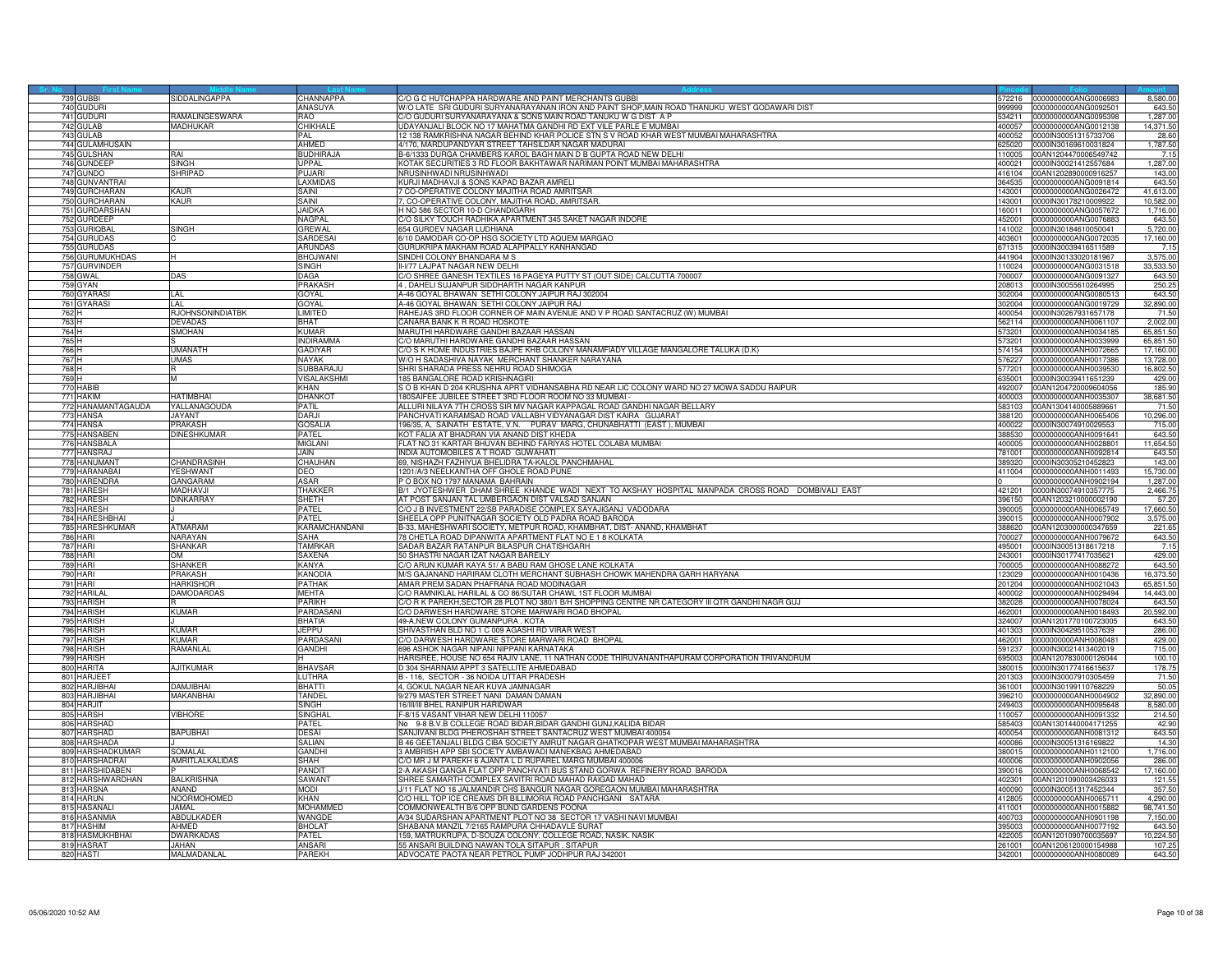| 821 HAZARI        |                      | SHAHDADPURI       | 52 SWAIR VIHAR SOCIETY ARTIRA ROAD AHMEDABAD                                                |        | 380015 0000000000ANH0101149 | 8,580.00  |
|-------------------|----------------------|-------------------|---------------------------------------------------------------------------------------------|--------|-----------------------------|-----------|
| 822 HEERU         |                      | <b>GUPTA</b>      | 327 AMBA BARI JAIPUR 302012                                                                 | 302012 | 0000000000ANH0076948        | 214.5     |
| 823 HEM           | CHAND                | <b>JAIN.</b>      | 384/17 HUDA JAGADHRI HARYANA                                                                |        | 35003 0000000000ANH0069586  | 71.50     |
| 824 HFM           | RAJESH               | SHAH              | GELDA SADAN A PLOT NO 14 FLAT NO 5 RIFLE RANGE GHATKOPAR WEST MUMBAL                        | 380004 | 0000IN30133020264869        | 143.00    |
|                   |                      |                   |                                                                                             |        |                             |           |
| 825 HEMA          | SWAPNIL              | MANJREKAR         | FA 10 MH NO 195 CONTRACTOR BUILDING NO 4 PRARTHANA SAMAJ GIRGAON MUMBAI MUMBAI              | 400004 | 00AN1204470005807215        | 71.50     |
| 826 HEMA          | RASIKRHA             | PARIKH            | 66 URMI SOCIETY BEHIND DINESH MILL VADODARA                                                 | 390001 | 0000000000ANH0023164        | 65,851.50 |
| 827 HEMAL         | PRAKASH              | MEHTA             | 703/704 AMEZON PARK BLDG NO 2, NEW LINK ROAD DEVIDAS LANE, BORIVLI (W) MUMBAI               | 400091 | 00AN1202350000013681        | 7.15      |
| 828 HEMALATHA     |                      | <b>VENKATESH</b>  | NO 02 OLD NO 1/3 HOSAKEREHALLI BANGALORE                                                    | 560085 | 00AN1204470004440748        | 35.75     |
| 829 HEMANGINI     | ASHOKKUMAR           | PATEL             | C/O SHREE LAXMI BIDI TRADING CO GOMITPUR ROAD AHMEDABAD                                     | 380021 | 0000000000ANH0017717        | 6.864.00  |
| 830 HEMANT        | HARSHADRAI           | <b>MEHTA</b>      |                                                                                             | 400007 | 0000000000ANH0089677        |           |
|                   |                      |                   | 1701 A SHANKAR SHETH PALACE 17TH FLOOR NANA CHOWK MUMBAI                                    |        |                             | 643.50    |
| 831 HEMANT        | SHANKARRAC           | KENJALE           | KRISHNAI 18 SHRINAGAR HOU SOC KRISHNANAGAR SATARA                                           | 415003 | 0000IN30023912845086        | 150.1     |
| 832 HEMANTKUMAR   |                      | KORABAND          | FLAT NO D 1 B GROUND FLOOR KONARKPOORAM KONDHWA PUNE MAHARASHTRA                            | 411048 | 0000IN30290240528916        | 71.5      |
| 833 HEMLATA       | PRADIP               | KAJI              | 101 CHANDAN APT DADABHAI CROSS ROAD NO 3 VILE PARLE WEST MUMBAI                             | 400056 | 0000000000ANH0094506        | 286.00    |
| 834 HIFZURREHMAN  |                      | MOULANA           | VO 51/1A VANELIM SALCETE MARGOA GOA                                                         | 403708 | 0000IN30192630487251        | 71.5(     |
| 835 HIMACHAL      |                      | KANADE            | H NO 26 SHRI KRISHNA BEHIND PACIFIC SHEETAL APPT ARIHANT ANAGAR KESHWAPUR HUBLI KARNATAKA   | 580023 | 0000IN30307710155039        | 143.00    |
| 836 HIMANSH       | <b>NAVINCHANDRA</b>  | SHETH             | A/2 41/42 ASHOK SAMRAT DAFTARY ROAD MALAD (E) MUMBAI                                        | 400097 | 0000000000ANH0058990        | 2,002.0   |
|                   |                      |                   |                                                                                             |        |                             |           |
| 837 HIMATLAL      |                      | SHAH              | 202 SAMARPAN ROKADIA CROSS LANE BORIVLI WEST MUMBAI                                         | 400092 | 0000000000ANH0040598        | 71.5      |
| 838 HIMATLAL      | <b>FULCHAND</b>      | GANDHI            | MAHAVEER APART,1ST FLR,FLAT NO 3 SEVARAM LALWANI ROAD, MULUND - WEST MUMBAI                 | 400080 | 0000IN30349510002077        | 5,148.00  |
| 839 HIMMATLAI     | NARANJI              | BHANUSHALI        | % DAMODAR PARK FLAT NO 1101/1102, 11TH FLOOR L B S MARG GHATKOPAR (W) MUMBAI                | 380004 | 0000000000ANH0004224        | 32,890.0  |
| 840 HIREN         | <b>JAYANT</b>        | DESAI             | 331, AKSHAY GIRIKUNJ - III, PALIGRAM ROAD, NR BMC OFFICES ANDHERI WEST MUMBAI               | 400058 | 0000IN30154916205230        | 715.0     |
| 841 HIRJI         |                      | SHAH              | B-64 SILVER APARTMENT GHANEKAR MARG PRABHA DEVI MUMBAI                                      | 400028 | 0000000000ANH0088051        | 1,287.0   |
| 842 HITESHKUMAR   |                      | SHAH              |                                                                                             | 388001 | 0000IN30063610069294        |           |
|                   | <b>ARVINDBHAI</b>    |                   | 4, MADHURAM BUNGLOWS OPP. EKTA PARIVAR ANAND V.V. NAGAR ROAD ANAND                          |        |                             | 35.7      |
| 843 HONEY         |                      | <b>YMOL</b>       | MADHURATHIL ULAVAIPU P O CHERTHALA ALAPPUZHA                                                | 688526 | 0000IN30023912959397        | 178.7     |
| 844 HORACE        | <b>ANTHONY</b>       | FERNANDES         | OEVJI TRUST BUILDING GROUND FLOOR, ROOM NO.10 JAIL ROAD, NORTH CROSS STREET MUMBAI          | 100009 | 0000IN30135610081546        | 643.5     |
| 845 HUNED         | NURUDDIN             | <b>KADIYANI</b>   | NO 18 BOHARI COLONY BEHIND VIKAS HIGH SCHOOL DONDAICHA ROAD SHAHADA                         | 425409 | 0000lN30051312425404        | 3,789.5   |
| 846 HUSENABAI     |                      | <b>HASANALI</b>   | C/O A MOHAMEDALI & CO 6/7 GRANT STREET CALCUTTA                                             | 700013 | 0000000000ANH0079617        | 643.5     |
| 847               |                      | SHAMIM            | -E KAMARAJAR ROAD MADURAI PIN CODE                                                          | 625009 | 0000000000ANI0037654        | 65,851.50 |
|                   |                      | CHADHIDAI         | HOSPET ONI UPPINBETGERI DHARWAD                                                             |        |                             |           |
| 848 IBRAHEEM      |                      |                   |                                                                                             | 581206 | 00AN1203840000898492        | 7.15      |
| 849 IBY           |                      | VARGHESE          | CHEMPAKOTTUPUTHENPURA PULINTHANAM POST PARAMBANCHERY ERNAKULAM KERALA                       | 686671 | 0000lN30189510910883        | 114.40    |
| 850 ILA           | NAVIN                | <b>BAVISI</b>     | C/O M/S MOTICHAND KESHAVJI AKOLA M S 444001                                                 | 444001 | 0000000000ANI0081891        | 643.5     |
| 851 ILA           | NAVIN                | BAVISI            | C/O M/S MOTICHAND KESHAVJI AKOLA M S                                                        | 444001 | 0000000000ANI0024226        | 65,851.5  |
| 852 ILA           |                      | VASANI            | 1/14 SHIVAJI NAGAR OPP GLAXO LABORATORY WORLI MUMBAI                                        | 400025 | 0000000000ANI0086582        | 643.5     |
|                   | MAHENDRA             | VASANI            | 11/14 SHIVAJI NAGAR OPP GLAXO LABORATORY WORLI MUMBAI                                       | 400025 | 0000000000ANI0086482        | 643.5     |
| 853 ILA           |                      |                   |                                                                                             | 394650 |                             |           |
| 854 ILABEN        | <b>IEMANTKUMAR</b>   | SHAH              | KANPURA, T A VYARA, 785 BAZAR, SURAT                                                        |        | 00AN1203000000519025        | 286.0     |
| 855 ILYAS         | ЗIИ                  | SAYEED            | H NO 9 92 MULUGU BLAKU 10 WARANGAL                                                          | 506343 | 00AN1204720008255459        | 35.7      |
| 856 IMARTI        | <b>DEVI</b>          | CHAUHAN           | 2845 1 CHAUHANO KABERA AJMER TH AJMER DIST AJMER AJMER                                      | 305001 | 00AN1204470006372508        | 715.00    |
| 857 INDER         | RATANCHAND           | CHAWLA            | 1/6 SHILPA BLDG HIND COOP SOC N S MANKIKAR MARG SION MUMBAI                                 | 400022 | 0000000000ANI0077454        | 643.50    |
| 858 INDER         | <b>JEFT</b>          | DHAWAN            | SURYA BHAWAN NEAR KINGS HOTEL ROOK VILA THE MALL SHIMLA                                     | 171001 | 0000lN30429510663324        | 393.2     |
| 859 INDIRAMANI    |                      |                   | FRA 23 VIPANCHIKA BLOCK OFFICE ROAD KURUPAMPADY P O PERUMBAVOOR                             | 683545 | 0000IN30023912092186        | 143.00    |
|                   |                      |                   |                                                                                             |        |                             |           |
| 860 INDRAJIT      | ARVINDRAO            | PAWAR             | R C 308/7, PLOT NO 9, RING ROAD RAJENDRA NAGAR, KOLHAPUR, KOLHAPUR                          | 416004 | 00AN1201091900087641        | 57.2      |
| 861 INDRAVATH     |                      | POLA              | VARA LAKSHMI HARDWARE MART 184 CAR STREET BELLARY                                           |        | 583101 0000000000ANI0064841 | 31.531.50 |
| 862 INDUMATI      | <b>MOTILAL</b>       | CHANDAI           | 3009 CHANDAK CHOWK ADTE BAZAR AHMEDNAGAR                                                    | 414001 | 0000000000ANI0041669        | 143.00    |
| 863 IPPILI        | RAVI                 | KUMAR             | 1-130 BANISETTI STREET SOMPETA SRIKAKULAM DIST                                              | 532284 | 0000IN30232410933997        | 35.7      |
| 864 IQBAL         | <b>AUR</b>           | <b>BAWA</b>       | <b>801 EXCEL RESIDENCY SECTOR 7 AIROLI NAVI MUMBAI</b>                                      | 100708 | 0000IN30075711336005        | 429.0     |
| 865 ISHAK         | GULAM                | HARUD             | OPP AMBICA LODGE SANTRAMPUR DIST PMS GUJARAT 389260                                         | 389260 | 0000000000ANI0077551        | 286.0     |
| 866 ISHAQUE       | ABDULLAH             | DALVI             | PASBAN CO.OP HOU SOC BUILDING A BLOCK NO.3 HALL ROAD KURLA_MUMBAI                           | 400070 | 0000000000ANI0902550        | 1.287.0   |
|                   |                      |                   |                                                                                             |        |                             |           |
| 867 ISHWARCHANDRA |                      | <b>SARIN</b>      | B-1/23 VASANT VIHAR NEW DELHI PIN CODE                                                      | 110057 | 0000000000ANI0035549        | 43,829.5  |
| 868 ISHWARI       | <b>HRDHARIDAS</b>    | CHABRIA           | RAMNIVAS 18 DR MUNNIAPPA ROAD KILPAUK MADRAS                                                | 600010 | 0000000000ANI0030945        | 65,851.5  |
| 869<br>SHWARLAI   | <b>CHUNILALPATEI</b> | HUF               | C/O NATWARLAL D PATEL AT POST KACHHIAWADI TALUKA NAVSARI GUJARAT                            | 396427 | 000000000ANI0086606         | 643.5     |
| 870<br>ISHWERLAL  | SAKARLAI             | <b>MEHTA</b>      | KUSUM VILLA 1ST FLOOR S V ROAD X 8TH ROAD KHAR MUMBAI                                       | 400052 | 0000000000ANI0004337        | 32,890.0  |
| 871 ISMAIL        | HUSENBHAI            | <b>KADIWAR</b>    | DEEPAK SOCIETY RAIYA 150 FEET RING ROAD RAJKOT                                              | 360005 | 0000lN30127630552889        | 14.3      |
| 872 ITLI          | BAI                  | <b>SARDA</b>      | KASAT MARKET LADBAZAR HYDERABAD                                                             | 500002 | 0000000000ANI0077799        |           |
|                   |                      | HA7RA             |                                                                                             |        |                             | 643.50    |
| 873 IVARANI       |                      |                   | AT/PO SREEKANTHA PUR NEAR NEELAM MOTORS BALASORE                                            | 56001  | 0000IN30039417397516        | 35.7      |
| 874               |                      | CHAKRAVARTY       | VO S 2 MADHURAMS 6 OROOR OLCOTT ROAD BESANT NAGAR MADRAS                                    | 600090 | 0000000000AN.J0059134       | 27,456.0  |
| 875               |                      | <b>BHARATHY</b>   | B-1 K N V APARTMENTS 24 IYYANAGAR STREET KUMBAKONAM                                         | 612001 | 0000lN30039414048798        | 35.7      |
| 876 JACOE         | SEVERINE             | <b>FURTADO</b>    | NIRMAL B11 PLOT NO 26 JAIPRAKASH ROAD ANDHERI W MUMBAI                                      | 400058 | 0000000000ANJ0030547        | 32,890.0  |
| 877 JACOB         | <b>MATHEW</b>        |                   | NO 1 10TH MAIN JEEVANBHIMA NAGAR BANGALORE                                                  | 560075 | 0000lN30023911642160        | 7.15      |
| 878 JACOB         |                      |                   | PALLIPPARAMPIL HOUSE CHEMMALAMATTOM P O KOTTAYAM KERALA                                     | 686508 | 0000lN30023913005379        | 71.50     |
| 879 JAGADISHBHAI  |                      | PATEL             | AKSHAR VISHAL PARK NEAR D Z PATEL SCHOOL ANAND VIDYANAGAR ROAD ANAND                        | 88001  | 0000000000ANJ0006951        | 32,890.0  |
|                   |                      |                   |                                                                                             |        |                             |           |
| 880 JAGANNADHAM   |                      |                   | 3 SOMASUNDARA MUDALI STREET 3 SOMASUNDARA MUDALI STREET 3 SOMASUNDARA MUDALI STREET CHENNAI | 600001 | 0000IN30044110703083        | 643.5     |
| 881 JAGDISH       |                      | <b>SEWHAN</b>     | 14 A SHREENAGAR SOCIETY PRODUCTIVITY RD VADODARA                                            | 390020 | 0000000000ANJ0007961        | 13,728.0  |
| 882 JAGDISH       | PANDURANG            | NAYAK             | 6 RAMAKRISHNA GARDENS RMVE STAGE II NEW BEL ROAD BANGALORE                                  | 560054 | 0000000000ANJ0082495        | 143.00    |
| 883 JAGDISH       | SHANKAR              | SAOJI             | AS 1 UJWAL FLATS RAHATE COLONY WARDHA ROAD NAGPUR                                           | 440022 | 0000IN30088813900978        | 3,932.5   |
| 884 JAGDISH       | <b>ACHRULAI</b>      | HTAR              | KAPDA BAZAR JALNA MAHARASHTRA INDIA                                                         | 131203 | 0000IN30226913058778        | 7.1       |
| 885 JAGDISH       | <b>JASHRTHLAL</b>    | PARDESH           | 542 KING GATE AHMEDNAGAR MAHARASHTRA                                                        | 414001 | 0000000000ANJ0046265        | 286.00    |
| 886 JAGDISH       | HARI                 | <b>TAHILRAMAN</b> | (N300) STATE BANK OF INDIA NRI DIVISION MUMBAI MAIN BR M S MARG FORT MUMBAI                 | 400023 | 0000000000ANJ0902886        | 429.00    |
|                   |                      |                   |                                                                                             |        |                             |           |
| 887 JAGDISH       | SHANTILAL            | DIWANI            | MOTI RAYAN TAK MANDVI - KUTCH KUTCH                                                         | 370465 | 00AN1203320001587883        | 221.6     |
| 888 JAGDISH       | CHAND                | SONI              | S/O MAHA SINGHRAM SONI RAY COLONY BARMER RAJASTHAN                                          | 344001 | 0000IN30311610831245        | 286.00    |
| 889 JAGDISH       |                      | <b>DHUTIA</b>     | 101/7 JAGDISH BLDG TELONG CROSS ROAD NO 1 SCHEME 6 MATUNGA MUMBAI                           | 400019 | 0000000000ANJ0048680        | 41,184.0  |
| 890 JAGDISH       | PANDURANG            | NAYAK             | SILDER HOUSE 2ND FLOOR 67F BHULABHAI DESAI ROAD MUMBAI                                      | 400026 | 0000000000ANJ0043117        | 7,722.0   |
| 891 JAGDISH       |                      | KUNDU             | <b>1288 SECTOR 11 PANCHKULA PANCHKULA</b>                                                   | 134109 | 00AN1204720008615060        | 7.1       |
|                   |                      | PAUL              |                                                                                             |        |                             |           |
| 892 JAGDISH       |                      |                   | SCF 2/44 AGGAR NAGAR LUDHIANA                                                               | 141001 | 0000000000ANJ0091344        | 3,432.0   |
| 893 JAGDISH       | KAUR                 | SODHI             | H NO 219 SECTOR 36 A CHANDIGARH                                                             | 60036  | 0000IN30114310976934        | 715.00    |
| 894 JAGDISH       |                      | LAL               | HOUSE NO-445 SECTOR-15A NOIDA                                                               | 201301 | 0000000000ANJ0087892        | 1,287.0   |
| 895 JAGJIT        | SINGH                | <b>GILL</b>       | OR NO 01 L4 TYPE DAG ROAD BURMAMINES EAST SINGHBHUM JAMSHEDPUR JHARKHAND INDIA              | 831007 | 0000IN30051312003656        | 71.5      |
| 896 JAGRUT        | UTTAMBHAI            | PRAJAPAT          | BAJRANG KRUPA AT POST DABHOLI VIA KATARGAM DIST SURAT                                       | 395004 | 0000000000ANJ0090614        | 643.5     |
| 897 JAIMINI       | <b>JITENDRA</b>      | SHUKLA            | 87/2 3RD BHOIWADA BHULESHWAR MUMBAI                                                         | 400002 | 0000000000ANJ0004228        | 10,939.5  |
| 898 JAINUDDIN     | <b>TAYFBALLY</b>     | THANAWALA         | 601 GIRIJA TOWERS VISHNU NAGAR NAUPADA THANE WEST                                           | 400602 | 0000000000AN.J0000433       | 10.939.5  |
|                   |                      |                   |                                                                                             |        |                             |           |
| 899 JAIRAJ        |                      | NAGDA             | 861/15 BABUBHAI TARRACE CHANDAVARKAR LANE MATUNGA MUMBAI                                    | 400019 | 0000000000ANJ0070597        | 17,160.0  |
| 900 JAISHREE      |                      |                   | 3-5-522 OLD ADARSH COLONY BIDAR.BIDAR.BIDAR.BIDAR BIDAR                                     |        | 585401 00AN1301440004292006 | 14.3      |
| 901 JAMAI         | MOHAMED              | MEERAN            | C/O KOTAK SECURITIES (PMS) CLIENT MONEY MGMT SCHEME 1ST FLR BAMHTAWAR NARIMAN POINT MUMBAI  | 400058 | 0000000000ANJ0901292        | 11,440.0  |
| 902 JAMES         |                      | ZACHARIAH         | PANAKKALS ANGAMALLY SOUTH OPPOSITE ST MARTIN CHURCH SANTHI NAGAR ERNAKULAM KERALA           |        | 683573 0000IN30189510835618 | 107.2     |
|                   |                      |                   |                                                                                             |        |                             |           |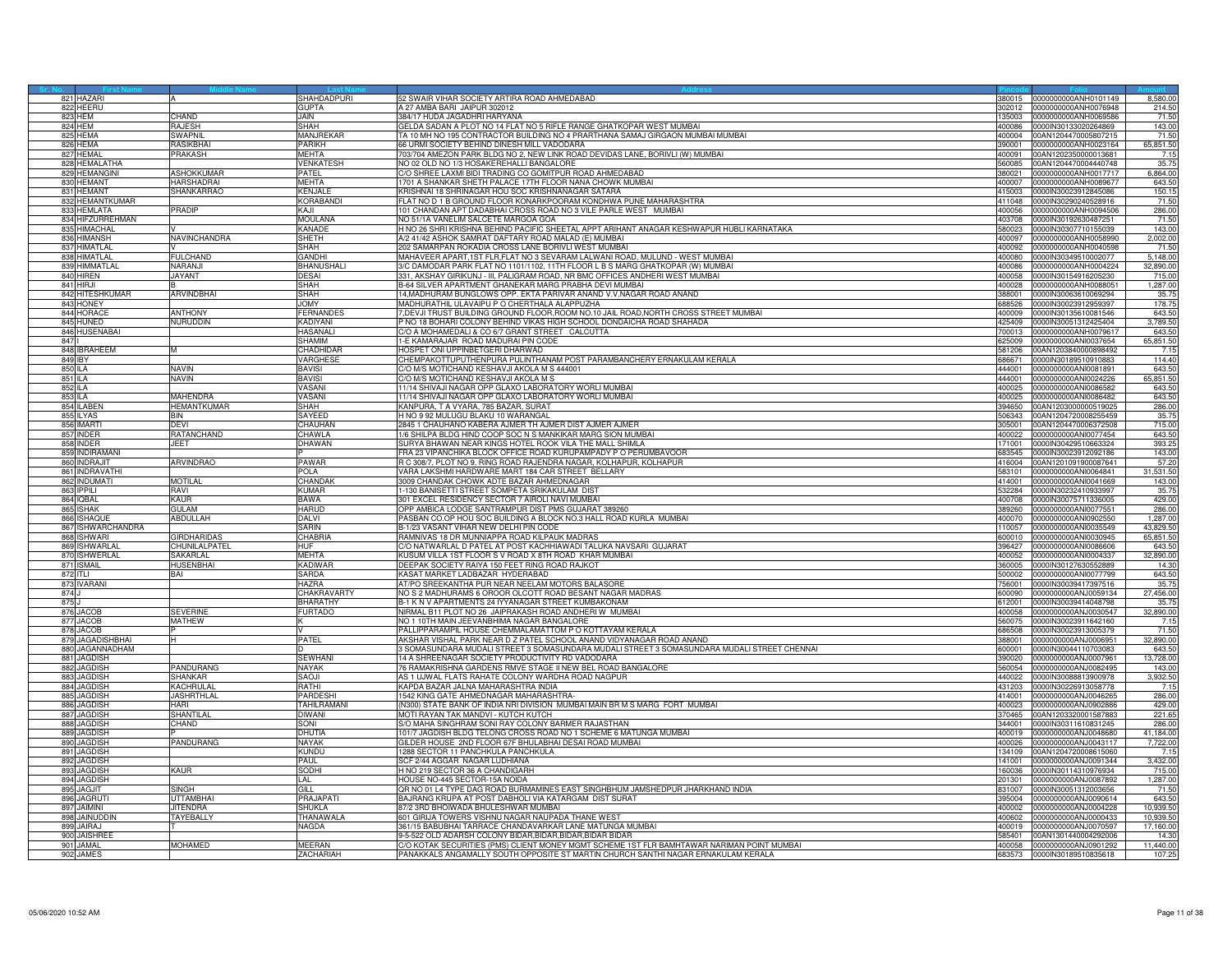|     | 903 JAMES                     |                     | DCOSTA                            | C/O DULCINE VAZ 'MELTHOTA HOUSE' KULSHEKAR MANGALORE                                                                                                                    | 575005           | 0000IN30088813677039                                | 1,716.00           |
|-----|-------------------------------|---------------------|-----------------------------------|-------------------------------------------------------------------------------------------------------------------------------------------------------------------------|------------------|-----------------------------------------------------|--------------------|
|     | 904 JAMES                     |                     | <b>LIONEL</b>                     | C-1507 PBEL CITY PEERAMCHERU NR TSPA HIMAYATH S HYDERSHAHKOTE GOLCONDA HYDERABAD                                                                                        |                  |                                                     | 57.20              |
|     | 905 JAMNA                     | DASS                | SETH                              | MANDI RAM DASS PILEE KOTHI NR KATARA ELECTRONICS MATHURA                                                                                                                | 281001           | 0000000000ANJ0104088                                | 8,580.00           |
|     | 906 JAMUNABAI                 |                     |                                   | 7-1-95/2 AMEERPET HYDERABAD                                                                                                                                             | 00016.           | 0000000000ANJ0027021                                | 65,851.50          |
| 907 | <b>JANAKI</b>                 |                     | <b>KRISHNAMOORTHY</b>             | 7 MURUGESAN ST T NAGAR MADRAS                                                                                                                                           | 00017            | 0000000000AN.J0078394                               | 643.50             |
|     | 908 JANAKRAY                  | <b>BHAISHANKAR</b>  | <b>JOSHI</b><br><b>HARIKRISHN</b> | BHAGWAT NIWAS 15 PRAHLAD PLOT RAJKOT<br>D NO 1 481 TADIPATRI ANANTAPUR                                                                                                  | 390001           | 0000000000ANJ0077148                                | 643.50<br>71.50    |
|     | 909 JANAPAT                   |                     |                                   |                                                                                                                                                                         | 515411           | 00AN1204470004649626                                |                    |
|     | 910 JANARDAN<br>911 JANARDHAN | SADASHIV            | <b>DUMANE</b><br><b>SALIAN</b>    | 8/9 PLEASANT PARK BHAIROBANALA PUNE<br>GEETANJALI 46/B CIBA SOCIETY AMRUT NAGAR GHATKOPAR WEST MUMBAL                                                                   | 411013<br>400086 | 0000000000ANJ0104004<br>0000IN30051310506564        | 71.50<br>11,683.10 |
|     | 912 JANE                      | RITATHERESA         | <b>FERNANDES</b>                  | W/O NELSON S FERNANDES C/O Y B A KANOO DAMMAM 31411                                                                                                                     | 99999            | 0000000000ANJ0902095                                | 572.00             |
|     | 913 JANKI                     | DEVI                | <b>GUPTA</b>                      | F-144 AMBA BARI JAIPUR                                                                                                                                                  |                  | 302012 0000000000ANJ0054302                         | 286.00             |
|     | 914 JANKI                     |                     | <b>SHAH</b>                       | C/17 ISHWARNAGAR SOC RAJPUR HIRAPUR MANINAGAR AHMEDABAD                                                                                                                 | 380008           | 0000IN30164510371522                                | 143.00             |
|     | 915 JANUBHAI                  | BABUBHAI            | AMIN                              | 25 UMA SOCIETY SANGAM CHAR RASTA HARMI ROAD HAMI COLONY VADODARA                                                                                                        | 390022           | 0000000000AN.J0005844                               | 65,851.50          |
|     | 916 JARINABIBI                |                     | <b>SHAIKH</b>                     | TAIBAH MANZIL YAKUTPURA OPP IRANI BAKERY VADODARA 390006                                                                                                                | 390006           | 0000000000AN.J0078286                               | 214.50             |
|     | 917 JASPAL                    |                     | <b>BINDRA</b>                     | 2/10 PUNJABI BAGH, NEW DELHI                                                                                                                                            | 10026            | 0000000000ANJ0087805                                | 3,432.00           |
|     | 918 JASVANTLAL                | SHWARLAL            | <b>VORA</b>                       | 41/51 PRANKUNJ SOCIETY BHAIRAVNATH ROAD AHMEDABAD                                                                                                                       | 380028           | 0000000000AN.J0043522                               | 12,012.00          |
|     | 919 JATIN                     | <b>THAKORBHAI</b>   | <b>NAIK</b>                       | 19 SATYAM NAGAR GRID ROAD KABILPORE NAVSARI                                                                                                                             | 396424           | 0000IN30018313329395                                | 715.00             |
|     | 920 JATINDER                  | <b>PALSINGH</b>     | GHAI                              | 322 MODEL TOWN AMBALA CITY HARYANA                                                                                                                                      | 134003           | 0000000000ANJ0008381                                | 32,890.00          |
|     | 921 JAUHARI                   | LAL.                | <b>JAIN</b>                       | C/O RADHAMOHAN JAVHARILAL JAIN 258 SADAR BAZAR FIROZABAD                                                                                                                | 283203           | 0000000000ANJ0006613                                | 8,580.00           |
|     | 922 JAVERBHAI                 | TALJABHAI           | PATEL                             | BE BHAG AT & POST SARBHAN TALUKA AMOD DISTRICT BHARUCH GUJARAT                                                                                                          | 392035           | 0000000000ANJ0008262                                | 65,851.50          |
|     | 923 JAVERCHANDRA              | PRAGJIBHAI          | <b>VEKARIA</b>                    | 62, SHIVPARK, CHITAL ROAD, AMRELI.                                                                                                                                      | 365601           | 0000IN30097410680237                                | 715.00             |
|     | 924 JAYABEN                   |                     | PATEL                             | B/10 TULSI BUNGLOWS NR SHALIN BUNGLOWS NR GULAB TOWER THALTEJ AHMEDABAD                                                                                                 | 880054           | 0000lN30075711130207                                | 71.50              |
|     | 925 JAYACHANDRAN              |                     |                                   | CHITHRAKAM NADAVARAMBU P O THRISSUR DIST THRISSUR DIST                                                                                                                  | 680661           | 0000IN30163740723062                                | 71.50              |
|     | 926 JAYAKAR                   |                     | GANATRA                           | 36/5-A MADAN PAL LANE 1ST FLOOR CALCUTTA                                                                                                                                | '00025           | 0000000000ANJ0085224                                | 1,287.00           |
|     | 927 JAYANT                    | DATTATRAYA          | <b>PURANIK</b>                    | N/9 PG 2/17/3 CIDCO OPP SHOPPING CENTRE NASHIK                                                                                                                          | 422009           | 0000lN30051313188482                                | 71.50              |
|     | 928 JAYANT                    | DATTATRAY           | <b>DIVEY</b>                      | GUNDECHA HEIGHTS B-1301 LBS MARG , OPP ST XAVIER SCHOOL KANJUR MARG MUMBAI                                                                                              | 400078           | 00AN1201090001420079                                | 214.50             |
|     | 929 JAYANT                    | <b>HRIRAM</b>       | <b>KULKARN</b>                    | NO 1 SBI COLONY BIMANAGAR PALASIA INDORE M P                                                                                                                            | 452001           | 0000000000ANJ0095286                                | 500.50             |
|     | 930 JAYANTA                   | (UMAR               | DAS                               | DASPATTY FOREST OFFICE ROAD DIST PO KARIMGANJ ASSAM                                                                                                                     | 788711           | 0000IN30125028976591                                | 393.25             |
|     | 931 JAYANTHI                  |                     |                                   | DOOR NO 109 ANNA PILLAI STREET MADRAS                                                                                                                                   | 600079           | 0000000000ANJ0094712                                | 214.50             |
|     | 932 JAYANTILAI                |                     | <b>DOSHI</b>                      | C/O DOSHI & SONS SUBHASH ROAD ANAND                                                                                                                                     | 388001           | 0000000000ANJ0042050                                | 715.00             |
|     | 933 JAYANTILAL                |                     | <b>JAIN</b>                       | C/O PORWAL CONSULTANCY 221 PRABHU BHUVAN L J ROAD SHIVAJI PARK MUMBAI                                                                                                   |                  | 400016 0000000000ANJ0094997                         | 429.00             |
|     | 934 JAYANTILAL                |                     | <b>JAIN</b>                       | 24 PERUMAL MUDALI STREET SOWCARPET MADRAS 600079                                                                                                                        | 600079           | 0000000000ANJ0090378                                | 357.50             |
|     | 935 JAYANTKUMAF               | RAVISHANKER         | <b>IANI</b>                       | D 1301 ROYAL HOMES NEAR SG HIGHWAY OPP SATYAMEV VISTA GOTA CHANDLODIYA AHMEDABAD                                                                                        | 382481           | 0000lN30429513340819                                | 57.20              |
| 936 | <b>AYASIMHA</b>               |                     | VARADARAJAN                       | 42 P2 PALM MEADOWS RAMAGONDANA HALLI BANGALORE                                                                                                                          | 60066            | 00AN1203020000080749                                | 307.45             |
|     | 937 JAYESH<br>938 JAYESH      | <b>AMESHCHANDRA</b> | SHETH<br>SHAH                     | PLOT NO 13 KRUSHNASHRAY BUNGLOW GAYKHE COLONY DHONGADE NAGAR NASHIK ROAD NASHIK<br>1-B SHATHI NIWAS CO.OP HOU SOC NEAR SHILPALAY FLAT B/H ANJALI CINEMA VASNA AHMEDABAD | 422101<br>380007 | 0000000000ANJ0085288<br>0000000000ANJ0078106        | 643.50<br>643.50   |
|     | 939 JAYESH                    | MADHA               | LAKHANA                           | EAKTA NAGAR SOCIETY BLOCK NO 32 DIS PORBANDAR RANAVAV                                                                                                                   | 360550           | 00AN1203320002431532                                | 143.00             |
|     | 940 JAYESH                    |                     | <b>KAMDAR</b>                     | L/36/427 AJANTA PARK ANANDNAGAR RAJKOT 360002                                                                                                                           | 360002           | 0000000000AN.J0078492                               | 643.50             |
|     | 941 JAYESHKUMAR               |                     | PATFI                             | GOWKHANA KHARIVAR ROAD RAOPURA BARODA                                                                                                                                   | 90001            | 0000000000ANJ0007485                                | 2,931.50           |
|     | 942 JAYOTSANA                 | NATHAI AI           | <b>DETHARIA</b>                   | 17 B PUSHPA KUNJ 6 NALANDA SOCIETY KALAWAD ROAD RAJKOT                                                                                                                  | 360001           | 00AN1201800000055764                                | 643.50             |
|     | 943 JAYPAL                    | MADHAORAC           | <b>UMARE</b>                      | QTR NO 216 BLOCK NO 27 EKTA NAGAR PO KONDA TH BHADRAWATI CHANDRAPUR                                                                                                     | 442902           | 00AN1201090004189631                                | 71.50              |
|     | 944 JAYSHREE                  | VI.IAY              | BHATIA                            | FLAT NO 504, 5TH FLOOR, ROSE VILLA CHSL, AMBOLI, CEASER ROAD, ANDHERI WEST, MUMBAI                                                                                      | 400058           | 00AN1301540000049187                                | 16,945.50          |
|     | 945 JAYSHREE                  | <b>HARFN</b>        | SAMPAT                            | FLAT NO 401 PARK SIDE 2 B RAHEJA ESTATE KULUPWADI BORIVALI EAST MUMBAI                                                                                                  | 400066           | 0000000000AN.J0060036                               | 27,456.00          |
|     | 946 JAYSHREE                  |                     | SAMPAT                            | LAT NO 401 PARK SIDE 2 B RAHEJA ESTATE KULUPWADI BORIVALI EAST MUMBAI                                                                                                   | 400066           | 0000000000ANJ0052934                                | 27,456.00          |
|     | 947 JAYSUKHRAI                | <b>RATILAL</b>      | <b>MEHTA</b>                      | C/O R R MEHTA MAHAVIR PARK A 98/4 GARODIA NAGAR GHATKOPAR EAST MUMBAI 400077                                                                                            | 400077           | 0000000000ANJ0902059                                | 1,287.00           |
|     | 948 JEETBAHADURSINGH          |                     | BAKSHI                            | 5 COMMUNITY CENTRE, 1ST FLOOR BASANT LOK VASANT VIHAR NEW DELHI 110 057                                                                                                 | 110057           | 0000000000ANJ0087873                                | 214.5              |
|     | 949 JEEVAT                    |                     | THADANI                           | H B 31/6 PIMPRI COLONY PUNE 411017                                                                                                                                      | 411017           | 0000000000ANJ0077096                                | 643.50             |
|     | 950 JER                       | ANIMESH             | CHANCHAN                          | PLOT NO 95 RAZIA MANOR FLAT NO 4 1ST FLR PROF ALMEIDA ROAD BANDRA (W) MUMBAI MAHARASHTRA INDIA                                                                          | 400050           | 0000000000AN.J8100002                               | 143.00             |
|     | 951 JER                       | EHRAM               | <b>DUBASH</b>                     | CHAPSEY TERRACE 3RD FLR ALTAMOUNT ROAD MUMBAI                                                                                                                           | 400026           | 0000000000ANJ0059084                                | 54,912.00          |
|     | 952 JEROO                     |                     | <b>BILLIMORIA</b>                 | NEW KHAN BLDG 3RD FLOOR CHIKHALWADI 275/N TARDEO MUMBAI                                                                                                                 | 400007           | 0000000000ANJ0068162                                | 7,507.50           |
|     | 953 JETHABHAI                 |                     | PATEL                             | C 7 MAHESANA NAGAR NIZAMPURA BARODA                                                                                                                                     | 390002           | 0000lN30112716877272                                | 715.00             |
|     | 954 JHADE                     | SURYANARAYANA       | RAO                               | CLOTH MERCHANT 4-4-62 RAJA VEEDI PO GADWAL DIST MAHBOOBNAGAR                                                                                                            | 509125           | 0000000000ANJ0056072                                | 12,012.00          |
|     | 955 JIGNESH                   |                     | PATEL                             | A/1 SUTIRTH APARTMENT VASTRAPUR ROAD AHMEDABAD 380 015                                                                                                                  | 380015           | 0000000000ANJ0092433                                | 143.00             |
|     | 956 JIGNESH                   | SURYAKANT           | <b>MEHTA</b>                      | FLAT NO 602 6TH FLOOR C WING PARIVARTAN CO OP HOUSING SOCIETY PANT NAGAR GHATKOPAR                                                                                      | 400075           | 0000lN30311610142454                                | 429.00             |
|     | 957 JJJJJJ                    |                     | <b>VARGHES</b>                    | JISUVANA TASS ROAD ALWAYE KERALA 683101                                                                                                                                 | 683101           | 0000000000ANJ0089873                                | 643.50             |
|     | 958 JINESH                    |                     | JAIN                              | C/O BHOJRAJ AMICHAND 196 JAMUNA LAL BAJAJ STREET CALCUTTA                                                                                                               | 700007           | 0000000000ANJ0070301                                | 286.00             |
|     | 959 JITEN                     | PUSHPINDER          | <b>BHARDWAJ</b>                   | FLAT NO 601 SAISHRADHA BLDG DEVNARGAO DEVNAR MUMBAI                                                                                                                     | 400086           | 0000IN30051313865360                                | 71.50              |
| 960 | <b>JITENDAR</b>               |                     |                                   | NO 13 AUYA MUDALI STREET SOWCARPET MADRAS                                                                                                                               | 600079           | 0000000000ANJ0071477                                | 286.00             |
|     | 961 JITENDRA<br>962 JITENDRA  | <b>MOHAN</b>        | SHAH<br><b>VACHHER</b>            | 601 SHANTI KUNJ GODAVARI MHATRE ROAD DAHISAR (WEST) MUMBAI<br>N 71 ANOOP NAGAR INDORE MP                                                                                | 400068           | 0000000000ANJ0093301<br>452001 0000000000ANJ0003453 | 429.00<br>1,144.00 |
|     | 963 JITENDRA                  |                     | SHAH                              | VILL MILONPUR PO NAMRUP DIBRUG DIBRUGARH                                                                                                                                | '86621           | 00AN1204720010329272                                | 35.75              |
|     | 964 JITENDRA                  | <b>JAYANTILAL</b>   | PARIKH                            | MAHISA FALIA POST HALOL DIST PANCHMAHAL STATE GUJARAT                                                                                                                   | 389350           | 0000000000ANJ0076715                                | 143.00             |
| 965 | <b>ITENDRA</b>                | <b>IALAMSING</b>    | <b>BATUNGE</b>                    | CHHARANAGAR ARJUNNAGAR SOCIETY KUBERNAGAR AHMEDABAD                                                                                                                     | 82340            | 0000000000ANJ0006156                                | 2,359.50           |
|     | 966 JITH                      | JOHN                | MATHEW                            | VAZHANATHOTTATHIL HOUSE AMAYANNOOR P O AYARKUNNAM KOTTAYAM                                                                                                              | 686025           | 0000lN30023912044296                                | 35.75              |
|     | 967 JITHIN                    |                     |                                   | JITHIN COTTAGE NEAR ASS UMPTION HOSPITAL S BATHERY                                                                                                                      | 673592           | 0000IN30039417533700                                | 28.60              |
|     | 968 JITHIN                    | <b>JACOB</b>        | <b>MALIYIL</b>                    | S/O SAJI JACOB 3123 PARAMAHAMSA ROAD 2ND MAIN YADAVAGIRI MYSOREYADAVAGIRI MYSORE KARNATAKA                                                                              | 570020           | 0000lN30023913025330                                | 7.15               |
|     | 969 JNANENDRA                 | NATH                | SARKAR                            | 12 H SABJI BAGAN LANE I FLR CHETLA CALCUTTA                                                                                                                             | 700027           | 0000000000ANJ0079040                                | 643.50             |
| 970 | OHN                           | DEB                 | <b>BARMA</b>                      | 163, EASTERN PART OF BHUTURIA N BANAMALIPUR, VILL-AGARTALA PO-AGARTALA (E), DT-WEST TRIPURA WEST TRIPURA                                                                | 99001            | 00AN1203450000641750                                | 357.50             |
|     | 971 JOHN                      |                     | VARKEY                            | PAAMBATH HOUSE PERUMPILLY P O ERNAKULAM                                                                                                                                 | 682314           | 0000000000ANJ0063285                                | 1,287.00           |
|     | 972 JOHN                      | <b>ASHAC</b>        |                                   | ANDAVAR TRADING COMPANY 854 AVANASHI ROAD COIMBATORE                                                                                                                    | 641018           | 0000000000ANJ0092807                                | 643.50             |
|     | 973 JOHNSON                   |                     | MANUEL                            | MACHIYANICKAL PAINGOTTOOR P O MUVATTUPUZHA ERNAKULAM, KERALA                                                                                                            | 686671           | 0000lN30189510134314                                | 85.80              |
|     | 974 JOITARAM                  |                     | <b>PATFL</b>                      | 122. SARDAR PATEL COLONY STEDIUM ROAD NARANPURA AHMEDABAD                                                                                                               | 380014           | 0000IN30248810005524                                | 715.00             |
| 975 | OSHI                          | <b>IPTI</b>         | RAJAN                             | A-1/124 DARSHANAM GREEN OPP RUSHIPARK SOC WAGHODIA ROAD VADODARA                                                                                                        | 90019            | 0000IN30039416028102                                | 929.50             |
|     | 976 JOYAB                     | ABBASBHAI           | <b>LOKHANDWALA</b>                | 3026, PAIGA HUSAMI MOHALLA M. G. ROAD OPP HUSAMI MASJID DAHOD                                                                                                           | 389151           | 00AN1202890000164553                                | 715.00             |
|     | 977 JOYDEEF                   |                     | <b>DEY</b>                        | POLO ROAD OAKLAND SHILLONG                                                                                                                                              | 793001           | 00AN1201090900004097                                | 42.90              |
|     | 978 JOYDEV                    |                     | CHATTERJEE                        | 11/A BAISHNABGHATA LANE PO NAKTALA KOLKATA                                                                                                                              | 700047           | 0000lN30125028431235                                | 14.30              |
|     | 979 JUGAL                     | TEKCHAND            | <b>DHAWAN</b>                     | 2, MANSAROVAR CHS LTD, PLOT 62, 63, 64, SECTOR 9 AIROLI NAVI MUMBAI                                                                                                     | 400708           | 00AN1204880000062016                                | 143.00             |
| 980 | UHI                           |                     | KUNZRL                            | F 703 THE RESIDENCY ARDEE CITY SECTOR 52 GURGAON HARYANA                                                                                                                | 22003            | 0000lN30051314494540                                | 64.35              |
|     | 981 JUMANA                    |                     | DHANKO <sup>-</sup>               | 180 SAIFEE JUBILEE STREET 3RD FLOOR ROOM NO 33 MUMBAI                                                                                                                   | 400003           | 0000000000ANJ0103481                                | 25,740.00          |
|     | 982 JYOSHNA                   |                     | PANDA                             | C/O JAGANNATH PANDA 236 SUNDAR NAGAR DT/PO RAIPUR C G                                                                                                                   | 492013           | 0000000000ANJ0083906                                | 286.00             |
|     | 983 JYOSHNA                   |                     | PANDA<br>TATED                    | 236 SUNDER NAGAR RAIPUR CG                                                                                                                                              |                  | 492001 0000IN30112716018825                         | 6,149.00           |
|     | 984 JYOTHI                    |                     |                                   | MAHAVEER TEXTILES GANDHI BAZAR SHIMOGA SHIMOGA                                                                                                                          |                  | 577202 0000lN30113526484945                         | 71.50              |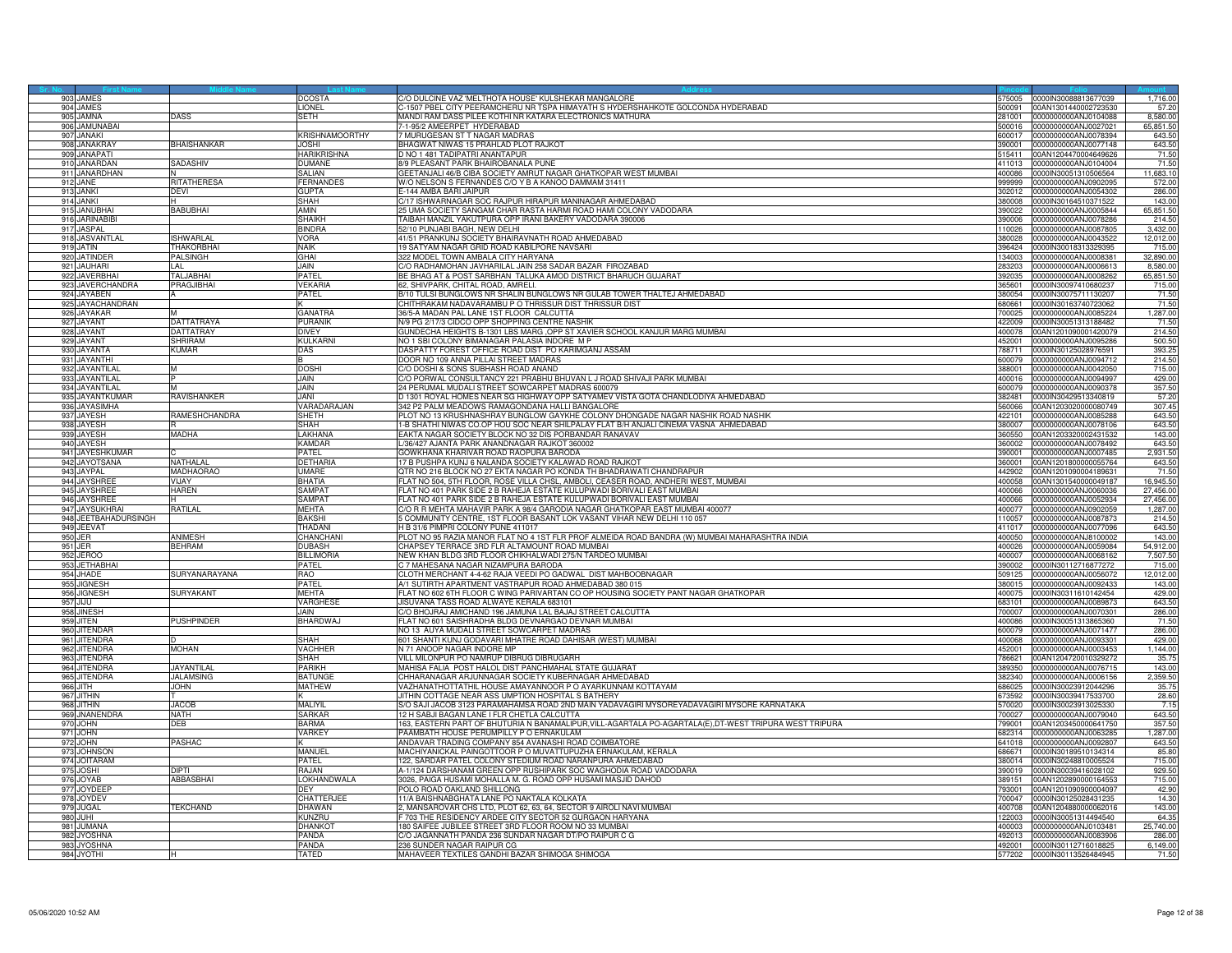| 985 JYOTHI                           |                      | <b>CHALLA</b>               | 12/53 CPI OFFICE ROAD MADHIRA KHAMMAM DISTRICT                                             |                  | 507203 0000IN30169611422368                  | 71.50            |
|--------------------------------------|----------------------|-----------------------------|--------------------------------------------------------------------------------------------|------------------|----------------------------------------------|------------------|
| 986 JYOTI                            | BHARAT               | KUMAT                       | 3 13 SUN SOCIETY SHINGADA TALAV GURUDWARA ROAD NASHIK                                      |                  | 422001 00AN1201060003670801                  | 78.65            |
| 987 JYOTI                            | JAGDISH              | <b>PARDESHI</b>             | 1542 KING GATE AHMEDNAGAR MAHARASHTRA-                                                     | 414001           | 0000000000ANJ0046272                         | 286,00           |
| 988 JYOTI                            | DILEEP               | PHADNIS                     | B-2 BRAMHA MEMORIES RANGE HILLS ROAD PUNE                                                  | 411007           | 0000000000ANJ0021407                         | 10,939.50        |
| 989<br><b>JYOT</b>                   |                      | SABHARWAI                   | MP/92 MAURYA ENCLAVE NEW DELHI                                                             | 10034            | 0000000000ANJ0086560                         | 286.0            |
| 990 JYOTISH                          |                      | DANDWALE                    | NR GUJARAT HIGH COURT NAVRANGPURA AHMEDABAD 380 009                                        | 380009           | 0000000000ANJ0089451                         | 429.00           |
| 991 JYOTSANABEN                      | RAMESHKUMAR          | PATFI                       | 11 VASANT VIHAR SOCIETY NO 1 NEAR MITHAKHALI SIX ROAD NAVRANGPURA AHMEDABAD                | 380009           | 0000IN30115112937529                         | 643.50           |
| 992 k                                |                      | PRABHAKARAN                 | ROSHAN MANSION 664 PALAMKOTE ROAD PARSI COLONY DADAR, MUMBAI                               | 400014           | 0000IN30001110569238                         | 1,787.50         |
| 993                                  | SIVARAMAN            | <b>MENON</b>                | 1/161 ADARSHA NAGAR PRABHADEVI MUMBAI                                                      | 400025           | 0000000000ANK0109125                         | 643.50           |
| 994                                  |                      | SHAH                        | 204 MODY NAGAR 'A' MATHURADAS ROAD KANDIVLI (W) MUMBAI                                     | 400067           | 0000000000ANK0074073                         | 8,580.00         |
| 995 <sup>k</sup>                     |                      | MANI                        | II/32 C M P D I COMPANY COLONY JAYANT SIDHI                                                | 486890           | 0000IN30155722087631                         | 286.0            |
| 996 K                                |                      | RAMESH                      | 16-1-32A M F ROAD HINDUPUR                                                                 | 515201           | 0000IN30061010146204                         | 6,721.00         |
|                                      | <b>RSSVNRAVI</b>     | KI IMAR                     |                                                                                            | 530024           | 0000IN30232410172024                         | 71.5             |
| 997 K                                |                      | <b>MURTHY</b>               | FLAT NO 402, CHANUKYA TOWER NARASIMHA NAGAR VISAKHAPATNAM                                  | 60053            | 0000000000ANK0097146                         |                  |
| 998                                  | <b>GNYANA</b>        |                             | NO 7 S P MARKET A M LANE CHICKPET BANGALORE                                                |                  |                                              | 2,359.50         |
| 999                                  |                      | KRISHNAN                    | 202 KT-20 APTS 8, 16TH CROSS ROAD MALLESWARAM BANGALORE                                    | 560055           | 0000000000ANK0007090                         | 5,148.00         |
| 1000 <sup>H</sup>                    |                      | SIVASANKARAN                | 574 10TH CROSS 5TH MAIN J P NAGAR (SARAKKI) 3RD PHASE BANGALORE                            | 560078           | 0000000000ANK0074925                         | 429.00           |
| 1001 <sub>k</sub>                    |                      | NAGARAJA                    | C/O B V KRISHNAMURTHY NO.4, 8TH MAIN, B D A LAYOUT, BANASANKARI 3RD STAGE, BANGALORE       | 560085           | 00AN1302080000086389                         | 178.75           |
| 1002 K                               |                      | ri ikmini                   | NO 371/A IDEAL HOME LAYOUT HALAGEVADERAHALLI BANGALORE                                     | 560098           | 00AN1301440001925481                         | 286.00           |
| 1003                                 |                      | <b>NAGARAJ</b>              | S/O SUBRAYA SHETTY BELGUR BELGUR BELGUR KARNATAKA                                          | 73114            | 0000lN30113526842337                         | 21,450.00        |
| 1004                                 | SANDHYA              | KINI                        | W/O K SURESH KINI KALLARPE HOUSE SAMPYA POST ARYAPU PUTTUR TALUK D K                       | 574210           | 0000IN30113526253309                         | 643.50           |
| 1005                                 | SUNANDA              | PRABHU                      | GURU DEEP NEAR BUNTS HOSTEL KARANGALPADY KADRI ROAD MANGALORE                              | 575003           | 0000000000ANK0020574                         | 14,300.00        |
| 1006                                 | <b>SANTOSH</b>       | KUMAR                       | NEAR S K BASHA WELDING WORKS M J NAGAR HOSPET                                              | 583201           | 0000IN30039418408819                         | 35.75            |
| 1007 K                               |                      | <b>ANAND</b>                | 328 T H ROAD CHENNAL                                                                       | 600021           | 0000IN30036021857408                         | 4,790.50         |
| 1008                                 |                      | <b>BAO</b>                  | /O SALEM POLYCLINIC 128 OMALUR ROAD SALEM                                                  | 36007            | 000000000ANK0069630                          | 8,580.00         |
| 1009                                 |                      | <b>RAO</b>                  | C/O SALEM POLYCLINIC 128 OMALUR ROAD SALEM                                                 | 636007           | 0000000000ANK0069631                         | 3,575.00         |
| 1010                                 |                      | <b>ESVARAN</b>              | OLD NO 157-E NEW NO 54 OLD BUS STAND AMMAN OFSET COMPOUND PERUNDURAI DIST ERODE            | 638052           | 0000IN30177410476443                         | 214.50           |
| 1011k                                |                      | <b>GANESAN</b>              | OLD NO 66-A NEW NO 66-A PERUMAPALAYAM NAGALUR BHAVANI                                      | 638501           | 00AN1204470002399391                         | 107.25           |
| 1012K                                |                      | <b>VINODH</b>               | NO 3.10TH STREET EXTENSION VKL NAGAR THUDIYALUR COIMBATORE                                 | 641034           | 0000IN30021411151250                         | 214.50           |
| 1013 KABITA                          | RANI                 | <b>MISHRA</b>               | 25-D EVER SHINE APPTS VIKAS PURI D BLK NEW DELHI                                           | 10018            | 0000IN30011811332900                         | 35.75            |
| 1014 KADIRVELU                       | <b>RARII</b>         | CHANDRASEKAR                | C/O OIC INVESMENT DEPARTMENT HONGKONG BANK 52/60 M G ROAD FORT MUMBAI                      | 400001           | 0000000000ANK0029828                         | 4,075.50         |
| 1015 KAILASH                         | KUMAR                | MALESHWARY                  | CO SOMANI BROTHERS 2 DIGAMBAR JAIN TEMPLE ROAD 3RD FLOOR CALCUTTA                          |                  | 700007 0000000000ANK0050472                  | 11,440.00        |
|                                      |                      |                             | KERKEND BAZAR KUSUNDA DHANBAD                                                              | 826001           | 00AN1203460000169481                         |                  |
| 1016 KAILASH<br>1017 KAILASH         |                      | AGARWAL<br><b>JOGANI</b>    | EMKAY INVESTMENTS 315 ASHIRVAD COMPLEX OPP KALPANA BLDG RAMDASPETH NAGPUR                  | 440010           | 0000000000ANK0096988                         | 715.00<br>858.00 |
|                                      |                      |                             |                                                                                            |                  |                                              |                  |
| <b>KAILASH</b><br>1018               | <b>HANDRA</b>        | MAHAJAN                     | M/S KAILASH CHANDRA M'LAL 5 JHNADA CHOWK KHARGONE M P                                      | 451001           | 0000000000ANK0076897                         | 643.50           |
| 1019 KAILASH                         | LAKMICHAND           | KHANDELWAL                  | DESHMUKH WADI, AHMEDNAGAR                                                                  | 414001           | 0000IN30226910424295                         | 64.35            |
| 1020 KAILASH                         |                      | NATH                        | PLOT NO 95 FIRST A ROAD SARDARPURA JODHPUR                                                 |                  | 342001 00AN1205720000003741                  | 28.60            |
| 1021 KAILASH                         | <b>KUMAR</b>         | BAHETI                      | TIRUPATI TRADE AND SUPPLY 11, CLIVE ROW, 1ST FLOOR KOLKATA                                 | 700001           | 0000IN30032710026578                         | 71.50            |
| 1022 KAILASH                         |                      | VIJAY                       | A-97 A, MODEL TOWN,JAGATPURA ROAD, MALVIYA NAGAR, JAIPUR                                   | 302017           | 00AN1203460000049447                         | 35.75            |
| 1023 KAILASH                         |                      | AHLUWALIA                   | C/O A.S. AHLUWALIA, CENTRAL BANK OF INDIA , LINK HOUSE PRESS AREA, 3-B.S. ZAFAR MARG DELHI | 10002            | 00AN1201640000040698                         | 715.00           |
| 1024 KAIRUNISHA                      | <b>BEEVIABDUL</b>    | MAJEED                      | C/O MALAISIA ELECTRICALS 240-A MAIN ROAD PENNADAM                                          |                  | 606105 0000000000ANK0009470                  | 27,456.00        |
| 1025 KAKKOT                          | KALLERY              | AYSHA                       | KALLERRY HOUSE PARAKKAL MAHE PONDICHERRY                                                   | 673310           | 00AN1201330000530630                         | 71.50            |
| 1026 KALAWAT                         | RATILAL              | PANCHAL                     | 509-C AMRAT IRANI WADI J S ROAD DAHISAR (W) MUMBAI                                         | 400068           | 0000000000ANK0101658                         | 643.50           |
| 1027<br>KALI                         | <b>RASAD</b>         | SHARMA                      | YPE-III, 10/4 MAHANAGAR SECRETARIATE COLONY MAHANAGAR LUCKNOW                              | 226006           | 0000IN30155720905740                         | 715.00           |
| 1028<br><b>KALIDAS</b>               | ATMARAM              | PATEL                       | 14, VARNIRAJ SOCIETY, NEAR VEDHSHALA, NARANPURA, AHMEDABAD.                                | 380013           | 0000lN30034310013104                         | 6,435.0          |
| 1029 KALINDI                         | <b>INDUKUMAR</b>     | <b>BHATT</b>                | CHITAL ROAD AVADH RESIDENCY BLOCK NO. 11, AMRELI                                           | 365601           | 0000IN30103924003637                         | 214.50           |
| 1030 KALPANA                         |                      | PRABHU                      | C/O V S KHATKHATE BLOCK NO 21 PARLE VAIBHAV CHS MAHANT ROAD EXTN VILE PARLE (EAST) MUMBAI  | 400057           | 0000000000ANK0065452                         | 15,444.00        |
| 1031 KALPANA                         |                      | JAIN.                       | VAIJAYANT 101/2 PRABHAT NAGAR MEERUT                                                       | 250001           | 0000000000ANK0057204                         | 2,288.00         |
| 1032<br><b>KALPANA</b>               |                      | GOYAL                       | 7, SHYAM VIHAR PHASE-2, KANKHAL HARIDWAR                                                   | 249408           | 00AN1201060400095332                         | 536.2            |
| 1033<br><b>KALPANA</b>               | <b>PRAVINCHANDRA</b> | JANI                        | C/O S P TEXTILE 19 CLOTH COMMERCIAL CENTRE SAKAR BAZAR AHMEDABAD                           | 380002           | 0000000000ANK0058391                         | 3,575.00         |
| 1034 KALPANA                         | RAJENDRA             | <b>GANDHI</b>               | 127. UJAMSHI NIWAS, GROUND FLOOR, ROOM NO, 1, V P ROAD MUMBAI                              |                  | 400004 00AN1201860000120464                  | 357.50           |
| 1035 KALPEN                          |                      | SHUKLA                      | BRAHMANANDAM 191 MANEK BAG S M RD AHMEDABAD 380015                                         |                  | 380015 0000000000ANK0078003                  | 643.50           |
| 1036 KALPESH                         |                      | <b>SOLANKI</b>              | OPP 63 DIGVIJAY PLOT ANAND JYOT SUMER CLUB ROAD JAMNAGAR                                   |                  | 0000000000ANK0054541                         | 68,640.00        |
|                                      | KUMAR                | SFN                         |                                                                                            | 361001<br>700019 |                                              |                  |
| 1037<br><b>KALYAN</b>                |                      |                             | FLAT 6-B 6TH FLOOR NABA KAILASH 55/4 BALLY GUNJ CIRCULAR ROAD CALCUTTA                     |                  | 0000000000ANK0016688                         | 3,575.00         |
| 1038 KALYAN                          | CHAKRAVARTHY         | PATHURI                     | 1-10-32/A/1 ASHOKNAGAR HYDERABAD                                                           | 500020           | 0000IN30039411906893                         | 979.55           |
| 1039 KALYANI                         |                      | RAJAGOPALAN                 | FF-312 RBI QUARTERS BESANT NAGAR MADRAS 600090                                             | 600090           | 0000000000ANK0091660                         | 643.50           |
| 1040 KAMAL                           |                      | HAZRA                       | 16 SARKAR BYE LANE KOLKATA                                                                 |                  | 700007 00AN1204470004462681                  | 178.75           |
| 1041 KAMAL                           | <b>KISHORE</b>       | <b>BANG</b>                 | 5-2-49 PARIPALLY STREET POST SIDDIPET DIST MEDAK                                           | 502103           | 0000000000ANK0093939                         | 643.50           |
| 1042 KAMAL                           |                      | <b>OCHANI</b>               | GREEN PARK SOCIETY FLAT NO 6 2ND FLOOR NR AMAN TALKIES ULHASNAGAR                          | 121003           | 0000000000ANK0074014                         | 5,362.50         |
| 1043 KAMAL                           |                      | <b>MAHANTA</b>              | DAKSHIN KHANPUR P.S - BALURGHAT DIST - DAKSHIN DINAJPUR BALURGHAT                          | 733103           | 00AN1205320000030539                         | 7.15             |
| 1044 KAMAL                           |                      | KAPURIA                     | J 2, SARITA VIHAR NEW DELHI                                                                | 110044           | 0000IN30158130002258                         | 71.50            |
| 1045 KAMAI                           | <b>KISHORE</b>       | SACHDEVA                    | H. NO. 1040 NEW HOUSING BOARD COLONY KARNAL                                                | 132001           | 0000IN30133020906671                         | 135.85           |
| 1046 KAMALA                          |                      | NEELKANTAN                  | 303 DARSHAN ENCLAVE OLD AIRPORT ROAD BANGALORE                                             | 560017           | 0000000000ANK0107280                         | 2.002.00         |
| <b>KAMALA</b><br>104                 | <b>DHANANJAY</b>     | <b>JARADI</b>               | 21 GOVIND NAGAR DIXIT ROAD VILEPARLE (E) MUMBAI                                            | 400057           | 0000000000ANK0055582                         | 11,583.00        |
| 1048 KAMALABA                        | <b>SURENDRASA</b>    | KARADI                      | JAIHIND BHAVAN BASAVESHWAR ROAD GADAG KARNATAKA                                            | 582101           | 0000IN30307710185508                         | 135.8            |
| 1049 KAMALAKAF                       | SHIVARAM             | <b>KASHELIKAR</b>           | K-44 PALM ACRES CHS M PHULE ROAD MULUND E MUMBAI                                           | 400081           | 0000000000ANK0045677                         | 2,002.00         |
| 1050 KAMALJIT                        |                      | SINGH                       | H NO-1378 MAIN ROAD ADAMPUR JALANDHAR                                                      | 144102           | 00AN1202060000519231                         | 286.00           |
| 1051 KAMINI                          | CHANDRAKANT          | <b>SHAH</b>                 | 71 MARINE DRIVE GIRI KUNJ 6TH FLOOR BLOCK NO 63 MUMBAI 400020                              | 400020           | 0000000000ANK0081678                         | 643.50           |
| 1052<br><b>KAMINI</b>                | <b>MANISH</b>        | <b>SHAH</b>                 | B-42, YOGI NAGAR EKSAR ROAD, FLAT NO 205 BORIVALI WEST MUMBAI                              | 400091           | 00AN1601480000045371                         | 42.90            |
| 1053 KAMLA                           |                      | DEVI                        | H NO 488 VPO NURPURBEDI NURPURBEDI                                                         |                  | 140117 00AN1304140001002126                  | 7.15             |
| 1054 KAMLA                           | <b>THAKARSI</b>      | SONI                        | ROOM NO.6 BLDG 28 1ST FLR SAHAKAR NAGAR NAIGAUM X ROAD WADALA MUMBAI                       | 400031           | 0000000000ANK0046375                         | 32,890.00        |
| 1055 KAMLA                           |                      | PANDE                       | 10/45 ANOOP BUILDING SUBWAY ROAD (MILAN) SANTACRUZ (WEST) MUMBAI                           | 400054           | 0000000000ANK0012847                         | 40,826.50        |
| 1056<br><b>KAMLABAI</b>              |                      | KONDALWADIKAR               | PLOT NO 37 ANANDNAGAR NANDED                                                               | 431605           | 0000000000ANK0110527                         | 32,890.00        |
| KAMLESH<br>1057                      | ALKHAJI              | KHARADI                     | 8/90,MARUTI APPARTMENT, SOLA ROAD, NARANPURA AHMEDABAD                                     | 380063           | 0000IN30098210645310                         | 7.1              |
| 1058 KAMLESH                         |                      | TRIVEDI                     | H.N-125 MOHALLA DADAUN TOWN DADAUN POLICE JOSHIMATH, CHAMOLI, UTTRAKHAND                   | 246174           | 0000IN30209210134176                         | 71.50            |
| 1059 KAMLESH                         |                      | <b>KUMAR</b>                | BHAWASAR COLONY, SOYAT KALAN TEHSIL-SUSNER, DISTT-SHAJAPUR SOYAT KALAN                     | 465449           | 00AN1203460000308658                         | 114.40           |
| 1060 KAMLESH                         |                      | DAVE                        | SECTOR 2 B 12 FLAT NO 302 SHANTI NAGAR MIRA ROAD (E) DIST THANE                            | 401107           | 0000000000ANK0077531                         | 643.50           |
| 1061<br><b>KAMLESHKUMAR</b>          | <b>ASVANTLAL</b>     | SHAH                        | SHETH STREET POST BOX - 32 CHIKHODRA ANAND                                                 | 388320           | 0000lN30199110064783                         | 643.50           |
|                                      |                      |                             |                                                                                            |                  |                                              |                  |
| 1062<br>KAMLESHWAR<br>1063 KAMRUDDIN | DUTT                 | TRIPATHI                    | NO 181 PATEL NAGAR GONDA GONDA<br>295 AVAS VIKAS COLONY BULAND SHAHAR ROAD HAPUR           | 271001<br>245101 | 00AN1304140006425685<br>00AN1204470005083028 | 7.15<br>14.30    |
|                                      |                      |                             |                                                                                            |                  |                                              |                  |
| 1064 KANAK                           |                      | <b>SHAH</b><br><b>NANDA</b> | 1114 UPASHRAY'S KHANCHO KIKABHATT'S POLE GHEE KANTA ROAD AHMEDABAD                         | 380001           | 0000000000ANK0047394                         | 71.50            |
| 1065 KANCHAN                         |                      |                             | 2/24 SHANTI NIKETAN NEW DELHI                                                              | 110021           | 0000000000ANK0025207                         | 572.00           |
| 1066 KANCHAN                         |                      | SRIVASTAVA                  | S-2/202 SUNDER NAGAR S V ROAD MALAD W MUMBAI                                               |                  | 400064 0000000000ANK0029508                  | 16,373.50        |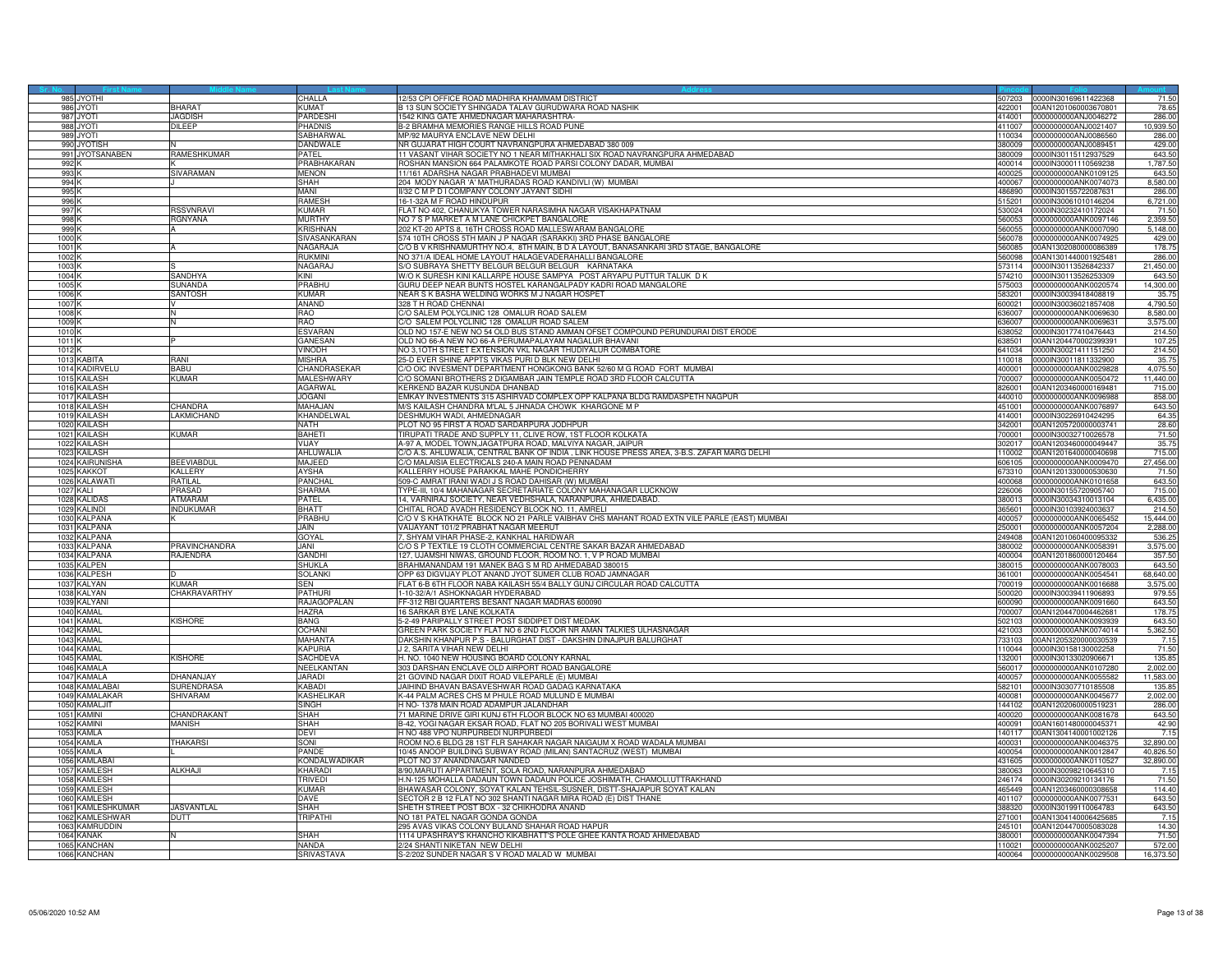|                  | 1067 KANCHAN                     | MAR                | YADAV                      | 6/B OM SAI KRIPA APARTMENTS ANAND NAGAR PANDIT DINDAYAL ROAD DOMBIVLI (WEST) THANE DIST                                                                               | 421202           | 0000000000ANK0085012                         | 1.287.00         |
|------------------|----------------------------------|--------------------|----------------------------|-----------------------------------------------------------------------------------------------------------------------------------------------------------------------|------------------|----------------------------------------------|------------------|
|                  | 1068 KANDASAMY                   |                    |                            | K 63 ANNA NAGAR EAST MADRAS 600102                                                                                                                                    | 600102           | 0000000000ANK0901928                         | 1,287.00         |
|                  | 1069 KANDRU                      | SRAVAN             | KUMAR                      | NO 8-2268 BHARGAVAPETA MANGALAGIRI GUNTUR                                                                                                                             | 22503            | 00AN1301440001527791                         | 7.15             |
| 107              | <b><i>CANIKA</i></b>             |                    | <b>JAIN</b>                | 43, NEHRU NAGAR EAST BHILAI                                                                                                                                           | 190020           | 0AN1201090003512209                          | 286.00           |
| 107              | KANIKA                           |                    | SIRCAR                     | 235/2 B B CHATTERJEE ROAD CALCUTTA                                                                                                                                    | 700042           | 0000000000ANK0027238                         | 10.939.50        |
| 1072             | <b>KANIYUF</b>                   | <b>AMADURAI</b>    | <b>SUBRAMANIAN</b>         | 18/129 K P T COMPOUND TALI CALICUT                                                                                                                                    | 673002           | 0000000000ANK0000579                         | 16,945.50        |
|                  | 1073 KANIYUR                     | <b>AMADURAI</b>    | RAMANI                     | 18/129 K P T COMPOUND TALI CALICUT                                                                                                                                    | 673002           | 0000000000ANK0000527                         | 95,309.50        |
|                  | 1074 KANKARIYA                   | PARTHANA           | <b>ABHAY</b>               | 23 BURUDGAON ROAD BURUDGAON ROAD AHMEDNAGAR                                                                                                                           | 414001           | 00AN1203600001267538                         | 71.50            |
| 1075             | <b>KANTA</b>                     |                    | <b>GUPTA</b>               | 1899 KUCHA CHELAN KHARI BAOLI DELHI                                                                                                                                   | 110006           | 0000IN30112715525230                         | 1,287.00         |
|                  | 1076 KANTABAI                    |                    | <b>BOOB</b>                | C/O BANKATLAL BOOB & CO 68 RAJENDRA GUNJ RAICHUR                                                                                                                      |                  | 584102 0000000000ANK0031558                  | 2,288.00         |
|                  | 1077 KANTABEN                    |                    | <b>AJITRAI</b>             | RADIO HOTEL DELHI CHAKLA AHMEDABAD 380001                                                                                                                             | 380001           | 0000000000ANK0080168                         | 643.50           |
|                  | 1078 KANTIBAI                    | <b>GULJARILAI</b>  | <b>NAMDEV</b>              | C/O NAMDEV HARDWARE STORES LOHA BAZAR ITARASI M P                                                                                                                     | 461111           | 0000000000ANK0009058                         | 5,434.00         |
|                  | 1079 KANTILAI                    | ODHAVJI            | <b>SHAH</b>                | DODSAL SOCIETY LTD BLOCK C-25 OPP R C PATEL ESTATE AKOTA BARODA                                                                                                       | 390020           | 0000000000ANK0008267                         | 32,890.00        |
| 1080             | KAPIL                            | HUPAT              | <b>GANATRAHUI</b>          | 4-704, SUMER CASTLE, L. B. S. MARG, THANE (WEST),                                                                                                                     | 00601            | 00AN1204000000151713                         | 35.7             |
| 108 <sup>1</sup> | <b>KARANSING</b>                 | <b>ISIRDESAI</b>   | <b>JAMBOTIKA</b>           | 284 AGARKAR ROAD TILAKWADI BELGAUM                                                                                                                                    | 590006           | 0000000000ANK0094256                         | 357.50           |
|                  | 1082 KAREN                       |                    | COUTINHU                   | GOAN SOCIETY BUILDING 5TH FLOOR FLAT NO 53 23 TADWADI CHIRA BAZAR MUMBAI 400002                                                                                       | 400002           | 0000000000ANK0078799                         | 643.50           |
|                  | 1083 KARIBASAYYA                 | M                  | M                          | MAIN ROAD TALUK-HUVINAHADAGALI DIST-BELLARY HOLALU                                                                                                                    | 583217           | 00AN1203840000612855                         | 21.45            |
|                  | 1084 KARIKALAN                   |                    |                            | 27-C/7 VISWAPPA NAYAKKAN PETTAI STREET PUTHUR TRICHY                                                                                                                  | 620017           | 0000000000ANK0086033                         | 643.50           |
| 1085             | KARIMAN                          |                    | <b>KARKARIA</b>            | A -14, SHAPUR BAUG, V. P. ROAD, MUMBAI                                                                                                                                | 400004           | 0000IN30160410019983                         | 228.80           |
|                  | 1086 KARTAR                      | NARAIN             | SHARMA                     | 34. PRATAP NAGAR, TONK ROAD, JAIPUR                                                                                                                                   | 302015           | 0000IN30210510458318                         | 143.00           |
| 1087             | KASHI                            | <b>NATH</b>        | SHAW                       | 9/A KHOSHBAGAN EAST OF APPOLO NURSING HOME BURDWAN                                                                                                                    | 713101           | 00AN1203840001220034                         | 35.7             |
|                  | 1088 KASHINATH                   |                    | MAHAJAN                    | S NO 167 A 2 F 15 AJMITA APTS HAPPY COLONY LANE 1 KOTHRUD PUNE                                                                                                        | 411038           | 0000000000ANK0113656                         | 9,223.50         |
|                  | 1089 KASHIRAM                    | SAKHARAM           | KOLGE                      | F/1 PRASHANT CO OP HSG SOCY LTD 139 SENAPATI BAPAT MARG MATUNGA WEST MUMBAL                                                                                           | 400016           | 0000000000ANK0022563                         | 32,890.00        |
| 1090             | <b>KASHMIRA</b>                  | <b>GIRISH</b>      | <b>MAKHIJAN</b>            | 7 TAPAS ROAD NEAR VIDYUT NAGAR VADODARA                                                                                                                               | 390015           | 0000IN30051310516048                         | 71.50            |
|                  | 1091 KASHMIRA                    | <b>SATISH</b>      | <b>ENGINEER</b>            | RATNAGAR PALACE 37 CHOWPATY SEAFACE MUMBAI                                                                                                                            | 400007           | 0000000000ANK0098966                         | 1,072.50         |
|                  | 1092 KASHMIRA                    |                    | SONGHADWALA                | DUBASH MANSION 491 BAJANWAD MOTAFALIA NAVSARI                                                                                                                         | 396445           | 0000000000ANK0078750                         | 643.50           |
|                  | 1093 KATYAYNI                    |                    | DAYAL                      | D 103 PALAM APARTMENTS BIJWASAW NEW DELHI                                                                                                                             | 110061           | 0000IN30036020877332                         | 1,501.50         |
|                  | 1094 KAUSHALYA                   | HAJANLAL           | BAJAJ                      | 217 CHANDRAKIRAN HOUSING SOCY 11TH ROAD KHAR MUMBAL                                                                                                                   | 400052           | 0000000000ANK0004353                         | 32,890.00        |
|                  |                                  |                    |                            |                                                                                                                                                                       |                  |                                              |                  |
|                  | 1095 KAUSHIK<br>1096 KAUSHILBHAI | <b>CHHOTUBHAI</b>  | GAMIT<br><b>MONANI</b>     | 2-B JAGRUTI SOCIETY VYARA SURAT<br>2411 PORT COLO WAGHESVARY PLOT PORBANDAR JAMNAGAR                                                                                  | 394650<br>360575 | 00AN1304140006920964<br>00AN1204720011271623 | 85.80<br>143.00  |
|                  | 1097 KAUSHLENDRA                 | VARAYAN            | ROY                        | C/O PUNJAB A SIND BANK T P NAGAR KORBA (C.G)                                                                                                                          | 495677           | 0000IN30155722066629                         | 21.45            |
|                  |                                  | GOVIND             | THAKAR                     | 560 NARAYANA PETH NEAR MODI GANPATI PUNE                                                                                                                              |                  | 411030 00AN1202990003880741                  |                  |
| 1099             | 1098 KAUSTUBH<br><b>KAVITA</b>   | AMJIBHAI           | TANK                       | OM GAYATRI KRUPA, 3, BHAGVAT PARA, GONDAL                                                                                                                             | 860311           | 0000IN30097411781546                         | 143.00<br>536.25 |
|                  |                                  |                    |                            |                                                                                                                                                                       |                  |                                              |                  |
| 1100             | <b>KAVITA</b><br>1101 KAVITHA    |                    | <b>REDKAR</b>              | 4 PRANAV PLOT 1 S NO 16/5 SADGURU NIVAS CO OP HSG SOC SINHAGAD ROAD HINGNE PUNE<br>NO 105 DHATHRI VENKATADRI APARTMENTS 3RD CROSS MANORAYANAPALYA R T NAGAR BANGALORE | 411051<br>560032 | 0000IN30051312578690<br>0000IN30214810648759 | 35.75<br>71.50   |
|                  |                                  |                    |                            |                                                                                                                                                                       |                  |                                              |                  |
|                  | 1102 KEDAR                       | AI                 | <b>BARNWA</b>              | CHATA TAND BAZAR KENDVA PO KUSUNDA DHANBAD                                                                                                                            | 828116           | 0000IN30039411333233                         | 1,072.50         |
|                  | 1103 KFDARI                      | RAMESH             | DAGADU                     | AT-KARMOLI PO-PAUD TAL-MULASHI DIST-PUNE                                                                                                                              | 412108           | 00AN1203840000683393                         | 143.00           |
|                  | 1104 KESHAVLAI                   |                    | KOTAK                      | C/O ANUPAM DISTRIBUTORS 4-6-178/182 ANUPAM MANSION 1ST FLR PAN BAZAR SECUNDERABAD                                                                                     | 500003           | 000000000ANK0108210                          | 214.50           |
|                  | 1105 KETAN                       |                    | <b>MIRGULE</b>             | THANE SERADAR DARSHAN 603 A 5 SADAFULY ALMEDA ROAD THANE W SAROWAR DARSHAN TOWER THANE MAHARASHTRA                                                                    | 400602           | 0000IN30051319493750                         | 21.45            |
|                  | 1106 KETAN                       |                    | <b>MAJITHIA</b>            | MAJITHIA HOUSE 480/J GOLE COLONY NASIK 422002                                                                                                                         |                  | 422002 0000000000ANK0077739                  | 643.50           |
|                  | 1107 KETKI                       |                    | <b>SHAH</b>                | 6 ASHOK BHUVAN LIBERTY GARDEN X RD NO 3 MALAD (W) MUMBAI                                                                                                              | 400064           | 0000000000ANK0058443                         | 32,890.00        |
|                  | 1108 KHADE                       | <b>KESHAV</b>      | <b>VISHNU</b>              | 1028 GANAPATI CHAUK BEDAG VILLAGE BEDAG TALUKA MIRAJ DISTRICT SANGLI SANGLI MAHARASHTRA                                                                               | 416421           | 0000IN30051319928443                         | 35.75            |
| 1109             | KHADSE                           | ARAI A             | SOPAN                      | AT POST TALWEL, (VIDYA NAGAR), TAL BHUSAWAL DIS JALGAON                                                                                                               | 25322            | 0000IN30109810631714                         | 143.00           |
| 1110             | <b>KHAJA</b>                     | SHAMSUUDDIN        | <b>SHAFEEC</b>             | NO 16-8-238/6/2 NEW MALAKPET HYDERABAD INDIA                                                                                                                          | 500036           | 0000000000ANK0008856                         | 2,002.00         |
|                  | <b>1111 KHAN</b>                 | ASGHAR             | ZAHEER                     | FLAT NO 229 GAIL APARTMENT B 9/1 SECTOR 62 NOIDA                                                                                                                      |                  | 201307 00000N30018311376872                  | 50.05            |
|                  | 1112 KHEMKA                      | <b>AVIATIONPV</b>  | LTD                        | SPEEDBIRD HOUSE 41/2 M BLOCK CONNAUGHT CIRCUS NEW DELHI                                                                                                               | 110001           | 0000000000ANK0050669                         | 40,397.50        |
|                  | 1113 KHURSHEED                   |                    | <b>FAIZULLABHOY</b>        | GLAMOUR APTS 3RD FLOOR ARTHUR BUNDER ROAD COLABA MUMBAI                                                                                                               | 400005           | 0000IN30014210172211                         | 1,287.00         |
|                  | 1114 KIRAN                       |                    | SYAL                       | H.NO 428 PHASE II URBAN ESTATE, PATIALA                                                                                                                               | 47002            | 0000IN30133019149721                         | 178.7            |
| 1115             | <b>KIRAN</b>                     |                    | SOOD                       | PARTAP COLD STORAGE TARN TARAN                                                                                                                                        | 147001           | 0000000000ANK0082606                         | 286.00           |
|                  | 1116 KIRAN                       |                    | SOOD                       | PARTAP COLD STORAGE TARN TARAN PUNJAB                                                                                                                                 | 147001           | 0000000000ANK0026507                         | 8.580.00         |
|                  | 1117 KIRAN                       | RAMNIKLAL          | SHAH                       | 18/5 ARIHANT KRIPA V P ROAD MULUND (W) MUMBAI                                                                                                                         | 400080           | 0000000000ANK0056591                         | 71.50            |
|                  | 1118 KIRAN                       |                    | <b>MITTAL</b>              | C/O R K MITTAL & CO ADVOCATE HASTINGS CHAMBERS 7 C KIRAN SHANKAR ROY ROAD 1ST FLR KOLKATA                                                                             | 00001.           | 0000000000ANK0068971                         | 71.50            |
| 1119             | <b>KIRAN</b>                     |                    | <b>IOSHI</b>               | AT & POST VASIND DIST THANA SHAHAPUR TALUKA THANA                                                                                                                     | 99999            | 000000000ANK0036838                          | 3,575.00         |
| 1120             | KIRANKUMAR                       | <b>HIRAJLAI</b>    | <b>GOSALIA</b>             | 2 VITHAL PRESS DEDADARA WALA SURENDRA NAGAR                                                                                                                           | 363001           | 0000000000ANK0021815                         | 1,144.00         |
|                  | <b>1121 KIRIT</b>                | <b>VASA</b>        | <b>HUF</b>                 | C/O, BANDHAV INVESTMENT PVT, LTD., OPP, NAVANAGAR SCHOOL, JAMNAGAR.                                                                                                   | 361001           | 0000IN30097410736250                         | 178.7            |
|                  | 1122 KIRITKUMAR                  | <b>DHIRAJLAL</b>   | CHAUHAN                    | PLOT NO 465 NR VIRATNAGAR SECTOR 23 GANDHINAGAR                                                                                                                       | 382023           | 0000IN30127630343995                         | 286.00           |
|                  | 1123 KIRITKUMAR                  | CHI INII AI        | <b>JOSHI</b>               | SHARDUL INVESTMENT A/67 TRIKAMNAGAR SOCY I NR DARPAN CINEMA L H ROAD SURAT                                                                                            | 395010           | 0000000000ANK0091383                         | 643.50           |
|                  | 1124 KIRITKUMAR                  | <b>ESHAVLAL</b>    | SHAH                       | C/O SHAH SAKARCHAND HARAKHCHAND KALAVAD GATE ROAD P B NO 26 JAMNAGAR GUJARAT 361001                                                                                   | 61001            | 000000000ANK0078531                          | 643.50           |
|                  | 1125 KIRITKUMAR                  |                    | <b>SHAH</b>                | 3 RAMNAGAR SOCIETY B/H SHITAL CINEMA DABOR ROAD NADIAD                                                                                                                | 387001           | 0000000000ANK0060912                         | 6,864.00         |
|                  | 1126 KIRITKUMAR                  | MULJIBHAI          | <b>SHAH</b>                | B/86 VIABHAV PARK BHADKODRA ANKLESHWAR BHARUCH GUJARAT                                                                                                                |                  | 393002 0000IN30051313390920                  | 250.25           |
|                  | 1127 KIRPAL                      | <b>SINGH</b>       | RAWAT                      | 543-C NYAY KHNAD-I INDIRAPURAM INDIRAPURAM                                                                                                                            |                  | 201010 00AN1204470001747224                  | 71.50            |
|                  | 1128 KIRTIKUMAR                  | GANGJI             | <b>VISARIA</b>             | 117 TARWALLA TERRACE 4TH FLR R NO 35, NAWROJI HILL ROAD NO 2 MUMBAI                                                                                                   | 400009           | 0000000000ANK0077931                         | 643.50           |
| 1129             | KIRTIKUMAR                       |                    | DAMODAR                    | C/O MANSUKHLAL DAMODAR 119/1 OLD CHINA BAZAR STREET CALCUTTA 700001                                                                                                   | 20001            | 0000000000ANK0079649                         | 643.50           |
|                  | 1130 KISHAN                      | <b>AO</b>          |                            | 1-258 GAYATRI NAGAR PONKAL JANNARAM ADILABAD                                                                                                                          | 504205           | 0000IN30286310144453                         | 71.50            |
|                  | 1131 KISHAN                      | LAL                | <b>JAISINGHAN</b>          | 239, SURAJ PALE DISPENSARY SHREEPURA KOTA (RAJASTHAN)                                                                                                                 | 324009           | 0000lN30105510215604                         | 715.00           |
|                  | 1132 KISHAN                      |                    | THANVI                     | 2/10 ELEPHANTA MALAD EAST MUMBAI                                                                                                                                      | 400097           | 0000000000ANK0094258                         | 1,787.50         |
|                  | 1133 KISHAN                      | LAL.               | AGRAWAL                    | SARASWATI VIHAR BARGARH ORISSA                                                                                                                                        | 768028           | 0000IN30051316470949                         | 107.25           |
| 1134             | KISHANCHAND                      |                    | <b>JAIN</b>                | 19 LALITA III FLOOR GOKHALE ROAD VILE PARLE (E) MUMBAI                                                                                                                | 400057           | 0000000000ANK0071430                         | 3,575.00         |
| 1135             | <b>KISHOR</b>                    | <b>PRAKASH</b>     | <b>HAVANAG</b>             | VEERENDRA DRESS LAND VEGETABLE MARKAT DHARWAD                                                                                                                         | 580001           | 00AN1201060000346674                         | 715.00           |
|                  | 1136 KISHORE                     | VAMDEV             | PEDNEKAF                   | MRUDULA H NO 1003 ANNAPURNA NAGAR BB BORKAR RD ALTO PORVORIM BARDEZ PORVORIM                                                                                          | 103521           | 0000lN30177412947074                         | 357.50           |
|                  | 1137 KISTURI                     | DEVI               | <b>AGRAWAL</b>             | NAYA GANJ ITWARI BAZAR 160 GOURI SHANKAR MANDIR ROAD RAIGARH                                                                                                          | 496001           | 0000IN30039415934243                         | 643.50           |
|                  | 1138 KNADARAJAH                  |                    |                            | 11/3, 1ST AVENUE, HARRINGTON ROAD, CHETPUT, CHENNAI                                                                                                                   | 600031           | 0000IN30037810009044                         | 3,575.00         |
| 1139             | <b>KOCHUKRISHNAN</b>             |                    |                            | M-21 ROYALAPALM APTS 3RD MAIN 2ND CROSS LBS NAGAR VIMANAPUR PO BANGALORE                                                                                              | 60017            | 00AN1201090004568486                         | 71.5             |
|                  | 1140 KODIGANTI                   |                    | <b>KONDAIAH</b>            | NO 105 KAKATTIYA RESIDENCY OPP BHARATH KUMAR HOSPITAL KAPPAGAL ROAD GANDHI NAGAR BELLARY                                                                              | 583103           | 0000000000ANK0007345                         | 8,294.00         |
|                  | 1141 KOKILA                      | <b>HARISH</b>      | <b>JAGIWALA</b>            | 2/7 PARUL APARTMENT MAHARANI SHANTA DEVI ROAD NAVSARI                                                                                                                 | 396445           | 0000000000ANK0011863                         | 5,434.00         |
|                  | 1142 KOKILA                      |                    | <b>AGRAWAL</b>             | BESIDE NEW EXCHANGE LAKAD GANJ BEHIND DR.K.C. SANU ITARSI                                                                                                             | 461111           | 00AN1204330000010201                         | 71.50            |
|                  | 1143 KOKILA                      | <b>JAYENDRA</b>    | DESAI                      | 6 TRIVENI CO OP HOUSING SOCIETY OPP SANGAM BUS STAND HARNI ROAD BARODA                                                                                                | 390001           | 0000000000ANK0078208                         | 643.50           |
|                  | 1144 KOKILA                      | KANOOBHAI          | <b>CHOKSEY</b><br>ENGIMEEF | AA;MANGALAMAA; 6 AJANTA SOCIETY RACE COURSE CIRCLE BARODA                                                                                                             | 190007<br>400007 | 0000000000ANK0096511                         | 16,016.00        |
|                  | 1145 KOKILABEN                   | <b>JAGMOHAMDAS</b> |                            | RATNAGAR PALACE 1ST FLOOR 37 CHOWPATY SEA FACE MUMBAI                                                                                                                 |                  | 0000000000ANK0086059                         | 1.144.00         |
| 1146             | KOKILABEN                        | JAGMOHANDAS        | <b>ENGINEEF</b>            | C/O J R ENGINEER RATNAGAR PALACE 1ST FLOOR 37 CHOWPATTY SEA FACE MUMBAI                                                                                               | 400007           | 0000000000ANK0038745                         | 5,791.50         |
|                  | 1147 KOKILABEN                   | <b>JAGMOHANDAS</b> | <b>ENGINEEF</b>            | C/O J R ENGINEER RATNGR PALACE 1 FL 37 CHOWPATTY SEA FACE MUMBAI                                                                                                      |                  | 400007 0000000000ANK0083563                  | 643.50           |
|                  | 1148 KOLLAPARTH                  |                    | PERRAJU                    | H NO 6 27 PENUGONDA MANDALAM SIDHANTHAM WEST GODAVARI                                                                                                                 |                  | 534326 00AN1206690000454330                  | 7.15             |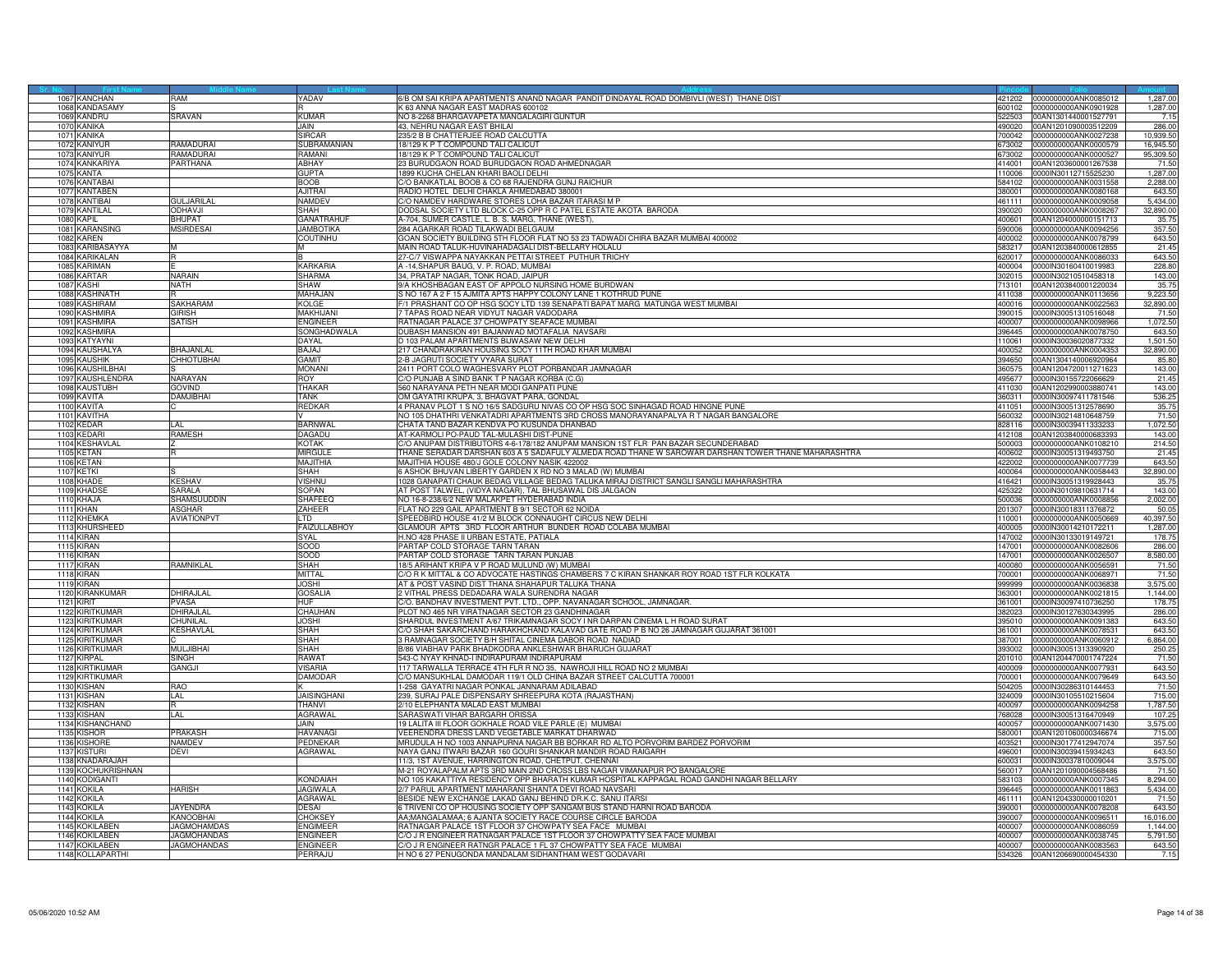|      | 1149 KOLLONNOOR     | JACOB                 | <b>JOSEPH</b>     | 8 INDRA NAGAR POONAMALLEE TIRUVALLUR KAMARAJ TIRUVALLUE                                            |        | 600071 00AN1301440004405089 | 71.50     |
|------|---------------------|-----------------------|-------------------|----------------------------------------------------------------------------------------------------|--------|-----------------------------|-----------|
|      | 1150 KOMALA         |                       | <b>BHUSHAN</b>    | 1411 6TH CROSS TYAGARAJA ROAD K R MOHALLA MYSORE 570024 INDIA                                      | 70024  | 0000000000ANK0902111        | 1,287.00  |
| 1151 | <b>KOMMURL</b>      | VENKATA               | SUBBARAC          | 23-11-24 HAZARIVARI STREET ELURU BAZAAR GUNTUR                                                     | 522003 | 00AN1203520000004304        | 35.75     |
| 1152 | <b>KONKA</b>        |                       | VIJAYALAKSHMI     | NO 10-6-50 UARAVAKONDA ANANTAPUR                                                                   | 515812 | 0000IN30039419224855        | 21.45     |
|      |                     |                       |                   |                                                                                                    |        |                             |           |
| 115  | OSHY                |                       | KUNJAPPY          | O ACCOUNTS DEPT ALGHO PO B 223 SAFAT KUWAIT 13003                                                  | 99999  | 0000000000ANK0902756        | 429.00    |
|      | 1154 KOTAGIRI       |                       | <b>SATYAVATHI</b> | Z BHAVARAM KARAPA MANDALAM EAST GODAVERI DIST                                                      | 33462  | 0000IN30131320206639        | 35,750.00 |
| 1155 | <b>COTHARI</b>      | <b>SUDHIR</b>         | <b>SHANTILAI</b>  | SHUBHANJALI 661 NARAYAN PETH APPA BALWANT CHOWK PUNE                                               | 411030 | 0000IN30028010063861        | 3,575.00  |
|      | 1156 KOTTURI        | <b>SRINIVASA</b>      | RAO               | D NO 13-3-26 13TH WARD KANDUKUR                                                                    | 523105 | 00AN1204770000051756        | 50.05     |
| 1157 | <b>KOVOOR</b>       | <b>(ISHORE</b>        | BABU              | D NO 20/37 GANDHI BAZAR OLD TOWN ANANTAPUR                                                         | 515005 | 0000IN30039412711324        | 21.45     |
|      | 1158 KR             |                       | <b>MUTUZAM</b>    | NO 2 MUNZAPILLAZ ST KOMALESHWARANPET MADRAS 2                                                      | 600002 | 0000000000ANK0063575        | 13,728.00 |
|      | 1159 KRIPAL         |                       | SINGH             | A/52 ROOP DARSHAN BLDG SAPTA TARANG CHS LTD BARFIWALA ROAD NR NEW INDIA COLONY ANDHERI (W) MUMBAI  | 400058 | 0000000000ANK0087490        | 429.00    |
| 1160 |                     | l Al                  | MADAAN            |                                                                                                    | 144005 |                             |           |
|      | <b>KRISHAN</b>      |                       |                   | HOUSE NO-5 ROYAL ENCLAVE OLD PHAGWARA ROAD DEEP NAGAR, JALANDHAR                                   |        | 0000IN30184610121677        | 858.00    |
|      | 1161 KRISHAN        |                       | CHANDER           | 27/64 RAJINDER NAGAR NEW DELHI 110060                                                              | 110060 | 0000000000ANK0089988        | 643.50    |
| 1162 | <b>RISHAN</b>       | <b>GOPAL</b>          | YADAV             | /O M S YADAV UCO BANK PANSARI BAZAR ALWAR                                                          | 01001  | 0000000000ANK0088804        | 643.50    |
| 1163 | KRISHAN             | DAS                   | <b>GUJRATI</b>    | 20 NORMAL SCHOOL ROAD BEHIND MHOW NAKA PETROL PUMP 11 BUNGLOW COMPOUND INORE                       | 452009 | 00AN1203840000545409        | 71.50     |
|      | 1164 KRISHANA       | KUMAR                 | <b>AGRAWA</b>     | KRISHANA HARDWARE STORES LALJI HIRJI ROAD RANCHI 834001                                            | 834001 | 0000000000ANK0079702        | 643.50    |
|      | 1165 KRISHNA        | Alar                  | <b>RAO</b>        | NO 21/2 NEW NO 28 5TH MAIN 50FEET ROAD HANUMANTHNAGAR BANGALORE                                    | 560019 | 0000IN30192630387394        | 71.50     |
|      | 1166 KRISHNA        | MAIJUMAR              | N                 | OLD NO 7 NEW NO 31/5A PALANICHETTPATTI THENI                                                       | 625531 | 0000IN30232411034657        | 14.30     |
| 1167 | <b>KRISHNA</b>      | <b>RASADB</b>         |                   | OLD NO 46 BALAJI NAGAR 4TH CROSS STREET KOLATHUR CHENNAI                                           | 600099 | 0000lN30131321152054        | 28.60     |
| 1168 | <b>KRISHNA</b>      |                       | MAHESHWARI        | 3/5 1ST MAIN RD C I T COLONY MYLAPORE CHENNAI                                                      | 600004 | 0000000000ANK0080530        | 143.00    |
|      |                     |                       |                   |                                                                                                    |        |                             |           |
|      | 1169 KRISHNA        |                       | <b>MAHESHWARI</b> | 3/5 1ST MAIN ROAD C I T COLONY MYLAPORE CHENNAI                                                    |        | 600004 0000000000ANK0009499 | 1,144.00  |
| 1170 | <b>KRISHNA</b>      |                       | <b>BEHL</b>       | 7 GA 20 JAWAHAR NAGAR JAIPUR.                                                                      | 302004 | 0000IN30112716149285        | 7.15      |
|      | 1171 KRISHNA        | <b>KIIMAR</b>         | <b>GUPTA</b>      | A/6 NIRALA NAGAR UPPER FLAT LUCKNOW 226007                                                         | 226007 | 0000000000ANK0078316        | 643.50    |
| 1172 | RISHNA              | <b>IURTHY</b>         | <b>BHUSHANAM</b>  | H.NO.I - B /26, GROUND FLOOR, LAJPATNAGAR - I NEW DELHI                                            | 110024 | 00AN1204720000036297        | 35.75     |
| 117  | <b>KRISHNAKUMAF</b> |                       | DHOLE             | FLAT NO 291 RANADE WADA CO OPP HSQ SOC 1154-A SADASHIV PETH PUNE 30                                | 411030 | 0000000000ANK0087449        | 643.50    |
|      | 1174 KRISHNAMURTHY  |                       |                   | APARTMENT-18 GOUTHAM APARTMENT 4 FIRST AVENUE SASTRINAGAR ADYAR CHENNAI                            |        | 600020 0000000000ANK0084405 | 643.50    |
|      | 1175 KRISHNAN       | ЭN                    |                   | 48/7 I CROSS CAMBRIDGE LAYOUT ULSOOR BANGALORE                                                     | 560008 | 0000000000ANK0092309        | 643.50    |
|      | 1176 KRISHNASAM     |                       | MADASAMY          | P O BOX 5156 DUBAI U A E                                                                           |        | 0000IN30001110449103        | 643.50    |
| 1177 | <b>RISHNASWAMY</b>  | VARASIMHALU           | NAIDU             | NO 418 DOMLUR LAYOUT BANGALORE-560 071                                                             | 560071 | 0000000000ANK0086674        | 643.50    |
|      |                     |                       |                   |                                                                                                    |        |                             |           |
| 1178 | <b>KULDIP</b>       | <b>(ISENCHAND</b>     | <b>GIDWANI</b>    | A/12 TRIMURTI HSG SOCIETY OPP VITHALDAS NAGAR NORTH AVENUE SANTACRUZ (W) MUMBAI                    | 400054 | 0000000000ANK0014266        | 1,287.00  |
|      | 1179 KULJOT         |                       | GILL              | C/O RAJVIR SINGH GILL GANDRAPARA TEA GARDEN PO BANARHAT DIST JALPAIGURI SILIGURI                   | 735202 | 00AN1204470003013480        | 286.00    |
|      | 1180 KULWANT        |                       | rai               | 12 AURANGZEB LANE NEW DELHI                                                                        | 110011 | 0000IN30011810366116        | 429.00    |
|      | 1181 KULWANTKAUR    |                       | CHHABRA           | 15 B -1 FLOOR CYCLE SOCIETY QUATER GATE SOCIETY PUNE                                               | 411004 | 00AN1302590001170326        | 35.75     |
| 1182 | :UM                 | <b>KUM</b>            | JHA               | TATE BANK OF PATIALA SHYAM GANJ BAREILLY                                                           | 43001  | 0000IN30223610460746        | 78.65     |
| 1183 | KUMAF               |                       |                   | 33/3 THAMBUCHETTY ROAD, COX TOWN BANGALORE 560 005                                                 | 560005 | 0000000000ANK0087561        | 643.50    |
|      | 1184 KUMAR          |                       | <b>GAURAV</b>     | 6 B 104 VIDYUT VIAHAR COLONY S S T P S SHAKTI NAGAR SONEBHADRA                                     | 231222 | 00AN1204720009967859        | 71.50     |
|      | 1185 KUMAR          | SOBHRAJ               | TALREJA           | 601, MANSAROVER SECTOR-17 VASHI NAVI MUMBAI                                                        | 400705 | 0000IN30018310177483        | 35.75     |
|      | 1186 KIIMARI        | AN.JUG                | <b>SHARMA</b>     | S-3/602 SUNDER NAGAR, S.V. BOAD MALAD (W), MUMBAL400 064                                           | 400064 | 0000000000ANK0077628        | 643.50    |
| 1187 | <b>UMUDINI</b>      | <b>AJARAM</b>         | PHATAK            | B/8 INDRAVADAN CHS PADMABAI THAKKAR ROAD MAHIM MUMBAI                                              | 400016 | 0000000000ANK0075745        | 8,580.00  |
|      |                     |                       |                   |                                                                                                    |        |                             |           |
| 1188 | KUNDAN              |                       | PAREKH            | A/7 VIVEKANANAND PARK 3 DR AMBEDKAR RD 3 FLR POONA                                                 | 411001 | 0000IN30075710710824        | 24,667.50 |
|      | 1189 KUNDANKUMAR    | NATVARLAL             | <b>MISTRY</b>     | 302. VAIBHAV TOWER ANAND V.V.NAGAR ROAD ANAND                                                      |        | 388001 0000IN30063610265407 | 3.146.00  |
|      | 1190 KUNJAL         |                       | <b>KAPADIA</b>    | 9/15 MORARJI VELJIBLDG KOLBHAT LANE KALBADEVI ROAD MUMBAI                                          | 400002 | 0000lN30051312856683        | 2,645.50  |
|      | 1191 KUNJUKUTTY     |                       | DANIAL            | KANNI AMMAN NAGAR VANAGRAM CHENNAI                                                                 | 600095 | 0000000000ANK0114671        | 643.50    |
| 1192 | <b>URIAKOSE</b>     | <b>MOHAN</b>          | <b>HOMAS</b>      | O ASIAN PAINTS I LTD JEW STREET ERNAKULAM COCHIN                                                   | 82035  | 000000000ANK0003576         | 32,890.00 |
| 1193 | <b>KURIAKOSE</b>    | <b>MAHON</b>          | <b>THOMAS</b>     | PERA 96 BYE LANE 6 PULIKILLAM EAST ROAD CHEMBUMUKKU KAKKANAD COCHIN                                | 682030 | 0000000000ANK0085126        | 643.50    |
|      | 1194 KURIAN         |                       |                   | 2 I STREET SEETHANAGAM NUNGAMBAKKAM MADRAS 600034                                                  | 600034 | 0000000000ANK0078382        | 643.50    |
|      | 1195 KURUVILA       |                       | <b>GEORGE</b>     | ANATHANAM HOUSE KOOVAPPALLY , KARIMAVU ESTATE PANACHAPPALLY KOTTAYAM                               | 686518 | 0000IN30023911858612        | 357.50    |
|      | 1196 KIISHAI        | <b><i>CISHOR</i></b>  | VERMA             | DAKBANLOW ROAD AT PO TQ VAIJAPUR AURANGABAD                                                        | 423701 | 00AN1204720010741475        | 143.00    |
| 1197 | <b>USHAL</b>        | <b>UMAR</b>           | GOUTHAMCHAND      | 90 DEMELLOWS ROAD PATTALAM CHENNAI TAMILNADU                                                       | 00012  | 0000IN30051312080640        | 221.65    |
|      | 1198 KUSHBOC        |                       | HIRAWA1           | C/O SPICES INDIA LTD 10 AMARTOLLA STREET CALCUTTA                                                  | 700001 | 0000000000ANK0067277        | 286.00    |
|      | 1199 KUSUM          | TARACHAND             | VISHARIA          | 9 WADIA STREET BAI MAHAL 3RD FLR R.NO. 3 & 4 TARDEO MUMBAI                                         | 400034 | 0000IN30160410211299        | 14.30     |
|      |                     |                       |                   |                                                                                                    |        |                             |           |
|      | 1200 KUSUM          | <b>KANTILAL</b>       | <b>SHAH</b>       | 18 KHANDWALA CHAWL DAFTARI ROAD MALAD EAST MUMBAI                                                  | 400064 | 0000000000ANK0039228        | 10,296.00 |
|      | 1201 KUSUMAKAR      | <b>AANSARAM</b>       | IAWAI F           | SHREE DHALAXMI F-16 HANUMANNAGAR S B ROAD PUNE                                                     | 411016 | 0000000000ANK0077094        | 643.50    |
| 1202 | <b>USUMAVATI</b>    | <b>ASANT</b>          | SARAF             | HANDRASHEKHAR CHOWK A/P SANGAMNER DIST AHMEDNAGAR                                                  | 22605  | 0000000000ANK0070786        | 2,145.00  |
|      | 1203 KUSUMLATA      |                       | BAHETI            | H NO 3/3/939 NEW BAHETI AND CO DEGLOOR ROAD NEAR BAFNA MOTORS NANDED                               | 431604 | 0000IN30051312357485        | 21.45     |
|      | 1204 Khader         | Aohammed              | Salahuddir        | 24 Godown Street Bangalore                                                                         | 560002 | 0000IN30009511486190        | 5,534.10  |
|      | 1205 Kiran          |                       | Coomar            | 1491, Sector 29, Noida Gautam Budh Nagar NOIDA                                                     | 201301 | 0000IN30009511005065        | 143.00    |
| 1206 |                     |                       | <b>INDIRAMMA</b>  | DOOR NO 8AM-325 4TH CROSS I BLOCK HRBR LAYOUT KALYAN NAGAR BANGALORE                               | 560043 | 0000000000ANL0007095        | 286.00    |
| 1207 |                     |                       | LETCHUMANAN       | 1869 RAJA VEEDHI KARANTHAI TANJORE                                                                 | 13002  | 0000000000ANL0070951        | 1,859.00  |
|      | 1208 LAIQUE         |                       | <b>HASAN</b>      | 401 GULISTAN PLOT NO 12 J P ROAD SEVEN BUNGLOWS MUMBAI                                             | 400061 | 0000000000ANL0061998        | 2,145.00  |
|      | 1209 LAJ            |                       | TALREJA           | 402 PRIYANKA APARTMENTS OPP : ATUR PARK S T ROAD CHEMBUR MUMBAI                                    | 400071 | 0000000000ANL0081063        | 214.50    |
|      |                     |                       |                   |                                                                                                    |        |                             |           |
|      | 1210 LAJ            |                       | TALREJA           | 402 PRIYANKA APPTS OPP ATUR PARK S T ROAD CHEMBUR MUMBAI                                           | 400071 | 0000000000ANL0012118        | 21,950.50 |
|      | 1211 LAKKAKULA      | DASARADHA             | RAMAIAH           | D. NO 7 . 36 UPADYAYA NAGAR VENKATAGIRI NELLORE (DIST.)                                            | 524132 | 0000IN30232410049955        | 57.20     |
| 121  | <b>AKSHMI</b>       |                       | RAMASWAN          | 1 308 DSR SONSHINE APARTENT 1 MAIN KRISHNA REDDY LAYOUT BANASWADI BENGALURU                        | 60043  | 00AN1204720003052811        | 92.9      |
| 121  | LAKSHMIMANIKYAMBA   |                       | ATYAM             | W/O ATYAM KESAVA PRAKASA RAO VADALI PENUGONDA MANDAL WEST GODAVARI DISTRICT ANDHRA PRADESH         | 534324 | 0000000000ANL0008870        | 3,575.00  |
| 1214 | LAKSHMIPATHY        |                       | NARAYANASWAMY     | PLOT NO C-456 5TH CROSS STREET PERIYAR NAGAR CHENNAI                                               | 600082 | 0000000000ANL0084732        | 643.50    |
|      | 1215 LALBHAI        | SHWERBHAI             | <b>PATEL</b>      | AT P O VAVOL TARPOJWAS DIST GANDHINAGAR                                                            | 382016 | 0000000000ANL0005739        | 7,507.50  |
|      | 1216 LALCHAND       |                       | <b>LUND</b>       | FLOWER VALLEY MARIGOLD BLDG FLAT NO 604 6TH FLOOR NR SCARED HEART TOWNSHIP WANORIE PUNE            | 411040 | 0000000000ANL0063902        | 13,728.00 |
| 1217 | <b>LALIT</b>        |                       | MOHANDAGA         | CO SHREE GANESH TEXTILES 16 PAGEYA PUTTY ST (OUT SIDE) CALCUTTA 700007                             | 00007  | 0000000000ANL0091392        | 286.00    |
| 1218 | <b>LALITA</b>       | <b>PRAMOD</b>         | <b>BHARGAVE</b>   | 480 GOLE COLONY GAYKE SADAN NASIK                                                                  | 422002 | 0000000000ANL0070009        | 8,580.00  |
| 1219 | LALITA              | DEVI                  | <b>TEKRIWAL</b>   | SANGAM SAREE CENTRE GOLGHAR GORAKHPUR                                                              | 273001 | 0000IN30112715560926        | 7,364.50  |
|      | 1220 LALITA         |                       | PARWAN            | P O BOX 3815 DUBAI UAE                                                                             | 999999 | 0000000000ANL0902689        | 286.00    |
|      | 1221   ALITHA       | SRINIVAS              |                   | 102 MEGHNAD TIFR COLONY COLABA MUMBAI                                                              | 400005 | 0000000000ANL0094904        | 1.287.00  |
|      |                     |                       | G                 |                                                                                                    |        |                             |           |
| 122  | ALITHA              |                       | BALASUBRAMANIAN   | B-2, 58 CHUTRAKULAM NORTH STREET, MYLAPORE, MADRAS - 600 004                                       | 00004  | 0000000000ANL0088807        | 643.50    |
| 1223 | <b>LALITHA</b>      |                       | <b>RHASKAR</b>    | 67 71ST CROSS 5TH BLOCK RAJAJINAGAR BANGALORE                                                      | 560010 | 0000000000ANL0110107        | 643.50    |
| 1224 | LATIKA              |                       | SHARMA            | 4 C 3 ZINC PARK MOTI MAGRI UDAIPUR                                                                 | 313001 | 0AN1304140001469996         | 715.00    |
|      | 1225 LATIKA         |                       | NIRMAL            | UTKARSHA NAWAGHAR ROAD MULUND EAST MUMBAI                                                          | 400081 | 0000000000ANL0029811        | 28,600.00 |
|      | 1226 LAXMAN         | TUKARAM               | <b>BHAMBID</b>    | NIKLAS TIKSARA COLONY NO 1 ROOM NO 13 BEHIND MUNICIPAL MARATHI SCHOOL KANJUR VIL MUMBAI            | 400078 | 0000000000ANL0084992        | 1.287.00  |
| 122  | <b>AXMI</b>         | <b>HAND</b>           | MITTAL            | AT/PO BABBIR DIST NUAPADA . NUAPADA                                                                | '66118 | 00AN1204720010606631        | 71.50     |
|      | 1228 LAXMI          | <b>NARASIMHASWAMY</b> | <b>DASAR</b>      | BMP # 13, YERRISWAMY NILAYA 10TH MAIN, 13TH CROSS MARUTHI NAGAR, MALLESHPALYA BANGALORE            | 560075 | 00AN1202990001836610        | 35.75     |
| 1229 | AXM                 |                       | <b>SASTRY</b>     | M/O SRI AS ANIL NO 48 11TH CROS MUNIPAPAIAH LAYOUT PAPA REDDY PALYA NAGARABHAVI II STAGE BANGALORE | 560072 | 0000000000ANL0086163        | 286.00    |
|      | 1230 LEELA          | KRISHNANAND           | KULKARN           | A/12 ULTRA HOUSING SOCIETY DILIP GUPTE MARG MAHIM MUMBAI 400016                                    |        | 400016 0000000000ANL0079912 | 214.50    |
|      |                     |                       |                   |                                                                                                    |        |                             |           |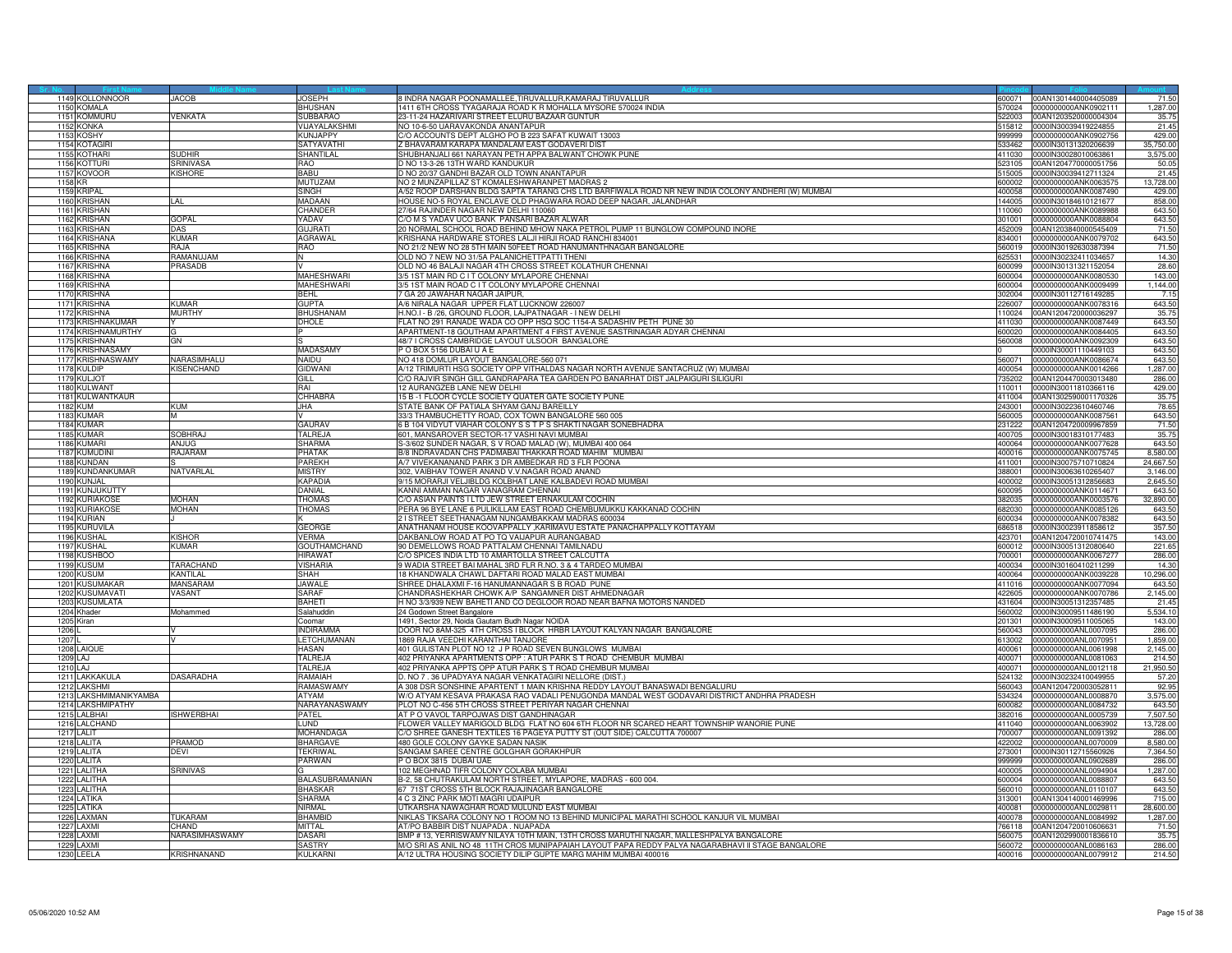|                   | 1231 LEELA           |                          | RAO              | NO 17/202MANTRI RESIDENCY OPP.MEENAKSHI TEMPLE BANNERGATTA ROAD BANGALORE                                                    | 560076 | 0000IN30135620170786          | 715.00    |
|-------------------|----------------------|--------------------------|------------------|------------------------------------------------------------------------------------------------------------------------------|--------|-------------------------------|-----------|
|                   | 1232 LEELABAI        | <b>GOPILAL</b>           | PALLOD           | BRAHMA PURI SOCIETY 1156, RAVIWAR PETH PUNE                                                                                  | 411002 | 0000000000ANL0047794          | 2,288.00  |
| 1233              | LEELAVATI            |                          | <b>RHAI KF</b>   | 10A/27 SHARAD CHS KAMGAR NAGAR NEAR TILAK NAGAR RLY STN KURLA EAST NEAR TILAK NAGAR RAILWAY STATION MUMBAI MAHARASHTRA INDIA | 400024 | 0000IN30051315119285          | 7.15      |
| 1234              | <b>EENA</b>          |                          | <b>KOTHARI</b>   | BLDG NO A FLAT NO 201 SUNDER AKASH SN 151 HISSA 7 9+10/HADAPSAR PUNE                                                         | 111028 | 0AN1203350000668740           | 214.50    |
|                   | 1235 LEENA           |                          | JAIN.            | C/O PAHUJA ASSOCIATES 16-17 KAVERY COMPLEX P L SHARMA ROAD MEERUT                                                            | 250006 | 0000000000ANL0043601          | 16,159.00 |
|                   | 1236 LEENA           | GIRDHARI AI              | <b>THAKKAF</b>   | B/402 RUNWAL TOWERS LBS MARG OPP VEENA NAGAR MULUND WEST MUMBAL                                                              | 400080 | 0000000000ANL0091396          | 643.50    |
| <b>1237 LIFE</b>  |                      | INSURANCECORPORATIONOF   | <b>INDIA</b>     | STOCK HOLDING CORPORATION OF INDIA LTD 301 CENTRE POINT DR BABASAHEB AMBEDKAR ROAD PAREL MUMBAI                              | 400012 | 0000000000ANL0056794          | 3,575.00  |
|                   |                      |                          |                  |                                                                                                                              |        |                               |           |
| 1238 LIFE         |                      | INSURANCECORPORATIONOF   | <b>INDIA</b>     | YOGAKSHEMA JEEVAN BIMA MARG MUMBAI                                                                                           | 400021 | 0000000000ANL0051807          | 3,575.00  |
| <b>1239 LILA</b>  |                      |                          | <b>THAKUR</b>    | BHAGNARI SOCIETY A-1006 TENTH FLOOR CHUNABHATI MUMBAI                                                                        | 400022 | 000000000ANL0102807           | 3,432.00  |
|                   | 1240 LILADHAR        |                          | <b>VALECHA</b>   | 6 B/102 SEVA SAMITI NAGAR SION KOLIWADA MUMBAI                                                                               |        | 400037 0000000000ANL0079900   | 643.50    |
|                   | 1241 LILAKRISHAN     |                          | <b>KADAWALA</b>  | A/5. TEMPLA STEP CO-OP. HSG. SOCIETY G I D C ANKLESHWAR                                                                      | 393002 | 0000IN30199110341576          | 357.50    |
|                   | 1242 LILAVATI        |                          | KELA             | C/O R B KELA SHIRISH APARTMENT 1ST FLOOR SUYOG COLONY CAMP AMRAVATI                                                          |        | 444601 0000000000ANL0089462   | 286.00    |
|                   | <b>1243 LISA</b>     |                          | JAMES            | VADAKKEDATHU HOUSE PALA P O KOTTAYAM KERALA                                                                                  | 686575 | 0000IN30189510063575          | 143.00    |
| 1244              | LIZZAMMA             |                          | <b>THOMAS</b>    | ORIKOMPIL HOUSE ADOOR PO PATHANAMTHITTA PATHANAMTHITTA                                                                       | 91523  | 000IN30133019310671           | 17,160.00 |
| 1245 LKP          |                      | <b>SECURITIES</b>        | <b>LIMITED</b>   | 10th NARIMAN BHAVAN, NARIMAN POINT, MUMBAI                                                                                   | 400021 | 00AN1100001000014352          | 6,263.40  |
|                   |                      |                          |                  | KAVALATHUPADAM (H) MUDAPPALLUR PALAKKAD                                                                                      |        |                               |           |
|                   | 1246 LOKANADHAN      |                          |                  |                                                                                                                              | 678705 | 00AN1203840000981137          | 357.50    |
|                   | 1247 LOUIS           |                          | <b>FERNANDES</b> | FLAT NO 101 FIRST FLOOR A-15 AARTI COOPERATIVE HSG SOCIETY GOKUL DHAM GOREGAON (EAST) MUMBAI                                 | 400063 | 0000000000ANL0079385          | 643.50    |
|                   | 1248 LUTHRIA         |                          |                  | 14 A PEARL QUEEN APTS NORTH AVENUE SANTACRUZ WEST MUMBAI                                                                     | 400054 | 0000000000ANL0091709          | 643.50    |
|                   | <b>1249 LYLA</b>     | <b>YRUS</b>              | GAZDER           | 3/W NAUROZE APARTMENT WARDEN ROAD MUMBAI                                                                                     | 400026 | 0000000000ANL0035089          | 643.50    |
| 1250 M            |                      |                          | CHAUHAN          | 315 DHAKA KINGSWAY CAMP DELHI                                                                                                | 110009 | 0000IN30036022459359          | 10,296.00 |
| 1251 M            |                      |                          | DURGA            | 201, Padmaja Towers Plot No.81, H-No.8-3-1050 Srinagar Colony Hyderabad                                                      |        | 500073 00AN1203920000004832   | 71.50     |
| 1252 M            |                      | USHA                     | RANI             | 15-176, UP MASA PETA, NR MEKAL DODDI, BALLARY ROAD, KADAPA                                                                   | 516001 | 00AN1204470004962646          | 464.75    |
| 1253 M            |                      | SRAMA                    | <b>KRISHNA</b>   | DOOR NO 33-2-5/1 KANCHARLA VARI STREET KAKINADA                                                                              | 33001  | 0000IN30232410219248          | 4.147.00  |
|                   |                      | <b>AMAKUMAR</b>          |                  | KOPALLE POST VIA BHIMAVARAM W G DT A P                                                                                       | 34202  | 0000000000ANM0058956          | 27,456.00 |
| 1254 N            |                      |                          | RAJU             |                                                                                                                              |        |                               |           |
| 1255 M            |                      | VSS                      | GURREDDY         | V M STREET PENUGONDA W G DIST                                                                                                | 534320 | 0000000000ANM0069034          | 8,580.00  |
| 1256 M            |                      |                          | NARAYANAMURTHY   | CHILLIES TRADERS 238 6TH MAIN A P M C YARD YESWANTHPURA BANGALORE                                                            | 560022 | 0000000000ANM0100825          | 4,290.00  |
| 1257 M            |                      | RAMANATH                 | <b>SHENOY</b>    | 967 J L B ROAD LAKSHMIPURAM MYSORE                                                                                           | 570004 | 0000000000ANM0067859          | 17,160.00 |
| 1258 M            |                      | <b>GVASANTHA</b>         | <b>KUMAR</b>     | LAKSHMI TRADERS A P M C YARD HULIYAR C N HALLI TO                                                                            | 572218 | 0000IN30061010309204          | 357.50    |
| 1259 M            |                      | <b>AMACHANDRA</b>        | <b>BHAT</b>      | MAIN ROAD REGD MEDICAL PRACTINER UPPINANGADY D K KARNATAKA                                                                   | 74241  | 0000IN30192630436144          | 715.00    |
| 1260 M            |                      | VASUDEVA                 | PAI              | H NO 2-2 GILIYURU UDUPI TQ UDUPI DK DIST                                                                                     | 576221 | 00AN1203760000204164          | 28.60     |
| 1261 M            |                      | SATISH                   | <b>NYLAPUR</b>   | C/O SRI VENKATESHWARA AGENCIES SINDOL SHOPPING COMPLEX NR RAILWAY STATION BIDAR                                              |        | 585401   0000000000ANM0008620 | 5,148.00  |
| 1262 M            |                      | MEENAKSHISOMA            | SUNDARAM         | NEW NO 19 RAJA STREET T NAGAR CHENNAI TAMIL NADU                                                                             |        | 600017 0000000000ANM0111026   | 8,580.00  |
| 1263 M            |                      | SUBHASH                  | CHAND            |                                                                                                                              | 600019 |                               |           |
|                   |                      |                          |                  | NO 1 C.M. PALLAYAM NEW STREET KALADIPET CHENNAI                                                                              |        | 0000IN30108022433870          | 17,160.00 |
| 1264 M            |                      | <b>AMESH</b>             | KUMAR            | NO 1 C.M. PALLAYAM NEW STREET KALADIPET CHENNAI                                                                              | 00019  | 0000IN30108022433888          | 16,445.00 |
| 1265 M            |                      | <b>ADISESHAVARA</b>      | PRASAD           | 45 SOUTH SIVAN KOIL STREET VADAPALANI MADRAS                                                                                 | 600026 | 0000000000ANM0061976          | 1,144.00  |
| 1266 M            |                      |                          | KAMALAKKANNAN    | PLOT NO 712 III STREET ANNA NAGAR WEST EXTN CHENNAI                                                                          | 600101 | 0000IN30154916088000          | 143.00    |
| 1267 M            |                      |                          | <b>PAULINE</b>   | W/O A MICHAEL NO 9 POTTUKKARA STREET PALAKKARAI TIRUCHIRAPPALLI                                                              | 620001 | 0000000000ANM0009571          | 32,890.00 |
| 1268 M            |                      | RAJAJAWAHAR              | LAL.             | 5D, LASANCE ROAD 7C ROCK FORT ENCLAVE CANTONMENT TRICHY                                                                      | 620001 | 0000IN30163740722279          | 7.15      |
| 1269 <sub>N</sub> |                      |                          | MURALIKANNAN     | NO 426 TNHB COLONY SECTOR I II NANIYUR TELEPHONE EXGHANGE STREET MADURAI                                                     | 25017  | 00AN1301440001437085          | 35.75     |
| 1270 M            |                      |                          | <b>ARIEFBABU</b> | OLD NO 83A NEW NO 81 MAIN ROAD KALAPPANAICKEN PATTY NAMAKKAL                                                                 | 637404 | 00AN1201060001393089          | 221.65    |
| 1271 M            |                      |                          | MANMATHARA,      | 16/10/1 SARTHAR ST UDUMALPET UDUMALPET                                                                                       | 642126 | 00AN1204470005924198          | 107.25    |
|                   |                      |                          |                  |                                                                                                                              | 680020 | 0000000000ANM0059755          |           |
| 1272 M            |                      |                          | RAJENDRAN        | TC 7 974 MADATHI PARAMBIL HOUSE MUSEUM CROSS ROAD CHEMBUKAVU THRISSUR                                                        |        |                               | 43,829.50 |
| 1273 M            |                      |                          | <b>SREEVIDYA</b> | MUTHANGAPARAMBIL KUMERANALLUR WADAKKANCHERY THRISSUR                                                                         | 680590 | 0000IN30163740544866          | 64.35     |
| 1274 M            |                      |                          | <b>MICHAEL</b>   | MOOSARUPARAMBIL TERRY NIVAS NEAR THONDAMKUIANGARA TEMPLE ALAPPUZHA                                                           | 88013  | 000IN30039413802679           | 1,001.00  |
| 1275 M            |                      |                          | <b>SANTHA</b>    | PLOT NO-26 PADHANAGAR FORT TRIVANDRUM KERALA                                                                                 | 695023 | 0000000000ANM0116452          | 1,787.50  |
| 1276 M            |                      | CCSTOCKSHARESBROKERSPVT  | LTD              | CHORARIA HOUSE 53 RADHA BAZAR LANE CALCUTTA                                                                                  | 700001 | 0000lN30012611107943          | 34,320.00 |
| 1277 M            |                      |                          | <b>KANCHANA</b>  | NO 11 12 PACHARARI CAVA LANE WEST AWANI MIRDE STREET MADHURAI TAMIL NADU                                                     | 999999 | 0000000000ANM0020402          | 6,864.00  |
|                   | 1278 MADAN           | <b>GOPALSINGH</b>        | SAINI            | 7 CO-OPERATIVE COLONY MAJITHA ROAD AMRITSAR                                                                                  | 143001 | 0000000000ANM0026471          | 41,613.00 |
|                   | 1279 MADAN           | <b>SOPALSINGH</b>        | SAINI            | 7, CO-OPERATIVE COLONY, MAJITHA ROAD, AMRITSAR                                                                               | 43001  | 0000lN30178210009914          | 10,582.00 |
|                   | 1280 MADANLAL        |                          | DIWAN            | B-1/B-35 JANAKPURI NEW DELHI                                                                                                 | 110058 | 0000000000ANM0010696          | 14,371.50 |
|                   | 1281 MADHAV          |                          |                  |                                                                                                                              |        |                               |           |
|                   |                      |                          | PATWARDHAN       | 759/74 PRABHAT ROAD PUNE                                                                                                     | 411004 | 0000000000ANM0071776          | 17,160.00 |
|                   | 1282 MADHAVA         | VALIOH                   |                  | N33 3RD CROSS SUBBANNA GARDEN BEHIND BTS GUARAGE VIJAYNAGAR BANGALORE                                                        |        | 560040 00AN1201060001517549   | 71.50     |
|                   | 1283 MADHAVAN        | <b>JADAMUNINARASIMHA</b> | RAGHAVAN         | 2/37 NEW TEXPROCIL HOUSE COOP HSG SOC D N NAGAR ANDHERI WEST MUMBAI                                                          | 400058 | 0000000000ANM0081352          | 643.50    |
| 1284              | MADHU                |                          | KALIDINDI        | C/O H P PETROL BUNK UNDI ROAD BHIMAVARAM W G DIST                                                                            | 34202  | 0000IN30102220769280          | 71.50     |
| 1285              | MADHU                | <b>SLIDAN</b>            | <b>BUBNA</b>     | C/O MODERN PAPER HOUSE 115 CANNING STREET CALCUTTA                                                                           | 700001 | 0000000000ANM0060437          | 1,716.00  |
| 1286              | MADHU                | <b>BALA</b>              | AGRAWA           | 85, PRATAP NAGAR COLONY NEAR GLASS FACTORY TONK ROAD JAIPUR                                                                  | 302015 | 00AN1201770100246043          | 71.50     |
|                   | 1287 MADHU           |                          | DEOLEKAR         | EASE DALE FLAT NO 3 12TH ROAD KHAR MUMBAI                                                                                    | 400052 | 0000000000ANM0072268          | 286.00    |
|                   | 1288 MADHUKAR        | VASUDEO                  | PARANJAPE        | 759/58 VRUDAVAN KARVE RD DECCAN GYM PUNE                                                                                     | 411004 | 0000IN30021412940688          | 357.50    |
|                   | 1289 MADHURALECKSHMI |                          | RAVIMOHAN        | FLAT NO-121 WING-A DR S S RAO ROAD KALPATARU HABITAT PAREL                                                                   | 400012 | 0000000000ANM0116537          | 643.50    |
|                   | 1290 MADHUREKHA      |                          | SARIN            | B1/23 VASANT VIHAR NEW DELHI                                                                                                 |        | 110057 0000000000ANM0052309   | 87,802.00 |
|                   |                      |                          |                  |                                                                                                                              |        |                               |           |
|                   | 1291 MADHURI         |                          |                  | C/O SH RAMJEE SINGH C-3 SHANTI VIHAR COLONY P O B V COLLEGE JAGDEO PATH OF BAILEY ROAD PATNA                                 | 800014 | 0000000000ANM0106977          | 643.50    |
|                   | 1292 MADHURI         | PRADEEP                  | <b>KARVF</b>     | SARASWATI NIWAS SANE GURUJI MA SHIVAJI NAGAR BRAHMAN SOC NAUPADA Thane                                                       | 400602 | 00AN1202700000156212          | 250.25    |
|                   | 1293 MADHUSUDAN      |                          | <b>JAVERI</b>    | C/O TIKAMDAS G SARAF SARAFA BAZAR AMRAVATI                                                                                   | 444601 | 0000IN30112716540764          | 715.00    |
| 1294              | MADHUSUDAN           | ERAM                     | <b>HALAI</b>     | 107 BAZAR GATE STREET 4TH FLOOR FORT MUMBAI                                                                                  | 00001  | 0000000000ANM0108239          | 11,797.50 |
|                   | 1295 MADHUSUDAN      |                          |                  | NO 12. 1ST CROSS KEMPANNA LAYOUT PALACE GUTTAHALLI BANGALORE                                                                 | 560020 | 0000IN30021410522852          | 71.50     |
|                   | 1296 MADHUWANT       | <b>GANGADHAR</b>         | <b>OGALE</b>     | VAKRATUND YASHODHAN SOCIETY CHINTAMANI NAGAR FLAT NO 5 BIBWEWADI PUNE BIBWEWADI MAHARASHTRA                                  | 411037 | 0000IN30045014162669          | 293.1     |
|                   | 1297 MAGADH          | STOCKASSOCIATION         | LTD              | BINA INDUSTRIES ASSOCIATION PREMISES SINHA LIBRARY ROAD POST BOX NO 7 PATNA                                                  | 800001 | 0000000000ANM0087786          | 429.00    |
|                   | 1298 MAGANBHA        |                          | PATEL            | A/35" PARICHAY PARK " OPP RAJIV GANDHI SWIMMING POOL NR MAHESH COMPLEX WAGHODIA ROAD AT AND POST VADODARA                    | 390019 | 0000IN30039410777124          | 7.150.00  |
|                   |                      |                          |                  |                                                                                                                              |        |                               |           |
|                   | 1299 MAGANBHAI       | <b>AVJIBHAI</b>          | PATEL            | C/O 22 UMIYA NAGAR SOCIETY DAKOR ROAD KAPADWANJ DIST KHEDA                                                                   | 87620  | 0000000000ANM0076299          | 2,860.00  |
|                   | 1300 MAHABOOB        | <b>BASHA</b>             | <b>SHAIK</b>     | DOOR NO 9 13 NIDAMANURU NIDAMANURU KRISHNA                                                                                   | 521104 | 00AN1208160000903360          | 7.15      |
|                   | 1301 MAHADEVAN       |                          | PARAMESWARAN     | 316 3RD MAIN DOMLUR LAYOUT BANGALORE                                                                                         | 560071 | 0000000000ANM0061508          | 38,395.50 |
|                   | 1302 MAHADEVSA       |                          | <b>METRANI</b>   | TAMBAD ONI HUBLI DIST:DHARWAD                                                                                                | 580028 | 0000000000ANM0074326          | 15,730.00 |
|                   | 1303 MAHALAKSHMI     | <b>DEVI</b>              | VAJAPEYAYAJULA   | W/O VRG SASTRY 21/9 3RD CHIDAMBARA SWAMY STREET MYLAPORE CHENNAL                                                             | 600004 | 0000IN30039412349354          | 71.50     |
| 1304              | <b>MAHARUKH</b>      | <b>IROZE</b>             | MISTRY           | 402 NAMDAR HOUSE 4TH FLOOR OPP POLICE STATION HILL ROAD Mumbai                                                               | 400050 | 00AN1302590000291669          | 143.00    |
|                   | 1305 MAHAVEER        |                          | <b>CHAMPAWAT</b> | B/106 SHREE SADAN SHANTI ASHRAM BORIVALI (W) MUMBAI                                                                          | 400103 | 0000000000ANM0089606          | 2.002.00  |
| 1306              | MAHENDERAKUMAR       |                          | JAIN             | P C CHHAJER & CO 2ND FLOOR OLETY MARKET 125 AVENUE ROAD BANGALORE                                                            | 560002 | 000000000ANM0073022           | 5,791.50  |
|                   |                      | KUMAR                    |                  |                                                                                                                              |        |                               |           |
|                   | 1307 MAHENDRA        |                          | <b>SHARMA</b>    | AA; JAGAT NIVASAA; B-89 SHYAM NAGAR KANPUR                                                                                   | 208013 | 0000000000ANM0009360          | 32,890.00 |
|                   | 1308 MAHENDRA        |                          | VASANI           | 11/14 SHIVAJI NAGAR OPP GLAXO LABORATORY WORLI MUMBAI                                                                        | 400025 | 0000000000ANM0086483          | 643.50    |
|                   | 1309 MAHENDRA        |                          | VASANI           | 11/14 SHIVAJI NAGAR OPP GLAXO LABORATORY WORLI MUMBAI                                                                        | 400025 | 0000000000ANM0086581          | 643.50    |
|                   | 1310 MAHENDRAKUMAR   | <b>DHANRAJ</b>           | LUNIYA           | 503, NEW PRAKASH TOWAR, AHALLYABAI CHOWK, KALYAN (WEST) KALYAN                                                               |        | 421301 00AN1203390000039695   | 429.00    |
|                   | 1311 MAHESH          | VARANDAS                 | PANCHA           | BAVAVALOVAS NEAR JUNA CHORA KALOL N G DIST MEHSANA 382721                                                                    |        | 382721 0000000000ANM0078004   | 643.50    |
|                   | 1312 MAHESH          | <b>VASANTRAO</b>         | PATIL            | 446, TUKARAM NEAR RAM MANDIR, SOUTH SHIVAJI NAGAR SANGLI                                                                     |        | 416416 00AN1202000000139197   | 35.75     |
|                   |                      |                          |                  |                                                                                                                              |        |                               |           |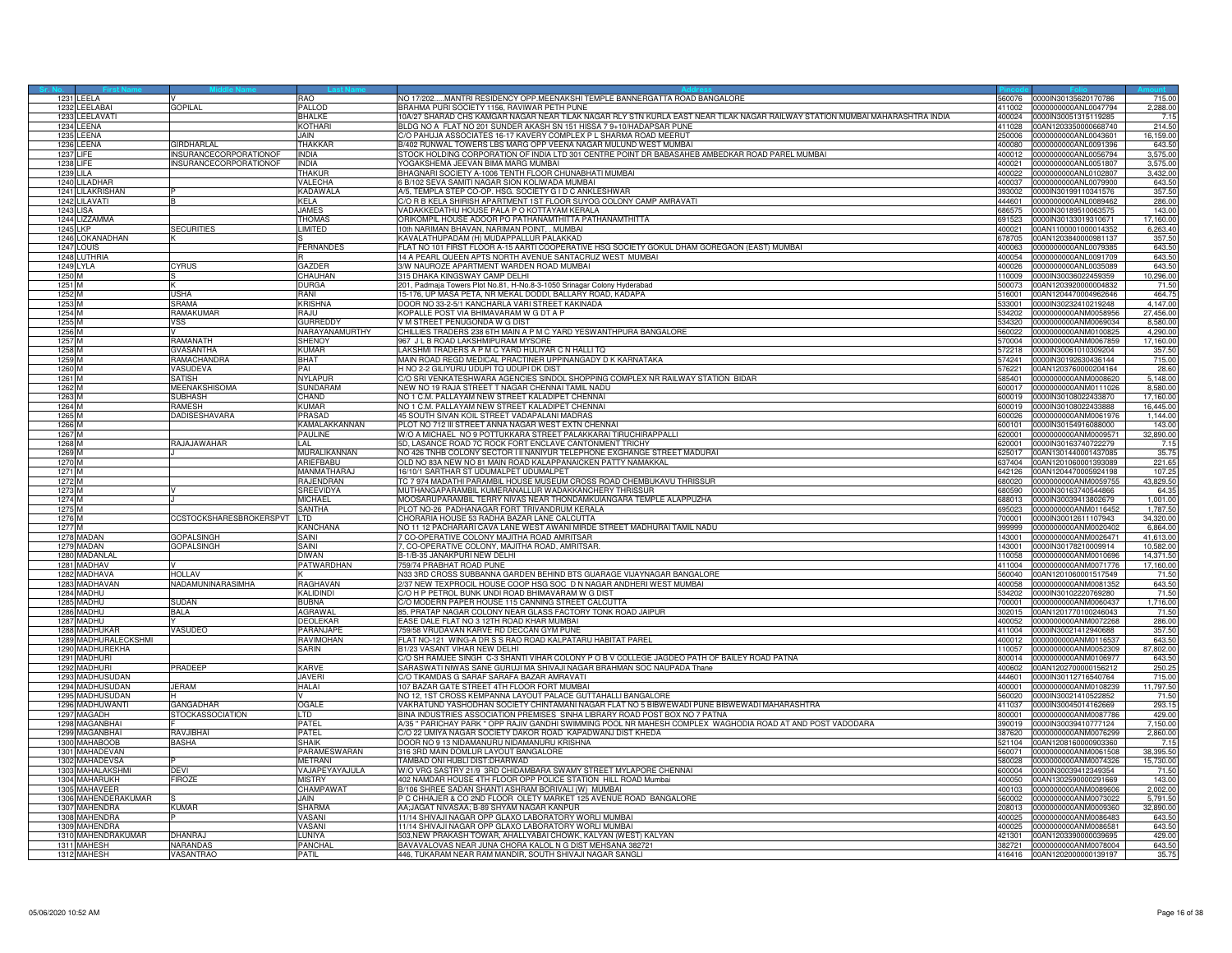| 1313 MAHESH              | DASHARATH        | CHAVAN          | AT/ POST- KUMTHE KOREGAON<br>415501                                                               | 00AN1202890000683300        |           |
|--------------------------|------------------|-----------------|---------------------------------------------------------------------------------------------------|-----------------------------|-----------|
| 1314 MAHESH              |                  | CHAND           | 3-6-161 HYDERGUDA HYDERABAD<br>500029                                                             | 0000000000ANM0027020        | 16,445.00 |
| 1315 MAHESH              | AXMAN            |                 | 351 NARAYAN PETH OPP BHANUVILAS CINEMA PUNE 411 030<br>411030                                     | 1000000000ANM0085961        | 643.50    |
|                          |                  | KHASGIWALE      |                                                                                                   |                             |           |
| 1316<br><b>MAHESH</b>    | <b>HANDRA</b>    | <b>GUPTA</b>    | TATE BANK OF INDIA GOLA GOKARN NATH LAKHIMPUR KHERI<br>32802                                      | 000000000ANM0020185         | 65,851.50 |
| MAHESHBHA<br>1317        | NAROTTAMDAS      | PATFI           | AT - JAISINPURA, TAL - LUNAWADA, DIST - PANCHMAHAL, LUNAWADA<br>389230                            | 00AN1202810000026851        | 50.05     |
| 1318 MAHESHWARA          |                  | PANCHANGMATH    | 14 I INGARA INAGAR HI IRI<br>580031                                                               | 00AN1201090001099281        | 214.50    |
| 1319 MAKANI              |                  |                 | CLOSADAS JEWELLERS ANSAR MANZIL 37/41 BANIAN ROAD SHOP NO 3 PYDHENIC MUMBAI 3<br>400003           | 0000000000ANM0087286        | 643.50    |
|                          |                  |                 |                                                                                                   |                             |           |
| 1320 MAKI                | SHIAVAX          | DHANBHOORA      | HORNBY VIEW GUNBOW STREET FORT MUMBAI<br>400001                                                   | 888800MMAA00000000          | 32,890.00 |
| 1321 MALA                |                  | SINGH           | 404 V P ROAD CONGRESS HOUSE MUMBAI<br>400004                                                      | 0000000000ANM0048354        | 15,444.00 |
| 1322 MALHARI             | <b>DATTATRAY</b> | SARODE          | S NO 18 2 2 OASIS RESIDENCY FLAT NO 101 SUKHSAGARNAGAR PHASE 2 KATRAJ PUNE<br>411048              | 0000IN30028010235228        | 107.2     |
| 1323 MALLADI             | RAMESH           | BABU            | 8/791, ISUKA DONKA RANGANAYA KULA PET NELLORE ANDHRA PRADEESH                                     | 524001 0000IN30169610064340 | 143.00    |
|                          |                  |                 |                                                                                                   |                             |           |
| 1324 MALLAPPA            |                  | HONNANAVAR      | 82/2, MUNOLLI SAUNDATTI BELGAUM<br>591126                                                         | 00AN1203280000172466        | 7.15      |
| 1325 MALLIKARJUNA        | SHANKAREPPA      | CHINNANNAVAR    | NO 445,1ST FLOOR 13TH MAIN,18TH CROSS M.C LAYOUT, VIJAYANAGAR BANGALORE<br>560040                 | 00AN1302080000090910        | 286.00    |
| 1326 MALLIKARJUNA        |                  |                 | CONSULTANT I CROSS I MAIN H S EXTENTION HARIHAR<br>77601                                          | 0000IN30113526208623        | 2,202.20  |
|                          |                  |                 |                                                                                                   |                             |           |
| 1327 MALLIKARJUNA        | RAO              | TANGEDA         | 28-681 VIDHYANAGAR COURT MIRYALGUDA NALGONDA TELANGANA ANDHRA PRADESH NALGONDA<br>508207          | 00AN1201910103198073        | 35.75     |
| 1328 MALLIKARJUNUDU      |                  |                 | FL NO 302 RAMAVEDA S S APTS HNO 1/11/229 SHAMLAL BLDG BEGUMPET HYDERABAD<br>500016                | 0000IN30021410915770        | 71.50     |
| 1329 MALTI               |                  | SHAH            | A/12/402 PARAS SHANTI NAGAR CHS LTD SECTOR 4 OPP JAIN TEMPLE MIRA ROAD EAST DIST THANE<br>401107  | 0000000000ANM0073441        | 7,150.00  |
|                          | RAJENDRA         | DESAI           | 71 JAL VAYU VIHAR NR SHIV PARVATHI CINEMA KUKATPALLY HYDERABAD<br>500072                          | 0000000000ANM0033493        | 32,890.00 |
| 1330 MALTIBEN            |                  |                 |                                                                                                   |                             |           |
| 1331 MAMDI               | <b>BHARATHA</b>  | LAKSHMI         | H NO 30/6/15 LIKKI PULLAIH ST DURGA GRA HARAM VIJAYAWADA<br>20002                                 | 000000000ANM0055863         | 27,456.00 |
| 1332 MAMMAN              |                  | ABRHHAN         | ADVOCATE M G ROAD COCHIN PIN CODE 682016<br>682016                                                | 0000000000ANM0082304        | 643.50    |
| 1333 MAMTA               |                  | Verma           | 801- A NEH NIKUNJ COLONY ALLAHAPUR ALLAHABAD<br>211006                                            | 0000IN30155722026002        | 71.50     |
|                          |                  |                 |                                                                                                   |                             |           |
| 1334 MAMTA               |                  | PRUTHI          | H NO 1295 1296 WARD NO 2 BARA BAZAR ROHTAK<br>124001                                              | 0000000000ANM0093242        | 2,645.50  |
| 1335 MAMTA               |                  | PRUTHI          | H NO 1295 1296 WARD NO 2 BARA BAZAR ROHTAK<br>124001                                              | 0000000000ANM0093239        | 3,718.00  |
| MAMTA<br>1336            |                  | <b>KABRA</b>    | AVIS RENT A CAR PO BOX 6891 DUBAI U A E<br>99999                                                  | 0000000000ANM090268         | 429.00    |
| <b>MAMTA</b>             |                  | JAI AN          |                                                                                                   |                             |           |
| 1337                     |                  |                 | RAMESH KUMAR JALAN C/O ANNAPURNA TRADERS JANAKPUR ROAD PUPRI SITAMARHI<br>843320                  | 0000IN30133021042800        | 400.40    |
| 1338 MANAN               | SHASHIKANTBHAI   | PADIA           | A/4 ASHAPURI SOCIETY NR AVKAR HALL GHODASAR AHMEDABAD<br>380050                                   | 0000IN30164510347008        | 14.30     |
| 1339 MANAS               |                  | SARKAR          | VILL BHADAI PO JHIKRA BURDWAN<br>713422                                                           | 00AN1201910300305908        | 143.00    |
| 1340 MANDAKINI           |                  | MISRA           | C/O ARVIND MISRA C-67 SECTOR O ALIGANJ LUCKNOW<br>226024                                          | 0000000000ANM0098946        | 3,503.50  |
|                          |                  |                 |                                                                                                   |                             |           |
| 1341 MANDAR              | MADHAV           | <b>JOSHI</b>    | A 304 SHRINIWAS CHS, SEC 12, PLOT E51A KHARGHAR, NAVI MUMBAI, MAHARASHTRA<br>410210               | 0000IN30226911534045        | 300.30    |
| 1342 MANDAVILLI          |                  | CHALAMARAJU     | 533001<br>D NO 32-7-13 YALLAVARI STREET KAKINADA                                                  | 0000IN30232410219230        | 143.00    |
| 1343 MANDEEP             |                  | GREWAL          | 1109 SECTOR 8-C CHANDIGARH 160008<br>160008                                                       | 0000000000ANM0079882        | 214.50    |
|                          |                  |                 |                                                                                                   | 0000IN30133017134337        |           |
| 1344 MANGAL              |                  | <b>GHORAWAT</b> | P. BOX NO. 27 'RAJGANGA' SUBHASH ROAD JAYSINGPUR KOLHAPUR<br>416416                               |                             | 357.50    |
| 1345 MANGALA             |                  | BHAT            | H NO 48/1 KONALLI KUMTA<br>581346                                                                 | 0000IN30214810991458        | 715.00    |
| 1346 MANGALCHAND         |                  | BAGREE          | BAGREE ENTERPRISE SHYAM TALKIES ROAD RAIPUR<br>92001                                              | 0000000000ANM0091953        | 1,287.00  |
| 1347 MANGESH             |                  | NAIKNAVARF      | SN 201 SAI NIWAS FLAT NO 15 PUNYAINAGAR OPP K K MARKET DHANKWADI PUNE CITY PUNE<br>411043         | 00AN1204720011843751        | 7.15      |
|                          |                  |                 |                                                                                                   |                             |           |
| 1348 MANHAR              |                  | SHAH            | 79 51 264TH FLORAL PARK QUEENS NEW YORK 11004 1309<br>999999                                      | 0000000000ANM0901995        | 1,287.00  |
| 1349 MANI                | ALEXANDER        | PULIMOOE        | 41/1851 DHRUVA LAYOUT KATTIKKARAN LANE VEEKSHANAM ROAD ERNAKULAM ERNAKULAM,KERALA<br>682018       | 0000IN30021410353554        | 107.25    |
| 1350 MANI                |                  | RAMAR           | 147 4TH ST S V G PURAM SURANDAI TIRUNELVELI<br>627859                                             | 0000IN30177417563846        | 35.75     |
|                          |                  |                 |                                                                                                   |                             |           |
| 1351 MANIK               | <b>HAND</b>      | NOLKHA          | VIP ENCLAVE I 'M' BLOCK FLAT 402 VIP RD RAGHUNATHPUR NR DOLPHIN LABORATORY CALCUTTA<br>00059      | 0000000000ANM0079635        | 643.50    |
| 1352 MANILAL             | KODARLAL         | SURA            | SARAS SOCIETY BUNGLOW NO 2 JUNA VADAJ ASHRAM ROAD AHMEDABAD<br>380013                             | 0000000000ANM0016689        | 32,890.00 |
| 1353 MANISH              |                  | AVTAR           | 420 ATTA MANIDAR KE PAICH CHATURVEDI BHAWAN KE PAS VARD SANKHYA 47 ALWAR<br>301001                | 0000IN30177417208853        | 28.60     |
| 1354 MANISH              | BHAVIN           | PATFI           | 1514/A, GARNET BUILDING 5TH FLOOR, 501/2 DEVKI NAGAR, SHANTI ASHRAM BORIVALI W, MUMBAI<br>400103  | 00AN1601480000455147        | 214.50    |
|                          |                  |                 |                                                                                                   |                             |           |
| 1355 MANISH              | ASHOK            | <b>JHAVERI</b>  | ROOM NO 701 7TH FLOOR 18 TRIBHUVAN GRANT ROAD MUMBAI<br>400007                                    | 00AN1304140000415262        | 64.35     |
| 1356<br><b>MANISHA</b>   |                  | SOOD            | HOUSE NO G-16 NEW GENERATION APPT DHAKOLI ZIRAKPUR MOHALI SAS NAGAR PUNJAB<br>160104              | 0000lN30114311581969        | 214.50    |
| 1357<br><b>MANISHBHA</b> | BHIKHABHAI       | PATFI           | 103, INDRAPURI BSNL OFFICE NI PASE, DESHOTAR, JASHVANTGADH, DESHOTAR<br>383230                    | 00AN1204780000008217        | 14.30     |
|                          |                  |                 |                                                                                                   |                             |           |
| 1358 MANJARI             |                  | CHAKRABORTY     | 358 KAJI KHERA KANPUR<br>208007                                                                   | 00AN1203840000361292        | 100.10    |
| 1359 MANJEET             | KUMAR            | <b>SINHA</b>    | C 89THIRD FLOOR NTPC COLONY SECTOR 33 NOIDA IN UTTAR PARDESH<br>201307                            | 0000IN30267930229498        | 92.95     |
| 1360 MANJIL              | PARASRAM         | PURIA           | 11 SIR HARI RAM GOENKA STREET 2ND ELOOR CALCUTTA<br>700007                                        | 0000000000ANM0057716        | 27,456.00 |
|                          |                  |                 |                                                                                                   |                             |           |
| 1361 MANJIT              | <b>SINGH</b>     | <b>GULATI</b>   | 87C GULATI NIWAS BAZAR ROAD BANDRA MUMBAI 400050<br>400050                                        | 0000000000ANM0079390        | 643.50    |
| 1362 MANJOOBEN           | MANUBHAI         | <b>PATFI</b>    | C/O JYOTI H/W MART OPP BARODA COLLEGE BARODA<br>390005                                            | 0000000000ANM0007513        | 32,890.00 |
| 1363 MANJU               |                  | KHANDELW.       | 481 BHUKHMARIA HOUSE TRIPOLIA BAZAR JAIPUR<br>302002                                              | 0000000000ANM0077824        | 643.50    |
| 1364 MANJU               |                  | <b>KHATOR</b>   | D -143 MALVIYA NAGAR JAIPUR<br>302017                                                             | 0000IN30116030386279        | 357.50    |
|                          |                  |                 |                                                                                                   |                             |           |
| 1365 MANJU               |                  | PATFI           | AA;SWASTIKAA; RAJMOTI NAGAR NEAR KALA NALA UPLETA<br>360490                                       | 0000000000ANM0054369        | 1,144.00  |
| 1366<br>MAN.IL           |                  | PANDEY          | 291 UPHAR ELDICO SECTOR -1 POST BHADARUKH LUCKNOW DILKUSHA LUCKNOW<br>26002                       | 00AN1201060001080007        | 7.15      |
| 1367<br><b>MANJU</b>     |                  | SINGH           | PLOT NO 59 BDA PANCHSHEEL NAGAR NEAR JAIN MANDIR, BHOPAL MP<br>462003                             | 0000IN30133019958272        | 357.50    |
| 1368 MANJU               |                  | KUMAR           | GODHAR BASTI PO-KUSUNDA DAV SCHOOL KUSUNDA DHANBAD<br>828116                                      | 00AN1202420000473284        | 328.90    |
|                          |                  |                 |                                                                                                   |                             |           |
| 1369 MAN.IU              |                  | SINGH           | Q. NO-837, C.D QUARTERS P.O- DHURWA, PS-JAGRNATHPUR DHURWA, RANCHI RANCHI<br>834004               | 00AN1201092600040200        | 4,290.00  |
| 1370 MANJU               | DEVI             | <b>MOHATA</b>   | SARAD INDUSTRIES 2 JADUNANDAN GOSWAMI LANE CALCUTTA 700006<br>700006                              | 0000000000ANM0079591        | 643.50    |
| 1371 MANJU               | <b>RANI</b>      | MITRA           | 41 KALI CHARAN GHOSH ROAD P O SINTHEE KOLKATA<br>'00050                                           | 0000IN30125028697195        | 429.00    |
| 1372 MANJULA             |                  | OSWAL           | FLAT NO 3 DURGA SOCIETY 266 BHAVANI PETH PUNE<br>411042                                           | 0000000000ANM0072291        | 4,290.00  |
|                          |                  |                 |                                                                                                   |                             |           |
| 1373 MANJULABE           | VIJAYKUMAR       | SADARIY/        | PLOT NO. 219/1 SECTOR NO. 3 A NEW GANDHINAGAR<br>382006                                           | 0000IN30148540000815        | 71.50     |
| 1374 MANOHAR             |                  | KUMAR           | C/O PHOTO YADAN MAURYALOK C 149 GROUND FLOOR PATNA<br>800001                                      | 0000IN30133018795133        | 50.05     |
| 1375 MANOHAR             | GAJANAN          | BHAVE           | 4B/175 BHAKTIYOG SOCIETY L T ROAD VAZIRA NAKA BORIVLI WEST MUMBAI<br>400092                       | 0000000000ANM0091418        | 643.50    |
| 1376 MANOHAR             | <b>HANKAR</b>    | PARAB           | ARUMODAYA HSG SOCIETY KOKAN NAGAR BHANDUP 400078<br>00078                                         |                             |           |
|                          |                  |                 |                                                                                                   | 0000000000ANM0085198        | 1,287.00  |
| 137<br><b>MANOHAR</b>    |                  | MOTWAN          | PLOT NO 315 JARIPATKA NAGPUR MAHARASHTRA<br>440014                                                | 0000IN30051315669570        | 71.50     |
| 1378 MANOHAR             | LAL              | SALWAN          | CANAL COLONY ROAD HOSHIARPUR<br>147001                                                            | 000000000ANM0106713         | 643.50    |
| 1379 MANOHARAN           | <b>HARUR</b>     | MUNIKRISHNAN    | 165 BANGALORE ROAD KRISHNAGIR<br>635001                                                           | 0000000000ANM0076803        | 214.50    |
| 1380 MANOHARRAC          | SHANKARRAO       | SANT            | 208 SAI MALHAR SOCIETY AGRA ROAD BEHIND GANESH TOWER KALYAN WEST DIS THANE<br>421301              | 0000000000ANM0021130        | 32,890.00 |
|                          |                  |                 |                                                                                                   |                             |           |
| 1381 MANOJ               | SHANTILAL        | SHAH            | 816/8 SHRI KRISHNA NIVAS 3RD FLOOR BLOCK NO 14 PUDUMJEE ROAD POONA<br>411002                      | 0000000000ANM0011497        | 5,434.00  |
| 1382 MANOJ               | KI IMAR          | SHUKLA          | SHIRDI NAGAR SAIDEVA APTS., A WING 203, NAVGHAR PHATAK ROAD BHAYANDAR (EAST) DIST.THANE<br>401105 | 0000IN30074910511059        | 7.15      |
| 1383 MANOJ               | ANILBHAI         | SHAH            | 169/D PURANDARE PARK SAVITRI NIWAS DR B A RD DADAR MUMBAI 400014<br>400014                        | 0000000000ANM0080962        | 643.50    |
|                          |                  |                 |                                                                                                   |                             |           |
| 1384 MANOJ               | NARAIN           | PUNWANI         | PLOT NO 588 FLAT NO 11 2ND FLOOR SRI RAMANAGAR COOP SOC 3RD ROAD KHAR (W) MUMBAI<br>400052        | 0000000000ANM0077571        | 643.50    |
| 1385 MANOJ               | KUMAR            | KALRA           | GHA 6 F MACHHLA MAGRA SECTOR 11 UDAIPUR<br>313001                                                 | 0000IN30039415268763        | 1,430.00  |
| 1386<br><b>MANOJ</b>     |                  | AGARWAL         | AJANTA ENTERPRISES 18 MOTILAL ATAL ROAD JAIPUR<br>02001                                           | 0000000000ANM0043625        | 286.00    |
| 1387<br>MANOJ            |                  | <b>AGARWAI</b>  | AJANTA ENTERPRISES 18 MOTILAL ATAL ROAD JAIPUR<br>302001                                          | 0000000000ANM0043627        |           |
|                          |                  |                 |                                                                                                   |                             | 286.00    |
| 1388 MANOJ               |                  | KUMAR           | GARG MEDICAL STORE BAIRAD SHIVPURI BAIRAD<br>473793                                               | 00AN1204470006060071        | 71.50     |
| 1389 MANORANJAN          |                  | <b>SHARMA</b>   | D 4 TOWER 2 NEW MOTI NAGAR DELHI DELHI<br>110021                                                  | 0000IN30189510183894        | 643.50    |
| 1390 MANORBHAI           | MOHANBHAI        | PATFI           | 84/765 GUJARAT HOUSING BOARD RANDER RANDER ROAD, SURAT<br>395005                                  | 00AN1204150000044481        | 21.45     |
|                          |                  |                 |                                                                                                   |                             |           |
| 1391 MANPREET            |                  | <b>KAUR</b>     | 274 C/O DALBIR SINGH PRINCIPAL RANJIT AVENUE HARDOCHHANI ROAD GURDASPUR<br>43521                  | 00AN1202890000669269        | 143.00    |
| 1392 MANPREET            |                  | RINDRA          | 107/1 DEBENDRA CHANDRA DEY ROAD CALCUTTA<br>700015                                                | 0000000000ANM0073775        | 286.00    |
| 1393 MANPREET            |                  | SINGH           | S O JASWANT SINGH NEAR DSP HOUSE NEW SULAR PATIALA                                                | 147001 0000IN30177418806348 | 7.15      |
|                          |                  | AI AM           | GRAM PANCHAYAT RAJ MADHOPUR PS- BARAULI NR MASJID DIST- GOPALGANJ GOPALGANJ                       |                             | 14.30     |
| 1394 MANSOOR             |                  |                 |                                                                                                   | 841428 00AN1201092400110539 |           |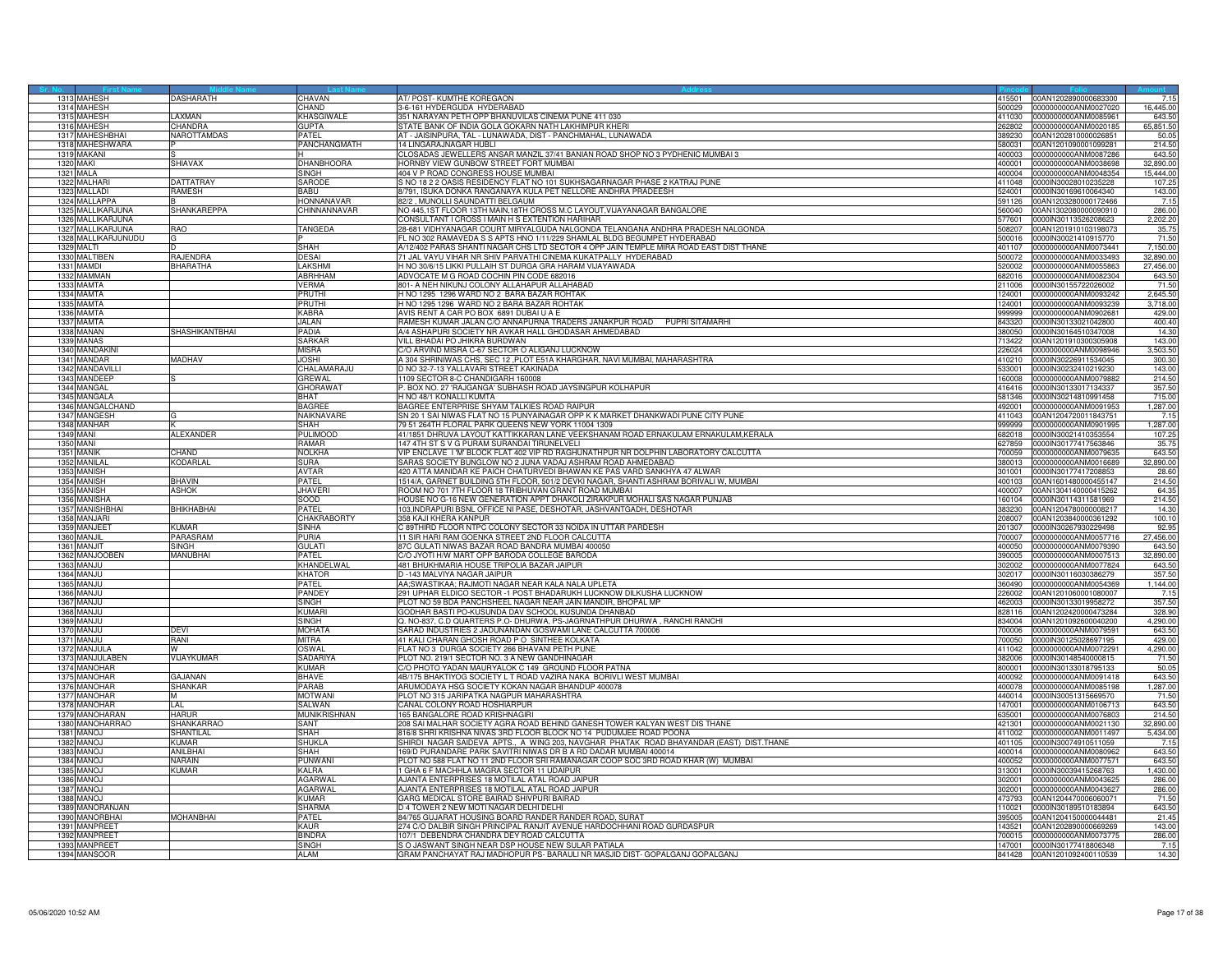|                  | 1395 MANSOORMULLA        | <b>FAKHRUDDIN</b>        | LATIFJIWALA        | C/O ABEDIN & SONS GANJ BAZAR AHMEDNAGAR<br>414001                                                                        | 0000000000ANM0000622                         | 17,446.00        |
|------------------|--------------------------|--------------------------|--------------------|--------------------------------------------------------------------------------------------------------------------------|----------------------------------------------|------------------|
|                  | 1396 MANSUKHALAL         |                          | PRANJIVANBHAI      | <b>MODI STREET MORBI 363 641</b><br>363641                                                                               | 0000000000ANM0086171                         | 286.00           |
|                  | 1397 MANSUKHBHAI         |                          | VAGHANI            | 3 35 RADHAKRUSNA SOCIETY, KHODIYAR NAGAR ROAD, VARACHHA, SURAT<br>395006                                                 | 0000IN30226910220920                         | 71.50            |
|                  | 1398 MANSUKHLAL          |                          | SHAH               | 2/29 RAGHUVIR SOCIETY JAMNAGAR PIN CODE<br>361005                                                                        | 0000000000ANM0046094                         | 17,946.50        |
| 1399             | <b>MANSUR</b>            | SARAFALI                 | <b>GOLAWALA</b>    | RONA FASHION P O BOX NO 2742 AJMAN U A E<br>999999                                                                       | 0000000000ANM0092449                         | 858.00           |
|                  | 1400 MANUBHAI            | <b>RATILAL</b>           | <b>PATWA</b>       | 3 MADHUKUNJ SOCIETY POST UNJHA 384 170<br>384170                                                                         | 0000000000ANM0087702                         | 1,287.00         |
| 1401             | MANUBHAI                 | MANGALDASSECURITIESPVT   | I TD               | 1TH FLOOR HERITAGE PLAZA J P ROAD OPP INDIAN OIL NAGAR ANDHERI WEST MUMBAI<br>400053                                     | 00AN1100001100018636                         | 357.50           |
|                  | 1402 MARCO               | PHILIPPUSARDESHIR        | WADIA              | THAKUR NIVAS 173 JAMSHEDJI TATA ROAD MUMBAI<br>400020                                                                    | 0000000000ANM0113244                         | 643.50           |
|                  | 1403 MARGARE             |                          | SOUZA              | SIDDI SADAN COLONY S V P ROAD BORIVLI WEST MUMBAI 400103<br>400103                                                       | 0000000000ANM0078850                         | 643.50           |
|                  | 1404 MARIA               | FATIMA                   | REBELLO            | ANAND FLAT NO 1 OPP HOLY CROSS CONVENT KARNIK ROAD KALYAN 421304<br>421304                                               | 0000000000ANM0079392                         | 643.50           |
|                  | 1405 MARIE               |                          | CORREYA            | 19A JAGANATHAN COLONY FOXEN STREET PERAMBUR CHENNAI<br>600011                                                            | 0000IN30051310587482                         | 1,001.00         |
|                  | 1406 MAROOF              | JAYAPRAKASH              | <b>BHANDARY</b>    | LIG 52 KHB COLONY MANIPAL UDUPI<br>576119                                                                                | 0000IN30113526381425                         | 12,083.50        |
|                  | 1407 MARSHELLO           | LUIS.                    | MENDONCA           | 48/23 VIJAYNAGAR APTS MAROL MAROSHI ROAD ANDHERI EAST MUMBAI, MUMBAI<br>400059                                           | 0000IN30001110239866                         | 17,160.00        |
|                  | <b>1408 MARY</b>         | <b>JOHN</b>              |                    | (1/627 PIPE LINE ROAD COCHIN UNIVERSITY P O COCHIN 682022<br>382022                                                      | 0000000000ANM0080401                         | 643.50           |
|                  | 1409 MARY                | PUSHPAM                  |                    | 28 /6 CHANDEEPS E V R ROAD CROSS ROAD PUTHUR TRICHY TAMILNADU                                                            | 0000lN30163740872563                         | 143.00           |
|                  | 1410 MASAL               | <b>HIRAPPA</b>           | MAHADEO            | 620017<br>325 MADHALI ALI TAL WAI DIST SATARA<br>412803                                                                  | 0000IN30051311753854                         | 42.90            |
|                  | 1411 MASUMA              | <b>SHABBIR</b>           | KHOKHAWALA         | PO BOX 3990 DEIRA DUBAI UAE<br>999999                                                                                    | 000000000ANM0902683                          |                  |
|                  |                          |                          | GEORGE             | CHEPPANALIL HOUSE KUTTAPUZHA P O PADAPPAD THIRUVALLA KERALA<br>689103                                                    |                                              | 1,287.00         |
|                  | 1412 MATHEW              |                          | GEORGE             | 82023                                                                                                                    | 0000IN30023912327027                         | 357.50<br>71.50  |
|                  | 1413 MATHEW              |                          |                    | VEW VILLA VADUTHALA P O KOCHI KOCHI                                                                                      | 0000IN30023912361100                         |                  |
|                  | 1414 MATHEW              |                          | <b>GREGORY</b>     | MEDAYIL HOUSE PERUNNAI P O CHANGANASERY CHANGANASERY<br>686102<br>FANCHASAR BLDG 1ST FLOOR F ROAD 76 MARINE DRIVE MUMBAI | 0000IN30023913832616                         | 729.30<br>572.00 |
|                  | 1415 MAULIK              |                          | <b>SHAH</b>        | 400020                                                                                                                   | 0000IN30133018794701                         |                  |
|                  | 1416 MAULIK              |                          | PARIKH             | 9 VIDYA BHAVAN 4TH FLOOR ANDHERI CO-OP HSG SCTY V P ROAD ANDHERI WEST MUMBAI<br>400058                                   | 0000000000ANM0092069                         | 643.50           |
|                  | <b>1417 MAYA</b>         |                          | <b>AGARWAL</b>     | 95 PATEL NAGAR RAILWAY ROAD HAPLIR<br>245101                                                                             | 0000IN30011810048305                         | 429.00           |
| 1418             | MAYA                     | ANAK                     | SHAH               | /103, GHANSHYAMPARK H. SOCIETY NR. RAJDHANI SOCIETY NEW HARNI ROAD VADODARA<br>90006                                     | 000IN30199110020547                          | 21.45            |
| 1419             | MAYA                     | <b>BHUPENDRA</b>         | KATWALA            | 403 B HARMONY BLDG 4 FLR B WING ASHOK CHAKRAVARTY ROAD NEAR DAMODAR WADI KANDIVLI EAST MUMBAI<br>400101                  | 0000IN30247011056219                         | 143.00           |
|                  | 1420 MAYANK              |                          | BHATT              | 23 SHARDA SOCIETY NR SHREYAS CROSSING PALDI AHMEDABAD<br>380007                                                          | 0000IN30115113275593                         | 357.50           |
|                  | 1421 MAYURESH            | <b>MANOHAR</b>           | BANE               | 12 AMOD CHINCHPADA ASARA COLONY ROAD BORIVALI (E) MUMBAI<br>400060                                                       | 0000000000ANM0096236                         | 8,580.00         |
|                  | 1422 MAYURI              | GANESH                   | GHAG               | NL-6/3:1, BRIDGE VIEW APT SECTOR - 2 NERUL NAVI MUMBAI<br>400706                                                         | 00AN1203150000147389                         | 42.90            |
| 1423 MD          |                          |                          | ALAUDDIN           | 11 JAN NAGAR ROAD IDDGAH GALI PARK CIRCUS KOLKATA<br>700017                                                              | 0000000000ANM0019176                         | 65,851.50        |
|                  | 1424 MEENA               | <b>JAVINCHANDRA</b>      | <b>VORA</b>        | B/19 MAHAVIR JYOT V B LANE OPP ODEAN SHOPPING CENTER GHATKOPAR EAST MUMBAI<br>400077                                     | 00AN1601010000222983                         | 643.50           |
|                  | 1425 MEENA               | <b>JITENDRA</b>          | ZADE               | PLOT NO 471 VINOBA BHAVE NAGAR NEAR SAI KAIPA SCHOOL KALMNA ROAD DR AMBEDKAR MARG NAGPUR<br>440017                       | 00AN1301440002578194                         | 71.50            |
|                  | 1426 MEENA               |                          | <b>MENON</b>       | 3 WING 602 REGAL NEAR ALLAHABAD BANK POONAM SAGAR MIRA ROAD THANE MAHARASHTRA<br>401107                                  | 0000lN30114311223664                         | 1,072.50         |
| 1427             | MEENA                    |                          | <b>AMARPURI</b>    | NAND BHAWAN TOPI BAZAR JIWAJI CHOWK LASHKAR GWALIOR M P<br>474001                                                        | 0000000000ANM0006641                         | 1,430.00         |
| 1428             | MEENA                    |                          | DESAI              | 26 ANJALI KIRAN VAKOLA BRIDGE SANTACRUZ E MUMBAI 400055<br>100055                                                        | 0000000000ANM0084628                         | 643.5            |
| 1429             | MEENA                    | SHANKAR                  | NADGOUDA           | AMIT PLOT NO 17 R S NO 1376 OPP BANK OF MAHARASHTRA MAIN ROAD SADASHIV NAGAR BELGAUM<br>590001                           | 0000IN30113526493760                         | 24,381.50        |
|                  | 1430 MEENA               | <b>AITIN</b>             | MODY               | 208 JEWELLERS APPARTMENT 56 PEDDER ROAD MUMBAI 400 026<br>400026                                                         | 0000000000ANM0901940                         | 643.50           |
| 1431             | <b>MEENA</b>             |                          | DESAI              | 26 ANJALI KIRAN VAKOLA BRIDGE SANTACRUZ E MUMBAI<br>400055                                                               | 0000000000ANM0004366                         | 32,890.00        |
| 1432             | MEENA                    |                          | DOSHI              | 31 PATEL BUILDINDG 2ND FLOOR M G ROAD MULUND WEST MUMBAI 400 080<br>400080                                               | 0000000000ANM0089469                         | 643.50           |
| 1433             | MEENABEN                 | RAVJIBHAI                | PATEL              | SARDAR PATEL'S KNADKI POST VIRSAD TQ BORSAD DIST KHEDA<br>88580                                                          | 0000000000ANM0095418                         | 643.50           |
|                  | 1434 MEENAKSHI           | SUNDARSRINIVAS           | KONDEPUDI          | /O SHRI A V SUBBA RAO 1-1-523/B GOLCONDA X ROADS HYDERABAD<br>500380                                                     | 0000000000ANM0901655                         | 429.00           |
|                  | 1435 MEENAKSH            |                          | <b>GUPTA</b>       | 201 AGCR ENCLAVE DELHI<br>110092                                                                                         | 0000IN30020610866038                         | 64.35            |
|                  | 1436 MEENAL              | NITIN                    | PATIL              | 99 SHALEEN UDAY COLONY JALGAON JALGAON 425001 JALGAON<br>425001                                                          | 00AN1201330000970270                         | 143.00           |
| 1437             | MEERA                    |                          | SHUKLA             | -49 GREENWOOD CITY SECTOR 46 (JHARSA) GURGAON<br>122003                                                                  | 0000000000ANM0081703                         | 286.00           |
|                  | 1438 MEERA               | DEVI                     | <b>UPADHYAYA</b>   | W/O DR R K UPADHYAYA GURHARI BAZAR HATRAS<br>204101                                                                      | 0000000000ANM0006657                         | 6,864.00         |
|                  | 1439 MEERA               |                          | <b>MUGVE</b>       | 30-K NAVRANGE MARG GAMDEVI MUMBAI<br>400007                                                                              | 0000000000ANM0047336                         | 65,851.50        |
|                  | 1440 MEERA               |                          | DESHPAND           | 12 GIRIVIHAR SOCIETY MALBAR HILL ROAD MULUND COLONY (W) MUMBAI<br>400082                                                 | 0000000000ANM0088509                         | 643.50           |
|                  | 1441 MFFRA               | KAILASHCHAND             | <b>NIMODIA</b>     | C O H H NIMODIYA BALAJI CHOWK YAVATMAL MAHARASHTRA<br>445001                                                             | 0000IN30021415316628                         | 10,789.35        |
|                  | 1442 MEERA               |                          | ACHAR              | 3367/P 13TH MAIN HAL 2ND STAGE BANGALORE<br>560008                                                                       | 0000000000ANM0902527                         | 1,287.00         |
| 1443             | MEERA                    |                          | GANESAN            | HOUSE NO 40/1521 NEAR RENEWAL CENTRE AZAD ROAD KALOOR COCHIN<br>382017                                                   | 0000000000ANM0019363                         | 16,373.50        |
|                  | 1444 MEERA               |                          | <b>JAYAPRAKASH</b> | KANIKUNNEL HOUSE PAMPAKUDA PANCHAYAT P O ERNAKULAM DIST KERALA<br>686667                                                 | 0000000000ANM0088634                         | 643.50           |
|                  | 1445 MEETA               | MAHENDRA                 | CHHEDA             | <b>BELIZABETH HIGH SCHOOL PESTAM SAGAR ROAD NO 3 CHEMBUR MUMBAI</b><br>400089                                            | 0000IN30051310647158                         | 78.6             |
|                  | 1446 MFGHANA             |                          | RAJE               | PLOT NO 11, B/3 SAIDATTA PRASAD CHS. BANDRA RECLAMATION BANDRA W , MUMBAI<br>400050                                      | 0000IN30088813721302                         | 178.75           |
| 1447             | MEGHNA                   | SAMFFR                   | MEHTA              | V401 402 UPENDRA NAGAR Y. T. ROAD DAHISAR EAST MUMBAI<br>400068                                                          | 00AN1203350000836258                         | 28.60            |
| 1448             | MEHER                    | <b>BURJOF</b>            | DASTUF             | 508 CUMBALLA CREST 42 PEDDAR ROAD MUMBAI<br>400026                                                                       | 0000000000ANM0102632                         | 1,001.00         |
|                  | 1449 MENABEN             | KARSHANBHAI              | PATEL              | 34 - B, RAM PARK SOCIETY NR, SECOND RAILWAY NALA PATAN<br>384265                                                         | 00AN1204280000032009                         | 107.25           |
|                  | 1450 MERCY               |                          |                    | PULIYANIPUTHENPURAYIL HOUSE THONDERTNAD P O KOROME, WAYANAD WAYANAD<br>670731                                            | 00AN1201090012768990                         | 164.45           |
| 1451             | <b>MILIND</b>            | <b>MADHAV</b>            | KANE               | NO 93 SUMATI NIWAS AAREY ROAD GOREGAON EAST MUMBAI<br>400063                                                             | 00AN1201060002231767                         | 178.75           |
| 1452             | <b>MILIND</b>            | AXMAN                    | <b>KELKAR</b>      | I `LOUKIK' OFF DADASAHEB PHALKE RD DADAR CROSS ROAD DADAR (E) MUMBAI<br>400014                                           | 0000000000ANM0073984                         | 6,864.00         |
| 1453             | MILIND                   | LAXMAN                   | KELKAR             | 3 `LOUKIK' OFF DADASAHEB PHALKE RD DADAR CROSS ROAD DADAR (E) MUMBAI<br>400014                                           | 0000000000ANM0073981                         | 10,296.00        |
|                  | 1454 MILIND              | <b>BAPUSO</b>            | PATIL              | 13 GAJRAJ HOUSING SOCIETY VIDYAHAGER MIRAJ MIRAJ<br>416410                                                               | 00AN1201330000048681                         | 178.7            |
|                  | <b>1455 MINA</b>         |                          | MITRA              | NO 22 SAINT GILLES STREET PONDICHERRY<br>605001                                                                          | 0000IN30039414926336                         | 643.5            |
| 1456             | MINABEN                  |                          | SHAH               | -A APOLO PARK SOCIETY NARAYAN NAGAR ROAD PALDI AHMEDABAD<br>380007                                                       | 000000000ANM0076561                          | 643.50           |
| 1457             | <b>AINAL</b>             |                          | DESHMUKH           | 11/B VARSHA SAKORENAGAR NR PARKLAND VIMANNAGAR PHASE II PUNE<br>111014                                                   | 000IN30045080353267                          | 7.15             |
| 1458             | MINOC                    | KHARSHED                 | DEPUTY             | 142 ADERBAD HUGHES ROAD MUMBAI<br>400007                                                                                 | 0000000000ANM0083884                         | 643.50           |
|                  | <b>1459 MINOO</b>        | KHARSHED                 | DEPUTY             | 142 ADERBAD HUGHES ROAD MUMBAI<br>400007                                                                                 | 0000000000ANM0034010                         | 65,851.50        |
|                  | 1460 MIRA                | <b>KESRICHAND</b>        | <b>JHAVERI</b>     | 39 CHOWPATTY SEA FACE GROUND FLOOR MUMBAI<br>400007                                                                      | 0000000000ANM0031610                         | 38,395.50        |
|                  | <b>1461 MITHI</b>        |                          | WADHVAN            | 14 SARITA APARTMENTS B J ROAD BANDRA MUMBAI<br>400050                                                                    | 0000000000ANM0077597                         | 643.50           |
|                  | 1462 MITHILESH           | (umar                    | <b>PANDEY</b>      | QTR-4B 202 DAMODAR PARK, GHATKOPAR WEST, MUMBAI.<br>400086                                                               | 0000IN30135610076766                         | 14.30            |
| 1463 MITI        |                          |                          | <b>SFTHI</b>       | D-45 ANAND NIKETAN NEW DELHI-110 021<br>110021                                                                           | 0000000000ANM0086331                         | 1,287.00         |
| <b>1464 MITI</b> |                          | <b>AMITRHAI</b>          | SHAH               | 4/A MUNICIPAL SERVANT SOCIETY OPP FOOTBALL GROUND KANKARIYA AHMEDABAD<br>380022                                          | 00AN1203320009857660                         | 71.50            |
|                  | 1465 MODI                | BHAVESHKUMAR             | NARANBHAI          | B014 NILAMPARK SOCIETY TB HOSPITAL ROAD MEHSANA MEHSANA<br>384001                                                        | 00AN1204470002606739                         | 28.60            |
|                  | 1466 MODI                | <b>DINESH</b>            | SOMALAL            | SHANKER BHUVAN OPP RLY CLUB MANINAGAR AHMEDABAD<br>380008                                                                | 0000IN30127630341633                         | 143.00           |
| 1467             | <b>MOHAMED</b>           | FAROOQPAVANNA            |                    | O PARCO HARDWARE 1/1 B GUNDAPANTH STREET BANGALORE KARNATAKA<br>60002                                                    | 0000000000ANM0080292                         | 643.50           |
|                  | 1468 MOHAMED             | <b>ABDULMAJEED</b>       | KHAN               | 59 22/1/11 ADARSHNAGAR HYD 500 463<br>500463                                                                             | 0000000000ANM0076847                         | 214.50           |
| 1469             | <b>MOHAMED</b>           | SALIM                    | HUSAIN             | 4-2/S-6 SARVODAYA COMPLEX N I B M ROAD KONDHWA PUNE<br>411048                                                            | 0000000000ANM0001939                         | 13,728.00        |
| 1470             | <b>MOHAMED</b>           |                          | IMRANULLAH         | A 7 GEMS COURT 14 KHADER NAWAZ KHAN ROAD NUNGAMBAKKAM CHENNAI<br>600006                                                  | 0000IN30021411000445                         | 35.75            |
| 1471             | <b>MOHAMED</b>           |                          | SHAMIM             | C/O IMRAN WATCH CO 2/1 OLD COURT HOUSE CORNER CALCUTTA 700001<br>700001                                                  | 0000000000ANM0079694                         | 643.50           |
|                  | 1472 MOHAMMAD            |                          | <b>FAROOQUI</b>    | O A A TRANSPORT ALANGAR MOODBIDRI<br>74227                                                                               |                                              |                  |
| 1473             | <b>MOHAMMED</b>          | <b>IORAL</b>             |                    | CHELAKKOTTIL HOUSE PURAMANNOR POST VALANCHERY VALANCHERY<br>676552                                                       | 0000000000ANM0071675                         | 929.5<br>35.75   |
|                  | 1474 MOHAMMED            | <b>GULANHUSAIN</b>       | <b>MFMAN</b>       | AT & PO MOTAMIYA MANGROL DIST SURAT<br>394410                                                                            | 0000IN30023912314102<br>0000000000ANM0092345 | 643.50           |
|                  |                          |                          |                    |                                                                                                                          |                                              |                  |
|                  | 1475 MOHAN<br>1476 MOHAN | KRISHNAK<br><b>KUMAR</b> | GUPTAPN            | 16 3 490 MAIN ROAD HINDUPUR A P<br>515201<br>PHARAMACIST P.H.V.G.R.HALLY CHITRADURGA TK                                  | 0000000000ANM0078149<br>0000IN30037810194557 | 643.50<br>178.75 |
|                  |                          |                          |                    | 577501                                                                                                                   |                                              |                  |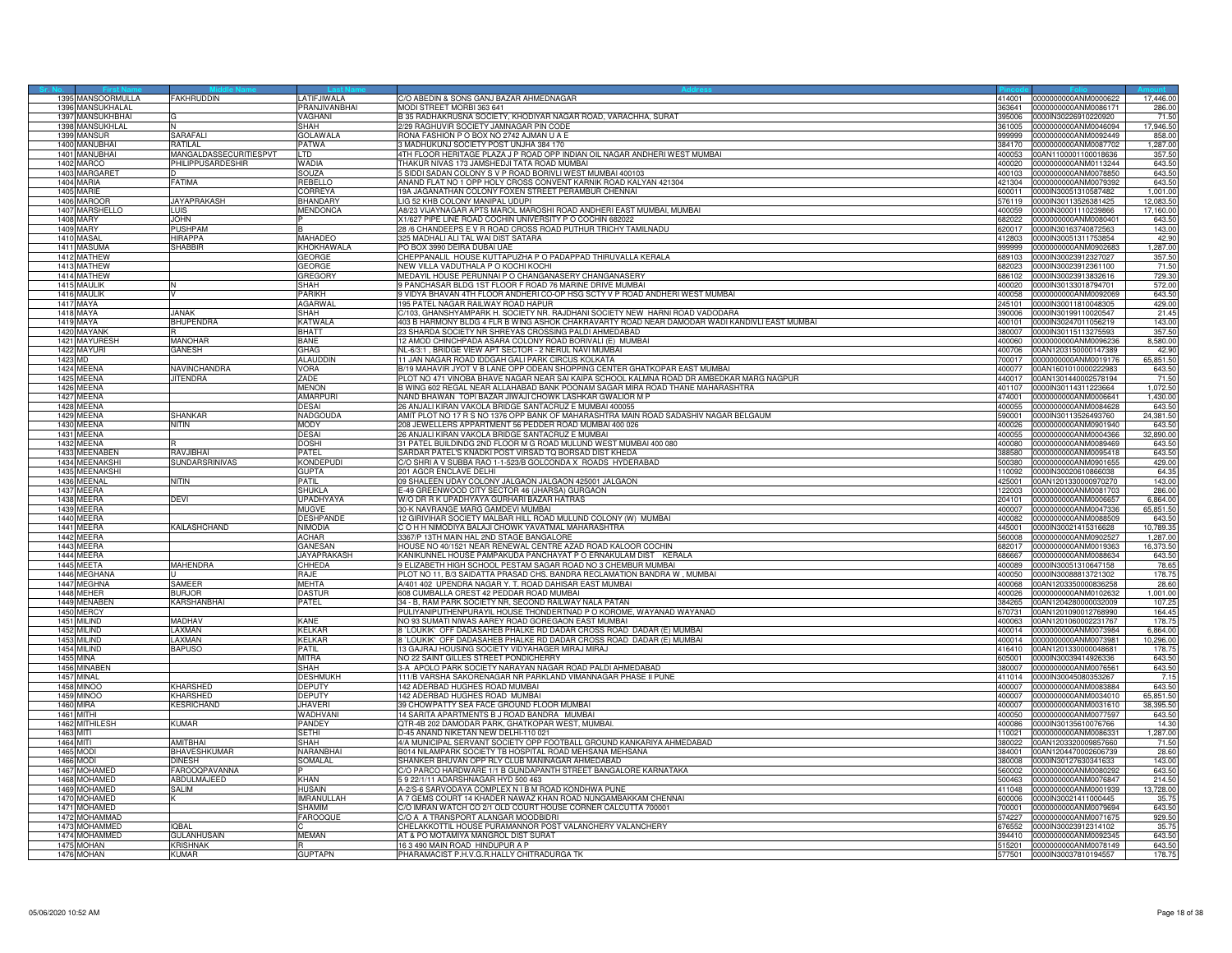|                             | 1477 MOHAN                       | LAXMAN                    | <b>HADKAR</b>                  | KUDASKAR BNGL RM 4 FRIENDS CLNY BHANDUP VILLAGE BHANDUP EAST 400078                                                             |                  | 400078  0000000000ANM0084865                        | 643.50             |
|-----------------------------|----------------------------------|---------------------------|--------------------------------|---------------------------------------------------------------------------------------------------------------------------------|------------------|-----------------------------------------------------|--------------------|
|                             | 1478 MOHAN                       | LAL                       | <b>ARORA</b>                   | K 36 GREEN PARK NEW DELHI                                                                                                       |                  | 110016 0000000000ANM0031307                         | 643.50             |
|                             | 1479 MOHANBHAI                   | RAMABHAI                  | <b>PATEL</b>                   | ST NEW CHANDRU AT MOR DT SURAT                                                                                                  | 393045           | 0000000000ANM0085377                                | 1,287.00           |
|                             | 1480 MOHANLAL                    | <b>AHYABHAI</b>           | PATEL                          | SINGOD TAL BARDOLI DIST SURAT SURAT GUJARAT INDIA                                                                               | 394335           |                                                     | 6,006.00           |
| 1481                        | MOHD                             |                           | TAQI                           | HOUSE NO 103679 SHEKHVADA QILA BAZAR RAE BARELI                                                                                 | 29001            | 0000000000ANM0058422                                | 3,432.00           |
|                             | 1482 MOHD<br>1483 MOHENDRA       | <b>NATH</b>               | FAHIM<br><b>MUKHERJEI</b>      | C/O M/S RASHID BROTHERS NEAR OCTROI POST LUDHIANA ROAD MALERKOTLA<br>16 INDIA EXCHANGE PALACE CALCUTTA 700 001                  | 148023<br>700001 | 0000000000ANM0058423<br>0000000000ANM0089471        | 6,864.00<br>643.50 |
|                             |                                  |                           |                                |                                                                                                                                 |                  |                                                     |                    |
|                             | 1484 MOHINI<br>1485 MOHINI       | DEEPAK                    | CHHABNA<br>KAMATH              | 101 DINDOSHILA APTS 15TH ROAD KHAR (W) MUMBAI<br>103 MAMTA PLOT NO-138 MAHAKALI CAVES ROAD SHERE PUNJAB STY ANDHERI EAST MUMBAI | 400052<br>400093 | 0000000000ANM0025907<br>0000IN30311610555068        | 3,432.00           |
|                             | 1486 MOHSINBHAI                  |                           | SULEMANJ                       | 95 BAZAR RD BANDRA MUMBAI 400050                                                                                                | 400050           | 000000000ANM0078847                                 | 71.50<br>643.50    |
|                             | 1487 MOIZALI                     |                           | <b>BAHRAINWALA</b>             | HASNAIN TRADING P O BOX 387 BAHRAIN                                                                                             |                  | 0000000000ANM0902436                                | 715.00             |
|                             | <b>1488 MONY</b>                 |                           | <b>THAMPI</b>                  | G-394 RAMAVARMATH PANAMPILLY NAGAR ERNAKULAM KOCHI                                                                              |                  | 682036 0000000000ANM0051122                         | 715.00             |
|                             | 1489 MOOL                        | CHAND                     | <b>KALRA</b>                   | 1 GHA 6 F MACHLA MAGRA SECTOR 11 UDAIPUR                                                                                        |                  | 313001 0000IN30039415268789                         | 643.50             |
|                             | 1490 MOOLCHAND                   |                           | DAGA                           | TOLARAM MOTILAL DAGA OLD LANE GANGASHAHR RAJASTHAN                                                                              | 334401           | 0000000000ANM0086907                                | 643.50             |
| 1491                        | <b>MOTILAL</b>                   |                           | CHANDAK                        | 3009 CHANDAK CHOWK ADTE BAZAR AHMEDNAGAR                                                                                        | 14001            | 000000000ANM0041668                                 | 143.00             |
|                             | 1492 MOTILAL                     |                           | <b>OSWAL</b>                   | 401-B NATWAR CHAMBERS 4 NAGINDAS MASTER ROAD FORT MUMBAI                                                                        | 400023           | 0000000000ANM0091431                                | 643.50             |
|                             | 1493 MOTILAL                     |                           | CHANDAK                        | 3009 CHANDAK CHOWK ADTE BAZAR AHMEDNAGAF                                                                                        | 414001           | 0000000000ANM0041667                                | 143.00             |
|                             | 1494 MOTILAL                     |                           | CHANDAK                        | 3009 CHANDAK CHOWK ADTE BAZAR AHMEDNAGAR                                                                                        | 414001           | 0000000000ANM0041665                                | 143.00             |
|                             | 1495 MOTILAL                     |                           | CHANDAK                        | 3009 CHANDAK CHOWK ADTE BAZAR AHMEDNAGAR                                                                                        | 414001           | 0000000000ANM0041666                                | 143.00             |
|                             | 1496 MOTILAL                     | ANDULAI                   | BAFNA                          | P 320 P BUILDING SATARA ROAD PUNE ADINATH SAHAKARI GRIH R ADINATH SOCIETY HINGANE KHURD PUNE SATARA ROAD PUNE                   | 411037           | 0000lN30036022164664                                | 28.60              |
|                             | 1497 MPD                         | BUILDERSPRIVATE           | <b>LIMITED</b>                 | 6 LSC MADANGIR NEW DELHI                                                                                                        | 110062           | 0000000000ANM0038678                                | 1,573.00           |
| 1498 MR                     |                                  | RIANROSHAN                | <b>RODRIGUES</b>               | A3/17 BEST NAGAR GOREGAON WEST MUMBAI                                                                                           |                  | 400104 0000IN30051310674424                         | 143.00             |
| 1499 MR                     |                                  | <b>DHANSUKHARAIB</b>      | GANDHI                         | B11/216 TWINKLE STAR APPARTMENT SHRIPAL COMPLEX, AGASI ROAD BEHIND PETROL PUMP, VIRAR (W) THANE                                 |                  | 401303 0000IN30051310140133                         | 286.00             |
| 1500 MR                     |                                  | <b>JAMNADASPAHILAJRAI</b> | <b>GIYANAN</b>                 | 3432/119 PANT NAGAR GAHATKOPAR E MUMBAI                                                                                         | 400075           | 0000000000ANM0044346                                | 6.864.00           |
|                             | 1501 MRINALINI                   | GANESH                    | PATIL                          | 163 ABHINAV NAGAR BORIVALI EAST MUMBAI 400066                                                                                   | 400066           | 0000000000ANM0077496                                | 643.50             |
|                             | 1502 MRITYUNJAY                  |                           | <b>DAS</b>                     | C/O H N SAHA & CO 16-B ROBERT STREET CALCUTTA 700 012                                                                           | 700012           | 0000000000ANM0087593                                | 643.50             |
|                             | 1503 MRUDULA                     |                           | DAVE                           | 5/6 VIJAY NIWAS OPP ADARSH HOTEL GAWLI WADA LONAVLA DIST PUNE                                                                   | 410401           | 0000IN30088813709367                                | 71.50              |
|                             | 1504 MRUNAL<br>1505 MUHAMMED     |                           | CHADASANIA<br><b>SHAMEER</b>   | C/O B T CHADASANIA 01 MADHAV PARK HALVAD ROAD DHRANGDHRA<br>KOCHU KODIYATTU VEEDU MYLAKKADU P O KOLLAM KERALA                   | 363310<br>691571 | 0000000000ANM0068641<br>0000IN30023913294640        | 10,725.00<br>7.15  |
|                             | 1506 MUKAT                       |                           | GUPTA                          | SHIVA PURAM COLONY RAMPUR                                                                                                       | 44901            | 00AN1204180000062924                                | 143.00             |
|                             | 1507 MUKESH                      |                           | SLIKHLIA                       | SUKHIJA FOOTWEAR BHAGAT SINGH CHOWK RUDRAPUR UTTARANCHAL                                                                        | 263153           | 0000lN30021411142811                                | 21.45              |
|                             | 1508 MUKESH                      |                           |                                | RAJ COMPLEX 2ND FLOOR BAJAR STREET MANDYA                                                                                       | 71401            | 00AN1201060001275193                                | 28.60              |
|                             | 1509 MUKESH                      | VAGINDAS                  | <b>JOBANPUTRA</b>              | 106 107 15 F H L NIWAS 2 ND FLOOR SHANKAR BARI LANE CHIRA BAZAR MUMBAI                                                          |                  | 400002 0000IN30090710376254                         | 7.15               |
|                             | 1510 MUKTABEN                    | <b>HASKARBHAI</b>         | PATEL                          | C/O WESTERN INDIA DYESTUFFS 61/5 RAMCHANDRA LANE EXTN MALAD (W) MUMBAI                                                          | 400064           | 0000000000ANM0097047                                | 8.580.00           |
|                             | 1511 MUKUND                      |                           |                                | 32/1 7TH MAIN MALLESWARAM BANGALORE 560 003                                                                                     | 560003           | 0000000000ANM0089674                                | 643.50             |
|                             | 1512 MUKUND                      |                           | SARAOG                         | C/O THE GANGES PRINTING CO LTD 9 OLD POST OFFICE STREET CALCUTTA                                                                | 700001           | 0000000000ANM0018953                                | 29,958.50          |
|                             | 1513 MULCHANDBHAI                |                           | PATEL                          | A/1, VIDHYA LAXMI APPARTMENT B/H, BINDUPARK SUBHASHBRIDGE AHMEDABAD                                                             | 380027           | 0000IN30036022096618                                | 71.50              |
|                             | 1514 MULJIBHAI                   | <b>AMTHABHAI</b>          | PATEL                          | C/O DR VASANT PATEL NEW HOMES 4TH FLR OPP HATHI POLE PALACE ROAD BARODA                                                         | 390001           | 0000000000ANM0086228                                | 429.00             |
|                             | 1515 MULLUR                      | YASHODHARAKUMAR           | MAHAPRASAD                     | S/O M P YASHODHARAKUMAR BELLUR NAGAMANGALA TQ MAHAVEERA RDBELLUR,BELLUR MANDYA DIST                                             | 71418            | 00AN1203070000284166                                | 35.75              |
|                             | 1516 MUMTAZ                      |                           | FAZLULLAH                      | DULAND TECHNICAL SERVICES L.L.C. P.O.BOX 89699 DUBAI U.A.E.                                                                     | 999999           | 0000lN30183810003134                                | 1,287.00           |
|                             | 1517 MUMTAZ                      | <b>PA</b>                 | SIDDIOUI                       | FLAT NO.308 3RD FLR B WING BLDG 2 HUMERA PARK PATHANWADI RANI SATI MARG MALAD EAST MUMBAI                                       | 400097           | 0000IN30133017847579                                | 107.25             |
|                             | 1518 MUNIRA                      | <b>YUSUF</b>              | <b>PATANWAL</b>                | 2A BUSTAN APARTMENT 8TH FLOOR FLAT NO 81 BELASIS ROAD MUMBAI                                                                    | 400008           | 0000000000ANM0086001                                | 643.50             |
|                             | 1519 MUNIRA                      | AHSAN                     | BANDOOKWALA                    | 2ND FLOOR ROOM 24 70 MOHANADI MANZIL MOHAMEDALLY ROAD MUMBAI                                                                    | 400003           | 0000000000ANM0012465                                | 3,861.00           |
|                             | 1520 MUNIRATNA                   |                           |                                | 86 AA;LAXMAN NIVASAA; MALLIGA THOTA LAYOUT 3RD CROSS CHOLURPALYA MAGADI ROAD BANGALORE                                          | 60023            | 0000000000ANM0094077                                | 643.5              |
|                             | 1521 MUNNI<br>1522 MURALEEDHARAN | <b>DEVI</b>               | AGRAWAL                        | C/O HINDUSTAN TRADERS TAMBAKUPATTI CHAIBASA BIHAR<br>SHREYAS KOVOOR CHEVAYUR KOZHIKODE, KERALA                                  | 333201           | 0000000000ANM0060930<br>673017 0000IN30189510290090 | 2,145.00<br>357.50 |
|                             | 1523 MURALIDHARA                 |                           |                                | NO. 58 2ND CROSS, RIFCO SHANTINIKETAN LAYOUT MEDAHALLI K.R. PURAM BANGALORE                                                     | 560049           | 00AN1204720011280178                                | 357.50             |
|                             | 1524 MURLI                       |                           | <b>BHATIA</b>                  | 723/3 SNOW WHITE GR FLOOR 12TH ROAD KHAR NR TEL EXCHANGE MUMBAI                                                                 | 400052           | 0000000000ANM0066856                                | 143.00             |
|                             | 1525 MURTUZA                     | SABBIRBHAI                | <b>BHARMAI</b>                 | MARIYAM VILLA, 1, VIMANAGAR, RAIYA ROAD, RAJKOT.                                                                                | 360007           | 0000IN30097410907193                                | 14.30              |
|                             | 1526 MUSHTAQ                     | AHMED                     | SATTIKAR                       | P O BOX 438 MUSCAT POSTAL CODE 113 SULTANATE OF OMAN                                                                            |                  | 0000000000ANM0902477                                | 1,287.00           |
|                             | 1527 MUSTUFA                     | <b>BADRUDDIN</b>          | RANGWALA                       | STATION ROAD MEHSANA N G                                                                                                        |                  | 384001  0000000000ANM0005593                        | 32.890.00          |
|                             | 1528 MUTHU                       | <b>KRISHNAN</b>           |                                | DOOR NO 247 MIRANDAA LANE, IST CROSS STREET ALLINAGARAM THENI                                                                   | 325531           | 0000IN30232411037598                                | 28.60              |
|                             | 1529 MUTHULAKSHMI                |                           |                                | 512 SOUTHST CHATRAPATTI MELARAJAKULARAMAN RAJAPALAYAM                                                                           | 626102           | 0000IN30023914873360                                | 71.50              |
|                             | 1530 Mahesh                      | lasavaraj                 | Angadi                         | 35, 1st A-Cross Rajmahal Vilas Extn Bangalore                                                                                   | 60080            | 0000IN30292710029513                                | 357.50             |
|                             | 1531 Manish                      |                           | Shah                           | C/401, Pleasant Palace Sodawala Lane, Opp P F Bldg Borivli West MUMBAI                                                          | 400092           | 0000IN30009510809897                                | 429.00             |
| 1532 <sub>N</sub>           |                                  | NAGAPAVAN                 | <b>KUMAF</b>                   | FLAT 12/14/18 PRAGATHI APT LALLAPET SECUNDERABAD ANDHRA PRADESH                                                                 | 500017           | 0000IN30051313083795                                | 121.55             |
| 1533 N                      |                                  |                           | RAJANI                         | H NO 33-111 NEAR BANJARASARGAM OFFICERS COLONY FIRST FLOOR R K PURAM POST MALKAJGIRI HYDERABAD                                  | 500056           | 00AN1201090006276645                                | 143.00             |
| 1534 N                      |                                  |                           | KARUNANITHI                    | DEPT VTS BHEL R&D VIKASNAGAR HYDERABAD                                                                                          | 500593           | 0000000000ANN0009000                                | 32,890.00          |
| 1535                        |                                  | <b>SPRASADA</b>           | RAO                            | ELAT NO. 203, HIG-2 NIMISH ENCLAVE MARRIPALEM VUDA LAYOUT VISAKHAPATNAM                                                         | 30009            | 00AN1202230000084588                                | 107.25             |
| 1536 <sup>N</sup><br>1537 N |                                  | NARASIMHA                 | <b>MURTHY</b><br>MALLESHAPPA   | NO 3 THIRD CROSS OBAIAH LANE COTTON PET BANGALORE<br>D-45, KAIGA TOWNSHIP, MALLAPURA, KARWAR, KARNATAKA                         | 560053           | 0000000000ANN0026664<br>581400 0000IN30226911582932 | 5,434.00<br>35.75  |
| 1538 <sub>N</sub>           |                                  | VIJAYRAJ                  | <b>KOTHARI</b>                 | 8 MAHAVEER COLONY E V K SAMPATH ROAD VEPERY MADRAS                                                                              |                  | 600007 0000000000ANN0066401                         | 71.50              |
| 1539 <sub>N</sub>           |                                  | VLIAYARA.                 | <b>KOTHARI</b>                 | 8 MAHAVEER COLONY E V K SAMPATH ROAD VEPERY MADRAS                                                                              | 600007           | 0000000000ANN0067728                                | 71.50              |
| 1540 N                      |                                  | <b>IJAYRAJ</b>            | KOTHARI                        | <b>MAHAVEER COLONY E V K SAMPATH ROAD VEPERY MADRAS</b>                                                                         | 00007            | 000000000ANN0066453                                 | 71.5(              |
| 1541                        |                                  | VIJAYRAJ                  | <b>KOTHARI</b>                 | 8 MAHAVEER COLONY E V K SAMPATH ROAD VEPERY MADRAS                                                                              | 600007           | 0000000000ANN0065695                                | 71.50              |
| 1542 N                      |                                  | MOHANA                    | <b>SHANKAR</b>                 | NO.31, KUYAVER STREET SAIDAPET CHENNAI                                                                                          | 600015           | 00AN1301740000060888                                | 35.75              |
| 1543 N                      |                                  |                           | <b>JAYASHRE</b>                | NO 7 RADHAKRISHNAN STREET T NAGAR MADRAS                                                                                        |                  | 600017 0000000000ANN0038714                         | 5,434.00           |
| 1544 N                      |                                  |                           | SWARNAMUKHI                    | 10/3 OLD NO 11/3 I AVENUE HARRINGTON ROAD CHETPET CHENNAI                                                                       | 600031           | 0000IN30037810302972                                | 2,145.00           |
| 1545 <sup>N</sup>           |                                  |                           | ABDU                           | NALAKATH HOUSE VENGARA POST VENGARA VENGARA                                                                                     | 76304            | 0000IN30023912912828                                | 150.1              |
| 1546 <sup>N</sup>           |                                  |                           | NADARAJAN                      | RAJEEVAM J4- LAKSHMI NAGAR PATTOM THIRUVANANTHAPURAM                                                                            | 695004           | 00AN1202390000009859                                | 1,144.00           |
| 1547 N                      |                                  |                           | MANI                           | 812 HIG YELAHANKA NEW TOWN DOUBLE ROAD, BANGALORE                                                                               |                  | 560106 0000IN30113526021623                         | 143.00             |
|                             | 1548 NABILA                      |                           | <b>AVAIS</b>                   | 129 GREAMS ROAD MADRAS                                                                                                          | 600006           | 0000000000ANN0097157                                | 429.00             |
|                             | 1549 NADEERA                     | <b>MOIDEEN</b>            | <b>KUTTY</b>                   | 4088 RIDGEWOOD DR YPSILANTI MI 48197-7490 USA                                                                                   |                  | 0000000000ANN0902321                                | 1,287.00           |
| 1550                        | <b>NAFISA</b>                    | MANSUR                    | BORIAWALA                      | P O BOX 3765 DIERA DUBAI U A E *202                                                                                             | 999999           | 0000000000ANN0901279                                | 4,719.00           |
|                             | 1551 NAFISA                      | <b>ABULI</b>              | <b>VOHAVA</b>                  | NEAR ST BUS STAND TOKARKHADA SILVASSA                                                                                           | 396230           | 0000000000ANN0077536                                | 643.50             |
|                             | 1552 NAFISA                      |                           | BAI                            | DHARAM PETH BUTY LAYOUT 706 NAGPUR                                                                                              | 440010           | 0000000000ANN0009997                                | 858.00             |
|                             | 1553 NAGA<br>1554 NAGAMANI       | <b>MAHESH</b>             | <b>APPALA</b><br><b>AYFTHA</b> | 53-1-410/1 KRISTURAJAPURAM OPP RCM HIGH SCHOOL VIJAYAWADA<br>26 126 ASAR STREET OLD TOWN ANANTAPUR A P                          | 520008<br>515005 | 00AN1202990005087373<br>0000IN30102220376959        | 28.60<br>71.50     |
| 1555                        | <b>NAGAPPA</b>                   | YALLAPPA                  | <b>CHOPADE</b>                 | AT - NIDGAL POST - TOPINKATTI KHANAPUR BELGAUM                                                                                  |                  |                                                     | 28.60              |
|                             | 1556 NAGAPPA                     | VAMAN                     | PAI                            | S/O VAMAN PAI 16 CPV BLOCK 5TH MAIN 5THCROSS BEHIND MLA LAYOUT GANGANAGA EXTN BANGALORE NORTH KARNATAKA BANGALORE               | 90006            | 00AN1204330000083490<br>560032 0000IN30169610351578 | 71.50              |
|                             | 1557 NAGARAJ                     |                           |                                | SRI VIJAYALAKSHMI HALL NO 5 GUNDOPANTH STREET BANGALORE 560002                                                                  |                  | 560002 0000000000ANN0078136                         | 643.50             |
|                             | 1558 NAGASHREI                   |                           |                                | 1 AKSHAYA SAGARIKA,6TH CROSS, NEAR SACRED HEART COLLEGE, SAPTHAGIRI EXTN WEST, TUMKUR                                           |                  | 572102 00AN1201060001026770                         | 214.50             |
|                             |                                  |                           |                                |                                                                                                                                 |                  |                                                     |                    |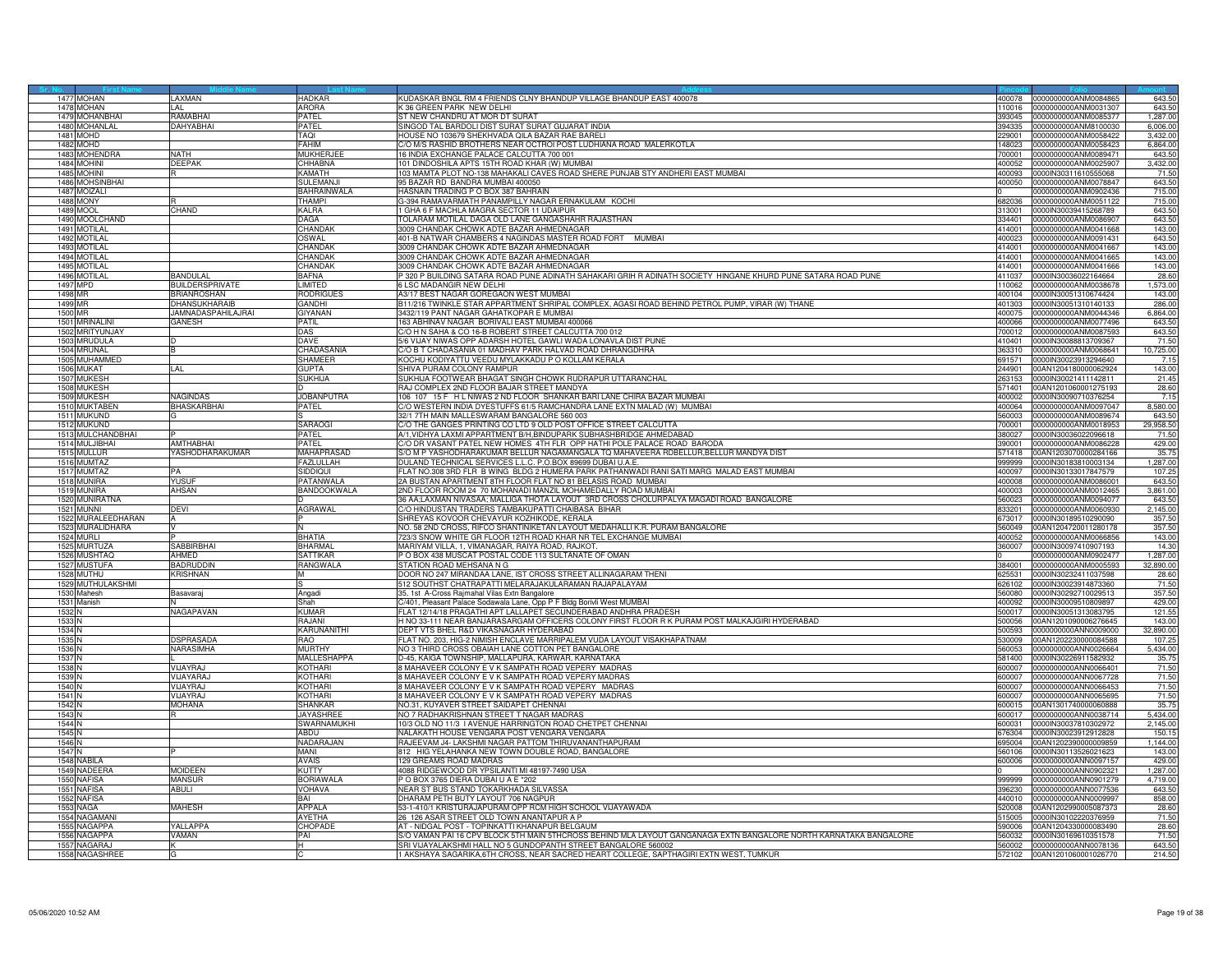|      | 1559 NAGENDRA             | KIIMAR                       | <b>BORELE</b>      | DR.NAGENDRA BORELE 102 TAPER HOSTEL ROAD LAXMI PALACE RAJAPETH AMRAVATI                                  |        | 444001 0000IN30088813617247  | 71.50     |
|------|---------------------------|------------------------------|--------------------|----------------------------------------------------------------------------------------------------------|--------|------------------------------|-----------|
|      | 1560 NAGESH               | <b>NAYAK</b>                 | ARKUL              | POST BOX NO 9 COURT ROAD KASARAGOD KERALA STATE                                                          | 370121 | 0000000000ANN0019267         | 5,148.00  |
|      |                           |                              |                    |                                                                                                          |        |                              |           |
|      | 1561 NAGESH               |                              | KAMATH             | D NO 5/147A CHINMAYA MISSION COLONY VIDYANAGAR KASARGOD                                                  | 671121 | 0000IN30039415817496         | 107.25    |
|      | 1562 NAGESH               |                              | KAMATH             | 000R NO. 1-19-1450(4), 1ST FLOOR PASCAL VILLA MARIGUDI NEW ROAD, URVA MANGALORE                          | 575006 | 0000IN30260310130634         | 14.30     |
| 1563 | NAGESHPRABHU              |                              |                    | S/O ANANTHA PRABHU KIRTHI NILAYA WARD NO 07 KITTUR RANI CHANNAMMA ROAD CHANNARAYAPATNA                   | 73116  | 00AN1203760000019732         | 7.15      |
|      | 1564 NAGINCHAND           | SHANTII AI                   | <b>CHORDIYA</b>    | 522/14 SHANTISAGAR VARSHA COLONY, BEHIND PANCH MUKHI HANUMAN JALGAON JALGAON                             | 425001 | 00AN1204330000000588         | 71.50     |
|      | 1565 NAMBI                | <b>INVESTMENTSFINANCEPVT</b> | TD                 | NO 1 FIRST MAIN ROAD INDIRA NAGAR CHENNAI CHENNAI                                                        | 600020 | 0000IN30108022058999         | 34,320.00 |
|      | 1566 NAMDEO               | DINKAR                       | <b>DHUMAL</b>      | FLAT NO 1 2ND FLR SHREERANG DURGA APPTS 533 GANPATI ALI WAI DIST SATARA                                  | 999999 | 0000000000ANN0085189         | 1,287.00  |
|      | 1567 NAMRATA              |                              | SAREEN             | 407, 4TH FLOOR, SK HOUSE, NAGDEVI STREET MUMBAI                                                          | 100003 | 0000IN30112715033848         | 71.50     |
|      |                           |                              |                    |                                                                                                          |        |                              |           |
|      | <b>1568 NAND</b>          | <b>KISHORE</b>               | RATHI              | PLOT NO 584 RANI ILLAM 1ST FLOOR WEST 4TH STREET K K NAGAR MADURAI TAMILNADU                             | 325020 | 0000000000ANN0060118         | 37,752.00 |
|      | 1569 NANDHINI             |                              |                    | NO-2, CENTRAL AVENUE, RAIL VIHAR, LIC COLONY TRICHY                                                      | 620021 | 00AN1203500000372678         | 128.70    |
|      | 1570 NANDKISHOF           |                              | SHARMA             | AT POST RAHATA TAL KOPARGAON DIST AHMADNAGAR                                                             | 423107 | 0000000000ANN0102396         | 71.50     |
|      | 1571 NANDKUMAR            |                              | GAIKWAD            | D33/294 M I G COLONY BANDRA E MUMBAI 400051                                                              | 400051 | 0000000000ANN0085210         | 429.00    |
| 1572 | NANDLAL                   | <b>BHAGWANJI</b>             | RAJGURU            | PP.BHATIA WADI, NEW RADHAKISAN PLOT, AKOLA                                                               | 44001  | 00AN1303580000018252         | 14,300.00 |
|      |                           |                              |                    |                                                                                                          |        |                              |           |
| 1573 | NANDU                     |                              | <b>CHHABRIA</b>    | 5/A RAM BHAVAN 10TH ROAD KHAR MUMBAI 400 052                                                             | 400052 | 0000000000ANN0086488         | 643.50    |
|      | 1574 NANDULA              |                              |                    | SUBBANNADEEKSHITULU H NO 5-9-22/30 ADARSHNAGAR HYDERABAD                                                 | 500063 | 0000IN30039419040295         | 35.75     |
|      | 1575 NANDYALA             | <b>JAYARANGA</b>             | REDDY              | QWATER NO B-79 RAM NAGAR GHUGUS MHATARDEVI GHUGUS CHANDRAPUR MAHARASHTRA CHANDRAPUR                      | 442502 | 0000IN30169610313558         | 35.75     |
|      | 1576 NANJIBHAI            |                              | MISTRY             | 9 URVASHI APTS SILVER PARK TPS III FACTORY LANE BORIVLI (W) MUMBAI                                       | 400092 | 0000000000ANN0024301         | 65,851.50 |
|      | 1577 NANJUNDA             | <b>SETTYA</b>                |                    | SURYA MEDICALS 1, VANFIYA BHAVAN SAKLASPUR                                                               | 573134 | 0000IN30023930010714         | 185.90    |
|      | 1578 NARAHARI             |                              |                    | 3-6-372 HIMAYAT NAGAR 2ND STREET HYDERABAD                                                               | 500029 | 0000000000ANN0058657         | 27,456.00 |
|      | 1579 NARASIMHA            |                              | <b>NAIK</b>        |                                                                                                          |        |                              |           |
|      |                           |                              |                    | SANMATHI D NO 4-18 HAREKALA POST MANGALORE                                                               |        | 574181 0000IN30192630160467  | 1,422.85  |
|      | 1580 NARAYANA             | <b>CHETTYS</b>               |                    | 70 SECOND MAIN VYYALIKAVAL BANGALORE 560 003                                                             | 560003 | 0000000000ANN0087404         | 643.50    |
|      | 1581 NARAYANLAL           |                              | SARDA              | SHREE INVESTMENTS A-1 BALAJI APARTMENTS KAGWADE MALA ICHALKARANJI                                        | 416115 | 0000000000ANN0094037         | 3,432.00  |
| 1582 | VARAYANLAL                |                              | SARDA              | /O SHREE INVESTMENTS A-1 BALAJI APARTMENTS KAGWADE MALA ICHALKARANJI                                     | 416115 | 0000000000ANN0095015         | 6,864.00  |
|      | 1583 NARAYANLAL           |                              | SARDA              | SHREE INVESTMENTS A-A BALAJI APARTMENTS KAGWADE MALA CHALKARANJI                                         | 416115 | 0000000000ANN0093123         | 1,287.00  |
|      | 1584 NARAYANLAL           |                              | SARDA              | SHREE INVESTMENTS A-1 BALAJI APARTMENTS KAGWADE MALA CHALKARANJI                                         | 416115 | 0000000000ANN0093559         | 2.645.50  |
|      |                           |                              |                    |                                                                                                          |        |                              |           |
|      | 1585 NARAYANSWAMY         |                              | RAMAMURTHY         | PLOT NO 34 BLOCK 8 SHRI LAL ASHISH GARODIA NAGAR GHATKOPAR MUMBAI                                        | 400077 | 0000000000ANN0003466         | 11,225.50 |
|      | 1586 NARENDRA             | MUKUND                       | KI II KARNI        | 167 PRATAP GANJ PETH F-4, SHIVSAI APTS SATARA                                                            | 415002 | 0000IN30045080483033         | 143.00    |
| 1587 | NARENDRA                  | <b>SINGH</b>                 | SAMAR              | SAMAR CHEMICALS 205/1 SULTANPET BANGALORE 560053                                                         | 560053 | 0000000000ANN0091442         | 286.00    |
|      | 1588 NARENDRA             | KUMAF                        | JAIN               | RAJ BHAWAN APARTMENT, FLAT NO-302B KAMALAKANT ROAD, NAWATOLI HARMU ROAD, RANCHI G.P.O JHARKHAND , RANCHI | 834001 | 0000lN30210510092731         | 71.50     |
|      | 1589 NARENDRA             | CHHOTALAL                    | SHETH              | C/O C A GALIAKOTWALA & CO PVT LTD 66 MAKER CHAMBERS III JAMNALAL BAJAJ RD NARIMAN POINT MUMBAI           | 400021 | 0000000000ANN0083120         | 643.50    |
|      | 1590 NARENDRANATH         |                              |                    | CHEBROLO HANUMAIAH + SONS 3/1/1 STHAMBALA GARUVU GUNTUR 522 006                                          | 522006 | 0000000000ANN0087313         | 643.50    |
|      | 1591 NARESH               |                              |                    |                                                                                                          |        | 1000000000ANN0084759         |           |
|      |                           |                              | CHOKSI             | 101 SUNSILK APT 15 PATEL COLONY B/H DINESH MILLS VADODARA                                                | 390007 |                              | 643.50    |
| 1592 | VARESH                    | JAYANTILAL                   | MEHTA              | O YOGESH JAYANTILAL MEHTA 47/A NEW PUTLIBAI KAPOL NIVAS 2ND FLOOR S V ROAD VILE PARLE WEST MUMBAI        | 00056  | 000000000ANN0014821          | 12,298.00 |
|      | 1593 NARESH               |                              | KALRA              | 1 GHA 6 F MACHHLA MAGRA SECTOR 11 UDAIPUR                                                                | 313001 | 0000IN30039415268770         | 1,501.50  |
|      | <b>1594 NARI</b>          |                              | <b>GANDHI</b>      | 671 BOYCE BLDG 1ST FLOOR ROAD NO 13 PARSI COLONY DADAR MUMBAI 400014                                     | 400014 | 0000000000ANN0077546         | 643.50    |
|      | 1595 NARIKOMBU            | VASUDEVA                     | RAO                | 75 B QTRS NO 1V CROSS ANANTHANAGAR 1ST STAGE, MANIPAL UDUPI                                              | 576104 | 00AN1201090003446854         | 357.50    |
|      | <b>1596 NARISHCHANDRA</b> |                              | <b>SHAH</b>        |                                                                                                          |        | 0000000000ANN0006509         | 15,730.00 |
|      |                           |                              |                    | AT & PO CHOILA TA: BAYAD DIST SABARKANTHA                                                                | 383327 |                              |           |
|      | 1597 NAROTAMDAS           | ALLUBHAI                     | <b>JAVFRI</b>      | 26 SHEIKH MEMON STREET OPP KHARA KUVA 2ND FLOOR MUMBAI                                                   | 100002 | 0000000000ANN0028632         | 19,162.00 |
|      | <b>1598 NASIR</b>         | SATTARKHAN                   | PATHAN             | KASBA FALI, TA;LUNAWADA,DIST;PANCHMAHAL LUNAWADA                                                         | 389230 | 00AN1201090003407242         | 28.60     |
|      | 1599 NATVARBHAI           | DUNGARBHAI                   | <b>SUTHAR</b>      | 161 TARANGAHILL SO. CHANDLODIYA AHMEDABAD                                                                | 382481 | 0000IN30304410021817         | 57.20     |
|      | 1600 NATVARLAL            |                              | THAKKER            | ISHVAR AKHANI BEHIND ARADHANA SOCIETY DAL MILL ROAD SURENDRANAGAR GUJARAT 363001                         | 363001 | 0000000000ANN0078511         | 643.50    |
|      | 1601 NATWARLAL            | JAYANTILAL                   | SANGHAVI           | 5 D SIDHSHILA APARTMENT NANPURA KADAMPALI SURAT                                                          | 395001 | 0000IN30051310148793         | 178.75    |
| 1602 |                           |                              | ANBUMANNAN         |                                                                                                          |        |                              |           |
|      | NAVANITHAN                |                              |                    | 3/41 SENTAMIL NAGAR VALANGAIMAN                                                                          | 12804  | 0000IN30177413007125         | 35.75     |
|      | 1603 NAVEEN               |                              | KHANNA             | C/O KHANNA DYEING & MILLING WORKS OUTSIDE GHEE MANDI GATE AMRITSAR                                       | 143001 | 0000000000ANN0074967         | 858.00    |
|      | 1604 NAVEEN               | <b>KUMAR</b>                 | <b>GUPTA</b>       | <b>HNO 174 PAHARPUR AZAMGARH</b>                                                                         | 276001 | 0000IN30039417005716         | 429.00    |
|      | 1605 NAVEEN               |                              |                    | SAMBRAMA 9TH MAIN RAJASHEKAR GARDEN ASHOKA NAGAR TUMKUR KARNATAKA                                        | 572102 | 0000lN30051315486684         | 78.65     |
|      | 1606 NAVEEN               |                              | <b>CHENOLI</b>     | . 1011 BRIGADE GARDENIA JP NAGAR 7TH PHASE BANGALORE                                                     | 560078 | 00AN1304140001668390         | 35.75     |
|      | <b>1607 NAVIN</b>         | KUMAR                        | <b>AGGARWAI</b>    | JFH-3, BAIRAJ COLONY NEAR DM RESIDENCE MAYAPUR HARIDWAR                                                  | 249401 | 0000lN30155721916897         | 21.45     |
|      |                           | <b>LAXMICHAND</b>            |                    | 308/14 AMBIKA BHAVAN SOCIETY NAZRANA COMPOUND BHIWANDI DIST THANE                                        | 421302 |                              | 35.75     |
|      | 1608 NAVINCHANDRA         |                              | <b>MEHTA</b>       |                                                                                                          |        | 0000IN30038610078264         |           |
|      | 1609 NAVJEEWAN            | <b>JATINDER</b>              | KHOSLA             | 8 D DELITE COLONY NEAR 21 NO RAILWAY CROSSING Patiala                                                    | 147001 | 00AN1203230000793961         | 643.50    |
|      | 1610 NAVNITLAL            | CHANDULAL                    | <b>JHAVERI</b>     | SULTAN PURA ZAVERI BHUVAN ADHYARU NI POLE BARODA                                                         | 390001 | 0000000000ANN0016513         | 12,012.00 |
|      | 1611 NAVNITLAL            | NARBHERAM                    | <b>SANGHVI</b>     | OPP KAPOL BOARDING AMRELI 365601 GUJARAT                                                                 | 365601 | 0000000000ANN0090994         | 643.50    |
| 1612 | NAWNIT                    |                              | JAIN               | O SRI NIRMAL KUMAR JAIN C/O M/S ALLIED AGENCIES GURU GOVIND SINGH ROAD HAZARIBAGH/                       | 25301  | 0000000000ANN0021463         | 65,851.50 |
| 1613 | <b>NAYANA</b>             |                              | KIIMARI            | -1/265 B, DDA FLATS, KALKAJI NEW DELHI                                                                   | 110019 | 00AN1202420000580214         | 143.00    |
|      |                           |                              | PK                 |                                                                                                          |        |                              |           |
|      | 1614 NAZEER               |                              |                    | POOCHINGAL HOUSE, MEEPPARAMBA PALLIPURAM PO, PALGHAT                                                     | 378006 | 00AN1207040000009875         | 21.45     |
|      | 1615 NAZIMUDDIN           |                              |                    | 9 2ND NEW STREET 9 2ND NEW STREET NELLIKUPPAM NELLIKUPPAM                                                | 607105 | 0000IN30044110841111         | 715.00    |
|      | 1616 NAZMA                |                              |                    | 1 E KAMARAJAR ROAD MADURAI 625009                                                                        | 625009 | 0000000000ANN0082646         | 643.50    |
|      | <b>1617 NEEL</b>          | <b>BHUPENDRA</b>             | DALAL              | 39 ALLI CHAMBERS 3RD FLOOR TAMARIND LANE FORT MUMBAI                                                     | 400001 | 0000000000ANN0037240         | 643.50    |
|      | 1618 NEELAM               | <b>HIRO</b>                  | <b>ABICHANDANI</b> | DOLPHIN APARTMENTS PILOT BUNDE ROAD COLABA MUMBAI                                                        | 400005 | 0000000000ANN0069653         | 65,851.50 |
|      | 1619 NEELAM               | RAMESHCHANDRA                | <b>SHAH</b>        | BLD C-9 FLAT 10 JEEVAN BIMA NAGAR BORIVLI WEST MUMBAI                                                    | 400103 | 0000000000ANN0093407         | 1,287.00  |
|      | 1620 NEELAM               |                              | GROVER             | D-14 REFINERY VIEW C H S MAROLI CHURCH CHEMBUR MUMBAI                                                    | 400074 | 0000000000ANN0078581         | 643.50    |
|      |                           |                              | RANI               |                                                                                                          | 44401  |                              |           |
| 1621 | VEELAM                    |                              |                    | SALI NO 5-A HOSUE NO 358,GURU NANAK PURA PHAGWARA PHAGWARA                                               |        | 0000IN30023913609870         | 143.00    |
| 1622 | VEELESH                   | KUMAR                        | SODHIYA            | MATRA SMRITI BHAWAN, BEHIND SBI, VERNI, SAGAR                                                            | 470002 | 00AN1204470002937253         | 28.60     |
|      | 1623 NFFL IMA             | PRAKASH                      | SHILOTRI           | 9 YUSUF PALACE 239 LADY JAMSHEDJI ROAD, MAHIM MUMBA                                                      | 400016 | 0000000000ANN0078852         | 643.50    |
|      | 1624 NEENA                |                              | MITTAL             | 15/265 PANCH PEER STREET NOORI GATE UTTAR PRADESH AGRA                                                   | 282002 | 0000000000ANN0113194         | 71.50     |
|      | 1625 NEERA                |                              | <b>NAYYAR</b>      | 1177/5-B BEHIND PREM NAGAR POST OFFICE MADAN MAHAL JABALPUR                                              | 450001 | 0000000000ANN0090023         | 643.50    |
|      | 1626 NEETA                | JAGDISH                      | NAYAK              | 6 RAMAKRISHNA GARDENS RMVE STAGE II NEW BEL ROAD BANGALORE                                               | 560054 | 1000000000ANN0082494         | 429.00    |
|      |                           |                              |                    |                                                                                                          |        |                              |           |
| 1627 | NEETA                     |                              | DROLIA             | W/O SUSHIL DROLIA 39 SHRADHANAND ROAD UPPER BAZAR RANCHI GPO RANCHI JHARKHAND                            | 834001 | 0000000000ANN0079586         | 214.50    |
|      | 1628 NEETA                | VAMAN                        | <b>PIMPLE</b>      | D/18 NIRLON EMPLOYEES SOCY LINK KROAD CHINCHOLI MALAD (W) MUMBAI                                         |        | 400064 0000000000ANN0013183  | 32,890.00 |
|      | 1629 NEETA                | MADAN                        | MAKHIJA            | 91/2000 SECTOR VII KANENAGAR ANTOPHILL MUMBAI                                                            | 400037 | 0000000000ANN0055941         | 10,939.50 |
|      | 1630 NEHA                 |                              | MAHESHWARI         | N K B SECURITIES 2 MALVIYA NAGAR RAJBHAVAN ROAD BHOPAL                                                   | 462003 | 0000000000ANN0112051         | 643.50    |
| 1631 | VEHA                      |                              | SAHNI              | W/O AMARNATH SAHNI,WARD NO.6 CHURCH ROAD,WARD NO.6, PUNJABI COLONY, VIKASNAGAR DEHRADUN                  | 48198  | 0AN1202890001070097          | 7.15      |
| 1632 | VEHA                      | NARENDRA                     | DIGHF              | HOSPITAL WARD CHANDRAPUR                                                                                 | 442401 | 00AN1202890000299602         | 35.75     |
|      | 1633 NEHABEN              | D                            | <b>SHARMA</b>      | 31- MODASA, SABARKANTHA, MODASA                                                                          | 383315 |                              | 28.60     |
|      |                           |                              |                    |                                                                                                          |        | 00AN1204200000037232         |           |
|      | 1634 NELSON               |                              | THOMAS             | S O M U THOMAS S 1 SREEDEVI GARDENS SOCIETY ROAD MARADU S O ERNAKULAM                                    | 682304 | 00AN1204720010308640         | 121.55    |
|      | 1635 NETA.II              | HINDURAO                     | <b>ALAVEKAF</b>    | AT YEVATI TAL KARVEER DIST KOLHAPUR KOLHAPUR                                                             | 416001 | 00AN1204470006727213         | 71.50     |
|      | 1636 NIDHIBEN             | <b>JITENDRAKUMAR</b>         | <b>HAKKAR</b>      | RADHA KRUSHNA NI CHALI, AT AND PO HARIJ, TA HARIJ , DIST PATAN HARIJ                                     | 84240  | 0AN1203410000289970          | 178.75    |
| 1637 | NIJU                      | ABRAHAM                      | <b>THAMPI</b>      | KOVALI PARAMBIL HOUSE KUZHIKALA PO PATHANAMTHITTA KUZHIKALA                                              | 689644 | 00AN1203320006690966         | 35.75     |
|      | 1638 NILESH               | RANJIT                       | TRIVEDI            | C 4 7 BSES NAGAR DAHANU ROAD                                                                             |        | 401608 0000IN30018310866162  | 178.75    |
|      |                           |                              |                    |                                                                                                          |        |                              |           |
|      | 1639 NILIMA               |                              | <b>GHANEKAF</b>    | SHREEPRAKASH 165-C DR AMBEDKAR ROAD DADAR MUMBAI 400014                                                  |        | 400014 0000000000ANN0081631  | 429.00    |
|      | 1640 NILKANTHRAI          | <b>BALKRISHNA</b>            | <b>PUROHIT</b>     | 4 UMA SMRUTI KASTURBA ROAD 7 BORIVALI (E) MUMBAI                                                         |        | 400066  0000000000ANN0056936 | 32,890.00 |
|      |                           |                              |                    |                                                                                                          |        |                              |           |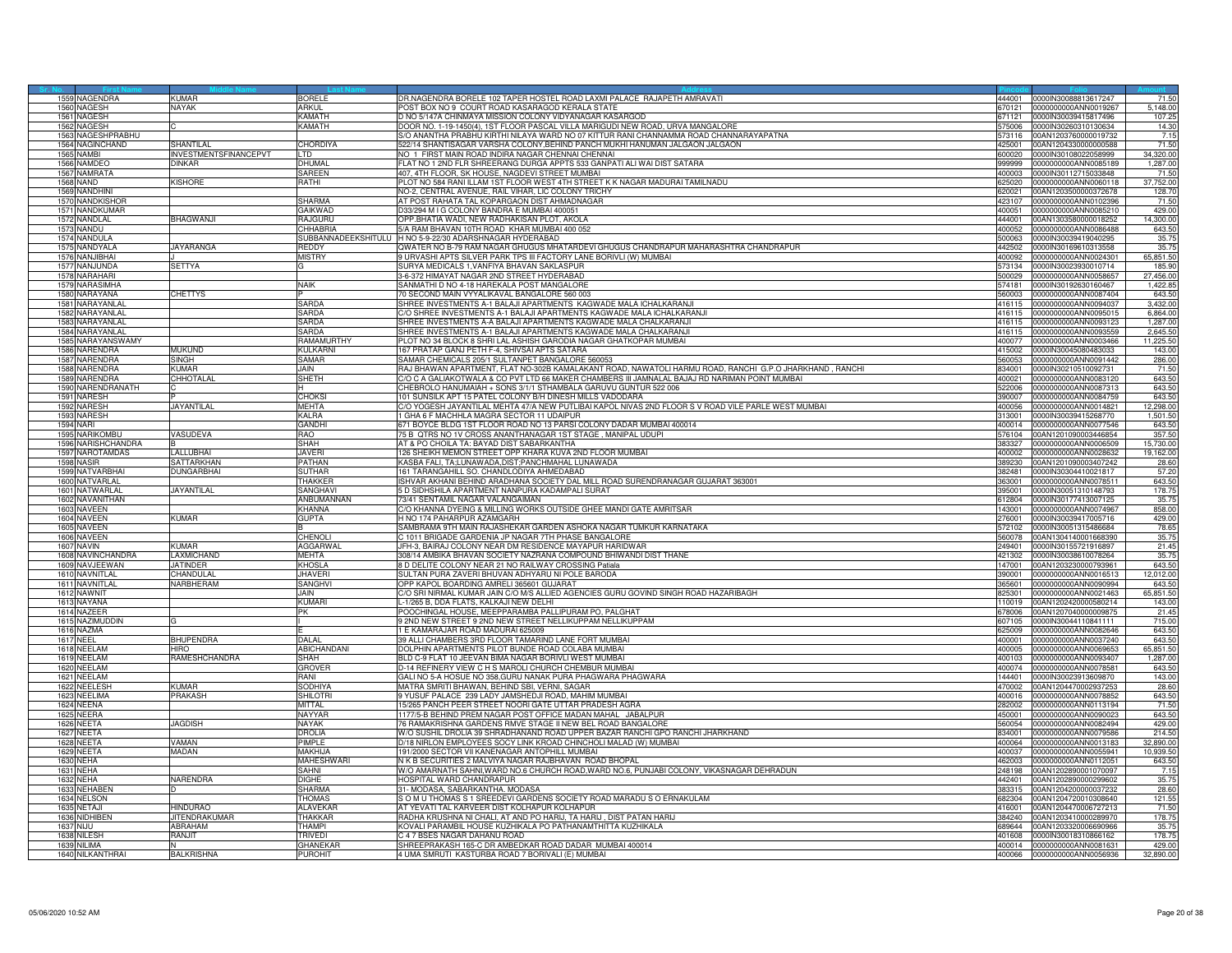|              | 1641 NIMISH       | <b>GOPALBHAI</b>         | SHAH               | 12/RAMNAGAR SOCIETY, Nr.SHITAL CINEMA, DAKOR ROAD, NADIAD                                                |        | 387001 00AN1206040000019126 | 1,072.50  |
|--------------|-------------------|--------------------------|--------------------|----------------------------------------------------------------------------------------------------------|--------|-----------------------------|-----------|
|              | 1642 NINAY        | ASHOK                    | <b>MATHAPATI</b>   | JYOTI C/21 DR R P ROAD MULUND (WEST) MUMBAI 400 080                                                      | 400080 | 0000000000ANN0085802        | 1,287.00  |
|              | 1643 NIRAJ        | <b>KIJMAR</b>            | PANDEY             | INS PRALAYA FLEET MAIL OFFICE MUMBAI                                                                     | 400001 | 00AN1304140002470188        | 371.80    |
| 1644         | <b>IIRANJAN</b>   | <b>DATTATRAYA</b>        | KSHIRSAGAR         | WS ATKINS AND PARTNERS P BOX 5620 DUBAI U A E                                                            | 999999 | 2000000000ANN0001550        | 7,150.00  |
|              |                   |                          |                    |                                                                                                          |        |                             |           |
| 1645         | NIRANJAN          |                          | KARKERA            | 33, PUSHPANJALI, CANARA BANK CO-OP HSG. SOC, GOSHALA ROAD, MULUND-WEST, MUMBAI                           | 400080 | 0000IN30135610051718        | 21.45     |
| 1646         | NIRANJAN          |                          | <b>MEHTA</b>       | 148 V P ROAD PRABHU NIWAS GROUND FLOOR R NO 4 MUMBAL                                                     |        | 400004 0000000000ANN0085019 | 214.50    |
| 1647         | NIRANJAN          | AI                       | DATA               | C/O BHAGWATI SADAN SWAMI DAYANAND MARG. ALWAR RAJASTHAN                                                  | 301001 | 0000000000ANN0078677        | 643.50    |
| 1648         | <b>NIRAV</b>      |                          | <b>HALVADIA</b>    | 629/2 PLOT NO 491 SECTOR 7 B GANDHINAGAR GUJARAT                                                         | 382007 | 0000IN30051316624928        | 35.75     |
| 1649         | <b>IRMAL</b>      | <b>UMARC</b>             | KOTTIETH           | NEELIMA JAYANTHI ROAD NR KUNNATHAKKAL HOUSE KANNUR                                                       | 370014 | 00AN1201090004681772        | 71.50     |
| 1650         | NIRMAL            |                          | GOEL               | 52 STATE BANK COLONY MODEL TOWN DELHI                                                                    | 110009 | 0000IN30294310038945        | 1,430.00  |
|              |                   |                          |                    |                                                                                                          |        |                             | 286.00    |
| 1651         | <b>NIRMAL</b>     |                          | <b>AGARWAL</b>     | AJANTA ENTERPRISES 18 MOTILAL ATAL ROAD JAIPUR                                                           | 302001 | 0000000000ANN0043618        |           |
| 1652         | NIRMALA           |                          |                    | 65 A RUPA NAGAR EXTENSION RAMANATHAPURAM P O COIMBATORE                                                  | 641045 | 0000IN30023910851904        | 71.50     |
| 1653         | NIRMALA           | AXMICHAND                | RAMRHI             | 20/6 POSTAL COLONI, RAMKRUSHNASHRAM, CHEMBUR MUMBAI                                                      | 400071 | 00AN1202300000208967        | 57.20     |
| 165          | iru               |                          | HAZARIKA           | PROFESSOR DEPTT OF POL SCIENCE GAUHATI UNIVERSITY GAUHATI ASSAM 781014                                   | 81014  | 0000000000ANN0076822        | 643.50    |
| 1655         | <b>NIRUPA</b>     | AMRITLAL                 | SEJPAL             | 21 ALTAMOUNT ROAD PRITHUI APPT 14TH FLOOR B-2 MUMBAI                                                     | 400026 | 0000000000ANN0022620        | 1,501.50  |
|              | 1656 NIRUPMA      |                          | <b>KAPUR</b>       | M-143 GREATER KKAILASH II NEW DELHI                                                                      | 110048 | 0000000000ANN0053291        | 27,456.00 |
|              | 1657 NISAL        | Kiran                    | <b>RAMDAS</b>      | A P LANDEWADI TAL AMBEGAON DIST PUNE PUNE                                                                | 410503 | 00AN1203320006108736        | 71.50     |
|              |                   |                          | <b>MEHTA</b>       |                                                                                                          |        |                             |           |
|              | 1658 NISHA        | JAYSUKHLAL               |                    | 417/5 VASANT NIWAS 2ND FLOOR BHANDAJI X RD NO 10 SCHEME NO 6 MATUNGA MUMBAI                              | 400019 | 0000000000ANN0015360        | 715.00    |
| 1659         | iishi             |                          | KAKAR              | 7-A NIDHIVAN APTT BRIJWASI ESTATE BEHIND GOKUL ROW HOUSE ATHWA LINES SURAT                               | 95007  | 0000000000ANN0052473        | 15,658.50 |
|              | <b>1660 NITIN</b> | <b>BALIRAM</b>           | PIMPARKAF          | LAXMI NIVAS DHOBI ALLI TEMBHI NAKA THANE-400 601 (WEST)                                                  | 400601 | 0000000000ANN0086297        | 643.50    |
|              | 1661 NITIN        | GOPALJI                  | ANAM               | DARIYASTHAN, MEGHANI DAILY MACHCHHI PITH ANJAR                                                           | 370110 | 00AN1201090001488556        | 228.80    |
|              | <b>1662 NITIN</b> | CHUNILAL                 | <b>MEHTA</b>       | B-1 SMURUTIKUNJ SOCIETY AA;ASHIRWADAA; OPP G E B BILIMORA                                                | 396321 | 0000000000ANN0066424        | 3,575.00  |
|              | 1663 NITINKUMAR   |                          | VASA               | P O BOX 37123 EAST RIFFA BAHRAIN (A GULF)                                                                |        | 0000000000ANN0900537        | 5,434.00  |
|              |                   |                          |                    |                                                                                                          |        |                             |           |
| 1664         | IIVIDITA          | <b>IMESH</b>             | KAPRE              | //25 NARENDRA NAGAR NAGPUR                                                                               | 440015 | 0000IN30051312478688        | 7.15      |
| 1665         | NOOR              |                          | AHMAN              | MOHALLA SUFIHATA TIWARIPUR HEAD POST OFFICE TIWARIPUR GORAKHPUR UTTAR PRADESH                            | 273001 | 0000IN30051318784427        | 71.50     |
| 1666         | VOOR              | <b>MOHAMMEDABDULAZIZ</b> | <b>BUKHAR</b>      | POST BOX NO.16599 DOHA STATE OF QATAR                                                                    | 999999 | 000000000ANN0901425         | 30,101.50 |
|              | 1667 NOVEEN       |                          | PESHIMAM           | A/30 ROSARY HOUSE 297 GONPOWDER ROAD MAZAGAON MUMBAI                                                     | 400010 | 0000000000ANN0025629        | 2,860.00  |
|              | 1668 NR           | <b>CTNN</b>              | <b>NACHIAPPAN</b>  | OLD NO 21 NEW NO 2 MARAKADAIYAR STREET B MUTHUPATTINAM KARAIKUDI TALUK                                   | 630101 | 0000IN30108022616632        | 35.75     |
| 1669         | NUBINA            | QBAL                     | ULDE               | C/O S Y PARKAR 5/48 PRARTHANA VIDYANADHI MARG JUHU SCHEME MUMBAI                                         | 400049 | 0000000000ANN0093551        | 1,287.00  |
|              |                   |                          |                    |                                                                                                          |        |                             |           |
|              | 1670 NUNNA        |                          | <b>SHAKUNTHALA</b> | FLAT NO G-2 SWETHA RESIDENCY RAMAKRISHNA STREET V V NAGAR KUKATPALLE HYDERABAD                           | 500072 | 0000IN30611421126183        | 47,619.00 |
| 1671         | <b>NUNNA</b>      | SRINIVASA                | RAO                | RAJU TRADERS OPP POLICE STATION KOTHAVEEDHI CHODAVARAM                                                   | 531036 | 0000IN30232410098785        | 2,788.50  |
|              | 1672 NUTAN        |                          | BHAGAT             | QR NO 180 CO OPERATIVE BOKARO, BOKARO STEEL CITY BOKARO JHARKHAND                                        | 827001 | 0000IN30021412489727        | 429.00    |
| 1673         | leelam            | l Idav                   | Vaidva             | 5, Prathamesh Darshan B/H St Joseph Colony, Karnik Road Kalyan West KALYAN                               | 421304 | 0000IN30009510750066        | 1.287.00  |
|              | 1674 Nivedita     | Mahadeo                  | Rajadhyaksha       | Block No 7, 2nd Cross, Smith House Near Dongri Police Station Nawroji Hill Road No 11 E MUMBAI           | 400009 | 0000lN30009511031569        | 23,309.00 |
|              | 1675 Niyamat      | Illah                    | Khan               | C/o Mohammad Abdur Rasheed PO Box 2921, Safat Kuwait Kuwait                                              | 999999 | 0000IN30009510613720        | 1,287.00  |
|              | 1676 OCHHAVLAL    | ALLUBHAI                 | <b>SHAH</b>        | BOOK SELLER NIMAWAD THASRA DIST KHEDA                                                                    | 388250 | 0000000000ANO0020700        | 32,890.00 |
|              |                   |                          |                    |                                                                                                          |        |                             |           |
|              | 1677 OM           | <b>PRAKASH</b>           | VERMA              | 38, PURANA QILA CANTT ROAD LUCKNOW                                                                       | 226001 | 0000IN30155720744081        | 71.50     |
|              | 1678 OM           | (UMARI                   | <b>GUPTA</b>       | C/O SHASHI OM GUPTA VIJAYA BANK JEONI MANDI AGRA                                                         | 82004  | 0000000000ANO0100085        | 643.50    |
|              | 1679 OM           |                          | <b>PRAKASH</b>     | C/O ASIAN PAINTS INDIA LTD 22/2 MOTILAL NEHRU ROAD AGRA UP                                               | 282004 | 0000000000ANO0085344        | 1,287.00  |
|              | 1680 OM           | PARKASH                  | <b>MAINI</b>       | L 1002 Ratnagiri Apartments Kaushambi Ghaziabad                                                          |        | 201012 00AN1202990005831730 | 965.25    |
|              | 1681 OM           | PRAKASH                  | MEHRA              | 3-1 SHYAM ANUKAMPA BUILDING ASHOK MARG C SCHEME JAIPUR RAJ                                               | 302001 | 0000lN30039410100925        | 92.95     |
|              | 1682 OMPRAKASH    | <b>AOTILAL</b>           | GAGRANI            | S.NO.10/2, CITY BAZAR COMPLEX, SANGAMESHWAR, DIST-NASHIK, MALEGAON                                       | 123203 | 00AN1207100000115658        | 64.35     |
|              |                   |                          |                    |                                                                                                          |        |                             |           |
| 1683         | <b>MPRAKASH</b>   |                          |                    | 71 PATTHAR WALAN MEERUT CITY                                                                             | 50002  | 0000000000ANO0057675        | 1,859.00  |
| 1684         |                   |                          | SHENBAGALAKSHMI    | FLAT NO 2 KOMLA APT BHOIR COLONY CHINCHWAD PUNE                                                          | 411033 | 0000000000ANP0067263        | 8,580.00  |
| 1685         |                   |                          | BHARATHKUMAR       | AMRITAVARSHINI DELTA BLOCK FLAT N28 III FLR 5 DODLA SUNDARRAM RD B/H BANYAN MOGAPPAIR EAST CHENNAI       | 600058 | 0000IN30021410226460        | 7.15      |
| 1686         |                   | VIMAL                    | <b>KUMAR</b>       | C/O AMAR OPTICIANS 123 BROADWAY MADRAS                                                                   | 600108 | 0000000000ANP0075802        | 71.50     |
| 1687         |                   | <b>MONNAMOHAMED</b>      | <b>JARER</b>       | 1/152 SOUTH NAMBIYAR ST RAVANA SAMUDRAM AMBAI TAMILNADU                                                  | 627424 | 0000IN30021413707000        | 100.10    |
|              |                   |                          |                    |                                                                                                          |        |                             |           |
|              |                   |                          |                    |                                                                                                          |        |                             |           |
| 1688         |                   |                          | <b>ELANGO</b>      | D NO 12 2 KAMALA LAKSHMI COLONY . DHARMAPURI                                                             | 36701  | 00AN1204720010355896        | 7.15      |
| 1689         |                   |                          | SUBRAMANIAM        | 67 BHAVANI MAIN ROAD B P AGRAHARAM ERODE                                                                 | 338005 | 0000IN30018310268644        | 143.00    |
| 1690         |                   | MARY                     | <b>JOHN</b>        | X1/627 PIPE LINE ROAD COCHIN UNIVERSITY P O COCHIN                                                       |        | 682022 0000000000ANP0019387 | 38,395.50 |
| 1691         |                   | ELIZABETH                | <b>JOHN</b>        | X1/627 PIPE LINE ROAD COCHIN UNIVERSITY PO COCHIN                                                        | 382022 | 0000000000ANP0019386        | 43,829.50 |
| 1692         |                   |                          | <b>KUMAR</b>       | PADINJARE VATTAKKATTU CHANGANASSERY CHANGANASSERY CHANGANASSERY                                          | 686101 | 0000IN30023913166245        |           |
|              |                   | VINOD                    |                    |                                                                                                          |        |                             | 300.30    |
| 1693<br>1694 |                   |                          | VARUGHESI          | PUTHIEL HOUSE PO- MYLAPRA TOWN DIST PATHANAMTHITTA KERALA                                                | 89678  | 000IN30039413935358         | 42.9      |
|              |                   |                          | <b>MATHEW</b>      | PUTHUKULANGARA BHARANIKAVU PALLIKKAD P O, KAYAMKULAM ALLEPPEY DIST                                       | 690503 | 0000IN30023913926759        | 1,287.00  |
| 1695         | PADMABEN          | KIRTIKUMAR               | <b>SHAH</b>        | 12/B SATYAWADI SOCIETY USHMANPURA SHANTINAGAR AHMEDABAD                                                  | 380013 | 0000000000ANP0055775        | 1,787.50  |
|              | 1696 PADMANABHAN  |                          |                    | 18 RAJAGOPALAN ST WEST MAMBALAM CHENNAI                                                                  | 600017 | 0000000000ANP0078646        | 357.50    |
| 1697         | PADMAVATHI        |                          | <b>BATTULA</b>     | KOMPALLE FL NO 104 SURVEY NO 135 /137 MANASA LAKE VIEW JAYA BHERI PARK KOMPALLE K V RANGAREDDY TELANGANA | 500014 | 0000IN30311612188623        | 35.75     |
| 1698         | ALANIRAJ          |                          |                    | VICTORIA GARDEN 20 INNER RING ROAD FLAT NO 96 CHENNAI                                                    | 00107  | 0000000000ANP0077256        | 643.50    |
| 169          | PALANISAMY        |                          |                    | KANMANI 77 (NEW NO.68) DEFENCE OFFICERS COLONY EKKADUTHANGAL CHENNAI                                     | 600032 | 000000000ANP0084729         | 214.50    |
| 170          | <b>ALKAR</b>      | SACHIN                   | <b>MANIKRAO</b>    | SAUNDANA AMBA AWAD SHIRPURA OSMANABAD OSMANABAD                                                          | 115528 | 00AN1201330001356999        | 636.35    |
| 1701         |                   |                          |                    |                                                                                                          | 400007 |                             |           |
| 1702         | PALLAV            |                          | SHETH<br>SHAH      | 2 FULCHAND NIWAS CHOWPATTY SEA FACE MUMBAI                                                               | 380013 | 0000000000ANP0046233        | 6,435.00  |
|              | PALLAVI           |                          |                    | 20 SYNDICATE SOCIETY NEAR TOURISM GAURAGE NAVA WADAJ AHMEDABAD                                           |        | 0000000000ANP0076620        | 643.50    |
| 170          | ALLAVI            | VIJAY                    | <b>PITALE</b>      | B-209 KAMLESH SOCIETY PLOT 368/4 SHERE PUNJAB COLONY TOLANI NAKA MAHAKALI CAVES ROAD ANDHERI E MUMBAI    | 400093 | 0000000000ANP0115337        | 643.50    |
| 1704         | <b>PANCH</b>      | <b>GOPALP</b>            | <b>MONDAL</b>      | 45/3RD AGIARI LANE BEHIND BULLION EXCHANGE 2ND FLOOR MUMBAI 400003                                       | 400003 | 0000000000ANP0077621        | 500.50    |
| 170          | PANCHAL           | KUNDANBEN                | <b>DINESHBHA</b>   | B-194, JAGANNATHPURA NR. LALBAUG CROSSING MANJALPUR BARODA                                               | 390001 | 0000IN30199110360816        | 107.25    |
| 1706         | PANDURANG         | <b>BABANNA</b>           | <b>SHANBHAG</b>    | BELL ROAD YELLAPUR KARNATAKA YELLAPUR                                                                    | 581359 | 0000IN30113526075172        | 8,937.50  |
| 1707         | ANKA.I            | <b>KACHRULAL</b>         | <b>GILDA</b>       | ATC OLD MONDHA JALNA                                                                                     | 431203 | 00AN1207780000005733        | 50.05     |
| 170          | <b>ANKAJ</b>      | CHHOTALAL                | PATEL              |                                                                                                          | 382470 | 0000000000ANP0071421        | 2,002.00  |
|              |                   | MANUBHAI                 |                    | AT CHENPUR POST JAGATPUR TA:DESKORI DIST:AHMEDABAD                                                       |        |                             |           |
| 1709         | PANKAJ            |                          | PATEL              | A327, RAMDASPURA, AT&PO-PIJ NADIAD                                                                       |        | 387230 00AN1201260000029794 | 35.75     |
| 171          | <b>PANKAJ</b>     | <b><i>KALYANMAL</i></b>  | CHOUDHAR'          | B-34 JALARAM SOCIETY NANA BAZAR VALLABHVIDYA NAGAR DIST KAIRA                                            | 388120 | 0000000000ANP0006828        | 32,890.00 |
| 171          | PANKAJ            |                          | UPADHYAY           | BEHIND BANK OF BARODA SULTANPUR                                                                          | 228001 | 0000IN30155721936878        | 35.75     |
| 171          | <b>ANNA</b>       | DINKARBHAI               | DESAI              | 0/446 PANI NI BHIT GANDHI CHOWK BHAGA TALAV SURAT                                                        | 95003  | 0000000000ANP0058314        | 5,434.00  |
| 171          | PARAG             |                          | <b>MEHTA</b>       | 22 DR WILSON STREET V P ROAD MUMBAI                                                                      | 400004 | 0000000000ANP0015501        | 27,456.00 |
| 1714         | PARAMESH          |                          | <b>SUBRAMONIAM</b> | 13/135 PRABHU NIWAS NEAR NATIONAL KANNADA HIGH SCHOOL WADALA MUMBAI                                      | 400031 | 0000000000ANP0003669        | 4.075.50  |
| 171          | PARAS             | NATH                     | <b>GUPTA</b>       | HINDUSTAN PHARMACY P O KANTI DIST.MUZAFARPUR BIHAR                                                       | 999999 | 0000000000ANP0051898        | 3,575.00  |
| 1716         | PARATHOLIL        | CHACKO                   | <b>JOHN</b>        |                                                                                                          | 691331 | 0000IN30023911681324        |           |
|              |                   |                          |                    | PARATHOLIL MERRYLAND VALAKODU P O PUNALUR PUNALUR                                                        |        |                             | 28.60     |
| 171          | ARESH             | <b>UMAR</b>              | SRIMAL             | 54 BURTOLLA STREET CALCUTTA                                                                              | 00007  | 000000000ANP0027767         | 22,451.00 |
| 171          | <b>ARESH</b>      | RAMANLAI                 | PATEL              | A-7 NARAYANNAGAR 2 NEAR RANCHODJI TEMPLE WAGHODIA ROAD VADODARA                                          | 361142 | 00AN1304140001739600        | 14.30     |
| 1719         | <b>ARIKH</b>      | MEENABEN                 | <b>DILIPBHA</b>    | 15 JUBILEE COLONY BHUJ GUJARAT BHUJ GUJARAT INDIA                                                        | 370001 | 0000IN30051319901115        | 71.50     |
| 1720         | PARIMAL           | RAJNIKANT                | <b>SHAH</b>        | NR OLD PRANAMI TEMPLE MOTI CHHIPWAD VALSAD GUJRAT                                                        | 396001 | 0000000000ANP0037730        | 1,358.50  |
|              | 1721 PARKASH      | _AL_                     | <b>NAGPAI</b>      | 8/41 INDUSTRIAL AREA KIRTI NAGAR NEW DELHI                                                               | 110015 | 0000000000ANP0011110        | 81,581.50 |
|              | 1722 PARKASH      | <b>SITARAM</b>           | <b>KAKAR</b>       | 4/4502 KUVERSINGH STREET BEGUMPURA SURAT                                                                 | 395003 | 0000000000ANP0064161        | 67,853.50 |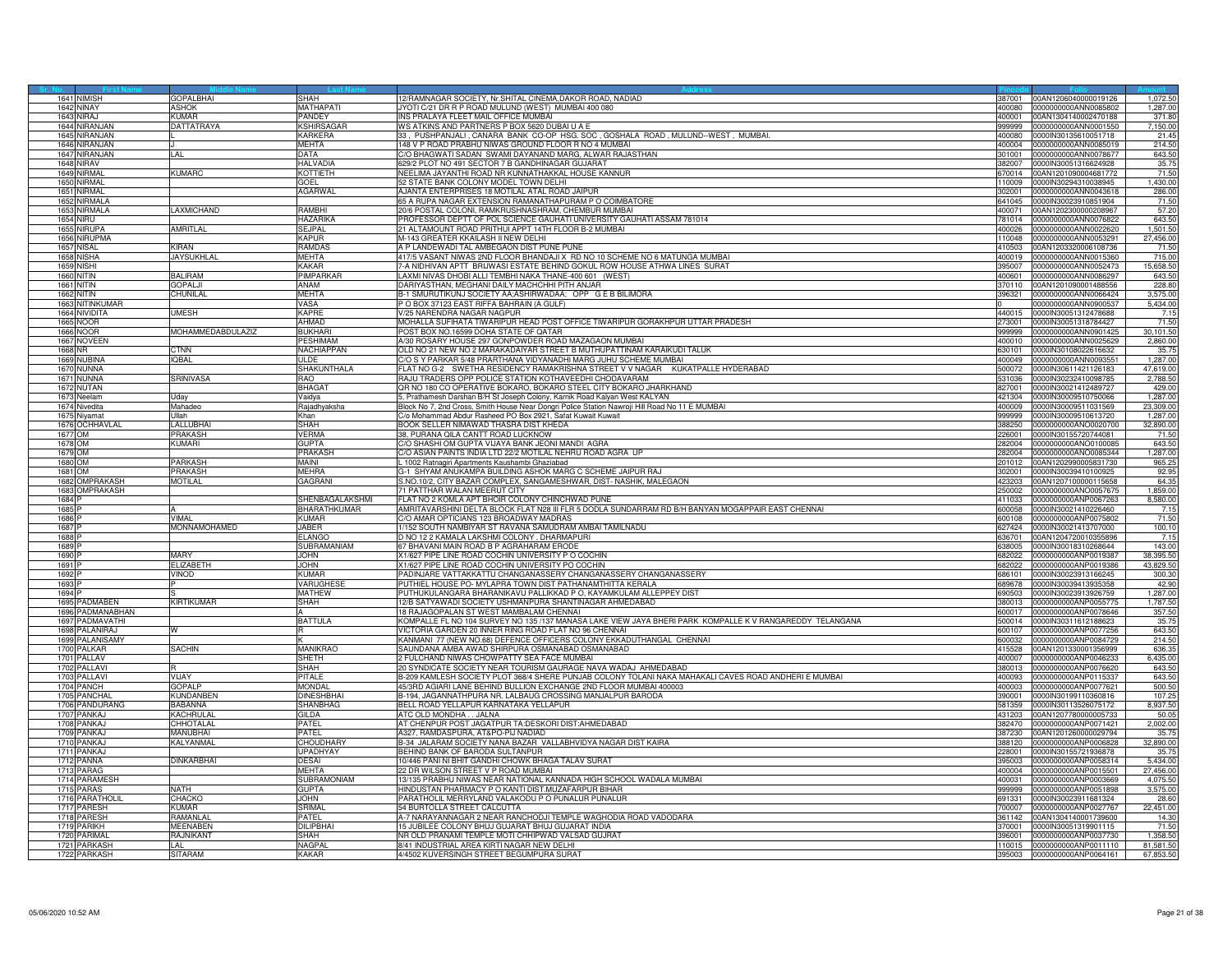| 1723 PARMAR                    | PURNIMA                |                                  | MU PO DHARAMPUR GARDEN ROAD TA DHARAMPUR DIST VALSAD DHARAMPUR GUJARAT                                                        | 396050           | 0000IN30051317567746                                | 42.90                |
|--------------------------------|------------------------|----------------------------------|-------------------------------------------------------------------------------------------------------------------------------|------------------|-----------------------------------------------------|----------------------|
| 1724 PARMINDER                 |                        | <b>KAUR</b>                      | 138 VIVEKANAND PURI AZAD MARG DELHI                                                                                           |                  | 110007 0000IN30135630015789                         | 35.75                |
| 1725 PARTHA<br>1726 PARUL      | PRATIM<br>RAJENDRA     | KUNDU<br>DOSHI                   | H B ROAD NEAR OLD GOVT HOSPITAL ASANSOL<br>VIJAYRAJ PLOT NO 427 10TH ROAD NEAR JAIN TEMPLE CHEMBUR (EAST) MUMBAI              | 713301<br>400071 | 0000IN30039413334773<br>0000000000ANP0079285        | 7.15                 |
| 1727<br>PARUL                  | <b>AJENDRA</b>         | <b>DOSHI</b>                     | /IJAYRAJ PLOT NO 427 10TH ROAD NR JAIN TEMPLE CHEMBUR (EAST) MUMBAI                                                           | 00071            | 000000000ANP0023338                                 | 643.50<br>65,851.50  |
| 1728 PARULBEN                  | PRADIPBHAI             | <b>GANDHI</b>                    | VITTHAL PRESS, STREET NO. 3, NR. JALARAM SHOWROOM, SURENDRANAGAR                                                              | 363001           | 0000IN30097410575910                                | 3,932.50             |
| 1729 PARVATIDEVI               | RAMPRAKASH             | <b>CHAURASI</b>                  | ROOM NO.129, RAHIMTULLA BLD 2ND FLR, DR, MAHESHWARI ROAD, MUMBAI                                                              | 400009           | 00AN1201120000182903                                | 193.05               |
| 1730 PARWATIBAI                | <b>JASHRTHLAL</b>      | PARDESHI                         | 1542 KING GATE AHMEDNAGAR MAHARASHTRA-                                                                                        | 414001           | 0000000000ANP0046266                                | 286.00               |
| 1731 PARWATIBAI                | <b>JASHRTHLAI</b>      | PARDESHI                         | 1542 KING GATE AHMEDNAGAR MAHARASHTRA-                                                                                        | 414001           | 0000000000ANP0046256                                | 286.00               |
| 1732 PASALKAR                  | <b>UONAM</b>           | <b>NAMDEO</b>                    | B2-16, SHRI GAJANAN B SAH. GRUH RACHNA SANSTHA PARAMHANS NAGAR PUNE                                                           | 411038           | 00AN1201060000824129                                | 143.00               |
| 1733 PATANJALI                 |                        | NINNE                            | C/O PANKAJ M THANEKAR 4/22 WALMIKINAGAR SOCIETY MITHBANDAR ROAD THANE (E)                                                     | 400603           | 0000000000ANP0070882                                | 8,580.00             |
| 1734 PATEL                     | THIMMANA               | <b>GOWDA</b>                     | DOOR NO 2520/1 8TH MAIN M C C A BLOCK DAVANGERE                                                                               | 577004           | 0000IN30214810694885                                | 7.15                 |
| 1735 PATEL                     | <b>ANKIT</b>           | NATVARLAL                        | C/9, MILAP FLAT OPP. RANAKPUR SOCIETY SHAHIBAUG AHMEDABAD                                                                     | 380004           | 0000lN30146910056812                                | 35.75                |
| 1736 PATFL                     | <b>MENESH</b>          |                                  | 9 PARITOSH SOCIETY NEAR ST XAVIER SCHOOL NARANPURA AHMEDABAD                                                                  | 380013           | 0000000000ANP0092522                                | 643.50               |
| 1737<br>PATEL<br>1738 PATEL    | YOGESHBHAI             | BHARATBHAI                       | 6, RAMESH PARK SOCIETY NR. PANCHSHIL BUS-STOP USMANPURA, NARANPURA AHMEDABAD                                                  | 30013<br>380052  | 000IN30146910069609                                 | 14.30                |
| 1739 PATEL                     | GHANSHYAM<br>LALBHAI   | JAGJIVANDAS<br><b>ISHWARBHAI</b> | 14 KRISHNA SWAMIGUNATITNAGAR SOC NEAR MANAVMANDIR MEMNAGAR AHMEDABAD<br>TARPOJ VAS, VAVOL, DIST.GANDHINAGAR.                  | 382016           | 0000000000ANP0093578<br>0000IN30034310210794        | 143.00<br>715.00     |
| 1740 PATEL                     | <b>BHARATKUMAR</b>     | <b>GANPATLAL</b>                 | B/88, HARINANDAN TENAMENT ARBUDANAGAR ROAD ODHAV AHMEDABAD                                                                    | 382415           | 0000IN30148540009322                                | 71.50                |
| 1741 PATHASUMATI               |                        | CHANDULAL                        | C/O CHANDULAL PURSHOTTAM RAVI PARK-13 SHRI KRISHNA SHARNAMAH B/H AC SOCIETY KALAWAD ROAD RAJKOT                               | 360005           | 0000000000ANP0902636                                | 1,287.00             |
| 1742 PATIL                     | SAPNA                  | <b>VILAS</b>                     | 825 GORERAM HSG SO FLAT NO 19 GORERAM LANE NASHIK MAHARASHTRA                                                                 | 22001            | 0000IN30051320683331                                | 14.30                |
| <b>1743 PAUL</b>               |                        | <b>SOUZA</b>                     | 31 ASHOK APARTMENTS GANDHIGRAM ROAD JUHU MUMBAI                                                                               | 400049           | 0000000000ANP0030528                                | 65,851.50            |
| 1744 PAVAN                     | PRITHAVIRAJ            | JAIN                             | HOUSE NO 1410 LANE NO 4 BANK STREET LA DHULE                                                                                  | 424001           | 0000IN30177415724809                                | 357.50               |
| 1745 PAVAN                     | PRITHAVIRAJ            | <b>JAIN</b>                      | 4TH LANE 1410 BANK STREET DHULE (M S)                                                                                         | 424001           | 0000000000ANP0091966                                | 286.00               |
| 1746 PAVITRA                   |                        | PERUMKADU                        | 13 107 C V C PARK ROAD GUDUR NELLORE DISTRICT                                                                                 | 24101            | 00AN1204340000059122                                | 35.75                |
| 1747<br><b>PEEYUS</b>          |                        |                                  | PUTHUR HOUSE PUDURUTHY P O THRISSUR DT KERALA                                                                                 | 80623            | 000IN30163740607396                                 | 28.60                |
| 1748 PENUMALLU<br>1749 PERIN   | SUBBI                  | REDDY<br><b>JESIA</b>            | D NO 1-46-8 6TH WARD SAMMANGI VARI VEEDHI TUNI EAST GODAVARI<br>G/11 SIR SHAPURJI BROACHA COLONY S V ROAD ANDHERI (W) MUMBAI  | 533401           | 00AN1203810000090539                                | 7.15                 |
| 1750 PERUMALSAMY               | <b>RUSI</b>            | <b>DURAIRAJ</b>                  | MAIN NADAR COMPLEX NO 18 IMPERIAL ROAD CUDDALORE O T CUDDALORE                                                                | 400058<br>607003 | 0000000000ANP0058339<br>0000lN30177412653969        | 12,012.00<br>71.50   |
| 1751 PETER                     |                        | SELVARAJAN                       | KENCES ENCLAVE BLOCK NO 6 FLAT 4 A NO 1 RAMAKRISHNA STREET T NAGAR CHENNAI                                                    | 600017           | 0000000000ANP0088822                                | 429.00               |
| 1752 PHILIP                    |                        | <b>JOSE</b>                      | KAVUNNUKATTIL 5 KIDANGOOR SOUTH P O VAIKOM VAIKOM                                                                             | 86583            | 0000IN30089610323239                                | 715.00               |
| 1753 PHILIP                    | <b>ANTHONY</b>         | SACRAFAMILIA                     | C/O MRS DLIVIA D'SOUZA VICTORY MANSION GR FLOOR SITADEVI TEMPLE RD, MAHIM MUMBAI                                              | 400016           | 0000000000ANP0086127                                | 643.50               |
| 1754 PHOOL                     | PATTI                  | PANDEY                           | QT NO B-1 ORIENT CEMENT COLONY DEVAPUR CEMENT WORK ADILABAD                                                                   | 504218           | 00AN1203020000084572                                | 250.2                |
| <b>1755 PHUL</b>               | KUMARI                 | <b>SINGH</b>                     | C/O BRAJ KISHORE PRASAD SINGH ADV. CHAPRA NIWAS NR DUJRA DEVIASTHAN EAST BUSHA COLONY PATNA                                   | 800001           | 0000000000ANP0027481                                | 32,890.00            |
| 1756 PILLAPAKKAM               | NATTU                  | <b>KRISHNASWAMI</b>              | FLAT NO 7 PLOT NO 47 ANJALI SION FAST MUMBAL                                                                                  | 400022           | 0000000000ANP0003852                                | 65,851.50            |
| 1757<br>PILOO                  | <b>IROJSHAW</b>        | BHARDA                           | KARANI WIDOWS BLOCK GROUND FLOOR ROOM NO 2 GILDER LANE OPP NAVJIVAN SOCIETY LAMINGTON ROAD MUMBAI                             | 400008           | 0000000000ANP0077613                                | 643.50               |
| 1758 PISHORI                   | IAI                    | <b>ARORA</b>                     | 1601 DHEERAJ VALLEY TOWER NEAR SAI BABA COMPLEX GOREGAON EAST MUMBAI                                                          | 400063           | 0000IN30018313219085                                | 7.15                 |
| 1759 PITAMBER                  | <b>NARANDAS</b>        | BHARAKHD.                        | A-5 POPULAR HOUSE 1ST FLOOR BESANT STREET SANTACRUZ WEST MUMBAI 400054                                                        | 400054           | 0000000000ANP0078911                                | 643.50               |
| 1760 PIYUSH<br>1761 PIYUSH     |                        | <b>AGARWAL</b><br>PARVEKAR       | E-445 KAMLA NAGAR AGRA 282005<br>NEAR AWADHUT AKHADA WARD NO 38 97/2 AWADHUT WADI BESIDE RSS KARYALAY YEOTMAL                 | 282005<br>445001 | 0000000000ANP0090304                                | 858.00               |
| 1762 PIYUSH                    | VILAS                  | GOENKA                           | 5-C SHANTI-KUNJ 52/2-B HAZRA ROAD CALCUTTA                                                                                    | 00019            | 00AN1204470007096853<br>0000000000ANP0064534        | 7.15                 |
| <b>JPLEMENA</b><br>176         |                        | PHILIP                           | SHAKTHIPALMS APT A-1-A THIRUVENKADA NAGAR AMBATTUR PO CHENNAI                                                                 | 600053           | 0000lN30039417719517                                | 5,362.50<br>643.50   |
| 1764 POOJA                     | <b>BHUSHAN</b>         | BELNEKAR                         | 3 31 RATNASAMUH CHS D N NAGAR ANDHERI (WEST) MUMBAI                                                                           | 400053           | 00AN1203990000015675                                | 71.50                |
| 1765 POOJA                     |                        | MUNJAI                           | B-19 GREATER KAILASH PART-I NEW DELHI                                                                                         | 110048           | 00AN1203020000074319                                | 836.55               |
| <b>POONAM</b><br>1766          | <b>MPRAKASH</b>        | <b>JOGESHWAR</b>                 | FLAT NO - B-104 MANALI SOCIETY HIMALAYA SOCIETY MILIND NAGAR GHATKOPAR(W) MUMBAI                                              | 400086           | 00AN1206380000095151                                | 221.65               |
| POONAM<br>1767                 |                        | RAHEJA                           | BACK SIDE OF C-9-12 PIMPRI COLONY PUNE                                                                                        | 411017           | 0000000000ANP0096743                                | 643.50               |
| 1768 POONAM                    |                        | RALLAN                           | 39 LAJPAT KUNJ CIVIL LINES AGRA 2                                                                                             | 282002           | 000000000ANP0087400                                 | 643.50               |
| 1769 POORNIMA                  |                        | UPADHYA'                         | 6 KRISHNA KUNJ LAXMI COLONY B/H DENA BANK ELLISBRIDGE AHMEDABAD                                                               | 380006           | 000000000ANP0061052                                 | 715.00               |
| 1770 POPATRAO                  | RAMCHANDRA             | KADAM                            | F 58 GANATHIRAJ CHSL MITHAGHAR ROAD MULUND E MUMBAI                                                                           | 400081           | 00AN1201330000779725                                | 7.15                 |
| 1771 POTTURI<br>1772 POURNIMA  | VENKATA<br>Kumod       | USHARANI<br>SHAH                 | 23-1-97 LAKSHMI JEWELLERS SANTHA BAZAR CHIRALA                                                                                | 523155<br>400034 | 0000IN30037810183546                                | 28.60                |
| 1773 PRABHAKEF                 |                        | VAIDYA                           | 11 WALCHAND TERRACE TARDEO MUMBAI 400034<br>VAIDYABHAWAN MARDIKATTA CUNCOLIM SALCETE                                          |                  | 0000000000ANP0087598<br>403001 0000000000ANP0021373 | 643.50<br>32,890.00  |
| 1774 PRABHAVATI                |                        |                                  | VAISHANAVI WARD NO III H NO 34 SADANANDA KAMATH ROAD MAHALAXM KARKALA                                                         | 574104           | 00AN1201320000824447                                | 71.50                |
| 1775 PRABHU                    | UJJINIC                |                                  | M/S C R PRABHANNA & SONS MAUDIPET TUMKUR                                                                                      | 572101           | 0000000000ANP0076700                                | 643.50               |
| 1776 PRADEEP                   | SADANAND               | <b>HALDAR</b>                    | BHARAT SEVA ASHARAM VASHI VILLAGE VASHI NAVI MUMBAL                                                                           | 400703           | 0000IN30133019904458                                | 57.20                |
| <b>PRADEEP</b><br>1777         | <b>GIRDHARLAL</b>      | SHAH                             | SAPTARSHI MALA, NEAR S.T.STAND, KOPARGAON ,DIST.- AHMEDNAGAR, KOPARGAON (MAH.)                                                | 423601           | 0000IN30198310666122                                | 71.50                |
| 1778 PRADEEP                   | <b>SHRIDHAR</b>        | PATIL                            | H NO 17 SHRIRAM HSG SOC YEOLA NASHIK                                                                                          | 423401           | 0000IN30051313378682                                | 71.50                |
| 1779 PRADEEP                   | KAMATH                 |                                  | NO 207 USHODAYA ELITE NEAR PADMAVATHI MEENAKSHI KALYAN MANTAP H V HALLI RAJARAJESHWARI NAGAR BANGALORE                        | 560098           | 0000000000ANP0097449                                | 1,287.00             |
| 1780 PRADEEP                   | CHANDRA                | KATHI                            | ROAD NO 7 BANJARA HILLS HYDERABAD ANDHRA PRADESH                                                                              | 500034           | 0000000000ANP0008824                                | 21,950.50            |
| 1781 PRADHUMAN                 | SHANTILAL              | ZAVERI                           | DHANLAXMI P ZAVERI 2223 GIANERA ST SANTA CLARA CA U S A-95054-1321                                                            | 999999           | 0000000000ANP0902154                                | 429.00               |
| 1782 PRADIP<br>1783 PRADIP     | KUMAR                  | DHOLARIA<br><b>DAS</b>           | AA;SWASTIKAA; RAJMOTI NAGAR UPLETA<br>C/O IDBI BANK LTD FERGUSSON COLLEGE RD DYNANESHWAR PADUKA CHOWK PUNE                    | 360490           | 0000000000ANP0054366<br>411004 0000lN30045011699854 | 1,144.00<br>71.5     |
| 1784 PRADIP                    |                        | <b>SHAH</b>                      | 557 SHUKRAWAR PETH R NO 24 LAXMI NARAYAN MARKET 1ST FLOOR PUNE                                                                | 411002           | 0000000000ANP0021148                                | 65,851.50            |
| 1785 PRADIP                    |                        | YOF                              | BL-370, SALT LAKE SECTOR-II SALT LAKE KOLKATA                                                                                 | 700091           | 0000IN30077310242614                                | 100.10               |
| 1786 PRADIP                    | VANDLAL                | JAIN                             | 4TH LANE 1410 BANK STREET DHULE (M S)                                                                                         | 124001           | 0000000000ANP0091967                                | 643.50               |
| PRADIPKUMAR<br>1787            | DINUBHAI               | PATEL                            | C/O A P TRADERS DABHAN BHAGOL NADIAD GUJARAT 380001                                                                           | 380001           | 0000000000ANP0082554                                | 643.50               |
| 1788 PRAFUL                    |                        | <b>PAREKH</b>                    | 16 PARWATI NIWAS PAINAGAR BORIVALI WEST MUMBAI 400092                                                                         | 400092           | 0000000000ANP0079531                                | 643.50               |
| 1789 PRAFULLA                  | RAJESH                 | <b>SHAH</b>                      | 17/18 SIMPLEX COLONY MALVIYA NAGAR DURG CHHATTISGARH                                                                          | 491001           | 0000IN30169611926075                                | 643.50               |
| 1790 PRAFULLA                  | <b>KRISHNAJI</b>       | CHITNIS                          | 4/11 KUDALE PATIL COMPLEX S NO 33/14/7 WADGAON BK PUNE MAHARASHTRA                                                            | 411041           | 0000IN30051316655186                                | 71.50                |
| 1791 PRAFULLABEN               | DIPAKCHANDRA           | <b>DAVE</b>                      | . TRUPTI BUNGLOW PRAMUKH SWAMIMARG ANAND                                                                                      | 388001           | 0000IN30063610262850                                | 35.75                |
| 1792<br>PRAGATI<br>1793 PRAGNA | SAMANT<br>PARMANANDDAS | SINGHAR<br><b>DOSHI</b>          | C/O MURALIDHAR SINGHAR CHILIKA RD AT & PO BALUGAON DIST KHURDHA<br>9 JAY MAHAL 11 FLR 29 DADABHAI ROAD VILE PARLE WEST MUMBAI | 752030           | 0000000000ANP0100135<br>400056 0000000000ANP0030109 | 8,580.00<br>7,507.50 |
| 1794 PRAGNABEI                 |                        | JOSHI                            | SHAH BHUVAN NR NILKANTHA MAHADEV COLLEGE ROAD JORAVARNAGAR                                                                    | 363020           | 0000000000ANP0005103                                | 65,851.50            |
| 1795 PRAHLAD                   |                        | <b>DAMMANI</b>                   | 1568 SECTOR B SCHEME NO 71 INDORE M P                                                                                         | 452009           | 000000000ANP0113572                                 | 1,930.50             |
| 1796<br><b>PRAHLAD</b>         |                        | MAHESHWARI                       | C/O K L DAMMANI 1568 SECTOR B SCHEME NO 71 INDORE                                                                             | 152009           | 0000000000ANP0095501                                | 8,866.00             |
| PRAJAPATI<br>1797              | <b>JASHBHAI</b>        | AMBALAL                          | 42, SHANTIDEEP SOCIETY NR, HARIOM NAGAR V V NAGAR ANAND                                                                       | 388120           | 00AN1204440000097108                                | 214.50               |
| 1798 PRAKASH                   | <b>WAMANRAO</b>        | <b>MORE</b>                      | R NO. 5, FRUITWALA BLDG VAISHALI ROAD, LINES, DK ROAD RANI BAUG BYCULLA MUMBAI                                                |                  | 400027 00AN1201090005123292                         | 1.430.00             |
| 1799 PRAKASH                   | PRANLAL                | <b>MEHTA</b>                     | GOVALSTREET VANIAVAD BHUJ KUTCH GUJARAT                                                                                       | 370001           | 0000000000ANP0006350                                | 8,222.50             |
| 1800 PRAKASH                   | <b>GORDHANDAS</b>      | <b>BRAHMBHATI</b>                | BAJWADA KHATRI POLE MITHAWALAS KHADKI BARODA                                                                                  | 390001           | 000000000ANP0018426                                 | 7,293.00             |
| 1801<br>PRAKASH                |                        |                                  | 3-75 JAY NAGAR COLONY TAKROHI LUCKNOW                                                                                         | 26016            | 00AN1201090009959100                                | 28.60                |
| 1802<br>PRAKASH                | <b>HANDRA</b>          | GOTHI                            | CIVIL LINES BETUL MP                                                                                                          | 460001           | 0000lN30133019994090                                | 35.75                |
| 1803 PRAKASH                   | CHANDRA                | JAIN                             | MOTI KUNJ 21 B ASHOKA GARDEN RAISEN ROAD BHOPAL 462023                                                                        |                  | 462023 0000000000ANP0076918                         | 143.00               |
| 1804 PRAKASH                   | SADASHIV               | GANGAI                           | B 23/103, ANAND NAGAR SHIVAJI ROAD DAHISAR EAST MUMBAI                                                                        |                  | 400068 00AN1301540000163861                         | 178.75               |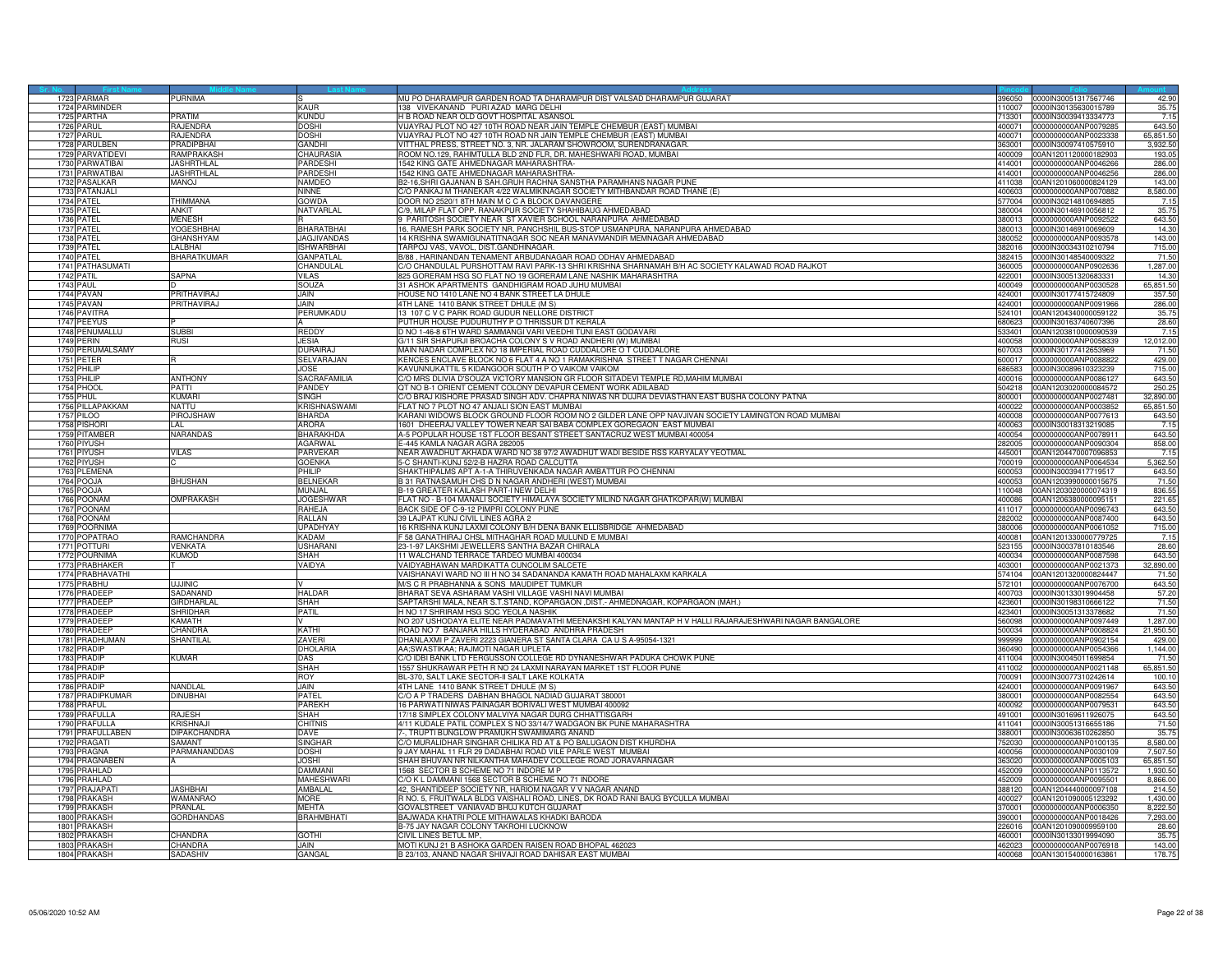| 1805 PRAKASH           | SHANKARRAO       | <b>DAI VI</b>         | 4/54 VANITA VISHWAKARMA NAGAR VISHWAKARMA MARG MULUND WEST MUMBAI 400080                                                     | 400080 0000000000ANP0079375 | 643.50    |
|------------------------|------------------|-----------------------|------------------------------------------------------------------------------------------------------------------------------|-----------------------------|-----------|
| 1806 PRAKASH           |                  | AROOR                 | 72 R CHENSNEY EST COMMDR IN CH RD MADRAS 600105<br>600105                                                                    | 0000000000ANP0084424        | 286.00    |
| 1807 PRAKASH           |                  |                       | [ 1 LOTUS APARTMENTS THIRD CROSS SARATHAMBAL NAGAR PONDICHERRY<br>605005                                                     | 0000IN30163740522405        | 357.50    |
| PRAKASH<br>1808        | PRANI AL         | <b>MEHTA</b>          | GOVAL STREET WANIYAVAD BHUJ KUTCH 370001 MEHDIPATNAM<br>500028                                                               | 0000000000ANP0086463        | 286.00    |
| 1809<br><b>PRAKASH</b> | <b>BHASKAR</b>   | MUJUMDAF              | CANARA BANK DIVISIONAL OFFICE NMDC BUILDING 10-3-311/A CASTLE HILLS MASAB TANK HYDERABAD<br>500028                           | 0000000000ANP0025394        | 32,890.00 |
| 1810 PRAKASH           |                  | CHOUDHARY             | PLOT NO 83 ROAD NO 4 CHANDRAPURI COLONY L B NAGAR HYDERABAD<br>500074                                                        | 0000000000ANP0102487        | 17,160.00 |
| 1811 PRAKASH           |                  | KURI                  | 560037                                                                                                                       |                             |           |
|                        |                  |                       | H NO 9 SK HOMES 4TH MAIN 17TH CROSS RAMESH NAGAR BANGALORE KARNATAKA                                                         | 0000IN30051316146382        | 35.75     |
| 1812 PRAKASH           |                  | KUMAR                 | 52 N S C BOSE ROAD 1ST FLOOR MADRAS 600079<br>600079                                                                         | 0000000000ANP0091701        | 1,287.00  |
| PRALHAD<br>1813        |                  | KULKARNI              | D 86 TYPE D KAIGA TOWNSHIP NEAR TEMPLE MALLAPUR KARWAR KARNATAKA<br>581400                                                   | 0000IN30051316479466        | 7.15      |
| 1814 PRAMILA           |                  | KOTHARI               | GURU RAJENDRA NAGAR, RAJGARH<br>454116                                                                                       | 00AN1201700000051843        | 71.50     |
| 1815 PRAMILA           | PRABHAKAR        | VAKNALLI              | FLAT NO 1 CHANDRAMA APT BEHIND TATA PRESS P BALU MARG PRABHADEVI MUMBAI<br>400025                                            | 0000000000ANP0087232        | 214.50    |
| 1816 PRAMILA           |                  | DINESH                | DEUTSCHE BANK, DB HOUSE, HAZARIMAL SOMANI MARG, FORT, POST BOX 1142, MUMBAI<br>400001                                        | 00AN1601480000925205        | 371.80    |
| 1817<br><b>PRAMILA</b> |                  | GULATI                | 204 SHAHID BHAGAT SINGH CHOWK ADARSH NAGAR JAIPUR<br>302004                                                                  | 0000000000ANP0064942        | 429.00    |
| 1818<br><b>RAMOD</b>   | <b>KUMAR</b>     | YADAV                 | <49/6 AMBIA MANDI PILIKOTHI VARANASI UP 221001<br>221001                                                                     | 0000000000ANP0078557        | 643.50    |
| 1819 PRAMOD            | <b>BABURAC</b>   | <b>AKOLKAR</b>        | 38 GIRDHARI SADAN D L VAIDYA ROAD DADAR MUMBAI<br>400028                                                                     | 0000000000ANP0090905        | 643.50    |
|                        |                  |                       |                                                                                                                              |                             |           |
| 1820 PRAMOD            | KUMAR            | TODI                  | C/O JAMUNALAL MANNALAL 161/1 M G ROAD CALCUTTA<br>700007                                                                     | 0000000000ANP0060776        | 4,290.00  |
| 1821 PRANAB            | KIIMAR           | Mondai                | VILL- KURURIA, P.O.- AMRAI, DURGAPUR<br>713203                                                                               | 0000IN30210510237749        | 286.00    |
| 1822 PRASAD            | <b>AXMKANT</b>   | BHANAP                | SANT EKNATH HOSPITAL E 004 KHINVASARA WOODS ULKANAGARI GARKHEDA AREA AURANGABAD<br>431005                                    | 00AN1203760000282649        | 71.50     |
| 1823<br><b>PRASAD</b>  | <b>IEMANT</b>    | <b>SURVE</b>          | ROOM NO 03 VAKRATUND APT BAGAL CHOWK BEHIND ABHIJIT PARK KHARIGAON KALWA THANE<br>400605                                     | 00AN1201860000517419        | 7.15      |
| 1824 PRASAD            |                  |                       | MUNDY MERCHANT POST BOX NO 1 HINDUPUR 515201<br>515201                                                                       | 0000000000ANP0078148        | 643.50    |
| 1825 PRASAD            |                  | JAMSANDEKAR           | 14 CHAITALI CO-OP SHG SOC OFF WESTERN EXPRESS HIGHWAY BANDRA (E) MUMBAI                                                      | 400051 0000000000ANP0095217 | 643.50    |
| 1826 PRASANNA          | <b>KUMARI</b>    | PRODDUTURI            | 6-27 GANGASTHAN PHASE 111 GOPANPALLI NIZAMABAD NIZAMABAD TELANGANA<br>503003                                                 | 0000lN30311611717387        | 35.75     |
| 1827 PRASANTH          |                  |                       | REVATHI BEHIND TEL EXCHANGE KONGAD POST PALAKKAD<br>678632                                                                   | 0000IN30133021164466        | 164.45    |
|                        |                  | <b>JAIN</b>           | 04 SHANTINATH KRISHANAGAR OPP SHASHI PRABHU CHOWK NR RUPANI CIRCLE BHAVNAGAR<br>64002                                        |                             |           |
| 1828<br>PRASHANT       | <b>UMAR</b>      |                       |                                                                                                                              | 0000IN30223610008895        | 7.15      |
| 1829 PRASHANT          | PUNDALIK         | ALAWE                 | AT POST MANGAON TAL KUDAL Kudal<br>416520                                                                                    | 00AN1202700000165041        | 350.35    |
| 1830 PRASUNAMBA        |                  | <b>REDDY</b>          | C/O Y.S. BHASKARA RAO PLOT NO. 228 TIRUMALA NAGAR MEERPET HYDERABAD                                                          | 500040 0000000000ANP0047450 | 41,184.00 |
| 1831 PRATAAPAGIR       | UDAY             | <b>BHASKAF</b>        | PLOT 56 NAVODAYA COLONY EIAMMABANDA ROAD OPP-K P H B COLONY, KUKATPALLY HYDERABAD, ANDHRA PRADESH<br>500072                  | 0000IN30021412524539        | 193.05    |
| 1832 PRATHAP           | JA               | REDDY                 | 34 JIGALA ANEKAL BANGALORE<br>562106                                                                                         | 00AN1202990000230977        | 1,430.00  |
| 1833 PRATHIBA          |                  | <b>SURESH</b>         | KKR HOMES II FLOOR 16 II STREET LAKSHMI NAGAR ADAMBAKKAM CHENNAI<br>00088                                                    | 00AN1204720009236532        | 143.00    |
| 1834 PRATIBHA          |                  | PANDEY                | HAUSHILA NAGER COLONY OPP-JINGLE BELL SCHOOL FAIZABAD<br>224001                                                              | 0000IN30155721119780        | 35.75     |
| 1835 PRATIMA           | VIVEK            | HATODE                | 204, HEENA ARCADE PREMISES CHS, 2ND FLR, ABOVE ALLAHABAD BANK BANDIVALI HILLS, S.V.ROAD, JOGESHWARI (WEST), MUMBAI<br>400102 | 0000IN30226910121677        | 7.15      |
| 1836 PRAVEEN           | KUMAR            | <b>GUNDLA</b>         | NO 17 195 INDRA NAGAR COLONY SHADNAGAR MAHABUBNAGAR<br>509216                                                                | 00AN1203600002209295        | 71.50     |
|                        | KUMAR            |                       |                                                                                                                              |                             |           |
| 1837 PRAVEEN           |                  | Koneru                | 54 16 8/8 SRINAGAR COLONY VIJAYAWADA<br>520008                                                                               | 00AN1203320008181166        | 78.65     |
| 1838<br><b>PRAVEEN</b> | <b>UMAR</b>      | SARAOGI               | CO GANESHLAL JAYKUMAR 8-B AMARTOLLA STREET CALCUTTA<br>00001                                                                 | 0000000000ANP0068742        | 286.00    |
| 1839<br><b>PRAVEEN</b> |                  | <b>TRIPATHI</b>       | FLAT NO.1811/1812 MAGNUM TOWER LOKHANDWALA COMPLEX ANDHERI (W) MUMBAI<br>400058                                              | 0000000000ANP0052698        | 18,876.00 |
| 1840 PRAVEEN           |                  | CHOUDHAI              | B 1310 PEARL HEIGHTS YARI ROAD VERSOVA MUMBAI MAHARASHTRA<br>400061                                                          | 0000IN30302861125976        | 85.80     |
| 1841 PRAVIN            | <b>GAJENDRA</b>  | <b>JADHAV</b>         | 3810/1/11, DATTA NAGAR BARSHI<br>413401                                                                                      | 00AN1202000000300741        | 7.15      |
| 1842 PRAVIN            | <b>GOVIND</b>    | PATFI                 | FLAT NO 502 D WING RAMWADI CHS LTD J P ROAD ANDHERI W MUMBAI<br>400058                                                       | 00AN1203320001917107        | 143.00    |
| 1843 PRAVINA           | MANAHARKUMAR     | NODI                  | <b>867 NEAR GHEEKANTA POST OFFICE AHMEDABAD</b><br>80001                                                                     | 0000000000ANP0006174        | 16,373.50 |
| 1844 PRAVINCHANDRA     | <b>CHUNIBHAI</b> | PATEL                 | C/O N C PATEL 9/13 GURUKRUPA VISHWABHARATI SOC V P ROAD ANDHERI WEST MUMBAI<br>400058                                        | 0000000000ANP0902028        | 643.50    |
| 1845 PRAVINCHANDRA     |                  | RATILAL               | POBOX NO 21084 SAFAT SAFAT CODE 13071                                                                                        | 0000000000ANP0902272        | 1,287.00  |
|                        |                  | PARIKH                |                                                                                                                              |                             |           |
| 1846 PRAVINKUMAR       | OCHHAVLAL        |                       | NO 5 KALYAN BLDG KHADILKAR ROAD GIRGAUM MUMBAI 400004<br>400004                                                              | 0000000000ANP0082293        | 643.50    |
| 1847 PREET             | <b>MOHINDER</b>  | SINGH                 | HOTEL ROXY JALANDHAR CITY PUNJAB<br>144001                                                                                   | 0000000000ANP0078377        | 643.50    |
| <b>1848 PREM</b>       | SAGAR            | GARG                  | H NO 1821/1 MOTI BAGH ADDA RAIKOT JAGRAON PUNJAB<br>42026                                                                    | 0000lN30114311126419        | 71.50     |
| 1849 PREM              | PRAKASH          | <b>GAJPAL</b>         | FLAT NO-D-702, PARK TITANIUM PARK STREET WAKAD PUNE, MAHARASHTRA<br>411057                                                   | 0000IN30021411772641        | 14.30     |
| 1850 PREMA             |                  | Kandol                | SHRI RAM BHAVAN, A FLAT NO 10 III FLOOR, BHAYADAR (W) DIST THANE 401 101<br>401101                                           | 0000000000ANP0085661        | 643.50    |
| 1851 PREMKUMAR         | KHUSHALDAS       | GIANAN                | A 60 AKSHAR BUNGLOWS B/H NAND SOCIETY AKSHAR CHOWK OLD PADRA ROAD VADODARA,GUJARAT<br>390020                                 | 0000IN30021412159106        | 1,859.00  |
| 1852 PREMNATH          |                  | SHANBHAG              | NO B-1 LINCOLN APTS NEAR DR COSTA HOSPITAL FATORDA GOA<br>403602                                                             | 0000IN30192630539107        | 214.50    |
| 1853 PRITEE            |                  | PRABHUTENDOLKAR       | A P ZARAP TAL KUDAL DIST SINDHUDURG KUDAL KUDAL MAHARASHTRA, INDIA<br>116520                                                 | 0000IN30302859479015        | 715.00    |
| 1854 PRITHA            |                  | PURKAYASTHA           | C/O AXIS BANK LTD PALTAN BAZAR BRANCH A T ROAD GUWAHATI ASSAM<br>781001                                                      | 0000IN30021413503767        | 35.75     |
|                        |                  |                       | 2 PASAYDAN SANT DNYANESHWAR MARG PANCH PAKHAAI THANE                                                                         |                             | 715.00    |
| <b>1855 PRITI</b>      |                  | MEHTA                 | 400602                                                                                                                       | 0000IN30160410068714        |           |
| 1856 PRIYA             |                  | IYFR.                 | 202 JYOTI APARTMENTS VITHALBHAI PATEL ROAD MULUND WEST MUMBAI<br>400080                                                      | 0000000000ANP0092195        | 643.50    |
| 1857<br>PRIYA          |                  | <b>GOPALAKRISHNAN</b> | FHUNDATHIL (H) KOTTOLLI (PO) CALICUT<br>673016                                                                               | 0000IN30023912571567        | 429.00    |
| 1858<br>PRIYA          |                  |                       | D/O DR G KANNUSAMY 29 POST OFFICE STREET PERAMBALUR TRICHY DIST<br>21212                                                     | 0000000000ANP0090513        | 643.5     |
| 1859 PRIYA             | PRASHANT         | CHAPHEKAR             | 103 GAJANAN SOC NAVGHAR AMBADI ROAD VASAI WEST THANE<br>401202                                                               | 00AN1201320001240942        | 3,575.00  |
| 1860 PRIYADARSHAN      | SHANKARRAO       | KULKAR                | PUNAVASU APPT B WING IST FLOOR R NO 5 DOMBIVLI (WEST) ANAND NAGAR<br>421202                                                  | 0000000000ANP0093758        | 643.50    |
| 1861 PROBIR            |                  | DAS                   | B, 2ND SARASWATI 194 - 196 JAYKAR MARG MUMBAI, MAHARASHTRA<br>400002                                                         | 0000IN30154918364979        | 250.25    |
| 1862 PUJA              |                  | RUNGTA                | C/O MAHENDRA KU RUNGTA 7B KIRAN SHANKAR ROY ROAD 1ST FLOOR CALCUTTA<br>700001                                                | 0000000000ANP0056432        | 786.50    |
| 1863 PULLAK            |                  | <b>GUPTA</b>          | 2C/604 OM CHS LTD. MHADA COLONY CHANDIVALI ANDHERI EAST MUMBAI<br>400072                                                     | 00AN1203320004299020        | 71.50     |
| 1864 PUNEET            |                  | RHATIA                | 118 / 442 C KAUSHAL PURI KANPUR<br>208012                                                                                    |                             | 1,501.50  |
|                        |                  |                       |                                                                                                                              | 0000IN30088814170664        |           |
| 1865 PURNIMA           | <b>AKHIL</b>     | SHAH                  | 17 POOLE ROAD 437 503<br>399999                                                                                              | 0000000000ANP0902381        | 1,287.00  |
| 1866 PURSHOTTAM        |                  | DUSAD                 | SHOP NO 45 CHANDPOLE BAZAR JAIPUR 302001<br>302001                                                                           | 0000000000ANP0089892        | 643.50    |
| 1867 PURSHOTTAMDAS     | VRUNDAVANDAS     | PATFI                 | 12 B NILAY APARTMENTS NEAR GULAB TOWER SOLA ROAD THATLEJ AHMEDABAD<br>380059                                                 | 0000000000ANP0005731        | 65,851.50 |
| 1868 PURUSHOTHAM       |                  |                       | NO 13/5 1 D MAIN 15TH CROSS B K NAGAR YESHWANTHPUR BANGALORE<br>560022                                                       | 0000lN30113526461353        | 715.00    |
| 1869 PURUSHOTHAMRAO    |                  | N                     | S/O LATE NARAYANA RAO BHOOMIKA, 1STMAIN, 3RD CROSS, BANK COLONY, CHITRADURGA<br>577501                                       | 0000IN30307710215749        | 357.50    |
| 1870 PURUSHOTTAM       | KISANGOPAL       | RATHI                 | KRISHNA NIDDHI NEAR NATRAJ GARDEN KHAMGAON BULDHANA<br>444303                                                                | 00AN1201090000078350        | 11,440.00 |
| 1871 PURUSHOTTAM       |                  | KUMAR                 | D-89 MOHAN GARDEN UTTAM NAGAR NEW DELHI<br>110059                                                                            | 0000IN30011810690023        | 7.15      |
| 1872 PURUSOTTAM        |                  | SINGH                 | P O BOX 1887 BIN SULEIMAN MEDICAL VILLA 01 BIN SULIMAN MEDICAL BLDG SANAIYA ST NR ETISALAT AL AIN<br>123456                  | 0000IN30059710133120        | 715.00    |
|                        |                  |                       |                                                                                                                              |                             |           |
| 1873 PURVI             | KAMLESH          | PAREKH                | 16 PREM MILAN 87-B NEPEAN SEA ROAD MUMBAI<br>400006                                                                          | 0000000000ANP0043075        | 429.00    |
| 1874 PUSHKAR           | <b>HARIVADEN</b> | DALAL                 | 43 SARDAR PATEL COLONY P O NAVJIVAN AHMEDABAD                                                                                | 380014 0000000000ANP0082361 | 286.00    |
| 1875 PUSHKAR           | HARIVADEN        | DALAL                 | 43 SARDAR PATEL COLONY P O NAVJIVAN AHMEDABAD<br>380014                                                                      | 0000000000ANP0022175        | 1,144.00  |
| 1876 PUSHPA            | DEVI             | <b>GARODIA</b>        | GARODIA BHAVAN JHAUGANJ LANE PATNA CITY<br>800008                                                                            | 0000000000ANP0056260        | 1,072.50  |
| 1877<br><b>PUSHPA</b>  | DEVI             | <b>GARODIA</b>        | GARODIA BHAWAN JHAUGANJ LANE PATNA CITY<br>800008                                                                            | 0000000000ANP0056262        | 429.00    |
| 1878 PUSHPA            | VATI             | SINGH                 | VITRUM GLASS COLONY ROOM NO 3 VIKHROLI WEST POWAI ROAD SURYA NAGAR MUMBAI<br>400083                                          | 0000IN30051310751510        | 357.50    |
| 1879 PUSHPA            | <b>DEVI</b>      | <b>GARODIA</b>        | GARODIA BHAWAN JHAUGANJ LANE PATNA CITY<br>800008                                                                            | 0000000000ANP0056261        | 643.50    |
| 1880 PUSHPA            |                  | THAKAR                | 25/201 SHAKTI NAGAR C S C ROAD NO-3 DAHISAR (EAST) MUMBAI<br>400068                                                          | 0000000000ANP0090782        | 429.00    |
| 1881 PUSHPA            | DFVI             | SHARMA                | C/O VIRENDRA NATH SHARMA B 20 SHIV MARG BANIPARK JAIPUR RAJ<br>302006                                                        | 0000000000ANP0043502        | 24,667.50 |
|                        |                  |                       |                                                                                                                              |                             |           |
| 1882<br>PUSHPA         |                  | RAJE                  | AA;MANGALYAAA; PATEL COLONY ANAND DIST. KHEDA GUJRAT<br>88001                                                                | 0000000000ANP0063432        | 45,259.50 |
| 1883 PUSHPABEN         | NAVINCHANDRA     | MEHTA                 | 308/14 AMBIKA BHAVAN SOCIETY NAZRANA COMPOUND BHIWANDI DIST. THANE<br>421302                                                 | 0000IN30038610100273        | 71.50     |
| 1884 PUSHPADAS         |                  | <b>JAMES</b>          | 561 16/717 ELLUKUNNEL HOUSE 9 KANJIRAPPALLY KOTTAYAM<br>686507                                                               | 0000IN30023911921674        | 536.25    |
| 1885 PUSHPASEN         |                  | GANDHI                | A-103 - SILVER SHOWER CHS OPP. OCTROI NAKA PAPDY VASAI (W) MAHARASHTRA<br>401202                                             | 0000IN30148510612766        | 157.30    |
| 1886 PUSHPAVATI        | SHANTILAL        | <b>JOBALIA</b>        | VELJI SHIVJI BLDG HINGWALA LANE GHATKOPAR MUMBAI                                                                             | 400077 0000000000ANP0085833 | 643.50    |
|                        |                  |                       |                                                                                                                              |                             |           |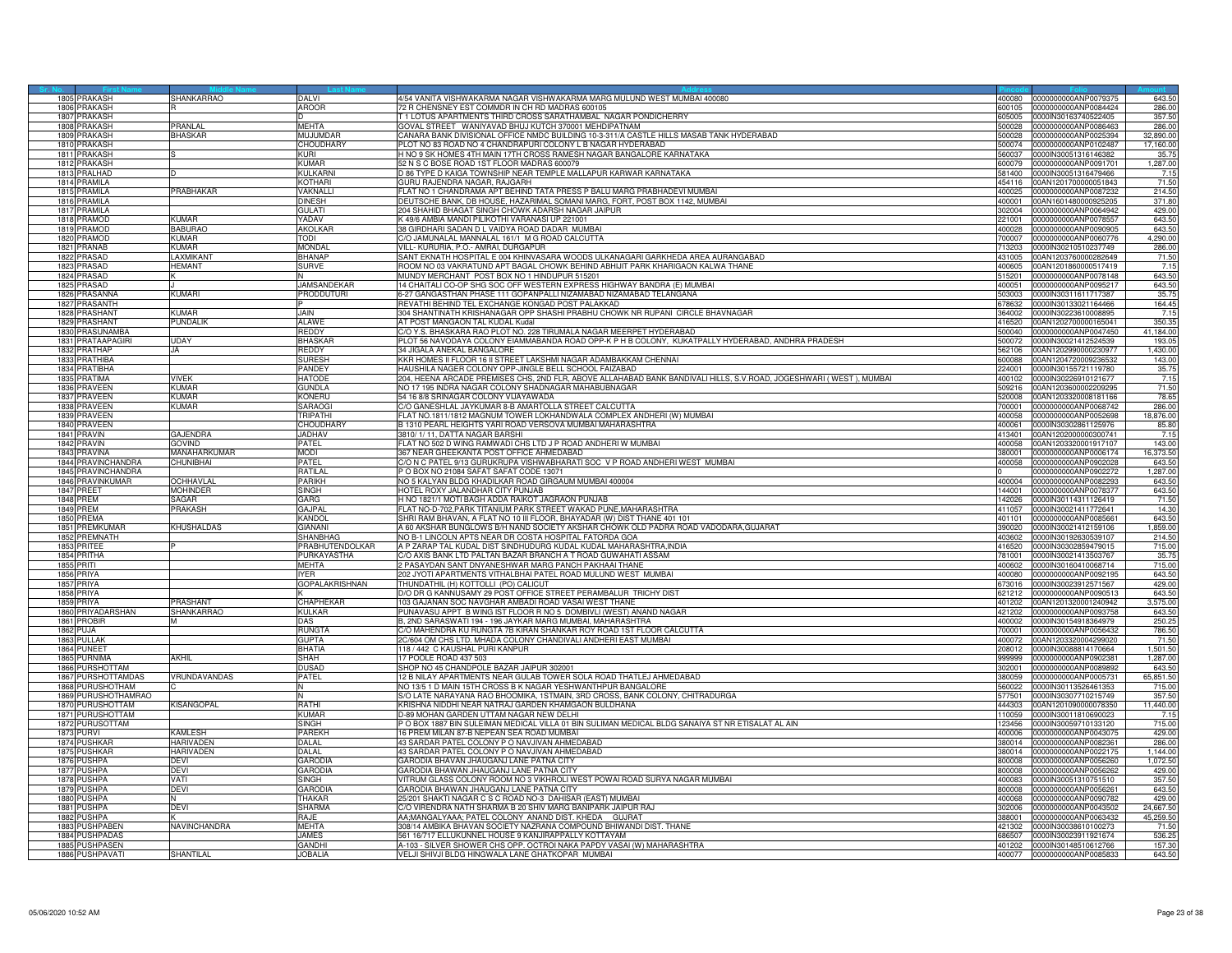|                   | 1887 PUSHPENDRA            | PRATAPSINGH              | THAKUR                 | S O COL R P SINGH C O DR S P SINGH C 8 EKTA NAGAR BAREILLY                                        | 243122 | 00AN1204470003037227                         | 286.00    |
|-------------------|----------------------------|--------------------------|------------------------|---------------------------------------------------------------------------------------------------|--------|----------------------------------------------|-----------|
| 1888              | PUTHANAYIL                 |                          | RAVI                   | PUTHANAYIL HOUSE PERUMUDIYOOR POST PATTAMBI VIA PALAKKAD DIST                                     |        | 679303 0000IN30163741109292                  | 393.25    |
| 1889              | PUTHIYEDATH                | REMA                     | <b>MENON</b>           | XX111/197 SKV COLLEGE ROAD P O KANATTUKARA TRICHUR                                                | 680011 | 0000IN30163740850188                         | 357.50    |
| 1890              | PUVVALA                    |                          | SARADA                 | 49-53-8/15 BALAYYASASTRY LAYOUT VISAKHAPATNAM                                                     | 30013  | 0000IN30039412971223                         | 28.60     |
| 1891              | ankaj                      |                          | <b>Kumar</b>           | % Prabhunath Prasad Koat Bazar Sitamarhi                                                          | 43302  | 000IN30177410252149                          | 178.7     |
| 1892              | ratap                      | Kumai                    | Bairiganjar            | Sarbodaya Nagar, Near Post Office, Puri                                                           | 752002 | 0000IN30287120292334                         | 143.00    |
| 1893              | ravin                      | NANASAHEE                | Shinde                 | PRAKASH NAGAR VITTHAL NAGAR B NR MSEB SOC LATUR                                                   | 413531 | 00AN1208160001125638                         | 7.15      |
| 1894              |                            | <b>KKRAGP</b>            | <b>LTD</b>             | JEEVAN TARA BUILDING 5 PARLIAMENT STREET NEW DELHI 110001                                         | 110001 | 0000000000ANR0090647                         | 643.50    |
| 1895 <sup>F</sup> |                            | AANCHAL                  | <b>SINGH</b>           | C/O ANIL KAPOOR CROWN DRUG STORES 28-B KHAN MARKET NEW DELHI                                      | 110003 | 000000000ANR0075987                          | 8,580.00  |
| 1896              |                            |                          | HARIPRASAD             | <b>VO 9 6TH CROSS SRIRAMPURAM BANGALORE</b>                                                       | 60021  | 0000lN30214810010332                         | 7.15      |
| 1897              |                            | <b>ATISH</b>             | CHANDRA                | 340 4TH CROSS 4TH MAIN ANNAPOORNESHWARI NAGAR NAGARBHAVI BENGALURU                                | 560091 | 00AN1204720005541522                         | 14.30     |
| 1898              |                            |                          | RAJESH                 | POLICE SUB INPECTOR POLICE STATION KONANUR                                                        |        | 573130 0000IN30039417231223                  | 71.50     |
| 1899              |                            | VISHWANATH               | PRABHU                 | SRI VISHWA VAIKUNT BEEDU MARG AMBALPAY UDUPI                                                      |        | 576103 0000000000ANR0111573                  | 1,430.00  |
| 1900 F            |                            | VIJAY                    | <b>SHANKAR</b>         | NEW NO 19 ,OLD NO 9 LUZ CHURCH ROAD MYLAPORE CHENNAI                                              | 600004 | 0000IN30163740565678                         | 14.30     |
| 1901              |                            | <b>ASTHIMAL</b>          | <b>JAIN</b>            | <b>IO.86/2 TANA STREET PURSAIWAKKAM CHENNAI</b>                                                   | 00007  | 0000IN30030210037127                         | 3,575.00  |
| 1902              |                            |                          | <b>IIMA</b>            | AP119 AF 6TH STREET 11TH MAIN ROAD ANNA NAGAR MADRAS                                              | 600040 | 0000000000ANR0064560                         | 286.00    |
| 1903              |                            |                          | SANTHA                 | 5 PONNI STREET RAJAJI NAGAR VILLIVAKKAM CHENNAI                                                   | 600049 | 0000IN30108022199635                         | 71.50     |
| 1904              |                            |                          | RANJINI                | 2 POES GARDEN MADRAS                                                                              | 600086 | 0000000000ANR0056194                         | 27,456.00 |
| 1905 F            |                            |                          | <b>INDIRA</b>          | OLD NO. 11, NEW NO 43 REDDY PALAYAM, ATHIPATTU, THIRUVALLUR DISTRICT                              | 601203 | 00AN1201090003872728                         | 14.30     |
| 1906              |                            |                          | <b>UDAYASURYAN</b>     | NO 3 MEERA COMPLEX HOSPITAL STREET THIRUVARUR DIST MUTHUPET THIRUVARUR                            | 14704  | 00AN1203600001157364                         | 257.40    |
| 1907              |                            |                          | DHASARATHAN            | 14 VELAKAL NATHAM PO VIA PUDUPET VELLORE DIST                                                     | 335651 | 0000IN30039414121612                         | 286.00    |
| 1908              |                            |                          | GANESAN                | OLD NO 84-B NEW NO 60 KARUPPUSAMY MEISTHRY STREET K K PUDUR COIMBATORE                            | 641038 | 0000000000ANR0115245                         | 32,890.00 |
| 1909              |                            |                          | KAVITHA                | 32 CO-OP COLONY K K PUDUR POST COIMBATORE                                                         | 641038 | 0000IN30039413736018                         | 143.00    |
| 1910              |                            |                          | BHOJAN                 | DOOR NO. 12G, WOOD COCK ROAD, NEAR GOODSHED, OOTY TAMILNADU                                       | 643001 | 0000IN30226911737949                         | 71.50     |
| 191               |                            |                          | <b>BALASUBRAMANIAN</b> | DEVIKRIPA MUTTATH HOUSE KOZHUKULLY P O MOORKANIKKARA THRISSL                                      | 80752  |                                              | 114.40    |
| 1912              | <b>RABINDRA</b>            | ∕IIMAR                   | SWAIN                  | 304/PANCHSHEEL-1 WING-A RAHEJA TOWNSHIP MALAD (E) MUMBAI                                          | 400097 | 0000IN30163740644336<br>0000000000ANR0063483 | 27,456.00 |
| 191               | RABINDRA                   | <b>NATH</b>              | <b>GUPTA</b>           | 1ST FLOOR SOUTH BLOCK 3 MANGOE LANE CALCUTTA                                                      |        |                                              | 71.50     |
|                   |                            |                          |                        |                                                                                                   | 700001 | 0000000000ANR0068592                         |           |
|                   | 1914 RACHITA               | MAHENDRA                 | PATEL                  | 6 DEEPKUNJ SOCIETY B/H PALDI GAM PALDI AHMEDABAD                                                  | 380007 | 00AN1201860000544641                         | 107.25    |
| 1915              | <b>RACHNA</b>              |                          | SAIGAL                 | B 2/709 Varun Appartments Plot No 12 Sector 9 Rohini Delhi                                        | 110085 | 00AN1202990005653573                         | 14.30     |
| 191               | RACHNA                     |                          | <b>SHARMA</b>          | 32 LOWTHER ROAD GEORGE TOWN ALLAHABAD                                                             | 11001  | 0000lN30112715021937                         | 357.50    |
| 191               | RADHA                      |                          | RAMAMURTHY             | BLDG NO C-19/301 VASANT PALASH CHS VASANT VIHAR HSG COMPLEX POKHRAN ROAD NO 2 THANE (W)           | 400601 | 0000000000ANR0041263                         | 2,359.50  |
| 191               | <b>ADHA</b>                |                          |                        | 380 1 D3 P AND T COLONY SALEM C SALEM                                                             | 36004  | 00AN1204470006476431                         | 286.00    |
| 1919              | RADHA                      |                          |                        | KANCHI NEW NO 32 KALAKSHETRA ROAD THIRUVANMIYUR CHENNAI                                           | 600041 | 0000000000ANR0084435                         | 286.00    |
| 192               | <b>ADHAKISHAN</b>          | <b>BABULAL</b>           | VARMA                  | BUNGALOW NO.13 STELLER TOWER LOKHANDWALA COMPLEX 4-BUNGLOWS ANDHERI (W) MUMBAI                    | 100058 | 0000000000ANR0003763                         | 32,890.00 |
| 192               | RADHAKISHAN                |                          | <b>VYAS</b>            | FAGARDA BHAVAN PHALODI DIST- JODHPUR                                                              | 342301 | 0000lN30160410322649                         | 107.25    |
| 192               | RADHAKRISHNA               | VARAYANA                 | SHENAI                 | 63 K H B COLONY VISHWESHWAR NAGAR HUBLI KARNATAKA                                                 | 580032 | 0000000000ANR0008619                         | 65,851.50 |
| 192               | RADHAKRISHNAN              |                          |                        | TC 4/1314 2 AMBALA NAGAR JN KOWDIAR TRIVANDRUM KERALA                                             | 395003 | 0000IN30163770003230                         | 715.00    |
| 1924              | RAGHAV                     |                          | BAHL                   | 124 JEEVAN BHARATHI BLDG CONNAUGHT CIRCUS NEW DELHI                                               | 110001 | 0000000000ANR0074084                         | 34,320.00 |
| 1925              | <b>AGHAVAN</b>             |                          |                        | 24/2 KRISHNA MURTHY STREET WEST MAMBALAM MADRAS                                                   | 600033 | 0000000000ANR0085370                         | 429.00    |
| 1926              | RAGHAVAN                   |                          |                        | 24/2 KRISHNAMURTHY STREET 24/2 KRISHNAMURTHY STREET WEST MAMBALAM CHENNAI                         | 600033 | 0000IN30044110708854                         | 214.50    |
| 192               | RAGHAVENDR/                | PAI                      |                        | STATE BANK OF INDIA P B NO 10 KRISHNA COMPLEX UDUPI D K                                           | 576101 | 0000000000ANR0091986                         | 643.50    |
| 192               | RAGHUNANDAN                | RAO                      |                        | NO.1688, 18TH CROSS, 21ST MAIN M C LAYOUT,MAGADI CHORD ROAD VIJAYA NAGAR BANGALORE                | 560040 | 0000IN30023911162377                         | 471.90    |
| 1929              | RAGINI                     |                          | <b>PARIKH</b>          | 66 MAKER CHAMBERS III 6TH FLOOR 221 NARIMAN POINT JAMNALAL BAJAJ ROAD MUMBAI                      | 400021 | 0000000000ANR0902007                         | 1,287.00  |
| 1930              | <b>AGUNATHAN</b>           |                          | KR                     | AANGUDIAR STREET KANDAVARAYANPATTI TAMILNADU 623203                                               | :23203 | 0000000000ANR0079107                         | 643.50    |
| 1931              | RAGUNATHAN                 |                          | KR                     | MANGUDIAR STREET KANDAVARAYANPATTI RAMNAD DISTRICT TAMILNADU 623203                               | 323203 | 0000000000ANR0083370                         | 643.50    |
| 1932              | RAGUNATHAN                 |                          | KR                     | MANGUDIAR STREET KANDAVARAYANPATTI RAMNAD DISTRICT TAMILNADU                                      | 623203 | 0000000000ANR0027982                         | 65,851.50 |
| 193               | RAHUL                      |                          | PARAKH                 | C/O SUBH LAXMI 40-A ARMENIAN STREET CALCUTTA                                                      | '00001 | 0000000000ANR0095328                         | 429.00    |
|                   | 1934 RAHUL                 | <b>KANTILAL</b>          | PATIL                  | FLAT NO 404 LAMBODHAR AVENUE B WING SADGURU NAGAR LINK ROAD NEAR DURVANKUR LAWAN TIDKE NAG NASHIK | 422008 | 00AN1208160001419517                         | 14.30     |
| 193               | <b>AHUL</b>                |                          | ANAND                  | 15 RAYMOND STAFF COLONY MIDC JALGAON                                                              | 425003 | 0000IN30177416350799                         | 135.85    |
| 1936              | RAHUL                      | <b>GORAKH</b>            | CHAVAN                 | HO NO 207 SHIVSHANTI JAIHIND COLONY DEOPUR DHULE                                                  | 424002 | 0000lN30177412606150                         | 7.15      |
|                   | 1937 RAJ                   | KUMAR                    | PANDEY                 | W B C GHATO TAND HAZARI BAGH HAZARI BAGH                                                          |        | 525314 00AN1203350001898359                  | 715.00    |
| 1938              | RAJ                        | <b>JUBHASHCHANDRA</b>    | <b>ATHANE</b>          | ASHIRWAD, 590 E WARD, SHAHUPURI 1ST LANE, KOLHAPUR                                                | 416001 | 00AN1201130000092580                         | 28.60     |
| 1939              | ۱A۱                        | (UMAR                    | RAWLINS                | JAYSHREE NIKETAN NATIONAL SCHOOL ROAD BHANDUP MUMBAI                                              | 400078 | 0000000000ANR0032588                         | 32,890.00 |
| 1940              | :AJ                        |                          | BAHADUR                | 237, AMBEDKAR ROAD VILLAGE- KAULAGARH DEHRADUN                                                    | 48001  | 0000IN30055610326427                         | 7.15      |
| 1941              | RAJ                        |                          | <b>KUMARI</b>          | H NO 20 GALI NO 5 J EXTENTION LAXMINAGAR DELHI                                                    | 110092 | 0000000000ANR0071493                         | 32,890.00 |
|                   | 1942 RAJ                   | <b>KISHORE</b>           | <b>SRIVASTAVA</b>      | D-47 NEW KALONI HUSAINABAD JAUNPUR                                                                | 222002 | 00AN1201090009946401                         | 64.35     |
|                   | 1943 RAJA                  | VENKATACHALAPATHIRAO     | DEVULAPALLI            | H NO 8 6 192 PADMAVATHI COLONY MAHABUBNAGAR                                                       | 509001 | 00AN1204720012757159                         | 35.75     |
|                   | 1944 RAJADHYAKSHA          |                          | <b>ANAND</b>           | A-103 MOONLIGHT APARTMENTS CHAKALA MAHAKALI CAVES ROAD ANDHERI (WEST) MUMBAL                      | 400093 | 0000000000ANR0003102                         | 7,150.00  |
| 1945              | <b>AJAGOPAL</b>            |                          |                        | 28 SOUTH AVANI MOOLA STREET MADURAI 625001 TAMILNADU                                              | 25001  | 0000000000ANR0090465                         | 643.50    |
| 1946              | RAJAGOPALAN                |                          | RANGACHARI             | BLDG NO 4 A 301 RATAN NAGAR FOUR BUNGALOWS ANDHERI WEST MUMBAI 400058                             | 400058 | 0000000000ANR0084757                         | 1,287.00  |
| 1947              | RAJAN                      | Dinkar                   | <b>KALWIT</b>          | E-5. NEELKAMAL CO-OP. HOUSING SOCIETY 62 BAJAJ NAGAR NAGPUR                                       |        | 440010 00AN1201060100007300                  | 1.716.00  |
|                   | 1948 RAJAPPAN              |                          |                        | KANYE KONIL THUNDATHILMALA CHENGANNUR CHENGANNUR                                                  | 689121 | 0000IN30023913206477                         | 35.75     |
| 1949              | RAJAPUT                    | JASHUJI                  | PAHAD.II               | AT AND POST KHILOD TA SATLASANA KHILOD TA SATLASANA                                               | 384330 | 0000IN30127630634498                         | 1,430.00  |
| 195               | <b>AJASEKAR</b>            |                          | KASTLA                 | LAT NO 5109 SRILA TOWERS HYDERANAGAR HYDERABAD                                                    | 00085  | 0000000000ANR0092032                         | 643.5     |
| 1951              | RAJASEKHAR/                | RAOVENKATARAMANA         | RAMRAJU                | DOOR NO 6-9-4-9/2 ARUNDALPET GUNTUR                                                               | 522002 | 0000IN30232410804882                         | 19,734.00 |
| 1952              | RAJASHEKAR                 |                          |                        | NO. 132 BEML LAYOUT IIND CROSS BASAWESHWARA NAGAR BANGALORE                                       | 560079 | 00AN1201060000970595                         | 78.65     |
| 1953              | RAJASHRI                   |                          | <b>RANGNEKAR</b>       | C1/704 THE RUTU ESTATE PATLIPADA GHOD BUNDER ROAD NR MUNICIPLE COMMISSIONERS BUNGLOW THANE        | 400607 | 0000IN30267935022997                         | 71.50     |
|                   | 1954 RAJBIR                | <b>SINGH</b>             | <b>RAO</b>             | 1-363, NEW VIDHYADHAR NAGAR, JAIPUR                                                               | 302012 | 00AN1204470001085228                         | 143.00    |
| 195               | <b>AJCHANDRA</b>           | <b>APITALSERVICESPVT</b> | <b>LTD</b>             | B101-102 SKIFFILE BLDG 143 VALLABH BAUG EXTN RD ABOVE BANKOFBARODA GHATKOPAR E MUMBAI             | .00075 | 00AN1100001100018368                         | 286.00    |
| 1956              | RAJEEV                     |                          | <b>KUNDRA</b>          | 44-B TAGORE NAGAR LUDHIANA                                                                        | 140001 | 0000IN30039414663694                         | 71.50     |
| 1957              | RAJEEV                     | (UMAR                    | MALISETTY              | 1542, GROUND FLOOR, 2ND - MAIN, 'E' BLOCK, AECS LAYOUT, KUNDALAHALLI, BANGALORE                   | 560037 | 00AN1204470001095082                         | 357.50    |
| 1958              | RAJEEV                     |                          | <b>KARAJGIKAF</b>      | SUKHASHREE BUNGALOW 34 SAMARTH NAGAR AURANGABAD                                                   | 431001 | 0000000000ANR0044547                         | 41,184.00 |
| 1959              | <b>AJENDRA</b>             |                          | GOENKA                 | 3ANARAS AUTO TRACTORS C 21/4 A MALDAHYA VARANASI                                                  | 221002 | 0000000000ANR0078569                         | 643.50    |
| 196               |                            |                          | <b>MEHTA</b>           |                                                                                                   | 39001  |                                              |           |
|                   | AJENDRA<br><b>RAJENDRA</b> | <b>KIMAR</b>             | PATEL                  | NO 5 AKC COLONY CHINNANDAN KOIL ROAD KARUR                                                        |        | 0000IN30177412748534                         | 35.7      |
| 1961              |                            |                          |                        | C/O MANIBHAI AMBALAL PATEL 210 GOLBALLAR RAJPUR (MP) 492 001                                      | 492001 | 0000000000ANR0085570                         | 2,645.50  |
| 1962              | <b>AJENDRA</b>             | <b>KUMAR</b>             | PATEL                  | C/O MANIBHAI A PATEL & CO GOLEBAZAR RAIPUR (M P)                                                  | 492001 | 0000000000ANR0053705                         | 82,368.00 |
| 1963              | RAJENDRA                   | <b>KUMAR</b>             | <b>TAPADIA</b>         | 1-7-1072-A MUSHEERABAD ROAD RTC X ROADS HYDERABAD                                                 | 500020 | 00AN1203840001472431                         | 357.50    |
|                   | 1964 RAJENDRA              | <b>MADHAVRAO</b>         | <b>SHENDE</b>          | G NO 320-321 AT BHUGAON TAL MULSHI PUNE                                                           | 412108 | 0000IN30177415019863                         | 343.20    |
| 196               | <b>AJENDRA</b>             | RAMESHWAF                | KHANDELWAI             | PLOT NO 53 MISKIN NAGAR NEAR ZALANI HOSPITAL SAVEDI ROAD NAGAR AHMEDNAGAR                         | 414003 | 0000000000ANR009888                          | 643.50    |
| 196               | RAJENDRA                   | RARI II AL               | <b>GANDHI</b>          | PLOT NO 15 BABUBHAI MARKET KOREGAON TAL KOREGAON DIST SATARA 415501                               |        | 415501 0000000000ANR0078437                  | 643.50    |
| 1967              | <b>AJENDRA</b>             | DATTARAM                 | <b>HARLIKAR</b>        | 12TH LANE, JAYSINGPUR TAL, SHIROL DIST KOLHAPUR JAYSINGPUR MAHARASHTRA                            | 416101 | 0000IN30021415869116                         | 30,294.55 |
|                   | 1968 RAJENDRA              | MUKUND                   | RANE                   | AT POST HINDALE TALUKA DEVGAD DIST SINDHUDURG RANEWADI SINDHUDURG MAHARASHTRA                     |        | 416630 0000IN30371910523610                  | 71.50     |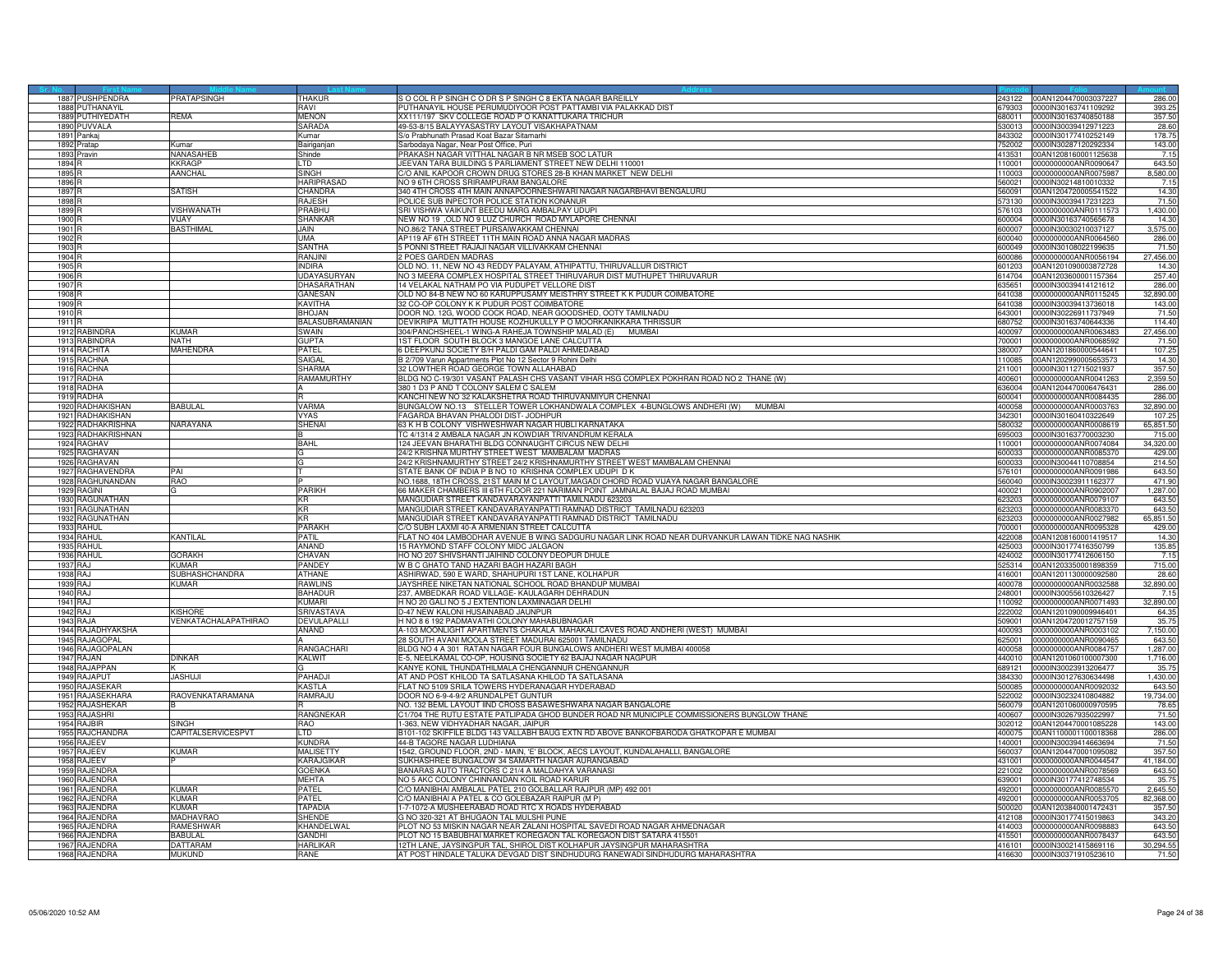| 1969 RAJENDRA<br>1970 RAJENDRA<br><b>PRASAD</b><br>FANCY STORE 2236 DHARAM PURA DELHI<br>17,160.00<br><b>RUSTAGI</b><br>110006<br>0000000000ANR0075330<br>BLOCK NO 8 HILL VIEW APARTMENT PRABHAT ROAD 15TH LANE PUNE<br>1971 RAJENDRA<br><b>HAM</b><br><b>DESHPANDE</b><br>10,296.00<br>411004<br>0000IN30028010403632<br>/5 HIMALI CO-OP SOCIETY NR MHATRE BRIDGE ERANDWANA PUNE<br>1972<br>RAJENDRA<br>MEDANKAR<br>111004<br>000000000ANR0077103<br>2,359.50<br>RAJENDRA<br><b>MORARKA</b><br>24-B CARMICHAEL ROAD MORARKA HOUSE MUMBAI<br>197<br>400026<br>0000000000ANR0057075<br>286.00<br>VIJAYA BHAVAN 4TH FLOOR ALTAMOUNT ROAD MUMBA<br>1,287.00<br>1974<br>RAJENDRA<br>SINGH<br><b>IDAR</b><br>400026<br>0000000000ANR0063536<br>1975 RAJENDRA<br><b>SHAH</b><br>C/O MR JANAK R SHAH A/9 MANGAL DEEP FLAT JODHPUR VILLAGE ROAD AHMEDABAD<br>0000000000ANR0026084<br>32,890.00<br>380015<br><b>BHATTI</b><br>1976 RAJENDRA<br>19-2 MOHAN NAGAR SOCIETY NEAR M N COLLEGE VISNAGAR N GUJ<br>384315<br>0000000000ANR0093593<br>1.287.00<br>н<br>1977 RAJENDRAKUMAR<br>SHARMA<br>4 THA HOUSING BOARD SHASTRINAGAR JAIPUR RAJASTHAN<br>02001<br>0000000000ANR0045590<br>13,728.00<br>57.20<br>1978 RAJENDRAN<br>ATHIRA PRROORKARZHMA CHARUMOOD ALAPPUZHA<br>690505<br>00AN1201090001575613<br>71.50<br>1979 RAJENDRAN<br>31, RONDALA GOVINDAN STREET SHEVAPET SALEM<br>636002 0000IN30017510462564<br>71.50<br>1980 RAJESH<br>CHANDAK<br>38 B K PAUL AVENUE 4TH FLOOR KOLKATA<br>700005<br>0000000000ANR0071237<br>1981 RAJESH<br><b>KUMAR</b><br><b>JAJODIA</b><br>85/1 BALLYGUNGE PLACE CALCUTTA<br>71.50<br>700019 00000030125028132141<br>RAJESH<br><b>JAJODIA</b><br>71.50<br>1982<br>35/1 BALLYGUNG PLACE 1ST FLOOR CALCUTTA<br>00019<br>0000000000ANR006980<br>143.00<br><b>TRIPATHY</b><br>PLOT NO 42, BHAGWAT SANDHAN COLONY CANAL RD, GGP, RASULGARH BHUBANESWAR, ORISSA<br>1983<br><b>RAJESH</b><br>51010<br>0000IN30021414038206<br><b>KUMAR</b><br>1984 RAJESH<br><b>AJITSARIA</b><br>HAIBARGAON, NAGAON NAGAON<br>'82002<br>00AN1201090001333110<br>143.00<br>1985 RAJESH<br>KUMAR<br>SHEOTAR HOUSE NEAR CIVIL-LINE, LAL KOTHI COMPOUND, GAYA GAYA<br>823001<br>00AN1201092600056388<br>357.50<br>1986 RAJESH<br><b>SUBHASHCHANDRA</b><br><b>KOTHARI</b><br>RATNADEEP NIWAS KADOLKAR GALLI KHANAPUR BELGAUM<br>50.05<br>591302<br>00AN1201060000457189<br>RAJESH<br>8 GILL NAGAR IST CROSS STREET CHOOLAIMEDU CHENNAI<br>143.00<br>1987<br><b>REVATHI</b><br>600094<br>0000lN30177412949081<br>SHANKAR VIJAY SAWMILL MAIN ROAD SHIRPUR DIST DHULE SHIRPUR MAHARASHTRA<br>1988 RAJESH<br>KHEMJIBHAI<br><b>PATEL</b><br>425405<br>178.7<br>0000IN30021416359623<br>1989 RAJESH<br><b>BHAGAT</b><br>TANAJI NAGAR SAFED POOL ROOM NO CEN 11 (2) ANDHERI KURLA ROAD MUMBAI<br>1,430.00<br>400072<br>0000lN30040910121292<br>1990 RAJESH<br>KUMAR<br>JAIN<br>C/7 VIRESHWAR CHHAYA V S KHANDERKAR MARG VILE PARLE EAST MUMBAI<br>400057<br>0000000000ANR0019533<br>10,939.50<br>1991 RAJESH<br><b>GUPTA</b><br>C/O RAJESH PAINT & HARDWARE STORE 821 ADARSH NAGAR JAIPUR RAJ<br>643.50<br>0000000000ANR0077813<br>302004<br>1992 RAJESH<br><b>GUPTA</b><br>165 SAINIK VIHAR PITAMPURA DELHI<br>429.00<br>110034<br>0000IN30310810011575<br>1993 RAJESHKUMAR<br>19 GIRDHARI SADAN D L VAIDYA ROAD DADAR MUMBAI<br><b>PATFI</b><br>0000000000ANR0085240<br>1,287.00<br>400028<br>1994 RAJESHKUMAR<br><b>SHAH</b><br>DANTAR VADO KHAMBHAT KHAMBHAT<br>14.30<br><b>A.INIKAN</b><br>388620<br>0000IN30305210125709<br>KABHAIBHAI<br><b>JADAV</b><br>D/34 NDDB CAMPUS SYSTEM GROUP ANAND GUJARAT<br>50.05<br>1995 RAJESHKUMAR<br>388001<br>0000IN30051311099973<br>1996 RAJESHWARI<br>RAO<br>C/O MR N G RAO A 12/46 SUNDER NAGAR KALINA SANTACRUZ E MUMBAI 400098<br>643.50<br>400098<br>0000000000ANR0079504<br>1997 RAJESHWER<br>KUMAR<br><b>MATHUR</b><br>H NO 1027 SECTOR 43 B CHANDIGARH<br>643.50<br>160047<br>0000IN30154916205959<br>1998 RAJINDER<br><b>BHATIA</b><br>C/O NAVNIT BHATIA 52 MODEL TOWN AMRITSAR<br>643.50<br>0000000000ANR0090786<br>143000<br>1999 RAJINDER<br>KAUL<br>V P O AURANGABAD DIST BULANDSHAHR U P 245401<br><b>JATH</b><br>245401<br>0000000000ANR0078664<br>643.50<br>2000 RAJIV<br>SINHA<br>JURAN CHAPRA ROAD NO. 4 MUZAFFARPUR<br>3,088.80<br><b>BHUSHAN</b><br>842001 0000IN30133020127501<br>2001<br>RAJIV<br><b>BHARGAVA</b><br>11 SHRI BUILDING, JUNU ROAD SANTA CRUZ (W), MUMBAI 54<br>643.50<br>400054<br>0000000000ANR0087524<br>RAJIV<br><b>KUMAR</b><br><b>SRIVASTAVA</b><br>528 DARIYAPUR BEHIND LOCO SHED SULTANPUR<br>14.30<br>2002<br>228001<br>0000IN30155722007820<br>2003 RAJIV<br><b>KUMAR</b><br><b>GUPTA</b><br>VIKRANT OPP GOVT PRESS SIRHIND ROAD PATIALA<br>643.5<br>0000000000ANR0086344<br>147001<br>2004 RAJIVE<br>GROVER<br>N-167 PANCHSHILA PARK NEW DELHI<br>5,434.00<br>110016<br>0000000000ANR0000931<br><b>GROVER</b><br>N-167 PANCHSHILA PARK NEW DELHI<br>2005 RAJIVE<br>110017<br>0000000000ANR0003656<br>10,939.50<br><b>PREMCHAND</b><br>2006 RAJKUMAR<br>TULSANI<br>PLOT NO 75 NEAR ASHOK CINEMA OPP PCMC LAWNS PIMPRI PUNE<br>00AN1203320002731189<br>357.50<br>411017<br>2007 RAJKUMAR<br><b>RAWLINS</b><br>22 JAYASHREE NIKETAN 3RD FLR NATIONAL SCHOOL ROAD BHANDUP (W) MUMBAI<br>400078<br>0000000000ANR0063221<br>10,296.00<br>2008 RAJKUMAR<br><b>BHOLE</b><br>1321, UTRESHWAR MANDIR MANGALWAR PETH BARSHI BARSHI<br>71.50<br>SHIVA.II<br>413411 00AN1202000000411851<br>2009 RAJNI<br><b>JAGMOHAN</b><br>UDESHI<br>BLOCK NO 504 BUILDING NO 5 SEWA SAMITI NAGAR SION KOLIWADA MUMBAI<br>400037<br>0000000000ANR0013241<br>3,217.50<br>2010 RAJNI<br><b>RATHORE</b><br>NO 120 LIG B SECTOR SONAGIRI BHOPAL<br>0000IN30039417036340<br>143.00<br>462024<br>2011 RAJNIKANT<br>PATEL<br>GUNDA FALIA RAJMEL ROAD VADODARA<br>00AN1301670000602464<br>85.80<br>2012 RAJNISH<br>KUMAR<br>FERIA<br>12 BN MARKET MAIN BAZAR UDHAMPUR JAMMU AND KASHMIR<br>0000lN30234910319027<br>35.75<br>182101<br><b>BASALE</b><br>C-7 SAI GANESH COMPLEX KARVE NAGAR PUNE<br>643.50<br>2013 RAJSHEKHAF<br>411052 0000000000ANR0089225<br>M<br>2014 RAJSHREE<br>SADANAND<br>CHINGALI<br>46 SHANIWAR KARAD SATARA<br>415110 0000000000ANR0060664<br>5,720.00<br><b>YEOLE</b><br>SHITAL THEATRE AT/POST RAHURI TALUKA RAHURI DIST AHMEDNAGAR<br>3,575.00<br>2015 RAJSHRI<br>413705<br>0000IN30112715382642<br><b>2016 RAJU</b><br>JAIN<br>JAIN BHAWAN HOUSE NO.5321 NAL BANDA TEHSIL ROAD REWARI<br>23401<br>0000000000ANR0093326<br>643.50<br><b>GUPTA</b><br>2017 RAJYSHREE<br>27, RAJDHANI NIKUNJ 94, I P EXTENSION DELHI<br>110092<br>0000IN30012610038792<br>17,160.00<br>357.50<br>2018 RAKESH<br>JAIN<br>244 CYCLE MARKET JHANDEWALAN EXTN NEW DELHI<br>110055 0000000000ANR0067608<br>2019 RAKESH<br><b>JAISWAL</b><br>C/O RAKESH SAW MILL JAIPRAKASH WARD PIPARIA DIST: HOSHANGABAD (M P)<br>38,395.50<br>461775<br>0000000000ANR0062725<br>RAKESH<br>KIIMAR<br>CHOLA<br>BILRAM GATE KASGANJ<br>2020<br>207123<br>00AN1304140005893674<br>1,758.90<br>PARIKH<br>MARDABARI STREET SANTH PIPLI P O NADIAD W RLY GUJ 387001<br>2021<br>RAKESH<br>RVINDBHAI<br>37001<br>000000000ANR0077784<br>643.50<br><b>WASON</b><br>2022<br>RAKESH<br>OLD C-17/313/E DOUBLE ROAD RAJAJI PURAM LUCKNOW U P<br>226017<br>0000000000ANR0086750<br>643.50<br>7.15<br>2023 RAKESH<br><b>KUMAR</b><br>VILL-KASAMPUR GARHI TEH BIJNOR BIJNOR<br>246722<br>00AN1202060000186128<br>2024 RAKESH<br><b>ARORA</b><br>H.NO. 66, AVAS VIKAS VIVEK VIHAR JWALAPUR HARIDWAR<br>249407<br>21.45<br>0000IN30155721763355<br>2025 RAKESH<br><b>MOTILAL</b><br>JAIN<br>5 KAMATHI PURA 10TH V K HOUSE 2ND FLR ROOM NO 63 MUMBAI MUMBAI<br>4,290.00<br>400008<br>0000IN30088814022592<br><b>RAKESH</b><br><b>KUMARP</b><br>H NO 13 SRI RENUKA DEVI NILAYA NO 7TH CROSS NEAR MAHTIKERE BU S B M COLONY BRINDAVAN NAGAR BENGALURU<br>2026<br>560054<br>00AN1301440001418851<br>14.30<br><b>KUMAR</b><br><b>JATAV</b><br>409 ANAND EKTA HEIGHTS SINGAPUR TOWNSHIP TALAWALI CHANDA MANGLIA INDORE<br>2027<br><b>RAKESH</b><br>453771<br>00AN1204570000029917<br>35.75<br><b>SHAH</b><br>2028 RAKSHA<br><b>HARISH</b><br>C/O B C SHAH 6 PATWA ESTATE RACE COURSE CIRCLE B/H BOMBAY SHOPPING CENTRE BARODA<br>143.00<br>390007<br>0000000000ANR0092376<br>2029 RAM<br>MEHAR<br>SINGH<br>FLAT NO. 5/2 C RAIL VIHAR, MDC SECTOR-4 PANCHKULA<br>134109 00AN1204720009973174<br>100.10<br><b>AGRAHARI</b><br>765.05<br>2030 RAM<br>BABU<br>RAJAPUR CHITRAKOOT<br>210205<br>0000IN30155721589630<br>RAM<br><b>BRAMHBHAT</b><br>24/373 NEAR PRAKASH NAGAR BEHIND DISTRICT HOSPITAL RAE BARELI<br>2031<br>SHANKER<br>29001<br>00AN1201060001244312<br>357.50<br>KRISHNA MURARI AND COMPANY TRIPOLIA BAZAR JAIPUR RAJ 302002<br>2032 RAM<br><b>AVTAR</b><br><b>GUPTA</b><br>214.50<br>302002<br>0000000000ANR0077820<br>101 BHAVESHWAR SAGAR CHS LTD PATEL COMPOUND MUKESH CHOWK NEPEANSEA RD MUMBAI<br>2033 RAM<br><b>BABURAO</b><br><b>SALVE</b><br>400026<br>0000000000ANR8100050<br>18,304.00<br>2034 RAM<br>PANDHARINATH<br><b>BIRADAR</b><br>BARSHI ROAD VISHAL NAGAR LATUR LATUR<br>413512<br>00AN1201330000894793<br>71.50<br>2035 RAM<br><b>REMKUMAR</b><br><b>GIANANI</b><br>A-203 TULIP CO OP HOUSING SOCIETY CENTRAL AVENUE HIRANANDANI GARDEN POWAI MUMBAI<br>643.50<br>400076<br>0000000000ANR0090416<br>2036 RAM<br>AHADUR<br>65,851.50<br>SINHA<br>17-A ANIL ROY ROAD CALCUTTA<br>00029<br>0000000000ANR0018990<br>2037 RAM<br>GOPAL<br>AVIS RENT A CAR PO BOX 6891 DUBAI U A E<br><b>KABRA</b><br>286.00<br>999999<br>0000000000ANR0902680<br>2038 RAMA<br>PADMANABHAN<br>TERFALLS GRANT DUFF RD LOVEDALE OOTACAMUND<br>1,430.00<br>643003<br>0000000000ANR0061112<br>2039 RAMA<br>4-1-34C-GOWRI OPP SANDEEP NAGAR N H 17 AMBALPADY UDUPI<br>576103<br>0000000000ANR0020520<br>32,890.00<br>PAI<br>2040 RAMA<br><b>KRISHNAN</b><br>NO 10 GAUTAM COTTAGE MITHAGAR ROAD MULUND EAST MUMBAI 400081<br>357.50<br>0000000000ANR0084765<br>400081<br>RAMA<br><b>SHARMA</b><br>102/A VITHAL APT MANDPESWAR ROAD BORIVALI (W) MUMBAI<br>643.50<br>2041<br>400092<br>00AN1202300000921961<br>2042 RAMABAI<br>3 V K BUILIDNG NO 2 FORJETT HILL MUMBAI<br><b>NAYAK</b><br>400036<br>13,728.00<br>0000000000ANR0030124<br>RAMACHANDRA<br>MATHUR POST 577203 VIA SHIMOGA TK & DIST KARNATAKA STATE<br>143.00<br>2043<br>77203<br>0000000000ANR0089963<br>2044 RAMAKANT<br>LAHOTI<br>H NO 143 LAHOTI BUNGLOW KALYAN ROAD BHIWANDI THANE<br>421302<br>0000IN30133019080728<br>1,001.00<br>2045 RAMAKRISHNA<br>H NO 7 2 1099 SANATH NAGAR SANATH NAGAR HYDERABAD HYDERABAD<br><b>ETHAKOTA</b><br>00AN1204720000253502<br>107.25<br>500018<br>2046 RAMAMURTHY<br>FLAT NO 202 2ND FLOOR SATHE HOUSE PLOT NO 379 CTS 299 14TH ROAD KHAR MUMBAI<br>ARUN<br>400052<br>0000IN30051314028914<br>286.00<br>RAMANA<br><b>KOWDREDDI</b><br>10-3-282/ VENKATADVI NAGAR COLONY HUMAYUN NAGAR HYDERABAD<br>65,851.50<br>2047<br>VENKATA<br>0000000000ANR0027034<br>500028<br>2048 RAMANATH<br>QR NO- GM(T)-B/18, DERA COLONY DERA, TALCHER ANGUL<br>28.60<br>SAHOO<br>759103 00AN1201090004103196<br>SRINIVASAN<br>FLAT NO 9 RAGHUNATH CHS LANE NO 3 DAHANUKAR COLONY KOTHARUD PUNE<br>2049 RAMANATHAM<br>IYER.<br>411038 00AN1204890000070193<br>286.00<br>2050 RAMANLAL<br><b>PARMAR</b><br>SHARDA A/29 GREEN LAND PARK MISSION ROAD NADIAD NADIAD<br>387002 0000IN30127630130759<br>24,310.00 |  |          |             |                                                                       |        |                      |        |
|--------------------------------------------------------------------------------------------------------------------------------------------------------------------------------------------------------------------------------------------------------------------------------------------------------------------------------------------------------------------------------------------------------------------------------------------------------------------------------------------------------------------------------------------------------------------------------------------------------------------------------------------------------------------------------------------------------------------------------------------------------------------------------------------------------------------------------------------------------------------------------------------------------------------------------------------------------------------------------------------------------------------------------------------------------------------------------------------------------------------------------------------------------------------------------------------------------------------------------------------------------------------------------------------------------------------------------------------------------------------------------------------------------------------------------------------------------------------------------------------------------------------------------------------------------------------------------------------------------------------------------------------------------------------------------------------------------------------------------------------------------------------------------------------------------------------------------------------------------------------------------------------------------------------------------------------------------------------------------------------------------------------------------------------------------------------------------------------------------------------------------------------------------------------------------------------------------------------------------------------------------------------------------------------------------------------------------------------------------------------------------------------------------------------------------------------------------------------------------------------------------------------------------------------------------------------------------------------------------------------------------------------------------------------------------------------------------------------------------------------------------------------------------------------------------------------------------------------------------------------------------------------------------------------------------------------------------------------------------------------------------------------------------------------------------------------------------------------------------------------------------------------------------------------------------------------------------------------------------------------------------------------------------------------------------------------------------------------------------------------------------------------------------------------------------------------------------------------------------------------------------------------------------------------------------------------------------------------------------------------------------------------------------------------------------------------------------------------------------------------------------------------------------------------------------------------------------------------------------------------------------------------------------------------------------------------------------------------------------------------------------------------------------------------------------------------------------------------------------------------------------------------------------------------------------------------------------------------------------------------------------------------------------------------------------------------------------------------------------------------------------------------------------------------------------------------------------------------------------------------------------------------------------------------------------------------------------------------------------------------------------------------------------------------------------------------------------------------------------------------------------------------------------------------------------------------------------------------------------------------------------------------------------------------------------------------------------------------------------------------------------------------------------------------------------------------------------------------------------------------------------------------------------------------------------------------------------------------------------------------------------------------------------------------------------------------------------------------------------------------------------------------------------------------------------------------------------------------------------------------------------------------------------------------------------------------------------------------------------------------------------------------------------------------------------------------------------------------------------------------------------------------------------------------------------------------------------------------------------------------------------------------------------------------------------------------------------------------------------------------------------------------------------------------------------------------------------------------------------------------------------------------------------------------------------------------------------------------------------------------------------------------------------------------------------------------------------------------------------------------------------------------------------------------------------------------------------------------------------------------------------------------------------------------------------------------------------------------------------------------------------------------------------------------------------------------------------------------------------------------------------------------------------------------------------------------------------------------------------------------------------------------------------------------------------------------------------------------------------------------------------------------------------------------------------------------------------------------------------------------------------------------------------------------------------------------------------------------------------------------------------------------------------------------------------------------------------------------------------------------------------------------------------------------------------------------------------------------------------------------------------------------------------------------------------------------------------------------------------------------------------------------------------------------------------------------------------------------------------------------------------------------------------------------------------------------------------------------------------------------------------------------------------------------------------------------------------------------------------------------------------------------------------------------------------------------------------------------------------------------------------------------------------------------------------------------------------------------------------------------------------------------------------------------------------------------------------------------------------------------------------------------------------------------------------------------------------------------------------------------------------------------------------------------------------------------------------------------------------------------------------------------------------------------------------------------------------------------------------------------------------------------------------------------------------------------------------------------------------------------------------------------------------------------------------------------------------------------------------------------------------------------------------------------------------------------------------------------------------------------------------------------------------------------------------------------------------------------------------------------------------------------------------------------------------------------------------------------------------------------------------------------------------------------------------------------------------------------------------------------------------------------------------------------------------------------------------------------------------------------------------------------------------------------------------------------------------------------------------------------------------------------------------------------------------------------------------------------------------------------------------------------------------------------------------------------------------------------------------------------------------------------------------------------------------------------------------------------------------------------------------------------------------------------------------------------------------------------------------------------------------------------------------------------------------------------------------------------------------------------------------------------------------------------------------------------------------------------------------------------------------------------------------------------------------------------------------------------------------------------------------------------------------------------------------------------------------------------------------------------------------------------------------------------------------------------------------------------------------------------------------------------------------------------------------------------------------------------------------------------------------------------------------------------------------------------------------------------------------------------------------------------------------------------------------------------------------------------------------------------------------------------------------------------------------------------------------------------------------------------------------------------------------------|--|----------|-------------|-----------------------------------------------------------------------|--------|----------------------|--------|
|                                                                                                                                                                                                                                                                                                                                                                                                                                                                                                                                                                                                                                                                                                                                                                                                                                                                                                                                                                                                                                                                                                                                                                                                                                                                                                                                                                                                                                                                                                                                                                                                                                                                                                                                                                                                                                                                                                                                                                                                                                                                                                                                                                                                                                                                                                                                                                                                                                                                                                                                                                                                                                                                                                                                                                                                                                                                                                                                                                                                                                                                                                                                                                                                                                                                                                                                                                                                                                                                                                                                                                                                                                                                                                                                                                                                                                                                                                                                                                                                                                                                                                                                                                                                                                                                                                                                                                                                                                                                                                                                                                                                                                                                                                                                                                                                                                                                                                                                                                                                                                                                                                                                                                                                                                                                                                                                                                                                                                                                                                                                                                                                                                                                                                                                                                                                                                                                                                                                                                                                                                                                                                                                                                                                                                                                                                                                                                                                                                                                                                                                                                                                                                                                                                                                                                                                                                                                                                                                                                                                                                                                                                                                                                                                                                                                                                                                                                                                                                                                                                                                                                                                                                                                                                                                                                                                                                                                                                                                                                                                                                                                                                                                                                                                                                                                                                                                                                                                                                                                                                                                                                                                                                                                                                                                                                                                                                                                                                                                                                                                                                                                                                                                                                                                                                                                                                                                                                                                                                                                                                                                                                                                                                                                                                                                                                                                                                                                                                                                                                                                                                                                                                                                                                                                                                                                                                                                                                                                                                                                                                                                                                                                                                                                                                                                                                                                                                                                                                                                                                                                                                                                                                                                                                                                                                                                                                                                                                                                              |  | RATII AI | <b>COCH</b> | VIJAYRAJ PLOT NO 427 10TH ROAD NEAR JAIN TEMPLE CHEMBUR (EAST) MUMBAI | 400071 | 0000000000ANR0083561 | 643.50 |
|                                                                                                                                                                                                                                                                                                                                                                                                                                                                                                                                                                                                                                                                                                                                                                                                                                                                                                                                                                                                                                                                                                                                                                                                                                                                                                                                                                                                                                                                                                                                                                                                                                                                                                                                                                                                                                                                                                                                                                                                                                                                                                                                                                                                                                                                                                                                                                                                                                                                                                                                                                                                                                                                                                                                                                                                                                                                                                                                                                                                                                                                                                                                                                                                                                                                                                                                                                                                                                                                                                                                                                                                                                                                                                                                                                                                                                                                                                                                                                                                                                                                                                                                                                                                                                                                                                                                                                                                                                                                                                                                                                                                                                                                                                                                                                                                                                                                                                                                                                                                                                                                                                                                                                                                                                                                                                                                                                                                                                                                                                                                                                                                                                                                                                                                                                                                                                                                                                                                                                                                                                                                                                                                                                                                                                                                                                                                                                                                                                                                                                                                                                                                                                                                                                                                                                                                                                                                                                                                                                                                                                                                                                                                                                                                                                                                                                                                                                                                                                                                                                                                                                                                                                                                                                                                                                                                                                                                                                                                                                                                                                                                                                                                                                                                                                                                                                                                                                                                                                                                                                                                                                                                                                                                                                                                                                                                                                                                                                                                                                                                                                                                                                                                                                                                                                                                                                                                                                                                                                                                                                                                                                                                                                                                                                                                                                                                                                                                                                                                                                                                                                                                                                                                                                                                                                                                                                                                                                                                                                                                                                                                                                                                                                                                                                                                                                                                                                                                                                                                                                                                                                                                                                                                                                                                                                                                                                                                                                                                              |  |          |             |                                                                       |        |                      |        |
|                                                                                                                                                                                                                                                                                                                                                                                                                                                                                                                                                                                                                                                                                                                                                                                                                                                                                                                                                                                                                                                                                                                                                                                                                                                                                                                                                                                                                                                                                                                                                                                                                                                                                                                                                                                                                                                                                                                                                                                                                                                                                                                                                                                                                                                                                                                                                                                                                                                                                                                                                                                                                                                                                                                                                                                                                                                                                                                                                                                                                                                                                                                                                                                                                                                                                                                                                                                                                                                                                                                                                                                                                                                                                                                                                                                                                                                                                                                                                                                                                                                                                                                                                                                                                                                                                                                                                                                                                                                                                                                                                                                                                                                                                                                                                                                                                                                                                                                                                                                                                                                                                                                                                                                                                                                                                                                                                                                                                                                                                                                                                                                                                                                                                                                                                                                                                                                                                                                                                                                                                                                                                                                                                                                                                                                                                                                                                                                                                                                                                                                                                                                                                                                                                                                                                                                                                                                                                                                                                                                                                                                                                                                                                                                                                                                                                                                                                                                                                                                                                                                                                                                                                                                                                                                                                                                                                                                                                                                                                                                                                                                                                                                                                                                                                                                                                                                                                                                                                                                                                                                                                                                                                                                                                                                                                                                                                                                                                                                                                                                                                                                                                                                                                                                                                                                                                                                                                                                                                                                                                                                                                                                                                                                                                                                                                                                                                                                                                                                                                                                                                                                                                                                                                                                                                                                                                                                                                                                                                                                                                                                                                                                                                                                                                                                                                                                                                                                                                                                                                                                                                                                                                                                                                                                                                                                                                                                                                                                                              |  |          |             |                                                                       |        |                      |        |
|                                                                                                                                                                                                                                                                                                                                                                                                                                                                                                                                                                                                                                                                                                                                                                                                                                                                                                                                                                                                                                                                                                                                                                                                                                                                                                                                                                                                                                                                                                                                                                                                                                                                                                                                                                                                                                                                                                                                                                                                                                                                                                                                                                                                                                                                                                                                                                                                                                                                                                                                                                                                                                                                                                                                                                                                                                                                                                                                                                                                                                                                                                                                                                                                                                                                                                                                                                                                                                                                                                                                                                                                                                                                                                                                                                                                                                                                                                                                                                                                                                                                                                                                                                                                                                                                                                                                                                                                                                                                                                                                                                                                                                                                                                                                                                                                                                                                                                                                                                                                                                                                                                                                                                                                                                                                                                                                                                                                                                                                                                                                                                                                                                                                                                                                                                                                                                                                                                                                                                                                                                                                                                                                                                                                                                                                                                                                                                                                                                                                                                                                                                                                                                                                                                                                                                                                                                                                                                                                                                                                                                                                                                                                                                                                                                                                                                                                                                                                                                                                                                                                                                                                                                                                                                                                                                                                                                                                                                                                                                                                                                                                                                                                                                                                                                                                                                                                                                                                                                                                                                                                                                                                                                                                                                                                                                                                                                                                                                                                                                                                                                                                                                                                                                                                                                                                                                                                                                                                                                                                                                                                                                                                                                                                                                                                                                                                                                                                                                                                                                                                                                                                                                                                                                                                                                                                                                                                                                                                                                                                                                                                                                                                                                                                                                                                                                                                                                                                                                                                                                                                                                                                                                                                                                                                                                                                                                                                                                                                              |  |          |             |                                                                       |        |                      |        |
|                                                                                                                                                                                                                                                                                                                                                                                                                                                                                                                                                                                                                                                                                                                                                                                                                                                                                                                                                                                                                                                                                                                                                                                                                                                                                                                                                                                                                                                                                                                                                                                                                                                                                                                                                                                                                                                                                                                                                                                                                                                                                                                                                                                                                                                                                                                                                                                                                                                                                                                                                                                                                                                                                                                                                                                                                                                                                                                                                                                                                                                                                                                                                                                                                                                                                                                                                                                                                                                                                                                                                                                                                                                                                                                                                                                                                                                                                                                                                                                                                                                                                                                                                                                                                                                                                                                                                                                                                                                                                                                                                                                                                                                                                                                                                                                                                                                                                                                                                                                                                                                                                                                                                                                                                                                                                                                                                                                                                                                                                                                                                                                                                                                                                                                                                                                                                                                                                                                                                                                                                                                                                                                                                                                                                                                                                                                                                                                                                                                                                                                                                                                                                                                                                                                                                                                                                                                                                                                                                                                                                                                                                                                                                                                                                                                                                                                                                                                                                                                                                                                                                                                                                                                                                                                                                                                                                                                                                                                                                                                                                                                                                                                                                                                                                                                                                                                                                                                                                                                                                                                                                                                                                                                                                                                                                                                                                                                                                                                                                                                                                                                                                                                                                                                                                                                                                                                                                                                                                                                                                                                                                                                                                                                                                                                                                                                                                                                                                                                                                                                                                                                                                                                                                                                                                                                                                                                                                                                                                                                                                                                                                                                                                                                                                                                                                                                                                                                                                                                                                                                                                                                                                                                                                                                                                                                                                                                                                                                                              |  |          |             |                                                                       |        |                      |        |
|                                                                                                                                                                                                                                                                                                                                                                                                                                                                                                                                                                                                                                                                                                                                                                                                                                                                                                                                                                                                                                                                                                                                                                                                                                                                                                                                                                                                                                                                                                                                                                                                                                                                                                                                                                                                                                                                                                                                                                                                                                                                                                                                                                                                                                                                                                                                                                                                                                                                                                                                                                                                                                                                                                                                                                                                                                                                                                                                                                                                                                                                                                                                                                                                                                                                                                                                                                                                                                                                                                                                                                                                                                                                                                                                                                                                                                                                                                                                                                                                                                                                                                                                                                                                                                                                                                                                                                                                                                                                                                                                                                                                                                                                                                                                                                                                                                                                                                                                                                                                                                                                                                                                                                                                                                                                                                                                                                                                                                                                                                                                                                                                                                                                                                                                                                                                                                                                                                                                                                                                                                                                                                                                                                                                                                                                                                                                                                                                                                                                                                                                                                                                                                                                                                                                                                                                                                                                                                                                                                                                                                                                                                                                                                                                                                                                                                                                                                                                                                                                                                                                                                                                                                                                                                                                                                                                                                                                                                                                                                                                                                                                                                                                                                                                                                                                                                                                                                                                                                                                                                                                                                                                                                                                                                                                                                                                                                                                                                                                                                                                                                                                                                                                                                                                                                                                                                                                                                                                                                                                                                                                                                                                                                                                                                                                                                                                                                                                                                                                                                                                                                                                                                                                                                                                                                                                                                                                                                                                                                                                                                                                                                                                                                                                                                                                                                                                                                                                                                                                                                                                                                                                                                                                                                                                                                                                                                                                                                                                              |  |          |             |                                                                       |        |                      |        |
|                                                                                                                                                                                                                                                                                                                                                                                                                                                                                                                                                                                                                                                                                                                                                                                                                                                                                                                                                                                                                                                                                                                                                                                                                                                                                                                                                                                                                                                                                                                                                                                                                                                                                                                                                                                                                                                                                                                                                                                                                                                                                                                                                                                                                                                                                                                                                                                                                                                                                                                                                                                                                                                                                                                                                                                                                                                                                                                                                                                                                                                                                                                                                                                                                                                                                                                                                                                                                                                                                                                                                                                                                                                                                                                                                                                                                                                                                                                                                                                                                                                                                                                                                                                                                                                                                                                                                                                                                                                                                                                                                                                                                                                                                                                                                                                                                                                                                                                                                                                                                                                                                                                                                                                                                                                                                                                                                                                                                                                                                                                                                                                                                                                                                                                                                                                                                                                                                                                                                                                                                                                                                                                                                                                                                                                                                                                                                                                                                                                                                                                                                                                                                                                                                                                                                                                                                                                                                                                                                                                                                                                                                                                                                                                                                                                                                                                                                                                                                                                                                                                                                                                                                                                                                                                                                                                                                                                                                                                                                                                                                                                                                                                                                                                                                                                                                                                                                                                                                                                                                                                                                                                                                                                                                                                                                                                                                                                                                                                                                                                                                                                                                                                                                                                                                                                                                                                                                                                                                                                                                                                                                                                                                                                                                                                                                                                                                                                                                                                                                                                                                                                                                                                                                                                                                                                                                                                                                                                                                                                                                                                                                                                                                                                                                                                                                                                                                                                                                                                                                                                                                                                                                                                                                                                                                                                                                                                                                                                                              |  |          |             |                                                                       |        |                      |        |
|                                                                                                                                                                                                                                                                                                                                                                                                                                                                                                                                                                                                                                                                                                                                                                                                                                                                                                                                                                                                                                                                                                                                                                                                                                                                                                                                                                                                                                                                                                                                                                                                                                                                                                                                                                                                                                                                                                                                                                                                                                                                                                                                                                                                                                                                                                                                                                                                                                                                                                                                                                                                                                                                                                                                                                                                                                                                                                                                                                                                                                                                                                                                                                                                                                                                                                                                                                                                                                                                                                                                                                                                                                                                                                                                                                                                                                                                                                                                                                                                                                                                                                                                                                                                                                                                                                                                                                                                                                                                                                                                                                                                                                                                                                                                                                                                                                                                                                                                                                                                                                                                                                                                                                                                                                                                                                                                                                                                                                                                                                                                                                                                                                                                                                                                                                                                                                                                                                                                                                                                                                                                                                                                                                                                                                                                                                                                                                                                                                                                                                                                                                                                                                                                                                                                                                                                                                                                                                                                                                                                                                                                                                                                                                                                                                                                                                                                                                                                                                                                                                                                                                                                                                                                                                                                                                                                                                                                                                                                                                                                                                                                                                                                                                                                                                                                                                                                                                                                                                                                                                                                                                                                                                                                                                                                                                                                                                                                                                                                                                                                                                                                                                                                                                                                                                                                                                                                                                                                                                                                                                                                                                                                                                                                                                                                                                                                                                                                                                                                                                                                                                                                                                                                                                                                                                                                                                                                                                                                                                                                                                                                                                                                                                                                                                                                                                                                                                                                                                                                                                                                                                                                                                                                                                                                                                                                                                                                                                                                              |  |          |             |                                                                       |        |                      |        |
|                                                                                                                                                                                                                                                                                                                                                                                                                                                                                                                                                                                                                                                                                                                                                                                                                                                                                                                                                                                                                                                                                                                                                                                                                                                                                                                                                                                                                                                                                                                                                                                                                                                                                                                                                                                                                                                                                                                                                                                                                                                                                                                                                                                                                                                                                                                                                                                                                                                                                                                                                                                                                                                                                                                                                                                                                                                                                                                                                                                                                                                                                                                                                                                                                                                                                                                                                                                                                                                                                                                                                                                                                                                                                                                                                                                                                                                                                                                                                                                                                                                                                                                                                                                                                                                                                                                                                                                                                                                                                                                                                                                                                                                                                                                                                                                                                                                                                                                                                                                                                                                                                                                                                                                                                                                                                                                                                                                                                                                                                                                                                                                                                                                                                                                                                                                                                                                                                                                                                                                                                                                                                                                                                                                                                                                                                                                                                                                                                                                                                                                                                                                                                                                                                                                                                                                                                                                                                                                                                                                                                                                                                                                                                                                                                                                                                                                                                                                                                                                                                                                                                                                                                                                                                                                                                                                                                                                                                                                                                                                                                                                                                                                                                                                                                                                                                                                                                                                                                                                                                                                                                                                                                                                                                                                                                                                                                                                                                                                                                                                                                                                                                                                                                                                                                                                                                                                                                                                                                                                                                                                                                                                                                                                                                                                                                                                                                                                                                                                                                                                                                                                                                                                                                                                                                                                                                                                                                                                                                                                                                                                                                                                                                                                                                                                                                                                                                                                                                                                                                                                                                                                                                                                                                                                                                                                                                                                                                                                                              |  |          |             |                                                                       |        |                      |        |
|                                                                                                                                                                                                                                                                                                                                                                                                                                                                                                                                                                                                                                                                                                                                                                                                                                                                                                                                                                                                                                                                                                                                                                                                                                                                                                                                                                                                                                                                                                                                                                                                                                                                                                                                                                                                                                                                                                                                                                                                                                                                                                                                                                                                                                                                                                                                                                                                                                                                                                                                                                                                                                                                                                                                                                                                                                                                                                                                                                                                                                                                                                                                                                                                                                                                                                                                                                                                                                                                                                                                                                                                                                                                                                                                                                                                                                                                                                                                                                                                                                                                                                                                                                                                                                                                                                                                                                                                                                                                                                                                                                                                                                                                                                                                                                                                                                                                                                                                                                                                                                                                                                                                                                                                                                                                                                                                                                                                                                                                                                                                                                                                                                                                                                                                                                                                                                                                                                                                                                                                                                                                                                                                                                                                                                                                                                                                                                                                                                                                                                                                                                                                                                                                                                                                                                                                                                                                                                                                                                                                                                                                                                                                                                                                                                                                                                                                                                                                                                                                                                                                                                                                                                                                                                                                                                                                                                                                                                                                                                                                                                                                                                                                                                                                                                                                                                                                                                                                                                                                                                                                                                                                                                                                                                                                                                                                                                                                                                                                                                                                                                                                                                                                                                                                                                                                                                                                                                                                                                                                                                                                                                                                                                                                                                                                                                                                                                                                                                                                                                                                                                                                                                                                                                                                                                                                                                                                                                                                                                                                                                                                                                                                                                                                                                                                                                                                                                                                                                                                                                                                                                                                                                                                                                                                                                                                                                                                                                                                              |  |          |             |                                                                       |        |                      |        |
|                                                                                                                                                                                                                                                                                                                                                                                                                                                                                                                                                                                                                                                                                                                                                                                                                                                                                                                                                                                                                                                                                                                                                                                                                                                                                                                                                                                                                                                                                                                                                                                                                                                                                                                                                                                                                                                                                                                                                                                                                                                                                                                                                                                                                                                                                                                                                                                                                                                                                                                                                                                                                                                                                                                                                                                                                                                                                                                                                                                                                                                                                                                                                                                                                                                                                                                                                                                                                                                                                                                                                                                                                                                                                                                                                                                                                                                                                                                                                                                                                                                                                                                                                                                                                                                                                                                                                                                                                                                                                                                                                                                                                                                                                                                                                                                                                                                                                                                                                                                                                                                                                                                                                                                                                                                                                                                                                                                                                                                                                                                                                                                                                                                                                                                                                                                                                                                                                                                                                                                                                                                                                                                                                                                                                                                                                                                                                                                                                                                                                                                                                                                                                                                                                                                                                                                                                                                                                                                                                                                                                                                                                                                                                                                                                                                                                                                                                                                                                                                                                                                                                                                                                                                                                                                                                                                                                                                                                                                                                                                                                                                                                                                                                                                                                                                                                                                                                                                                                                                                                                                                                                                                                                                                                                                                                                                                                                                                                                                                                                                                                                                                                                                                                                                                                                                                                                                                                                                                                                                                                                                                                                                                                                                                                                                                                                                                                                                                                                                                                                                                                                                                                                                                                                                                                                                                                                                                                                                                                                                                                                                                                                                                                                                                                                                                                                                                                                                                                                                                                                                                                                                                                                                                                                                                                                                                                                                                                                                                              |  |          |             |                                                                       |        |                      |        |
|                                                                                                                                                                                                                                                                                                                                                                                                                                                                                                                                                                                                                                                                                                                                                                                                                                                                                                                                                                                                                                                                                                                                                                                                                                                                                                                                                                                                                                                                                                                                                                                                                                                                                                                                                                                                                                                                                                                                                                                                                                                                                                                                                                                                                                                                                                                                                                                                                                                                                                                                                                                                                                                                                                                                                                                                                                                                                                                                                                                                                                                                                                                                                                                                                                                                                                                                                                                                                                                                                                                                                                                                                                                                                                                                                                                                                                                                                                                                                                                                                                                                                                                                                                                                                                                                                                                                                                                                                                                                                                                                                                                                                                                                                                                                                                                                                                                                                                                                                                                                                                                                                                                                                                                                                                                                                                                                                                                                                                                                                                                                                                                                                                                                                                                                                                                                                                                                                                                                                                                                                                                                                                                                                                                                                                                                                                                                                                                                                                                                                                                                                                                                                                                                                                                                                                                                                                                                                                                                                                                                                                                                                                                                                                                                                                                                                                                                                                                                                                                                                                                                                                                                                                                                                                                                                                                                                                                                                                                                                                                                                                                                                                                                                                                                                                                                                                                                                                                                                                                                                                                                                                                                                                                                                                                                                                                                                                                                                                                                                                                                                                                                                                                                                                                                                                                                                                                                                                                                                                                                                                                                                                                                                                                                                                                                                                                                                                                                                                                                                                                                                                                                                                                                                                                                                                                                                                                                                                                                                                                                                                                                                                                                                                                                                                                                                                                                                                                                                                                                                                                                                                                                                                                                                                                                                                                                                                                                                                                                              |  |          |             |                                                                       |        |                      |        |
|                                                                                                                                                                                                                                                                                                                                                                                                                                                                                                                                                                                                                                                                                                                                                                                                                                                                                                                                                                                                                                                                                                                                                                                                                                                                                                                                                                                                                                                                                                                                                                                                                                                                                                                                                                                                                                                                                                                                                                                                                                                                                                                                                                                                                                                                                                                                                                                                                                                                                                                                                                                                                                                                                                                                                                                                                                                                                                                                                                                                                                                                                                                                                                                                                                                                                                                                                                                                                                                                                                                                                                                                                                                                                                                                                                                                                                                                                                                                                                                                                                                                                                                                                                                                                                                                                                                                                                                                                                                                                                                                                                                                                                                                                                                                                                                                                                                                                                                                                                                                                                                                                                                                                                                                                                                                                                                                                                                                                                                                                                                                                                                                                                                                                                                                                                                                                                                                                                                                                                                                                                                                                                                                                                                                                                                                                                                                                                                                                                                                                                                                                                                                                                                                                                                                                                                                                                                                                                                                                                                                                                                                                                                                                                                                                                                                                                                                                                                                                                                                                                                                                                                                                                                                                                                                                                                                                                                                                                                                                                                                                                                                                                                                                                                                                                                                                                                                                                                                                                                                                                                                                                                                                                                                                                                                                                                                                                                                                                                                                                                                                                                                                                                                                                                                                                                                                                                                                                                                                                                                                                                                                                                                                                                                                                                                                                                                                                                                                                                                                                                                                                                                                                                                                                                                                                                                                                                                                                                                                                                                                                                                                                                                                                                                                                                                                                                                                                                                                                                                                                                                                                                                                                                                                                                                                                                                                                                                                                                                              |  |          |             |                                                                       |        |                      |        |
|                                                                                                                                                                                                                                                                                                                                                                                                                                                                                                                                                                                                                                                                                                                                                                                                                                                                                                                                                                                                                                                                                                                                                                                                                                                                                                                                                                                                                                                                                                                                                                                                                                                                                                                                                                                                                                                                                                                                                                                                                                                                                                                                                                                                                                                                                                                                                                                                                                                                                                                                                                                                                                                                                                                                                                                                                                                                                                                                                                                                                                                                                                                                                                                                                                                                                                                                                                                                                                                                                                                                                                                                                                                                                                                                                                                                                                                                                                                                                                                                                                                                                                                                                                                                                                                                                                                                                                                                                                                                                                                                                                                                                                                                                                                                                                                                                                                                                                                                                                                                                                                                                                                                                                                                                                                                                                                                                                                                                                                                                                                                                                                                                                                                                                                                                                                                                                                                                                                                                                                                                                                                                                                                                                                                                                                                                                                                                                                                                                                                                                                                                                                                                                                                                                                                                                                                                                                                                                                                                                                                                                                                                                                                                                                                                                                                                                                                                                                                                                                                                                                                                                                                                                                                                                                                                                                                                                                                                                                                                                                                                                                                                                                                                                                                                                                                                                                                                                                                                                                                                                                                                                                                                                                                                                                                                                                                                                                                                                                                                                                                                                                                                                                                                                                                                                                                                                                                                                                                                                                                                                                                                                                                                                                                                                                                                                                                                                                                                                                                                                                                                                                                                                                                                                                                                                                                                                                                                                                                                                                                                                                                                                                                                                                                                                                                                                                                                                                                                                                                                                                                                                                                                                                                                                                                                                                                                                                                                                                                              |  |          |             |                                                                       |        |                      |        |
|                                                                                                                                                                                                                                                                                                                                                                                                                                                                                                                                                                                                                                                                                                                                                                                                                                                                                                                                                                                                                                                                                                                                                                                                                                                                                                                                                                                                                                                                                                                                                                                                                                                                                                                                                                                                                                                                                                                                                                                                                                                                                                                                                                                                                                                                                                                                                                                                                                                                                                                                                                                                                                                                                                                                                                                                                                                                                                                                                                                                                                                                                                                                                                                                                                                                                                                                                                                                                                                                                                                                                                                                                                                                                                                                                                                                                                                                                                                                                                                                                                                                                                                                                                                                                                                                                                                                                                                                                                                                                                                                                                                                                                                                                                                                                                                                                                                                                                                                                                                                                                                                                                                                                                                                                                                                                                                                                                                                                                                                                                                                                                                                                                                                                                                                                                                                                                                                                                                                                                                                                                                                                                                                                                                                                                                                                                                                                                                                                                                                                                                                                                                                                                                                                                                                                                                                                                                                                                                                                                                                                                                                                                                                                                                                                                                                                                                                                                                                                                                                                                                                                                                                                                                                                                                                                                                                                                                                                                                                                                                                                                                                                                                                                                                                                                                                                                                                                                                                                                                                                                                                                                                                                                                                                                                                                                                                                                                                                                                                                                                                                                                                                                                                                                                                                                                                                                                                                                                                                                                                                                                                                                                                                                                                                                                                                                                                                                                                                                                                                                                                                                                                                                                                                                                                                                                                                                                                                                                                                                                                                                                                                                                                                                                                                                                                                                                                                                                                                                                                                                                                                                                                                                                                                                                                                                                                                                                                                                                                              |  |          |             |                                                                       |        |                      |        |
|                                                                                                                                                                                                                                                                                                                                                                                                                                                                                                                                                                                                                                                                                                                                                                                                                                                                                                                                                                                                                                                                                                                                                                                                                                                                                                                                                                                                                                                                                                                                                                                                                                                                                                                                                                                                                                                                                                                                                                                                                                                                                                                                                                                                                                                                                                                                                                                                                                                                                                                                                                                                                                                                                                                                                                                                                                                                                                                                                                                                                                                                                                                                                                                                                                                                                                                                                                                                                                                                                                                                                                                                                                                                                                                                                                                                                                                                                                                                                                                                                                                                                                                                                                                                                                                                                                                                                                                                                                                                                                                                                                                                                                                                                                                                                                                                                                                                                                                                                                                                                                                                                                                                                                                                                                                                                                                                                                                                                                                                                                                                                                                                                                                                                                                                                                                                                                                                                                                                                                                                                                                                                                                                                                                                                                                                                                                                                                                                                                                                                                                                                                                                                                                                                                                                                                                                                                                                                                                                                                                                                                                                                                                                                                                                                                                                                                                                                                                                                                                                                                                                                                                                                                                                                                                                                                                                                                                                                                                                                                                                                                                                                                                                                                                                                                                                                                                                                                                                                                                                                                                                                                                                                                                                                                                                                                                                                                                                                                                                                                                                                                                                                                                                                                                                                                                                                                                                                                                                                                                                                                                                                                                                                                                                                                                                                                                                                                                                                                                                                                                                                                                                                                                                                                                                                                                                                                                                                                                                                                                                                                                                                                                                                                                                                                                                                                                                                                                                                                                                                                                                                                                                                                                                                                                                                                                                                                                                                                                                              |  |          |             |                                                                       |        |                      |        |
|                                                                                                                                                                                                                                                                                                                                                                                                                                                                                                                                                                                                                                                                                                                                                                                                                                                                                                                                                                                                                                                                                                                                                                                                                                                                                                                                                                                                                                                                                                                                                                                                                                                                                                                                                                                                                                                                                                                                                                                                                                                                                                                                                                                                                                                                                                                                                                                                                                                                                                                                                                                                                                                                                                                                                                                                                                                                                                                                                                                                                                                                                                                                                                                                                                                                                                                                                                                                                                                                                                                                                                                                                                                                                                                                                                                                                                                                                                                                                                                                                                                                                                                                                                                                                                                                                                                                                                                                                                                                                                                                                                                                                                                                                                                                                                                                                                                                                                                                                                                                                                                                                                                                                                                                                                                                                                                                                                                                                                                                                                                                                                                                                                                                                                                                                                                                                                                                                                                                                                                                                                                                                                                                                                                                                                                                                                                                                                                                                                                                                                                                                                                                                                                                                                                                                                                                                                                                                                                                                                                                                                                                                                                                                                                                                                                                                                                                                                                                                                                                                                                                                                                                                                                                                                                                                                                                                                                                                                                                                                                                                                                                                                                                                                                                                                                                                                                                                                                                                                                                                                                                                                                                                                                                                                                                                                                                                                                                                                                                                                                                                                                                                                                                                                                                                                                                                                                                                                                                                                                                                                                                                                                                                                                                                                                                                                                                                                                                                                                                                                                                                                                                                                                                                                                                                                                                                                                                                                                                                                                                                                                                                                                                                                                                                                                                                                                                                                                                                                                                                                                                                                                                                                                                                                                                                                                                                                                                                                                                              |  |          |             |                                                                       |        |                      |        |
|                                                                                                                                                                                                                                                                                                                                                                                                                                                                                                                                                                                                                                                                                                                                                                                                                                                                                                                                                                                                                                                                                                                                                                                                                                                                                                                                                                                                                                                                                                                                                                                                                                                                                                                                                                                                                                                                                                                                                                                                                                                                                                                                                                                                                                                                                                                                                                                                                                                                                                                                                                                                                                                                                                                                                                                                                                                                                                                                                                                                                                                                                                                                                                                                                                                                                                                                                                                                                                                                                                                                                                                                                                                                                                                                                                                                                                                                                                                                                                                                                                                                                                                                                                                                                                                                                                                                                                                                                                                                                                                                                                                                                                                                                                                                                                                                                                                                                                                                                                                                                                                                                                                                                                                                                                                                                                                                                                                                                                                                                                                                                                                                                                                                                                                                                                                                                                                                                                                                                                                                                                                                                                                                                                                                                                                                                                                                                                                                                                                                                                                                                                                                                                                                                                                                                                                                                                                                                                                                                                                                                                                                                                                                                                                                                                                                                                                                                                                                                                                                                                                                                                                                                                                                                                                                                                                                                                                                                                                                                                                                                                                                                                                                                                                                                                                                                                                                                                                                                                                                                                                                                                                                                                                                                                                                                                                                                                                                                                                                                                                                                                                                                                                                                                                                                                                                                                                                                                                                                                                                                                                                                                                                                                                                                                                                                                                                                                                                                                                                                                                                                                                                                                                                                                                                                                                                                                                                                                                                                                                                                                                                                                                                                                                                                                                                                                                                                                                                                                                                                                                                                                                                                                                                                                                                                                                                                                                                                                                                              |  |          |             |                                                                       |        |                      |        |
|                                                                                                                                                                                                                                                                                                                                                                                                                                                                                                                                                                                                                                                                                                                                                                                                                                                                                                                                                                                                                                                                                                                                                                                                                                                                                                                                                                                                                                                                                                                                                                                                                                                                                                                                                                                                                                                                                                                                                                                                                                                                                                                                                                                                                                                                                                                                                                                                                                                                                                                                                                                                                                                                                                                                                                                                                                                                                                                                                                                                                                                                                                                                                                                                                                                                                                                                                                                                                                                                                                                                                                                                                                                                                                                                                                                                                                                                                                                                                                                                                                                                                                                                                                                                                                                                                                                                                                                                                                                                                                                                                                                                                                                                                                                                                                                                                                                                                                                                                                                                                                                                                                                                                                                                                                                                                                                                                                                                                                                                                                                                                                                                                                                                                                                                                                                                                                                                                                                                                                                                                                                                                                                                                                                                                                                                                                                                                                                                                                                                                                                                                                                                                                                                                                                                                                                                                                                                                                                                                                                                                                                                                                                                                                                                                                                                                                                                                                                                                                                                                                                                                                                                                                                                                                                                                                                                                                                                                                                                                                                                                                                                                                                                                                                                                                                                                                                                                                                                                                                                                                                                                                                                                                                                                                                                                                                                                                                                                                                                                                                                                                                                                                                                                                                                                                                                                                                                                                                                                                                                                                                                                                                                                                                                                                                                                                                                                                                                                                                                                                                                                                                                                                                                                                                                                                                                                                                                                                                                                                                                                                                                                                                                                                                                                                                                                                                                                                                                                                                                                                                                                                                                                                                                                                                                                                                                                                                                                                                                              |  |          |             |                                                                       |        |                      |        |
|                                                                                                                                                                                                                                                                                                                                                                                                                                                                                                                                                                                                                                                                                                                                                                                                                                                                                                                                                                                                                                                                                                                                                                                                                                                                                                                                                                                                                                                                                                                                                                                                                                                                                                                                                                                                                                                                                                                                                                                                                                                                                                                                                                                                                                                                                                                                                                                                                                                                                                                                                                                                                                                                                                                                                                                                                                                                                                                                                                                                                                                                                                                                                                                                                                                                                                                                                                                                                                                                                                                                                                                                                                                                                                                                                                                                                                                                                                                                                                                                                                                                                                                                                                                                                                                                                                                                                                                                                                                                                                                                                                                                                                                                                                                                                                                                                                                                                                                                                                                                                                                                                                                                                                                                                                                                                                                                                                                                                                                                                                                                                                                                                                                                                                                                                                                                                                                                                                                                                                                                                                                                                                                                                                                                                                                                                                                                                                                                                                                                                                                                                                                                                                                                                                                                                                                                                                                                                                                                                                                                                                                                                                                                                                                                                                                                                                                                                                                                                                                                                                                                                                                                                                                                                                                                                                                                                                                                                                                                                                                                                                                                                                                                                                                                                                                                                                                                                                                                                                                                                                                                                                                                                                                                                                                                                                                                                                                                                                                                                                                                                                                                                                                                                                                                                                                                                                                                                                                                                                                                                                                                                                                                                                                                                                                                                                                                                                                                                                                                                                                                                                                                                                                                                                                                                                                                                                                                                                                                                                                                                                                                                                                                                                                                                                                                                                                                                                                                                                                                                                                                                                                                                                                                                                                                                                                                                                                                                                                                              |  |          |             |                                                                       |        |                      |        |
|                                                                                                                                                                                                                                                                                                                                                                                                                                                                                                                                                                                                                                                                                                                                                                                                                                                                                                                                                                                                                                                                                                                                                                                                                                                                                                                                                                                                                                                                                                                                                                                                                                                                                                                                                                                                                                                                                                                                                                                                                                                                                                                                                                                                                                                                                                                                                                                                                                                                                                                                                                                                                                                                                                                                                                                                                                                                                                                                                                                                                                                                                                                                                                                                                                                                                                                                                                                                                                                                                                                                                                                                                                                                                                                                                                                                                                                                                                                                                                                                                                                                                                                                                                                                                                                                                                                                                                                                                                                                                                                                                                                                                                                                                                                                                                                                                                                                                                                                                                                                                                                                                                                                                                                                                                                                                                                                                                                                                                                                                                                                                                                                                                                                                                                                                                                                                                                                                                                                                                                                                                                                                                                                                                                                                                                                                                                                                                                                                                                                                                                                                                                                                                                                                                                                                                                                                                                                                                                                                                                                                                                                                                                                                                                                                                                                                                                                                                                                                                                                                                                                                                                                                                                                                                                                                                                                                                                                                                                                                                                                                                                                                                                                                                                                                                                                                                                                                                                                                                                                                                                                                                                                                                                                                                                                                                                                                                                                                                                                                                                                                                                                                                                                                                                                                                                                                                                                                                                                                                                                                                                                                                                                                                                                                                                                                                                                                                                                                                                                                                                                                                                                                                                                                                                                                                                                                                                                                                                                                                                                                                                                                                                                                                                                                                                                                                                                                                                                                                                                                                                                                                                                                                                                                                                                                                                                                                                                                                                                              |  |          |             |                                                                       |        |                      |        |
|                                                                                                                                                                                                                                                                                                                                                                                                                                                                                                                                                                                                                                                                                                                                                                                                                                                                                                                                                                                                                                                                                                                                                                                                                                                                                                                                                                                                                                                                                                                                                                                                                                                                                                                                                                                                                                                                                                                                                                                                                                                                                                                                                                                                                                                                                                                                                                                                                                                                                                                                                                                                                                                                                                                                                                                                                                                                                                                                                                                                                                                                                                                                                                                                                                                                                                                                                                                                                                                                                                                                                                                                                                                                                                                                                                                                                                                                                                                                                                                                                                                                                                                                                                                                                                                                                                                                                                                                                                                                                                                                                                                                                                                                                                                                                                                                                                                                                                                                                                                                                                                                                                                                                                                                                                                                                                                                                                                                                                                                                                                                                                                                                                                                                                                                                                                                                                                                                                                                                                                                                                                                                                                                                                                                                                                                                                                                                                                                                                                                                                                                                                                                                                                                                                                                                                                                                                                                                                                                                                                                                                                                                                                                                                                                                                                                                                                                                                                                                                                                                                                                                                                                                                                                                                                                                                                                                                                                                                                                                                                                                                                                                                                                                                                                                                                                                                                                                                                                                                                                                                                                                                                                                                                                                                                                                                                                                                                                                                                                                                                                                                                                                                                                                                                                                                                                                                                                                                                                                                                                                                                                                                                                                                                                                                                                                                                                                                                                                                                                                                                                                                                                                                                                                                                                                                                                                                                                                                                                                                                                                                                                                                                                                                                                                                                                                                                                                                                                                                                                                                                                                                                                                                                                                                                                                                                                                                                                                                                                              |  |          |             |                                                                       |        |                      |        |
|                                                                                                                                                                                                                                                                                                                                                                                                                                                                                                                                                                                                                                                                                                                                                                                                                                                                                                                                                                                                                                                                                                                                                                                                                                                                                                                                                                                                                                                                                                                                                                                                                                                                                                                                                                                                                                                                                                                                                                                                                                                                                                                                                                                                                                                                                                                                                                                                                                                                                                                                                                                                                                                                                                                                                                                                                                                                                                                                                                                                                                                                                                                                                                                                                                                                                                                                                                                                                                                                                                                                                                                                                                                                                                                                                                                                                                                                                                                                                                                                                                                                                                                                                                                                                                                                                                                                                                                                                                                                                                                                                                                                                                                                                                                                                                                                                                                                                                                                                                                                                                                                                                                                                                                                                                                                                                                                                                                                                                                                                                                                                                                                                                                                                                                                                                                                                                                                                                                                                                                                                                                                                                                                                                                                                                                                                                                                                                                                                                                                                                                                                                                                                                                                                                                                                                                                                                                                                                                                                                                                                                                                                                                                                                                                                                                                                                                                                                                                                                                                                                                                                                                                                                                                                                                                                                                                                                                                                                                                                                                                                                                                                                                                                                                                                                                                                                                                                                                                                                                                                                                                                                                                                                                                                                                                                                                                                                                                                                                                                                                                                                                                                                                                                                                                                                                                                                                                                                                                                                                                                                                                                                                                                                                                                                                                                                                                                                                                                                                                                                                                                                                                                                                                                                                                                                                                                                                                                                                                                                                                                                                                                                                                                                                                                                                                                                                                                                                                                                                                                                                                                                                                                                                                                                                                                                                                                                                                                                                                              |  |          |             |                                                                       |        |                      |        |
|                                                                                                                                                                                                                                                                                                                                                                                                                                                                                                                                                                                                                                                                                                                                                                                                                                                                                                                                                                                                                                                                                                                                                                                                                                                                                                                                                                                                                                                                                                                                                                                                                                                                                                                                                                                                                                                                                                                                                                                                                                                                                                                                                                                                                                                                                                                                                                                                                                                                                                                                                                                                                                                                                                                                                                                                                                                                                                                                                                                                                                                                                                                                                                                                                                                                                                                                                                                                                                                                                                                                                                                                                                                                                                                                                                                                                                                                                                                                                                                                                                                                                                                                                                                                                                                                                                                                                                                                                                                                                                                                                                                                                                                                                                                                                                                                                                                                                                                                                                                                                                                                                                                                                                                                                                                                                                                                                                                                                                                                                                                                                                                                                                                                                                                                                                                                                                                                                                                                                                                                                                                                                                                                                                                                                                                                                                                                                                                                                                                                                                                                                                                                                                                                                                                                                                                                                                                                                                                                                                                                                                                                                                                                                                                                                                                                                                                                                                                                                                                                                                                                                                                                                                                                                                                                                                                                                                                                                                                                                                                                                                                                                                                                                                                                                                                                                                                                                                                                                                                                                                                                                                                                                                                                                                                                                                                                                                                                                                                                                                                                                                                                                                                                                                                                                                                                                                                                                                                                                                                                                                                                                                                                                                                                                                                                                                                                                                                                                                                                                                                                                                                                                                                                                                                                                                                                                                                                                                                                                                                                                                                                                                                                                                                                                                                                                                                                                                                                                                                                                                                                                                                                                                                                                                                                                                                                                                                                                                                                              |  |          |             |                                                                       |        |                      |        |
|                                                                                                                                                                                                                                                                                                                                                                                                                                                                                                                                                                                                                                                                                                                                                                                                                                                                                                                                                                                                                                                                                                                                                                                                                                                                                                                                                                                                                                                                                                                                                                                                                                                                                                                                                                                                                                                                                                                                                                                                                                                                                                                                                                                                                                                                                                                                                                                                                                                                                                                                                                                                                                                                                                                                                                                                                                                                                                                                                                                                                                                                                                                                                                                                                                                                                                                                                                                                                                                                                                                                                                                                                                                                                                                                                                                                                                                                                                                                                                                                                                                                                                                                                                                                                                                                                                                                                                                                                                                                                                                                                                                                                                                                                                                                                                                                                                                                                                                                                                                                                                                                                                                                                                                                                                                                                                                                                                                                                                                                                                                                                                                                                                                                                                                                                                                                                                                                                                                                                                                                                                                                                                                                                                                                                                                                                                                                                                                                                                                                                                                                                                                                                                                                                                                                                                                                                                                                                                                                                                                                                                                                                                                                                                                                                                                                                                                                                                                                                                                                                                                                                                                                                                                                                                                                                                                                                                                                                                                                                                                                                                                                                                                                                                                                                                                                                                                                                                                                                                                                                                                                                                                                                                                                                                                                                                                                                                                                                                                                                                                                                                                                                                                                                                                                                                                                                                                                                                                                                                                                                                                                                                                                                                                                                                                                                                                                                                                                                                                                                                                                                                                                                                                                                                                                                                                                                                                                                                                                                                                                                                                                                                                                                                                                                                                                                                                                                                                                                                                                                                                                                                                                                                                                                                                                                                                                                                                                                                                                              |  |          |             |                                                                       |        |                      |        |
|                                                                                                                                                                                                                                                                                                                                                                                                                                                                                                                                                                                                                                                                                                                                                                                                                                                                                                                                                                                                                                                                                                                                                                                                                                                                                                                                                                                                                                                                                                                                                                                                                                                                                                                                                                                                                                                                                                                                                                                                                                                                                                                                                                                                                                                                                                                                                                                                                                                                                                                                                                                                                                                                                                                                                                                                                                                                                                                                                                                                                                                                                                                                                                                                                                                                                                                                                                                                                                                                                                                                                                                                                                                                                                                                                                                                                                                                                                                                                                                                                                                                                                                                                                                                                                                                                                                                                                                                                                                                                                                                                                                                                                                                                                                                                                                                                                                                                                                                                                                                                                                                                                                                                                                                                                                                                                                                                                                                                                                                                                                                                                                                                                                                                                                                                                                                                                                                                                                                                                                                                                                                                                                                                                                                                                                                                                                                                                                                                                                                                                                                                                                                                                                                                                                                                                                                                                                                                                                                                                                                                                                                                                                                                                                                                                                                                                                                                                                                                                                                                                                                                                                                                                                                                                                                                                                                                                                                                                                                                                                                                                                                                                                                                                                                                                                                                                                                                                                                                                                                                                                                                                                                                                                                                                                                                                                                                                                                                                                                                                                                                                                                                                                                                                                                                                                                                                                                                                                                                                                                                                                                                                                                                                                                                                                                                                                                                                                                                                                                                                                                                                                                                                                                                                                                                                                                                                                                                                                                                                                                                                                                                                                                                                                                                                                                                                                                                                                                                                                                                                                                                                                                                                                                                                                                                                                                                                                                                                                                              |  |          |             |                                                                       |        |                      |        |
|                                                                                                                                                                                                                                                                                                                                                                                                                                                                                                                                                                                                                                                                                                                                                                                                                                                                                                                                                                                                                                                                                                                                                                                                                                                                                                                                                                                                                                                                                                                                                                                                                                                                                                                                                                                                                                                                                                                                                                                                                                                                                                                                                                                                                                                                                                                                                                                                                                                                                                                                                                                                                                                                                                                                                                                                                                                                                                                                                                                                                                                                                                                                                                                                                                                                                                                                                                                                                                                                                                                                                                                                                                                                                                                                                                                                                                                                                                                                                                                                                                                                                                                                                                                                                                                                                                                                                                                                                                                                                                                                                                                                                                                                                                                                                                                                                                                                                                                                                                                                                                                                                                                                                                                                                                                                                                                                                                                                                                                                                                                                                                                                                                                                                                                                                                                                                                                                                                                                                                                                                                                                                                                                                                                                                                                                                                                                                                                                                                                                                                                                                                                                                                                                                                                                                                                                                                                                                                                                                                                                                                                                                                                                                                                                                                                                                                                                                                                                                                                                                                                                                                                                                                                                                                                                                                                                                                                                                                                                                                                                                                                                                                                                                                                                                                                                                                                                                                                                                                                                                                                                                                                                                                                                                                                                                                                                                                                                                                                                                                                                                                                                                                                                                                                                                                                                                                                                                                                                                                                                                                                                                                                                                                                                                                                                                                                                                                                                                                                                                                                                                                                                                                                                                                                                                                                                                                                                                                                                                                                                                                                                                                                                                                                                                                                                                                                                                                                                                                                                                                                                                                                                                                                                                                                                                                                                                                                                                                                                              |  |          |             |                                                                       |        |                      |        |
|                                                                                                                                                                                                                                                                                                                                                                                                                                                                                                                                                                                                                                                                                                                                                                                                                                                                                                                                                                                                                                                                                                                                                                                                                                                                                                                                                                                                                                                                                                                                                                                                                                                                                                                                                                                                                                                                                                                                                                                                                                                                                                                                                                                                                                                                                                                                                                                                                                                                                                                                                                                                                                                                                                                                                                                                                                                                                                                                                                                                                                                                                                                                                                                                                                                                                                                                                                                                                                                                                                                                                                                                                                                                                                                                                                                                                                                                                                                                                                                                                                                                                                                                                                                                                                                                                                                                                                                                                                                                                                                                                                                                                                                                                                                                                                                                                                                                                                                                                                                                                                                                                                                                                                                                                                                                                                                                                                                                                                                                                                                                                                                                                                                                                                                                                                                                                                                                                                                                                                                                                                                                                                                                                                                                                                                                                                                                                                                                                                                                                                                                                                                                                                                                                                                                                                                                                                                                                                                                                                                                                                                                                                                                                                                                                                                                                                                                                                                                                                                                                                                                                                                                                                                                                                                                                                                                                                                                                                                                                                                                                                                                                                                                                                                                                                                                                                                                                                                                                                                                                                                                                                                                                                                                                                                                                                                                                                                                                                                                                                                                                                                                                                                                                                                                                                                                                                                                                                                                                                                                                                                                                                                                                                                                                                                                                                                                                                                                                                                                                                                                                                                                                                                                                                                                                                                                                                                                                                                                                                                                                                                                                                                                                                                                                                                                                                                                                                                                                                                                                                                                                                                                                                                                                                                                                                                                                                                                                                                                              |  |          |             |                                                                       |        |                      |        |
|                                                                                                                                                                                                                                                                                                                                                                                                                                                                                                                                                                                                                                                                                                                                                                                                                                                                                                                                                                                                                                                                                                                                                                                                                                                                                                                                                                                                                                                                                                                                                                                                                                                                                                                                                                                                                                                                                                                                                                                                                                                                                                                                                                                                                                                                                                                                                                                                                                                                                                                                                                                                                                                                                                                                                                                                                                                                                                                                                                                                                                                                                                                                                                                                                                                                                                                                                                                                                                                                                                                                                                                                                                                                                                                                                                                                                                                                                                                                                                                                                                                                                                                                                                                                                                                                                                                                                                                                                                                                                                                                                                                                                                                                                                                                                                                                                                                                                                                                                                                                                                                                                                                                                                                                                                                                                                                                                                                                                                                                                                                                                                                                                                                                                                                                                                                                                                                                                                                                                                                                                                                                                                                                                                                                                                                                                                                                                                                                                                                                                                                                                                                                                                                                                                                                                                                                                                                                                                                                                                                                                                                                                                                                                                                                                                                                                                                                                                                                                                                                                                                                                                                                                                                                                                                                                                                                                                                                                                                                                                                                                                                                                                                                                                                                                                                                                                                                                                                                                                                                                                                                                                                                                                                                                                                                                                                                                                                                                                                                                                                                                                                                                                                                                                                                                                                                                                                                                                                                                                                                                                                                                                                                                                                                                                                                                                                                                                                                                                                                                                                                                                                                                                                                                                                                                                                                                                                                                                                                                                                                                                                                                                                                                                                                                                                                                                                                                                                                                                                                                                                                                                                                                                                                                                                                                                                                                                                                                                                                              |  |          |             |                                                                       |        |                      |        |
|                                                                                                                                                                                                                                                                                                                                                                                                                                                                                                                                                                                                                                                                                                                                                                                                                                                                                                                                                                                                                                                                                                                                                                                                                                                                                                                                                                                                                                                                                                                                                                                                                                                                                                                                                                                                                                                                                                                                                                                                                                                                                                                                                                                                                                                                                                                                                                                                                                                                                                                                                                                                                                                                                                                                                                                                                                                                                                                                                                                                                                                                                                                                                                                                                                                                                                                                                                                                                                                                                                                                                                                                                                                                                                                                                                                                                                                                                                                                                                                                                                                                                                                                                                                                                                                                                                                                                                                                                                                                                                                                                                                                                                                                                                                                                                                                                                                                                                                                                                                                                                                                                                                                                                                                                                                                                                                                                                                                                                                                                                                                                                                                                                                                                                                                                                                                                                                                                                                                                                                                                                                                                                                                                                                                                                                                                                                                                                                                                                                                                                                                                                                                                                                                                                                                                                                                                                                                                                                                                                                                                                                                                                                                                                                                                                                                                                                                                                                                                                                                                                                                                                                                                                                                                                                                                                                                                                                                                                                                                                                                                                                                                                                                                                                                                                                                                                                                                                                                                                                                                                                                                                                                                                                                                                                                                                                                                                                                                                                                                                                                                                                                                                                                                                                                                                                                                                                                                                                                                                                                                                                                                                                                                                                                                                                                                                                                                                                                                                                                                                                                                                                                                                                                                                                                                                                                                                                                                                                                                                                                                                                                                                                                                                                                                                                                                                                                                                                                                                                                                                                                                                                                                                                                                                                                                                                                                                                                                                                                              |  |          |             |                                                                       |        |                      |        |
|                                                                                                                                                                                                                                                                                                                                                                                                                                                                                                                                                                                                                                                                                                                                                                                                                                                                                                                                                                                                                                                                                                                                                                                                                                                                                                                                                                                                                                                                                                                                                                                                                                                                                                                                                                                                                                                                                                                                                                                                                                                                                                                                                                                                                                                                                                                                                                                                                                                                                                                                                                                                                                                                                                                                                                                                                                                                                                                                                                                                                                                                                                                                                                                                                                                                                                                                                                                                                                                                                                                                                                                                                                                                                                                                                                                                                                                                                                                                                                                                                                                                                                                                                                                                                                                                                                                                                                                                                                                                                                                                                                                                                                                                                                                                                                                                                                                                                                                                                                                                                                                                                                                                                                                                                                                                                                                                                                                                                                                                                                                                                                                                                                                                                                                                                                                                                                                                                                                                                                                                                                                                                                                                                                                                                                                                                                                                                                                                                                                                                                                                                                                                                                                                                                                                                                                                                                                                                                                                                                                                                                                                                                                                                                                                                                                                                                                                                                                                                                                                                                                                                                                                                                                                                                                                                                                                                                                                                                                                                                                                                                                                                                                                                                                                                                                                                                                                                                                                                                                                                                                                                                                                                                                                                                                                                                                                                                                                                                                                                                                                                                                                                                                                                                                                                                                                                                                                                                                                                                                                                                                                                                                                                                                                                                                                                                                                                                                                                                                                                                                                                                                                                                                                                                                                                                                                                                                                                                                                                                                                                                                                                                                                                                                                                                                                                                                                                                                                                                                                                                                                                                                                                                                                                                                                                                                                                                                                                                                                              |  |          |             |                                                                       |        |                      |        |
|                                                                                                                                                                                                                                                                                                                                                                                                                                                                                                                                                                                                                                                                                                                                                                                                                                                                                                                                                                                                                                                                                                                                                                                                                                                                                                                                                                                                                                                                                                                                                                                                                                                                                                                                                                                                                                                                                                                                                                                                                                                                                                                                                                                                                                                                                                                                                                                                                                                                                                                                                                                                                                                                                                                                                                                                                                                                                                                                                                                                                                                                                                                                                                                                                                                                                                                                                                                                                                                                                                                                                                                                                                                                                                                                                                                                                                                                                                                                                                                                                                                                                                                                                                                                                                                                                                                                                                                                                                                                                                                                                                                                                                                                                                                                                                                                                                                                                                                                                                                                                                                                                                                                                                                                                                                                                                                                                                                                                                                                                                                                                                                                                                                                                                                                                                                                                                                                                                                                                                                                                                                                                                                                                                                                                                                                                                                                                                                                                                                                                                                                                                                                                                                                                                                                                                                                                                                                                                                                                                                                                                                                                                                                                                                                                                                                                                                                                                                                                                                                                                                                                                                                                                                                                                                                                                                                                                                                                                                                                                                                                                                                                                                                                                                                                                                                                                                                                                                                                                                                                                                                                                                                                                                                                                                                                                                                                                                                                                                                                                                                                                                                                                                                                                                                                                                                                                                                                                                                                                                                                                                                                                                                                                                                                                                                                                                                                                                                                                                                                                                                                                                                                                                                                                                                                                                                                                                                                                                                                                                                                                                                                                                                                                                                                                                                                                                                                                                                                                                                                                                                                                                                                                                                                                                                                                                                                                                                                                                                              |  |          |             |                                                                       |        |                      |        |
|                                                                                                                                                                                                                                                                                                                                                                                                                                                                                                                                                                                                                                                                                                                                                                                                                                                                                                                                                                                                                                                                                                                                                                                                                                                                                                                                                                                                                                                                                                                                                                                                                                                                                                                                                                                                                                                                                                                                                                                                                                                                                                                                                                                                                                                                                                                                                                                                                                                                                                                                                                                                                                                                                                                                                                                                                                                                                                                                                                                                                                                                                                                                                                                                                                                                                                                                                                                                                                                                                                                                                                                                                                                                                                                                                                                                                                                                                                                                                                                                                                                                                                                                                                                                                                                                                                                                                                                                                                                                                                                                                                                                                                                                                                                                                                                                                                                                                                                                                                                                                                                                                                                                                                                                                                                                                                                                                                                                                                                                                                                                                                                                                                                                                                                                                                                                                                                                                                                                                                                                                                                                                                                                                                                                                                                                                                                                                                                                                                                                                                                                                                                                                                                                                                                                                                                                                                                                                                                                                                                                                                                                                                                                                                                                                                                                                                                                                                                                                                                                                                                                                                                                                                                                                                                                                                                                                                                                                                                                                                                                                                                                                                                                                                                                                                                                                                                                                                                                                                                                                                                                                                                                                                                                                                                                                                                                                                                                                                                                                                                                                                                                                                                                                                                                                                                                                                                                                                                                                                                                                                                                                                                                                                                                                                                                                                                                                                                                                                                                                                                                                                                                                                                                                                                                                                                                                                                                                                                                                                                                                                                                                                                                                                                                                                                                                                                                                                                                                                                                                                                                                                                                                                                                                                                                                                                                                                                                                                                                              |  |          |             |                                                                       |        |                      |        |
|                                                                                                                                                                                                                                                                                                                                                                                                                                                                                                                                                                                                                                                                                                                                                                                                                                                                                                                                                                                                                                                                                                                                                                                                                                                                                                                                                                                                                                                                                                                                                                                                                                                                                                                                                                                                                                                                                                                                                                                                                                                                                                                                                                                                                                                                                                                                                                                                                                                                                                                                                                                                                                                                                                                                                                                                                                                                                                                                                                                                                                                                                                                                                                                                                                                                                                                                                                                                                                                                                                                                                                                                                                                                                                                                                                                                                                                                                                                                                                                                                                                                                                                                                                                                                                                                                                                                                                                                                                                                                                                                                                                                                                                                                                                                                                                                                                                                                                                                                                                                                                                                                                                                                                                                                                                                                                                                                                                                                                                                                                                                                                                                                                                                                                                                                                                                                                                                                                                                                                                                                                                                                                                                                                                                                                                                                                                                                                                                                                                                                                                                                                                                                                                                                                                                                                                                                                                                                                                                                                                                                                                                                                                                                                                                                                                                                                                                                                                                                                                                                                                                                                                                                                                                                                                                                                                                                                                                                                                                                                                                                                                                                                                                                                                                                                                                                                                                                                                                                                                                                                                                                                                                                                                                                                                                                                                                                                                                                                                                                                                                                                                                                                                                                                                                                                                                                                                                                                                                                                                                                                                                                                                                                                                                                                                                                                                                                                                                                                                                                                                                                                                                                                                                                                                                                                                                                                                                                                                                                                                                                                                                                                                                                                                                                                                                                                                                                                                                                                                                                                                                                                                                                                                                                                                                                                                                                                                                                                                                              |  |          |             |                                                                       |        |                      |        |
|                                                                                                                                                                                                                                                                                                                                                                                                                                                                                                                                                                                                                                                                                                                                                                                                                                                                                                                                                                                                                                                                                                                                                                                                                                                                                                                                                                                                                                                                                                                                                                                                                                                                                                                                                                                                                                                                                                                                                                                                                                                                                                                                                                                                                                                                                                                                                                                                                                                                                                                                                                                                                                                                                                                                                                                                                                                                                                                                                                                                                                                                                                                                                                                                                                                                                                                                                                                                                                                                                                                                                                                                                                                                                                                                                                                                                                                                                                                                                                                                                                                                                                                                                                                                                                                                                                                                                                                                                                                                                                                                                                                                                                                                                                                                                                                                                                                                                                                                                                                                                                                                                                                                                                                                                                                                                                                                                                                                                                                                                                                                                                                                                                                                                                                                                                                                                                                                                                                                                                                                                                                                                                                                                                                                                                                                                                                                                                                                                                                                                                                                                                                                                                                                                                                                                                                                                                                                                                                                                                                                                                                                                                                                                                                                                                                                                                                                                                                                                                                                                                                                                                                                                                                                                                                                                                                                                                                                                                                                                                                                                                                                                                                                                                                                                                                                                                                                                                                                                                                                                                                                                                                                                                                                                                                                                                                                                                                                                                                                                                                                                                                                                                                                                                                                                                                                                                                                                                                                                                                                                                                                                                                                                                                                                                                                                                                                                                                                                                                                                                                                                                                                                                                                                                                                                                                                                                                                                                                                                                                                                                                                                                                                                                                                                                                                                                                                                                                                                                                                                                                                                                                                                                                                                                                                                                                                                                                                                                                                              |  |          |             |                                                                       |        |                      |        |
|                                                                                                                                                                                                                                                                                                                                                                                                                                                                                                                                                                                                                                                                                                                                                                                                                                                                                                                                                                                                                                                                                                                                                                                                                                                                                                                                                                                                                                                                                                                                                                                                                                                                                                                                                                                                                                                                                                                                                                                                                                                                                                                                                                                                                                                                                                                                                                                                                                                                                                                                                                                                                                                                                                                                                                                                                                                                                                                                                                                                                                                                                                                                                                                                                                                                                                                                                                                                                                                                                                                                                                                                                                                                                                                                                                                                                                                                                                                                                                                                                                                                                                                                                                                                                                                                                                                                                                                                                                                                                                                                                                                                                                                                                                                                                                                                                                                                                                                                                                                                                                                                                                                                                                                                                                                                                                                                                                                                                                                                                                                                                                                                                                                                                                                                                                                                                                                                                                                                                                                                                                                                                                                                                                                                                                                                                                                                                                                                                                                                                                                                                                                                                                                                                                                                                                                                                                                                                                                                                                                                                                                                                                                                                                                                                                                                                                                                                                                                                                                                                                                                                                                                                                                                                                                                                                                                                                                                                                                                                                                                                                                                                                                                                                                                                                                                                                                                                                                                                                                                                                                                                                                                                                                                                                                                                                                                                                                                                                                                                                                                                                                                                                                                                                                                                                                                                                                                                                                                                                                                                                                                                                                                                                                                                                                                                                                                                                                                                                                                                                                                                                                                                                                                                                                                                                                                                                                                                                                                                                                                                                                                                                                                                                                                                                                                                                                                                                                                                                                                                                                                                                                                                                                                                                                                                                                                                                                                                                                                              |  |          |             |                                                                       |        |                      |        |
|                                                                                                                                                                                                                                                                                                                                                                                                                                                                                                                                                                                                                                                                                                                                                                                                                                                                                                                                                                                                                                                                                                                                                                                                                                                                                                                                                                                                                                                                                                                                                                                                                                                                                                                                                                                                                                                                                                                                                                                                                                                                                                                                                                                                                                                                                                                                                                                                                                                                                                                                                                                                                                                                                                                                                                                                                                                                                                                                                                                                                                                                                                                                                                                                                                                                                                                                                                                                                                                                                                                                                                                                                                                                                                                                                                                                                                                                                                                                                                                                                                                                                                                                                                                                                                                                                                                                                                                                                                                                                                                                                                                                                                                                                                                                                                                                                                                                                                                                                                                                                                                                                                                                                                                                                                                                                                                                                                                                                                                                                                                                                                                                                                                                                                                                                                                                                                                                                                                                                                                                                                                                                                                                                                                                                                                                                                                                                                                                                                                                                                                                                                                                                                                                                                                                                                                                                                                                                                                                                                                                                                                                                                                                                                                                                                                                                                                                                                                                                                                                                                                                                                                                                                                                                                                                                                                                                                                                                                                                                                                                                                                                                                                                                                                                                                                                                                                                                                                                                                                                                                                                                                                                                                                                                                                                                                                                                                                                                                                                                                                                                                                                                                                                                                                                                                                                                                                                                                                                                                                                                                                                                                                                                                                                                                                                                                                                                                                                                                                                                                                                                                                                                                                                                                                                                                                                                                                                                                                                                                                                                                                                                                                                                                                                                                                                                                                                                                                                                                                                                                                                                                                                                                                                                                                                                                                                                                                                                                                                              |  |          |             |                                                                       |        |                      |        |
|                                                                                                                                                                                                                                                                                                                                                                                                                                                                                                                                                                                                                                                                                                                                                                                                                                                                                                                                                                                                                                                                                                                                                                                                                                                                                                                                                                                                                                                                                                                                                                                                                                                                                                                                                                                                                                                                                                                                                                                                                                                                                                                                                                                                                                                                                                                                                                                                                                                                                                                                                                                                                                                                                                                                                                                                                                                                                                                                                                                                                                                                                                                                                                                                                                                                                                                                                                                                                                                                                                                                                                                                                                                                                                                                                                                                                                                                                                                                                                                                                                                                                                                                                                                                                                                                                                                                                                                                                                                                                                                                                                                                                                                                                                                                                                                                                                                                                                                                                                                                                                                                                                                                                                                                                                                                                                                                                                                                                                                                                                                                                                                                                                                                                                                                                                                                                                                                                                                                                                                                                                                                                                                                                                                                                                                                                                                                                                                                                                                                                                                                                                                                                                                                                                                                                                                                                                                                                                                                                                                                                                                                                                                                                                                                                                                                                                                                                                                                                                                                                                                                                                                                                                                                                                                                                                                                                                                                                                                                                                                                                                                                                                                                                                                                                                                                                                                                                                                                                                                                                                                                                                                                                                                                                                                                                                                                                                                                                                                                                                                                                                                                                                                                                                                                                                                                                                                                                                                                                                                                                                                                                                                                                                                                                                                                                                                                                                                                                                                                                                                                                                                                                                                                                                                                                                                                                                                                                                                                                                                                                                                                                                                                                                                                                                                                                                                                                                                                                                                                                                                                                                                                                                                                                                                                                                                                                                                                                                                                              |  |          |             |                                                                       |        |                      |        |
|                                                                                                                                                                                                                                                                                                                                                                                                                                                                                                                                                                                                                                                                                                                                                                                                                                                                                                                                                                                                                                                                                                                                                                                                                                                                                                                                                                                                                                                                                                                                                                                                                                                                                                                                                                                                                                                                                                                                                                                                                                                                                                                                                                                                                                                                                                                                                                                                                                                                                                                                                                                                                                                                                                                                                                                                                                                                                                                                                                                                                                                                                                                                                                                                                                                                                                                                                                                                                                                                                                                                                                                                                                                                                                                                                                                                                                                                                                                                                                                                                                                                                                                                                                                                                                                                                                                                                                                                                                                                                                                                                                                                                                                                                                                                                                                                                                                                                                                                                                                                                                                                                                                                                                                                                                                                                                                                                                                                                                                                                                                                                                                                                                                                                                                                                                                                                                                                                                                                                                                                                                                                                                                                                                                                                                                                                                                                                                                                                                                                                                                                                                                                                                                                                                                                                                                                                                                                                                                                                                                                                                                                                                                                                                                                                                                                                                                                                                                                                                                                                                                                                                                                                                                                                                                                                                                                                                                                                                                                                                                                                                                                                                                                                                                                                                                                                                                                                                                                                                                                                                                                                                                                                                                                                                                                                                                                                                                                                                                                                                                                                                                                                                                                                                                                                                                                                                                                                                                                                                                                                                                                                                                                                                                                                                                                                                                                                                                                                                                                                                                                                                                                                                                                                                                                                                                                                                                                                                                                                                                                                                                                                                                                                                                                                                                                                                                                                                                                                                                                                                                                                                                                                                                                                                                                                                                                                                                                                                                                              |  |          |             |                                                                       |        |                      |        |
|                                                                                                                                                                                                                                                                                                                                                                                                                                                                                                                                                                                                                                                                                                                                                                                                                                                                                                                                                                                                                                                                                                                                                                                                                                                                                                                                                                                                                                                                                                                                                                                                                                                                                                                                                                                                                                                                                                                                                                                                                                                                                                                                                                                                                                                                                                                                                                                                                                                                                                                                                                                                                                                                                                                                                                                                                                                                                                                                                                                                                                                                                                                                                                                                                                                                                                                                                                                                                                                                                                                                                                                                                                                                                                                                                                                                                                                                                                                                                                                                                                                                                                                                                                                                                                                                                                                                                                                                                                                                                                                                                                                                                                                                                                                                                                                                                                                                                                                                                                                                                                                                                                                                                                                                                                                                                                                                                                                                                                                                                                                                                                                                                                                                                                                                                                                                                                                                                                                                                                                                                                                                                                                                                                                                                                                                                                                                                                                                                                                                                                                                                                                                                                                                                                                                                                                                                                                                                                                                                                                                                                                                                                                                                                                                                                                                                                                                                                                                                                                                                                                                                                                                                                                                                                                                                                                                                                                                                                                                                                                                                                                                                                                                                                                                                                                                                                                                                                                                                                                                                                                                                                                                                                                                                                                                                                                                                                                                                                                                                                                                                                                                                                                                                                                                                                                                                                                                                                                                                                                                                                                                                                                                                                                                                                                                                                                                                                                                                                                                                                                                                                                                                                                                                                                                                                                                                                                                                                                                                                                                                                                                                                                                                                                                                                                                                                                                                                                                                                                                                                                                                                                                                                                                                                                                                                                                                                                                                                                                              |  |          |             |                                                                       |        |                      |        |
|                                                                                                                                                                                                                                                                                                                                                                                                                                                                                                                                                                                                                                                                                                                                                                                                                                                                                                                                                                                                                                                                                                                                                                                                                                                                                                                                                                                                                                                                                                                                                                                                                                                                                                                                                                                                                                                                                                                                                                                                                                                                                                                                                                                                                                                                                                                                                                                                                                                                                                                                                                                                                                                                                                                                                                                                                                                                                                                                                                                                                                                                                                                                                                                                                                                                                                                                                                                                                                                                                                                                                                                                                                                                                                                                                                                                                                                                                                                                                                                                                                                                                                                                                                                                                                                                                                                                                                                                                                                                                                                                                                                                                                                                                                                                                                                                                                                                                                                                                                                                                                                                                                                                                                                                                                                                                                                                                                                                                                                                                                                                                                                                                                                                                                                                                                                                                                                                                                                                                                                                                                                                                                                                                                                                                                                                                                                                                                                                                                                                                                                                                                                                                                                                                                                                                                                                                                                                                                                                                                                                                                                                                                                                                                                                                                                                                                                                                                                                                                                                                                                                                                                                                                                                                                                                                                                                                                                                                                                                                                                                                                                                                                                                                                                                                                                                                                                                                                                                                                                                                                                                                                                                                                                                                                                                                                                                                                                                                                                                                                                                                                                                                                                                                                                                                                                                                                                                                                                                                                                                                                                                                                                                                                                                                                                                                                                                                                                                                                                                                                                                                                                                                                                                                                                                                                                                                                                                                                                                                                                                                                                                                                                                                                                                                                                                                                                                                                                                                                                                                                                                                                                                                                                                                                                                                                                                                                                                                                                                              |  |          |             |                                                                       |        |                      |        |
|                                                                                                                                                                                                                                                                                                                                                                                                                                                                                                                                                                                                                                                                                                                                                                                                                                                                                                                                                                                                                                                                                                                                                                                                                                                                                                                                                                                                                                                                                                                                                                                                                                                                                                                                                                                                                                                                                                                                                                                                                                                                                                                                                                                                                                                                                                                                                                                                                                                                                                                                                                                                                                                                                                                                                                                                                                                                                                                                                                                                                                                                                                                                                                                                                                                                                                                                                                                                                                                                                                                                                                                                                                                                                                                                                                                                                                                                                                                                                                                                                                                                                                                                                                                                                                                                                                                                                                                                                                                                                                                                                                                                                                                                                                                                                                                                                                                                                                                                                                                                                                                                                                                                                                                                                                                                                                                                                                                                                                                                                                                                                                                                                                                                                                                                                                                                                                                                                                                                                                                                                                                                                                                                                                                                                                                                                                                                                                                                                                                                                                                                                                                                                                                                                                                                                                                                                                                                                                                                                                                                                                                                                                                                                                                                                                                                                                                                                                                                                                                                                                                                                                                                                                                                                                                                                                                                                                                                                                                                                                                                                                                                                                                                                                                                                                                                                                                                                                                                                                                                                                                                                                                                                                                                                                                                                                                                                                                                                                                                                                                                                                                                                                                                                                                                                                                                                                                                                                                                                                                                                                                                                                                                                                                                                                                                                                                                                                                                                                                                                                                                                                                                                                                                                                                                                                                                                                                                                                                                                                                                                                                                                                                                                                                                                                                                                                                                                                                                                                                                                                                                                                                                                                                                                                                                                                                                                                                                                                                                              |  |          |             |                                                                       |        |                      |        |
|                                                                                                                                                                                                                                                                                                                                                                                                                                                                                                                                                                                                                                                                                                                                                                                                                                                                                                                                                                                                                                                                                                                                                                                                                                                                                                                                                                                                                                                                                                                                                                                                                                                                                                                                                                                                                                                                                                                                                                                                                                                                                                                                                                                                                                                                                                                                                                                                                                                                                                                                                                                                                                                                                                                                                                                                                                                                                                                                                                                                                                                                                                                                                                                                                                                                                                                                                                                                                                                                                                                                                                                                                                                                                                                                                                                                                                                                                                                                                                                                                                                                                                                                                                                                                                                                                                                                                                                                                                                                                                                                                                                                                                                                                                                                                                                                                                                                                                                                                                                                                                                                                                                                                                                                                                                                                                                                                                                                                                                                                                                                                                                                                                                                                                                                                                                                                                                                                                                                                                                                                                                                                                                                                                                                                                                                                                                                                                                                                                                                                                                                                                                                                                                                                                                                                                                                                                                                                                                                                                                                                                                                                                                                                                                                                                                                                                                                                                                                                                                                                                                                                                                                                                                                                                                                                                                                                                                                                                                                                                                                                                                                                                                                                                                                                                                                                                                                                                                                                                                                                                                                                                                                                                                                                                                                                                                                                                                                                                                                                                                                                                                                                                                                                                                                                                                                                                                                                                                                                                                                                                                                                                                                                                                                                                                                                                                                                                                                                                                                                                                                                                                                                                                                                                                                                                                                                                                                                                                                                                                                                                                                                                                                                                                                                                                                                                                                                                                                                                                                                                                                                                                                                                                                                                                                                                                                                                                                                                                                              |  |          |             |                                                                       |        |                      |        |
|                                                                                                                                                                                                                                                                                                                                                                                                                                                                                                                                                                                                                                                                                                                                                                                                                                                                                                                                                                                                                                                                                                                                                                                                                                                                                                                                                                                                                                                                                                                                                                                                                                                                                                                                                                                                                                                                                                                                                                                                                                                                                                                                                                                                                                                                                                                                                                                                                                                                                                                                                                                                                                                                                                                                                                                                                                                                                                                                                                                                                                                                                                                                                                                                                                                                                                                                                                                                                                                                                                                                                                                                                                                                                                                                                                                                                                                                                                                                                                                                                                                                                                                                                                                                                                                                                                                                                                                                                                                                                                                                                                                                                                                                                                                                                                                                                                                                                                                                                                                                                                                                                                                                                                                                                                                                                                                                                                                                                                                                                                                                                                                                                                                                                                                                                                                                                                                                                                                                                                                                                                                                                                                                                                                                                                                                                                                                                                                                                                                                                                                                                                                                                                                                                                                                                                                                                                                                                                                                                                                                                                                                                                                                                                                                                                                                                                                                                                                                                                                                                                                                                                                                                                                                                                                                                                                                                                                                                                                                                                                                                                                                                                                                                                                                                                                                                                                                                                                                                                                                                                                                                                                                                                                                                                                                                                                                                                                                                                                                                                                                                                                                                                                                                                                                                                                                                                                                                                                                                                                                                                                                                                                                                                                                                                                                                                                                                                                                                                                                                                                                                                                                                                                                                                                                                                                                                                                                                                                                                                                                                                                                                                                                                                                                                                                                                                                                                                                                                                                                                                                                                                                                                                                                                                                                                                                                                                                                                                                                              |  |          |             |                                                                       |        |                      |        |
|                                                                                                                                                                                                                                                                                                                                                                                                                                                                                                                                                                                                                                                                                                                                                                                                                                                                                                                                                                                                                                                                                                                                                                                                                                                                                                                                                                                                                                                                                                                                                                                                                                                                                                                                                                                                                                                                                                                                                                                                                                                                                                                                                                                                                                                                                                                                                                                                                                                                                                                                                                                                                                                                                                                                                                                                                                                                                                                                                                                                                                                                                                                                                                                                                                                                                                                                                                                                                                                                                                                                                                                                                                                                                                                                                                                                                                                                                                                                                                                                                                                                                                                                                                                                                                                                                                                                                                                                                                                                                                                                                                                                                                                                                                                                                                                                                                                                                                                                                                                                                                                                                                                                                                                                                                                                                                                                                                                                                                                                                                                                                                                                                                                                                                                                                                                                                                                                                                                                                                                                                                                                                                                                                                                                                                                                                                                                                                                                                                                                                                                                                                                                                                                                                                                                                                                                                                                                                                                                                                                                                                                                                                                                                                                                                                                                                                                                                                                                                                                                                                                                                                                                                                                                                                                                                                                                                                                                                                                                                                                                                                                                                                                                                                                                                                                                                                                                                                                                                                                                                                                                                                                                                                                                                                                                                                                                                                                                                                                                                                                                                                                                                                                                                                                                                                                                                                                                                                                                                                                                                                                                                                                                                                                                                                                                                                                                                                                                                                                                                                                                                                                                                                                                                                                                                                                                                                                                                                                                                                                                                                                                                                                                                                                                                                                                                                                                                                                                                                                                                                                                                                                                                                                                                                                                                                                                                                                                                                                                              |  |          |             |                                                                       |        |                      |        |
|                                                                                                                                                                                                                                                                                                                                                                                                                                                                                                                                                                                                                                                                                                                                                                                                                                                                                                                                                                                                                                                                                                                                                                                                                                                                                                                                                                                                                                                                                                                                                                                                                                                                                                                                                                                                                                                                                                                                                                                                                                                                                                                                                                                                                                                                                                                                                                                                                                                                                                                                                                                                                                                                                                                                                                                                                                                                                                                                                                                                                                                                                                                                                                                                                                                                                                                                                                                                                                                                                                                                                                                                                                                                                                                                                                                                                                                                                                                                                                                                                                                                                                                                                                                                                                                                                                                                                                                                                                                                                                                                                                                                                                                                                                                                                                                                                                                                                                                                                                                                                                                                                                                                                                                                                                                                                                                                                                                                                                                                                                                                                                                                                                                                                                                                                                                                                                                                                                                                                                                                                                                                                                                                                                                                                                                                                                                                                                                                                                                                                                                                                                                                                                                                                                                                                                                                                                                                                                                                                                                                                                                                                                                                                                                                                                                                                                                                                                                                                                                                                                                                                                                                                                                                                                                                                                                                                                                                                                                                                                                                                                                                                                                                                                                                                                                                                                                                                                                                                                                                                                                                                                                                                                                                                                                                                                                                                                                                                                                                                                                                                                                                                                                                                                                                                                                                                                                                                                                                                                                                                                                                                                                                                                                                                                                                                                                                                                                                                                                                                                                                                                                                                                                                                                                                                                                                                                                                                                                                                                                                                                                                                                                                                                                                                                                                                                                                                                                                                                                                                                                                                                                                                                                                                                                                                                                                                                                                                                                                              |  |          |             |                                                                       |        |                      |        |
|                                                                                                                                                                                                                                                                                                                                                                                                                                                                                                                                                                                                                                                                                                                                                                                                                                                                                                                                                                                                                                                                                                                                                                                                                                                                                                                                                                                                                                                                                                                                                                                                                                                                                                                                                                                                                                                                                                                                                                                                                                                                                                                                                                                                                                                                                                                                                                                                                                                                                                                                                                                                                                                                                                                                                                                                                                                                                                                                                                                                                                                                                                                                                                                                                                                                                                                                                                                                                                                                                                                                                                                                                                                                                                                                                                                                                                                                                                                                                                                                                                                                                                                                                                                                                                                                                                                                                                                                                                                                                                                                                                                                                                                                                                                                                                                                                                                                                                                                                                                                                                                                                                                                                                                                                                                                                                                                                                                                                                                                                                                                                                                                                                                                                                                                                                                                                                                                                                                                                                                                                                                                                                                                                                                                                                                                                                                                                                                                                                                                                                                                                                                                                                                                                                                                                                                                                                                                                                                                                                                                                                                                                                                                                                                                                                                                                                                                                                                                                                                                                                                                                                                                                                                                                                                                                                                                                                                                                                                                                                                                                                                                                                                                                                                                                                                                                                                                                                                                                                                                                                                                                                                                                                                                                                                                                                                                                                                                                                                                                                                                                                                                                                                                                                                                                                                                                                                                                                                                                                                                                                                                                                                                                                                                                                                                                                                                                                                                                                                                                                                                                                                                                                                                                                                                                                                                                                                                                                                                                                                                                                                                                                                                                                                                                                                                                                                                                                                                                                                                                                                                                                                                                                                                                                                                                                                                                                                                                                                                              |  |          |             |                                                                       |        |                      |        |
|                                                                                                                                                                                                                                                                                                                                                                                                                                                                                                                                                                                                                                                                                                                                                                                                                                                                                                                                                                                                                                                                                                                                                                                                                                                                                                                                                                                                                                                                                                                                                                                                                                                                                                                                                                                                                                                                                                                                                                                                                                                                                                                                                                                                                                                                                                                                                                                                                                                                                                                                                                                                                                                                                                                                                                                                                                                                                                                                                                                                                                                                                                                                                                                                                                                                                                                                                                                                                                                                                                                                                                                                                                                                                                                                                                                                                                                                                                                                                                                                                                                                                                                                                                                                                                                                                                                                                                                                                                                                                                                                                                                                                                                                                                                                                                                                                                                                                                                                                                                                                                                                                                                                                                                                                                                                                                                                                                                                                                                                                                                                                                                                                                                                                                                                                                                                                                                                                                                                                                                                                                                                                                                                                                                                                                                                                                                                                                                                                                                                                                                                                                                                                                                                                                                                                                                                                                                                                                                                                                                                                                                                                                                                                                                                                                                                                                                                                                                                                                                                                                                                                                                                                                                                                                                                                                                                                                                                                                                                                                                                                                                                                                                                                                                                                                                                                                                                                                                                                                                                                                                                                                                                                                                                                                                                                                                                                                                                                                                                                                                                                                                                                                                                                                                                                                                                                                                                                                                                                                                                                                                                                                                                                                                                                                                                                                                                                                                                                                                                                                                                                                                                                                                                                                                                                                                                                                                                                                                                                                                                                                                                                                                                                                                                                                                                                                                                                                                                                                                                                                                                                                                                                                                                                                                                                                                                                                                                                                                                              |  |          |             |                                                                       |        |                      |        |
|                                                                                                                                                                                                                                                                                                                                                                                                                                                                                                                                                                                                                                                                                                                                                                                                                                                                                                                                                                                                                                                                                                                                                                                                                                                                                                                                                                                                                                                                                                                                                                                                                                                                                                                                                                                                                                                                                                                                                                                                                                                                                                                                                                                                                                                                                                                                                                                                                                                                                                                                                                                                                                                                                                                                                                                                                                                                                                                                                                                                                                                                                                                                                                                                                                                                                                                                                                                                                                                                                                                                                                                                                                                                                                                                                                                                                                                                                                                                                                                                                                                                                                                                                                                                                                                                                                                                                                                                                                                                                                                                                                                                                                                                                                                                                                                                                                                                                                                                                                                                                                                                                                                                                                                                                                                                                                                                                                                                                                                                                                                                                                                                                                                                                                                                                                                                                                                                                                                                                                                                                                                                                                                                                                                                                                                                                                                                                                                                                                                                                                                                                                                                                                                                                                                                                                                                                                                                                                                                                                                                                                                                                                                                                                                                                                                                                                                                                                                                                                                                                                                                                                                                                                                                                                                                                                                                                                                                                                                                                                                                                                                                                                                                                                                                                                                                                                                                                                                                                                                                                                                                                                                                                                                                                                                                                                                                                                                                                                                                                                                                                                                                                                                                                                                                                                                                                                                                                                                                                                                                                                                                                                                                                                                                                                                                                                                                                                                                                                                                                                                                                                                                                                                                                                                                                                                                                                                                                                                                                                                                                                                                                                                                                                                                                                                                                                                                                                                                                                                                                                                                                                                                                                                                                                                                                                                                                                                                                                                                              |  |          |             |                                                                       |        |                      |        |
|                                                                                                                                                                                                                                                                                                                                                                                                                                                                                                                                                                                                                                                                                                                                                                                                                                                                                                                                                                                                                                                                                                                                                                                                                                                                                                                                                                                                                                                                                                                                                                                                                                                                                                                                                                                                                                                                                                                                                                                                                                                                                                                                                                                                                                                                                                                                                                                                                                                                                                                                                                                                                                                                                                                                                                                                                                                                                                                                                                                                                                                                                                                                                                                                                                                                                                                                                                                                                                                                                                                                                                                                                                                                                                                                                                                                                                                                                                                                                                                                                                                                                                                                                                                                                                                                                                                                                                                                                                                                                                                                                                                                                                                                                                                                                                                                                                                                                                                                                                                                                                                                                                                                                                                                                                                                                                                                                                                                                                                                                                                                                                                                                                                                                                                                                                                                                                                                                                                                                                                                                                                                                                                                                                                                                                                                                                                                                                                                                                                                                                                                                                                                                                                                                                                                                                                                                                                                                                                                                                                                                                                                                                                                                                                                                                                                                                                                                                                                                                                                                                                                                                                                                                                                                                                                                                                                                                                                                                                                                                                                                                                                                                                                                                                                                                                                                                                                                                                                                                                                                                                                                                                                                                                                                                                                                                                                                                                                                                                                                                                                                                                                                                                                                                                                                                                                                                                                                                                                                                                                                                                                                                                                                                                                                                                                                                                                                                                                                                                                                                                                                                                                                                                                                                                                                                                                                                                                                                                                                                                                                                                                                                                                                                                                                                                                                                                                                                                                                                                                                                                                                                                                                                                                                                                                                                                                                                                                                                                                              |  |          |             |                                                                       |        |                      |        |
|                                                                                                                                                                                                                                                                                                                                                                                                                                                                                                                                                                                                                                                                                                                                                                                                                                                                                                                                                                                                                                                                                                                                                                                                                                                                                                                                                                                                                                                                                                                                                                                                                                                                                                                                                                                                                                                                                                                                                                                                                                                                                                                                                                                                                                                                                                                                                                                                                                                                                                                                                                                                                                                                                                                                                                                                                                                                                                                                                                                                                                                                                                                                                                                                                                                                                                                                                                                                                                                                                                                                                                                                                                                                                                                                                                                                                                                                                                                                                                                                                                                                                                                                                                                                                                                                                                                                                                                                                                                                                                                                                                                                                                                                                                                                                                                                                                                                                                                                                                                                                                                                                                                                                                                                                                                                                                                                                                                                                                                                                                                                                                                                                                                                                                                                                                                                                                                                                                                                                                                                                                                                                                                                                                                                                                                                                                                                                                                                                                                                                                                                                                                                                                                                                                                                                                                                                                                                                                                                                                                                                                                                                                                                                                                                                                                                                                                                                                                                                                                                                                                                                                                                                                                                                                                                                                                                                                                                                                                                                                                                                                                                                                                                                                                                                                                                                                                                                                                                                                                                                                                                                                                                                                                                                                                                                                                                                                                                                                                                                                                                                                                                                                                                                                                                                                                                                                                                                                                                                                                                                                                                                                                                                                                                                                                                                                                                                                                                                                                                                                                                                                                                                                                                                                                                                                                                                                                                                                                                                                                                                                                                                                                                                                                                                                                                                                                                                                                                                                                                                                                                                                                                                                                                                                                                                                                                                                                                                                                                              |  |          |             |                                                                       |        |                      |        |
|                                                                                                                                                                                                                                                                                                                                                                                                                                                                                                                                                                                                                                                                                                                                                                                                                                                                                                                                                                                                                                                                                                                                                                                                                                                                                                                                                                                                                                                                                                                                                                                                                                                                                                                                                                                                                                                                                                                                                                                                                                                                                                                                                                                                                                                                                                                                                                                                                                                                                                                                                                                                                                                                                                                                                                                                                                                                                                                                                                                                                                                                                                                                                                                                                                                                                                                                                                                                                                                                                                                                                                                                                                                                                                                                                                                                                                                                                                                                                                                                                                                                                                                                                                                                                                                                                                                                                                                                                                                                                                                                                                                                                                                                                                                                                                                                                                                                                                                                                                                                                                                                                                                                                                                                                                                                                                                                                                                                                                                                                                                                                                                                                                                                                                                                                                                                                                                                                                                                                                                                                                                                                                                                                                                                                                                                                                                                                                                                                                                                                                                                                                                                                                                                                                                                                                                                                                                                                                                                                                                                                                                                                                                                                                                                                                                                                                                                                                                                                                                                                                                                                                                                                                                                                                                                                                                                                                                                                                                                                                                                                                                                                                                                                                                                                                                                                                                                                                                                                                                                                                                                                                                                                                                                                                                                                                                                                                                                                                                                                                                                                                                                                                                                                                                                                                                                                                                                                                                                                                                                                                                                                                                                                                                                                                                                                                                                                                                                                                                                                                                                                                                                                                                                                                                                                                                                                                                                                                                                                                                                                                                                                                                                                                                                                                                                                                                                                                                                                                                                                                                                                                                                                                                                                                                                                                                                                                                                                                                                              |  |          |             |                                                                       |        |                      |        |
|                                                                                                                                                                                                                                                                                                                                                                                                                                                                                                                                                                                                                                                                                                                                                                                                                                                                                                                                                                                                                                                                                                                                                                                                                                                                                                                                                                                                                                                                                                                                                                                                                                                                                                                                                                                                                                                                                                                                                                                                                                                                                                                                                                                                                                                                                                                                                                                                                                                                                                                                                                                                                                                                                                                                                                                                                                                                                                                                                                                                                                                                                                                                                                                                                                                                                                                                                                                                                                                                                                                                                                                                                                                                                                                                                                                                                                                                                                                                                                                                                                                                                                                                                                                                                                                                                                                                                                                                                                                                                                                                                                                                                                                                                                                                                                                                                                                                                                                                                                                                                                                                                                                                                                                                                                                                                                                                                                                                                                                                                                                                                                                                                                                                                                                                                                                                                                                                                                                                                                                                                                                                                                                                                                                                                                                                                                                                                                                                                                                                                                                                                                                                                                                                                                                                                                                                                                                                                                                                                                                                                                                                                                                                                                                                                                                                                                                                                                                                                                                                                                                                                                                                                                                                                                                                                                                                                                                                                                                                                                                                                                                                                                                                                                                                                                                                                                                                                                                                                                                                                                                                                                                                                                                                                                                                                                                                                                                                                                                                                                                                                                                                                                                                                                                                                                                                                                                                                                                                                                                                                                                                                                                                                                                                                                                                                                                                                                                                                                                                                                                                                                                                                                                                                                                                                                                                                                                                                                                                                                                                                                                                                                                                                                                                                                                                                                                                                                                                                                                                                                                                                                                                                                                                                                                                                                                                                                                                                                                                              |  |          |             |                                                                       |        |                      |        |
|                                                                                                                                                                                                                                                                                                                                                                                                                                                                                                                                                                                                                                                                                                                                                                                                                                                                                                                                                                                                                                                                                                                                                                                                                                                                                                                                                                                                                                                                                                                                                                                                                                                                                                                                                                                                                                                                                                                                                                                                                                                                                                                                                                                                                                                                                                                                                                                                                                                                                                                                                                                                                                                                                                                                                                                                                                                                                                                                                                                                                                                                                                                                                                                                                                                                                                                                                                                                                                                                                                                                                                                                                                                                                                                                                                                                                                                                                                                                                                                                                                                                                                                                                                                                                                                                                                                                                                                                                                                                                                                                                                                                                                                                                                                                                                                                                                                                                                                                                                                                                                                                                                                                                                                                                                                                                                                                                                                                                                                                                                                                                                                                                                                                                                                                                                                                                                                                                                                                                                                                                                                                                                                                                                                                                                                                                                                                                                                                                                                                                                                                                                                                                                                                                                                                                                                                                                                                                                                                                                                                                                                                                                                                                                                                                                                                                                                                                                                                                                                                                                                                                                                                                                                                                                                                                                                                                                                                                                                                                                                                                                                                                                                                                                                                                                                                                                                                                                                                                                                                                                                                                                                                                                                                                                                                                                                                                                                                                                                                                                                                                                                                                                                                                                                                                                                                                                                                                                                                                                                                                                                                                                                                                                                                                                                                                                                                                                                                                                                                                                                                                                                                                                                                                                                                                                                                                                                                                                                                                                                                                                                                                                                                                                                                                                                                                                                                                                                                                                                                                                                                                                                                                                                                                                                                                                                                                                                                                                                                              |  |          |             |                                                                       |        |                      |        |
|                                                                                                                                                                                                                                                                                                                                                                                                                                                                                                                                                                                                                                                                                                                                                                                                                                                                                                                                                                                                                                                                                                                                                                                                                                                                                                                                                                                                                                                                                                                                                                                                                                                                                                                                                                                                                                                                                                                                                                                                                                                                                                                                                                                                                                                                                                                                                                                                                                                                                                                                                                                                                                                                                                                                                                                                                                                                                                                                                                                                                                                                                                                                                                                                                                                                                                                                                                                                                                                                                                                                                                                                                                                                                                                                                                                                                                                                                                                                                                                                                                                                                                                                                                                                                                                                                                                                                                                                                                                                                                                                                                                                                                                                                                                                                                                                                                                                                                                                                                                                                                                                                                                                                                                                                                                                                                                                                                                                                                                                                                                                                                                                                                                                                                                                                                                                                                                                                                                                                                                                                                                                                                                                                                                                                                                                                                                                                                                                                                                                                                                                                                                                                                                                                                                                                                                                                                                                                                                                                                                                                                                                                                                                                                                                                                                                                                                                                                                                                                                                                                                                                                                                                                                                                                                                                                                                                                                                                                                                                                                                                                                                                                                                                                                                                                                                                                                                                                                                                                                                                                                                                                                                                                                                                                                                                                                                                                                                                                                                                                                                                                                                                                                                                                                                                                                                                                                                                                                                                                                                                                                                                                                                                                                                                                                                                                                                                                                                                                                                                                                                                                                                                                                                                                                                                                                                                                                                                                                                                                                                                                                                                                                                                                                                                                                                                                                                                                                                                                                                                                                                                                                                                                                                                                                                                                                                                                                                                                                                              |  |          |             |                                                                       |        |                      |        |
|                                                                                                                                                                                                                                                                                                                                                                                                                                                                                                                                                                                                                                                                                                                                                                                                                                                                                                                                                                                                                                                                                                                                                                                                                                                                                                                                                                                                                                                                                                                                                                                                                                                                                                                                                                                                                                                                                                                                                                                                                                                                                                                                                                                                                                                                                                                                                                                                                                                                                                                                                                                                                                                                                                                                                                                                                                                                                                                                                                                                                                                                                                                                                                                                                                                                                                                                                                                                                                                                                                                                                                                                                                                                                                                                                                                                                                                                                                                                                                                                                                                                                                                                                                                                                                                                                                                                                                                                                                                                                                                                                                                                                                                                                                                                                                                                                                                                                                                                                                                                                                                                                                                                                                                                                                                                                                                                                                                                                                                                                                                                                                                                                                                                                                                                                                                                                                                                                                                                                                                                                                                                                                                                                                                                                                                                                                                                                                                                                                                                                                                                                                                                                                                                                                                                                                                                                                                                                                                                                                                                                                                                                                                                                                                                                                                                                                                                                                                                                                                                                                                                                                                                                                                                                                                                                                                                                                                                                                                                                                                                                                                                                                                                                                                                                                                                                                                                                                                                                                                                                                                                                                                                                                                                                                                                                                                                                                                                                                                                                                                                                                                                                                                                                                                                                                                                                                                                                                                                                                                                                                                                                                                                                                                                                                                                                                                                                                                                                                                                                                                                                                                                                                                                                                                                                                                                                                                                                                                                                                                                                                                                                                                                                                                                                                                                                                                                                                                                                                                                                                                                                                                                                                                                                                                                                                                                                                                                                                                                              |  |          |             |                                                                       |        |                      |        |
|                                                                                                                                                                                                                                                                                                                                                                                                                                                                                                                                                                                                                                                                                                                                                                                                                                                                                                                                                                                                                                                                                                                                                                                                                                                                                                                                                                                                                                                                                                                                                                                                                                                                                                                                                                                                                                                                                                                                                                                                                                                                                                                                                                                                                                                                                                                                                                                                                                                                                                                                                                                                                                                                                                                                                                                                                                                                                                                                                                                                                                                                                                                                                                                                                                                                                                                                                                                                                                                                                                                                                                                                                                                                                                                                                                                                                                                                                                                                                                                                                                                                                                                                                                                                                                                                                                                                                                                                                                                                                                                                                                                                                                                                                                                                                                                                                                                                                                                                                                                                                                                                                                                                                                                                                                                                                                                                                                                                                                                                                                                                                                                                                                                                                                                                                                                                                                                                                                                                                                                                                                                                                                                                                                                                                                                                                                                                                                                                                                                                                                                                                                                                                                                                                                                                                                                                                                                                                                                                                                                                                                                                                                                                                                                                                                                                                                                                                                                                                                                                                                                                                                                                                                                                                                                                                                                                                                                                                                                                                                                                                                                                                                                                                                                                                                                                                                                                                                                                                                                                                                                                                                                                                                                                                                                                                                                                                                                                                                                                                                                                                                                                                                                                                                                                                                                                                                                                                                                                                                                                                                                                                                                                                                                                                                                                                                                                                                                                                                                                                                                                                                                                                                                                                                                                                                                                                                                                                                                                                                                                                                                                                                                                                                                                                                                                                                                                                                                                                                                                                                                                                                                                                                                                                                                                                                                                                                                                                                                                              |  |          |             |                                                                       |        |                      |        |
|                                                                                                                                                                                                                                                                                                                                                                                                                                                                                                                                                                                                                                                                                                                                                                                                                                                                                                                                                                                                                                                                                                                                                                                                                                                                                                                                                                                                                                                                                                                                                                                                                                                                                                                                                                                                                                                                                                                                                                                                                                                                                                                                                                                                                                                                                                                                                                                                                                                                                                                                                                                                                                                                                                                                                                                                                                                                                                                                                                                                                                                                                                                                                                                                                                                                                                                                                                                                                                                                                                                                                                                                                                                                                                                                                                                                                                                                                                                                                                                                                                                                                                                                                                                                                                                                                                                                                                                                                                                                                                                                                                                                                                                                                                                                                                                                                                                                                                                                                                                                                                                                                                                                                                                                                                                                                                                                                                                                                                                                                                                                                                                                                                                                                                                                                                                                                                                                                                                                                                                                                                                                                                                                                                                                                                                                                                                                                                                                                                                                                                                                                                                                                                                                                                                                                                                                                                                                                                                                                                                                                                                                                                                                                                                                                                                                                                                                                                                                                                                                                                                                                                                                                                                                                                                                                                                                                                                                                                                                                                                                                                                                                                                                                                                                                                                                                                                                                                                                                                                                                                                                                                                                                                                                                                                                                                                                                                                                                                                                                                                                                                                                                                                                                                                                                                                                                                                                                                                                                                                                                                                                                                                                                                                                                                                                                                                                                                                                                                                                                                                                                                                                                                                                                                                                                                                                                                                                                                                                                                                                                                                                                                                                                                                                                                                                                                                                                                                                                                                                                                                                                                                                                                                                                                                                                                                                                                                                                                                                              |  |          |             |                                                                       |        |                      |        |
|                                                                                                                                                                                                                                                                                                                                                                                                                                                                                                                                                                                                                                                                                                                                                                                                                                                                                                                                                                                                                                                                                                                                                                                                                                                                                                                                                                                                                                                                                                                                                                                                                                                                                                                                                                                                                                                                                                                                                                                                                                                                                                                                                                                                                                                                                                                                                                                                                                                                                                                                                                                                                                                                                                                                                                                                                                                                                                                                                                                                                                                                                                                                                                                                                                                                                                                                                                                                                                                                                                                                                                                                                                                                                                                                                                                                                                                                                                                                                                                                                                                                                                                                                                                                                                                                                                                                                                                                                                                                                                                                                                                                                                                                                                                                                                                                                                                                                                                                                                                                                                                                                                                                                                                                                                                                                                                                                                                                                                                                                                                                                                                                                                                                                                                                                                                                                                                                                                                                                                                                                                                                                                                                                                                                                                                                                                                                                                                                                                                                                                                                                                                                                                                                                                                                                                                                                                                                                                                                                                                                                                                                                                                                                                                                                                                                                                                                                                                                                                                                                                                                                                                                                                                                                                                                                                                                                                                                                                                                                                                                                                                                                                                                                                                                                                                                                                                                                                                                                                                                                                                                                                                                                                                                                                                                                                                                                                                                                                                                                                                                                                                                                                                                                                                                                                                                                                                                                                                                                                                                                                                                                                                                                                                                                                                                                                                                                                                                                                                                                                                                                                                                                                                                                                                                                                                                                                                                                                                                                                                                                                                                                                                                                                                                                                                                                                                                                                                                                                                                                                                                                                                                                                                                                                                                                                                                                                                                                                                                              |  |          |             |                                                                       |        |                      |        |
|                                                                                                                                                                                                                                                                                                                                                                                                                                                                                                                                                                                                                                                                                                                                                                                                                                                                                                                                                                                                                                                                                                                                                                                                                                                                                                                                                                                                                                                                                                                                                                                                                                                                                                                                                                                                                                                                                                                                                                                                                                                                                                                                                                                                                                                                                                                                                                                                                                                                                                                                                                                                                                                                                                                                                                                                                                                                                                                                                                                                                                                                                                                                                                                                                                                                                                                                                                                                                                                                                                                                                                                                                                                                                                                                                                                                                                                                                                                                                                                                                                                                                                                                                                                                                                                                                                                                                                                                                                                                                                                                                                                                                                                                                                                                                                                                                                                                                                                                                                                                                                                                                                                                                                                                                                                                                                                                                                                                                                                                                                                                                                                                                                                                                                                                                                                                                                                                                                                                                                                                                                                                                                                                                                                                                                                                                                                                                                                                                                                                                                                                                                                                                                                                                                                                                                                                                                                                                                                                                                                                                                                                                                                                                                                                                                                                                                                                                                                                                                                                                                                                                                                                                                                                                                                                                                                                                                                                                                                                                                                                                                                                                                                                                                                                                                                                                                                                                                                                                                                                                                                                                                                                                                                                                                                                                                                                                                                                                                                                                                                                                                                                                                                                                                                                                                                                                                                                                                                                                                                                                                                                                                                                                                                                                                                                                                                                                                                                                                                                                                                                                                                                                                                                                                                                                                                                                                                                                                                                                                                                                                                                                                                                                                                                                                                                                                                                                                                                                                                                                                                                                                                                                                                                                                                                                                                                                                                                                                                                              |  |          |             |                                                                       |        |                      |        |
|                                                                                                                                                                                                                                                                                                                                                                                                                                                                                                                                                                                                                                                                                                                                                                                                                                                                                                                                                                                                                                                                                                                                                                                                                                                                                                                                                                                                                                                                                                                                                                                                                                                                                                                                                                                                                                                                                                                                                                                                                                                                                                                                                                                                                                                                                                                                                                                                                                                                                                                                                                                                                                                                                                                                                                                                                                                                                                                                                                                                                                                                                                                                                                                                                                                                                                                                                                                                                                                                                                                                                                                                                                                                                                                                                                                                                                                                                                                                                                                                                                                                                                                                                                                                                                                                                                                                                                                                                                                                                                                                                                                                                                                                                                                                                                                                                                                                                                                                                                                                                                                                                                                                                                                                                                                                                                                                                                                                                                                                                                                                                                                                                                                                                                                                                                                                                                                                                                                                                                                                                                                                                                                                                                                                                                                                                                                                                                                                                                                                                                                                                                                                                                                                                                                                                                                                                                                                                                                                                                                                                                                                                                                                                                                                                                                                                                                                                                                                                                                                                                                                                                                                                                                                                                                                                                                                                                                                                                                                                                                                                                                                                                                                                                                                                                                                                                                                                                                                                                                                                                                                                                                                                                                                                                                                                                                                                                                                                                                                                                                                                                                                                                                                                                                                                                                                                                                                                                                                                                                                                                                                                                                                                                                                                                                                                                                                                                                                                                                                                                                                                                                                                                                                                                                                                                                                                                                                                                                                                                                                                                                                                                                                                                                                                                                                                                                                                                                                                                                                                                                                                                                                                                                                                                                                                                                                                                                                                                                                              |  |          |             |                                                                       |        |                      |        |
|                                                                                                                                                                                                                                                                                                                                                                                                                                                                                                                                                                                                                                                                                                                                                                                                                                                                                                                                                                                                                                                                                                                                                                                                                                                                                                                                                                                                                                                                                                                                                                                                                                                                                                                                                                                                                                                                                                                                                                                                                                                                                                                                                                                                                                                                                                                                                                                                                                                                                                                                                                                                                                                                                                                                                                                                                                                                                                                                                                                                                                                                                                                                                                                                                                                                                                                                                                                                                                                                                                                                                                                                                                                                                                                                                                                                                                                                                                                                                                                                                                                                                                                                                                                                                                                                                                                                                                                                                                                                                                                                                                                                                                                                                                                                                                                                                                                                                                                                                                                                                                                                                                                                                                                                                                                                                                                                                                                                                                                                                                                                                                                                                                                                                                                                                                                                                                                                                                                                                                                                                                                                                                                                                                                                                                                                                                                                                                                                                                                                                                                                                                                                                                                                                                                                                                                                                                                                                                                                                                                                                                                                                                                                                                                                                                                                                                                                                                                                                                                                                                                                                                                                                                                                                                                                                                                                                                                                                                                                                                                                                                                                                                                                                                                                                                                                                                                                                                                                                                                                                                                                                                                                                                                                                                                                                                                                                                                                                                                                                                                                                                                                                                                                                                                                                                                                                                                                                                                                                                                                                                                                                                                                                                                                                                                                                                                                                                                                                                                                                                                                                                                                                                                                                                                                                                                                                                                                                                                                                                                                                                                                                                                                                                                                                                                                                                                                                                                                                                                                                                                                                                                                                                                                                                                                                                                                                                                                                                                                              |  |          |             |                                                                       |        |                      |        |
|                                                                                                                                                                                                                                                                                                                                                                                                                                                                                                                                                                                                                                                                                                                                                                                                                                                                                                                                                                                                                                                                                                                                                                                                                                                                                                                                                                                                                                                                                                                                                                                                                                                                                                                                                                                                                                                                                                                                                                                                                                                                                                                                                                                                                                                                                                                                                                                                                                                                                                                                                                                                                                                                                                                                                                                                                                                                                                                                                                                                                                                                                                                                                                                                                                                                                                                                                                                                                                                                                                                                                                                                                                                                                                                                                                                                                                                                                                                                                                                                                                                                                                                                                                                                                                                                                                                                                                                                                                                                                                                                                                                                                                                                                                                                                                                                                                                                                                                                                                                                                                                                                                                                                                                                                                                                                                                                                                                                                                                                                                                                                                                                                                                                                                                                                                                                                                                                                                                                                                                                                                                                                                                                                                                                                                                                                                                                                                                                                                                                                                                                                                                                                                                                                                                                                                                                                                                                                                                                                                                                                                                                                                                                                                                                                                                                                                                                                                                                                                                                                                                                                                                                                                                                                                                                                                                                                                                                                                                                                                                                                                                                                                                                                                                                                                                                                                                                                                                                                                                                                                                                                                                                                                                                                                                                                                                                                                                                                                                                                                                                                                                                                                                                                                                                                                                                                                                                                                                                                                                                                                                                                                                                                                                                                                                                                                                                                                                                                                                                                                                                                                                                                                                                                                                                                                                                                                                                                                                                                                                                                                                                                                                                                                                                                                                                                                                                                                                                                                                                                                                                                                                                                                                                                                                                                                                                                                                                                                                                              |  |          |             |                                                                       |        |                      |        |
|                                                                                                                                                                                                                                                                                                                                                                                                                                                                                                                                                                                                                                                                                                                                                                                                                                                                                                                                                                                                                                                                                                                                                                                                                                                                                                                                                                                                                                                                                                                                                                                                                                                                                                                                                                                                                                                                                                                                                                                                                                                                                                                                                                                                                                                                                                                                                                                                                                                                                                                                                                                                                                                                                                                                                                                                                                                                                                                                                                                                                                                                                                                                                                                                                                                                                                                                                                                                                                                                                                                                                                                                                                                                                                                                                                                                                                                                                                                                                                                                                                                                                                                                                                                                                                                                                                                                                                                                                                                                                                                                                                                                                                                                                                                                                                                                                                                                                                                                                                                                                                                                                                                                                                                                                                                                                                                                                                                                                                                                                                                                                                                                                                                                                                                                                                                                                                                                                                                                                                                                                                                                                                                                                                                                                                                                                                                                                                                                                                                                                                                                                                                                                                                                                                                                                                                                                                                                                                                                                                                                                                                                                                                                                                                                                                                                                                                                                                                                                                                                                                                                                                                                                                                                                                                                                                                                                                                                                                                                                                                                                                                                                                                                                                                                                                                                                                                                                                                                                                                                                                                                                                                                                                                                                                                                                                                                                                                                                                                                                                                                                                                                                                                                                                                                                                                                                                                                                                                                                                                                                                                                                                                                                                                                                                                                                                                                                                                                                                                                                                                                                                                                                                                                                                                                                                                                                                                                                                                                                                                                                                                                                                                                                                                                                                                                                                                                                                                                                                                                                                                                                                                                                                                                                                                                                                                                                                                                                                                                              |  |          |             |                                                                       |        |                      |        |
|                                                                                                                                                                                                                                                                                                                                                                                                                                                                                                                                                                                                                                                                                                                                                                                                                                                                                                                                                                                                                                                                                                                                                                                                                                                                                                                                                                                                                                                                                                                                                                                                                                                                                                                                                                                                                                                                                                                                                                                                                                                                                                                                                                                                                                                                                                                                                                                                                                                                                                                                                                                                                                                                                                                                                                                                                                                                                                                                                                                                                                                                                                                                                                                                                                                                                                                                                                                                                                                                                                                                                                                                                                                                                                                                                                                                                                                                                                                                                                                                                                                                                                                                                                                                                                                                                                                                                                                                                                                                                                                                                                                                                                                                                                                                                                                                                                                                                                                                                                                                                                                                                                                                                                                                                                                                                                                                                                                                                                                                                                                                                                                                                                                                                                                                                                                                                                                                                                                                                                                                                                                                                                                                                                                                                                                                                                                                                                                                                                                                                                                                                                                                                                                                                                                                                                                                                                                                                                                                                                                                                                                                                                                                                                                                                                                                                                                                                                                                                                                                                                                                                                                                                                                                                                                                                                                                                                                                                                                                                                                                                                                                                                                                                                                                                                                                                                                                                                                                                                                                                                                                                                                                                                                                                                                                                                                                                                                                                                                                                                                                                                                                                                                                                                                                                                                                                                                                                                                                                                                                                                                                                                                                                                                                                                                                                                                                                                                                                                                                                                                                                                                                                                                                                                                                                                                                                                                                                                                                                                                                                                                                                                                                                                                                                                                                                                                                                                                                                                                                                                                                                                                                                                                                                                                                                                                                                                                                                                                                              |  |          |             |                                                                       |        |                      |        |
|                                                                                                                                                                                                                                                                                                                                                                                                                                                                                                                                                                                                                                                                                                                                                                                                                                                                                                                                                                                                                                                                                                                                                                                                                                                                                                                                                                                                                                                                                                                                                                                                                                                                                                                                                                                                                                                                                                                                                                                                                                                                                                                                                                                                                                                                                                                                                                                                                                                                                                                                                                                                                                                                                                                                                                                                                                                                                                                                                                                                                                                                                                                                                                                                                                                                                                                                                                                                                                                                                                                                                                                                                                                                                                                                                                                                                                                                                                                                                                                                                                                                                                                                                                                                                                                                                                                                                                                                                                                                                                                                                                                                                                                                                                                                                                                                                                                                                                                                                                                                                                                                                                                                                                                                                                                                                                                                                                                                                                                                                                                                                                                                                                                                                                                                                                                                                                                                                                                                                                                                                                                                                                                                                                                                                                                                                                                                                                                                                                                                                                                                                                                                                                                                                                                                                                                                                                                                                                                                                                                                                                                                                                                                                                                                                                                                                                                                                                                                                                                                                                                                                                                                                                                                                                                                                                                                                                                                                                                                                                                                                                                                                                                                                                                                                                                                                                                                                                                                                                                                                                                                                                                                                                                                                                                                                                                                                                                                                                                                                                                                                                                                                                                                                                                                                                                                                                                                                                                                                                                                                                                                                                                                                                                                                                                                                                                                                                                                                                                                                                                                                                                                                                                                                                                                                                                                                                                                                                                                                                                                                                                                                                                                                                                                                                                                                                                                                                                                                                                                                                                                                                                                                                                                                                                                                                                                                                                                                                                                              |  |          |             |                                                                       |        |                      |        |
|                                                                                                                                                                                                                                                                                                                                                                                                                                                                                                                                                                                                                                                                                                                                                                                                                                                                                                                                                                                                                                                                                                                                                                                                                                                                                                                                                                                                                                                                                                                                                                                                                                                                                                                                                                                                                                                                                                                                                                                                                                                                                                                                                                                                                                                                                                                                                                                                                                                                                                                                                                                                                                                                                                                                                                                                                                                                                                                                                                                                                                                                                                                                                                                                                                                                                                                                                                                                                                                                                                                                                                                                                                                                                                                                                                                                                                                                                                                                                                                                                                                                                                                                                                                                                                                                                                                                                                                                                                                                                                                                                                                                                                                                                                                                                                                                                                                                                                                                                                                                                                                                                                                                                                                                                                                                                                                                                                                                                                                                                                                                                                                                                                                                                                                                                                                                                                                                                                                                                                                                                                                                                                                                                                                                                                                                                                                                                                                                                                                                                                                                                                                                                                                                                                                                                                                                                                                                                                                                                                                                                                                                                                                                                                                                                                                                                                                                                                                                                                                                                                                                                                                                                                                                                                                                                                                                                                                                                                                                                                                                                                                                                                                                                                                                                                                                                                                                                                                                                                                                                                                                                                                                                                                                                                                                                                                                                                                                                                                                                                                                                                                                                                                                                                                                                                                                                                                                                                                                                                                                                                                                                                                                                                                                                                                                                                                                                                                                                                                                                                                                                                                                                                                                                                                                                                                                                                                                                                                                                                                                                                                                                                                                                                                                                                                                                                                                                                                                                                                                                                                                                                                                                                                                                                                                                                                                                                                                                                                                              |  |          |             |                                                                       |        |                      |        |
|                                                                                                                                                                                                                                                                                                                                                                                                                                                                                                                                                                                                                                                                                                                                                                                                                                                                                                                                                                                                                                                                                                                                                                                                                                                                                                                                                                                                                                                                                                                                                                                                                                                                                                                                                                                                                                                                                                                                                                                                                                                                                                                                                                                                                                                                                                                                                                                                                                                                                                                                                                                                                                                                                                                                                                                                                                                                                                                                                                                                                                                                                                                                                                                                                                                                                                                                                                                                                                                                                                                                                                                                                                                                                                                                                                                                                                                                                                                                                                                                                                                                                                                                                                                                                                                                                                                                                                                                                                                                                                                                                                                                                                                                                                                                                                                                                                                                                                                                                                                                                                                                                                                                                                                                                                                                                                                                                                                                                                                                                                                                                                                                                                                                                                                                                                                                                                                                                                                                                                                                                                                                                                                                                                                                                                                                                                                                                                                                                                                                                                                                                                                                                                                                                                                                                                                                                                                                                                                                                                                                                                                                                                                                                                                                                                                                                                                                                                                                                                                                                                                                                                                                                                                                                                                                                                                                                                                                                                                                                                                                                                                                                                                                                                                                                                                                                                                                                                                                                                                                                                                                                                                                                                                                                                                                                                                                                                                                                                                                                                                                                                                                                                                                                                                                                                                                                                                                                                                                                                                                                                                                                                                                                                                                                                                                                                                                                                                                                                                                                                                                                                                                                                                                                                                                                                                                                                                                                                                                                                                                                                                                                                                                                                                                                                                                                                                                                                                                                                                                                                                                                                                                                                                                                                                                                                                                                                                                                                                                              |  |          |             |                                                                       |        |                      |        |
|                                                                                                                                                                                                                                                                                                                                                                                                                                                                                                                                                                                                                                                                                                                                                                                                                                                                                                                                                                                                                                                                                                                                                                                                                                                                                                                                                                                                                                                                                                                                                                                                                                                                                                                                                                                                                                                                                                                                                                                                                                                                                                                                                                                                                                                                                                                                                                                                                                                                                                                                                                                                                                                                                                                                                                                                                                                                                                                                                                                                                                                                                                                                                                                                                                                                                                                                                                                                                                                                                                                                                                                                                                                                                                                                                                                                                                                                                                                                                                                                                                                                                                                                                                                                                                                                                                                                                                                                                                                                                                                                                                                                                                                                                                                                                                                                                                                                                                                                                                                                                                                                                                                                                                                                                                                                                                                                                                                                                                                                                                                                                                                                                                                                                                                                                                                                                                                                                                                                                                                                                                                                                                                                                                                                                                                                                                                                                                                                                                                                                                                                                                                                                                                                                                                                                                                                                                                                                                                                                                                                                                                                                                                                                                                                                                                                                                                                                                                                                                                                                                                                                                                                                                                                                                                                                                                                                                                                                                                                                                                                                                                                                                                                                                                                                                                                                                                                                                                                                                                                                                                                                                                                                                                                                                                                                                                                                                                                                                                                                                                                                                                                                                                                                                                                                                                                                                                                                                                                                                                                                                                                                                                                                                                                                                                                                                                                                                                                                                                                                                                                                                                                                                                                                                                                                                                                                                                                                                                                                                                                                                                                                                                                                                                                                                                                                                                                                                                                                                                                                                                                                                                                                                                                                                                                                                                                                                                                                                                                              |  |          |             |                                                                       |        |                      |        |
|                                                                                                                                                                                                                                                                                                                                                                                                                                                                                                                                                                                                                                                                                                                                                                                                                                                                                                                                                                                                                                                                                                                                                                                                                                                                                                                                                                                                                                                                                                                                                                                                                                                                                                                                                                                                                                                                                                                                                                                                                                                                                                                                                                                                                                                                                                                                                                                                                                                                                                                                                                                                                                                                                                                                                                                                                                                                                                                                                                                                                                                                                                                                                                                                                                                                                                                                                                                                                                                                                                                                                                                                                                                                                                                                                                                                                                                                                                                                                                                                                                                                                                                                                                                                                                                                                                                                                                                                                                                                                                                                                                                                                                                                                                                                                                                                                                                                                                                                                                                                                                                                                                                                                                                                                                                                                                                                                                                                                                                                                                                                                                                                                                                                                                                                                                                                                                                                                                                                                                                                                                                                                                                                                                                                                                                                                                                                                                                                                                                                                                                                                                                                                                                                                                                                                                                                                                                                                                                                                                                                                                                                                                                                                                                                                                                                                                                                                                                                                                                                                                                                                                                                                                                                                                                                                                                                                                                                                                                                                                                                                                                                                                                                                                                                                                                                                                                                                                                                                                                                                                                                                                                                                                                                                                                                                                                                                                                                                                                                                                                                                                                                                                                                                                                                                                                                                                                                                                                                                                                                                                                                                                                                                                                                                                                                                                                                                                                                                                                                                                                                                                                                                                                                                                                                                                                                                                                                                                                                                                                                                                                                                                                                                                                                                                                                                                                                                                                                                                                                                                                                                                                                                                                                                                                                                                                                                                                                                                                                              |  |          |             |                                                                       |        |                      |        |
|                                                                                                                                                                                                                                                                                                                                                                                                                                                                                                                                                                                                                                                                                                                                                                                                                                                                                                                                                                                                                                                                                                                                                                                                                                                                                                                                                                                                                                                                                                                                                                                                                                                                                                                                                                                                                                                                                                                                                                                                                                                                                                                                                                                                                                                                                                                                                                                                                                                                                                                                                                                                                                                                                                                                                                                                                                                                                                                                                                                                                                                                                                                                                                                                                                                                                                                                                                                                                                                                                                                                                                                                                                                                                                                                                                                                                                                                                                                                                                                                                                                                                                                                                                                                                                                                                                                                                                                                                                                                                                                                                                                                                                                                                                                                                                                                                                                                                                                                                                                                                                                                                                                                                                                                                                                                                                                                                                                                                                                                                                                                                                                                                                                                                                                                                                                                                                                                                                                                                                                                                                                                                                                                                                                                                                                                                                                                                                                                                                                                                                                                                                                                                                                                                                                                                                                                                                                                                                                                                                                                                                                                                                                                                                                                                                                                                                                                                                                                                                                                                                                                                                                                                                                                                                                                                                                                                                                                                                                                                                                                                                                                                                                                                                                                                                                                                                                                                                                                                                                                                                                                                                                                                                                                                                                                                                                                                                                                                                                                                                                                                                                                                                                                                                                                                                                                                                                                                                                                                                                                                                                                                                                                                                                                                                                                                                                                                                                                                                                                                                                                                                                                                                                                                                                                                                                                                                                                                                                                                                                                                                                                                                                                                                                                                                                                                                                                                                                                                                                                                                                                                                                                                                                                                                                                                                                                                                                                                                                                              |  |          |             |                                                                       |        |                      |        |
|                                                                                                                                                                                                                                                                                                                                                                                                                                                                                                                                                                                                                                                                                                                                                                                                                                                                                                                                                                                                                                                                                                                                                                                                                                                                                                                                                                                                                                                                                                                                                                                                                                                                                                                                                                                                                                                                                                                                                                                                                                                                                                                                                                                                                                                                                                                                                                                                                                                                                                                                                                                                                                                                                                                                                                                                                                                                                                                                                                                                                                                                                                                                                                                                                                                                                                                                                                                                                                                                                                                                                                                                                                                                                                                                                                                                                                                                                                                                                                                                                                                                                                                                                                                                                                                                                                                                                                                                                                                                                                                                                                                                                                                                                                                                                                                                                                                                                                                                                                                                                                                                                                                                                                                                                                                                                                                                                                                                                                                                                                                                                                                                                                                                                                                                                                                                                                                                                                                                                                                                                                                                                                                                                                                                                                                                                                                                                                                                                                                                                                                                                                                                                                                                                                                                                                                                                                                                                                                                                                                                                                                                                                                                                                                                                                                                                                                                                                                                                                                                                                                                                                                                                                                                                                                                                                                                                                                                                                                                                                                                                                                                                                                                                                                                                                                                                                                                                                                                                                                                                                                                                                                                                                                                                                                                                                                                                                                                                                                                                                                                                                                                                                                                                                                                                                                                                                                                                                                                                                                                                                                                                                                                                                                                                                                                                                                                                                                                                                                                                                                                                                                                                                                                                                                                                                                                                                                                                                                                                                                                                                                                                                                                                                                                                                                                                                                                                                                                                                                                                                                                                                                                                                                                                                                                                                                                                                                                                                                                              |  |          |             |                                                                       |        |                      |        |
|                                                                                                                                                                                                                                                                                                                                                                                                                                                                                                                                                                                                                                                                                                                                                                                                                                                                                                                                                                                                                                                                                                                                                                                                                                                                                                                                                                                                                                                                                                                                                                                                                                                                                                                                                                                                                                                                                                                                                                                                                                                                                                                                                                                                                                                                                                                                                                                                                                                                                                                                                                                                                                                                                                                                                                                                                                                                                                                                                                                                                                                                                                                                                                                                                                                                                                                                                                                                                                                                                                                                                                                                                                                                                                                                                                                                                                                                                                                                                                                                                                                                                                                                                                                                                                                                                                                                                                                                                                                                                                                                                                                                                                                                                                                                                                                                                                                                                                                                                                                                                                                                                                                                                                                                                                                                                                                                                                                                                                                                                                                                                                                                                                                                                                                                                                                                                                                                                                                                                                                                                                                                                                                                                                                                                                                                                                                                                                                                                                                                                                                                                                                                                                                                                                                                                                                                                                                                                                                                                                                                                                                                                                                                                                                                                                                                                                                                                                                                                                                                                                                                                                                                                                                                                                                                                                                                                                                                                                                                                                                                                                                                                                                                                                                                                                                                                                                                                                                                                                                                                                                                                                                                                                                                                                                                                                                                                                                                                                                                                                                                                                                                                                                                                                                                                                                                                                                                                                                                                                                                                                                                                                                                                                                                                                                                                                                                                                                                                                                                                                                                                                                                                                                                                                                                                                                                                                                                                                                                                                                                                                                                                                                                                                                                                                                                                                                                                                                                                                                                                                                                                                                                                                                                                                                                                                                                                                                                                                                                              |  |          |             |                                                                       |        |                      |        |
|                                                                                                                                                                                                                                                                                                                                                                                                                                                                                                                                                                                                                                                                                                                                                                                                                                                                                                                                                                                                                                                                                                                                                                                                                                                                                                                                                                                                                                                                                                                                                                                                                                                                                                                                                                                                                                                                                                                                                                                                                                                                                                                                                                                                                                                                                                                                                                                                                                                                                                                                                                                                                                                                                                                                                                                                                                                                                                                                                                                                                                                                                                                                                                                                                                                                                                                                                                                                                                                                                                                                                                                                                                                                                                                                                                                                                                                                                                                                                                                                                                                                                                                                                                                                                                                                                                                                                                                                                                                                                                                                                                                                                                                                                                                                                                                                                                                                                                                                                                                                                                                                                                                                                                                                                                                                                                                                                                                                                                                                                                                                                                                                                                                                                                                                                                                                                                                                                                                                                                                                                                                                                                                                                                                                                                                                                                                                                                                                                                                                                                                                                                                                                                                                                                                                                                                                                                                                                                                                                                                                                                                                                                                                                                                                                                                                                                                                                                                                                                                                                                                                                                                                                                                                                                                                                                                                                                                                                                                                                                                                                                                                                                                                                                                                                                                                                                                                                                                                                                                                                                                                                                                                                                                                                                                                                                                                                                                                                                                                                                                                                                                                                                                                                                                                                                                                                                                                                                                                                                                                                                                                                                                                                                                                                                                                                                                                                                                                                                                                                                                                                                                                                                                                                                                                                                                                                                                                                                                                                                                                                                                                                                                                                                                                                                                                                                                                                                                                                                                                                                                                                                                                                                                                                                                                                                                                                                                                                                                                              |  |          |             |                                                                       |        |                      |        |
|                                                                                                                                                                                                                                                                                                                                                                                                                                                                                                                                                                                                                                                                                                                                                                                                                                                                                                                                                                                                                                                                                                                                                                                                                                                                                                                                                                                                                                                                                                                                                                                                                                                                                                                                                                                                                                                                                                                                                                                                                                                                                                                                                                                                                                                                                                                                                                                                                                                                                                                                                                                                                                                                                                                                                                                                                                                                                                                                                                                                                                                                                                                                                                                                                                                                                                                                                                                                                                                                                                                                                                                                                                                                                                                                                                                                                                                                                                                                                                                                                                                                                                                                                                                                                                                                                                                                                                                                                                                                                                                                                                                                                                                                                                                                                                                                                                                                                                                                                                                                                                                                                                                                                                                                                                                                                                                                                                                                                                                                                                                                                                                                                                                                                                                                                                                                                                                                                                                                                                                                                                                                                                                                                                                                                                                                                                                                                                                                                                                                                                                                                                                                                                                                                                                                                                                                                                                                                                                                                                                                                                                                                                                                                                                                                                                                                                                                                                                                                                                                                                                                                                                                                                                                                                                                                                                                                                                                                                                                                                                                                                                                                                                                                                                                                                                                                                                                                                                                                                                                                                                                                                                                                                                                                                                                                                                                                                                                                                                                                                                                                                                                                                                                                                                                                                                                                                                                                                                                                                                                                                                                                                                                                                                                                                                                                                                                                                                                                                                                                                                                                                                                                                                                                                                                                                                                                                                                                                                                                                                                                                                                                                                                                                                                                                                                                                                                                                                                                                                                                                                                                                                                                                                                                                                                                                                                                                                                                                                                              |  |          |             |                                                                       |        |                      |        |
|                                                                                                                                                                                                                                                                                                                                                                                                                                                                                                                                                                                                                                                                                                                                                                                                                                                                                                                                                                                                                                                                                                                                                                                                                                                                                                                                                                                                                                                                                                                                                                                                                                                                                                                                                                                                                                                                                                                                                                                                                                                                                                                                                                                                                                                                                                                                                                                                                                                                                                                                                                                                                                                                                                                                                                                                                                                                                                                                                                                                                                                                                                                                                                                                                                                                                                                                                                                                                                                                                                                                                                                                                                                                                                                                                                                                                                                                                                                                                                                                                                                                                                                                                                                                                                                                                                                                                                                                                                                                                                                                                                                                                                                                                                                                                                                                                                                                                                                                                                                                                                                                                                                                                                                                                                                                                                                                                                                                                                                                                                                                                                                                                                                                                                                                                                                                                                                                                                                                                                                                                                                                                                                                                                                                                                                                                                                                                                                                                                                                                                                                                                                                                                                                                                                                                                                                                                                                                                                                                                                                                                                                                                                                                                                                                                                                                                                                                                                                                                                                                                                                                                                                                                                                                                                                                                                                                                                                                                                                                                                                                                                                                                                                                                                                                                                                                                                                                                                                                                                                                                                                                                                                                                                                                                                                                                                                                                                                                                                                                                                                                                                                                                                                                                                                                                                                                                                                                                                                                                                                                                                                                                                                                                                                                                                                                                                                                                                                                                                                                                                                                                                                                                                                                                                                                                                                                                                                                                                                                                                                                                                                                                                                                                                                                                                                                                                                                                                                                                                                                                                                                                                                                                                                                                                                                                                                                                                                                                                                              |  |          |             |                                                                       |        |                      |        |
|                                                                                                                                                                                                                                                                                                                                                                                                                                                                                                                                                                                                                                                                                                                                                                                                                                                                                                                                                                                                                                                                                                                                                                                                                                                                                                                                                                                                                                                                                                                                                                                                                                                                                                                                                                                                                                                                                                                                                                                                                                                                                                                                                                                                                                                                                                                                                                                                                                                                                                                                                                                                                                                                                                                                                                                                                                                                                                                                                                                                                                                                                                                                                                                                                                                                                                                                                                                                                                                                                                                                                                                                                                                                                                                                                                                                                                                                                                                                                                                                                                                                                                                                                                                                                                                                                                                                                                                                                                                                                                                                                                                                                                                                                                                                                                                                                                                                                                                                                                                                                                                                                                                                                                                                                                                                                                                                                                                                                                                                                                                                                                                                                                                                                                                                                                                                                                                                                                                                                                                                                                                                                                                                                                                                                                                                                                                                                                                                                                                                                                                                                                                                                                                                                                                                                                                                                                                                                                                                                                                                                                                                                                                                                                                                                                                                                                                                                                                                                                                                                                                                                                                                                                                                                                                                                                                                                                                                                                                                                                                                                                                                                                                                                                                                                                                                                                                                                                                                                                                                                                                                                                                                                                                                                                                                                                                                                                                                                                                                                                                                                                                                                                                                                                                                                                                                                                                                                                                                                                                                                                                                                                                                                                                                                                                                                                                                                                                                                                                                                                                                                                                                                                                                                                                                                                                                                                                                                                                                                                                                                                                                                                                                                                                                                                                                                                                                                                                                                                                                                                                                                                                                                                                                                                                                                                                                                                                                                                                                              |  |          |             |                                                                       |        |                      |        |
|                                                                                                                                                                                                                                                                                                                                                                                                                                                                                                                                                                                                                                                                                                                                                                                                                                                                                                                                                                                                                                                                                                                                                                                                                                                                                                                                                                                                                                                                                                                                                                                                                                                                                                                                                                                                                                                                                                                                                                                                                                                                                                                                                                                                                                                                                                                                                                                                                                                                                                                                                                                                                                                                                                                                                                                                                                                                                                                                                                                                                                                                                                                                                                                                                                                                                                                                                                                                                                                                                                                                                                                                                                                                                                                                                                                                                                                                                                                                                                                                                                                                                                                                                                                                                                                                                                                                                                                                                                                                                                                                                                                                                                                                                                                                                                                                                                                                                                                                                                                                                                                                                                                                                                                                                                                                                                                                                                                                                                                                                                                                                                                                                                                                                                                                                                                                                                                                                                                                                                                                                                                                                                                                                                                                                                                                                                                                                                                                                                                                                                                                                                                                                                                                                                                                                                                                                                                                                                                                                                                                                                                                                                                                                                                                                                                                                                                                                                                                                                                                                                                                                                                                                                                                                                                                                                                                                                                                                                                                                                                                                                                                                                                                                                                                                                                                                                                                                                                                                                                                                                                                                                                                                                                                                                                                                                                                                                                                                                                                                                                                                                                                                                                                                                                                                                                                                                                                                                                                                                                                                                                                                                                                                                                                                                                                                                                                                                                                                                                                                                                                                                                                                                                                                                                                                                                                                                                                                                                                                                                                                                                                                                                                                                                                                                                                                                                                                                                                                                                                                                                                                                                                                                                                                                                                                                                                                                                                                                                                              |  |          |             |                                                                       |        |                      |        |
|                                                                                                                                                                                                                                                                                                                                                                                                                                                                                                                                                                                                                                                                                                                                                                                                                                                                                                                                                                                                                                                                                                                                                                                                                                                                                                                                                                                                                                                                                                                                                                                                                                                                                                                                                                                                                                                                                                                                                                                                                                                                                                                                                                                                                                                                                                                                                                                                                                                                                                                                                                                                                                                                                                                                                                                                                                                                                                                                                                                                                                                                                                                                                                                                                                                                                                                                                                                                                                                                                                                                                                                                                                                                                                                                                                                                                                                                                                                                                                                                                                                                                                                                                                                                                                                                                                                                                                                                                                                                                                                                                                                                                                                                                                                                                                                                                                                                                                                                                                                                                                                                                                                                                                                                                                                                                                                                                                                                                                                                                                                                                                                                                                                                                                                                                                                                                                                                                                                                                                                                                                                                                                                                                                                                                                                                                                                                                                                                                                                                                                                                                                                                                                                                                                                                                                                                                                                                                                                                                                                                                                                                                                                                                                                                                                                                                                                                                                                                                                                                                                                                                                                                                                                                                                                                                                                                                                                                                                                                                                                                                                                                                                                                                                                                                                                                                                                                                                                                                                                                                                                                                                                                                                                                                                                                                                                                                                                                                                                                                                                                                                                                                                                                                                                                                                                                                                                                                                                                                                                                                                                                                                                                                                                                                                                                                                                                                                                                                                                                                                                                                                                                                                                                                                                                                                                                                                                                                                                                                                                                                                                                                                                                                                                                                                                                                                                                                                                                                                                                                                                                                                                                                                                                                                                                                                                                                                                                                                                                              |  |          |             |                                                                       |        |                      |        |
|                                                                                                                                                                                                                                                                                                                                                                                                                                                                                                                                                                                                                                                                                                                                                                                                                                                                                                                                                                                                                                                                                                                                                                                                                                                                                                                                                                                                                                                                                                                                                                                                                                                                                                                                                                                                                                                                                                                                                                                                                                                                                                                                                                                                                                                                                                                                                                                                                                                                                                                                                                                                                                                                                                                                                                                                                                                                                                                                                                                                                                                                                                                                                                                                                                                                                                                                                                                                                                                                                                                                                                                                                                                                                                                                                                                                                                                                                                                                                                                                                                                                                                                                                                                                                                                                                                                                                                                                                                                                                                                                                                                                                                                                                                                                                                                                                                                                                                                                                                                                                                                                                                                                                                                                                                                                                                                                                                                                                                                                                                                                                                                                                                                                                                                                                                                                                                                                                                                                                                                                                                                                                                                                                                                                                                                                                                                                                                                                                                                                                                                                                                                                                                                                                                                                                                                                                                                                                                                                                                                                                                                                                                                                                                                                                                                                                                                                                                                                                                                                                                                                                                                                                                                                                                                                                                                                                                                                                                                                                                                                                                                                                                                                                                                                                                                                                                                                                                                                                                                                                                                                                                                                                                                                                                                                                                                                                                                                                                                                                                                                                                                                                                                                                                                                                                                                                                                                                                                                                                                                                                                                                                                                                                                                                                                                                                                                                                                                                                                                                                                                                                                                                                                                                                                                                                                                                                                                                                                                                                                                                                                                                                                                                                                                                                                                                                                                                                                                                                                                                                                                                                                                                                                                                                                                                                                                                                                                                                                                              |  |          |             |                                                                       |        |                      |        |
|                                                                                                                                                                                                                                                                                                                                                                                                                                                                                                                                                                                                                                                                                                                                                                                                                                                                                                                                                                                                                                                                                                                                                                                                                                                                                                                                                                                                                                                                                                                                                                                                                                                                                                                                                                                                                                                                                                                                                                                                                                                                                                                                                                                                                                                                                                                                                                                                                                                                                                                                                                                                                                                                                                                                                                                                                                                                                                                                                                                                                                                                                                                                                                                                                                                                                                                                                                                                                                                                                                                                                                                                                                                                                                                                                                                                                                                                                                                                                                                                                                                                                                                                                                                                                                                                                                                                                                                                                                                                                                                                                                                                                                                                                                                                                                                                                                                                                                                                                                                                                                                                                                                                                                                                                                                                                                                                                                                                                                                                                                                                                                                                                                                                                                                                                                                                                                                                                                                                                                                                                                                                                                                                                                                                                                                                                                                                                                                                                                                                                                                                                                                                                                                                                                                                                                                                                                                                                                                                                                                                                                                                                                                                                                                                                                                                                                                                                                                                                                                                                                                                                                                                                                                                                                                                                                                                                                                                                                                                                                                                                                                                                                                                                                                                                                                                                                                                                                                                                                                                                                                                                                                                                                                                                                                                                                                                                                                                                                                                                                                                                                                                                                                                                                                                                                                                                                                                                                                                                                                                                                                                                                                                                                                                                                                                                                                                                                                                                                                                                                                                                                                                                                                                                                                                                                                                                                                                                                                                                                                                                                                                                                                                                                                                                                                                                                                                                                                                                                                                                                                                                                                                                                                                                                                                                                                                                                                                                                                                              |  |          |             |                                                                       |        |                      |        |
|                                                                                                                                                                                                                                                                                                                                                                                                                                                                                                                                                                                                                                                                                                                                                                                                                                                                                                                                                                                                                                                                                                                                                                                                                                                                                                                                                                                                                                                                                                                                                                                                                                                                                                                                                                                                                                                                                                                                                                                                                                                                                                                                                                                                                                                                                                                                                                                                                                                                                                                                                                                                                                                                                                                                                                                                                                                                                                                                                                                                                                                                                                                                                                                                                                                                                                                                                                                                                                                                                                                                                                                                                                                                                                                                                                                                                                                                                                                                                                                                                                                                                                                                                                                                                                                                                                                                                                                                                                                                                                                                                                                                                                                                                                                                                                                                                                                                                                                                                                                                                                                                                                                                                                                                                                                                                                                                                                                                                                                                                                                                                                                                                                                                                                                                                                                                                                                                                                                                                                                                                                                                                                                                                                                                                                                                                                                                                                                                                                                                                                                                                                                                                                                                                                                                                                                                                                                                                                                                                                                                                                                                                                                                                                                                                                                                                                                                                                                                                                                                                                                                                                                                                                                                                                                                                                                                                                                                                                                                                                                                                                                                                                                                                                                                                                                                                                                                                                                                                                                                                                                                                                                                                                                                                                                                                                                                                                                                                                                                                                                                                                                                                                                                                                                                                                                                                                                                                                                                                                                                                                                                                                                                                                                                                                                                                                                                                                                                                                                                                                                                                                                                                                                                                                                                                                                                                                                                                                                                                                                                                                                                                                                                                                                                                                                                                                                                                                                                                                                                                                                                                                                                                                                                                                                                                                                                                                                                                                                                              |  |          |             |                                                                       |        |                      |        |
|                                                                                                                                                                                                                                                                                                                                                                                                                                                                                                                                                                                                                                                                                                                                                                                                                                                                                                                                                                                                                                                                                                                                                                                                                                                                                                                                                                                                                                                                                                                                                                                                                                                                                                                                                                                                                                                                                                                                                                                                                                                                                                                                                                                                                                                                                                                                                                                                                                                                                                                                                                                                                                                                                                                                                                                                                                                                                                                                                                                                                                                                                                                                                                                                                                                                                                                                                                                                                                                                                                                                                                                                                                                                                                                                                                                                                                                                                                                                                                                                                                                                                                                                                                                                                                                                                                                                                                                                                                                                                                                                                                                                                                                                                                                                                                                                                                                                                                                                                                                                                                                                                                                                                                                                                                                                                                                                                                                                                                                                                                                                                                                                                                                                                                                                                                                                                                                                                                                                                                                                                                                                                                                                                                                                                                                                                                                                                                                                                                                                                                                                                                                                                                                                                                                                                                                                                                                                                                                                                                                                                                                                                                                                                                                                                                                                                                                                                                                                                                                                                                                                                                                                                                                                                                                                                                                                                                                                                                                                                                                                                                                                                                                                                                                                                                                                                                                                                                                                                                                                                                                                                                                                                                                                                                                                                                                                                                                                                                                                                                                                                                                                                                                                                                                                                                                                                                                                                                                                                                                                                                                                                                                                                                                                                                                                                                                                                                                                                                                                                                                                                                                                                                                                                                                                                                                                                                                                                                                                                                                                                                                                                                                                                                                                                                                                                                                                                                                                                                                                                                                                                                                                                                                                                                                                                                                                                                                                                                                                              |  |          |             |                                                                       |        |                      |        |
|                                                                                                                                                                                                                                                                                                                                                                                                                                                                                                                                                                                                                                                                                                                                                                                                                                                                                                                                                                                                                                                                                                                                                                                                                                                                                                                                                                                                                                                                                                                                                                                                                                                                                                                                                                                                                                                                                                                                                                                                                                                                                                                                                                                                                                                                                                                                                                                                                                                                                                                                                                                                                                                                                                                                                                                                                                                                                                                                                                                                                                                                                                                                                                                                                                                                                                                                                                                                                                                                                                                                                                                                                                                                                                                                                                                                                                                                                                                                                                                                                                                                                                                                                                                                                                                                                                                                                                                                                                                                                                                                                                                                                                                                                                                                                                                                                                                                                                                                                                                                                                                                                                                                                                                                                                                                                                                                                                                                                                                                                                                                                                                                                                                                                                                                                                                                                                                                                                                                                                                                                                                                                                                                                                                                                                                                                                                                                                                                                                                                                                                                                                                                                                                                                                                                                                                                                                                                                                                                                                                                                                                                                                                                                                                                                                                                                                                                                                                                                                                                                                                                                                                                                                                                                                                                                                                                                                                                                                                                                                                                                                                                                                                                                                                                                                                                                                                                                                                                                                                                                                                                                                                                                                                                                                                                                                                                                                                                                                                                                                                                                                                                                                                                                                                                                                                                                                                                                                                                                                                                                                                                                                                                                                                                                                                                                                                                                                                                                                                                                                                                                                                                                                                                                                                                                                                                                                                                                                                                                                                                                                                                                                                                                                                                                                                                                                                                                                                                                                                                                                                                                                                                                                                                                                                                                                                                                                                                                                                                              |  |          |             |                                                                       |        |                      |        |
|                                                                                                                                                                                                                                                                                                                                                                                                                                                                                                                                                                                                                                                                                                                                                                                                                                                                                                                                                                                                                                                                                                                                                                                                                                                                                                                                                                                                                                                                                                                                                                                                                                                                                                                                                                                                                                                                                                                                                                                                                                                                                                                                                                                                                                                                                                                                                                                                                                                                                                                                                                                                                                                                                                                                                                                                                                                                                                                                                                                                                                                                                                                                                                                                                                                                                                                                                                                                                                                                                                                                                                                                                                                                                                                                                                                                                                                                                                                                                                                                                                                                                                                                                                                                                                                                                                                                                                                                                                                                                                                                                                                                                                                                                                                                                                                                                                                                                                                                                                                                                                                                                                                                                                                                                                                                                                                                                                                                                                                                                                                                                                                                                                                                                                                                                                                                                                                                                                                                                                                                                                                                                                                                                                                                                                                                                                                                                                                                                                                                                                                                                                                                                                                                                                                                                                                                                                                                                                                                                                                                                                                                                                                                                                                                                                                                                                                                                                                                                                                                                                                                                                                                                                                                                                                                                                                                                                                                                                                                                                                                                                                                                                                                                                                                                                                                                                                                                                                                                                                                                                                                                                                                                                                                                                                                                                                                                                                                                                                                                                                                                                                                                                                                                                                                                                                                                                                                                                                                                                                                                                                                                                                                                                                                                                                                                                                                                                                                                                                                                                                                                                                                                                                                                                                                                                                                                                                                                                                                                                                                                                                                                                                                                                                                                                                                                                                                                                                                                                                                                                                                                                                                                                                                                                                                                                                                                                                                                                                                              |  |          |             |                                                                       |        |                      |        |
|                                                                                                                                                                                                                                                                                                                                                                                                                                                                                                                                                                                                                                                                                                                                                                                                                                                                                                                                                                                                                                                                                                                                                                                                                                                                                                                                                                                                                                                                                                                                                                                                                                                                                                                                                                                                                                                                                                                                                                                                                                                                                                                                                                                                                                                                                                                                                                                                                                                                                                                                                                                                                                                                                                                                                                                                                                                                                                                                                                                                                                                                                                                                                                                                                                                                                                                                                                                                                                                                                                                                                                                                                                                                                                                                                                                                                                                                                                                                                                                                                                                                                                                                                                                                                                                                                                                                                                                                                                                                                                                                                                                                                                                                                                                                                                                                                                                                                                                                                                                                                                                                                                                                                                                                                                                                                                                                                                                                                                                                                                                                                                                                                                                                                                                                                                                                                                                                                                                                                                                                                                                                                                                                                                                                                                                                                                                                                                                                                                                                                                                                                                                                                                                                                                                                                                                                                                                                                                                                                                                                                                                                                                                                                                                                                                                                                                                                                                                                                                                                                                                                                                                                                                                                                                                                                                                                                                                                                                                                                                                                                                                                                                                                                                                                                                                                                                                                                                                                                                                                                                                                                                                                                                                                                                                                                                                                                                                                                                                                                                                                                                                                                                                                                                                                                                                                                                                                                                                                                                                                                                                                                                                                                                                                                                                                                                                                                                                                                                                                                                                                                                                                                                                                                                                                                                                                                                                                                                                                                                                                                                                                                                                                                                                                                                                                                                                                                                                                                                                                                                                                                                                                                                                                                                                                                                                                                                                                                                                                              |  |          |             |                                                                       |        |                      |        |
|                                                                                                                                                                                                                                                                                                                                                                                                                                                                                                                                                                                                                                                                                                                                                                                                                                                                                                                                                                                                                                                                                                                                                                                                                                                                                                                                                                                                                                                                                                                                                                                                                                                                                                                                                                                                                                                                                                                                                                                                                                                                                                                                                                                                                                                                                                                                                                                                                                                                                                                                                                                                                                                                                                                                                                                                                                                                                                                                                                                                                                                                                                                                                                                                                                                                                                                                                                                                                                                                                                                                                                                                                                                                                                                                                                                                                                                                                                                                                                                                                                                                                                                                                                                                                                                                                                                                                                                                                                                                                                                                                                                                                                                                                                                                                                                                                                                                                                                                                                                                                                                                                                                                                                                                                                                                                                                                                                                                                                                                                                                                                                                                                                                                                                                                                                                                                                                                                                                                                                                                                                                                                                                                                                                                                                                                                                                                                                                                                                                                                                                                                                                                                                                                                                                                                                                                                                                                                                                                                                                                                                                                                                                                                                                                                                                                                                                                                                                                                                                                                                                                                                                                                                                                                                                                                                                                                                                                                                                                                                                                                                                                                                                                                                                                                                                                                                                                                                                                                                                                                                                                                                                                                                                                                                                                                                                                                                                                                                                                                                                                                                                                                                                                                                                                                                                                                                                                                                                                                                                                                                                                                                                                                                                                                                                                                                                                                                                                                                                                                                                                                                                                                                                                                                                                                                                                                                                                                                                                                                                                                                                                                                                                                                                                                                                                                                                                                                                                                                                                                                                                                                                                                                                                                                                                                                                                                                                                                                                                              |  |          |             |                                                                       |        |                      |        |
|                                                                                                                                                                                                                                                                                                                                                                                                                                                                                                                                                                                                                                                                                                                                                                                                                                                                                                                                                                                                                                                                                                                                                                                                                                                                                                                                                                                                                                                                                                                                                                                                                                                                                                                                                                                                                                                                                                                                                                                                                                                                                                                                                                                                                                                                                                                                                                                                                                                                                                                                                                                                                                                                                                                                                                                                                                                                                                                                                                                                                                                                                                                                                                                                                                                                                                                                                                                                                                                                                                                                                                                                                                                                                                                                                                                                                                                                                                                                                                                                                                                                                                                                                                                                                                                                                                                                                                                                                                                                                                                                                                                                                                                                                                                                                                                                                                                                                                                                                                                                                                                                                                                                                                                                                                                                                                                                                                                                                                                                                                                                                                                                                                                                                                                                                                                                                                                                                                                                                                                                                                                                                                                                                                                                                                                                                                                                                                                                                                                                                                                                                                                                                                                                                                                                                                                                                                                                                                                                                                                                                                                                                                                                                                                                                                                                                                                                                                                                                                                                                                                                                                                                                                                                                                                                                                                                                                                                                                                                                                                                                                                                                                                                                                                                                                                                                                                                                                                                                                                                                                                                                                                                                                                                                                                                                                                                                                                                                                                                                                                                                                                                                                                                                                                                                                                                                                                                                                                                                                                                                                                                                                                                                                                                                                                                                                                                                                                                                                                                                                                                                                                                                                                                                                                                                                                                                                                                                                                                                                                                                                                                                                                                                                                                                                                                                                                                                                                                                                                                                                                                                                                                                                                                                                                                                                                                                                                                                                                                              |  |          |             |                                                                       |        |                      |        |
|                                                                                                                                                                                                                                                                                                                                                                                                                                                                                                                                                                                                                                                                                                                                                                                                                                                                                                                                                                                                                                                                                                                                                                                                                                                                                                                                                                                                                                                                                                                                                                                                                                                                                                                                                                                                                                                                                                                                                                                                                                                                                                                                                                                                                                                                                                                                                                                                                                                                                                                                                                                                                                                                                                                                                                                                                                                                                                                                                                                                                                                                                                                                                                                                                                                                                                                                                                                                                                                                                                                                                                                                                                                                                                                                                                                                                                                                                                                                                                                                                                                                                                                                                                                                                                                                                                                                                                                                                                                                                                                                                                                                                                                                                                                                                                                                                                                                                                                                                                                                                                                                                                                                                                                                                                                                                                                                                                                                                                                                                                                                                                                                                                                                                                                                                                                                                                                                                                                                                                                                                                                                                                                                                                                                                                                                                                                                                                                                                                                                                                                                                                                                                                                                                                                                                                                                                                                                                                                                                                                                                                                                                                                                                                                                                                                                                                                                                                                                                                                                                                                                                                                                                                                                                                                                                                                                                                                                                                                                                                                                                                                                                                                                                                                                                                                                                                                                                                                                                                                                                                                                                                                                                                                                                                                                                                                                                                                                                                                                                                                                                                                                                                                                                                                                                                                                                                                                                                                                                                                                                                                                                                                                                                                                                                                                                                                                                                                                                                                                                                                                                                                                                                                                                                                                                                                                                                                                                                                                                                                                                                                                                                                                                                                                                                                                                                                                                                                                                                                                                                                                                                                                                                                                                                                                                                                                                                                                                                                                              |  |          |             |                                                                       |        |                      |        |
|                                                                                                                                                                                                                                                                                                                                                                                                                                                                                                                                                                                                                                                                                                                                                                                                                                                                                                                                                                                                                                                                                                                                                                                                                                                                                                                                                                                                                                                                                                                                                                                                                                                                                                                                                                                                                                                                                                                                                                                                                                                                                                                                                                                                                                                                                                                                                                                                                                                                                                                                                                                                                                                                                                                                                                                                                                                                                                                                                                                                                                                                                                                                                                                                                                                                                                                                                                                                                                                                                                                                                                                                                                                                                                                                                                                                                                                                                                                                                                                                                                                                                                                                                                                                                                                                                                                                                                                                                                                                                                                                                                                                                                                                                                                                                                                                                                                                                                                                                                                                                                                                                                                                                                                                                                                                                                                                                                                                                                                                                                                                                                                                                                                                                                                                                                                                                                                                                                                                                                                                                                                                                                                                                                                                                                                                                                                                                                                                                                                                                                                                                                                                                                                                                                                                                                                                                                                                                                                                                                                                                                                                                                                                                                                                                                                                                                                                                                                                                                                                                                                                                                                                                                                                                                                                                                                                                                                                                                                                                                                                                                                                                                                                                                                                                                                                                                                                                                                                                                                                                                                                                                                                                                                                                                                                                                                                                                                                                                                                                                                                                                                                                                                                                                                                                                                                                                                                                                                                                                                                                                                                                                                                                                                                                                                                                                                                                                                                                                                                                                                                                                                                                                                                                                                                                                                                                                                                                                                                                                                                                                                                                                                                                                                                                                                                                                                                                                                                                                                                                                                                                                                                                                                                                                                                                                                                                                                                                                                                              |  |          |             |                                                                       |        |                      |        |
|                                                                                                                                                                                                                                                                                                                                                                                                                                                                                                                                                                                                                                                                                                                                                                                                                                                                                                                                                                                                                                                                                                                                                                                                                                                                                                                                                                                                                                                                                                                                                                                                                                                                                                                                                                                                                                                                                                                                                                                                                                                                                                                                                                                                                                                                                                                                                                                                                                                                                                                                                                                                                                                                                                                                                                                                                                                                                                                                                                                                                                                                                                                                                                                                                                                                                                                                                                                                                                                                                                                                                                                                                                                                                                                                                                                                                                                                                                                                                                                                                                                                                                                                                                                                                                                                                                                                                                                                                                                                                                                                                                                                                                                                                                                                                                                                                                                                                                                                                                                                                                                                                                                                                                                                                                                                                                                                                                                                                                                                                                                                                                                                                                                                                                                                                                                                                                                                                                                                                                                                                                                                                                                                                                                                                                                                                                                                                                                                                                                                                                                                                                                                                                                                                                                                                                                                                                                                                                                                                                                                                                                                                                                                                                                                                                                                                                                                                                                                                                                                                                                                                                                                                                                                                                                                                                                                                                                                                                                                                                                                                                                                                                                                                                                                                                                                                                                                                                                                                                                                                                                                                                                                                                                                                                                                                                                                                                                                                                                                                                                                                                                                                                                                                                                                                                                                                                                                                                                                                                                                                                                                                                                                                                                                                                                                                                                                                                                                                                                                                                                                                                                                                                                                                                                                                                                                                                                                                                                                                                                                                                                                                                                                                                                                                                                                                                                                                                                                                                                                                                                                                                                                                                                                                                                                                                                                                                                                                                                                              |  |          |             |                                                                       |        |                      |        |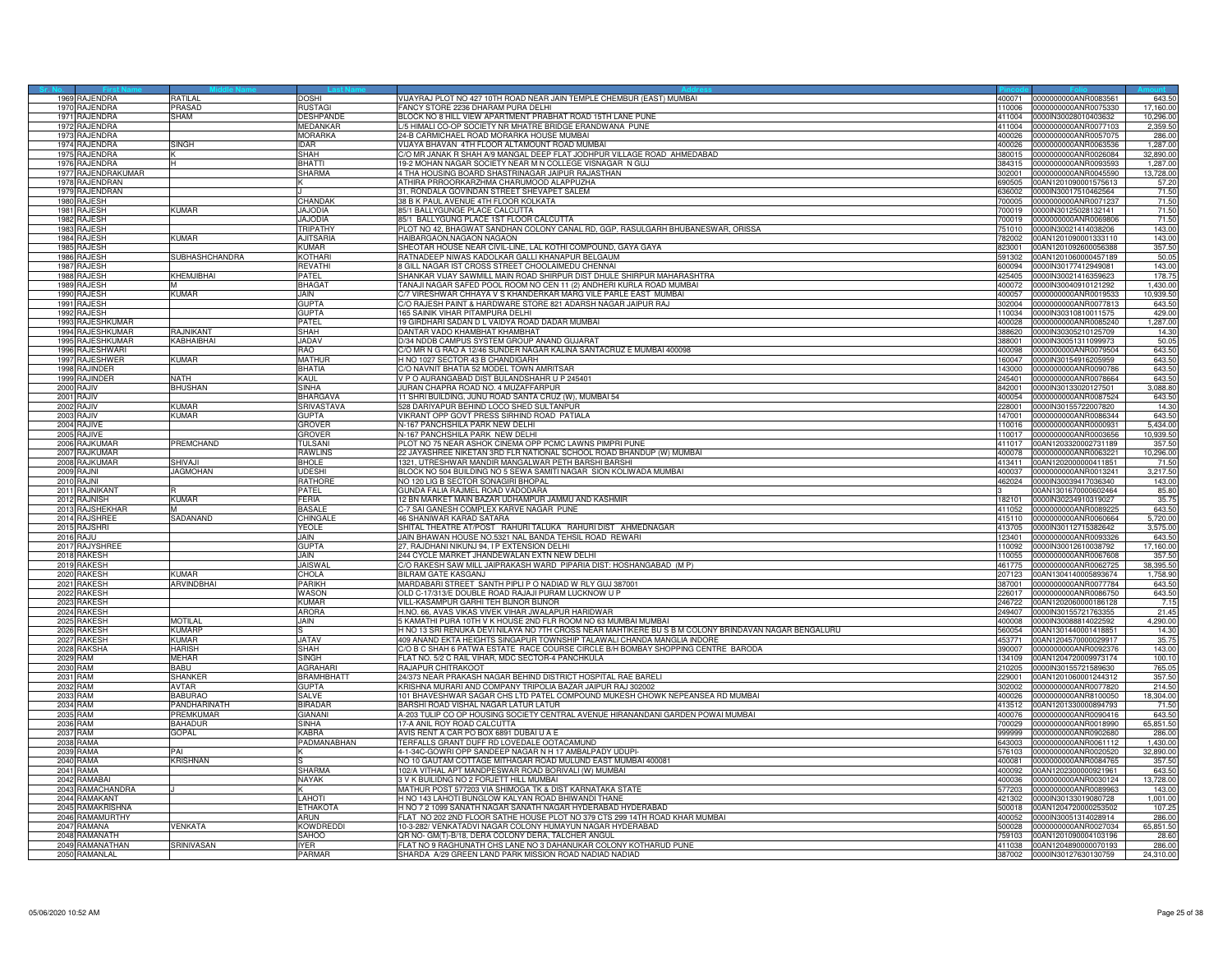|             | 2051 RAMASHRAY                  |                    | SINGH                     | C/O SRI JAGAT BHASKAR VERMA 46A DARBHANGA CASTLE COMPOUND ALLAHABAD                                                                                     | 201003           | 0000000000ANR0065165                         | 429.00               |
|-------------|---------------------------------|--------------------|---------------------------|---------------------------------------------------------------------------------------------------------------------------------------------------------|------------------|----------------------------------------------|----------------------|
|             | 2052 RAMASHRAY                  |                    | SINGH                     | ALOPI HOSPITAL 49/6A ALOPI BAG (BISMIL ALLAHABAD MARG) ALLAHABAD                                                                                        |                  | 211005 0000IN30133019230293                  | 572.00               |
| 2054        | 2053 RAMASWAMY<br>RAMBHAI       | <b>/ALLABHBHAI</b> | PATFI                     | 193, KAMATCHIAMMAN KOIL STREET, BHAVANI (TK) BHAVANI BHAVANI                                                                                            | 338301<br>88450  | 00AN1203440000297691<br>1000000000ANR0062266 | 14.30<br>3,432.00    |
| 205         | <b>AMBILAS</b>                  |                    | <b>MUNDRA</b>             | C/O SHIV FINANCIAL CONSULTANCY CHAWADI BAZAR PETLAD DIST KAIRA<br>O RAMKUMAR JAIGOPAL DEALER IN ASIAN PAINT JHARSUGUDA                                  | 68201            | 000000000ANR0076765                          | 643.50               |
| 2056        | RAMCHAND                        | <b>A.JENDRA</b>    | KUMARHU                   | DHADKA ROAD ASANSOL ASANSOL                                                                                                                             | 713302           | 00AN1201910300069501                         | 178.75               |
| 2057        | <b>RAMCHAND</b>                 | <b>RAJENDRA</b>    | KUMARHU                   | DHADKA ROAD, ASANSOL. ASANSOL                                                                                                                           | 713302           | 00AN1201092600126121                         | 286.00               |
|             | 2058 RAMCHANDRA                 | RATHIFINANCEPVT    | LTD                       | 1162/2 SHIVAJINAGAR BEHIND OBSERVATORY PUNE                                                                                                             | 411005           | 0000000000ANR0096776                         | 8,580.00             |
|             | 2059 RAMCHANDRA                 |                    | <b>KFDIA</b>              | C/O GOVINDRAM BROTHERS PRIVATE LTD SEKSARIA CHAMBERS 189 NAGINDAS MASTER ROAD MUMBAI                                                                    | 400023           | 0000000000ANR0024212                         | 31,531.50            |
| 2060        | RAMCHANDRA                      |                    | KEDIA                     | O GOVINDRAM BROTHERS PVT LTD SEKSARIA CHAMBERS 189 NAGINDAS MASTER ROAD MUMBAI                                                                          | 400023           | 000000000ANR0081756                          | 643.50               |
|             | 2061 RAMCHANDRA                 | <b>NARAYAN</b>     | <b>JADHAV</b>             | AT & POST KAPADEBUDRU TALUKA POLADPUR DIST RAIGHAD                                                                                                      |                  | 410206 0000000000ANR0084897                  | 643.50               |
|             | 2062 RAMESH                     | PAUL               | DHAWAN                    | S C F 2/44 AGGAR NAGAR LUDHIANA                                                                                                                         |                  | 141009 0000000000ANR0090127                  | 643.50               |
|             | 2063 RAMESH                     |                    | <b>BANAWALA</b>           | C/O BANK OF BARODA DEESA 385535 (B K)                                                                                                                   | 385535           | 0000000000ANR0090308                         | 643.50               |
|             | 2064 RAMESH                     | <b>KRISHNA</b>     | GAWDE                     | 348-352, ZAVERI BLDG, 1st FLOOR A.R.STREET. MUMBAI                                                                                                      | 400003           | 0000IN30135610058766                         | 715.00               |
| 2065        | RAMESH                          | <b>HAND</b>        | <b><i>AISHRA</i></b>      | 09 GHEAR KHATI NEW MANDI MUZAFFARNAGAR (UP)                                                                                                             | 51001            | 0000IN30310810060976                         | 35.7                 |
|             | 2066 RAMESH                     | RAMCHANDRA         | THAKUF                    | -23 HEMAL APTS JANAKALYAN NAGAR MALVANI NO 1 MALAD (W) MUMBAI                                                                                           | 400095           | 0000000000ANR003635                          | 1,430.00             |
|             | 2067 RAMESH                     | KUMARHEMRA.        | JAIN                      | 79 UPPER DUNCAN ROAD LOLIWALA BUILDING MUMBAI                                                                                                           | 400008           | 0000IN30018310627968                         | 25,740.00            |
|             | 2068 RAMESH                     | SJAIN              | HUF                       | 301, KAMAL DARSHAN, CHIWADA GALLI, NR LALBAUG LALBAUG MUMBAI                                                                                            | 400012           | 00AN1204000000031529                         | 707.85               |
|             | 2069 RAMESH                     | <b>DAYALDAS</b>    | BAJAJ                     | FLAT-I PRITHVI APARTMENT A 21.ALTAMOUNT ROAD MUMBAI                                                                                                     | 400026           | 0000000000ANR0034802                         | 858.00               |
| 2070<br>207 | <b>RAMESH</b><br><b>RAMESH</b>  | SHANKAR            | POPLE<br>CHATODKATH       | WING-K-201, BHOOMI PARK IV CHS LTD NR MALWANI FIRE BRIGADE, OFF MARVE ROAD, MALAD (WEST) MUMBAI<br>27 JAY GOPAL LIBERTY GARDEN MALAD WEST MUMBAI 400064 | 400064<br>400064 | 0000IN30216410337399<br>0000000000ANR0902303 | 429.00               |
|             | 2072 RAMESH                     |                    | HANUMANDAS                | H.NO. 21-2-81, 2-INCLAINE, BELLAMPALLY                                                                                                                  | 504251           | 00AN1205140000018075                         | 1,358.50<br>71.50    |
|             | 2073 RAMESH                     | ROSHAN             | BORANA                    | NO 5 2ND CROSS MODEL COLONY BANGALORE BANGALORE                                                                                                         | 560022           | 0000000000ANR0113446                         | 71.50                |
|             | 2074 RAMESH                     |                    |                           | NO 58 BAGURU RASTHE PETE BEEDI CHANNARAYAPATNA TALUK                                                                                                    | 573116           | 00AN1203760000035784                         | 193.05               |
| 2075        | <b>RAMESH</b>                   | KARSAN             | PATEI                     | C/O BEST TIMBER SUPPLYING CO BAGADGANJ BHANDARA ROAD NAGPUR 440008                                                                                      | 440008           | 0000000000ANR0077037                         | 643.50               |
|             | 2076 RAMESH                     | DHANA.II           | <b>LADE</b>               | 2/3 SHRINATH PANDE CHAWL VILLAGE ROAD DATT MANDIR BHANDUP WEST MUMBAI                                                                                   | 400078           | 0000000000ANR0085180                         | 1,287.00             |
|             | 2077 RAMESH                     | SAKHARAM           | PANDIT                    | E/10-8 S G BARVE NAGAR MUNICIPAL COLONY GHATKOPAR MUMBAI                                                                                                | 400084           | 0000000000ANR0085083                         | 1,287.00             |
|             | 2078 RAMESH                     | Kumar              | <b>JUMRAN</b>             | DHADKA ROAD P.O.-ASANSOL DIST-BURDWAN WEST BENGAL                                                                                                       | 713302           | 0000IN30069310048847                         | 822.25               |
|             | 2079 RAMESH                     |                    | NAYAKK                    | SHENI KODANDOOR MAIRE VIA PERLA KASARAGOD KERALA DISTRICT                                                                                               | 671552           | 0000IN30169610937802                         | 35.75                |
|             | 2080 RAMESH                     | CHANDRA            | <b>JAIN</b>               | C/O S KANAIYALAL JAIN P O BAMNIA WRLY M P DIST JHABUA 457770                                                                                            | 457770           | 0000000000ANR0076909                         | 643.50               |
|             | 2081 RAMESH                     | KUMAR              | PARDASANI                 | KRISHNA H/W STOSRES GHORA NIKKAS CHOWK BHOPAL                                                                                                           | 462001           | 0000000000ANR0080480                         | 643.50               |
|             | 2082 RAMESH                     |                    | CHALASANI                 | 4-1-1233/3-C, SUBHODAYA APARTMENTS BOGGULKUNTA HYDERABAD                                                                                                | 500001           | 0000000000ANR0008857                         | 32,890.00            |
|             | 2083 RAMESHBHA                  | RAKORRHAI          | PATFI                     | 23/A VASANT VIHAR SOCIETY OPP SURAJ PARK SOCIETY PIJ ROAD P O NADIAD TA NADIAD DIST KHEDA GUJARAT                                                       | 387002           | 0000000000ANR0065612                         | 1,144.00             |
| 2084        | RAMESHCHANDRA                   | <b>DHANSUKH</b>    | BHOOT                     | O M/S RAMESH AUTOMOBILES SAEDAE CHOWK YAVATMAL 445001/                                                                                                  | 45001            | 0000000000ANR0077045                         | 500.50               |
|             | 2085 RAMESHKUMAR                | CHAMPALALJI        | SAKARIYA                  | A-4 MASKATI MARKET AHMEDABAD 380 002                                                                                                                    | 380002           | 0000000000ANR0087086                         | 643.50               |
|             | 2086 RAMESHKUMAR                |                    | PATEL                     | 37 GAYATRI NAGAR SOCIETY BATARWADI AMRELI DIST AMRELI GUJARAT                                                                                           | 999999           | 0000000000ANR0092034                         | 429.00               |
|             | 2087 RAMILA                     | SEVANTILAL         | <b>VORA</b>               | VAID FALI VIRAMGAM                                                                                                                                      | 382150           | 0000000000ANR000583                          | 2,145.00             |
| 2089        | 2088 RAMKAN<br>RAMKRISHNA       |                    | <b>BHONGALE</b>           | S/O S R SAMY 112 CUTCHERY ST ERODE PERIYAR DIST 638001<br>AT & POST MALINAGAR GHAT NO 2 TAL MALSHIRASH DIST SOLAPUR                                     | 638001<br>413108 | 0000000000ANR0084447<br>0000000000ANR0094747 | 643.50<br>643.50     |
| 2090        | <b>RAMMOHAN</b>                 |                    | <b>SRINIVAS</b>           | 102 MADHUVAN SRI KRISHNA COMPLEX NR RAMNAGAR VARTAK RD VIRAR (W)                                                                                        | 401303           | 0000000000ANR0090044                         | 643.50               |
|             | 2091 RAMNIKLAL                  |                    | <b>BHUTA</b>              | NAGARDAS PARK OLD NAGARDAS ROAD ANDHERI E MUMBAI                                                                                                        |                  | 400069 0000000000ANR0022735                  | 32,890.00            |
|             | 2092 RAMNIKLAL                  | <b>ISHVERBHAI</b>  | CONTRACTOR                | 1 NAIROBI COLONY NEAR VANIA VAD COLLEGE ROAD NADIAD                                                                                                     | 387001           | 0000000000ANR0000963                         | 45,903.00            |
|             | 2093 RAMNIKLAL                  |                    | SHAH                      | FLAT #9 GIRIRAJ BLDG 3RD FLOOR 201 WALKESHWAR ROAD MUMBAI                                                                                               | 400006           | 0000000000ANR0075557                         | 2,145.00             |
| 2094        | RAMNIVAS                        |                    | <b>SOOB</b>               | O BHAGWAN COTTON COMPANY 68 RAJENDRA GUNJ RAICHUR                                                                                                       | 84102            | 000000000ANR0031562                          | 3,432.00             |
|             | 2095 RAMSA                      |                    | CHAWARE                   | POST KARANJA LAD DIST AKOLA                                                                                                                             | 444105           | 0000000000ANR0100140                         | 17,160.00            |
|             | 2096 RAMYA                      |                    |                           | D.NO.7. 1/131 NATARAJAPURAM 4TH STREET THANJAVUR                                                                                                        | 613007           | 0000IN30163741158595                         | 228.8                |
|             | 2097 RANGAMANI                  |                    | DEVANATHAN                | 12, 34TH STREET NANGANALLUR MADRAS 600 061                                                                                                              | 600061           | 0000000000ANR0084455                         | 286.00               |
|             | <b>2098 RANI</b>                |                    | DFVI                      | W/O SHRI GOPI KRISHNA AGARWAL KOTHI OLD CITY ETAWAH                                                                                                     | 206001           | 0000000000ANR0009395                         | 9,867.00             |
|             | 2099 RANJAN                     |                    | VASAVA                    | C/O GOVIND VASAVA REGIONAL OFFICE CENTRAL BANK OF INDIA STATION ROAD OPP NAVNIRALA BLDG ANAND DIST:KAIRA                                                | 88001            | 0000000000ANR0078466                         | 643.50               |
|             | 2100 RANJAN                     |                    | <b>SHAH</b>               | 84 NALANDA NAGAR COLLEGE NADIAD KHEDA GUJARAT                                                                                                           | 999999           | 0000000000ANR0071281                         | 8,580.00             |
|             | 2101 RANJANA                    |                    | JOSHI                     | MEDICAL CENTRE MEDICAL OFFICER IN CHARGE ARDE PASHAN PUNE                                                                                               | 411021           | 0000000000ANR0028317                         | 10,939.50            |
|             | 2102 RANJANA                    |                    | PARMAR                    | ROLEX TALLOR, DABRIPITHA UJJAIN                                                                                                                         | 456006           | 0000lN30045011912405                         | 1,430.00             |
| 2104        | 2103 RANJANA                    |                    | <b>MAHESHWARI</b>         | O HARISHCHAND MAHESHWARI JAYANDRA GANJ GWALIOR                                                                                                          | 474009<br>474009 | 0000000000ANR0058645                         | 4,290.00             |
|             | <b>ANJANA</b><br>2105 RANJANBEN |                    | MAHESHWARI<br><b>SHAH</b> | O HARISHCHAND MAHESHWARI JAYANDRA GANJ GWALIOF<br>O JAYANT & CO 844 BUDHAWAR PETH LAXMI ROAD OPP CITY P O POONA                                         | 411002           | 0000000000ANR0058622<br>0000000000ANR0025557 | 2,145.00<br>2,931.50 |
|             | 2106 RANJIT                     |                    |                           | E 12 RADIO COLONY SM NAGAR AVADI CHENNAI 62 SVDS CHENNAI                                                                                                | 600040           | 00AN1204470006078813                         | 85.80                |
|             | 2107 RANJITH                    |                    |                           | 2474 (49/2675) SREERANGAM 28 KADAVANTHRA KOCHI KOCHI                                                                                                    | 682020           | 0000IN30023913915153                         | 35.75                |
|             | 2108 RANJNA                     |                    | <b>LADDHA</b>             | BADA BAZAR, UNHEL (M.P.)                                                                                                                                | 456221           | 0000IN30198310668684                         | 214.50               |
|             | 2109 RASHID                     | ALI                | <b>KHAN</b>               | A-2/17 BLOCK A,B,C,D,E ROHINI SECTOR 18 NEW DELHI                                                                                                       | 110085           | 00AN1204720000061621                         | 7.15                 |
|             | 2110 RASHIDA                    |                    | BANU                      | C/O SAIFEE TRADERS IRON, HARDWARE & PAINTS MERCHANT BHILWARA                                                                                            | 311001           | 0000000000ANR0022355                         | 2,145.00             |
| 2111        | <b>RASHMI</b>                   |                    | VERMA                     | WO RAVINDRA KUMAR 1659 BADHPURA KALONI SADAR ROAD MATHURA                                                                                               | 281001           | 00AN1301440002746613                         | 14.30                |
|             | 2112 RASHMI                     |                    | AGARWAI                   | AJANTA ENTERPRISES 18 MOTILAL ATAL ROAD JAIPUR                                                                                                          | 302001           | 0000000000ANR0043621                         | 286.00               |
| 2113        | RASHMI                          | <b>/EERESH</b>     | SALGAR                    | H.NO.1-9/28G KHUBA PLOTS GULBARGA GULBARGA                                                                                                              | 585102           | 0000IN30023913423934                         | 71.50                |
| 2114        | <b>RASHMIKA</b>                 | <b>IARISHBHAI</b>  | SHAH                      | MAHADEV ROAD VIA ANAND PANDOLI                                                                                                                          | 388160           | 0000000000ANR0108414                         | 20,163.00            |
|             | 2115 RASHMIKAN                  |                    | CHIMANI A                 | NEAR TRIKAMJINI POLE BHAVSARWAD NANIAD (GUJARAT)                                                                                                        | 387001           | 0000000000ANR0055674                         | 12,012.00            |
|             | 2116 RASHMIKAN                  | CHIMANLAL          | KAPADIA                   | 21 UTTAMPARK SOCIETY COLLEGE ROAD NADIAD                                                                                                                | 387001           | 0000000000ANR0049677                         | 2,860.00             |
|             | 2117 RASIKLAL                   |                    | SHAH                      | 1/20 BAKUL 79 LALLUBHAI PARK ANDHERI (W) MUMBA                                                                                                          | 400058           | 0000000000ANR0055145                         | 715.00               |
|             | 2118 RASILA                     | ANILKUMAR          | KANABAR                   | 5 ISRAL CHAWL 19 ST MARY ROAD MAZGAON MUMBAI                                                                                                            | 400010           | 0000000000ANR0093768                         | 643.50               |
|             | 2119 RASILA                     | ANILKUMAR          | <b>KANABAL</b>            | NO 15 ISRAL'S CHAWL 19 ST MARY'S ROAD OPP CENTRAL BANK OF INDIA MAZGAON MUMBAI                                                                          | 400010           | 0000000000ANR0094823                         | 643.50               |
|             | 2120 RASILABEN                  | CHAMPAKLAL         | <b>GORADIA</b>            | 604 HOME LAND BLDG 3RD CROSS LANE LOKHANDWALLA ADNHERI WEST MUMBAI                                                                                      | 400053           | 0000000000ANR0115941                         | 286.00               |
| 2121        | <b>RASIPUR</b>                  | LAL.               | <b>MOHAN</b><br>SOMANI    | /O BANK OF INDA N R I CENTRE 70/80 M G ROAD MUMBAI                                                                                                      | 400023           | 0000000000ANR0901530                         | 2,860.00             |
| 2123        | 2122 RATAN<br>RATANBAI          |                    | SHETIYA                   | 306/14 BHANDARA GALI AJMER 305001<br>W/O MISHRILAL SHETIYA RAILWAY STATION ROAD GAJANAN HOUSING SOCIETY NEAR BESMENT WATER TANK MALHAR CHOWK AHMEDNAGAR | 305001<br>414001 | 0000000000ANR0077805<br>0000000000ANR8100049 | 643.50<br>643.5      |
| 2124        | RATHNAKAF                       | BELLAMPALLI        | SHETTY                    | 1219 STOCK EXCHANGE TOWERS DALAL STREET MUMBAI                                                                                                          | 400023           | 0000IN30036021394400                         | 3,503.50             |
|             | 2125 RATHNAVATHI                |                    | SHETTY                    | NEAR KAMESHWARA TEMPLE BAIKADV VILLAGE POST BRAHMAVARA UDUPI BRAHMAVARA                                                                                 |                  | 576213 00AN1203320000500311                  | 71.50                |
|             | 2126 RATNAKAR                   | <b>BALKRISHNA</b>  | KARPE                     | BLOCK NO 12 SHAMBHOO NIWAS MITHAGAR ROAD MULUND EAST MUMBAI                                                                                             | 400081           | 0000000000ANR0085022                         | 1,287.00             |
|             | 2127 RATNAVELPANDIAN            |                    |                           | AB 41 6TH MAIN ROAD ANNANAGAR MADRAS TAMILNADU 600040                                                                                                   | 600040           | 0000000000ANR0084411                         | 1,287.00             |
|             | 2128 RATNI                      | <b>EVI</b>         | KEDIA                     | N/O K L KEDIA TAMBAKU PATTI P O CHAIBASA DIST SINGHBHUM BIHAR                                                                                           | 33201            | 000000000ANR0019571                          | 6,864.00             |
|             | 2129 RAVI                       | SHANKAR            | MADALA                    | KOMMINENI MATTAIAH COMPLEX OLD COURT COMPLEX KOREMPUDI ROAD GURAZALA POST AND MANDAL GUNTUR DIST                                                        | 522415           | 0000IN30232410983398                         | 14.30                |
|             | 2130 RAVI                       |                    | <b>KHANEJA</b>            | 23/9 RAMESH NAGAR N DELHI 110015                                                                                                                        |                  | 110015 0000000000ANR0078645                  | 643.50               |
|             | 2131 RAVI                       | PRAKASH            | <b>LATHORIA</b>           | C/O SURESH KUMAR BANPURIYA B-55 SUBHASH NAGAR GWALIOR                                                                                                   | 474003           | 0000000000ANR0104144                         | 643.50               |
|             | 2132 RAVI                       | CHARAN             | AVALA                     | 7 44 143 TAGARAPUVALASA WARD 8 BHEEMUNIPATNAM BHEMILI                                                                                                   |                  | 531162 00AN1201330000741788                  | 71.50                |
|             |                                 |                    |                           |                                                                                                                                                         |                  |                                              |                      |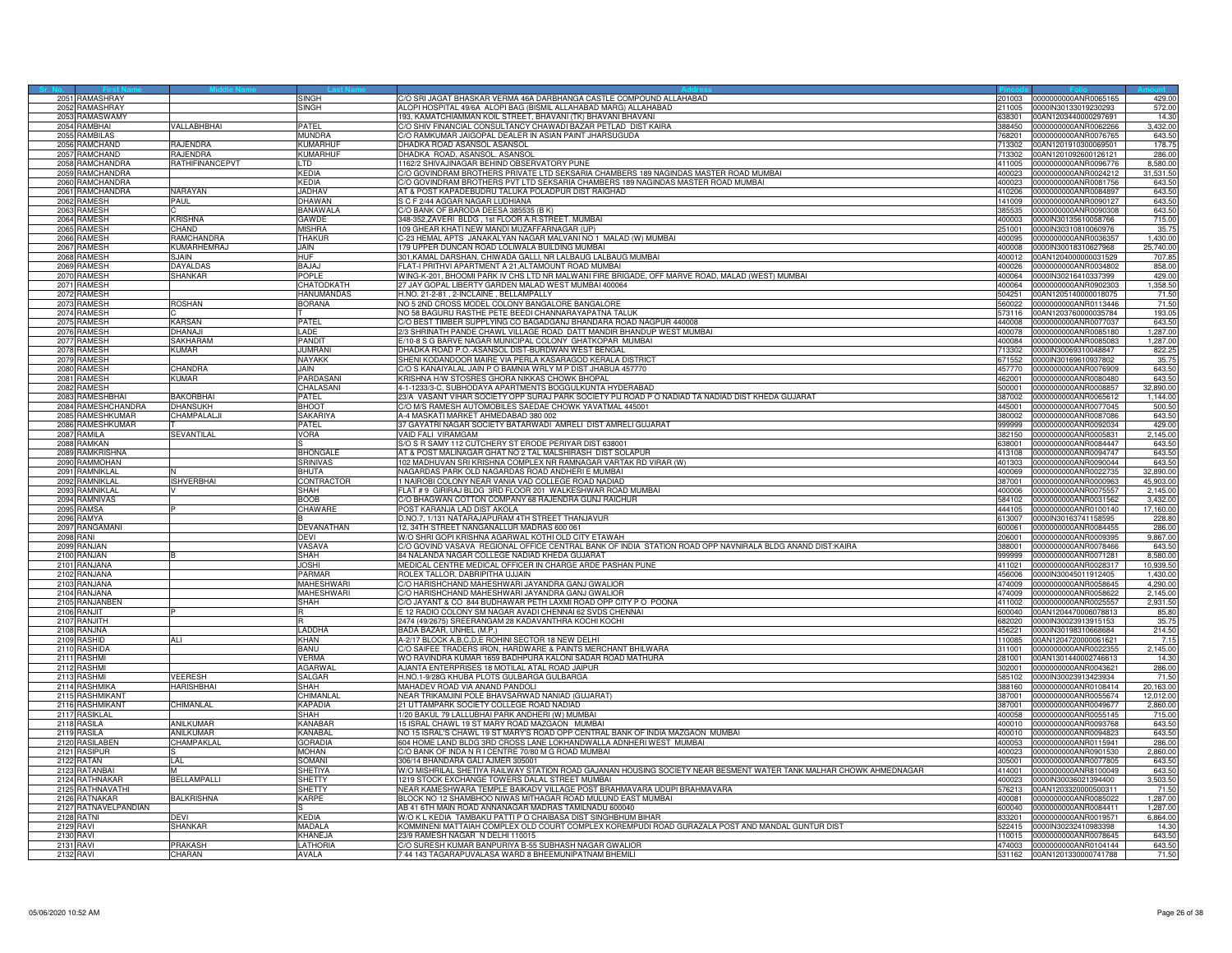| 2133 RAVICHANDRAN<br>2134 RAVINDER<br><b>BHARGAVA</b><br>A-49 ALLAHABAD BANK HOUS SOCIETY PLOT #3 MAYUR KUNJ NR CHILLA REGULATOR DELHI<br>643.50<br>NATH<br>2135 RAVINDER<br><b>SINGH</b><br>GAUR<br>H-69 MANSAROBAR PARK G T ROAD SHADARA DELHI<br>0000IN30036020361098<br>214.50<br>110032<br>NIRMAL NIVAS NO 2 FLAT NO 51 6TH FLOOR AUGUST KRANTI MARG MUMBAI<br><b>AVINDRA</b><br>MANKAR<br>715.00<br>100000000ANR0104733<br>2136<br>400036<br>11,583.00<br><b>AVINDRA</b><br><b>HANTILAL</b><br>PRAJAPA <sup>-</sup><br>3/3 83 MANDAPESHWAR KRIPA C H SOC MANDPESHWAR ROAD BORIVLI WEST MUMBAI<br>.00092<br>000000000ANR0014690<br>213<br>1345 SECTOR 12E B3 CITY PO DIST BOKARO. BOKARO<br>357.50<br>213<br><b>AVINDRA</b><br>PRASAD<br>827012<br>00AN1204720010800665<br>C/O M H TRIVEDI 19/21 RATANSHI CHAMPSHI MAMA PATH 4TH FLOOR KALBADEVI MUMBAI<br>2139<br><b>AVINDRA</b><br>JAYANTILAL<br>OZA<br>400002<br>0000000000ANR0003234<br>9,867.00<br>2140<br>RAVINDRAN<br>KOOVAMMOOLA KIZHAKKE VEEDU CHERUKATTOOR PO PANAMARAM<br>670721<br>00AN1205670000093911<br>71.50<br>1,287.00<br>2141 RAVINDRAN<br>FTHYLENE PLANT OAPCO P BOX NO 50155 UMM SAID OATAR<br>0000000000ANR0902338<br>N<br>TATE BANK OF MYSORE JOGFALLA BRANCH THIMMANDHALLI S V P COLONY JOGFALLS<br>2142<br><b>AVINDRANATH</b><br>577435<br>00AN1203350000885063<br>28.60<br><b>JOHNY</b><br>PULLAN HOUSE GANAPATHI TEMPLE ROAD MATHIRAPPILLY, KOTHAMANGALAM ERNAKULAM, KERALA<br>85.80<br>686691 0000IN30189510606247<br>2143<br>REEMA<br>REEMA<br>177/I NEW AMRUT WADI ROOM NO 236 V P ROAD MUMBAI<br>357.50<br>2144<br><b>PATEL</b><br>400004<br>0000IN30021412413663<br>A 20 ANUPAM BUILDING L B S MARG GHATKOPAR (WEST) MUMBAI<br>2145<br>RFFNA<br>JAIN.<br>400086<br>0000IN30260310115677<br>214.50<br>REENA<br><b>SAXENA</b><br>A 61 SECTOR 23 NOIDA<br>00AN1202990003054040<br>28.60<br>2146<br>201301<br>SINGH<br>Q B 307 PTS NTPC KAHALGAON KAHALGAON BHAGALPUR<br>35.75<br>2147<br><b>REETA</b><br>UMAR<br>13214<br>00AN1204720010136569<br>102 SPENCER ROAD BANGALORE<br><b>EGINALD</b><br>MOHANDAS<br>ISAAC<br>41,184.00<br>2148<br>560005<br>0000000000ANR0013993<br><b>EGINALD</b><br><b>ISAAC</b><br>102 SPENCER ROAD BANGALORE 560 005<br>286.00<br>214<br><b>JOHANDAS</b><br>560005<br>000000000ANR0080984<br>H NO A(2) D HUDA COMPLEX SUMAN TECHNOLOGIES (P) LTD TARNAKA HYDERABAD<br>1,573.00<br>2150<br>REKHA<br>/ANGITURATU<br>AMARNATH<br>500017<br>0000IN30611421115847<br>REKHA<br><b>ARASHRAM</b><br>LAMJI<br>589. PATIL GALLI, BELGAUM BELGAUM<br>7.15<br>2151<br>590002<br>00AN1203500000356311<br><b>EKHA</b><br>SINDOL<br>C/O SRI RAMESH SINDOL H NO 9-1-91 1ST FLR NANDI COLONY NEAR RAILWAY STATION BIDAR<br>0000000000ANR0000969<br>24,024.00<br>2152<br>585401<br>RAMDAS<br>BHIRUD<br>73 SAMARTH NAGAR ROAD NO 2 SAI CHOWK NAVI SANGVI PUNE MAHARASHTRA INDIA<br>215<br>REKHA<br>0000000000ANR8100017<br>643.50<br>411027<br><b>EKHA</b><br>SHAH<br>16 SANJAY SOCIETY PART-2 OPP MADHUPURA MARKET SHAHIBAUG ROAD AHMEDABAD<br>215<br>380004<br>0000000000ANR0076548<br>643.50<br><b>MEHTA</b><br>PRABHU NIWAS GR. FLR VITTRALBHAI PATEL ROAD, MUMBAI<br>214.50<br>2155<br><b>EKHA</b><br>400004<br>0000000000ANR0087894<br><b>EKHA</b><br>KESHAWLAL<br>CHAWDA<br>GURUKRUPA BLDG 5TH FLOOR RAMCHANDRA LANE MALAD (W) MUMBAI<br>0000000000ANR0088092<br>3,432.00<br>215<br>400064<br><b>EKHA</b><br><b>DINESH</b><br><b>SINGHAL</b><br>401 SHIVTIRTH NO-2 BHULABHAI DESAI ROAD MUMBAI 400026<br>400026<br>0000000000ANR0081963<br>643.50<br>215<br>2158<br>REKHA<br>KOHLI<br>201. MANAS BLGD, SHREE PUNJAB C.H.S. M.C. ROAD, ANDHERI - EAST, MUMBAI<br>00AN1301540000081550<br>643.50<br>400093<br>REKHABEN<br>UDAYGIRI<br><b>GOSWAMI</b><br>BAR STREET KAILAS DEVLAGATE SAVAR KUNDLA GUJRAT 364515<br>364515<br>0000000000ANR0078532<br>643.50<br>2150<br>REKHABEN<br><b>KUNTESHBHAI</b><br>B-21. MANKODIA, VIJALPORE-7. NAVSARI<br>357.50<br>2160<br><b>BHATT</b><br>396450<br>00AN1204000000071049<br>EMA:<br>RAVINDRANATH<br>AMBALLOOR HOUSE CHENGANNUR P O KERALA<br>3,575.00<br>689121<br>0000IN30023910351207<br>2161<br>1 THE SHELTER ST ANTHONY S ROAD CHEMBUR MUMBAI 400071<br>2162<br>REMY<br>SAMUEL<br>400071<br>0000000000ANR0084739<br>1,287.00<br>2163 RENU<br><b>SINGH</b><br>IFFCO T S BAREILLY B 411 BAREILLY BAREILLY<br>243001 00AN1203320007238246<br>35.75<br>RENU<br><b>MONGA</b><br>101 SOUTH DELHI HOUSE 12 ZAMRUDPUR COMMUNITY CENTRE KAILASH COLONY NEW DELHI<br>0000000000ANR0076312<br>17,160.00<br>2164<br>110048<br><b>IENU</b><br>ANAND<br>361 SUBHASH PURI KANKER KHERA MEERUT<br>143.00<br>00AN1204470000446182<br>2165<br>250001<br>O M/S SURESH SHAH & CO. 39 COMMERCIAL CHAMBERS MASJID BUNDER ROAD MUMBAI<br>ENUKA<br><b>SURESH</b><br>SHAH<br>00003<br>0000000000ANR0041370<br>4,790.50<br>216<br>5/178, BAL BHAWAN AGRA GATE, OPP. SUBJI MANDI AJMER<br>216<br>lESHU<br><b>AGARWA</b><br>305001<br>00AN1201770100179053<br>21.45<br>AA:MATRU SMRUTIAA: NEAR KUI NANA PORE PO NADIAD GUJARAT<br>2168<br>REVABEN<br><b>BHAILALBHAI</b><br>PATEL<br>387001<br>0000000000ANR0108502<br>3.432.00<br>RICHA<br><b>SARIN</b><br>10 MOTI BAGH DAYAL BAGH P/S NEW AGRA U P<br>0000IN30072410147486<br>71.50<br>2169<br>282005<br>CUNHA<br>NO.43,11ND CROSS, VINAYAKA LAYOUT BHOOPASANDRA BANGALORE<br>35.75<br>RICHARD<br><b>RANCISD</b><br>560094<br>0000IN30023912161196<br>2170<br><b>IOGINDAR</b><br>357.50<br>2171<br><b>IPUDAMAN</b><br><b>UBEROI</b><br>32 GURUNANAK COLONY NAGPUR NAGPUR<br>440017<br>0000IN30311610037742<br>217<br>SOMANI<br>163 TAGORE PARK NR MODEL TOWN-I DELHI<br>214.50<br><b>ITA</b><br>110009<br>0000000000ANR0092947<br>RAMCHAND<br>2173<br>:ITA<br>MALKANI<br>C/O SHEILA 2/9 SHANTINIKETAN NEW DELHI<br>110021<br>0000000000ANR0011384<br>32,890.00<br>2174 RITA<br><b>TEWARI</b><br>C/O VIJAY KUMAR TIWARI 5 PRIYANATH MALLICK ROAD CALCUTTA 700025<br>700025<br>0000000000ANR0079736<br>643.50<br>BANSAL NIKETAN H NO 4 DEVI MANDIR STREET P O CHANDAUSI<br>715.00<br>0000000000ANR0069046<br>2175 RITU<br>202412<br><b>EBASTIAN</b><br>PEREIRA<br>VAIBHAT WADI, MERCES POST - VASAI DISTRICT-THANE<br><b>OBER</b><br>101201<br>0000IN30018310378368<br>135.8<br>TOWER BUILDING 1ST FLOOR NAWROZ BAUG LALBAUG MUMBAI<br>8,580.00<br>217<br><b>ROHINTON</b><br>SAHLIRA.IA<br>400012<br>0000000000ANR0075637<br><b>OHIT</b><br>H NO M 19 RAJIV NAGAR RAIPUR RAIPUR<br>157.30<br>217<br>SINGH<br>BAGHEL<br>492001<br>00AN1204720003087530<br>2179<br>ROHIT<br><b>BHATIA</b><br>119 / 536 DARSHAN PURVA KANPUR<br>208012<br>0000IN30088814170656<br>5,362.50<br><b>KISHOREBHAI</b><br>CHAMPA NIWAS 1ST FLR OPP GOKALIBHAI SCHOOL DADABHOY RD VILE PARLE (W) MUMBAI<br>21,235.50<br>ROHIT<br>ADAL.JA<br>400056<br>0000000000ANR0040745<br>2180<br><b>BABUBHAI</b><br><b>VAISHNA\</b><br>1285 RAGHASUTARIA'S POLE KHADIA GOLWAD AHMEDABAD<br>2181 <sub>F</sub><br><b>OHITKUMAF</b><br>380001<br>0000000000ANR0078090<br>643.50<br>71.50<br>ROHITKUMAR<br>BHAKHAR<br>KHODIYAR NIVAS 3 GADHIYA NAGAR SOC. SANT KABIR ROAD, RAJKOT.<br>DHIRA.II AI<br>2182<br>0000lN30097411114110<br>360001<br><b>OJAVATHY</b><br>'ANDURANGA<br><b>KOPPURAN</b><br>27 PERUMAL KOIL GARDEN 1ST LANE (NR 47 WALLTAX ROAD) CHENNAI<br>2183<br>600079<br>0000000000ANR0080261<br>643.50<br>ARYA BHAVAN PLOT NO 166 NEAR BK 214 ULHASNAGAR 421 001<br>214.50<br>2184<br>ROMA<br>BUDHRANI<br>421001<br>0000000000ANR0089709<br><b>ONALD</b><br>dsilva<br>3 VISHWAJITH APTS 25 NEHRU ROAD VAKOLA SANTACRUZ (E) MUMBAI<br>0000000000ANR0102858<br>8,580.00<br>2185<br>00055<br><b>OOP</b><br>CHAND<br>725 OLD KATRA ALLAHABAD U P 211002<br>0000000000ANR0078130<br>643.50<br>2186<br>211002<br>ROOPESH<br>S/O N C KRISHNA SHETTY C/A 104 FIRST KATTA RESIDENCY DOCTORS COLONY SIMHA LAYOUT CHIKALSANDRA BENGALURU BENGALURU KARNATAKA INDIA<br>35.75<br>2187<br>0000IN30051315288912<br>560061<br><b>ROSAMMA</b><br>MANNIL BHAVAN THUMPAMON THAZHAM P O VIA ELAVUMTHITTA<br>643.50<br>2188<br>689632<br>0000IN30089610061304<br>VARGHESE<br><b>OSAMMA</b><br>MALIACKAL PALARIVATTOM ERNAKULAM<br>2189<br>682025<br>00AN1201090012670384<br>64.35<br>OSHAN<br>S W 65 SOAMI BAGH AGRA UP 282005<br>643.50<br>219<br>282005<br>0000000000ANR0077271<br>LAL<br>2191<br><b>OSHAN</b><br><b>AMANLALJI</b><br>MUNDHADA<br>AT MALTEKADI ROAD AMRAVATI<br>444601<br>0000lN30169610891262<br>715.00<br>71.50<br>2192 ROSHAN<br><b>JOSEPH</b><br>VANYAM PARAMBIL A S ROAD ARATTUVAZHY ALAPPUZHA<br>688007 0000IN30023912055946<br>ROSHAN<br>ARDESHIR<br><b>BHARUCHA</b><br>A - 7 SHAPUR BAUG V PATEL ROAD MUMBAI<br>400004<br>0000000000ANR0096578<br>40,755.00<br>2193<br>FERNANDES<br>GLORIVILLE FLAT NO 6 1ST FLR 6-B VALLABHAI PATEL RD. SANTACRUZ W MUMBAI<br>45,831.50<br>2194 RUBY<br>400054<br>0000000000ANR0025255<br><b>JDRANI</b><br><b>(UMARI</b><br><b>SINGH</b><br>1 SIJUA PO SIJUA NEAR SIJUA DURGA MANDIR DHANBAD JHARKHAND INDIA<br>000IN30226913351670<br>100.10<br>219<br>28121<br>2196<br>IUHI<br>SHRIVASTAVA<br>HOUSE NO 539 SECTOR 16 PANCHKULA<br>134109<br>00AN1204720001457692<br>71.5<br>2197<br>RUKMANI<br>VRAJLAI<br><b>PAREKH</b><br>C/O H V PAREKH INDIAN OVERSEAS BANK BHAKTI NAGAR CIRCLE MEGHANI RANG BHUVAN RAJKOT (GUJ)<br>0000000000ANR0039869<br>3.003.00<br>360002<br>2198 RUKMANI<br><b>GODARA</b><br>B-2 HARI MARG NETAJI SUBHASH NAGAR TONK ROAD JAIPUR<br>35.75<br>DEVI<br>302015<br>0000IN30039410573343<br><b>IUKSHMANI</b><br>214.50<br>RAM.II<br><b>MFHTA</b><br>RENUKABAI RAGUNATH SHINDE CHWL PARSHIWADI GHATKOPAR W MUMBAI<br>2199<br>000000000ANR0090562<br>400086<br>FLAT NO B 206 DOSTI ELITE BUILDING NEAR SION CIRCLE SION MUMBAI<br>2200<br><b>UPAM</b><br>SINGH<br>100022<br>00AN1304140005614783<br>35.75<br><b>INOCHER</b><br><b>DASTOOR</b><br>A/10 BHAGWATI SOCIETY LINKING RD EXT SANTACRUZ W MUMBAI<br>643.50<br>220<br>USTOM<br>400054<br>0000000000ANR0079339<br>ANNAMALA<br>112-POONAMALLEE HIGH ROAD MADRAS<br>98,813.00<br>2202<br>IUTH<br>600084<br>0000000000ANR0049782<br>2203<br>RAVINDRA<br><b>DESHPANDE</b><br>FL-1 B-AMRISH COOP SOC PAUD RD SNO 115/1+2A SHIVTIRTH NGR KOTHRUD Pune<br>411038<br>00AN1201060000552960<br>35.75<br><b>IUTUJA</b><br>107.25<br>2204<br><b>PUSHPA</b><br><b>KUMAR</b><br>BOILER AND COGENERATION HINDALCO INDUSTRIES LTD RENUKOOT UTTAR PRADESH<br>231217<br>0000IN30045013260082<br>Parikh<br>T GUJARAT TA NADIAD AT ALINA<br>3,217.50<br>220<br>87305<br>0000000000ANS0072207<br>34-B PALI HILL NARGIS DUTT ROAD BANDRA (W) MUMBAI<br>220 <sub>F</sub><br>KHAN<br>400050<br>0000000000ANS0074638<br>17,160.00<br>26 304 MHADA COMPLEX CENTRAL EXCISE QTRS OSHIWARA ANDHERI WEST MUMBAI<br>2207<br>SINGH<br>400053<br>00AN1304140003220674<br>143.00<br>30 NALANDA SUPER MARKET 1ST FL BANDU GORE MARG GOREGAON WEST MUMBAI<br>2208<br><b>MALANKAF</b><br>400062<br>0000IN30133018722265<br>500.50<br>VINAYAKUMAR<br>32,890.00<br>DEPT V T S BHEL B & D VIKASNAGAR HYDERABAD<br>2209<br>500593<br>0000000000ANS0008928<br>'VENKATARADHAKRISHNAIAH<br>104 SECOND FLOOR BAZAAR STREET TIRUPATI<br>2210<br>SAKE<br>17501<br>0000000000ANS0009866<br>24,667.50<br>SUREKHA<br>D.NO 3 - 3 - 05 PILLARI GUDAM STREET NAIDUPET NELLORE DT Nellore<br>2211<br>524126<br>00AN1201910101767708<br>28.60<br>PARSWANATI<br>HOUSE NO 15-1/1 6TH MAIN ROAD J P NAGAR III PHASE NR MODERN ENGLISH SCHOOL BANGALORE<br>429.00<br>2212<br>560078<br>0000000000ANS0060841<br>NO 2880/2 NEW L 2/1 1ST CROSS HALLADAKERI LASHKAR MOHALLA MYSORE<br>2213<br><b>SAROJA</b><br>570001<br>0000000000ANS0102245<br>7,150.00<br>SUBRAMANIAN<br>SAMVANA 92/2 RAGHAVENDRASWAMY MUTT ROAD JAYALAKSHMIPURAM MYSORE<br>13,728.00<br>2214<br>570012 0000000000ANS0059012 |  |             |                                     |        |                      |  |
|----------------------------------------------------------------------------------------------------------------------------------------------------------------------------------------------------------------------------------------------------------------------------------------------------------------------------------------------------------------------------------------------------------------------------------------------------------------------------------------------------------------------------------------------------------------------------------------------------------------------------------------------------------------------------------------------------------------------------------------------------------------------------------------------------------------------------------------------------------------------------------------------------------------------------------------------------------------------------------------------------------------------------------------------------------------------------------------------------------------------------------------------------------------------------------------------------------------------------------------------------------------------------------------------------------------------------------------------------------------------------------------------------------------------------------------------------------------------------------------------------------------------------------------------------------------------------------------------------------------------------------------------------------------------------------------------------------------------------------------------------------------------------------------------------------------------------------------------------------------------------------------------------------------------------------------------------------------------------------------------------------------------------------------------------------------------------------------------------------------------------------------------------------------------------------------------------------------------------------------------------------------------------------------------------------------------------------------------------------------------------------------------------------------------------------------------------------------------------------------------------------------------------------------------------------------------------------------------------------------------------------------------------------------------------------------------------------------------------------------------------------------------------------------------------------------------------------------------------------------------------------------------------------------------------------------------------------------------------------------------------------------------------------------------------------------------------------------------------------------------------------------------------------------------------------------------------------------------------------------------------------------------------------------------------------------------------------------------------------------------------------------------------------------------------------------------------------------------------------------------------------------------------------------------------------------------------------------------------------------------------------------------------------------------------------------------------------------------------------------------------------------------------------------------------------------------------------------------------------------------------------------------------------------------------------------------------------------------------------------------------------------------------------------------------------------------------------------------------------------------------------------------------------------------------------------------------------------------------------------------------------------------------------------------------------------------------------------------------------------------------------------------------------------------------------------------------------------------------------------------------------------------------------------------------------------------------------------------------------------------------------------------------------------------------------------------------------------------------------------------------------------------------------------------------------------------------------------------------------------------------------------------------------------------------------------------------------------------------------------------------------------------------------------------------------------------------------------------------------------------------------------------------------------------------------------------------------------------------------------------------------------------------------------------------------------------------------------------------------------------------------------------------------------------------------------------------------------------------------------------------------------------------------------------------------------------------------------------------------------------------------------------------------------------------------------------------------------------------------------------------------------------------------------------------------------------------------------------------------------------------------------------------------------------------------------------------------------------------------------------------------------------------------------------------------------------------------------------------------------------------------------------------------------------------------------------------------------------------------------------------------------------------------------------------------------------------------------------------------------------------------------------------------------------------------------------------------------------------------------------------------------------------------------------------------------------------------------------------------------------------------------------------------------------------------------------------------------------------------------------------------------------------------------------------------------------------------------------------------------------------------------------------------------------------------------------------------------------------------------------------------------------------------------------------------------------------------------------------------------------------------------------------------------------------------------------------------------------------------------------------------------------------------------------------------------------------------------------------------------------------------------------------------------------------------------------------------------------------------------------------------------------------------------------------------------------------------------------------------------------------------------------------------------------------------------------------------------------------------------------------------------------------------------------------------------------------------------------------------------------------------------------------------------------------------------------------------------------------------------------------------------------------------------------------------------------------------------------------------------------------------------------------------------------------------------------------------------------------------------------------------------------------------------------------------------------------------------------------------------------------------------------------------------------------------------------------------------------------------------------------------------------------------------------------------------------------------------------------------------------------------------------------------------------------------------------------------------------------------------------------------------------------------------------------------------------------------------------------------------------------------------------------------------------------------------------------------------------------------------------------------------------------------------------------------------------------------------------------------------------------------------------------------------------------------------------------------------------------------------------------------------------------------------------------------------------------------------------------------------------------------------------------------------------------------------------------------------------------------------------------------------------------------------------------------------------------------------------------------------------------------------------------------------------------------------------------------------------------------------------------------------------------------------------------------------------------------------------------------------------------------------------------------------------------------------------------------------------------------------------------------------------------------------------------------------------------------------------------------------------------------------------------------------------------------------------------------------------------------------------------------------------------------------------------------------------------------------------------------------------------------------------------------------------------------------------------------------------------------------------------------------------------------------------------------------------------------------------------------------------------------------------------------------------------------------------------------------------------------------------------------------------------------------------------------------------------------------------------------------------------------------------------------------------------------------------------------------------------------------------------------------------------------------------------------------------------------------------------------------------------------------------------------------------------------------------------------------------------------------------------------------------------------------------------------------------------------------------------------------------------------------------------------------------------------------------------------------------------------------------------------------------------------------------------------------------------------------------------------------------------------------------------------------------------------------------------------------------------------------------------------------------------------------|--|-------------|-------------------------------------|--------|----------------------|--|
|                                                                                                                                                                                                                                                                                                                                                                                                                                                                                                                                                                                                                                                                                                                                                                                                                                                                                                                                                                                                                                                                                                                                                                                                                                                                                                                                                                                                                                                                                                                                                                                                                                                                                                                                                                                                                                                                                                                                                                                                                                                                                                                                                                                                                                                                                                                                                                                                                                                                                                                                                                                                                                                                                                                                                                                                                                                                                                                                                                                                                                                                                                                                                                                                                                                                                                                                                                                                                                                                                                                                                                                                                                                                                                                                                                                                                                                                                                                                                                                                                                                                                                                                                                                                                                                                                                                                                                                                                                                                                                                                                                                                                                                                                                                                                                                                                                                                                                                                                                                                                                                                                                                                                                                                                                                                                                                                                                                                                                                                                                                                                                                                                                                                                                                                                                                                                                                                                                                                                                                                                                                                                                                                                                                                                                                                                                                                                                                                                                                                                                                                                                                                                                                                                                                                                                                                                                                                                                                                                                                                                                                                                                                                                                                                                                                                                                                                                                                                                                                                                                                                                                                                                                                                                                                                                                                                                                                                                                                                                                                                                                                                                                                                                                                                                                                                                                                                                                                                                                                                                                                                                                                                                                                                                                                                                                                                                                                                                                                                                                                                                                                                                                                                                                                                                                                                                                                                                                                                                                                                                                                                                                                                                                                                                                                                                                                                                                                                                                                                                                                                                                                                                                                                                                                                                                                                                                                                                                                                                                                                                                                                                                                                                                                                                                                                                                                                                                                                                                                                                                                                                                                                                                                                                                                                                                                                                                                                                                                                                                                                                                                                                                                                                                                                                                                                                                                        |  | SREENIVASAN | 13 6 CV RAMAN ROAD ALWARPET CHENNAI | 600018 | 00AN1204720002962789 |  |
|                                                                                                                                                                                                                                                                                                                                                                                                                                                                                                                                                                                                                                                                                                                                                                                                                                                                                                                                                                                                                                                                                                                                                                                                                                                                                                                                                                                                                                                                                                                                                                                                                                                                                                                                                                                                                                                                                                                                                                                                                                                                                                                                                                                                                                                                                                                                                                                                                                                                                                                                                                                                                                                                                                                                                                                                                                                                                                                                                                                                                                                                                                                                                                                                                                                                                                                                                                                                                                                                                                                                                                                                                                                                                                                                                                                                                                                                                                                                                                                                                                                                                                                                                                                                                                                                                                                                                                                                                                                                                                                                                                                                                                                                                                                                                                                                                                                                                                                                                                                                                                                                                                                                                                                                                                                                                                                                                                                                                                                                                                                                                                                                                                                                                                                                                                                                                                                                                                                                                                                                                                                                                                                                                                                                                                                                                                                                                                                                                                                                                                                                                                                                                                                                                                                                                                                                                                                                                                                                                                                                                                                                                                                                                                                                                                                                                                                                                                                                                                                                                                                                                                                                                                                                                                                                                                                                                                                                                                                                                                                                                                                                                                                                                                                                                                                                                                                                                                                                                                                                                                                                                                                                                                                                                                                                                                                                                                                                                                                                                                                                                                                                                                                                                                                                                                                                                                                                                                                                                                                                                                                                                                                                                                                                                                                                                                                                                                                                                                                                                                                                                                                                                                                                                                                                                                                                                                                                                                                                                                                                                                                                                                                                                                                                                                                                                                                                                                                                                                                                                                                                                                                                                                                                                                                                                                                                                                                                                                                                                                                                                                                                                                                                                                                                                                                                                                                        |  |             |                                     |        |                      |  |
|                                                                                                                                                                                                                                                                                                                                                                                                                                                                                                                                                                                                                                                                                                                                                                                                                                                                                                                                                                                                                                                                                                                                                                                                                                                                                                                                                                                                                                                                                                                                                                                                                                                                                                                                                                                                                                                                                                                                                                                                                                                                                                                                                                                                                                                                                                                                                                                                                                                                                                                                                                                                                                                                                                                                                                                                                                                                                                                                                                                                                                                                                                                                                                                                                                                                                                                                                                                                                                                                                                                                                                                                                                                                                                                                                                                                                                                                                                                                                                                                                                                                                                                                                                                                                                                                                                                                                                                                                                                                                                                                                                                                                                                                                                                                                                                                                                                                                                                                                                                                                                                                                                                                                                                                                                                                                                                                                                                                                                                                                                                                                                                                                                                                                                                                                                                                                                                                                                                                                                                                                                                                                                                                                                                                                                                                                                                                                                                                                                                                                                                                                                                                                                                                                                                                                                                                                                                                                                                                                                                                                                                                                                                                                                                                                                                                                                                                                                                                                                                                                                                                                                                                                                                                                                                                                                                                                                                                                                                                                                                                                                                                                                                                                                                                                                                                                                                                                                                                                                                                                                                                                                                                                                                                                                                                                                                                                                                                                                                                                                                                                                                                                                                                                                                                                                                                                                                                                                                                                                                                                                                                                                                                                                                                                                                                                                                                                                                                                                                                                                                                                                                                                                                                                                                                                                                                                                                                                                                                                                                                                                                                                                                                                                                                                                                                                                                                                                                                                                                                                                                                                                                                                                                                                                                                                                                                                                                                                                                                                                                                                                                                                                                                                                                                                                                                                                                        |  |             |                                     |        |                      |  |
|                                                                                                                                                                                                                                                                                                                                                                                                                                                                                                                                                                                                                                                                                                                                                                                                                                                                                                                                                                                                                                                                                                                                                                                                                                                                                                                                                                                                                                                                                                                                                                                                                                                                                                                                                                                                                                                                                                                                                                                                                                                                                                                                                                                                                                                                                                                                                                                                                                                                                                                                                                                                                                                                                                                                                                                                                                                                                                                                                                                                                                                                                                                                                                                                                                                                                                                                                                                                                                                                                                                                                                                                                                                                                                                                                                                                                                                                                                                                                                                                                                                                                                                                                                                                                                                                                                                                                                                                                                                                                                                                                                                                                                                                                                                                                                                                                                                                                                                                                                                                                                                                                                                                                                                                                                                                                                                                                                                                                                                                                                                                                                                                                                                                                                                                                                                                                                                                                                                                                                                                                                                                                                                                                                                                                                                                                                                                                                                                                                                                                                                                                                                                                                                                                                                                                                                                                                                                                                                                                                                                                                                                                                                                                                                                                                                                                                                                                                                                                                                                                                                                                                                                                                                                                                                                                                                                                                                                                                                                                                                                                                                                                                                                                                                                                                                                                                                                                                                                                                                                                                                                                                                                                                                                                                                                                                                                                                                                                                                                                                                                                                                                                                                                                                                                                                                                                                                                                                                                                                                                                                                                                                                                                                                                                                                                                                                                                                                                                                                                                                                                                                                                                                                                                                                                                                                                                                                                                                                                                                                                                                                                                                                                                                                                                                                                                                                                                                                                                                                                                                                                                                                                                                                                                                                                                                                                                                                                                                                                                                                                                                                                                                                                                                                                                                                                                                                        |  |             |                                     |        |                      |  |
|                                                                                                                                                                                                                                                                                                                                                                                                                                                                                                                                                                                                                                                                                                                                                                                                                                                                                                                                                                                                                                                                                                                                                                                                                                                                                                                                                                                                                                                                                                                                                                                                                                                                                                                                                                                                                                                                                                                                                                                                                                                                                                                                                                                                                                                                                                                                                                                                                                                                                                                                                                                                                                                                                                                                                                                                                                                                                                                                                                                                                                                                                                                                                                                                                                                                                                                                                                                                                                                                                                                                                                                                                                                                                                                                                                                                                                                                                                                                                                                                                                                                                                                                                                                                                                                                                                                                                                                                                                                                                                                                                                                                                                                                                                                                                                                                                                                                                                                                                                                                                                                                                                                                                                                                                                                                                                                                                                                                                                                                                                                                                                                                                                                                                                                                                                                                                                                                                                                                                                                                                                                                                                                                                                                                                                                                                                                                                                                                                                                                                                                                                                                                                                                                                                                                                                                                                                                                                                                                                                                                                                                                                                                                                                                                                                                                                                                                                                                                                                                                                                                                                                                                                                                                                                                                                                                                                                                                                                                                                                                                                                                                                                                                                                                                                                                                                                                                                                                                                                                                                                                                                                                                                                                                                                                                                                                                                                                                                                                                                                                                                                                                                                                                                                                                                                                                                                                                                                                                                                                                                                                                                                                                                                                                                                                                                                                                                                                                                                                                                                                                                                                                                                                                                                                                                                                                                                                                                                                                                                                                                                                                                                                                                                                                                                                                                                                                                                                                                                                                                                                                                                                                                                                                                                                                                                                                                                                                                                                                                                                                                                                                                                                                                                                                                                                                                                                        |  |             |                                     |        |                      |  |
|                                                                                                                                                                                                                                                                                                                                                                                                                                                                                                                                                                                                                                                                                                                                                                                                                                                                                                                                                                                                                                                                                                                                                                                                                                                                                                                                                                                                                                                                                                                                                                                                                                                                                                                                                                                                                                                                                                                                                                                                                                                                                                                                                                                                                                                                                                                                                                                                                                                                                                                                                                                                                                                                                                                                                                                                                                                                                                                                                                                                                                                                                                                                                                                                                                                                                                                                                                                                                                                                                                                                                                                                                                                                                                                                                                                                                                                                                                                                                                                                                                                                                                                                                                                                                                                                                                                                                                                                                                                                                                                                                                                                                                                                                                                                                                                                                                                                                                                                                                                                                                                                                                                                                                                                                                                                                                                                                                                                                                                                                                                                                                                                                                                                                                                                                                                                                                                                                                                                                                                                                                                                                                                                                                                                                                                                                                                                                                                                                                                                                                                                                                                                                                                                                                                                                                                                                                                                                                                                                                                                                                                                                                                                                                                                                                                                                                                                                                                                                                                                                                                                                                                                                                                                                                                                                                                                                                                                                                                                                                                                                                                                                                                                                                                                                                                                                                                                                                                                                                                                                                                                                                                                                                                                                                                                                                                                                                                                                                                                                                                                                                                                                                                                                                                                                                                                                                                                                                                                                                                                                                                                                                                                                                                                                                                                                                                                                                                                                                                                                                                                                                                                                                                                                                                                                                                                                                                                                                                                                                                                                                                                                                                                                                                                                                                                                                                                                                                                                                                                                                                                                                                                                                                                                                                                                                                                                                                                                                                                                                                                                                                                                                                                                                                                                                                                                                                        |  |             |                                     |        |                      |  |
|                                                                                                                                                                                                                                                                                                                                                                                                                                                                                                                                                                                                                                                                                                                                                                                                                                                                                                                                                                                                                                                                                                                                                                                                                                                                                                                                                                                                                                                                                                                                                                                                                                                                                                                                                                                                                                                                                                                                                                                                                                                                                                                                                                                                                                                                                                                                                                                                                                                                                                                                                                                                                                                                                                                                                                                                                                                                                                                                                                                                                                                                                                                                                                                                                                                                                                                                                                                                                                                                                                                                                                                                                                                                                                                                                                                                                                                                                                                                                                                                                                                                                                                                                                                                                                                                                                                                                                                                                                                                                                                                                                                                                                                                                                                                                                                                                                                                                                                                                                                                                                                                                                                                                                                                                                                                                                                                                                                                                                                                                                                                                                                                                                                                                                                                                                                                                                                                                                                                                                                                                                                                                                                                                                                                                                                                                                                                                                                                                                                                                                                                                                                                                                                                                                                                                                                                                                                                                                                                                                                                                                                                                                                                                                                                                                                                                                                                                                                                                                                                                                                                                                                                                                                                                                                                                                                                                                                                                                                                                                                                                                                                                                                                                                                                                                                                                                                                                                                                                                                                                                                                                                                                                                                                                                                                                                                                                                                                                                                                                                                                                                                                                                                                                                                                                                                                                                                                                                                                                                                                                                                                                                                                                                                                                                                                                                                                                                                                                                                                                                                                                                                                                                                                                                                                                                                                                                                                                                                                                                                                                                                                                                                                                                                                                                                                                                                                                                                                                                                                                                                                                                                                                                                                                                                                                                                                                                                                                                                                                                                                                                                                                                                                                                                                                                                                                                                        |  |             |                                     |        |                      |  |
|                                                                                                                                                                                                                                                                                                                                                                                                                                                                                                                                                                                                                                                                                                                                                                                                                                                                                                                                                                                                                                                                                                                                                                                                                                                                                                                                                                                                                                                                                                                                                                                                                                                                                                                                                                                                                                                                                                                                                                                                                                                                                                                                                                                                                                                                                                                                                                                                                                                                                                                                                                                                                                                                                                                                                                                                                                                                                                                                                                                                                                                                                                                                                                                                                                                                                                                                                                                                                                                                                                                                                                                                                                                                                                                                                                                                                                                                                                                                                                                                                                                                                                                                                                                                                                                                                                                                                                                                                                                                                                                                                                                                                                                                                                                                                                                                                                                                                                                                                                                                                                                                                                                                                                                                                                                                                                                                                                                                                                                                                                                                                                                                                                                                                                                                                                                                                                                                                                                                                                                                                                                                                                                                                                                                                                                                                                                                                                                                                                                                                                                                                                                                                                                                                                                                                                                                                                                                                                                                                                                                                                                                                                                                                                                                                                                                                                                                                                                                                                                                                                                                                                                                                                                                                                                                                                                                                                                                                                                                                                                                                                                                                                                                                                                                                                                                                                                                                                                                                                                                                                                                                                                                                                                                                                                                                                                                                                                                                                                                                                                                                                                                                                                                                                                                                                                                                                                                                                                                                                                                                                                                                                                                                                                                                                                                                                                                                                                                                                                                                                                                                                                                                                                                                                                                                                                                                                                                                                                                                                                                                                                                                                                                                                                                                                                                                                                                                                                                                                                                                                                                                                                                                                                                                                                                                                                                                                                                                                                                                                                                                                                                                                                                                                                                                                                                                                                        |  |             |                                     |        |                      |  |
|                                                                                                                                                                                                                                                                                                                                                                                                                                                                                                                                                                                                                                                                                                                                                                                                                                                                                                                                                                                                                                                                                                                                                                                                                                                                                                                                                                                                                                                                                                                                                                                                                                                                                                                                                                                                                                                                                                                                                                                                                                                                                                                                                                                                                                                                                                                                                                                                                                                                                                                                                                                                                                                                                                                                                                                                                                                                                                                                                                                                                                                                                                                                                                                                                                                                                                                                                                                                                                                                                                                                                                                                                                                                                                                                                                                                                                                                                                                                                                                                                                                                                                                                                                                                                                                                                                                                                                                                                                                                                                                                                                                                                                                                                                                                                                                                                                                                                                                                                                                                                                                                                                                                                                                                                                                                                                                                                                                                                                                                                                                                                                                                                                                                                                                                                                                                                                                                                                                                                                                                                                                                                                                                                                                                                                                                                                                                                                                                                                                                                                                                                                                                                                                                                                                                                                                                                                                                                                                                                                                                                                                                                                                                                                                                                                                                                                                                                                                                                                                                                                                                                                                                                                                                                                                                                                                                                                                                                                                                                                                                                                                                                                                                                                                                                                                                                                                                                                                                                                                                                                                                                                                                                                                                                                                                                                                                                                                                                                                                                                                                                                                                                                                                                                                                                                                                                                                                                                                                                                                                                                                                                                                                                                                                                                                                                                                                                                                                                                                                                                                                                                                                                                                                                                                                                                                                                                                                                                                                                                                                                                                                                                                                                                                                                                                                                                                                                                                                                                                                                                                                                                                                                                                                                                                                                                                                                                                                                                                                                                                                                                                                                                                                                                                                                                                                                                                        |  |             |                                     |        |                      |  |
|                                                                                                                                                                                                                                                                                                                                                                                                                                                                                                                                                                                                                                                                                                                                                                                                                                                                                                                                                                                                                                                                                                                                                                                                                                                                                                                                                                                                                                                                                                                                                                                                                                                                                                                                                                                                                                                                                                                                                                                                                                                                                                                                                                                                                                                                                                                                                                                                                                                                                                                                                                                                                                                                                                                                                                                                                                                                                                                                                                                                                                                                                                                                                                                                                                                                                                                                                                                                                                                                                                                                                                                                                                                                                                                                                                                                                                                                                                                                                                                                                                                                                                                                                                                                                                                                                                                                                                                                                                                                                                                                                                                                                                                                                                                                                                                                                                                                                                                                                                                                                                                                                                                                                                                                                                                                                                                                                                                                                                                                                                                                                                                                                                                                                                                                                                                                                                                                                                                                                                                                                                                                                                                                                                                                                                                                                                                                                                                                                                                                                                                                                                                                                                                                                                                                                                                                                                                                                                                                                                                                                                                                                                                                                                                                                                                                                                                                                                                                                                                                                                                                                                                                                                                                                                                                                                                                                                                                                                                                                                                                                                                                                                                                                                                                                                                                                                                                                                                                                                                                                                                                                                                                                                                                                                                                                                                                                                                                                                                                                                                                                                                                                                                                                                                                                                                                                                                                                                                                                                                                                                                                                                                                                                                                                                                                                                                                                                                                                                                                                                                                                                                                                                                                                                                                                                                                                                                                                                                                                                                                                                                                                                                                                                                                                                                                                                                                                                                                                                                                                                                                                                                                                                                                                                                                                                                                                                                                                                                                                                                                                                                                                                                                                                                                                                                                                                                        |  |             |                                     |        |                      |  |
|                                                                                                                                                                                                                                                                                                                                                                                                                                                                                                                                                                                                                                                                                                                                                                                                                                                                                                                                                                                                                                                                                                                                                                                                                                                                                                                                                                                                                                                                                                                                                                                                                                                                                                                                                                                                                                                                                                                                                                                                                                                                                                                                                                                                                                                                                                                                                                                                                                                                                                                                                                                                                                                                                                                                                                                                                                                                                                                                                                                                                                                                                                                                                                                                                                                                                                                                                                                                                                                                                                                                                                                                                                                                                                                                                                                                                                                                                                                                                                                                                                                                                                                                                                                                                                                                                                                                                                                                                                                                                                                                                                                                                                                                                                                                                                                                                                                                                                                                                                                                                                                                                                                                                                                                                                                                                                                                                                                                                                                                                                                                                                                                                                                                                                                                                                                                                                                                                                                                                                                                                                                                                                                                                                                                                                                                                                                                                                                                                                                                                                                                                                                                                                                                                                                                                                                                                                                                                                                                                                                                                                                                                                                                                                                                                                                                                                                                                                                                                                                                                                                                                                                                                                                                                                                                                                                                                                                                                                                                                                                                                                                                                                                                                                                                                                                                                                                                                                                                                                                                                                                                                                                                                                                                                                                                                                                                                                                                                                                                                                                                                                                                                                                                                                                                                                                                                                                                                                                                                                                                                                                                                                                                                                                                                                                                                                                                                                                                                                                                                                                                                                                                                                                                                                                                                                                                                                                                                                                                                                                                                                                                                                                                                                                                                                                                                                                                                                                                                                                                                                                                                                                                                                                                                                                                                                                                                                                                                                                                                                                                                                                                                                                                                                                                                                                                                                                        |  |             |                                     |        |                      |  |
|                                                                                                                                                                                                                                                                                                                                                                                                                                                                                                                                                                                                                                                                                                                                                                                                                                                                                                                                                                                                                                                                                                                                                                                                                                                                                                                                                                                                                                                                                                                                                                                                                                                                                                                                                                                                                                                                                                                                                                                                                                                                                                                                                                                                                                                                                                                                                                                                                                                                                                                                                                                                                                                                                                                                                                                                                                                                                                                                                                                                                                                                                                                                                                                                                                                                                                                                                                                                                                                                                                                                                                                                                                                                                                                                                                                                                                                                                                                                                                                                                                                                                                                                                                                                                                                                                                                                                                                                                                                                                                                                                                                                                                                                                                                                                                                                                                                                                                                                                                                                                                                                                                                                                                                                                                                                                                                                                                                                                                                                                                                                                                                                                                                                                                                                                                                                                                                                                                                                                                                                                                                                                                                                                                                                                                                                                                                                                                                                                                                                                                                                                                                                                                                                                                                                                                                                                                                                                                                                                                                                                                                                                                                                                                                                                                                                                                                                                                                                                                                                                                                                                                                                                                                                                                                                                                                                                                                                                                                                                                                                                                                                                                                                                                                                                                                                                                                                                                                                                                                                                                                                                                                                                                                                                                                                                                                                                                                                                                                                                                                                                                                                                                                                                                                                                                                                                                                                                                                                                                                                                                                                                                                                                                                                                                                                                                                                                                                                                                                                                                                                                                                                                                                                                                                                                                                                                                                                                                                                                                                                                                                                                                                                                                                                                                                                                                                                                                                                                                                                                                                                                                                                                                                                                                                                                                                                                                                                                                                                                                                                                                                                                                                                                                                                                                                                                                                        |  |             |                                     |        |                      |  |
|                                                                                                                                                                                                                                                                                                                                                                                                                                                                                                                                                                                                                                                                                                                                                                                                                                                                                                                                                                                                                                                                                                                                                                                                                                                                                                                                                                                                                                                                                                                                                                                                                                                                                                                                                                                                                                                                                                                                                                                                                                                                                                                                                                                                                                                                                                                                                                                                                                                                                                                                                                                                                                                                                                                                                                                                                                                                                                                                                                                                                                                                                                                                                                                                                                                                                                                                                                                                                                                                                                                                                                                                                                                                                                                                                                                                                                                                                                                                                                                                                                                                                                                                                                                                                                                                                                                                                                                                                                                                                                                                                                                                                                                                                                                                                                                                                                                                                                                                                                                                                                                                                                                                                                                                                                                                                                                                                                                                                                                                                                                                                                                                                                                                                                                                                                                                                                                                                                                                                                                                                                                                                                                                                                                                                                                                                                                                                                                                                                                                                                                                                                                                                                                                                                                                                                                                                                                                                                                                                                                                                                                                                                                                                                                                                                                                                                                                                                                                                                                                                                                                                                                                                                                                                                                                                                                                                                                                                                                                                                                                                                                                                                                                                                                                                                                                                                                                                                                                                                                                                                                                                                                                                                                                                                                                                                                                                                                                                                                                                                                                                                                                                                                                                                                                                                                                                                                                                                                                                                                                                                                                                                                                                                                                                                                                                                                                                                                                                                                                                                                                                                                                                                                                                                                                                                                                                                                                                                                                                                                                                                                                                                                                                                                                                                                                                                                                                                                                                                                                                                                                                                                                                                                                                                                                                                                                                                                                                                                                                                                                                                                                                                                                                                                                                                                                                                                        |  |             |                                     |        |                      |  |
|                                                                                                                                                                                                                                                                                                                                                                                                                                                                                                                                                                                                                                                                                                                                                                                                                                                                                                                                                                                                                                                                                                                                                                                                                                                                                                                                                                                                                                                                                                                                                                                                                                                                                                                                                                                                                                                                                                                                                                                                                                                                                                                                                                                                                                                                                                                                                                                                                                                                                                                                                                                                                                                                                                                                                                                                                                                                                                                                                                                                                                                                                                                                                                                                                                                                                                                                                                                                                                                                                                                                                                                                                                                                                                                                                                                                                                                                                                                                                                                                                                                                                                                                                                                                                                                                                                                                                                                                                                                                                                                                                                                                                                                                                                                                                                                                                                                                                                                                                                                                                                                                                                                                                                                                                                                                                                                                                                                                                                                                                                                                                                                                                                                                                                                                                                                                                                                                                                                                                                                                                                                                                                                                                                                                                                                                                                                                                                                                                                                                                                                                                                                                                                                                                                                                                                                                                                                                                                                                                                                                                                                                                                                                                                                                                                                                                                                                                                                                                                                                                                                                                                                                                                                                                                                                                                                                                                                                                                                                                                                                                                                                                                                                                                                                                                                                                                                                                                                                                                                                                                                                                                                                                                                                                                                                                                                                                                                                                                                                                                                                                                                                                                                                                                                                                                                                                                                                                                                                                                                                                                                                                                                                                                                                                                                                                                                                                                                                                                                                                                                                                                                                                                                                                                                                                                                                                                                                                                                                                                                                                                                                                                                                                                                                                                                                                                                                                                                                                                                                                                                                                                                                                                                                                                                                                                                                                                                                                                                                                                                                                                                                                                                                                                                                                                                                                                                        |  |             |                                     |        |                      |  |
|                                                                                                                                                                                                                                                                                                                                                                                                                                                                                                                                                                                                                                                                                                                                                                                                                                                                                                                                                                                                                                                                                                                                                                                                                                                                                                                                                                                                                                                                                                                                                                                                                                                                                                                                                                                                                                                                                                                                                                                                                                                                                                                                                                                                                                                                                                                                                                                                                                                                                                                                                                                                                                                                                                                                                                                                                                                                                                                                                                                                                                                                                                                                                                                                                                                                                                                                                                                                                                                                                                                                                                                                                                                                                                                                                                                                                                                                                                                                                                                                                                                                                                                                                                                                                                                                                                                                                                                                                                                                                                                                                                                                                                                                                                                                                                                                                                                                                                                                                                                                                                                                                                                                                                                                                                                                                                                                                                                                                                                                                                                                                                                                                                                                                                                                                                                                                                                                                                                                                                                                                                                                                                                                                                                                                                                                                                                                                                                                                                                                                                                                                                                                                                                                                                                                                                                                                                                                                                                                                                                                                                                                                                                                                                                                                                                                                                                                                                                                                                                                                                                                                                                                                                                                                                                                                                                                                                                                                                                                                                                                                                                                                                                                                                                                                                                                                                                                                                                                                                                                                                                                                                                                                                                                                                                                                                                                                                                                                                                                                                                                                                                                                                                                                                                                                                                                                                                                                                                                                                                                                                                                                                                                                                                                                                                                                                                                                                                                                                                                                                                                                                                                                                                                                                                                                                                                                                                                                                                                                                                                                                                                                                                                                                                                                                                                                                                                                                                                                                                                                                                                                                                                                                                                                                                                                                                                                                                                                                                                                                                                                                                                                                                                                                                                                                                                                                                        |  |             |                                     |        |                      |  |
|                                                                                                                                                                                                                                                                                                                                                                                                                                                                                                                                                                                                                                                                                                                                                                                                                                                                                                                                                                                                                                                                                                                                                                                                                                                                                                                                                                                                                                                                                                                                                                                                                                                                                                                                                                                                                                                                                                                                                                                                                                                                                                                                                                                                                                                                                                                                                                                                                                                                                                                                                                                                                                                                                                                                                                                                                                                                                                                                                                                                                                                                                                                                                                                                                                                                                                                                                                                                                                                                                                                                                                                                                                                                                                                                                                                                                                                                                                                                                                                                                                                                                                                                                                                                                                                                                                                                                                                                                                                                                                                                                                                                                                                                                                                                                                                                                                                                                                                                                                                                                                                                                                                                                                                                                                                                                                                                                                                                                                                                                                                                                                                                                                                                                                                                                                                                                                                                                                                                                                                                                                                                                                                                                                                                                                                                                                                                                                                                                                                                                                                                                                                                                                                                                                                                                                                                                                                                                                                                                                                                                                                                                                                                                                                                                                                                                                                                                                                                                                                                                                                                                                                                                                                                                                                                                                                                                                                                                                                                                                                                                                                                                                                                                                                                                                                                                                                                                                                                                                                                                                                                                                                                                                                                                                                                                                                                                                                                                                                                                                                                                                                                                                                                                                                                                                                                                                                                                                                                                                                                                                                                                                                                                                                                                                                                                                                                                                                                                                                                                                                                                                                                                                                                                                                                                                                                                                                                                                                                                                                                                                                                                                                                                                                                                                                                                                                                                                                                                                                                                                                                                                                                                                                                                                                                                                                                                                                                                                                                                                                                                                                                                                                                                                                                                                                                                                                        |  |             |                                     |        |                      |  |
|                                                                                                                                                                                                                                                                                                                                                                                                                                                                                                                                                                                                                                                                                                                                                                                                                                                                                                                                                                                                                                                                                                                                                                                                                                                                                                                                                                                                                                                                                                                                                                                                                                                                                                                                                                                                                                                                                                                                                                                                                                                                                                                                                                                                                                                                                                                                                                                                                                                                                                                                                                                                                                                                                                                                                                                                                                                                                                                                                                                                                                                                                                                                                                                                                                                                                                                                                                                                                                                                                                                                                                                                                                                                                                                                                                                                                                                                                                                                                                                                                                                                                                                                                                                                                                                                                                                                                                                                                                                                                                                                                                                                                                                                                                                                                                                                                                                                                                                                                                                                                                                                                                                                                                                                                                                                                                                                                                                                                                                                                                                                                                                                                                                                                                                                                                                                                                                                                                                                                                                                                                                                                                                                                                                                                                                                                                                                                                                                                                                                                                                                                                                                                                                                                                                                                                                                                                                                                                                                                                                                                                                                                                                                                                                                                                                                                                                                                                                                                                                                                                                                                                                                                                                                                                                                                                                                                                                                                                                                                                                                                                                                                                                                                                                                                                                                                                                                                                                                                                                                                                                                                                                                                                                                                                                                                                                                                                                                                                                                                                                                                                                                                                                                                                                                                                                                                                                                                                                                                                                                                                                                                                                                                                                                                                                                                                                                                                                                                                                                                                                                                                                                                                                                                                                                                                                                                                                                                                                                                                                                                                                                                                                                                                                                                                                                                                                                                                                                                                                                                                                                                                                                                                                                                                                                                                                                                                                                                                                                                                                                                                                                                                                                                                                                                                                                                                                        |  |             |                                     |        |                      |  |
|                                                                                                                                                                                                                                                                                                                                                                                                                                                                                                                                                                                                                                                                                                                                                                                                                                                                                                                                                                                                                                                                                                                                                                                                                                                                                                                                                                                                                                                                                                                                                                                                                                                                                                                                                                                                                                                                                                                                                                                                                                                                                                                                                                                                                                                                                                                                                                                                                                                                                                                                                                                                                                                                                                                                                                                                                                                                                                                                                                                                                                                                                                                                                                                                                                                                                                                                                                                                                                                                                                                                                                                                                                                                                                                                                                                                                                                                                                                                                                                                                                                                                                                                                                                                                                                                                                                                                                                                                                                                                                                                                                                                                                                                                                                                                                                                                                                                                                                                                                                                                                                                                                                                                                                                                                                                                                                                                                                                                                                                                                                                                                                                                                                                                                                                                                                                                                                                                                                                                                                                                                                                                                                                                                                                                                                                                                                                                                                                                                                                                                                                                                                                                                                                                                                                                                                                                                                                                                                                                                                                                                                                                                                                                                                                                                                                                                                                                                                                                                                                                                                                                                                                                                                                                                                                                                                                                                                                                                                                                                                                                                                                                                                                                                                                                                                                                                                                                                                                                                                                                                                                                                                                                                                                                                                                                                                                                                                                                                                                                                                                                                                                                                                                                                                                                                                                                                                                                                                                                                                                                                                                                                                                                                                                                                                                                                                                                                                                                                                                                                                                                                                                                                                                                                                                                                                                                                                                                                                                                                                                                                                                                                                                                                                                                                                                                                                                                                                                                                                                                                                                                                                                                                                                                                                                                                                                                                                                                                                                                                                                                                                                                                                                                                                                                                                                                                                        |  |             |                                     |        |                      |  |
|                                                                                                                                                                                                                                                                                                                                                                                                                                                                                                                                                                                                                                                                                                                                                                                                                                                                                                                                                                                                                                                                                                                                                                                                                                                                                                                                                                                                                                                                                                                                                                                                                                                                                                                                                                                                                                                                                                                                                                                                                                                                                                                                                                                                                                                                                                                                                                                                                                                                                                                                                                                                                                                                                                                                                                                                                                                                                                                                                                                                                                                                                                                                                                                                                                                                                                                                                                                                                                                                                                                                                                                                                                                                                                                                                                                                                                                                                                                                                                                                                                                                                                                                                                                                                                                                                                                                                                                                                                                                                                                                                                                                                                                                                                                                                                                                                                                                                                                                                                                                                                                                                                                                                                                                                                                                                                                                                                                                                                                                                                                                                                                                                                                                                                                                                                                                                                                                                                                                                                                                                                                                                                                                                                                                                                                                                                                                                                                                                                                                                                                                                                                                                                                                                                                                                                                                                                                                                                                                                                                                                                                                                                                                                                                                                                                                                                                                                                                                                                                                                                                                                                                                                                                                                                                                                                                                                                                                                                                                                                                                                                                                                                                                                                                                                                                                                                                                                                                                                                                                                                                                                                                                                                                                                                                                                                                                                                                                                                                                                                                                                                                                                                                                                                                                                                                                                                                                                                                                                                                                                                                                                                                                                                                                                                                                                                                                                                                                                                                                                                                                                                                                                                                                                                                                                                                                                                                                                                                                                                                                                                                                                                                                                                                                                                                                                                                                                                                                                                                                                                                                                                                                                                                                                                                                                                                                                                                                                                                                                                                                                                                                                                                                                                                                                                                                                                                        |  |             |                                     |        |                      |  |
|                                                                                                                                                                                                                                                                                                                                                                                                                                                                                                                                                                                                                                                                                                                                                                                                                                                                                                                                                                                                                                                                                                                                                                                                                                                                                                                                                                                                                                                                                                                                                                                                                                                                                                                                                                                                                                                                                                                                                                                                                                                                                                                                                                                                                                                                                                                                                                                                                                                                                                                                                                                                                                                                                                                                                                                                                                                                                                                                                                                                                                                                                                                                                                                                                                                                                                                                                                                                                                                                                                                                                                                                                                                                                                                                                                                                                                                                                                                                                                                                                                                                                                                                                                                                                                                                                                                                                                                                                                                                                                                                                                                                                                                                                                                                                                                                                                                                                                                                                                                                                                                                                                                                                                                                                                                                                                                                                                                                                                                                                                                                                                                                                                                                                                                                                                                                                                                                                                                                                                                                                                                                                                                                                                                                                                                                                                                                                                                                                                                                                                                                                                                                                                                                                                                                                                                                                                                                                                                                                                                                                                                                                                                                                                                                                                                                                                                                                                                                                                                                                                                                                                                                                                                                                                                                                                                                                                                                                                                                                                                                                                                                                                                                                                                                                                                                                                                                                                                                                                                                                                                                                                                                                                                                                                                                                                                                                                                                                                                                                                                                                                                                                                                                                                                                                                                                                                                                                                                                                                                                                                                                                                                                                                                                                                                                                                                                                                                                                                                                                                                                                                                                                                                                                                                                                                                                                                                                                                                                                                                                                                                                                                                                                                                                                                                                                                                                                                                                                                                                                                                                                                                                                                                                                                                                                                                                                                                                                                                                                                                                                                                                                                                                                                                                                                                                                                                        |  |             |                                     |        |                      |  |
|                                                                                                                                                                                                                                                                                                                                                                                                                                                                                                                                                                                                                                                                                                                                                                                                                                                                                                                                                                                                                                                                                                                                                                                                                                                                                                                                                                                                                                                                                                                                                                                                                                                                                                                                                                                                                                                                                                                                                                                                                                                                                                                                                                                                                                                                                                                                                                                                                                                                                                                                                                                                                                                                                                                                                                                                                                                                                                                                                                                                                                                                                                                                                                                                                                                                                                                                                                                                                                                                                                                                                                                                                                                                                                                                                                                                                                                                                                                                                                                                                                                                                                                                                                                                                                                                                                                                                                                                                                                                                                                                                                                                                                                                                                                                                                                                                                                                                                                                                                                                                                                                                                                                                                                                                                                                                                                                                                                                                                                                                                                                                                                                                                                                                                                                                                                                                                                                                                                                                                                                                                                                                                                                                                                                                                                                                                                                                                                                                                                                                                                                                                                                                                                                                                                                                                                                                                                                                                                                                                                                                                                                                                                                                                                                                                                                                                                                                                                                                                                                                                                                                                                                                                                                                                                                                                                                                                                                                                                                                                                                                                                                                                                                                                                                                                                                                                                                                                                                                                                                                                                                                                                                                                                                                                                                                                                                                                                                                                                                                                                                                                                                                                                                                                                                                                                                                                                                                                                                                                                                                                                                                                                                                                                                                                                                                                                                                                                                                                                                                                                                                                                                                                                                                                                                                                                                                                                                                                                                                                                                                                                                                                                                                                                                                                                                                                                                                                                                                                                                                                                                                                                                                                                                                                                                                                                                                                                                                                                                                                                                                                                                                                                                                                                                                                                                                                                        |  |             |                                     |        |                      |  |
|                                                                                                                                                                                                                                                                                                                                                                                                                                                                                                                                                                                                                                                                                                                                                                                                                                                                                                                                                                                                                                                                                                                                                                                                                                                                                                                                                                                                                                                                                                                                                                                                                                                                                                                                                                                                                                                                                                                                                                                                                                                                                                                                                                                                                                                                                                                                                                                                                                                                                                                                                                                                                                                                                                                                                                                                                                                                                                                                                                                                                                                                                                                                                                                                                                                                                                                                                                                                                                                                                                                                                                                                                                                                                                                                                                                                                                                                                                                                                                                                                                                                                                                                                                                                                                                                                                                                                                                                                                                                                                                                                                                                                                                                                                                                                                                                                                                                                                                                                                                                                                                                                                                                                                                                                                                                                                                                                                                                                                                                                                                                                                                                                                                                                                                                                                                                                                                                                                                                                                                                                                                                                                                                                                                                                                                                                                                                                                                                                                                                                                                                                                                                                                                                                                                                                                                                                                                                                                                                                                                                                                                                                                                                                                                                                                                                                                                                                                                                                                                                                                                                                                                                                                                                                                                                                                                                                                                                                                                                                                                                                                                                                                                                                                                                                                                                                                                                                                                                                                                                                                                                                                                                                                                                                                                                                                                                                                                                                                                                                                                                                                                                                                                                                                                                                                                                                                                                                                                                                                                                                                                                                                                                                                                                                                                                                                                                                                                                                                                                                                                                                                                                                                                                                                                                                                                                                                                                                                                                                                                                                                                                                                                                                                                                                                                                                                                                                                                                                                                                                                                                                                                                                                                                                                                                                                                                                                                                                                                                                                                                                                                                                                                                                                                                                                                                                                                        |  |             |                                     |        |                      |  |
|                                                                                                                                                                                                                                                                                                                                                                                                                                                                                                                                                                                                                                                                                                                                                                                                                                                                                                                                                                                                                                                                                                                                                                                                                                                                                                                                                                                                                                                                                                                                                                                                                                                                                                                                                                                                                                                                                                                                                                                                                                                                                                                                                                                                                                                                                                                                                                                                                                                                                                                                                                                                                                                                                                                                                                                                                                                                                                                                                                                                                                                                                                                                                                                                                                                                                                                                                                                                                                                                                                                                                                                                                                                                                                                                                                                                                                                                                                                                                                                                                                                                                                                                                                                                                                                                                                                                                                                                                                                                                                                                                                                                                                                                                                                                                                                                                                                                                                                                                                                                                                                                                                                                                                                                                                                                                                                                                                                                                                                                                                                                                                                                                                                                                                                                                                                                                                                                                                                                                                                                                                                                                                                                                                                                                                                                                                                                                                                                                                                                                                                                                                                                                                                                                                                                                                                                                                                                                                                                                                                                                                                                                                                                                                                                                                                                                                                                                                                                                                                                                                                                                                                                                                                                                                                                                                                                                                                                                                                                                                                                                                                                                                                                                                                                                                                                                                                                                                                                                                                                                                                                                                                                                                                                                                                                                                                                                                                                                                                                                                                                                                                                                                                                                                                                                                                                                                                                                                                                                                                                                                                                                                                                                                                                                                                                                                                                                                                                                                                                                                                                                                                                                                                                                                                                                                                                                                                                                                                                                                                                                                                                                                                                                                                                                                                                                                                                                                                                                                                                                                                                                                                                                                                                                                                                                                                                                                                                                                                                                                                                                                                                                                                                                                                                                                                                                                                        |  |             |                                     |        |                      |  |
|                                                                                                                                                                                                                                                                                                                                                                                                                                                                                                                                                                                                                                                                                                                                                                                                                                                                                                                                                                                                                                                                                                                                                                                                                                                                                                                                                                                                                                                                                                                                                                                                                                                                                                                                                                                                                                                                                                                                                                                                                                                                                                                                                                                                                                                                                                                                                                                                                                                                                                                                                                                                                                                                                                                                                                                                                                                                                                                                                                                                                                                                                                                                                                                                                                                                                                                                                                                                                                                                                                                                                                                                                                                                                                                                                                                                                                                                                                                                                                                                                                                                                                                                                                                                                                                                                                                                                                                                                                                                                                                                                                                                                                                                                                                                                                                                                                                                                                                                                                                                                                                                                                                                                                                                                                                                                                                                                                                                                                                                                                                                                                                                                                                                                                                                                                                                                                                                                                                                                                                                                                                                                                                                                                                                                                                                                                                                                                                                                                                                                                                                                                                                                                                                                                                                                                                                                                                                                                                                                                                                                                                                                                                                                                                                                                                                                                                                                                                                                                                                                                                                                                                                                                                                                                                                                                                                                                                                                                                                                                                                                                                                                                                                                                                                                                                                                                                                                                                                                                                                                                                                                                                                                                                                                                                                                                                                                                                                                                                                                                                                                                                                                                                                                                                                                                                                                                                                                                                                                                                                                                                                                                                                                                                                                                                                                                                                                                                                                                                                                                                                                                                                                                                                                                                                                                                                                                                                                                                                                                                                                                                                                                                                                                                                                                                                                                                                                                                                                                                                                                                                                                                                                                                                                                                                                                                                                                                                                                                                                                                                                                                                                                                                                                                                                                                                                                                        |  |             |                                     |        |                      |  |
|                                                                                                                                                                                                                                                                                                                                                                                                                                                                                                                                                                                                                                                                                                                                                                                                                                                                                                                                                                                                                                                                                                                                                                                                                                                                                                                                                                                                                                                                                                                                                                                                                                                                                                                                                                                                                                                                                                                                                                                                                                                                                                                                                                                                                                                                                                                                                                                                                                                                                                                                                                                                                                                                                                                                                                                                                                                                                                                                                                                                                                                                                                                                                                                                                                                                                                                                                                                                                                                                                                                                                                                                                                                                                                                                                                                                                                                                                                                                                                                                                                                                                                                                                                                                                                                                                                                                                                                                                                                                                                                                                                                                                                                                                                                                                                                                                                                                                                                                                                                                                                                                                                                                                                                                                                                                                                                                                                                                                                                                                                                                                                                                                                                                                                                                                                                                                                                                                                                                                                                                                                                                                                                                                                                                                                                                                                                                                                                                                                                                                                                                                                                                                                                                                                                                                                                                                                                                                                                                                                                                                                                                                                                                                                                                                                                                                                                                                                                                                                                                                                                                                                                                                                                                                                                                                                                                                                                                                                                                                                                                                                                                                                                                                                                                                                                                                                                                                                                                                                                                                                                                                                                                                                                                                                                                                                                                                                                                                                                                                                                                                                                                                                                                                                                                                                                                                                                                                                                                                                                                                                                                                                                                                                                                                                                                                                                                                                                                                                                                                                                                                                                                                                                                                                                                                                                                                                                                                                                                                                                                                                                                                                                                                                                                                                                                                                                                                                                                                                                                                                                                                                                                                                                                                                                                                                                                                                                                                                                                                                                                                                                                                                                                                                                                                                                                                                                        |  |             |                                     |        |                      |  |
|                                                                                                                                                                                                                                                                                                                                                                                                                                                                                                                                                                                                                                                                                                                                                                                                                                                                                                                                                                                                                                                                                                                                                                                                                                                                                                                                                                                                                                                                                                                                                                                                                                                                                                                                                                                                                                                                                                                                                                                                                                                                                                                                                                                                                                                                                                                                                                                                                                                                                                                                                                                                                                                                                                                                                                                                                                                                                                                                                                                                                                                                                                                                                                                                                                                                                                                                                                                                                                                                                                                                                                                                                                                                                                                                                                                                                                                                                                                                                                                                                                                                                                                                                                                                                                                                                                                                                                                                                                                                                                                                                                                                                                                                                                                                                                                                                                                                                                                                                                                                                                                                                                                                                                                                                                                                                                                                                                                                                                                                                                                                                                                                                                                                                                                                                                                                                                                                                                                                                                                                                                                                                                                                                                                                                                                                                                                                                                                                                                                                                                                                                                                                                                                                                                                                                                                                                                                                                                                                                                                                                                                                                                                                                                                                                                                                                                                                                                                                                                                                                                                                                                                                                                                                                                                                                                                                                                                                                                                                                                                                                                                                                                                                                                                                                                                                                                                                                                                                                                                                                                                                                                                                                                                                                                                                                                                                                                                                                                                                                                                                                                                                                                                                                                                                                                                                                                                                                                                                                                                                                                                                                                                                                                                                                                                                                                                                                                                                                                                                                                                                                                                                                                                                                                                                                                                                                                                                                                                                                                                                                                                                                                                                                                                                                                                                                                                                                                                                                                                                                                                                                                                                                                                                                                                                                                                                                                                                                                                                                                                                                                                                                                                                                                                                                                                                                                                        |  |             |                                     |        |                      |  |
|                                                                                                                                                                                                                                                                                                                                                                                                                                                                                                                                                                                                                                                                                                                                                                                                                                                                                                                                                                                                                                                                                                                                                                                                                                                                                                                                                                                                                                                                                                                                                                                                                                                                                                                                                                                                                                                                                                                                                                                                                                                                                                                                                                                                                                                                                                                                                                                                                                                                                                                                                                                                                                                                                                                                                                                                                                                                                                                                                                                                                                                                                                                                                                                                                                                                                                                                                                                                                                                                                                                                                                                                                                                                                                                                                                                                                                                                                                                                                                                                                                                                                                                                                                                                                                                                                                                                                                                                                                                                                                                                                                                                                                                                                                                                                                                                                                                                                                                                                                                                                                                                                                                                                                                                                                                                                                                                                                                                                                                                                                                                                                                                                                                                                                                                                                                                                                                                                                                                                                                                                                                                                                                                                                                                                                                                                                                                                                                                                                                                                                                                                                                                                                                                                                                                                                                                                                                                                                                                                                                                                                                                                                                                                                                                                                                                                                                                                                                                                                                                                                                                                                                                                                                                                                                                                                                                                                                                                                                                                                                                                                                                                                                                                                                                                                                                                                                                                                                                                                                                                                                                                                                                                                                                                                                                                                                                                                                                                                                                                                                                                                                                                                                                                                                                                                                                                                                                                                                                                                                                                                                                                                                                                                                                                                                                                                                                                                                                                                                                                                                                                                                                                                                                                                                                                                                                                                                                                                                                                                                                                                                                                                                                                                                                                                                                                                                                                                                                                                                                                                                                                                                                                                                                                                                                                                                                                                                                                                                                                                                                                                                                                                                                                                                                                                                                                                                        |  |             |                                     |        |                      |  |
|                                                                                                                                                                                                                                                                                                                                                                                                                                                                                                                                                                                                                                                                                                                                                                                                                                                                                                                                                                                                                                                                                                                                                                                                                                                                                                                                                                                                                                                                                                                                                                                                                                                                                                                                                                                                                                                                                                                                                                                                                                                                                                                                                                                                                                                                                                                                                                                                                                                                                                                                                                                                                                                                                                                                                                                                                                                                                                                                                                                                                                                                                                                                                                                                                                                                                                                                                                                                                                                                                                                                                                                                                                                                                                                                                                                                                                                                                                                                                                                                                                                                                                                                                                                                                                                                                                                                                                                                                                                                                                                                                                                                                                                                                                                                                                                                                                                                                                                                                                                                                                                                                                                                                                                                                                                                                                                                                                                                                                                                                                                                                                                                                                                                                                                                                                                                                                                                                                                                                                                                                                                                                                                                                                                                                                                                                                                                                                                                                                                                                                                                                                                                                                                                                                                                                                                                                                                                                                                                                                                                                                                                                                                                                                                                                                                                                                                                                                                                                                                                                                                                                                                                                                                                                                                                                                                                                                                                                                                                                                                                                                                                                                                                                                                                                                                                                                                                                                                                                                                                                                                                                                                                                                                                                                                                                                                                                                                                                                                                                                                                                                                                                                                                                                                                                                                                                                                                                                                                                                                                                                                                                                                                                                                                                                                                                                                                                                                                                                                                                                                                                                                                                                                                                                                                                                                                                                                                                                                                                                                                                                                                                                                                                                                                                                                                                                                                                                                                                                                                                                                                                                                                                                                                                                                                                                                                                                                                                                                                                                                                                                                                                                                                                                                                                                                                                                                        |  |             |                                     |        |                      |  |
|                                                                                                                                                                                                                                                                                                                                                                                                                                                                                                                                                                                                                                                                                                                                                                                                                                                                                                                                                                                                                                                                                                                                                                                                                                                                                                                                                                                                                                                                                                                                                                                                                                                                                                                                                                                                                                                                                                                                                                                                                                                                                                                                                                                                                                                                                                                                                                                                                                                                                                                                                                                                                                                                                                                                                                                                                                                                                                                                                                                                                                                                                                                                                                                                                                                                                                                                                                                                                                                                                                                                                                                                                                                                                                                                                                                                                                                                                                                                                                                                                                                                                                                                                                                                                                                                                                                                                                                                                                                                                                                                                                                                                                                                                                                                                                                                                                                                                                                                                                                                                                                                                                                                                                                                                                                                                                                                                                                                                                                                                                                                                                                                                                                                                                                                                                                                                                                                                                                                                                                                                                                                                                                                                                                                                                                                                                                                                                                                                                                                                                                                                                                                                                                                                                                                                                                                                                                                                                                                                                                                                                                                                                                                                                                                                                                                                                                                                                                                                                                                                                                                                                                                                                                                                                                                                                                                                                                                                                                                                                                                                                                                                                                                                                                                                                                                                                                                                                                                                                                                                                                                                                                                                                                                                                                                                                                                                                                                                                                                                                                                                                                                                                                                                                                                                                                                                                                                                                                                                                                                                                                                                                                                                                                                                                                                                                                                                                                                                                                                                                                                                                                                                                                                                                                                                                                                                                                                                                                                                                                                                                                                                                                                                                                                                                                                                                                                                                                                                                                                                                                                                                                                                                                                                                                                                                                                                                                                                                                                                                                                                                                                                                                                                                                                                                                                                                                        |  |             |                                     |        |                      |  |
|                                                                                                                                                                                                                                                                                                                                                                                                                                                                                                                                                                                                                                                                                                                                                                                                                                                                                                                                                                                                                                                                                                                                                                                                                                                                                                                                                                                                                                                                                                                                                                                                                                                                                                                                                                                                                                                                                                                                                                                                                                                                                                                                                                                                                                                                                                                                                                                                                                                                                                                                                                                                                                                                                                                                                                                                                                                                                                                                                                                                                                                                                                                                                                                                                                                                                                                                                                                                                                                                                                                                                                                                                                                                                                                                                                                                                                                                                                                                                                                                                                                                                                                                                                                                                                                                                                                                                                                                                                                                                                                                                                                                                                                                                                                                                                                                                                                                                                                                                                                                                                                                                                                                                                                                                                                                                                                                                                                                                                                                                                                                                                                                                                                                                                                                                                                                                                                                                                                                                                                                                                                                                                                                                                                                                                                                                                                                                                                                                                                                                                                                                                                                                                                                                                                                                                                                                                                                                                                                                                                                                                                                                                                                                                                                                                                                                                                                                                                                                                                                                                                                                                                                                                                                                                                                                                                                                                                                                                                                                                                                                                                                                                                                                                                                                                                                                                                                                                                                                                                                                                                                                                                                                                                                                                                                                                                                                                                                                                                                                                                                                                                                                                                                                                                                                                                                                                                                                                                                                                                                                                                                                                                                                                                                                                                                                                                                                                                                                                                                                                                                                                                                                                                                                                                                                                                                                                                                                                                                                                                                                                                                                                                                                                                                                                                                                                                                                                                                                                                                                                                                                                                                                                                                                                                                                                                                                                                                                                                                                                                                                                                                                                                                                                                                                                                                                                                        |  |             |                                     |        |                      |  |
|                                                                                                                                                                                                                                                                                                                                                                                                                                                                                                                                                                                                                                                                                                                                                                                                                                                                                                                                                                                                                                                                                                                                                                                                                                                                                                                                                                                                                                                                                                                                                                                                                                                                                                                                                                                                                                                                                                                                                                                                                                                                                                                                                                                                                                                                                                                                                                                                                                                                                                                                                                                                                                                                                                                                                                                                                                                                                                                                                                                                                                                                                                                                                                                                                                                                                                                                                                                                                                                                                                                                                                                                                                                                                                                                                                                                                                                                                                                                                                                                                                                                                                                                                                                                                                                                                                                                                                                                                                                                                                                                                                                                                                                                                                                                                                                                                                                                                                                                                                                                                                                                                                                                                                                                                                                                                                                                                                                                                                                                                                                                                                                                                                                                                                                                                                                                                                                                                                                                                                                                                                                                                                                                                                                                                                                                                                                                                                                                                                                                                                                                                                                                                                                                                                                                                                                                                                                                                                                                                                                                                                                                                                                                                                                                                                                                                                                                                                                                                                                                                                                                                                                                                                                                                                                                                                                                                                                                                                                                                                                                                                                                                                                                                                                                                                                                                                                                                                                                                                                                                                                                                                                                                                                                                                                                                                                                                                                                                                                                                                                                                                                                                                                                                                                                                                                                                                                                                                                                                                                                                                                                                                                                                                                                                                                                                                                                                                                                                                                                                                                                                                                                                                                                                                                                                                                                                                                                                                                                                                                                                                                                                                                                                                                                                                                                                                                                                                                                                                                                                                                                                                                                                                                                                                                                                                                                                                                                                                                                                                                                                                                                                                                                                                                                                                                                                                                        |  |             |                                     |        |                      |  |
|                                                                                                                                                                                                                                                                                                                                                                                                                                                                                                                                                                                                                                                                                                                                                                                                                                                                                                                                                                                                                                                                                                                                                                                                                                                                                                                                                                                                                                                                                                                                                                                                                                                                                                                                                                                                                                                                                                                                                                                                                                                                                                                                                                                                                                                                                                                                                                                                                                                                                                                                                                                                                                                                                                                                                                                                                                                                                                                                                                                                                                                                                                                                                                                                                                                                                                                                                                                                                                                                                                                                                                                                                                                                                                                                                                                                                                                                                                                                                                                                                                                                                                                                                                                                                                                                                                                                                                                                                                                                                                                                                                                                                                                                                                                                                                                                                                                                                                                                                                                                                                                                                                                                                                                                                                                                                                                                                                                                                                                                                                                                                                                                                                                                                                                                                                                                                                                                                                                                                                                                                                                                                                                                                                                                                                                                                                                                                                                                                                                                                                                                                                                                                                                                                                                                                                                                                                                                                                                                                                                                                                                                                                                                                                                                                                                                                                                                                                                                                                                                                                                                                                                                                                                                                                                                                                                                                                                                                                                                                                                                                                                                                                                                                                                                                                                                                                                                                                                                                                                                                                                                                                                                                                                                                                                                                                                                                                                                                                                                                                                                                                                                                                                                                                                                                                                                                                                                                                                                                                                                                                                                                                                                                                                                                                                                                                                                                                                                                                                                                                                                                                                                                                                                                                                                                                                                                                                                                                                                                                                                                                                                                                                                                                                                                                                                                                                                                                                                                                                                                                                                                                                                                                                                                                                                                                                                                                                                                                                                                                                                                                                                                                                                                                                                                                                                                                                        |  |             |                                     |        |                      |  |
|                                                                                                                                                                                                                                                                                                                                                                                                                                                                                                                                                                                                                                                                                                                                                                                                                                                                                                                                                                                                                                                                                                                                                                                                                                                                                                                                                                                                                                                                                                                                                                                                                                                                                                                                                                                                                                                                                                                                                                                                                                                                                                                                                                                                                                                                                                                                                                                                                                                                                                                                                                                                                                                                                                                                                                                                                                                                                                                                                                                                                                                                                                                                                                                                                                                                                                                                                                                                                                                                                                                                                                                                                                                                                                                                                                                                                                                                                                                                                                                                                                                                                                                                                                                                                                                                                                                                                                                                                                                                                                                                                                                                                                                                                                                                                                                                                                                                                                                                                                                                                                                                                                                                                                                                                                                                                                                                                                                                                                                                                                                                                                                                                                                                                                                                                                                                                                                                                                                                                                                                                                                                                                                                                                                                                                                                                                                                                                                                                                                                                                                                                                                                                                                                                                                                                                                                                                                                                                                                                                                                                                                                                                                                                                                                                                                                                                                                                                                                                                                                                                                                                                                                                                                                                                                                                                                                                                                                                                                                                                                                                                                                                                                                                                                                                                                                                                                                                                                                                                                                                                                                                                                                                                                                                                                                                                                                                                                                                                                                                                                                                                                                                                                                                                                                                                                                                                                                                                                                                                                                                                                                                                                                                                                                                                                                                                                                                                                                                                                                                                                                                                                                                                                                                                                                                                                                                                                                                                                                                                                                                                                                                                                                                                                                                                                                                                                                                                                                                                                                                                                                                                                                                                                                                                                                                                                                                                                                                                                                                                                                                                                                                                                                                                                                                                                                                                                        |  |             |                                     |        |                      |  |
|                                                                                                                                                                                                                                                                                                                                                                                                                                                                                                                                                                                                                                                                                                                                                                                                                                                                                                                                                                                                                                                                                                                                                                                                                                                                                                                                                                                                                                                                                                                                                                                                                                                                                                                                                                                                                                                                                                                                                                                                                                                                                                                                                                                                                                                                                                                                                                                                                                                                                                                                                                                                                                                                                                                                                                                                                                                                                                                                                                                                                                                                                                                                                                                                                                                                                                                                                                                                                                                                                                                                                                                                                                                                                                                                                                                                                                                                                                                                                                                                                                                                                                                                                                                                                                                                                                                                                                                                                                                                                                                                                                                                                                                                                                                                                                                                                                                                                                                                                                                                                                                                                                                                                                                                                                                                                                                                                                                                                                                                                                                                                                                                                                                                                                                                                                                                                                                                                                                                                                                                                                                                                                                                                                                                                                                                                                                                                                                                                                                                                                                                                                                                                                                                                                                                                                                                                                                                                                                                                                                                                                                                                                                                                                                                                                                                                                                                                                                                                                                                                                                                                                                                                                                                                                                                                                                                                                                                                                                                                                                                                                                                                                                                                                                                                                                                                                                                                                                                                                                                                                                                                                                                                                                                                                                                                                                                                                                                                                                                                                                                                                                                                                                                                                                                                                                                                                                                                                                                                                                                                                                                                                                                                                                                                                                                                                                                                                                                                                                                                                                                                                                                                                                                                                                                                                                                                                                                                                                                                                                                                                                                                                                                                                                                                                                                                                                                                                                                                                                                                                                                                                                                                                                                                                                                                                                                                                                                                                                                                                                                                                                                                                                                                                                                                                                                                                                        |  |             |                                     |        |                      |  |
|                                                                                                                                                                                                                                                                                                                                                                                                                                                                                                                                                                                                                                                                                                                                                                                                                                                                                                                                                                                                                                                                                                                                                                                                                                                                                                                                                                                                                                                                                                                                                                                                                                                                                                                                                                                                                                                                                                                                                                                                                                                                                                                                                                                                                                                                                                                                                                                                                                                                                                                                                                                                                                                                                                                                                                                                                                                                                                                                                                                                                                                                                                                                                                                                                                                                                                                                                                                                                                                                                                                                                                                                                                                                                                                                                                                                                                                                                                                                                                                                                                                                                                                                                                                                                                                                                                                                                                                                                                                                                                                                                                                                                                                                                                                                                                                                                                                                                                                                                                                                                                                                                                                                                                                                                                                                                                                                                                                                                                                                                                                                                                                                                                                                                                                                                                                                                                                                                                                                                                                                                                                                                                                                                                                                                                                                                                                                                                                                                                                                                                                                                                                                                                                                                                                                                                                                                                                                                                                                                                                                                                                                                                                                                                                                                                                                                                                                                                                                                                                                                                                                                                                                                                                                                                                                                                                                                                                                                                                                                                                                                                                                                                                                                                                                                                                                                                                                                                                                                                                                                                                                                                                                                                                                                                                                                                                                                                                                                                                                                                                                                                                                                                                                                                                                                                                                                                                                                                                                                                                                                                                                                                                                                                                                                                                                                                                                                                                                                                                                                                                                                                                                                                                                                                                                                                                                                                                                                                                                                                                                                                                                                                                                                                                                                                                                                                                                                                                                                                                                                                                                                                                                                                                                                                                                                                                                                                                                                                                                                                                                                                                                                                                                                                                                                                                                                                                        |  |             |                                     |        |                      |  |
|                                                                                                                                                                                                                                                                                                                                                                                                                                                                                                                                                                                                                                                                                                                                                                                                                                                                                                                                                                                                                                                                                                                                                                                                                                                                                                                                                                                                                                                                                                                                                                                                                                                                                                                                                                                                                                                                                                                                                                                                                                                                                                                                                                                                                                                                                                                                                                                                                                                                                                                                                                                                                                                                                                                                                                                                                                                                                                                                                                                                                                                                                                                                                                                                                                                                                                                                                                                                                                                                                                                                                                                                                                                                                                                                                                                                                                                                                                                                                                                                                                                                                                                                                                                                                                                                                                                                                                                                                                                                                                                                                                                                                                                                                                                                                                                                                                                                                                                                                                                                                                                                                                                                                                                                                                                                                                                                                                                                                                                                                                                                                                                                                                                                                                                                                                                                                                                                                                                                                                                                                                                                                                                                                                                                                                                                                                                                                                                                                                                                                                                                                                                                                                                                                                                                                                                                                                                                                                                                                                                                                                                                                                                                                                                                                                                                                                                                                                                                                                                                                                                                                                                                                                                                                                                                                                                                                                                                                                                                                                                                                                                                                                                                                                                                                                                                                                                                                                                                                                                                                                                                                                                                                                                                                                                                                                                                                                                                                                                                                                                                                                                                                                                                                                                                                                                                                                                                                                                                                                                                                                                                                                                                                                                                                                                                                                                                                                                                                                                                                                                                                                                                                                                                                                                                                                                                                                                                                                                                                                                                                                                                                                                                                                                                                                                                                                                                                                                                                                                                                                                                                                                                                                                                                                                                                                                                                                                                                                                                                                                                                                                                                                                                                                                                                                                                                                                        |  |             |                                     |        |                      |  |
|                                                                                                                                                                                                                                                                                                                                                                                                                                                                                                                                                                                                                                                                                                                                                                                                                                                                                                                                                                                                                                                                                                                                                                                                                                                                                                                                                                                                                                                                                                                                                                                                                                                                                                                                                                                                                                                                                                                                                                                                                                                                                                                                                                                                                                                                                                                                                                                                                                                                                                                                                                                                                                                                                                                                                                                                                                                                                                                                                                                                                                                                                                                                                                                                                                                                                                                                                                                                                                                                                                                                                                                                                                                                                                                                                                                                                                                                                                                                                                                                                                                                                                                                                                                                                                                                                                                                                                                                                                                                                                                                                                                                                                                                                                                                                                                                                                                                                                                                                                                                                                                                                                                                                                                                                                                                                                                                                                                                                                                                                                                                                                                                                                                                                                                                                                                                                                                                                                                                                                                                                                                                                                                                                                                                                                                                                                                                                                                                                                                                                                                                                                                                                                                                                                                                                                                                                                                                                                                                                                                                                                                                                                                                                                                                                                                                                                                                                                                                                                                                                                                                                                                                                                                                                                                                                                                                                                                                                                                                                                                                                                                                                                                                                                                                                                                                                                                                                                                                                                                                                                                                                                                                                                                                                                                                                                                                                                                                                                                                                                                                                                                                                                                                                                                                                                                                                                                                                                                                                                                                                                                                                                                                                                                                                                                                                                                                                                                                                                                                                                                                                                                                                                                                                                                                                                                                                                                                                                                                                                                                                                                                                                                                                                                                                                                                                                                                                                                                                                                                                                                                                                                                                                                                                                                                                                                                                                                                                                                                                                                                                                                                                                                                                                                                                                                                                                                        |  |             |                                     |        |                      |  |
|                                                                                                                                                                                                                                                                                                                                                                                                                                                                                                                                                                                                                                                                                                                                                                                                                                                                                                                                                                                                                                                                                                                                                                                                                                                                                                                                                                                                                                                                                                                                                                                                                                                                                                                                                                                                                                                                                                                                                                                                                                                                                                                                                                                                                                                                                                                                                                                                                                                                                                                                                                                                                                                                                                                                                                                                                                                                                                                                                                                                                                                                                                                                                                                                                                                                                                                                                                                                                                                                                                                                                                                                                                                                                                                                                                                                                                                                                                                                                                                                                                                                                                                                                                                                                                                                                                                                                                                                                                                                                                                                                                                                                                                                                                                                                                                                                                                                                                                                                                                                                                                                                                                                                                                                                                                                                                                                                                                                                                                                                                                                                                                                                                                                                                                                                                                                                                                                                                                                                                                                                                                                                                                                                                                                                                                                                                                                                                                                                                                                                                                                                                                                                                                                                                                                                                                                                                                                                                                                                                                                                                                                                                                                                                                                                                                                                                                                                                                                                                                                                                                                                                                                                                                                                                                                                                                                                                                                                                                                                                                                                                                                                                                                                                                                                                                                                                                                                                                                                                                                                                                                                                                                                                                                                                                                                                                                                                                                                                                                                                                                                                                                                                                                                                                                                                                                                                                                                                                                                                                                                                                                                                                                                                                                                                                                                                                                                                                                                                                                                                                                                                                                                                                                                                                                                                                                                                                                                                                                                                                                                                                                                                                                                                                                                                                                                                                                                                                                                                                                                                                                                                                                                                                                                                                                                                                                                                                                                                                                                                                                                                                                                                                                                                                                                                                                                                                        |  |             |                                     |        |                      |  |
|                                                                                                                                                                                                                                                                                                                                                                                                                                                                                                                                                                                                                                                                                                                                                                                                                                                                                                                                                                                                                                                                                                                                                                                                                                                                                                                                                                                                                                                                                                                                                                                                                                                                                                                                                                                                                                                                                                                                                                                                                                                                                                                                                                                                                                                                                                                                                                                                                                                                                                                                                                                                                                                                                                                                                                                                                                                                                                                                                                                                                                                                                                                                                                                                                                                                                                                                                                                                                                                                                                                                                                                                                                                                                                                                                                                                                                                                                                                                                                                                                                                                                                                                                                                                                                                                                                                                                                                                                                                                                                                                                                                                                                                                                                                                                                                                                                                                                                                                                                                                                                                                                                                                                                                                                                                                                                                                                                                                                                                                                                                                                                                                                                                                                                                                                                                                                                                                                                                                                                                                                                                                                                                                                                                                                                                                                                                                                                                                                                                                                                                                                                                                                                                                                                                                                                                                                                                                                                                                                                                                                                                                                                                                                                                                                                                                                                                                                                                                                                                                                                                                                                                                                                                                                                                                                                                                                                                                                                                                                                                                                                                                                                                                                                                                                                                                                                                                                                                                                                                                                                                                                                                                                                                                                                                                                                                                                                                                                                                                                                                                                                                                                                                                                                                                                                                                                                                                                                                                                                                                                                                                                                                                                                                                                                                                                                                                                                                                                                                                                                                                                                                                                                                                                                                                                                                                                                                                                                                                                                                                                                                                                                                                                                                                                                                                                                                                                                                                                                                                                                                                                                                                                                                                                                                                                                                                                                                                                                                                                                                                                                                                                                                                                                                                                                                                                                                        |  |             |                                     |        |                      |  |
|                                                                                                                                                                                                                                                                                                                                                                                                                                                                                                                                                                                                                                                                                                                                                                                                                                                                                                                                                                                                                                                                                                                                                                                                                                                                                                                                                                                                                                                                                                                                                                                                                                                                                                                                                                                                                                                                                                                                                                                                                                                                                                                                                                                                                                                                                                                                                                                                                                                                                                                                                                                                                                                                                                                                                                                                                                                                                                                                                                                                                                                                                                                                                                                                                                                                                                                                                                                                                                                                                                                                                                                                                                                                                                                                                                                                                                                                                                                                                                                                                                                                                                                                                                                                                                                                                                                                                                                                                                                                                                                                                                                                                                                                                                                                                                                                                                                                                                                                                                                                                                                                                                                                                                                                                                                                                                                                                                                                                                                                                                                                                                                                                                                                                                                                                                                                                                                                                                                                                                                                                                                                                                                                                                                                                                                                                                                                                                                                                                                                                                                                                                                                                                                                                                                                                                                                                                                                                                                                                                                                                                                                                                                                                                                                                                                                                                                                                                                                                                                                                                                                                                                                                                                                                                                                                                                                                                                                                                                                                                                                                                                                                                                                                                                                                                                                                                                                                                                                                                                                                                                                                                                                                                                                                                                                                                                                                                                                                                                                                                                                                                                                                                                                                                                                                                                                                                                                                                                                                                                                                                                                                                                                                                                                                                                                                                                                                                                                                                                                                                                                                                                                                                                                                                                                                                                                                                                                                                                                                                                                                                                                                                                                                                                                                                                                                                                                                                                                                                                                                                                                                                                                                                                                                                                                                                                                                                                                                                                                                                                                                                                                                                                                                                                                                                                                                                                        |  |             |                                     |        |                      |  |
|                                                                                                                                                                                                                                                                                                                                                                                                                                                                                                                                                                                                                                                                                                                                                                                                                                                                                                                                                                                                                                                                                                                                                                                                                                                                                                                                                                                                                                                                                                                                                                                                                                                                                                                                                                                                                                                                                                                                                                                                                                                                                                                                                                                                                                                                                                                                                                                                                                                                                                                                                                                                                                                                                                                                                                                                                                                                                                                                                                                                                                                                                                                                                                                                                                                                                                                                                                                                                                                                                                                                                                                                                                                                                                                                                                                                                                                                                                                                                                                                                                                                                                                                                                                                                                                                                                                                                                                                                                                                                                                                                                                                                                                                                                                                                                                                                                                                                                                                                                                                                                                                                                                                                                                                                                                                                                                                                                                                                                                                                                                                                                                                                                                                                                                                                                                                                                                                                                                                                                                                                                                                                                                                                                                                                                                                                                                                                                                                                                                                                                                                                                                                                                                                                                                                                                                                                                                                                                                                                                                                                                                                                                                                                                                                                                                                                                                                                                                                                                                                                                                                                                                                                                                                                                                                                                                                                                                                                                                                                                                                                                                                                                                                                                                                                                                                                                                                                                                                                                                                                                                                                                                                                                                                                                                                                                                                                                                                                                                                                                                                                                                                                                                                                                                                                                                                                                                                                                                                                                                                                                                                                                                                                                                                                                                                                                                                                                                                                                                                                                                                                                                                                                                                                                                                                                                                                                                                                                                                                                                                                                                                                                                                                                                                                                                                                                                                                                                                                                                                                                                                                                                                                                                                                                                                                                                                                                                                                                                                                                                                                                                                                                                                                                                                                                                                                                                        |  |             |                                     |        |                      |  |
|                                                                                                                                                                                                                                                                                                                                                                                                                                                                                                                                                                                                                                                                                                                                                                                                                                                                                                                                                                                                                                                                                                                                                                                                                                                                                                                                                                                                                                                                                                                                                                                                                                                                                                                                                                                                                                                                                                                                                                                                                                                                                                                                                                                                                                                                                                                                                                                                                                                                                                                                                                                                                                                                                                                                                                                                                                                                                                                                                                                                                                                                                                                                                                                                                                                                                                                                                                                                                                                                                                                                                                                                                                                                                                                                                                                                                                                                                                                                                                                                                                                                                                                                                                                                                                                                                                                                                                                                                                                                                                                                                                                                                                                                                                                                                                                                                                                                                                                                                                                                                                                                                                                                                                                                                                                                                                                                                                                                                                                                                                                                                                                                                                                                                                                                                                                                                                                                                                                                                                                                                                                                                                                                                                                                                                                                                                                                                                                                                                                                                                                                                                                                                                                                                                                                                                                                                                                                                                                                                                                                                                                                                                                                                                                                                                                                                                                                                                                                                                                                                                                                                                                                                                                                                                                                                                                                                                                                                                                                                                                                                                                                                                                                                                                                                                                                                                                                                                                                                                                                                                                                                                                                                                                                                                                                                                                                                                                                                                                                                                                                                                                                                                                                                                                                                                                                                                                                                                                                                                                                                                                                                                                                                                                                                                                                                                                                                                                                                                                                                                                                                                                                                                                                                                                                                                                                                                                                                                                                                                                                                                                                                                                                                                                                                                                                                                                                                                                                                                                                                                                                                                                                                                                                                                                                                                                                                                                                                                                                                                                                                                                                                                                                                                                                                                                                                                                        |  |             |                                     |        |                      |  |
|                                                                                                                                                                                                                                                                                                                                                                                                                                                                                                                                                                                                                                                                                                                                                                                                                                                                                                                                                                                                                                                                                                                                                                                                                                                                                                                                                                                                                                                                                                                                                                                                                                                                                                                                                                                                                                                                                                                                                                                                                                                                                                                                                                                                                                                                                                                                                                                                                                                                                                                                                                                                                                                                                                                                                                                                                                                                                                                                                                                                                                                                                                                                                                                                                                                                                                                                                                                                                                                                                                                                                                                                                                                                                                                                                                                                                                                                                                                                                                                                                                                                                                                                                                                                                                                                                                                                                                                                                                                                                                                                                                                                                                                                                                                                                                                                                                                                                                                                                                                                                                                                                                                                                                                                                                                                                                                                                                                                                                                                                                                                                                                                                                                                                                                                                                                                                                                                                                                                                                                                                                                                                                                                                                                                                                                                                                                                                                                                                                                                                                                                                                                                                                                                                                                                                                                                                                                                                                                                                                                                                                                                                                                                                                                                                                                                                                                                                                                                                                                                                                                                                                                                                                                                                                                                                                                                                                                                                                                                                                                                                                                                                                                                                                                                                                                                                                                                                                                                                                                                                                                                                                                                                                                                                                                                                                                                                                                                                                                                                                                                                                                                                                                                                                                                                                                                                                                                                                                                                                                                                                                                                                                                                                                                                                                                                                                                                                                                                                                                                                                                                                                                                                                                                                                                                                                                                                                                                                                                                                                                                                                                                                                                                                                                                                                                                                                                                                                                                                                                                                                                                                                                                                                                                                                                                                                                                                                                                                                                                                                                                                                                                                                                                                                                                                                                                                                        |  |             |                                     |        |                      |  |
|                                                                                                                                                                                                                                                                                                                                                                                                                                                                                                                                                                                                                                                                                                                                                                                                                                                                                                                                                                                                                                                                                                                                                                                                                                                                                                                                                                                                                                                                                                                                                                                                                                                                                                                                                                                                                                                                                                                                                                                                                                                                                                                                                                                                                                                                                                                                                                                                                                                                                                                                                                                                                                                                                                                                                                                                                                                                                                                                                                                                                                                                                                                                                                                                                                                                                                                                                                                                                                                                                                                                                                                                                                                                                                                                                                                                                                                                                                                                                                                                                                                                                                                                                                                                                                                                                                                                                                                                                                                                                                                                                                                                                                                                                                                                                                                                                                                                                                                                                                                                                                                                                                                                                                                                                                                                                                                                                                                                                                                                                                                                                                                                                                                                                                                                                                                                                                                                                                                                                                                                                                                                                                                                                                                                                                                                                                                                                                                                                                                                                                                                                                                                                                                                                                                                                                                                                                                                                                                                                                                                                                                                                                                                                                                                                                                                                                                                                                                                                                                                                                                                                                                                                                                                                                                                                                                                                                                                                                                                                                                                                                                                                                                                                                                                                                                                                                                                                                                                                                                                                                                                                                                                                                                                                                                                                                                                                                                                                                                                                                                                                                                                                                                                                                                                                                                                                                                                                                                                                                                                                                                                                                                                                                                                                                                                                                                                                                                                                                                                                                                                                                                                                                                                                                                                                                                                                                                                                                                                                                                                                                                                                                                                                                                                                                                                                                                                                                                                                                                                                                                                                                                                                                                                                                                                                                                                                                                                                                                                                                                                                                                                                                                                                                                                                                                                                                                        |  |             |                                     |        |                      |  |
|                                                                                                                                                                                                                                                                                                                                                                                                                                                                                                                                                                                                                                                                                                                                                                                                                                                                                                                                                                                                                                                                                                                                                                                                                                                                                                                                                                                                                                                                                                                                                                                                                                                                                                                                                                                                                                                                                                                                                                                                                                                                                                                                                                                                                                                                                                                                                                                                                                                                                                                                                                                                                                                                                                                                                                                                                                                                                                                                                                                                                                                                                                                                                                                                                                                                                                                                                                                                                                                                                                                                                                                                                                                                                                                                                                                                                                                                                                                                                                                                                                                                                                                                                                                                                                                                                                                                                                                                                                                                                                                                                                                                                                                                                                                                                                                                                                                                                                                                                                                                                                                                                                                                                                                                                                                                                                                                                                                                                                                                                                                                                                                                                                                                                                                                                                                                                                                                                                                                                                                                                                                                                                                                                                                                                                                                                                                                                                                                                                                                                                                                                                                                                                                                                                                                                                                                                                                                                                                                                                                                                                                                                                                                                                                                                                                                                                                                                                                                                                                                                                                                                                                                                                                                                                                                                                                                                                                                                                                                                                                                                                                                                                                                                                                                                                                                                                                                                                                                                                                                                                                                                                                                                                                                                                                                                                                                                                                                                                                                                                                                                                                                                                                                                                                                                                                                                                                                                                                                                                                                                                                                                                                                                                                                                                                                                                                                                                                                                                                                                                                                                                                                                                                                                                                                                                                                                                                                                                                                                                                                                                                                                                                                                                                                                                                                                                                                                                                                                                                                                                                                                                                                                                                                                                                                                                                                                                                                                                                                                                                                                                                                                                                                                                                                                                                                                                                        |  |             |                                     |        |                      |  |
|                                                                                                                                                                                                                                                                                                                                                                                                                                                                                                                                                                                                                                                                                                                                                                                                                                                                                                                                                                                                                                                                                                                                                                                                                                                                                                                                                                                                                                                                                                                                                                                                                                                                                                                                                                                                                                                                                                                                                                                                                                                                                                                                                                                                                                                                                                                                                                                                                                                                                                                                                                                                                                                                                                                                                                                                                                                                                                                                                                                                                                                                                                                                                                                                                                                                                                                                                                                                                                                                                                                                                                                                                                                                                                                                                                                                                                                                                                                                                                                                                                                                                                                                                                                                                                                                                                                                                                                                                                                                                                                                                                                                                                                                                                                                                                                                                                                                                                                                                                                                                                                                                                                                                                                                                                                                                                                                                                                                                                                                                                                                                                                                                                                                                                                                                                                                                                                                                                                                                                                                                                                                                                                                                                                                                                                                                                                                                                                                                                                                                                                                                                                                                                                                                                                                                                                                                                                                                                                                                                                                                                                                                                                                                                                                                                                                                                                                                                                                                                                                                                                                                                                                                                                                                                                                                                                                                                                                                                                                                                                                                                                                                                                                                                                                                                                                                                                                                                                                                                                                                                                                                                                                                                                                                                                                                                                                                                                                                                                                                                                                                                                                                                                                                                                                                                                                                                                                                                                                                                                                                                                                                                                                                                                                                                                                                                                                                                                                                                                                                                                                                                                                                                                                                                                                                                                                                                                                                                                                                                                                                                                                                                                                                                                                                                                                                                                                                                                                                                                                                                                                                                                                                                                                                                                                                                                                                                                                                                                                                                                                                                                                                                                                                                                                                                                                                                                        |  |             |                                     |        |                      |  |
|                                                                                                                                                                                                                                                                                                                                                                                                                                                                                                                                                                                                                                                                                                                                                                                                                                                                                                                                                                                                                                                                                                                                                                                                                                                                                                                                                                                                                                                                                                                                                                                                                                                                                                                                                                                                                                                                                                                                                                                                                                                                                                                                                                                                                                                                                                                                                                                                                                                                                                                                                                                                                                                                                                                                                                                                                                                                                                                                                                                                                                                                                                                                                                                                                                                                                                                                                                                                                                                                                                                                                                                                                                                                                                                                                                                                                                                                                                                                                                                                                                                                                                                                                                                                                                                                                                                                                                                                                                                                                                                                                                                                                                                                                                                                                                                                                                                                                                                                                                                                                                                                                                                                                                                                                                                                                                                                                                                                                                                                                                                                                                                                                                                                                                                                                                                                                                                                                                                                                                                                                                                                                                                                                                                                                                                                                                                                                                                                                                                                                                                                                                                                                                                                                                                                                                                                                                                                                                                                                                                                                                                                                                                                                                                                                                                                                                                                                                                                                                                                                                                                                                                                                                                                                                                                                                                                                                                                                                                                                                                                                                                                                                                                                                                                                                                                                                                                                                                                                                                                                                                                                                                                                                                                                                                                                                                                                                                                                                                                                                                                                                                                                                                                                                                                                                                                                                                                                                                                                                                                                                                                                                                                                                                                                                                                                                                                                                                                                                                                                                                                                                                                                                                                                                                                                                                                                                                                                                                                                                                                                                                                                                                                                                                                                                                                                                                                                                                                                                                                                                                                                                                                                                                                                                                                                                                                                                                                                                                                                                                                                                                                                                                                                                                                                                                                                                                        |  |             |                                     |        |                      |  |
|                                                                                                                                                                                                                                                                                                                                                                                                                                                                                                                                                                                                                                                                                                                                                                                                                                                                                                                                                                                                                                                                                                                                                                                                                                                                                                                                                                                                                                                                                                                                                                                                                                                                                                                                                                                                                                                                                                                                                                                                                                                                                                                                                                                                                                                                                                                                                                                                                                                                                                                                                                                                                                                                                                                                                                                                                                                                                                                                                                                                                                                                                                                                                                                                                                                                                                                                                                                                                                                                                                                                                                                                                                                                                                                                                                                                                                                                                                                                                                                                                                                                                                                                                                                                                                                                                                                                                                                                                                                                                                                                                                                                                                                                                                                                                                                                                                                                                                                                                                                                                                                                                                                                                                                                                                                                                                                                                                                                                                                                                                                                                                                                                                                                                                                                                                                                                                                                                                                                                                                                                                                                                                                                                                                                                                                                                                                                                                                                                                                                                                                                                                                                                                                                                                                                                                                                                                                                                                                                                                                                                                                                                                                                                                                                                                                                                                                                                                                                                                                                                                                                                                                                                                                                                                                                                                                                                                                                                                                                                                                                                                                                                                                                                                                                                                                                                                                                                                                                                                                                                                                                                                                                                                                                                                                                                                                                                                                                                                                                                                                                                                                                                                                                                                                                                                                                                                                                                                                                                                                                                                                                                                                                                                                                                                                                                                                                                                                                                                                                                                                                                                                                                                                                                                                                                                                                                                                                                                                                                                                                                                                                                                                                                                                                                                                                                                                                                                                                                                                                                                                                                                                                                                                                                                                                                                                                                                                                                                                                                                                                                                                                                                                                                                                                                                                                                                                        |  |             |                                     |        |                      |  |
|                                                                                                                                                                                                                                                                                                                                                                                                                                                                                                                                                                                                                                                                                                                                                                                                                                                                                                                                                                                                                                                                                                                                                                                                                                                                                                                                                                                                                                                                                                                                                                                                                                                                                                                                                                                                                                                                                                                                                                                                                                                                                                                                                                                                                                                                                                                                                                                                                                                                                                                                                                                                                                                                                                                                                                                                                                                                                                                                                                                                                                                                                                                                                                                                                                                                                                                                                                                                                                                                                                                                                                                                                                                                                                                                                                                                                                                                                                                                                                                                                                                                                                                                                                                                                                                                                                                                                                                                                                                                                                                                                                                                                                                                                                                                                                                                                                                                                                                                                                                                                                                                                                                                                                                                                                                                                                                                                                                                                                                                                                                                                                                                                                                                                                                                                                                                                                                                                                                                                                                                                                                                                                                                                                                                                                                                                                                                                                                                                                                                                                                                                                                                                                                                                                                                                                                                                                                                                                                                                                                                                                                                                                                                                                                                                                                                                                                                                                                                                                                                                                                                                                                                                                                                                                                                                                                                                                                                                                                                                                                                                                                                                                                                                                                                                                                                                                                                                                                                                                                                                                                                                                                                                                                                                                                                                                                                                                                                                                                                                                                                                                                                                                                                                                                                                                                                                                                                                                                                                                                                                                                                                                                                                                                                                                                                                                                                                                                                                                                                                                                                                                                                                                                                                                                                                                                                                                                                                                                                                                                                                                                                                                                                                                                                                                                                                                                                                                                                                                                                                                                                                                                                                                                                                                                                                                                                                                                                                                                                                                                                                                                                                                                                                                                                                                                                                                                        |  |             |                                     |        |                      |  |
|                                                                                                                                                                                                                                                                                                                                                                                                                                                                                                                                                                                                                                                                                                                                                                                                                                                                                                                                                                                                                                                                                                                                                                                                                                                                                                                                                                                                                                                                                                                                                                                                                                                                                                                                                                                                                                                                                                                                                                                                                                                                                                                                                                                                                                                                                                                                                                                                                                                                                                                                                                                                                                                                                                                                                                                                                                                                                                                                                                                                                                                                                                                                                                                                                                                                                                                                                                                                                                                                                                                                                                                                                                                                                                                                                                                                                                                                                                                                                                                                                                                                                                                                                                                                                                                                                                                                                                                                                                                                                                                                                                                                                                                                                                                                                                                                                                                                                                                                                                                                                                                                                                                                                                                                                                                                                                                                                                                                                                                                                                                                                                                                                                                                                                                                                                                                                                                                                                                                                                                                                                                                                                                                                                                                                                                                                                                                                                                                                                                                                                                                                                                                                                                                                                                                                                                                                                                                                                                                                                                                                                                                                                                                                                                                                                                                                                                                                                                                                                                                                                                                                                                                                                                                                                                                                                                                                                                                                                                                                                                                                                                                                                                                                                                                                                                                                                                                                                                                                                                                                                                                                                                                                                                                                                                                                                                                                                                                                                                                                                                                                                                                                                                                                                                                                                                                                                                                                                                                                                                                                                                                                                                                                                                                                                                                                                                                                                                                                                                                                                                                                                                                                                                                                                                                                                                                                                                                                                                                                                                                                                                                                                                                                                                                                                                                                                                                                                                                                                                                                                                                                                                                                                                                                                                                                                                                                                                                                                                                                                                                                                                                                                                                                                                                                                                                                                                        |  |             |                                     |        |                      |  |
|                                                                                                                                                                                                                                                                                                                                                                                                                                                                                                                                                                                                                                                                                                                                                                                                                                                                                                                                                                                                                                                                                                                                                                                                                                                                                                                                                                                                                                                                                                                                                                                                                                                                                                                                                                                                                                                                                                                                                                                                                                                                                                                                                                                                                                                                                                                                                                                                                                                                                                                                                                                                                                                                                                                                                                                                                                                                                                                                                                                                                                                                                                                                                                                                                                                                                                                                                                                                                                                                                                                                                                                                                                                                                                                                                                                                                                                                                                                                                                                                                                                                                                                                                                                                                                                                                                                                                                                                                                                                                                                                                                                                                                                                                                                                                                                                                                                                                                                                                                                                                                                                                                                                                                                                                                                                                                                                                                                                                                                                                                                                                                                                                                                                                                                                                                                                                                                                                                                                                                                                                                                                                                                                                                                                                                                                                                                                                                                                                                                                                                                                                                                                                                                                                                                                                                                                                                                                                                                                                                                                                                                                                                                                                                                                                                                                                                                                                                                                                                                                                                                                                                                                                                                                                                                                                                                                                                                                                                                                                                                                                                                                                                                                                                                                                                                                                                                                                                                                                                                                                                                                                                                                                                                                                                                                                                                                                                                                                                                                                                                                                                                                                                                                                                                                                                                                                                                                                                                                                                                                                                                                                                                                                                                                                                                                                                                                                                                                                                                                                                                                                                                                                                                                                                                                                                                                                                                                                                                                                                                                                                                                                                                                                                                                                                                                                                                                                                                                                                                                                                                                                                                                                                                                                                                                                                                                                                                                                                                                                                                                                                                                                                                                                                                                                                                                                                                        |  |             |                                     |        |                      |  |
|                                                                                                                                                                                                                                                                                                                                                                                                                                                                                                                                                                                                                                                                                                                                                                                                                                                                                                                                                                                                                                                                                                                                                                                                                                                                                                                                                                                                                                                                                                                                                                                                                                                                                                                                                                                                                                                                                                                                                                                                                                                                                                                                                                                                                                                                                                                                                                                                                                                                                                                                                                                                                                                                                                                                                                                                                                                                                                                                                                                                                                                                                                                                                                                                                                                                                                                                                                                                                                                                                                                                                                                                                                                                                                                                                                                                                                                                                                                                                                                                                                                                                                                                                                                                                                                                                                                                                                                                                                                                                                                                                                                                                                                                                                                                                                                                                                                                                                                                                                                                                                                                                                                                                                                                                                                                                                                                                                                                                                                                                                                                                                                                                                                                                                                                                                                                                                                                                                                                                                                                                                                                                                                                                                                                                                                                                                                                                                                                                                                                                                                                                                                                                                                                                                                                                                                                                                                                                                                                                                                                                                                                                                                                                                                                                                                                                                                                                                                                                                                                                                                                                                                                                                                                                                                                                                                                                                                                                                                                                                                                                                                                                                                                                                                                                                                                                                                                                                                                                                                                                                                                                                                                                                                                                                                                                                                                                                                                                                                                                                                                                                                                                                                                                                                                                                                                                                                                                                                                                                                                                                                                                                                                                                                                                                                                                                                                                                                                                                                                                                                                                                                                                                                                                                                                                                                                                                                                                                                                                                                                                                                                                                                                                                                                                                                                                                                                                                                                                                                                                                                                                                                                                                                                                                                                                                                                                                                                                                                                                                                                                                                                                                                                                                                                                                                                                                                        |  |             |                                     |        |                      |  |
|                                                                                                                                                                                                                                                                                                                                                                                                                                                                                                                                                                                                                                                                                                                                                                                                                                                                                                                                                                                                                                                                                                                                                                                                                                                                                                                                                                                                                                                                                                                                                                                                                                                                                                                                                                                                                                                                                                                                                                                                                                                                                                                                                                                                                                                                                                                                                                                                                                                                                                                                                                                                                                                                                                                                                                                                                                                                                                                                                                                                                                                                                                                                                                                                                                                                                                                                                                                                                                                                                                                                                                                                                                                                                                                                                                                                                                                                                                                                                                                                                                                                                                                                                                                                                                                                                                                                                                                                                                                                                                                                                                                                                                                                                                                                                                                                                                                                                                                                                                                                                                                                                                                                                                                                                                                                                                                                                                                                                                                                                                                                                                                                                                                                                                                                                                                                                                                                                                                                                                                                                                                                                                                                                                                                                                                                                                                                                                                                                                                                                                                                                                                                                                                                                                                                                                                                                                                                                                                                                                                                                                                                                                                                                                                                                                                                                                                                                                                                                                                                                                                                                                                                                                                                                                                                                                                                                                                                                                                                                                                                                                                                                                                                                                                                                                                                                                                                                                                                                                                                                                                                                                                                                                                                                                                                                                                                                                                                                                                                                                                                                                                                                                                                                                                                                                                                                                                                                                                                                                                                                                                                                                                                                                                                                                                                                                                                                                                                                                                                                                                                                                                                                                                                                                                                                                                                                                                                                                                                                                                                                                                                                                                                                                                                                                                                                                                                                                                                                                                                                                                                                                                                                                                                                                                                                                                                                                                                                                                                                                                                                                                                                                                                                                                                                                                                                                                        |  |             |                                     |        |                      |  |
|                                                                                                                                                                                                                                                                                                                                                                                                                                                                                                                                                                                                                                                                                                                                                                                                                                                                                                                                                                                                                                                                                                                                                                                                                                                                                                                                                                                                                                                                                                                                                                                                                                                                                                                                                                                                                                                                                                                                                                                                                                                                                                                                                                                                                                                                                                                                                                                                                                                                                                                                                                                                                                                                                                                                                                                                                                                                                                                                                                                                                                                                                                                                                                                                                                                                                                                                                                                                                                                                                                                                                                                                                                                                                                                                                                                                                                                                                                                                                                                                                                                                                                                                                                                                                                                                                                                                                                                                                                                                                                                                                                                                                                                                                                                                                                                                                                                                                                                                                                                                                                                                                                                                                                                                                                                                                                                                                                                                                                                                                                                                                                                                                                                                                                                                                                                                                                                                                                                                                                                                                                                                                                                                                                                                                                                                                                                                                                                                                                                                                                                                                                                                                                                                                                                                                                                                                                                                                                                                                                                                                                                                                                                                                                                                                                                                                                                                                                                                                                                                                                                                                                                                                                                                                                                                                                                                                                                                                                                                                                                                                                                                                                                                                                                                                                                                                                                                                                                                                                                                                                                                                                                                                                                                                                                                                                                                                                                                                                                                                                                                                                                                                                                                                                                                                                                                                                                                                                                                                                                                                                                                                                                                                                                                                                                                                                                                                                                                                                                                                                                                                                                                                                                                                                                                                                                                                                                                                                                                                                                                                                                                                                                                                                                                                                                                                                                                                                                                                                                                                                                                                                                                                                                                                                                                                                                                                                                                                                                                                                                                                                                                                                                                                                                                                                                                                                                        |  |             |                                     |        |                      |  |
|                                                                                                                                                                                                                                                                                                                                                                                                                                                                                                                                                                                                                                                                                                                                                                                                                                                                                                                                                                                                                                                                                                                                                                                                                                                                                                                                                                                                                                                                                                                                                                                                                                                                                                                                                                                                                                                                                                                                                                                                                                                                                                                                                                                                                                                                                                                                                                                                                                                                                                                                                                                                                                                                                                                                                                                                                                                                                                                                                                                                                                                                                                                                                                                                                                                                                                                                                                                                                                                                                                                                                                                                                                                                                                                                                                                                                                                                                                                                                                                                                                                                                                                                                                                                                                                                                                                                                                                                                                                                                                                                                                                                                                                                                                                                                                                                                                                                                                                                                                                                                                                                                                                                                                                                                                                                                                                                                                                                                                                                                                                                                                                                                                                                                                                                                                                                                                                                                                                                                                                                                                                                                                                                                                                                                                                                                                                                                                                                                                                                                                                                                                                                                                                                                                                                                                                                                                                                                                                                                                                                                                                                                                                                                                                                                                                                                                                                                                                                                                                                                                                                                                                                                                                                                                                                                                                                                                                                                                                                                                                                                                                                                                                                                                                                                                                                                                                                                                                                                                                                                                                                                                                                                                                                                                                                                                                                                                                                                                                                                                                                                                                                                                                                                                                                                                                                                                                                                                                                                                                                                                                                                                                                                                                                                                                                                                                                                                                                                                                                                                                                                                                                                                                                                                                                                                                                                                                                                                                                                                                                                                                                                                                                                                                                                                                                                                                                                                                                                                                                                                                                                                                                                                                                                                                                                                                                                                                                                                                                                                                                                                                                                                                                                                                                                                                                                                                        |  |             |                                     |        |                      |  |
|                                                                                                                                                                                                                                                                                                                                                                                                                                                                                                                                                                                                                                                                                                                                                                                                                                                                                                                                                                                                                                                                                                                                                                                                                                                                                                                                                                                                                                                                                                                                                                                                                                                                                                                                                                                                                                                                                                                                                                                                                                                                                                                                                                                                                                                                                                                                                                                                                                                                                                                                                                                                                                                                                                                                                                                                                                                                                                                                                                                                                                                                                                                                                                                                                                                                                                                                                                                                                                                                                                                                                                                                                                                                                                                                                                                                                                                                                                                                                                                                                                                                                                                                                                                                                                                                                                                                                                                                                                                                                                                                                                                                                                                                                                                                                                                                                                                                                                                                                                                                                                                                                                                                                                                                                                                                                                                                                                                                                                                                                                                                                                                                                                                                                                                                                                                                                                                                                                                                                                                                                                                                                                                                                                                                                                                                                                                                                                                                                                                                                                                                                                                                                                                                                                                                                                                                                                                                                                                                                                                                                                                                                                                                                                                                                                                                                                                                                                                                                                                                                                                                                                                                                                                                                                                                                                                                                                                                                                                                                                                                                                                                                                                                                                                                                                                                                                                                                                                                                                                                                                                                                                                                                                                                                                                                                                                                                                                                                                                                                                                                                                                                                                                                                                                                                                                                                                                                                                                                                                                                                                                                                                                                                                                                                                                                                                                                                                                                                                                                                                                                                                                                                                                                                                                                                                                                                                                                                                                                                                                                                                                                                                                                                                                                                                                                                                                                                                                                                                                                                                                                                                                                                                                                                                                                                                                                                                                                                                                                                                                                                                                                                                                                                                                                                                                                                                                        |  |             |                                     |        |                      |  |
|                                                                                                                                                                                                                                                                                                                                                                                                                                                                                                                                                                                                                                                                                                                                                                                                                                                                                                                                                                                                                                                                                                                                                                                                                                                                                                                                                                                                                                                                                                                                                                                                                                                                                                                                                                                                                                                                                                                                                                                                                                                                                                                                                                                                                                                                                                                                                                                                                                                                                                                                                                                                                                                                                                                                                                                                                                                                                                                                                                                                                                                                                                                                                                                                                                                                                                                                                                                                                                                                                                                                                                                                                                                                                                                                                                                                                                                                                                                                                                                                                                                                                                                                                                                                                                                                                                                                                                                                                                                                                                                                                                                                                                                                                                                                                                                                                                                                                                                                                                                                                                                                                                                                                                                                                                                                                                                                                                                                                                                                                                                                                                                                                                                                                                                                                                                                                                                                                                                                                                                                                                                                                                                                                                                                                                                                                                                                                                                                                                                                                                                                                                                                                                                                                                                                                                                                                                                                                                                                                                                                                                                                                                                                                                                                                                                                                                                                                                                                                                                                                                                                                                                                                                                                                                                                                                                                                                                                                                                                                                                                                                                                                                                                                                                                                                                                                                                                                                                                                                                                                                                                                                                                                                                                                                                                                                                                                                                                                                                                                                                                                                                                                                                                                                                                                                                                                                                                                                                                                                                                                                                                                                                                                                                                                                                                                                                                                                                                                                                                                                                                                                                                                                                                                                                                                                                                                                                                                                                                                                                                                                                                                                                                                                                                                                                                                                                                                                                                                                                                                                                                                                                                                                                                                                                                                                                                                                                                                                                                                                                                                                                                                                                                                                                                                                                                                                                        |  |             |                                     |        |                      |  |
|                                                                                                                                                                                                                                                                                                                                                                                                                                                                                                                                                                                                                                                                                                                                                                                                                                                                                                                                                                                                                                                                                                                                                                                                                                                                                                                                                                                                                                                                                                                                                                                                                                                                                                                                                                                                                                                                                                                                                                                                                                                                                                                                                                                                                                                                                                                                                                                                                                                                                                                                                                                                                                                                                                                                                                                                                                                                                                                                                                                                                                                                                                                                                                                                                                                                                                                                                                                                                                                                                                                                                                                                                                                                                                                                                                                                                                                                                                                                                                                                                                                                                                                                                                                                                                                                                                                                                                                                                                                                                                                                                                                                                                                                                                                                                                                                                                                                                                                                                                                                                                                                                                                                                                                                                                                                                                                                                                                                                                                                                                                                                                                                                                                                                                                                                                                                                                                                                                                                                                                                                                                                                                                                                                                                                                                                                                                                                                                                                                                                                                                                                                                                                                                                                                                                                                                                                                                                                                                                                                                                                                                                                                                                                                                                                                                                                                                                                                                                                                                                                                                                                                                                                                                                                                                                                                                                                                                                                                                                                                                                                                                                                                                                                                                                                                                                                                                                                                                                                                                                                                                                                                                                                                                                                                                                                                                                                                                                                                                                                                                                                                                                                                                                                                                                                                                                                                                                                                                                                                                                                                                                                                                                                                                                                                                                                                                                                                                                                                                                                                                                                                                                                                                                                                                                                                                                                                                                                                                                                                                                                                                                                                                                                                                                                                                                                                                                                                                                                                                                                                                                                                                                                                                                                                                                                                                                                                                                                                                                                                                                                                                                                                                                                                                                                                                                                                                        |  |             |                                     |        |                      |  |
|                                                                                                                                                                                                                                                                                                                                                                                                                                                                                                                                                                                                                                                                                                                                                                                                                                                                                                                                                                                                                                                                                                                                                                                                                                                                                                                                                                                                                                                                                                                                                                                                                                                                                                                                                                                                                                                                                                                                                                                                                                                                                                                                                                                                                                                                                                                                                                                                                                                                                                                                                                                                                                                                                                                                                                                                                                                                                                                                                                                                                                                                                                                                                                                                                                                                                                                                                                                                                                                                                                                                                                                                                                                                                                                                                                                                                                                                                                                                                                                                                                                                                                                                                                                                                                                                                                                                                                                                                                                                                                                                                                                                                                                                                                                                                                                                                                                                                                                                                                                                                                                                                                                                                                                                                                                                                                                                                                                                                                                                                                                                                                                                                                                                                                                                                                                                                                                                                                                                                                                                                                                                                                                                                                                                                                                                                                                                                                                                                                                                                                                                                                                                                                                                                                                                                                                                                                                                                                                                                                                                                                                                                                                                                                                                                                                                                                                                                                                                                                                                                                                                                                                                                                                                                                                                                                                                                                                                                                                                                                                                                                                                                                                                                                                                                                                                                                                                                                                                                                                                                                                                                                                                                                                                                                                                                                                                                                                                                                                                                                                                                                                                                                                                                                                                                                                                                                                                                                                                                                                                                                                                                                                                                                                                                                                                                                                                                                                                                                                                                                                                                                                                                                                                                                                                                                                                                                                                                                                                                                                                                                                                                                                                                                                                                                                                                                                                                                                                                                                                                                                                                                                                                                                                                                                                                                                                                                                                                                                                                                                                                                                                                                                                                                                                                                                                                                                        |  |             |                                     |        |                      |  |
|                                                                                                                                                                                                                                                                                                                                                                                                                                                                                                                                                                                                                                                                                                                                                                                                                                                                                                                                                                                                                                                                                                                                                                                                                                                                                                                                                                                                                                                                                                                                                                                                                                                                                                                                                                                                                                                                                                                                                                                                                                                                                                                                                                                                                                                                                                                                                                                                                                                                                                                                                                                                                                                                                                                                                                                                                                                                                                                                                                                                                                                                                                                                                                                                                                                                                                                                                                                                                                                                                                                                                                                                                                                                                                                                                                                                                                                                                                                                                                                                                                                                                                                                                                                                                                                                                                                                                                                                                                                                                                                                                                                                                                                                                                                                                                                                                                                                                                                                                                                                                                                                                                                                                                                                                                                                                                                                                                                                                                                                                                                                                                                                                                                                                                                                                                                                                                                                                                                                                                                                                                                                                                                                                                                                                                                                                                                                                                                                                                                                                                                                                                                                                                                                                                                                                                                                                                                                                                                                                                                                                                                                                                                                                                                                                                                                                                                                                                                                                                                                                                                                                                                                                                                                                                                                                                                                                                                                                                                                                                                                                                                                                                                                                                                                                                                                                                                                                                                                                                                                                                                                                                                                                                                                                                                                                                                                                                                                                                                                                                                                                                                                                                                                                                                                                                                                                                                                                                                                                                                                                                                                                                                                                                                                                                                                                                                                                                                                                                                                                                                                                                                                                                                                                                                                                                                                                                                                                                                                                                                                                                                                                                                                                                                                                                                                                                                                                                                                                                                                                                                                                                                                                                                                                                                                                                                                                                                                                                                                                                                                                                                                                                                                                                                                                                                                                                                        |  |             |                                     |        |                      |  |
|                                                                                                                                                                                                                                                                                                                                                                                                                                                                                                                                                                                                                                                                                                                                                                                                                                                                                                                                                                                                                                                                                                                                                                                                                                                                                                                                                                                                                                                                                                                                                                                                                                                                                                                                                                                                                                                                                                                                                                                                                                                                                                                                                                                                                                                                                                                                                                                                                                                                                                                                                                                                                                                                                                                                                                                                                                                                                                                                                                                                                                                                                                                                                                                                                                                                                                                                                                                                                                                                                                                                                                                                                                                                                                                                                                                                                                                                                                                                                                                                                                                                                                                                                                                                                                                                                                                                                                                                                                                                                                                                                                                                                                                                                                                                                                                                                                                                                                                                                                                                                                                                                                                                                                                                                                                                                                                                                                                                                                                                                                                                                                                                                                                                                                                                                                                                                                                                                                                                                                                                                                                                                                                                                                                                                                                                                                                                                                                                                                                                                                                                                                                                                                                                                                                                                                                                                                                                                                                                                                                                                                                                                                                                                                                                                                                                                                                                                                                                                                                                                                                                                                                                                                                                                                                                                                                                                                                                                                                                                                                                                                                                                                                                                                                                                                                                                                                                                                                                                                                                                                                                                                                                                                                                                                                                                                                                                                                                                                                                                                                                                                                                                                                                                                                                                                                                                                                                                                                                                                                                                                                                                                                                                                                                                                                                                                                                                                                                                                                                                                                                                                                                                                                                                                                                                                                                                                                                                                                                                                                                                                                                                                                                                                                                                                                                                                                                                                                                                                                                                                                                                                                                                                                                                                                                                                                                                                                                                                                                                                                                                                                                                                                                                                                                                                                                                                                        |  |             |                                     |        |                      |  |
|                                                                                                                                                                                                                                                                                                                                                                                                                                                                                                                                                                                                                                                                                                                                                                                                                                                                                                                                                                                                                                                                                                                                                                                                                                                                                                                                                                                                                                                                                                                                                                                                                                                                                                                                                                                                                                                                                                                                                                                                                                                                                                                                                                                                                                                                                                                                                                                                                                                                                                                                                                                                                                                                                                                                                                                                                                                                                                                                                                                                                                                                                                                                                                                                                                                                                                                                                                                                                                                                                                                                                                                                                                                                                                                                                                                                                                                                                                                                                                                                                                                                                                                                                                                                                                                                                                                                                                                                                                                                                                                                                                                                                                                                                                                                                                                                                                                                                                                                                                                                                                                                                                                                                                                                                                                                                                                                                                                                                                                                                                                                                                                                                                                                                                                                                                                                                                                                                                                                                                                                                                                                                                                                                                                                                                                                                                                                                                                                                                                                                                                                                                                                                                                                                                                                                                                                                                                                                                                                                                                                                                                                                                                                                                                                                                                                                                                                                                                                                                                                                                                                                                                                                                                                                                                                                                                                                                                                                                                                                                                                                                                                                                                                                                                                                                                                                                                                                                                                                                                                                                                                                                                                                                                                                                                                                                                                                                                                                                                                                                                                                                                                                                                                                                                                                                                                                                                                                                                                                                                                                                                                                                                                                                                                                                                                                                                                                                                                                                                                                                                                                                                                                                                                                                                                                                                                                                                                                                                                                                                                                                                                                                                                                                                                                                                                                                                                                                                                                                                                                                                                                                                                                                                                                                                                                                                                                                                                                                                                                                                                                                                                                                                                                                                                                                                                                                                        |  |             |                                     |        |                      |  |
|                                                                                                                                                                                                                                                                                                                                                                                                                                                                                                                                                                                                                                                                                                                                                                                                                                                                                                                                                                                                                                                                                                                                                                                                                                                                                                                                                                                                                                                                                                                                                                                                                                                                                                                                                                                                                                                                                                                                                                                                                                                                                                                                                                                                                                                                                                                                                                                                                                                                                                                                                                                                                                                                                                                                                                                                                                                                                                                                                                                                                                                                                                                                                                                                                                                                                                                                                                                                                                                                                                                                                                                                                                                                                                                                                                                                                                                                                                                                                                                                                                                                                                                                                                                                                                                                                                                                                                                                                                                                                                                                                                                                                                                                                                                                                                                                                                                                                                                                                                                                                                                                                                                                                                                                                                                                                                                                                                                                                                                                                                                                                                                                                                                                                                                                                                                                                                                                                                                                                                                                                                                                                                                                                                                                                                                                                                                                                                                                                                                                                                                                                                                                                                                                                                                                                                                                                                                                                                                                                                                                                                                                                                                                                                                                                                                                                                                                                                                                                                                                                                                                                                                                                                                                                                                                                                                                                                                                                                                                                                                                                                                                                                                                                                                                                                                                                                                                                                                                                                                                                                                                                                                                                                                                                                                                                                                                                                                                                                                                                                                                                                                                                                                                                                                                                                                                                                                                                                                                                                                                                                                                                                                                                                                                                                                                                                                                                                                                                                                                                                                                                                                                                                                                                                                                                                                                                                                                                                                                                                                                                                                                                                                                                                                                                                                                                                                                                                                                                                                                                                                                                                                                                                                                                                                                                                                                                                                                                                                                                                                                                                                                                                                                                                                                                                                                                                                        |  |             |                                     |        |                      |  |
|                                                                                                                                                                                                                                                                                                                                                                                                                                                                                                                                                                                                                                                                                                                                                                                                                                                                                                                                                                                                                                                                                                                                                                                                                                                                                                                                                                                                                                                                                                                                                                                                                                                                                                                                                                                                                                                                                                                                                                                                                                                                                                                                                                                                                                                                                                                                                                                                                                                                                                                                                                                                                                                                                                                                                                                                                                                                                                                                                                                                                                                                                                                                                                                                                                                                                                                                                                                                                                                                                                                                                                                                                                                                                                                                                                                                                                                                                                                                                                                                                                                                                                                                                                                                                                                                                                                                                                                                                                                                                                                                                                                                                                                                                                                                                                                                                                                                                                                                                                                                                                                                                                                                                                                                                                                                                                                                                                                                                                                                                                                                                                                                                                                                                                                                                                                                                                                                                                                                                                                                                                                                                                                                                                                                                                                                                                                                                                                                                                                                                                                                                                                                                                                                                                                                                                                                                                                                                                                                                                                                                                                                                                                                                                                                                                                                                                                                                                                                                                                                                                                                                                                                                                                                                                                                                                                                                                                                                                                                                                                                                                                                                                                                                                                                                                                                                                                                                                                                                                                                                                                                                                                                                                                                                                                                                                                                                                                                                                                                                                                                                                                                                                                                                                                                                                                                                                                                                                                                                                                                                                                                                                                                                                                                                                                                                                                                                                                                                                                                                                                                                                                                                                                                                                                                                                                                                                                                                                                                                                                                                                                                                                                                                                                                                                                                                                                                                                                                                                                                                                                                                                                                                                                                                                                                                                                                                                                                                                                                                                                                                                                                                                                                                                                                                                                                                                                        |  |             |                                     |        |                      |  |
|                                                                                                                                                                                                                                                                                                                                                                                                                                                                                                                                                                                                                                                                                                                                                                                                                                                                                                                                                                                                                                                                                                                                                                                                                                                                                                                                                                                                                                                                                                                                                                                                                                                                                                                                                                                                                                                                                                                                                                                                                                                                                                                                                                                                                                                                                                                                                                                                                                                                                                                                                                                                                                                                                                                                                                                                                                                                                                                                                                                                                                                                                                                                                                                                                                                                                                                                                                                                                                                                                                                                                                                                                                                                                                                                                                                                                                                                                                                                                                                                                                                                                                                                                                                                                                                                                                                                                                                                                                                                                                                                                                                                                                                                                                                                                                                                                                                                                                                                                                                                                                                                                                                                                                                                                                                                                                                                                                                                                                                                                                                                                                                                                                                                                                                                                                                                                                                                                                                                                                                                                                                                                                                                                                                                                                                                                                                                                                                                                                                                                                                                                                                                                                                                                                                                                                                                                                                                                                                                                                                                                                                                                                                                                                                                                                                                                                                                                                                                                                                                                                                                                                                                                                                                                                                                                                                                                                                                                                                                                                                                                                                                                                                                                                                                                                                                                                                                                                                                                                                                                                                                                                                                                                                                                                                                                                                                                                                                                                                                                                                                                                                                                                                                                                                                                                                                                                                                                                                                                                                                                                                                                                                                                                                                                                                                                                                                                                                                                                                                                                                                                                                                                                                                                                                                                                                                                                                                                                                                                                                                                                                                                                                                                                                                                                                                                                                                                                                                                                                                                                                                                                                                                                                                                                                                                                                                                                                                                                                                                                                                                                                                                                                                                                                                                                                                                                                        |  |             |                                     |        |                      |  |
|                                                                                                                                                                                                                                                                                                                                                                                                                                                                                                                                                                                                                                                                                                                                                                                                                                                                                                                                                                                                                                                                                                                                                                                                                                                                                                                                                                                                                                                                                                                                                                                                                                                                                                                                                                                                                                                                                                                                                                                                                                                                                                                                                                                                                                                                                                                                                                                                                                                                                                                                                                                                                                                                                                                                                                                                                                                                                                                                                                                                                                                                                                                                                                                                                                                                                                                                                                                                                                                                                                                                                                                                                                                                                                                                                                                                                                                                                                                                                                                                                                                                                                                                                                                                                                                                                                                                                                                                                                                                                                                                                                                                                                                                                                                                                                                                                                                                                                                                                                                                                                                                                                                                                                                                                                                                                                                                                                                                                                                                                                                                                                                                                                                                                                                                                                                                                                                                                                                                                                                                                                                                                                                                                                                                                                                                                                                                                                                                                                                                                                                                                                                                                                                                                                                                                                                                                                                                                                                                                                                                                                                                                                                                                                                                                                                                                                                                                                                                                                                                                                                                                                                                                                                                                                                                                                                                                                                                                                                                                                                                                                                                                                                                                                                                                                                                                                                                                                                                                                                                                                                                                                                                                                                                                                                                                                                                                                                                                                                                                                                                                                                                                                                                                                                                                                                                                                                                                                                                                                                                                                                                                                                                                                                                                                                                                                                                                                                                                                                                                                                                                                                                                                                                                                                                                                                                                                                                                                                                                                                                                                                                                                                                                                                                                                                                                                                                                                                                                                                                                                                                                                                                                                                                                                                                                                                                                                                                                                                                                                                                                                                                                                                                                                                                                                                                                                                        |  |             |                                     |        |                      |  |
|                                                                                                                                                                                                                                                                                                                                                                                                                                                                                                                                                                                                                                                                                                                                                                                                                                                                                                                                                                                                                                                                                                                                                                                                                                                                                                                                                                                                                                                                                                                                                                                                                                                                                                                                                                                                                                                                                                                                                                                                                                                                                                                                                                                                                                                                                                                                                                                                                                                                                                                                                                                                                                                                                                                                                                                                                                                                                                                                                                                                                                                                                                                                                                                                                                                                                                                                                                                                                                                                                                                                                                                                                                                                                                                                                                                                                                                                                                                                                                                                                                                                                                                                                                                                                                                                                                                                                                                                                                                                                                                                                                                                                                                                                                                                                                                                                                                                                                                                                                                                                                                                                                                                                                                                                                                                                                                                                                                                                                                                                                                                                                                                                                                                                                                                                                                                                                                                                                                                                                                                                                                                                                                                                                                                                                                                                                                                                                                                                                                                                                                                                                                                                                                                                                                                                                                                                                                                                                                                                                                                                                                                                                                                                                                                                                                                                                                                                                                                                                                                                                                                                                                                                                                                                                                                                                                                                                                                                                                                                                                                                                                                                                                                                                                                                                                                                                                                                                                                                                                                                                                                                                                                                                                                                                                                                                                                                                                                                                                                                                                                                                                                                                                                                                                                                                                                                                                                                                                                                                                                                                                                                                                                                                                                                                                                                                                                                                                                                                                                                                                                                                                                                                                                                                                                                                                                                                                                                                                                                                                                                                                                                                                                                                                                                                                                                                                                                                                                                                                                                                                                                                                                                                                                                                                                                                                                                                                                                                                                                                                                                                                                                                                                                                                                                                                                                                                        |  |             |                                     |        |                      |  |
|                                                                                                                                                                                                                                                                                                                                                                                                                                                                                                                                                                                                                                                                                                                                                                                                                                                                                                                                                                                                                                                                                                                                                                                                                                                                                                                                                                                                                                                                                                                                                                                                                                                                                                                                                                                                                                                                                                                                                                                                                                                                                                                                                                                                                                                                                                                                                                                                                                                                                                                                                                                                                                                                                                                                                                                                                                                                                                                                                                                                                                                                                                                                                                                                                                                                                                                                                                                                                                                                                                                                                                                                                                                                                                                                                                                                                                                                                                                                                                                                                                                                                                                                                                                                                                                                                                                                                                                                                                                                                                                                                                                                                                                                                                                                                                                                                                                                                                                                                                                                                                                                                                                                                                                                                                                                                                                                                                                                                                                                                                                                                                                                                                                                                                                                                                                                                                                                                                                                                                                                                                                                                                                                                                                                                                                                                                                                                                                                                                                                                                                                                                                                                                                                                                                                                                                                                                                                                                                                                                                                                                                                                                                                                                                                                                                                                                                                                                                                                                                                                                                                                                                                                                                                                                                                                                                                                                                                                                                                                                                                                                                                                                                                                                                                                                                                                                                                                                                                                                                                                                                                                                                                                                                                                                                                                                                                                                                                                                                                                                                                                                                                                                                                                                                                                                                                                                                                                                                                                                                                                                                                                                                                                                                                                                                                                                                                                                                                                                                                                                                                                                                                                                                                                                                                                                                                                                                                                                                                                                                                                                                                                                                                                                                                                                                                                                                                                                                                                                                                                                                                                                                                                                                                                                                                                                                                                                                                                                                                                                                                                                                                                                                                                                                                                                                                                                                        |  |             |                                     |        |                      |  |
|                                                                                                                                                                                                                                                                                                                                                                                                                                                                                                                                                                                                                                                                                                                                                                                                                                                                                                                                                                                                                                                                                                                                                                                                                                                                                                                                                                                                                                                                                                                                                                                                                                                                                                                                                                                                                                                                                                                                                                                                                                                                                                                                                                                                                                                                                                                                                                                                                                                                                                                                                                                                                                                                                                                                                                                                                                                                                                                                                                                                                                                                                                                                                                                                                                                                                                                                                                                                                                                                                                                                                                                                                                                                                                                                                                                                                                                                                                                                                                                                                                                                                                                                                                                                                                                                                                                                                                                                                                                                                                                                                                                                                                                                                                                                                                                                                                                                                                                                                                                                                                                                                                                                                                                                                                                                                                                                                                                                                                                                                                                                                                                                                                                                                                                                                                                                                                                                                                                                                                                                                                                                                                                                                                                                                                                                                                                                                                                                                                                                                                                                                                                                                                                                                                                                                                                                                                                                                                                                                                                                                                                                                                                                                                                                                                                                                                                                                                                                                                                                                                                                                                                                                                                                                                                                                                                                                                                                                                                                                                                                                                                                                                                                                                                                                                                                                                                                                                                                                                                                                                                                                                                                                                                                                                                                                                                                                                                                                                                                                                                                                                                                                                                                                                                                                                                                                                                                                                                                                                                                                                                                                                                                                                                                                                                                                                                                                                                                                                                                                                                                                                                                                                                                                                                                                                                                                                                                                                                                                                                                                                                                                                                                                                                                                                                                                                                                                                                                                                                                                                                                                                                                                                                                                                                                                                                                                                                                                                                                                                                                                                                                                                                                                                                                                                                                                                                        |  |             |                                     |        |                      |  |
|                                                                                                                                                                                                                                                                                                                                                                                                                                                                                                                                                                                                                                                                                                                                                                                                                                                                                                                                                                                                                                                                                                                                                                                                                                                                                                                                                                                                                                                                                                                                                                                                                                                                                                                                                                                                                                                                                                                                                                                                                                                                                                                                                                                                                                                                                                                                                                                                                                                                                                                                                                                                                                                                                                                                                                                                                                                                                                                                                                                                                                                                                                                                                                                                                                                                                                                                                                                                                                                                                                                                                                                                                                                                                                                                                                                                                                                                                                                                                                                                                                                                                                                                                                                                                                                                                                                                                                                                                                                                                                                                                                                                                                                                                                                                                                                                                                                                                                                                                                                                                                                                                                                                                                                                                                                                                                                                                                                                                                                                                                                                                                                                                                                                                                                                                                                                                                                                                                                                                                                                                                                                                                                                                                                                                                                                                                                                                                                                                                                                                                                                                                                                                                                                                                                                                                                                                                                                                                                                                                                                                                                                                                                                                                                                                                                                                                                                                                                                                                                                                                                                                                                                                                                                                                                                                                                                                                                                                                                                                                                                                                                                                                                                                                                                                                                                                                                                                                                                                                                                                                                                                                                                                                                                                                                                                                                                                                                                                                                                                                                                                                                                                                                                                                                                                                                                                                                                                                                                                                                                                                                                                                                                                                                                                                                                                                                                                                                                                                                                                                                                                                                                                                                                                                                                                                                                                                                                                                                                                                                                                                                                                                                                                                                                                                                                                                                                                                                                                                                                                                                                                                                                                                                                                                                                                                                                                                                                                                                                                                                                                                                                                                                                                                                                                                                                                                                        |  |             |                                     |        |                      |  |
|                                                                                                                                                                                                                                                                                                                                                                                                                                                                                                                                                                                                                                                                                                                                                                                                                                                                                                                                                                                                                                                                                                                                                                                                                                                                                                                                                                                                                                                                                                                                                                                                                                                                                                                                                                                                                                                                                                                                                                                                                                                                                                                                                                                                                                                                                                                                                                                                                                                                                                                                                                                                                                                                                                                                                                                                                                                                                                                                                                                                                                                                                                                                                                                                                                                                                                                                                                                                                                                                                                                                                                                                                                                                                                                                                                                                                                                                                                                                                                                                                                                                                                                                                                                                                                                                                                                                                                                                                                                                                                                                                                                                                                                                                                                                                                                                                                                                                                                                                                                                                                                                                                                                                                                                                                                                                                                                                                                                                                                                                                                                                                                                                                                                                                                                                                                                                                                                                                                                                                                                                                                                                                                                                                                                                                                                                                                                                                                                                                                                                                                                                                                                                                                                                                                                                                                                                                                                                                                                                                                                                                                                                                                                                                                                                                                                                                                                                                                                                                                                                                                                                                                                                                                                                                                                                                                                                                                                                                                                                                                                                                                                                                                                                                                                                                                                                                                                                                                                                                                                                                                                                                                                                                                                                                                                                                                                                                                                                                                                                                                                                                                                                                                                                                                                                                                                                                                                                                                                                                                                                                                                                                                                                                                                                                                                                                                                                                                                                                                                                                                                                                                                                                                                                                                                                                                                                                                                                                                                                                                                                                                                                                                                                                                                                                                                                                                                                                                                                                                                                                                                                                                                                                                                                                                                                                                                                                                                                                                                                                                                                                                                                                                                                                                                                                                                                                                        |  |             |                                     |        |                      |  |
|                                                                                                                                                                                                                                                                                                                                                                                                                                                                                                                                                                                                                                                                                                                                                                                                                                                                                                                                                                                                                                                                                                                                                                                                                                                                                                                                                                                                                                                                                                                                                                                                                                                                                                                                                                                                                                                                                                                                                                                                                                                                                                                                                                                                                                                                                                                                                                                                                                                                                                                                                                                                                                                                                                                                                                                                                                                                                                                                                                                                                                                                                                                                                                                                                                                                                                                                                                                                                                                                                                                                                                                                                                                                                                                                                                                                                                                                                                                                                                                                                                                                                                                                                                                                                                                                                                                                                                                                                                                                                                                                                                                                                                                                                                                                                                                                                                                                                                                                                                                                                                                                                                                                                                                                                                                                                                                                                                                                                                                                                                                                                                                                                                                                                                                                                                                                                                                                                                                                                                                                                                                                                                                                                                                                                                                                                                                                                                                                                                                                                                                                                                                                                                                                                                                                                                                                                                                                                                                                                                                                                                                                                                                                                                                                                                                                                                                                                                                                                                                                                                                                                                                                                                                                                                                                                                                                                                                                                                                                                                                                                                                                                                                                                                                                                                                                                                                                                                                                                                                                                                                                                                                                                                                                                                                                                                                                                                                                                                                                                                                                                                                                                                                                                                                                                                                                                                                                                                                                                                                                                                                                                                                                                                                                                                                                                                                                                                                                                                                                                                                                                                                                                                                                                                                                                                                                                                                                                                                                                                                                                                                                                                                                                                                                                                                                                                                                                                                                                                                                                                                                                                                                                                                                                                                                                                                                                                                                                                                                                                                                                                                                                                                                                                                                                                                                                                                        |  |             |                                     |        |                      |  |
|                                                                                                                                                                                                                                                                                                                                                                                                                                                                                                                                                                                                                                                                                                                                                                                                                                                                                                                                                                                                                                                                                                                                                                                                                                                                                                                                                                                                                                                                                                                                                                                                                                                                                                                                                                                                                                                                                                                                                                                                                                                                                                                                                                                                                                                                                                                                                                                                                                                                                                                                                                                                                                                                                                                                                                                                                                                                                                                                                                                                                                                                                                                                                                                                                                                                                                                                                                                                                                                                                                                                                                                                                                                                                                                                                                                                                                                                                                                                                                                                                                                                                                                                                                                                                                                                                                                                                                                                                                                                                                                                                                                                                                                                                                                                                                                                                                                                                                                                                                                                                                                                                                                                                                                                                                                                                                                                                                                                                                                                                                                                                                                                                                                                                                                                                                                                                                                                                                                                                                                                                                                                                                                                                                                                                                                                                                                                                                                                                                                                                                                                                                                                                                                                                                                                                                                                                                                                                                                                                                                                                                                                                                                                                                                                                                                                                                                                                                                                                                                                                                                                                                                                                                                                                                                                                                                                                                                                                                                                                                                                                                                                                                                                                                                                                                                                                                                                                                                                                                                                                                                                                                                                                                                                                                                                                                                                                                                                                                                                                                                                                                                                                                                                                                                                                                                                                                                                                                                                                                                                                                                                                                                                                                                                                                                                                                                                                                                                                                                                                                                                                                                                                                                                                                                                                                                                                                                                                                                                                                                                                                                                                                                                                                                                                                                                                                                                                                                                                                                                                                                                                                                                                                                                                                                                                                                                                                                                                                                                                                                                                                                                                                                                                                                                                                                                                                                        |  |             |                                     |        |                      |  |
|                                                                                                                                                                                                                                                                                                                                                                                                                                                                                                                                                                                                                                                                                                                                                                                                                                                                                                                                                                                                                                                                                                                                                                                                                                                                                                                                                                                                                                                                                                                                                                                                                                                                                                                                                                                                                                                                                                                                                                                                                                                                                                                                                                                                                                                                                                                                                                                                                                                                                                                                                                                                                                                                                                                                                                                                                                                                                                                                                                                                                                                                                                                                                                                                                                                                                                                                                                                                                                                                                                                                                                                                                                                                                                                                                                                                                                                                                                                                                                                                                                                                                                                                                                                                                                                                                                                                                                                                                                                                                                                                                                                                                                                                                                                                                                                                                                                                                                                                                                                                                                                                                                                                                                                                                                                                                                                                                                                                                                                                                                                                                                                                                                                                                                                                                                                                                                                                                                                                                                                                                                                                                                                                                                                                                                                                                                                                                                                                                                                                                                                                                                                                                                                                                                                                                                                                                                                                                                                                                                                                                                                                                                                                                                                                                                                                                                                                                                                                                                                                                                                                                                                                                                                                                                                                                                                                                                                                                                                                                                                                                                                                                                                                                                                                                                                                                                                                                                                                                                                                                                                                                                                                                                                                                                                                                                                                                                                                                                                                                                                                                                                                                                                                                                                                                                                                                                                                                                                                                                                                                                                                                                                                                                                                                                                                                                                                                                                                                                                                                                                                                                                                                                                                                                                                                                                                                                                                                                                                                                                                                                                                                                                                                                                                                                                                                                                                                                                                                                                                                                                                                                                                                                                                                                                                                                                                                                                                                                                                                                                                                                                                                                                                                                                                                                                                                                                        |  |             |                                     |        |                      |  |
|                                                                                                                                                                                                                                                                                                                                                                                                                                                                                                                                                                                                                                                                                                                                                                                                                                                                                                                                                                                                                                                                                                                                                                                                                                                                                                                                                                                                                                                                                                                                                                                                                                                                                                                                                                                                                                                                                                                                                                                                                                                                                                                                                                                                                                                                                                                                                                                                                                                                                                                                                                                                                                                                                                                                                                                                                                                                                                                                                                                                                                                                                                                                                                                                                                                                                                                                                                                                                                                                                                                                                                                                                                                                                                                                                                                                                                                                                                                                                                                                                                                                                                                                                                                                                                                                                                                                                                                                                                                                                                                                                                                                                                                                                                                                                                                                                                                                                                                                                                                                                                                                                                                                                                                                                                                                                                                                                                                                                                                                                                                                                                                                                                                                                                                                                                                                                                                                                                                                                                                                                                                                                                                                                                                                                                                                                                                                                                                                                                                                                                                                                                                                                                                                                                                                                                                                                                                                                                                                                                                                                                                                                                                                                                                                                                                                                                                                                                                                                                                                                                                                                                                                                                                                                                                                                                                                                                                                                                                                                                                                                                                                                                                                                                                                                                                                                                                                                                                                                                                                                                                                                                                                                                                                                                                                                                                                                                                                                                                                                                                                                                                                                                                                                                                                                                                                                                                                                                                                                                                                                                                                                                                                                                                                                                                                                                                                                                                                                                                                                                                                                                                                                                                                                                                                                                                                                                                                                                                                                                                                                                                                                                                                                                                                                                                                                                                                                                                                                                                                                                                                                                                                                                                                                                                                                                                                                                                                                                                                                                                                                                                                                                                                                                                                                                                                                                                        |  |             |                                     |        |                      |  |
|                                                                                                                                                                                                                                                                                                                                                                                                                                                                                                                                                                                                                                                                                                                                                                                                                                                                                                                                                                                                                                                                                                                                                                                                                                                                                                                                                                                                                                                                                                                                                                                                                                                                                                                                                                                                                                                                                                                                                                                                                                                                                                                                                                                                                                                                                                                                                                                                                                                                                                                                                                                                                                                                                                                                                                                                                                                                                                                                                                                                                                                                                                                                                                                                                                                                                                                                                                                                                                                                                                                                                                                                                                                                                                                                                                                                                                                                                                                                                                                                                                                                                                                                                                                                                                                                                                                                                                                                                                                                                                                                                                                                                                                                                                                                                                                                                                                                                                                                                                                                                                                                                                                                                                                                                                                                                                                                                                                                                                                                                                                                                                                                                                                                                                                                                                                                                                                                                                                                                                                                                                                                                                                                                                                                                                                                                                                                                                                                                                                                                                                                                                                                                                                                                                                                                                                                                                                                                                                                                                                                                                                                                                                                                                                                                                                                                                                                                                                                                                                                                                                                                                                                                                                                                                                                                                                                                                                                                                                                                                                                                                                                                                                                                                                                                                                                                                                                                                                                                                                                                                                                                                                                                                                                                                                                                                                                                                                                                                                                                                                                                                                                                                                                                                                                                                                                                                                                                                                                                                                                                                                                                                                                                                                                                                                                                                                                                                                                                                                                                                                                                                                                                                                                                                                                                                                                                                                                                                                                                                                                                                                                                                                                                                                                                                                                                                                                                                                                                                                                                                                                                                                                                                                                                                                                                                                                                                                                                                                                                                                                                                                                                                                                                                                                                                                                                                                        |  |             |                                     |        |                      |  |
|                                                                                                                                                                                                                                                                                                                                                                                                                                                                                                                                                                                                                                                                                                                                                                                                                                                                                                                                                                                                                                                                                                                                                                                                                                                                                                                                                                                                                                                                                                                                                                                                                                                                                                                                                                                                                                                                                                                                                                                                                                                                                                                                                                                                                                                                                                                                                                                                                                                                                                                                                                                                                                                                                                                                                                                                                                                                                                                                                                                                                                                                                                                                                                                                                                                                                                                                                                                                                                                                                                                                                                                                                                                                                                                                                                                                                                                                                                                                                                                                                                                                                                                                                                                                                                                                                                                                                                                                                                                                                                                                                                                                                                                                                                                                                                                                                                                                                                                                                                                                                                                                                                                                                                                                                                                                                                                                                                                                                                                                                                                                                                                                                                                                                                                                                                                                                                                                                                                                                                                                                                                                                                                                                                                                                                                                                                                                                                                                                                                                                                                                                                                                                                                                                                                                                                                                                                                                                                                                                                                                                                                                                                                                                                                                                                                                                                                                                                                                                                                                                                                                                                                                                                                                                                                                                                                                                                                                                                                                                                                                                                                                                                                                                                                                                                                                                                                                                                                                                                                                                                                                                                                                                                                                                                                                                                                                                                                                                                                                                                                                                                                                                                                                                                                                                                                                                                                                                                                                                                                                                                                                                                                                                                                                                                                                                                                                                                                                                                                                                                                                                                                                                                                                                                                                                                                                                                                                                                                                                                                                                                                                                                                                                                                                                                                                                                                                                                                                                                                                                                                                                                                                                                                                                                                                                                                                                                                                                                                                                                                                                                                                                                                                                                                                                                                                                                                        |  |             |                                     |        |                      |  |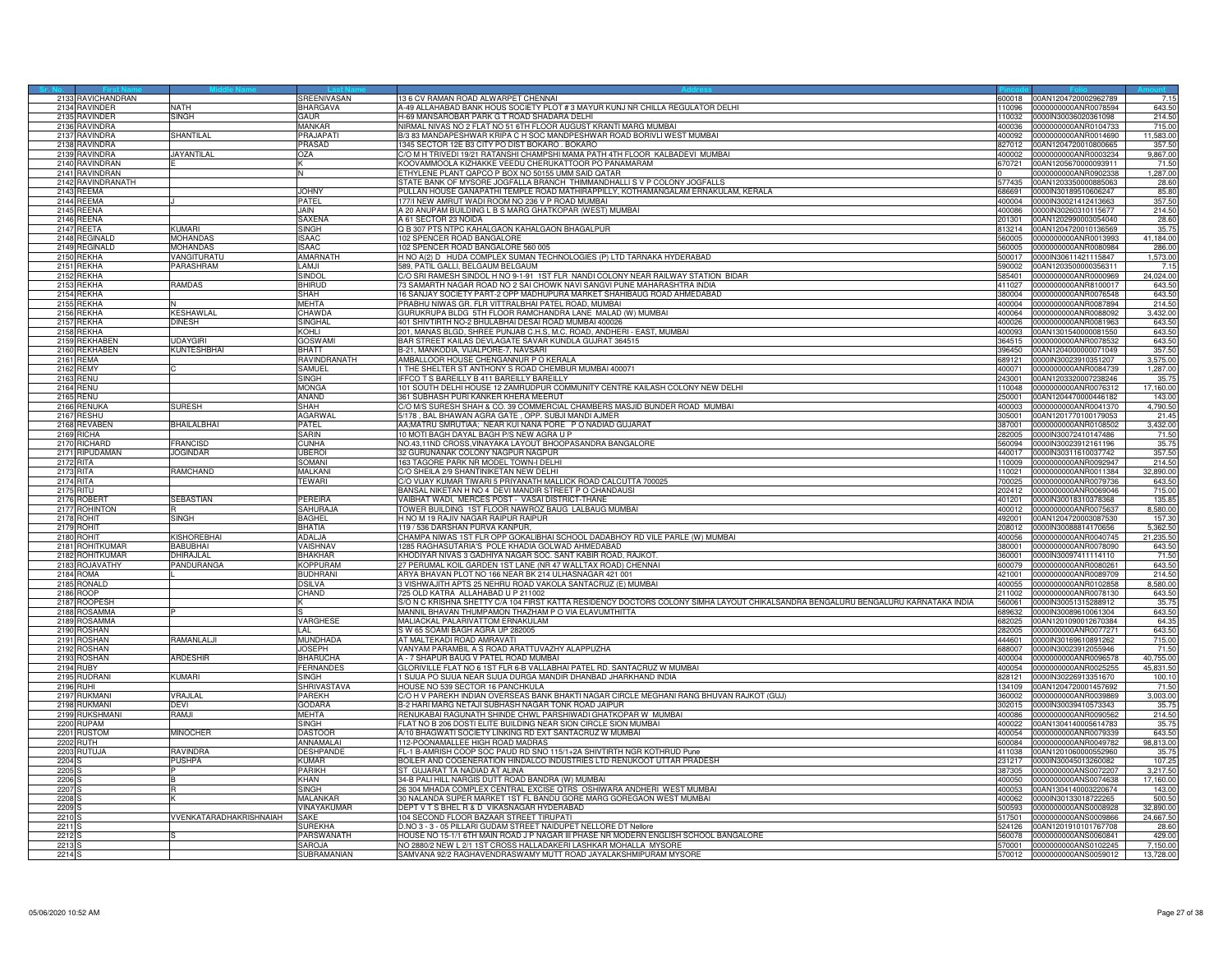| 2215                             |                               | <b>GIREESH</b>                | S/O SADASHIVAMURTHY, D.NO. 6/322 F, VAKILRAMAIAH STREET KOLLEGAL                                                                                              | 71440            | 00AN1203500000235554                         | 21.45              |
|----------------------------------|-------------------------------|-------------------------------|---------------------------------------------------------------------------------------------------------------------------------------------------------------|------------------|----------------------------------------------|--------------------|
| 2216                             |                               | LAKSHMINARAYANAN<br>VASHULAI  | 22B MIT CAMPUS KAILAS QUARTERS SHIVALLI MANIPAL UDUPI                                                                                                         | 576104<br>300008 | 0000IN30039416927509<br>0000000000ANS0099253 | 7.15               |
| 2217                             |                               | VIJAYALAKSHM                  | O PRINCESS 210 FOUNTAIN PLAZA PANTHEON ROAD EGMORE CHENNAI                                                                                                    | 600024           | 0000000000ANS0114874                         | 214.50             |
| 2218 <sub>S</sub><br>2219        | <b>PDS</b>                    | <b>KUMARES</b>                | D/6C JAIN ANTARIKSA 12 BATNAMMAL STREET KODAMBAKKAM CHENNAI<br>20 M G ROAD BLOCK 24 MAHATHMA GANDHI ROAD NEYVELL                                              | 607801           | 0000IN30039415023319                         | 429.00<br>150.15   |
| 2220                             |                               | PARTHASARATHY                 | 274-C TYPE -III QUARTERS BLOCK-5 NEYVELI CUDDALORE DISTRICT                                                                                                   | 07803            | 0000lN30021412037927                         | 2,974.40           |
| 2221                             |                               | VASUDEVAN                     | 15 RANGANATAPURAM SRIRANGAM TRICHY                                                                                                                            | 620006           | 0000000000ANS0109985                         | 429.00             |
| 2222                             | <b>ANTHONY</b>                | ANBARASU                      | 2 MULLAI SALAIWEST ANNAMALAI NAGAR TRICHY                                                                                                                     | 320018           | 0000IN30039415882476                         | 7.15               |
| 2223                             |                               | NAGAPPAN                      | NO.8, JAYA NAGAR, 2ND STREE L.I.C COLONY K.K.NAGAR TRICHY                                                                                                     | 620021           | 0000000000ANS0074067                         | 1,716.00           |
| 2224                             |                               | ELANKESWAR                    | /580 NGO COLONY SATCHIYAPURAM SIVAKASI                                                                                                                        | 626123           | 0000IN30039418494921                         | 607.75             |
| 2225                             |                               | <b>PORSELVI</b>               | 8 KUMARASAMY STRET THORAPADI VELLORE TAMILNADU                                                                                                                | 32002            | 0000IN30051312073600                         | 7.15               |
| 2226 <sub>S</sub>                |                               | <b>RAJESH</b>                 | 5 L I C COLONY R S PURAM COIMBATORE TAMIL NADU                                                                                                                | 641002           | 0000IN30051316437560                         | 7.15               |
| 2227                             |                               | RAJMOHAN                      | H NO 6 106 B 1A PADASALAI STRE PANDALUR CHERANCODE NILGIRIS PANDALUR                                                                                          | 643253           | 00AN1301440002592863                         | 14.30              |
| 2228<br>2229                     | VENKATARAMA                   | YFR<br>SOORAJ                 | S K S HOUSE DR A R MENON ROAD NAICKANAL TRICHUR<br><b>KARIMPALOOR PUTHENKULAM KOLLAM KOLLAM</b>                                                               | 680001<br>91302  | 0000000000ANS0017060<br>0000IN30023913550311 | 13,728.00<br>35.75 |
| 2230                             |                               | RAMANATHAN                    | FIRST STREET ALAVAKOTTAI SIVAGANGA                                                                                                                            | 323553           | 0000000000ANS0074133                         | 17,160.00          |
| 2231 SABARI                      | PERUMAL                       |                               | S R S HOUSE, SERMAN NEW STREET SHENGOHAN 627 809                                                                                                              | 627809           | 0000000000ANS0087772                         | 643.5              |
| 2232 SABBIR                      |                               | <b>SHAIDABHAI</b>             | 303 3RD FLOOR ADVANCE COMPLEX BHADRA LAL-DARWAJA AHMEDABAD                                                                                                    | 380001           | 000000000ANS0096128                          | 3,432.00           |
| 2233 SABHBHAI                    | <b>SM</b>                     | NAGARWALLA                    | 606-A BUNIYAN LOVE LANE X LANE BYCULLA MUMBAI                                                                                                                 | 400027           | 0000000000ANS0013307                         | 32,890.00          |
| 2234 SACHIN                      | DHARAMRAJ                     | PATIL                         | 42 HINDWADI BELGAUM BELGAUM                                                                                                                                   | 590011           | 0AN1201330000161661                          | 71.50              |
| 2235 SACHIN                      |                               | POTDAR                        | M/12 HARSHWARDHAN NAGAR BHOPAL                                                                                                                                | 462003           | 0000IN30039413490009                         | 35.75              |
| 2236 SACHIN                      |                               | <b>SHANKER</b>                | 1419 HAIDERGANJ MURAITOLA FAIZABAD                                                                                                                            |                  | 224001 0000IN30177411088239                  | 71.50              |
| 2237 SACHIN                      | LAXMANRAO                     | RANE<br><b>TYAGI</b>          | SONA NAGAR FRONT OF NCC BATAIIAN G S COLLEGE POST SUTALA KUD TAL KHAMGAON DIST BULDANA POST SUTALA KUD                                                        | 444312           | 0000IN30045080357535                         | 71.50              |
| 2238 SACHIN<br>2239<br>SADASIVAN |                               | <b>SIVAPRASAD</b>             | 5/II VIVEK VIHAR ROORKEE ROAD MEERUT UTTAR PRADESH<br>PRASAD HOUSE VISWAMBARAN RD PAPPANAMCODE THIRUVANTHAPURAM                                               | 250001<br>95018  | 0000IN30051317193507<br>0000000000ANS0900884 | 21.45<br>3,575.00  |
| 2240 SADHNA                      | BAI                           | MEHTA                         | 48 SAYAR CHABUTRA RATLAM MADHYA PRADESH 457001                                                                                                                | 457001           | 0000000000ANS0080463                         | 643.50             |
| 2241 SAFIFUDDINBHAI              | SK                            |                               | NO 11 ERRABALU STREET P O BOX NO 211 CHENNAI                                                                                                                  | 600001           | 0000000000ANS0085585                         | 286.00             |
| 2242 SAGI                        | VENKATARAMA                   | <b>KRISHNA</b>                | FLAT NO 405 SOUNDARYA RESIDENCY STREET NO-8, 3-6-602 HIMAYATNAGAR HYDERABAD                                                                                   | 500029           | 0000IN30039413447206                         | 121.55             |
| 2243 SAI                         | <b>KRISHNA</b>                | K                             | 11-23-2262 GANESH NAGAR DESHAIPET ROAD WARANGAL                                                                                                               | 110601           | 10AN1208160000430599                         | 85.80              |
| 2244 SAIFUDDIN                   | <b>MUSAJI</b>                 | <b>MASTER</b>                 | C/O HAJI HASANALI KADIBHAI & CO CHOWK BAZAR BHUSAWAI                                                                                                          | 25201            | 0000000000ANS0001096                         | 4,433.00           |
| 2245 SAIFUDDIN                   | AKBRALI                       | <b>BADAMI</b>                 | C/O SAIFUDDIN AKBARALI & BROS BOHRA BAZAR JALGAON 425001                                                                                                      | 425001           | 0000000000ANS0081894                         | 643.50             |
| 2246 SAIFUDDIN                   | AKBRALI                       | BADAMI                        | C/O SAIFUDDIN AKBARALI & BROS BOHRA BAZAR JALGAON                                                                                                             | 425001           | 0000000000ANS0001015                         | 78,149.50          |
| 2247 SAILABALA                   |                               | <b>SUTAR</b>                  | ANGUL RWSS DIVISION PO HATA TOTA TULCHER ANGUL                                                                                                                | 759122           | 00AN1304140005492755                         | 78.65              |
| 2248 SAINATH                     |                               | <b>ANDOLA</b><br>KATHF        | SHOP NO 01 IMA HOUSE OPP CENTRE KAMATH GULBARGA                                                                                                               | 585105<br>100604 | 0000IN30192630174737<br>00AN1203320002689226 | 14.30              |
| SAIPRASAD<br>2249<br>2250 SAIYAD | RAMCHANDRA<br><b>KARISHMA</b> | <b>ANIS</b>                   | 3-13 GANDHARVA SOC SHREENAGAR THANE<br>A 14 UNITY APARTMENT OPP SHAIKH AND CO JUHAPURA AHMEDABAD GUJARAT                                                      | 380055           | 0000IN30051315186642                         | 214.50<br>343.20   |
| 2251 SAJITH                      |                               | NHALOOR                       | LAKSHMI NIVAS CHELAKKAD P O PULAMANTHOLE VIA, KOZHIKODE KERALA                                                                                                | 679323           | 0000IN30189510115973                         | 357.50             |
| 2252 SAKINA                      | ALIHUSSAIN                    | RANGOONWALA                   | 15A SALIM COMPOUND 12 KHETWADI X LANE 3RD FLOOR MUMBAI MAHARASHTRA INDIA                                                                                      | 400004           | 0000000000ANS8100056                         | 5,434.00           |
| 2253 SAKPAL                      | <b>DEEPAK</b>                 | BAJIRAO                       | 10 SAGAR APTS LAXMINARAYAN NAGAR OPP MAHENDALE GARAGE ERANDWANA PUNE                                                                                          | 411004           | 0000IN30039413049594                         | 1,072.50           |
| SAKSHI<br>2254                   |                               | BHASIN                        | H NO 191 MAMTA ENCLAVE VILL DHAKOLI TEH DERA BASSI DISTT SAS NAGAR DERA BASSI                                                                                 | 40507            | 00AN1201910102395712                         | 357.50             |
| 2255 SAKTHI                      |                               | RAMACHANDRAN                  | 28 SAMBAMOORTHY LAYOUT PALGHAT ROAD POLLACHI-642 001                                                                                                          | 642001           | 0000000000ANS0078841                         | 643.50             |
| 2256 SALEM                       | <b>JAIKESHVANPAPPIYA</b>      | NAIDU                         | F.NO.101,K.D SAGAR SUJAL APT. KIRTI POLICE SOC RD, SHIRGAON BADLAPUR(E) NEAR TV TOWER BADLAPUR                                                                | 421503           | 00AN1201090004726538                         | 71.50              |
| 2257 SALIL                       |                               | godika                        | 577-C 12TH MAIN 2ND CROSS 4TH BLOCK KORAMANGALA BANGALORE                                                                                                     | 560034           | 00AN1204470006018749                         | 5,720.00           |
| 2258 SALIM                       |                               | <b>VALL</b>                   | VALI BLDG SITABULDI NAGPUR                                                                                                                                    | 440012           | 0000000000ANS0054077                         | 3.575.00           |
| SALMABAI<br>2259                 |                               | <b>BHAGAT</b><br><b>MOHAN</b> | KALIM BUILDING ROOM NO 14 144 ABDUL REHMAN STREET MUMBAI                                                                                                      | 400003<br>560100 | 0000000000ANS0096829<br>00AN1204470000457631 | 2,359.50<br>35.75  |
| 2260 SAM<br>2261 SAMEEF          | MIRDULA                       | NARAIN                        | S-160101, SMONDOVILLE NEO TOWN, NR TATA BP SOLARL ELECT. CITY, PH-1, KAMMASANDRA, ELECT. CITY, ANEKAL, BANGALORE<br>240 MUTTHIGANJ RAMPRASAD GARDEN ALLAHABAD | 211003           | 00AN1201860000131757                         | 715.00             |
| 2262 SAMIR                       |                               | SARKAR                        | MALLIK SHOBHA SAKOYA JHORA - 2 DHUPGURI JALPAIGURI DHUPGURI                                                                                                   | 735210           | 00AN1205320000051291                         | 157.30             |
| 2263 SAMIR                       | LAXMIKANT                     | VAISHNAV                      | DHIRAJ E/73 AYOJAN NAGAR SOCIETY PALDI AHMEDABAD 380007                                                                                                       | 380007           | 0000000000ANS0085368                         | 643.50             |
| 2264 SAMIR                       | <b>JAYANT</b>                 | NANAVATY                      | 8 ST MARY S ROAD BACHU BHUVAN VILE PARLE W MUMBAI                                                                                                             | 400056           | 0000000000ANS0026113                         | 32,890.00          |
| 2265 SAMIRCHANDRA                |                               | LAHIRI                        | 13A DEODAR STREET 1ST FLOOR CALCUTTA                                                                                                                          | 700019           | 0000000000ANS0073886                         | 34,320.00          |
| 2266 SAMIRKUMAR                  |                               | PATEL                         | MAYASHERI SARSA ANAND NADIAD NR BUS STAND B/H SAKTKEVAL TEMPLE SARSA GUJARAT                                                                                  | 388365           | 0000IN30051318603889                         | 21.45              |
| 2267 SAMPAT                      | <b>MAHADU</b>                 | WAGHAMARE                     | FLAT NO 2 KOMAL APTS BIJALINAGAR CHINCHWAD PUNE                                                                                                               | 411033           | 0000IN30177413635173                         | 71.50              |
| 2268<br>SAMPATHI                 | RAORAJENDRA                   | <b>PRASAD</b>                 | S V S M NURSING HOME SOMPETA SRIKAKULAM DIST                                                                                                                  | 32284            | 1000IN30232410749876                         | 143.00             |
| 2269 SAMTA                       |                               | SHARMA                        | 205 A SHASTRI NAGAR JAMMU                                                                                                                                     | 180004           | 0000lN30011811172977                         | 14.30              |
| 2270 SAMTA                       |                               | <b>TRIPATHI</b>               | PLOT NO 60 WARD 9-B BHARAT NAGAR GANDHIDHAM GANDHIDHAM                                                                                                        | 370201           | 00AN1202890000995997                         | 71.50              |
| 2271 SANATAN<br>2272 SANDEEP     | KUMAR                         | MISHRA<br><b>HARAI</b>        | D 71 SNEHGANGA PATEL NAGAR RAISEN ROAD BHOPAL<br>75 GURJARO KA MOHALLA NEAR HANUMAN TEMPLE SANGANER JAIPUR                                                    | 462021<br>302029 | 00AN1204720009473910<br>00AN1204940000067878 | 28.60<br>7.15      |
| 2273 SANDEEP                     |                               | <b>HAKUF</b>                  | HOUSE NO-ST NO-11 KRISHNA NAGAR HOSHIAPUR                                                                                                                     | 146001           | 0000IN30039418825246                         | 7.15               |
| 2274 SANDEEP                     | NARENDRA                      | SHETH                         | 66 MAKER CHAMBERS III JAMNALAL BAJAJ ROAD NARIMAN POINT MUMBAI                                                                                                | 400021           | 0000000000ANS0103589                         | 98,741.50          |
| 2275 SANDEEP                     |                               | <b>BELPATRE</b>               | LAXMI HARAYAN NIWAS BEHIND HOTEL NAGALAND PLOT NO.18 B, PANDHARPUR PANDHARPUR                                                                                 |                  | 413304 00AN1202000000238272                  | 185.90             |
| 2276 SANDEEP                     | M                             |                               | NO 405 G BLOCK MANTRI ALPYNE APARTMENT UTTARAHALLI KENGERI ROAD BANASHANKARI 5TH STAGE BANGALORE KARNATAKA INDIA                                              | 560061           | 0000lN30051316017522                         | 50.05              |
| 2277 SANDEEP                     | KIIMAR                        | <b>GHOSH</b>                  | VILL. MAHADEVPUR PO RAMCHANDRAPUR, P.S. PAGNAN DIST HOWRAH WEST BENGAL                                                                                        | 711303           | 0000IN30036020314503                         | 71.50              |
| 2278<br>SANDEEP                  | <b>/ASTUPAL</b>               | THANAWALA                     | HIRAJ BAUG, 2ND FLOOR LBS MARG NAUPADA THANE                                                                                                                  | 509001           | 000IN30429512005174                          | 71.50              |
| 2279 SANDHYA                     | SHAM                          | PEVEKAR                       | AT DEOGHAR PO MARGATAMHANE TAL GUHAGAR DIST RATNAGIRI                                                                                                         | 415703           | 0000000000ANS0077727                         | 643.50             |
| 2280 SANDHYA                     |                               | CHAUHAN<br><b>SFTHI</b>       | PKT NU -88-C DDA FLATS PITAMPURA DELHI                                                                                                                        |                  | 110088 0000IN30165310130629                  | 35.75              |
| 2281 SANDHYA<br>2282 SANDIP      |                               | THAKAR                        | 43 BHERA ENCLAVE PASCHIM VIHAR OUTER RING ROAD DELHI<br>AA;SHIVAMAA; MANEK PARA AMRELI                                                                        | 110041<br>365601 | 0000000000ANS0078337<br>0000000000ANS0092156 | 643.50<br>643.50   |
| 2283<br>SANDIP                   |                               | /IMADALAI                     | 301/B NEELKKANTH COMP PARSIWADA 122 SAHAR ROAD PARLE (EAST) MUMBAI                                                                                            | 00099            | 000000000ANS0108867                          | 5,148.00           |
| 2284 SANGANABASAPPA              | <b>LOKAPPA</b>                | SAMALAD                       | BLDG NO.1,B/4 SANKALP SIDDHI NR. DHANVANTARI HOSPITAL, KULGAON,BADLAPUR(E) BADLAPUR                                                                           | 421503           | 00AN1201090004546510                         | 71.50              |
| 2285 SANGEETA                    |                               | MANN                          | FLAT NO A5 PLOT NO GH 69 PROGRESSIVE APPARTMENT SECTOR 55 GURGAON                                                                                             | 122003           | 0000lN30064410410132                         | 715.00             |
| 2286 SANGEETA                    | SATISH                        | BUDHAKAR                      | A/51, PALM ACRES CHS GAVANPADA MULUND (EAST) MUMBAI                                                                                                           | 400081           | 0000IN30074910177636                         | 3,575.00           |
| SANGEETA<br>2287                 |                               | PATIL                         | JAYWANT PATIL HOUSE NEW MANDALA VILLAGE SION TROMBAY ROAD MUMBAI                                                                                              | 400088           | 0000IN30001110256067                         | 214.50             |
| SANGEETA<br>2288                 |                               | JAIN.                         | ELAT NO 42 VIVEKANANDPURI HYDEL COLONY P O NEW HYDERABAD LUCKNOW UTTAR PRADESH                                                                                | 26007            | 000IN30045011991338                          | 214.50             |
| 2289 SANGEETA                    |                               | KHANDELWAL                    | 67 KAMAYAGANJ KUNJ MAN POWER GHS PATPAR GANJ DELHI                                                                                                            | 110092           | 00AN1202990003567721                         | 107.25             |
| 2290 SANGEETHA                   |                               | <b>KOTHARIB</b>               | M I G 17, SECOND MAIN KUVEMPU NAGAR HASSAN                                                                                                                    | 73201            | 0000IN30169610085578                         | 800.80             |
| 2291 SANGITA<br>2292 SANGITA     | PREMRAJ                       | <b>SAHOO</b><br>LANGAR        | W/O SAROJ KUMAR SAHOO AT-MAHATAB ROAD, OLD TOWN PLOT NO 273, ANADI KUTIR BHUBANESWAR<br>MU GONDRI POST HASEGAON TO AUSA LATUR                                 | 751002<br>413520 | 0000IN30232410393079<br>00AN1203330001106876 | 1,430.00<br>7.15   |
| 2293<br>SANJAY                   |                               | SHAH                          | A-301/2 SANAM SHANTI PARK SHANTI PATH GHATKOPAR MUMBAI                                                                                                        | 400077           | 0000000000ANS0077384                         | 643.50             |
| 2294 SANJAY                      |                               | <b>GUPTA</b>                  | 4/301 PAWANSUT CHS LTD PAEA BAUG CHINCHOLI PHATAK ROAD MALAD (W) MUMBAI                                                                                       | 400064           | 0000000000ANS0092038                         | 643.50             |
| 2295 SANJA                       | NARAYAN                       | <b>KULKARN</b>                | BUTTE PATIL PRESTIGE FLAT NO. 5 NEXT TO HOTEL SPAN REVENUE COLONY SHIVAJI NAGAR PUNE                                                                          |                  | 411005 0000IN30051311254689                  | 786.50             |
| 2296 SANJAY                      |                               | RAINA                         | RH/1 JITENDRA CHS PLOT NO 91 SEC 3 KOPER KHAIRANE NAVI MUMBAI                                                                                                 |                  | 400705 0000IN30051311812919                  | 715.00             |
|                                  |                               |                               |                                                                                                                                                               |                  |                                              |                    |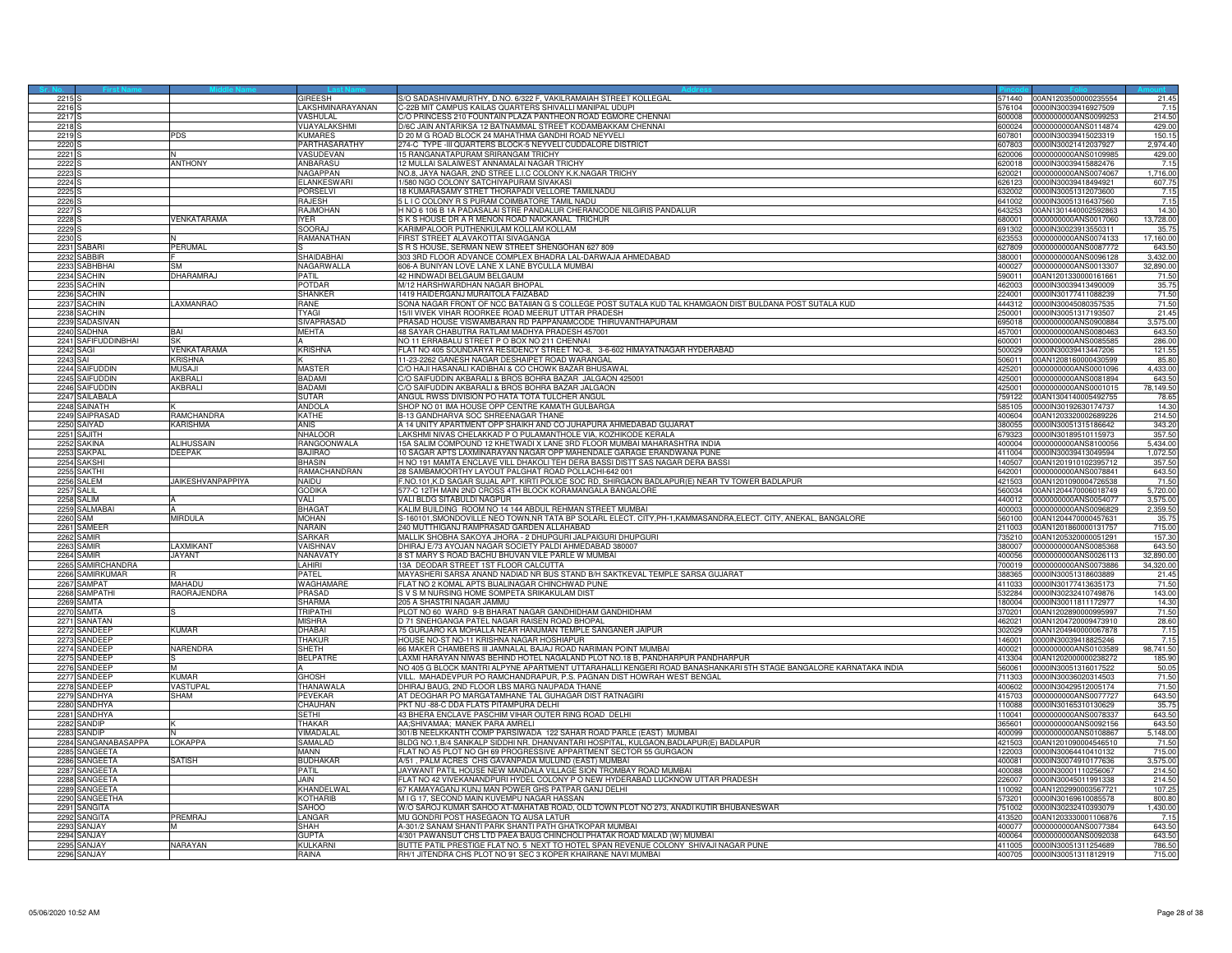|      | 2297 SANJAY        | VASANT               | <b>MITHA</b>      | 3679 CENTRAL BANK ROAD PANSARE LANE CORNER AHMEDNAGAR (M.S)                                   |        | 414001 0000000000ANS0058251 | 286.00        |
|------|--------------------|----------------------|-------------------|-----------------------------------------------------------------------------------------------|--------|-----------------------------|---------------|
|      | 2298 SANJAY        | SUMATILAL            | <b>BURAD</b>      | SHOP 203 . SPACE STAR ARTS . NR. MICO CIRCLE TIDKE COL. NASHIK                                | 22005  | 00AN1204200000118632        | 572.00        |
|      | 2299 SANJAY        |                      | SOMANI            | SOMMI BHAWAN GANESH COLONY GWALIOR GWALIOR                                                    | 474009 | 00AN1203320007091594        | 1,036.75      |
| 2300 | SANJAY             | <b>KUMAR</b>         | JAIN.             | SANTOSH JAIN & CO AMBICA PATTY SILCHAR CACHAR ASSAM                                           | 788004 | 0000000000ANS0058122        | 10,296.00     |
|      |                    |                      |                   |                                                                                               |        |                             |               |
| 230  | SANJAY             | <b>UMAR</b>          | <b>AGARWA</b>     | HOUSE OF SHERO PANI GIRI BEHIND ST THRESA SCHOOL KEONJHAR JODA                                | '58034 | 00AN1203840000848795        | 35.75         |
|      | 2302 SANJAY        |                      | KIIMAR            | PANCHAYAT DHENGADIH PARKHAND D DHENGADIH MANJHLADIH POST GHOR GIRIDIH                         | 815314 | 00AN1208160001002214        | 286.00        |
| 230  | SANJAY             |                      | SHARMA            | SEKSARIA CHAWL NO 4 ROOM NO S/4 S V ROAD MALAD(W) MUMBAI                                      | 400064 | 0000000000ANS0058761        | 71.50         |
|      | 2304 SANJAY        | AXMAN                | RANE              | 11/57 B I T TADWADI MAZGOAN MUMBAI 400010                                                     | 400010 | 0000000000ANS0083225        | 643.50        |
| 2305 | SANJAY             |                      | SOGANI            | 210/2 VIDHYANAND COM VASTA DEVADI ROAD KOTARGAM SURAT                                         | 395004 | 0000IN30075711566846        | 71.50         |
| 2306 | SANJAY             |                      | <b>GUPTA</b>      | 36 ANAJMANDI CHHOTI LINE KHAIRTHAL TH KISHANGARH BAS WARD NO 10 DIST ALWAR KHAIRTHAL          | 301404 | 00AN1203350000454645        | 715.00        |
| 2307 |                    | (UMAR                | <b>BACHCHAN</b>   |                                                                                               |        |                             | 57.20         |
|      | SANJAY             |                      |                   | SEVARAM ANAND NAGAR COLONY WARD NO.22 KHAIRTHAL DIST-ALWAR KHAIRTHAL                          | 301404 | 00AN1203350000964865        |               |
| 2308 | SANJAY             |                      | <b>AGGARWAL</b>   | 4 AKHNOOR ROAD JAMMU J & K                                                                    | 180016 | 0000000000ANS0116541        | 21,950.50     |
| 2309 | SANJAY             | <b>KUMAR</b>         | GARG              | 14/97 MOTI MILL COMPOUND G.T.ROAD NEAR H.B.INTER COLLAGE, KOIL ALIGARH                        | 202001 | 00AN1202420000396030        | 500.50        |
| 2310 | <b>ANJAY</b>       |                      | GUPTA             | 165 SAINIK VIHAR PITAMPURA DELHI                                                              | 10034  | 0000IN30310810011558        | 429.00        |
| 2311 | SANJAYA            |                      |                   | KALAJYOTHI NEAR SHARADHA SAW MILL BATAWADI TUMKUR                                             | 572103 | 0000IN30192630830389        | 35.75         |
| 2312 | SANJAYKUMAR        | SHIVPRASAD           | SARDA             | SHREE NIVAS BORBAN VAZIRABAD NANDED NANDED                                                    | 431601 | 00AN1201770100923765        | 143.00        |
| 231  | <b>SANJEET</b>     |                      | SINGH             | H NO 676 SECTOR 11B CHANDIGARH                                                                | 160011 | 0000000000ANS0078424        | 643.50        |
|      |                    |                      |                   |                                                                                               |        |                             |               |
|      | 2314 SANJEET       |                      | SINGH             | C/O ASIAN PAINTS (I) LTD 16 PATEL CHOWK JALANDAR 676 SCETOR 11B                               | 160001 | 000000000ANS0051816         | 2,145.00      |
| 2315 | SANJEET            |                      | SINGH             | H NO 676 SECTOR 11B CHANDIGARH                                                                | 160011 | 0000000000ANS0085424        | 1,287.00      |
|      | 2316 SANJEEV       | <b>KUMAR</b>         | <b>BANSAL</b>     | 1/4980 BALBIR NAGAR EXTN. GALI NO-1 SHAHDARA DELHI                                            | 110032 | 0000IN30096610134688        | 107.2         |
|      | 2317 SANJEEV       |                      | <b>PACHIESIA</b>  | M/S TOPLINE EXIM PVT LTD IST FLOOR RIDHI CHAMBERS KOTHARI POLE GANDHI ROAD AHMEDABAD          | 380001 | 0000000000ANS0095035        | 2,002.00      |
| 2318 | SANJEEV            | (Umar                | <b>MISHRA</b>     | C/O S N JHA BEHIND TRIVENIPURAM APPARTMENT SAINIK COLONY DUMARDAGGA BOOTY RANCHI JHARKHAND    | 335217 | 0000IN30023913526032        | 42.90         |
| 2319 | SANJIB             | (UMAR                | <b>GHOSH</b>      | 148 BLOCK G NEW ALIPORE CALCUTTA                                                              | 700053 | 0000000000ANS0084072        | 643.50        |
| 232  | ANJIV              |                      | <b>BHAMBR</b>     | 18/6 SUN BEAM 2ND FLOOR R A KIDWAI ROAD WADALA MUMBAI                                         | 400031 | 0000000000ANS0034275        | 3,289.00      |
| 2321 | SANJIV             |                      | <b>BHAMBR</b>     | 18/6 SUN BEAM 2ND FLOOR R A KIDWAI ROAD WADALA MUMBAI                                         | 400031 | 0000000000ANS0081833        | 643.50        |
|      |                    |                      |                   |                                                                                               |        |                             |               |
|      | 2322 SANJIV        |                      | <b>BHAMBRI</b>    | 18/6 SUN BEAM 2ND FLOOR R A KIDWAI ROAD WADALA MUMBAI                                         | 400031 | 0000000000ANS0016562        | 4,576.00      |
| 232  | SANJIV             |                      | Krishen           | FLAT NO 1 E-69 VASANT MARG VASANT VIHAR NEW DELHI                                             | 110057 | 0000000000ANS0036906        | 6,435.00      |
| 2324 | SAN.JIV            | <b>HARISH</b>        | SHAH              | B-91 CHINAR R A KIDWAI MARG WADALA MUMBAI                                                     | 400031 | 0000000000ANS0068087        | 34,320.00     |
| 2325 | ANJIVANI           |                      | MEDANKAR          | /5 HIMALI CO-OP SOCIETY ERANDAVANA PUNE                                                       | 411004 | 000000000ANS0095348         | 643.50        |
| 2326 | SANJIVANI          |                      | <b>MEDANKAR</b>   | L/5 HIMALI CO-OP SOCIETY ERANDAVANA PUNE                                                      | 411004 | 0000000000ANS0077136        | 643.50        |
| 2327 | SANJIVANI          | ASHOK                | <b>KOLHE</b>      | 12, SNEHA NAGAR ABHYANKAR WARD WARORA NEAR SPHRUTI SPORTING CLUB CHANDRAPUF                   |        | 442907 00AN1203230004123695 | 71.50         |
| 232  | SANJIVANI          | RAJENDRA             | <b>MEDANKAR</b>   | ./5 HIMALI SOCIETY ERANDAWANA PUNE                                                            | 411004 | 0000000000ANS0096064        | 8,580.00      |
| 232  | SANSARI            |                      |                   |                                                                                               | 110064 |                             |               |
|      |                    |                      | DEVI              | -B 124 (DUPLEX) S F S G-8 AREA RAJOURI GARDEN NEW DELHI                                       |        | 0000000000ANS0035743        | 3,575.00      |
| 233  | ANSARI             | DEVI                 | RIAT              | <b>EB 124 MAYA ENCLAVE NEW DELHI NEW DELHI</b>                                                | 10064  | 0000IN30036022509294        | 7,722.00      |
| 2331 | SANSARI            |                      | <b>DEAI</b>       | E-B 124 (DUPLEX) S F S G-8 AREA RAJOURI GARDEN NEW DELHI 110064                               | 110064 | 0000000000ANS0080729        | 643.50        |
|      | 2332 SANTHI        |                      | <b>MAHADEVAN</b>  | 30 RAJA ST PASUR PASUR S VP WARD 10 ERODE                                                     | 638006 | 00AN1204470005521102        | 14.30         |
| 2333 | <b>SANTILATA</b>   |                      | SAMANTRAY         | A5/11 INDIRA COLONY SISUPAL BHUBANESWAR                                                       | 750002 | 0000IN30039411929488        | 57.20         |
|      | 2334 SANTOSH       |                      | KAUR              | 288 SALEEM TABRILUDHIANA 141 005                                                              | 141005 | 0000000000ANS0089716        | 643.50        |
| 2335 | ANTOSH             |                      | MAHENDRU          | L 14 MEDICAL COLLEGE CAMPASS SWARUP NAGAR KANPUR(U P) 208 002                                 | 208002 | 000000000ANS0086078         | 643.50        |
|      |                    |                      |                   |                                                                                               |        |                             |               |
| 2336 | SANTOSH            |                      | <b>NARANG</b>     | 24/37A TILAK NAGAR NEW DELHI                                                                  | 110018 | 0000000000ANS0011205        | 32,890.00     |
|      | 2337 SANTOSH       |                      | <b>ARORA</b>      | P O BOX 145 NEUTRALBAY NSW-2089                                                               |        | 0000000000ANS0900342        | 143.00        |
|      | 2338 SANTOSH       |                      | THETI             | C-102 PRAKASH NAGAR MOGAL LANE MAHIM, MUMBAI                                                  | 400016 | 0000000000ANS0055495        | 5,148.00      |
| 233  | <b>SANTOSH</b>     | <b>KIIMAR</b>        | R.                | 1683-84 KABIR ROAD, MYSORE 570 001                                                            | 570001 | 0000000000ANS0088002        | 643.50        |
| 2340 | ANTOSH             | <b>UKAN</b>          | OSWAL             | S NO 585/26 SUNIL SNEH APTS FLAT NO 8 NEAR SAMBHAVNATH JAIN TEMPLE SALISBURY PARK PUNE        | 11037  | 0000IN30036022418583        | 357.50        |
| 2341 | SANTOSH            |                      | KATARIYA          | A/P CHANDA TAL NEWASA DIST AHMEDNAGAR                                                         | 414606 | 0000000000ANS0105289        | 71.50         |
|      | 2342 SANTU         |                      | <b>SHARMA</b>     | 431, SR, SCHOOL KE PASS SALASAR CHURU                                                         | 331506 | 00AN1204490000046985        | 357.50        |
|      |                    |                      |                   |                                                                                               |        |                             |               |
|      | 2343 SAPNA         | ANANT                | <b>PADWAL</b>     | F/406 MAYUR APTS. MILITARY ROAD MAROL MAROSHI MARG ANDHERI(E) MUMBAI                          | 400059 | 0000IN30088813593768        | 214.50        |
|      | 2344 SARALA        | DEVI                 | <b>KHUNTETA</b>   | C/O NANDLAL MOOLCHAND 14 ARMENIAN STREET CALCUTTA                                             | 700001 | 0000000000ANS0060356        | 3,646.50      |
| 2345 | SARANGANATHAN      |                      | VARATHARAJAN      | FLAT S2 BLOCK 1, PACE ANUSA APARTMENTS TAMBARAM, KANCHEEPURAM, TAMBARAM KANCHIPURAM           | 00045  | 00AN1301440004432425        | 71.50         |
|      | 2346 SARANJEET     |                      | KAUR              | 1167 SECTOR 37 ARUN VIHAR NOIDA 201303                                                        | 201303 | 0000000000ANS0091528        | 214.50        |
|      | 2347 SARASWATH     | <b>KAMATH</b>        |                   | W/O V JANARDHAN KAMATH PANCHMAHAL MULKI D K 574154                                            | 574154 | 0000000000ANS0077013        | 643.50        |
|      | 2348 SARASWATHI    |                      | <b>BIDADA</b>     | 588/2B SARITA APT FLAT NO 18 NEW ERA SOCIETY BIBEWADI KONDHWA ROAD PUNE                       | 411037 | 0000000000ANS0077901        | 643.50        |
|      | 2349 SARASWATHY    |                      |                   | MANGUDIAR STREET KANDAVARAYANPATTI RAMNAD DISTRICT                                            | 323203 | 1000000000ANS0027983        | 65,851.50     |
| 235  | ARASWATI           | <b>JAGESH</b>        | PRABHU            | 314 LANCELOT 3RD FLOOR S V ROAD BORIVALI (W) MUMBAI                                           | 100092 | 000000000ANS0054726         | 18,304.00     |
| 235  |                    |                      | KUMARI            |                                                                                               |        |                             |               |
| 2352 | SARITA             |                      |                   | VILL SHIVGANJ PO BIDUPUR R S DIST VAISHALI NEAR LAKHANI MIDDLE SCHOOL HAJIPUR BIHAR           | 844502 | 0000IN30051318512179        | 7.15          |
|      | <b>SARITA</b>      |                      |                   | VPO SEHI KALAN VIA SURAJGARH ROA CHIRAWA DIST JHUNJHUNU RAJASTHAN                             | 333026 | 0000IN30311610816912        | 42.90         |
|      | 2353 SARLA         | PADAMCHAND           | <b>JIRAWLA</b>    | 7 NARAYAN APPARTMENT AMBIKA NAWAR RAMNAGAR SABARMATI AHMEDABAD                                | 380005 | 0000000000ANS0077779        | 214.50        |
|      | 2354 SARLA         | <b>JAYESHCHANDRA</b> | <b>JOSHI</b>      | 37 VIVEKANAND NAGAR MAKARPURA ROAD P O BARODA GUJARAT                                         | 390009 | 0000000000ANS0008099        | 10,939.50     |
| 235  | <b>ARLA</b>        | SHWERLAL             | MFHTA             | KUSUM VILLA S V ROAD KHAR MUMBAI 400052                                                       | 100052 | 0000000000ANS0081785        | 643.50        |
|      | 2356 SARLA         | SHVERLAL             | <b>MEHTA</b>      | KUSUM VILLA I FLOOR S V ROAD X8TH ROAD KHAR MUMBAI                                            | 400052 | 0000000000ANS0087169        | 643.50        |
|      | 2357 SARLA         | SURESH               | <b>JHAMVAF</b>    | 2/17 GITANJALI KUNJ OPP NEHRU MEMORIAL HALL CAMP PUNE                                         | 411001 | 0000IN30051310634320        | 3,146.00      |
|      | 2358 SAROJ         | <b>KANUBHAI</b>      | <b>DESAI</b>      | 493 ARTHUR ROAD GHASWALA BLDG TARDEO MUMBAI                                                   | 400034 | 0000000000ANS0040727        | 1,716.00      |
| 2359 | SAROJ              | <b>KUMARI</b>        | <b>SHAH</b>       | C/O THE MODERN MEDICAL STORES RANJIT ROAD OPP BANK OF INDIA JAMNAGAR 361001                   | 361001 | 0000000000ANS0078529        | 214.50        |
| 236  |                    |                      | CHARNIA           |                                                                                               | 33520  |                             |               |
|      | AROJ               | <b>AMNIKLAL</b>      |                   | O RAMNIKLAL & BROS MAIN BAZAR CHOTILA                                                         |        | 000000000ANS0052458         | 2,860.00      |
| 236  | SAROJ              |                      | MIAI.             | C/O CHHATTISGARH BEARING AGENCIES 14 LAL GANGA APT PATWA COMPLEX K K ROAD RAIPUR              | 492001 | 0000IN30045010788905        | 14.30         |
| 2362 | SAROJA             |                      | <b>KRISHNAN</b>   | FLAT NO 100 LAKSHMI NIKETAN SCHEME 6 ROAD NO 5 MATUNGA MUMBAI                                 | 400019 | 0000000000ANS0115694        | 8,580.00      |
|      | 2363 SAROJA        |                      | <b>DORAISWAMY</b> | E B/14 DDA (SFS) FLATS HARINAGAR MAYA ENCLAVE NEW DELHI                                       | 110064 | 0000000000ANS0010954        | 24,667.50     |
|      | 2364 SAROJBEN      | AXMICHANDJI          | <b>SHAH</b>       | C/O, RAJULBEN C, DESAI SHREEDHAR, NAIROBI COLONY COLLEGE ROAD NADIAD                          | 387001 | 0000IN30063620053417        | 429.00        |
| 236  | AROJBEN            | <b>ASHVANTKUMAR</b>  | MODI              | SHANKER BHUVAN OPP RLY CLUB MANI NAGAR AHMEDABAD GUJRAT                                       | 80008  | 0000000000ANS0076630        | 643.50        |
| 2366 | SAROJKUMA          | <b>VAROTTAMDAS</b>   | SHAH              | SHATRUKHANA NEAR ANANDABAWAS CHAKLOW JAMNAGAR JAMANGAF                                        | 361001 | 0000IN30103924252478        | 429.00        |
|      | 2367 SARSWAT       |                      | RATHI             | D-156 SHASTRI NAGAR JODHPUR                                                                   | 342003 | 0000000000ANS0049800        | 2,359.50      |
|      |                    |                      |                   |                                                                                               |        |                             |               |
|      | 2368 SARUF         | DAMAN                | PAUL              | B-5/175 SAFDARJUNG ENCLAVE NEW DELHI                                                          | 110029 | 0000000000ANS0059627        | 2,288.00      |
| 2369 | SASHIBEN           |                      | <b>GUPTA</b>      | A-1 MARUTI APT ODHAV NARODA AHMEDABAD                                                         | 382418 | 00AN1203320005688201        | 71.50         |
| 237  | ATHIDEVI           |                      |                   | <b>JDUMBANATTU MADOM PALLIPPURAM P O CHERTHALA</b>                                            | 88541  | 0000IN30023910665412        | 7.15          |
| 2371 | <b>ISATISH</b>     |                      | <b>MISRA</b>      | C/O LALSONS RAGHUWANSHI COMPLEX 85 -A CIVIL LINES BAREILLY                                    | 243001 | 0000000000ANS0065978        | 1,430.00      |
| 2372 | <b>SATISH</b>      | YASHWANTLAL          | <b>ACHARY</b>     | ARUN-A/11 AGARWAL ESTATE MOGAL LANE MATUNGA ROAD WEST MUMBAI                                  | 400016 | 0000000000ANS0114852        | 1,072.50      |
|      | 2373 SATISH        | YASHWANTLAL          | <b>ACHARYA</b>    | ARUN 'A' FLAT NO 11 2ND FLOOR 278 MOGAL LANE MAHIM (W) MUMBAI                                 | 400016 | 0000000000ANS0055867        | 10,296.00     |
|      | 2374 SATISH        | SAKHARAM             | SANAP             | GAURI NAGAR SAM BHE KOLAD ROHA RAIGARH                                                        | 402304 | 00AN1301440001908151        | 14.30         |
| 237  | ATISH              | <b>HANPAL</b>        | PATIL             | 97 MAHAVIR NAGAR SANGLI SANGLI                                                                | 416416 |                             |               |
|      | SATISH             |                      | <b>IADHAC</b>     |                                                                                               |        | 00AN1202000000280876        | 21.45<br>7.15 |
| 237  |                    | SHANKAR              |                   | HOUSE NO-4-11-325 LANE NO-7 JAWAHAR COLONY ROAD AURANGABAD,AURANGABAD,KRANTI C AURANGABAD(MH) | 431005 | 00AN1301440004537954        |               |
|      | 2377 SATISHCHANDRA |                      | <b>SHARMA</b>     | QR NO N/28 INDUSTRIAL COLONY KANCH GHAR JABALPUR                                              | 482001 | 0000000000ANS0009172        | 65,851.50     |
|      | 2378 SATWANT       |                      | KAUR              | H NO 143/1 SECTOR 45 A CHANDIGARH                                                             |        | 160045 0000000000ANS0093781 | 1,287.00      |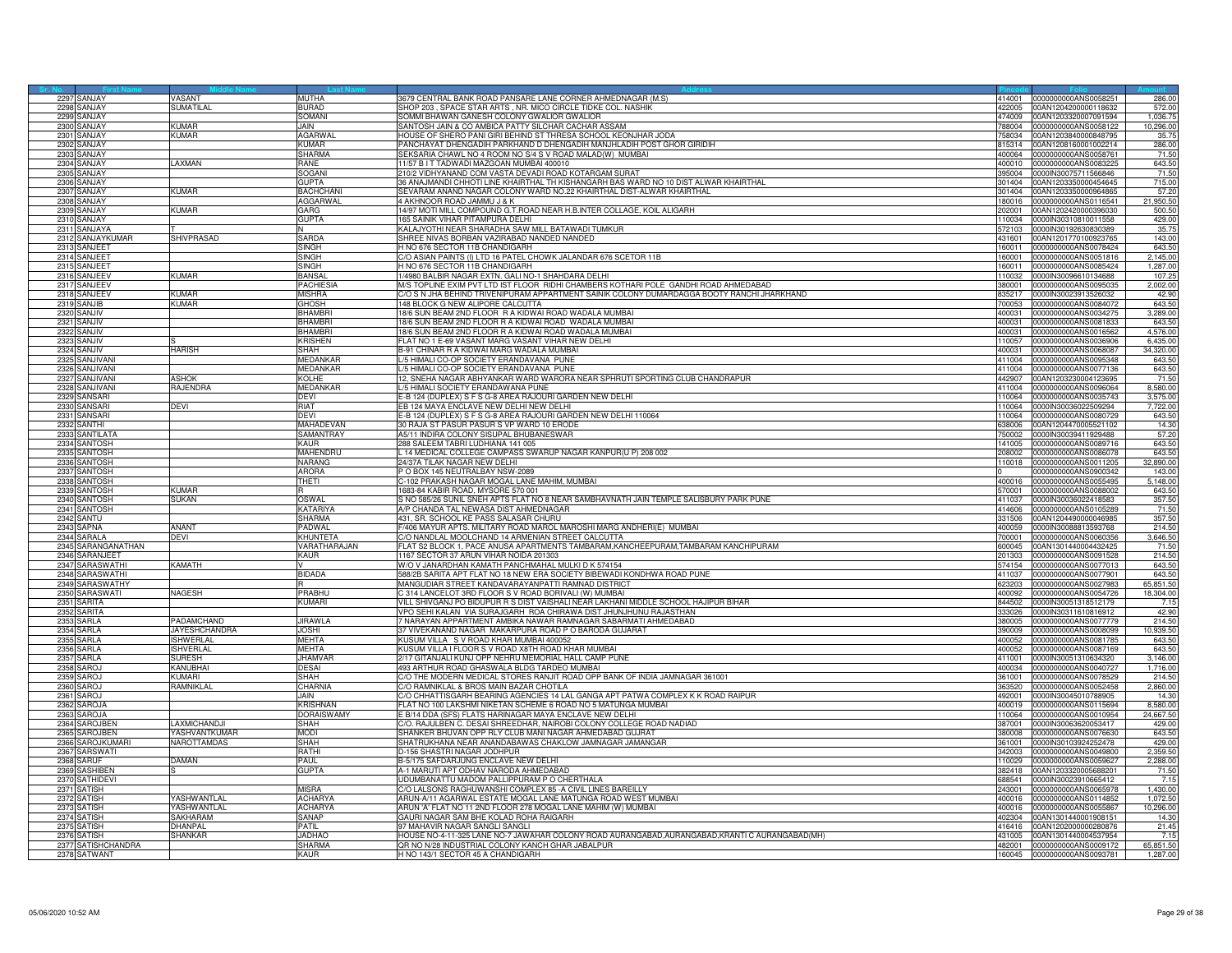| 2379 SATYAJEET            | KIIMAR             | <b>TALAPATRA</b>    | C/O ASIAN PAINTS INDIA LTD 22/2 MOTILAL NEHRU ROAD AGRA U P                              |        | 282004 0000000000ANS0085342 | 643.50    |
|---------------------------|--------------------|---------------------|------------------------------------------------------------------------------------------|--------|-----------------------------|-----------|
| 2380 SATYANARAYAN         |                    |                     | /O K L DAMMANI 1568 SECTOR B SCHEME NO 71 INDORE                                         | 52009  | 0000000000ANS0088847        | 858.00    |
| 2381 SATYANARAYANA        | SETTYK             |                     | GENERAL MERCHANTS & ASIAN PAINTS DEALERS POST BELAGUR HOSADURGA K ST                     |        | 73114 0000000000ANS0076704  | 643.50    |
| 2382 SATYANARAYANA        |                    | <b>KATAKAMSETTI</b> | DNO 8 3 2 A N STREET 13TH WARD NARASAPUR WG DIST                                         | 34275  | 0000IN30102220625210        | 357.50    |
|                           |                    |                     |                                                                                          |        |                             |           |
| 2383<br>SATYANARAYANA     | <b>HARYULU</b>     | PALLERLAMUDI        | 3/1/103/1 SRI CHAITANYA NAGAR INDIRA NAGAR KHAMMAM                                       | 507002 | 0000lN30169611514305        | 71.50     |
| 2384 SATYAWATI            |                    | SINGH               | D-34 NIGAHI PROJECT DIST SINGRAULI MADHYA PRADESH MADHYA PRADESH                         | 486884 | 0000IN30311610841970        | 135.85    |
| 2385 SAUMIL               | ANIL               | SHROFF              | 9, SNEH KUNJ 5TH FLOOR, LABURNUM ROAD GAMDEVI MUMBAI                                     | 400007 | 00AN1202900000008768        | 57.20     |
| 2386 SAURABH              |                    | GOEL                | C-9/79 YAMUNA VIHAR DELHI                                                                | 110053 | 0000IN30135620285569        | 7.15      |
| 2387 SAURABH              |                    | KOHLI               | //35 GREEN PARK MAIN HAUZ KHAS NEW DELHI                                                 | 110016 | 0000IN30051313644159        | 357.50    |
| 2388 SAVITA               | PRAMOD             | DALVI               | VARDHAMAN NAGAR BLDG NO2 BLOCK NO 201 BHANVAJ RAOD TAL KHALAPUR DIST RAIGAD KHOPOLI      | 410203 | 00AN1201060002402898        | 35.75     |
| 2389 SAVITA               |                    | KUMARI              | H.NO-371/4 CHRIPAL GALI NEAR KIRORI MANDIR BHIWANI                                       | 127021 | 0000IN30294310042702        | 1,430.00  |
| 2390 SAVITABEN            | BHARATKUMAF        | ABANA               |                                                                                          | 389140 |                             |           |
|                           |                    |                     | AT. AND POST MOTI BANDIBAR TAL. LIMKHEDA                                                 |        | 0000IN30199110162489        | 50.05     |
| 2391 SAVITRIBEN           | HARMANBHAI         | PATFI               | DHARAMDAS NI KHADKI AT - BHARODA TAL- UMRETH DIS-ANAND                                   | 388210 | 0000IN30063640007226        | 20,163.00 |
| 2392<br>SAYA              | BAI                | <b>MFHTA</b>        | 18 SAYAR CHABUTRA RATLAM MADHYA PRADESH 457001                                           | 157001 | 0000000000ANS0080464        | 643.50    |
| 2393<br>SAYA              | BAI                | <b>MEHTA</b>        | 48 SAYAR CHABUTRA RATLAM                                                                 | 457001 | 0000000000ANS0037186        | 23,809.50 |
| 2394 SAYED                | <b>KAYYUMSAYED</b> | <b>ISMAIL</b>       | NAAZ STORE P O BOX 186 QATAR                                                             | 999999 | 0000000000ANS0900397        | 8,580.00  |
| 2395 SAYLI                | <b>SUHAS</b>       | GHAYAL              | 9, EKOPA CHS, PENDSE NAGAR 1ST LANE, NEAR KANVINDE HEALTH CLUB DOMBIVALI EAST DOMBIVALI  | 421201 | 00AN1201170000161424        | 78.65     |
| 2396 SEEMA                |                    | SINGH               | RENUSAGAR POWER DIV QTR NO ER/06 PO- RENUSAGAR SONEBHADRA                                | 231218 | 0000IN30155721132558        | 393.25    |
| <b>SEEMA</b><br>2397      | Sudhir             | NICHANI             | 29 SAHARANPUR ROAD ANSHIK PATEL NAGAR DEHRADUN                                           | 248001 | 00AN1201640400043808        | 715.00    |
| 2398 SEEMA                |                    | <b>AGRAWAL</b>      |                                                                                          | 313001 | 0000000000ANS0076944        | 643.50    |
| 2399 SEEMABEN             | VIJENDRA           | <b>PATEL</b>        | 43 ZINIRET CHOWK SURAJ POLE UDAIPUR 313001                                               |        |                             |           |
|                           |                    |                     | MARKET AREA L.I.C OF INDIA AT/ PO. LIMKHEDA DIST. PANCHMAHAL                             |        | 389146 0000IN30199110095010 | 85.80     |
| 2400 SEEMATHI             |                    | RAMNATH             | 3-C AA;PARK VIEWAA; 5,SOMASUNDARAM STREET T NAGAR MADRAS                                 | 600017 | 0000000000ANS0001119        | 33,962.50 |
| 2401 SEETA                |                    | MADHUSUDHAN         | E-2 AFI BLDG MUMBAI HOSPITAL AVENUE MUMBAI                                               | 400020 | 0000000000ANS0059699        | 10,296.00 |
| 2402<br>SEETHA            | LAKSHMIN           |                     | 6 OPP ITI COLLEGE SPM ROAD. SHIMOGA                                                      | 77201  | 00AN1204450000534999        | 35.75     |
| 2403<br>SEETHALAKSHMI     | <b>AMMAI</b>       |                     | 975 - LEKSHMANA SWAMY ROAD WEST K K NAGAR CHENNAI                                        | 600078 | 0000000000ANS0019310        | 65,851.50 |
| 2404 SEETHARAMA           |                    |                     | C/O SRI VENKATESWARA INSTITUTE OF COMMERCE II CROSS T B EXTN RAMANAGARAM 571511          | 571511 | 0000000000ANS0079562        | 643.50    |
| 2405 SEKHAR               |                    | <b>SINGH</b>        | C/O MAHADEV SINGH MUCHIPARA DIST PURULIA PURULIA                                         | 723101 | 00AN1204470004504347        | 85.80     |
| 2406 SELINA               | DILIPBHAI          | KAPADIA             | 25 / 26 MOHANDWAR SOCIETY OPP SAINT THOMAS SCHOOL NEW CITY LIGHT ROAD SURAT              | 395007 | 1000000000ANS0064849        | 357.50    |
| 2407<br>SELWYN            | SAMUELNADAR        |                     | V52 GURUKRUPA NAGAR OPP HIRA NAGAR NAHUR ROAD MULUND WEST MUMBAI                         | 100080 | 000000000ANS0084833         | 643.50    |
|                           |                    |                     |                                                                                          |        |                             |           |
| 2408 SENTHIL              | KUMARAN            |                     | 10/30 OLD NO 11/3, 1st AVENUE HARRINGTON ROAD CHETPET CHENNAI                            | 600031 | 0000IN30037810301682        | 7.15      |
| 2409 SENTHIL              | PRABHU             |                     | 10 10 MILL ROAD SOMANUR COIMBATORE                                                       | 641668 | 0000lN30177418600600        | 7.15      |
| 2410 SENTHIL              | KUMAR              |                     | NEW NO:1/14, WARRENT OFFICER ST MACHAMPALAYAM. COIMBATORE                                | 641024 | 00AN1201160000046448        | 357.50    |
| 2411 SESHADRI             | <b>KRISHNASWAM</b> | <b>IYFR</b>         | SUBHADRA CO OP HOUSING SOCIETY LTD DWARKHA BLDG FLAT NO 8 AGRA ROAD GHATKOPAR (W) MUMBAI | 400086 | 1000000000ANS0029980        | 66,495.00 |
| 2412<br><b>SEVANTILAI</b> | <b>GOPALDAS</b>    | SHAH                | HANDWALA NIWAS V P ROAD VILE PARLE WEST MUMBAI 400056                                    | 100056 | 000000000ANS0078921         | 214.50    |
| 2413 SEWAK                | RAM                | MANUJA              | OPP MASJID NAJIBABAD ROAD KOTDWARA GARHWAL                                               | 246149 | 0000IN30011810213294        | 35.75     |
| 2414 SHAFIK               | <b>KASAMALI</b>    | VIRANI              | FLAT NO G-3 GR FLR SHANTINIKETAN LADY JAMSHEDJI CROSS RD NO 1 MAHIM MUMBAI               | 400016 | 0000000000ANS0017630        | 4,576.00  |
| 2415 SHAGIR               | <b>BABULAL</b>     | <b>SHAIKH</b>       | 111 MARUTI TEMPLE NEAR GRAM PANCHAYAT KUSHI TAL SATARA DIST SATARA SATARA                | 415015 | 00AN1203600000935935        | 71.50     |
| 2416 SHAH                 | <b>SIDDHARTH</b>   | MAHENDRAKUMAR       | 24 VASANT PARK SOCIETY STATION ROAD VISNAGAR N GUJ                                       | 384315 | 0000IN30127630239242        | 1,716.00  |
| SHAH                      |                    |                     | 48/1 KAKAD WADI R NO 7 MUMBADEVI CO OP HSG SOC LTD MUMBAI                                |        |                             |           |
| 2417                      |                    | <b>JITENDRA</b>     |                                                                                          | 100004 | 0000IN30051310691412        | 572.00    |
| 2418 SHAHNAZ              |                    | <b>KOTHAWALA</b>    | NO 365 AIRPORT WHITE FIELD ROAD WHITEFIELD BANGALORE                                     | 560066 | 0000000000ANS0093045        | 643.50    |
| 2419 SHAIK                | <b>FARZANA</b>     | <b>BEGUM</b>        | 44-29-8/3 RAILWAY COLONY VISAKHAPATNAM URBAN WALTAIR RS VISAKHAPATNAM                    |        | 530004 00AN1304140008322684 | 14.30     |
| 2420 SHAIK                | SAYEED             | AHMED               | 2205 BHEL MIG III PHASE SERILINGAMPALLY HYDERABAD ANDHRA PRADESH                         | 502032 | 0000IN30051316345647        | 42.90     |
| 2421 SHAIKH               | MOHAMMED           | <b>TARIQUE</b>      | 907. DIAMOND APARTMENT, JASMINE MILL ROAD, MAHIM (EAST) MUMBAI                           | 400017 | 0000IN30266210146606        | 143.00    |
| HAIKH<br>2422             | SAMSUI             | <b>HUDA</b>         | O DIAMOND BAKERY ANAND NAGAR DISPUR GUWAHATI                                             | 81005  | 0000IN30125028264027        | 185.90    |
| 2423 SHAIKH               | <b>ATIFI</b>       |                     | NO 223 HOSPITAK ANNEXE CMC HOSPITAL VELLORE                                              | 632004 | 0000IN30163741198972        | 21.45     |
| 2424 SHAILA               |                    |                     | NO.186, 4TH MAIN, 5TH CROSS, GIRINAGAR AVALAHALLI, BDA LAYOUT, BSK 3RD STAGE, BANGALORE  | 560085 | 0000IN30023911465068        | 550.55    |
| 2425 SHAILAJA             |                    | <b>GADGIL</b>       | 2853 KHADE BAZAR BELGAUM                                                                 | 590002 | 0000000000ANS0028922        | 21,736.00 |
| 2426 SHAILAJA             | SUBHASH            | <b>BANDIVADEKAR</b> | 3/B. KENI BLDGS.K.BOLE ROAD. AGAR BAZAR. DADAR MUMBAI                                    | 400028 | 00AN1301420000033634        | 71.50     |
| SHAILENDRA<br>2427        | <b>SINGH</b>       | <b>RATHORE</b>      | FLAT 514, MVV PRESIDENCY OLD VENKOJIPALEM VISAKHAPATNAM, H B COLONY, HB C VISAKHAPATNAM  | 530022 | 00AN1301440004500248        | 42.90     |
| 2428 SHAILESH             | VASANT             | <b>MOKASHI</b>      | VIDYA VIHAR SMT RAMABAI CHEMBURKAR MARG NR PARLE TK VIDYALAYA VILE PARLE EAST MUMBAI     | 400057 | 0000000000ANS0085037        | 643.50    |
| 2429 SHAIR                |                    | ALI                 | KULLAYAPPA BUILDING NO 4 IIND FLOOR HOSPET                                               | 583201 | 0000IN30192630783895        | 71.50     |
|                           |                    |                     |                                                                                          |        |                             |           |
| 2430 SHAKEEL              |                    | ANWAR               | INSIDE JAMA MASJID, PATHANPURA NAJIBABAD, DISTT BIJNOR NAJIBABAD                         | 246763 | 00AN1201750000113231        | 178.75    |
| 2431 SHAKUNTALA           |                    | <b>SHAH</b>         | C/O MAYUR PLYWOODINDUSTRIES PVT LTD PO TAPESIA VIA SONAPUR DIST KAMRUP-ASSAM             | 782402 | 0000000000ANS0030865        | 13,728.00 |
| SHALINI<br>2432           |                    | PUROHIT             | E VARDHMAN NAGAR ROSHAN JI KI BARI SAVINA HIRAN MAGRI SECTOR 12 UDAIPUR                  | 313002 | 00AN1204720007334351        | 14.30     |
| 2433 SHALINI              |                    | <b>ARORA</b>        | K D 68 B DDA FLATS ASHOK VIHAR PHASE - I DELHI 110 052                                   | 110052 | 0000000000ANS0079208        | 643.50    |
| 2434 SHAM                 | SUNDER             | <b>GUPTA</b>        | WARD NO 8 HOUSE NO 270 BALLABGARH DIST FARIDABAD                                         | 121004 | 0000000000ANS0010743        | 6,578.00  |
| 2435 SHAMA                | SUDHIR             | <b>KULKARN</b>      | N 4 H 40 CIDCO AURANGABAD                                                                | 431005 | 0000IN30018313100555        | 143.00    |
| 2436 SHAMBHU              | <b>RASAD</b>       | <b>BIYANI</b>       | C/O NEW COMMERCIAL AGENCIES 3 COMMERCIAL BUILDING 23 N S ROAD CALCUTTA                   | 700001 | 0000000000ANS0034750        | 32,890.00 |
| SHAMIMA<br>2437           | <b>ARJIBHA</b>     | VIMANWALA           | AMLIFALIA VHORWAD VIMANWALA BUNGLOW GODHRA GODHARA                                       | 389001 | 00AN1207020000160861        | 71.50     |
| 2438 SHAMIMA              |                    | <b>JETAJIWALA</b>   | C/O HAZI NAZARALI YUSUFALI PAINTS MERCHANT PIPLE CHOWK BANSWARA                          | 327001 | 0000000000ANS0075653        | 17,160.00 |
| 2439 SHAMJI               | KESHAVJI           | DEDHIA              | 2/251 TANIBAI NIVAS STATION ROAD WADALA MUMBAI                                           | 400031 | 0000000000ANS0012109        | 643.50    |
|                           |                    |                     |                                                                                          |        |                             |           |
| 2440 SHAMSUDHEEN          | <b>CHOOLAKKALC</b> |                     | 54 BUDHWAR PETH LAXMI ROAD PUNE                                                          | 411002 | 0000000000ANS0082727        | 286.00    |
| 2441<br>SHAMSUNDER        |                    | VAIK                | 3-6 ARUNACHAL CO-OP HSG SOCIETY PAHADI GORAGAON (EAST) MUMBAI                            | 100063 | 0000000000ANS0032566        | 32,890.00 |
| 2442<br>SHAMSUNNISA       |                    | BEGUM               | NO 16 8 238/6/2 NEW MALAKPET HYDERABAD INDIA                                             | 500036 | 0000000000ANS0008855        | 24,310.00 |
| 2443 SHANGARAN            |                    |                     | NO 58 IYYANAR KOIL ST ELLAIPILLAI CHAVADY SRINERIMADAM PONDICHERRY TAMILNADU             | 605005 | 0000IN30051316285905        | 214.50    |
| 2444 SHANKAR              | LALL               | <b>AGARWALA</b>     | SWAIKA CENTRE 3RD FLOOR 4A POLLACK STREET CALCUTTA                                       | 700001 | 0000000000ANS0027862        | 6,864.00  |
| 2445 SHANKAR              | KUMAR              | RAMANATHAPPA        | NO 6 SAWKARAPURAM IST STREET CHOOLAIMEDU CHENNAI                                         | 600094 | 0000000000ANS0087342        | 643.50    |
| 2446 SHANKARLAI           |                    | MALVIYA             | %O 302 MAHANTESH COMPLEX ITAGI MARUTI GALLI HUBLI KARNATAKA                              | 580020 | 0000000000ANS0072706        | 8,580.00  |
| 2447 SHANKER              |                    | SINGH               | H-3 HINDALCO COLONY WARD-11 RENUKOOT SONBHADRA RENUKOOT UTTAR PRADESH                    | 231217 | 0000IN30045013591852        | 14.30     |
| 2448 SHANMUGA             | SUNDARAM           |                     | 12, PATTAMANGALAM NEW STREET MAYILADUTHURAI                                              | 609001 | 0000IN30017510407006        | 71.50     |
| 2449 SHANMUGAM            |                    |                     | C/O ASIAN PAINTS I LTD NO 502 MINT STREET NEW NO 240 MADRAS                              | 600003 | 0000000000ANS0082227        | 214.50    |
| 2450 SHANMUGAM            |                    |                     | NO 240 MINT STREET MADRAS 600003                                                         | 600003 | 0000000000ANS0084717        | 1,287.00  |
| 2451<br>SHANMUGAM         |                    |                     | VO 240 MINT STREET MADRAS 600003                                                         | 600003 | 0000000000ANS0082228        | 643.50    |
| 2452 SHANTABEN            | RAMANBHAI          | <b>PATFI</b>        | 5 KREISEL WALK RICHMOND SURRY TW93 AN UK                                                 |        | 0000000000ANS0901550        | 18,447.00 |
| 2453 SHANTARAM            |                    | <b>MORE</b>         | D/1504 HARMONY HORIZON GHODBUNDER ROAD OVALA THANE KASARVADAVALI THANE MAHARASHTRA INDIA |        | 400615 0000IN30051311021499 | 28.60     |
|                           |                    |                     |                                                                                          |        |                             |           |
| 2454 SHANTI               | DEVI               | binnani             | 11 JADU LALL MULLICK ROAD CALCUTTA 700006                                                | 700006 | 0000000000ANS0083313        | 643.50    |
| 2455 SHANTI               | DFVI               | <b>GUPTA</b>        | 2 KHA 11 PRATAP NAGAR MANU MARG ALWAR RAJ 301001                                         | 301001 | 0000000000ANS0076964        | 643.50    |
| 2456 SHANTI               | DEVI               | ARDANA              | 5/21 WEST PATEL NAGAR NEW DELHI                                                          | 10008  | 000000000ANS0108869         | 6,435.00  |
| 2457 SHANTI               | RAI                | DAMMANI             | C/O K L DAMMANI 1568 SECTOR B SCHEME NO 71 INDORE                                        | 452009 | 0000000000ANS0037096        | 286.00    |
| 2458 SHANTILAI            | MANIKCHAND         | <b>GANDHI</b>       | JAIHIND BLDG NO 1. BHULESHWAR, MUMBAI                                                    | 400002 | 00AN1302860000088555        | 5.148.00  |
| 2459 SHANTINATH           |                    | INDI                | C/O DEPT OF MICROBIOLOGY & CELL BIO INDIAN INSTITUTE OF SCIENCE BANGALORE                | 560012 | 0000000000ANS0107667        | 2,645.50  |
| 2460 SHARAD               |                    | <b>BHARGAVA</b>     | BHARGAVA NIKUNJ RUPANGARG ROAD, MADANGUNJ KISHANGARH AJMER                               |        | 305801 00AN1206590000000094 | 7.15      |
|                           |                    |                     |                                                                                          |        |                             |           |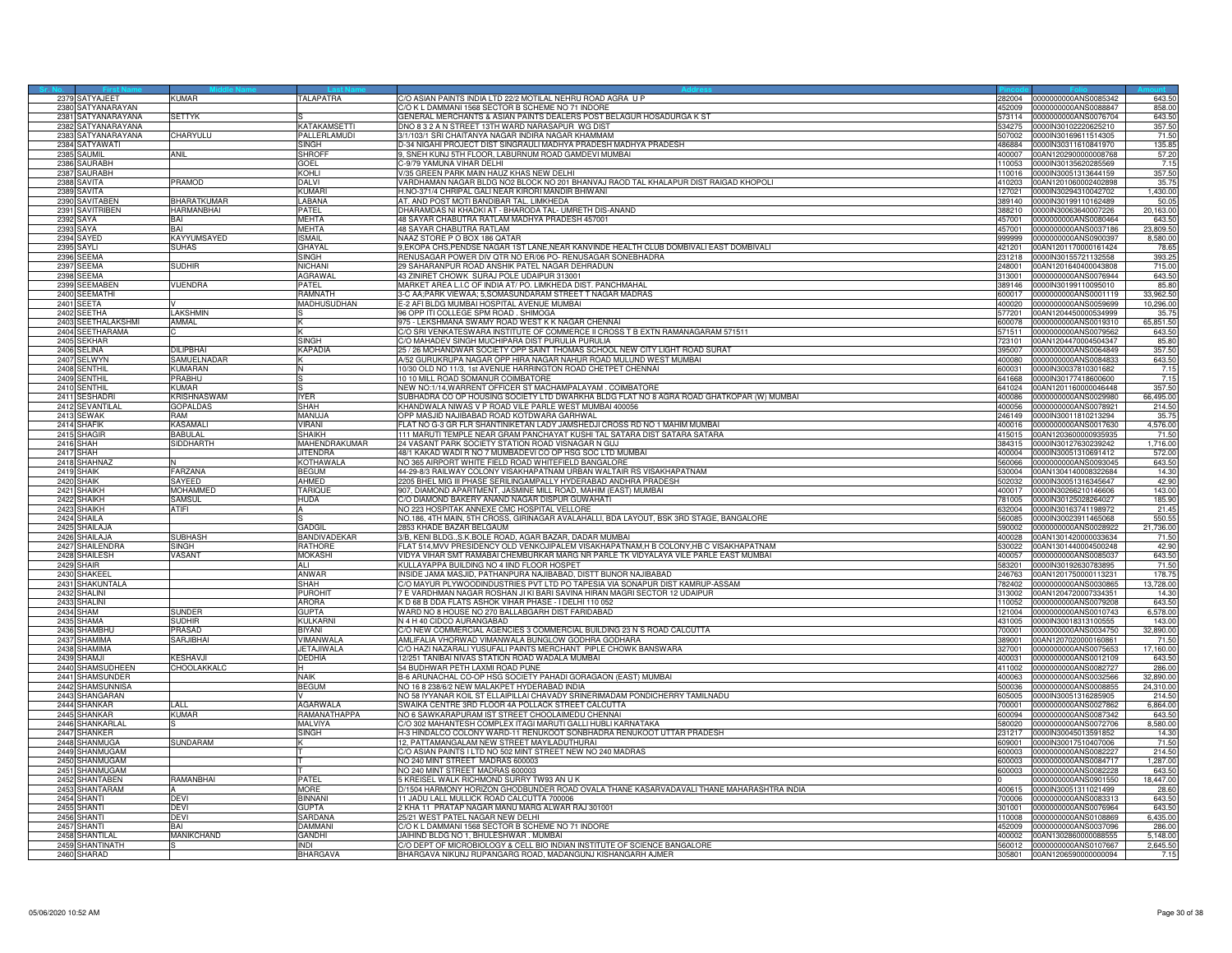| 2461 SHARAD                     |                    | KARPF                       | 329 LOKMANYA NAGAR INDORE                                                                                                                                           |                  | 452009 0000IN30021411975505 | 357.50          |
|---------------------------------|--------------------|-----------------------------|---------------------------------------------------------------------------------------------------------------------------------------------------------------------|------------------|-----------------------------|-----------------|
| 2462 SHARAD                     |                    | GANGAL                      | 0 SADHANA RAMWADI NAUPADA THANE                                                                                                                                     | 400602           | 0000000000ANS0085150        | 429.00          |
| 2463 SHARAD                     | KASHINATH          | SHIRUI F                    | OPP BHATE WADI LAVAN LANE 790 AT/PO/TAL PAROLA DIST JALGAON PAROLA                                                                                                  | 425111           | 00AN1203350001124015        | 143.00          |
| 2464 SHARAD                     | NARAYANLAL         | SARDA                       | SHREE INVESTMENTS A-A BALAJI APARTMENTS KAGWADE MALA CHALKARANJI                                                                                                    | 416115           | 0000000000ANS0093133        | 643.50          |
| SHARADCHANDRA<br>2465           |                    | JOG                         | MECHANICAL ENGINEERING DEPARTMENT INDIAN INSTITUTE OF TECHNOLOGY POWAI MUMBAI                                                                                       | 400076           | 0000000000ANS0024509        | 15,730.00       |
| 2466 SHARADINI                  |                    | TENDULKAR                   | YASHODA 30 KALA NAGAR BANDRA EAST MUMBAI 400051                                                                                                                     | 400051           | 0000000000ANS0079406        | 643.50          |
| 2467 SHARDA                     |                    | SINHA                       | C/O BISHWANATH PRASAD (RTD. INSP.) NEW ALKAPURI P O ANISHABAD PATNA                                                                                                 | 800002           | 0000000000ANS0075136        | 7,507.50        |
| 2468 SHARDA                     | PRAMOD             | SHETH                       | 10 JASUD BHUVAN PLOT NO 120 SION WEST MUMBAI                                                                                                                        | 400022           | 0000000000ANS0013051        | 572.00          |
| 2469 SHARDA                     |                    | DEVI                        | C/O M/S KANHYA LAL BANSI LAL CHAURA BAZAR LUDHIANA 141008                                                                                                           | 141008           | 0000000000ANS0078340        | 214.50          |
| 2470 SHARDA                     | DEVI               | <b>AGARWAL</b>              | SHARDA DEVI AGARWAL NR HANDPUMP, B/H RAJGHAT COLONY, SHIV PURI ROAD Jhansi                                                                                          | 284003           | 00AN1201910101348474        | 178.75          |
| 2471 SHARDA                     |                    | SINGH                       | QTR NO D16/3 M T P S COLONY KANTI PO KANTI THERMAL MUZAFFARPUR BIHAR                                                                                                | 843130           | 0000IN30051312119616        | 71.56           |
| 2472 SHARDA                     | PRAMOD             | SHFTH                       | 0 JASUD BHUVAN PLOT NO 120 SION WEST MUMBAI 400022                                                                                                                  | 400022           | 0000000000ANS0083219        | 214.50          |
| 2473 SHARDABEN                  | <b>GIRDHARLAI</b>  | THAKKAR                     | AA; KALPVRUX AA; PUNIT CHOWK PADRA DIST VADODARA                                                                                                                    | 391440           | 0000000000ANS0008291        | 13,728.00       |
| 2474 SHARMA                     |                    |                             | 8E-1 MAHAVIR NAGAR BHOPAL 462 016                                                                                                                                   | 62016            | 0000000000ANS0088839        | 429.00          |
| 2475 SHARMILA                   | BHAGACHAND         | BAFANA                      | 22, NAVA MONDHA PARTUR MONDHA PARTUR, DIST JALNA PARTUR MAHARASHTRA                                                                                                 | 431501           | 0000IN30021416725648        | 35.75           |
| 2476 SHARMISHTA                 |                    | PATFI                       | DR COOK MARG ANAND                                                                                                                                                  | 388001           | 0000000000ANS0006759        | 2,002.00        |
| 2477 SHARMISTHABEN              | <b>VIJAYBHAI</b>   | DAVE                        | 3-9-SUDARSHAN APPT NR. NEW VIDHYAVIHAR SOCIETY RAMJI MANDIR ROAD, RANIP AHMEDABAD                                                                                   | 382480           | 0000IN30305210150558        | 71.50           |
| 2478 SHARVINI                   |                    | PATEL                       | PRANETA 4TH FLOOR 23-B JUHU TARA RD JUHU MUMBAI                                                                                                                     | 400049           | 0000000000ANS0115775        | 643.50          |
| 2479 SHASHI                     |                    | rani                        | <sup>74</sup> GAUSHALA NAGAR VRINDABAN MATHURA                                                                                                                      | 281121           | 0000lN30155722147411        | 107.25          |
| 2480 SHASHI                     |                    | BANSAL                      | 1500/1 AZIZ GANJ ASHOK GAD DELHI                                                                                                                                    | 110006           | 0000IN30299410010297        | 178.75          |
| 2481 SHASHIKAF                  | GAJANAN            | <b>TENDULKAF</b>            | YASHODA 30 KALA NAGAR BANDRA EAST MUMBAI 400051                                                                                                                     | 400051           | 0000000000ANS0079405        | 643.50          |
| 2482 SHASHIKIRAN                | MURLIDHAF          | NAVSARIKAR                  | 203 ARADHANA 14A GOKULDHAM GOREGAON (E) MUMBAI                                                                                                                      | 400063           | 0000000000ANS0001139        | 3,575.00        |
| 2483 SHEEL                      | CHAND              | JAIN                        | C/O BANSILAL SHEELCHAND MAIN BAZAR GOTEGAON MP 487118                                                                                                               | 487118           | 0000000000ANS0076916        | 643.50          |
| 2484<br>SHEELA                  |                    | <b>JOSEPH</b>               | ALLIVATHUCKAL, SEA-VIEW WARD ALLEPPEY                                                                                                                               | 688012           | 00AN1202390000145109        | 214.50          |
| 2485 SHEELA                     | IAAF               | <b>JAISWAL</b>              | SAHABGANJ SOUTH PADRAUNA KUSHINAGAR PADRAUNA                                                                                                                        | 274304           | 00AN1201090009908788        | 71.50           |
| 2486 SHEFLAM                    |                    | JAIN                        | VIR SHABARKAR WARD BINA                                                                                                                                             |                  | 470113 00AN1203320001151937 | 7.15            |
| 2487 SHEETAL                    | <b>MANEESH</b>     | THAAKUF                     | 2/06, AALAY APPT., VASTRAPUR, AHMEDABAD                                                                                                                             | 380015           | 00AN1203030000013824        | 71.50           |
| 2488 SHEHNAZ                    | <b>MASOOD</b>      | MAM                         | A/30 ROSARY HOUSE GUNPOWDER ROAD MAZAGAON MUMBAI                                                                                                                    | 400010           | 0000000000ANS0025896        | 2,860.00        |
|                                 |                    |                             |                                                                                                                                                                     |                  |                             |                 |
| 2489 SHEKHAR                    | <b>JTTAM</b>       | RANGDAL                     | MARUTI MANDIR JAVAL CHINCHOLI GALLI KARAJAGI AKKALKOT SOLAPUR SOLAPUR                                                                                               | 413219<br>110089 | 00AN1301440003400811        | 21.45           |
| 2490 SHELLEY<br>2491 SHIBU      | SHANKAR            | <b>MARYA</b><br><b>NAIR</b> | -15/18 1ST FLOOR, SECTOR-15 ROHINI DELHI                                                                                                                            | 396001           | 0000IN30209210138506        | 357.50<br>92.95 |
|                                 |                    |                             | PLOT NO 59 E SAI PARK 2 MOGRAWADI VALSAD VALSAD                                                                                                                     |                  | 00AN1204720001274051        |                 |
| 2492 SHIBU                      |                    | THOMAS                      | H NO 1 21 284 10 WEST VANKATAPURAM NEAR ANDHRA BANK ATM ALWAL SECUNDERABAD                                                                                          | 500015           | 00AN1203330000684965        | 42.90           |
| 2493 SHIJU                      |                    |                             | SASTHAMKUNNEL H UDUMBANNOOR THODUPUZHA KERALA                                                                                                                       | 685595           | 0000IN30089610499788        | 35.75           |
| 2494<br>SHIKHA                  |                    | KAR                         | AKSHIN PARA MAIN ROAD, P.O-BANSBERIA, DIST-HOOGHLY, WEST BENGAL                                                                                                     | 12502            | 0000lN30210510144242        | 71.50           |
| 2495 SHIKHAR                    |                    | BHARDWAJ                    | 33/151 HIG DUPLEX CREATIVE BEAUTY PARLOR VARUN PATH MANSAROVAR JAIPUR RAJASTHAN                                                                                     | 302020           | 0000IN30039410009964        | 143.00          |
| 2496 SHILPA                     | PRASHANT           | <b>SHAH</b>                 | ROOM NO D3/2 BHANDRAN NAGAR MALAD BEHIND N L HIGH SCHOOL MUMBAI MAHARASHTRA                                                                                         | 400064           | 0000IN30051318216057        | 286.00          |
| 2497 SHILPA                     | PRAVINKUMAF        | PARIKH                      | KALYAN BUILDING 5 KHADILKAR ROAD MUMBAI 400004                                                                                                                      | 400004           | 0000000000ANS0083646        | 643.50          |
| 2498 SHILPA                     | <b>PRAVINKUMAR</b> | PARIKH                      | KALYAN BUILDING NO 5 1ST FLOOR KHADILKAR ROAD GIRGAUM MUMBAI                                                                                                        | 400004           | 000000000ANS0016265         | 65,851.50       |
| 2499<br><b>SHILPA</b>           | <b>PRAVINKUMAF</b> | PARIKH                      | KALYAN BUILDING 5 KHADILKAR ROAD MUMBAI                                                                                                                             | 400004           | 0000000000ANS0040995        | 71,285.50       |
| 2500 SHILPESI                   | NARENDRA           | WANI                        | F16 KENJALE NAGAR SURYAPRABHA GARDEN BIBWEWADI KONDWA ROAD BIBWEWADI PUNE                                                                                           | 411036           | 0000IN30051314059374        | 414.70          |
| 2501 SHILPI                     |                    | <b>AGARWAL</b>              | HOUSE NO A 10 ALIGARH ROAD HATRAS                                                                                                                                   |                  | 204101 0000IN30085310321271 | 7.15            |
| 2502 SHINDE                     | <b>AMIT</b>        | <b>BALASO</b>               | C 28 PTS NTPC LTD KAHALGAON BHAGALPUR BIHAR                                                                                                                         |                  | 813214 0000IN30051313239340 | 71.50           |
| 2503 SHIRIN                     |                    | <b>KANASWALA</b>            | 5 PRINCIPAL SHAIKI HOSOA MAG 2 MOHBOOB MANTION 1ST FL NEAR KESER BAUG DONGRI MUMBAI                                                                                 | 400009           | 0000000000ANS0029880        | 32,890.00       |
| 2504<br>HIRIN                   | ABDULLAH           | <b>ALAL</b>                 | AGHDIWALA BLDG 2ND FLOOR R NO 15 97/101 SAIFEE JUBILEE STREET MUMBAI                                                                                                | 00003            | 000000000ANS0032498         | 40,111.50       |
| 2505 SHIRIN                     |                    | GUZDEF                      | 2 BANAJI HOUSE CONTRACTOR BAUG MORI ROAD MAHIM MUMBAI                                                                                                               | 400016           | 0000000000ANS0107595        | 17,160.00       |
| 2506 SHIRINBEN                  | FAZALEABBAS        | <b>GANDHI</b>               | S FAZALEABBAS AND CO OPP MANUMARKET BEDI GATE JAMNAGAR                                                                                                              | 361001           | 0000IN30103924011814        | 214.50          |
| 2507 SHIRISH                    | SHANTARAM          | PRADHAN                     | E/3 AVANTI FLATS B/H CIRCUIT HOUSE SHAHIBAUG AHMEDABAD                                                                                                              | 380004           | 0000000000ANS0065128        | 13,156.00       |
| 2508 SHITAL                     | PRASAD             | MAHAWAF                     | C/O OM PRAKASH MAHAWAR 46 GORA BAZAR POST JABALPUR                                                                                                                  | 482001           | 0000000000ANS0100228        | 643.50          |
| 2509<br>SHITALBEN               |                    | <b>GANDHI</b>               | DALAL INDUSTRIES P O BODELI DIST BARODA 391135                                                                                                                      | 91135            | 0000000000ANS0076739        | 214.50          |
| 2510 SHIV                       |                    | DUTT                        | VPO - GOGODH TEH - KOSLI DISTT - REWARI (HARYANA                                                                                                                    | 123301           | 0000IN30094010337109        | 2,860.00        |
| <b>2511 SHIV</b>                | NARAYAN            | BANARAS                     | 36 CHINTANPARK SOCEITY BEHIND NUTAN NIWAS BHATAR ROAD SURAT                                                                                                         | 999999           | 0000000000ANS0022105        | 17,660.50       |
| <b>2512 SHIV</b>                | KUMAR              | BHATIA                      | 72D KAMLA NAGAR DELHI                                                                                                                                               | 110007           | 0000000000ANS0011038        | 3,575.00        |
| 2513 SHIVANAND                  |                    | NAIK                        | BLDG NO K 3/54 3RD FLOOR PUSHKAR NIKETAN HSG SOC BEHIND MADHUBAN ANDHERI (W) MUMBAI                                                                                 | 400058           | 000000000ANS0013902         | 34,320.00       |
| 2514<br><b>SHIVANAND</b>        |                    | <b>KAMATH</b>               | 96/A SHANKAR SHETH MANSION 3RD FLOOR NANA CHOWK TARDEO RD MUMBAI                                                                                                    | 100007           | 000000000ANS0087346         | 2,860.00        |
| 2515 SHIVAYOGI                  | CHANDRASHEKHAR     | <b>AMINGAC</b>              | 4F BLOCK J C NAGAR JAYACHAMARAJ NAGAR HUBLI                                                                                                                         | 580020           | 00AN1203840000470122        | 143.00          |
| 2516 SHIVLAXMIBEI               |                    | SONI                        | SONIWADO NEAR KRISHNA CINEMA PATAN N G                                                                                                                              | 384265           | 0000000000ANS0017911        | 7,507.50        |
| 2517 SHIVNARAYAN                | RATIRAMJI          | PALIWAL                     | SHIV-PREM CEMENT ROAD SANEWADI WARDHA                                                                                                                               | 442001           | 0000000000ANS0092862        | 214.50          |
| 2518 SHOBHA                     |                    | <b>GUPTA</b>                | J F 2/38 BLOCK NO 7 10 E ROAD RAJENDRA NAGAR PATNA                                                                                                                  | 800016           | 000000000ANS0095131         | 643.50          |
| 2519<br>SHOBHA                  |                    | <b>ROVER</b>                | NATIONAL INSURANCE BUILDING 4TH FLOOR KINGSWAY NAGPUR                                                                                                               | 440001           | 0000000000ANS0080635        | 214.50          |
| 2520 SHOBHA                     | HARIDAS            | <b>KAPADIA</b>              | MULJI JETHA BLDG 3RD FLOOR 99 VITHALWADI MUMBAI                                                                                                                     | 400002           | 0000000000ANS0764706        | 143.00          |
| 2521 SHOBHA                     | <b>HARIDAS</b>     | <b>KAPADIA</b>              | 99 MULJI JETHA BLDG 3RD FLOOR VITHALWADI MUMBAI 400002                                                                                                              | 400002           | 0000000000ANS0077488        | 214.50          |
| 2522 SHOBHANABEN                |                    | PARFKH                      | ANIL GF SAYAJI GUNJ 41 PAYAL SOCIETY OPP STOCK EXCHANGE VADODARA                                                                                                    | 390020           | 0000000000ANS0077181        | 643.50          |
| 2523 SHOMNATH                   |                    | <b>CHAKRAVARTY</b>          | A-31 MANDAKINI ENCLAVE ALAKNANDA NEW DELHI                                                                                                                          | 110019           | 0000000000ANS0004197        | 71.50           |
| 2524<br>SHRADDHA                | ASHOK              | <b>JAIK</b>                 | V18 ANJANA PESTOM SAGAR ROAD NO 6 2ND FLOOR CHEMBUR MUMBAI                                                                                                          | 00089            | 000IN30267935161742         | 14.30           |
| 2525 SHRENIK                    |                    | 3A.I                        | BOHRA PHOOLCHAND AMARCHAND MAHAVEER CHOWK RAICHUR                                                                                                                   | 584101           | 0000000000ANS0062711        | 10,939.50       |
| 2526 SHRENIK                    |                    | Doshi                       | C 3 AURBINDO SOCIETY OPP LAKE VASTRAPUR AHMEDABAD                                                                                                                   | 380015           | 0000000000ANS0097227        | 71.50           |
| 2527 SHRENIK                    | M                  | <b>SHAH</b>                 | 5, JOLLY CENTRE 2ND FLOOR 286 TILAK ROAD SANTACRUZ (W) MUMBAI                                                                                                       | 400055           | 0000000000ANS0089330        | 286.00          |
| 2528 SHRI                       | KRISHNA            | KHANDELWAL                  | 33 ASSISTANT LINE BIRLA NAGAR GWALIOR                                                                                                                               | 474004           | 00AN1201320000967851        | 178.75          |
| 2529<br><b>SHRIDEVI</b>         | SHRIKANT           | DESHPANDE                   | /O SHRI S G DESHPANDE 157 SHANIPETH JALGAON                                                                                                                         | 25001            | 0000000000ANS0052551        | 6,864.00        |
| 2530 SHRIDHAR                   |                    | <b>MANI</b>                 | 103 ERIC HOUSE 16TH ROAD CHEMBUR MUMBAI                                                                                                                             | 400071           | 0000000000ANS0085125        | 1,287.00        |
| 2531 SHRIKANT                   | CHANDULAL          | BHALAKIA                    | REKHA- NO. 2, APARTMENT NO.19 4TH FLOOR, 46- RIDGE ROAD, WALKESHWAR, MUMBAI                                                                                         | 400006           | 0000IN30074911010340        | 10,510.50       |
| 2532 SHRIKANT                   | CHANDULAL          | BHALAKIA                    | REKHA 2 APT 19 46 RIDGE ROAD WALKESHWAR MUMBAI                                                                                                                      | 400006           | 0000lN30014210743077        | 35,750.00       |
| 2533 SHRIKANT                   |                    | PAREKH                      | A/7 VIVEKANAND PARK 3RD FLOOR NO.3 DR AMBEDKAR ROAD OPP NEHRU MEMORIAL HALL POONA                                                                                   | 411001           | 0000IN30075710698558        | 21,450.00       |
| SHRIKANT<br>2534                |                    | KALYANKAF                   | O MR B M PAWAR SARTHAK 7TH CROSS BHAGYANAGAR TILAKWADI BELGAUM KARNATAKA                                                                                            | 90006            | 000000000ANS0085416         | 643.5           |
| 2535 SHRIKANT                   | <b>SHRIKISHAN</b>  | <b>AGROYA</b>               | <b>MOTI NAGAR LATUR</b>                                                                                                                                             | 413512           | 00AN1202890000405510        | 35.7            |
| 2536 SHRINIVAS                  |                    | <b>MOKASHI</b>              | 0 SHREEDHAR APTS OPP SALVI WADI MITHAGAR ROAD MULUND EAST MUMBAI                                                                                                    | 400081           | 0000000000ANS0013107        | 32,890.00       |
| 2537 SHRINIVAS                  | <b>KRISHNAJI</b>   | VADAGBALKAR                 | 53 VEERSHAIV NGR OPP JIGJENI BIJAPUR ROAD I SOLAPUR                                                                                                                 | 413004           | 0000IN30028010687076        | 357.50          |
| 2538 SHRIRANG                   | RAMARAO            | <b>RAOTE</b>                | RAOTE BLDG 106 R B C K BOLE ROAD DADAR MUMBAI 400028                                                                                                                | 400028           | 0000000000ANS0081468        | 643.50          |
|                                 |                    |                             |                                                                                                                                                                     |                  |                             |                 |
| SHRIRANG<br>2539<br>2540 SHRUTI | RAMARAO            | RAOTE                       | RAOTE BLDG 106 R B C K BOLE ROAD DADAR MUMBAI<br>C/103 SAI ASHISH BLDG SAIKRISHMA COMPLEX MIRA BHAYANDER RD LIBERTY CORNER RAMDEV PARK RD MIRA RD THANE MAHARASHTRA | 400028           | 0000000000ANS0016093        | 32,890.00       |
|                                 |                    | KHANDWALA                   |                                                                                                                                                                     |                  | 401202 0000IN30051316760380 | 35.75           |
| 2541 SHUAIB                     | A <sub>R</sub>     | KHATIB                      | B 301 SAGAR RESIDENCY PLOT 98/ 99 SEC 27 NERUL NAVI MUMBAI MAHARASHTRA, INDIA                                                                                       |                  | 400706 0000IN30302857260183 | 28.60           |
| 2542 SHUBHA                     |                    | <b>KASIVISWESWARAN</b>      | B/201 ATRIUM 49 KALAKSHETRA ROAD THIRUVANMIYUR CHENNAI                                                                                                              |                  | 600041 0000000000ANS8100014 | 17,160.00       |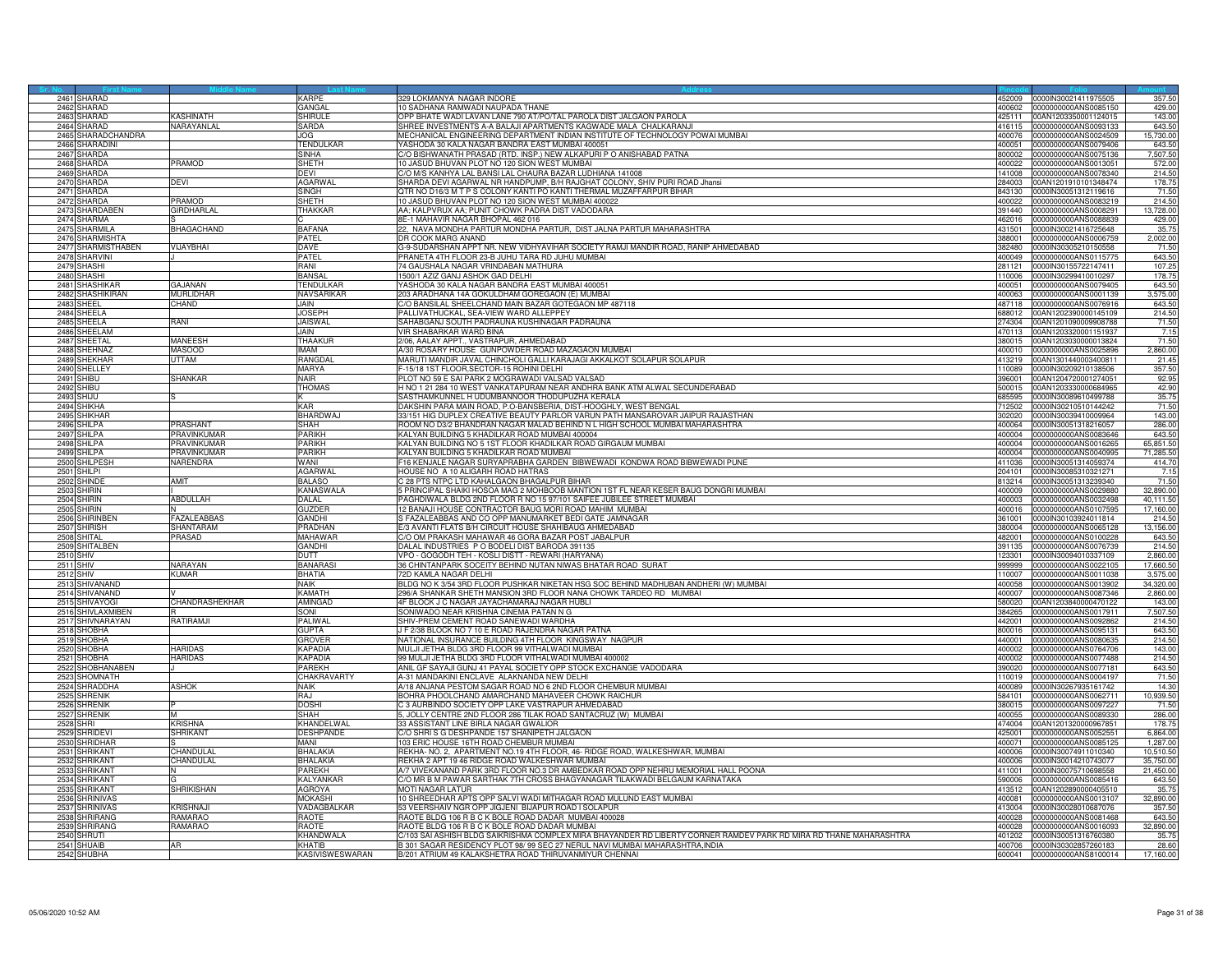| 2543 SHUBHADA                  | <b>JAYANT</b>         | SHETH                     | C/O BAHULIWALA EMPORIUM POLADPUR RAIGAD                                                                                                          | 402303           | 0000000000ANS0047823                         | 41,184.00         |
|--------------------------------|-----------------------|---------------------------|--------------------------------------------------------------------------------------------------------------------------------------------------|------------------|----------------------------------------------|-------------------|
| 2544 SHUBHANAN                 |                       | LIMAYE                    | 3/51, VIJAY NAGAR CO OPERATIVE HSG SOC, SWAMI NITYANAND MARG, ANDHERI EAST, MUMBAI                                                               |                  | 400069 0000IN30023912104670                  | 143.00            |
| 2545 SHUBHANGI                 |                       | PATIL                     | FLAT NO 8 NEEL RATNA CO OP HSG SOC SILVER GARDEN GOKHALE PARK CHINCHWADGAON PUNE                                                                 | 411033           | 0000IN30051313795015                         | 28.60             |
| 2546 SHYAM                     | <b>SUNDER</b>         | SONTHALIA                 | FH-431, SCHEME NO.54, VIJAY NAGAR, INDORE (M.P.)                                                                                                 | 452010           | 0000IN30198310059297                         | 71.50             |
| 2547<br><b>SHYAM</b>           | <b>SUNDAR</b>         | AGRAWAL                   | RAJGANGPUR RAJGANGPUR SUNDARGARH RAJGANGPUR                                                                                                      | 70017            | 0AN1201860000025991                          | 286.00            |
| 2548 SHYAM                     | LAI.                  | <b>AGRAWAL</b>            | SHREE MAHALAXMI RICE MILL P O KHARIAR ROAD DIST KALAHAND                                                                                         | 766104           | 0000000000ANS0010475                         | 15,086.50         |
| 2549 SHYAM                     | SUNDAF                | <b>SHARMA</b>             | SRI SHYAM BHAVAN NAZIRPUR AKHARA GHAT ROAD MUZAFFARPUF                                                                                           | 842001           | 00AN1202020000008649                         | 14,300.00         |
| 2550 SHYAM                     | <b>BEHARI</b>         | LAL                       | ADDL DISTT & SESSIONS JUDGE J-1 OFFICERS COLONY CIVIL LINES SITAPUR                                                                              | 400001           | 0000000000ANS0011945                         | 32,890.00         |
| 2551 SHYAM                     |                       | PARIKH                    | 27 DELSTER 6TH FLOOR 9-9A HUGHES ROAD MUMBAI                                                                                                     | 400036           | 1000000000ANS0099305                         | 71.50             |
| 2552<br>SHYAM                  | SUNDER                | <b>GOENKA</b>             | NO 731 17TH CROSS J P NAGAR 6TH PHASE BANGALORE                                                                                                  | 560078           | 0000000000ANS0036597                         | 5,362.50          |
| 2553 SHYAM                     | LAL.                  | SHARMA                    |                                                                                                                                                  |                  |                                              |                   |
|                                |                       |                           | 59 GRAMA-HATHI PURA UMAR GRAM UMRA TEHSIL JAVAD NIMACH<br>S/O K P PUNNOOSE 304-B METROMAX THONDAYAD BYPASS NELIKODE (PO) KUTHIRAVATTOM KOZHIKODE | 458226           | 0000IN30177417947665                         | 178.75<br>178.75  |
| <b>2554 SIBY</b>               |                       | <b>PUNNOOS</b>            |                                                                                                                                                  |                  | 673016 00AN1203760000522898                  |                   |
| 2555 SIDDHARTI                 |                       | <b>CHOWDHARY</b>          | C 294 ARAWALI MARG INDIRA NAGAR LUCKNOW                                                                                                          |                  | 226016 00AN1204720010372001                  | 7.15              |
| 2556 SIDHRAJ                   |                       | <b>GOHIL</b>              | 42/3 TIRTH NAGAR SOCIETY VIBHAG THREE, SOLA ROAD, GHATLODZYA AHMEDABAD                                                                           | 380061           | 0000IN30429510012089                         | 71.50             |
| 2557<br>311 I U                | <b>JFMY</b>           | <b>DOCTOR</b>             | 434 HIRAMANEK STREET NANPURA SURAT GUJARAT                                                                                                       | 95001            | 000000000ANS0057018                          | 1,144.00          |
| <b>2558 SIMMI</b>              |                       | BHATIA                    | HOUSE NO-183 D-2-1404 WARD NO-2 MODEL COLONY YAMUNA NAGAR                                                                                        | 135001           | 0000IN30220110431792                         | 71.50             |
| 2559 SIMON                     | CHERU                 |                           | SANGEETA MONEY LENDERS RICE MARKET KUNNAMKULAM THRISSUR DIST KERALA                                                                              | 680503           | 0000000000ANS0090746                         | 643.50            |
| 2560 SINGAM                    | VB                    | REDDY                     | DOOR NO 2-681 NAGARAJU PET KADAPA . KADAPA                                                                                                       | 516001           | 00AN1204720010985863                         | 71.50             |
| 2561 SIRIPURAPU                | VENKATARAMA           | RAO                       | D. NO MIG-I-64 SIMHAPURI HOUSING COLONY VEPAGUNTA POST VISAKHAPATNAM                                                                             |                  | 530043 0000IN30232410168793                  | 643.50            |
| 2562<br><b>SITA</b>            | Kumar                 | SAHDEV                    | A-127 DEFENCE COLONY NEW DELHI                                                                                                                   | 110024           | 0000000000ANS0086924                         | 643.50            |
| 2563 SITA                      |                       | <b>MAHESHWAF</b>          | C/O BHARAT TRADERS SUBZI MANDI BIJAINAGAR AJMER RAJ                                                                                              | 305624           | 0000000000ANS0019986                         | 14,371.50         |
| 2564 SITARAM                   | DATTATRYA             | Waikar                    | SHIVAJI TALAV 13/B BHANDUP WEST MUMBAI                                                                                                           | 400078           | 0000IN30051313357162                         | 7.15              |
| 2565 SIVAKUMAR                 |                       | <b>KANKANALA</b>          | W/O K RAMACHANDRA RAO RAMACHANDRAIAH GARI NEAR BUS STAND ONGOLE PRAKASAM YERAZERLA PRAKASAM                                                      | 523272           | 0000IN30169611535782                         | 35.75             |
| 2566 SIVASANKARA               | REDDY                 | MABBU                     | 12-346 BANDLA STREET TIRUPATHI                                                                                                                   | 517501           | 0000000000ANS0012081                         | 65,851.50         |
| SKBANSAL<br>2567               |                       |                           | 3-252, GREATER KAILASH-I, NEW DELHI                                                                                                              | 110048           | 0000IN30205010011458                         | 71.50             |
| <b>2568 SMITA</b>              | <b>RHI IPAT</b>       | <b>SHROFF</b>             | JORAWAR BHUVAN 5TH FLOOR 93 M KARVE ROAD MUMBAL                                                                                                  | 400020           | 0000000000ANS0081171                         | 643.50            |
| 2569 SMITA                     | <b>BHUPAT</b>         | <b>SHROFF</b>             | JORAWAR BHUVAN 5TH FLR 93 M KARVE ROAD MUMBAI                                                                                                    | 400020           | 0000000000ANS0016023                         | 54,340.00         |
|                                |                       | PATEL                     |                                                                                                                                                  | 400019           |                                              |                   |
| 2570 SMITA                     | <b>ASHOK</b>          | SAKHALAKAR                | 541/D SHRIJINIKETAN 3A DR AMBEDKAR RD MUMBAI<br>GURUMAULI, 648/2/6, BEHIND NACHANE SHADE, RATNAGIRI                                              |                  | 0000000000ANS0047993<br>00AN1201091900064364 | 429.00<br>178.75  |
| 2571 SMITA                     |                       |                           |                                                                                                                                                  | 415612           |                                              |                   |
| 2572 SMITA                     | NARENDRA<br>DHUNDIRAJ | KOTHAVADE<br><b>NABAR</b> | D 15/1 VIKHROLI, PARK SIDE , . MUMBAI                                                                                                            | 400079<br>400057 | 00AN1201090000563583                         | 28.60             |
| 2573 SMITA                     |                       |                           | 11 ROOPALI DIXIT ROAD VILE PARLE (E) MUMBAI                                                                                                      |                  | 0000000000ANS0059469                         | 32,890.00         |
| 2574 SMITA                     | <b>SURESH</b>         | DESAI                     | 1/29 SHIVSAHYADRI BLDG SANGUINJI MARG CHINCHOPOKLI MUMBAI                                                                                        | 400012           | 0000000000ANS0089332                         | 643.50            |
| 2575 SMRITI                    |                       | HARI                      | VIKAS HOTEL KULRI MUSSOORIE DEHRADUN UTTRAKHAND                                                                                                  | 248179           | 0000IN30167010253612                         | 14.30             |
| 2576 SMRITY                    | KUMAR                 | GHOSH                     | 69/1/6 DIAMOND HARBOUR ROAD 15TH FLOOR P O SHAHAPUR CALCUTTA                                                                                     | 700038           | 0000000000ANS0085787                         | 643.50            |
| <b>2577 SMT</b>                | <b>ANITA</b>          | <b>JAISWAL</b>            | /O RAKESH SAW MILL JAIPRAKASH WARD PIPARIA DISTT HOSHANSABAD (M.P.)                                                                              | 461775           | 0000000000ANS0061974                         | 27,456.00         |
| <b>2578 SNEH</b>               | <b>I ATA</b>          | <b>LODHA</b>              | 18 INCOME TAX OFFICERS COLONY CHANDRA NAGAR CIVIL LINES JAIPUR RAJ 302006                                                                        | 302006           | 0000000000ANS0077819                         | 643.50            |
| <b>2579 SNEH</b>               | <b>LATA</b>           | MIRG                      | 4 HEMOO KALANI SOCIETY PIMPRI POOONA                                                                                                             | 411017           | 0000000000ANS0054232                         | 11,082.50         |
| 2580 SNEHA                     | CHANDRASHEKHAR        | <b>TILAK</b>              | SHIVPRASAD SOC SHREE SOC NR SMITA SOC SHASTRI NAGAR DOMBIVALI WEST DOMBIVALI                                                                     | 421202           | 0000IN30115126120767                         | 1,179.75          |
| 2581 SNEHA                     | SHARADCHANDRA         | ABHYANKAR                 | H. NO. 2327, SUBHASH PATH, DIST - RATNAGIRI, RATNAGIRI                                                                                           | 415612           | 00AN1203000000436293                         | 71.50             |
| 2582 SNEHAKHATRI               |                       |                           | 121 ADARASH NAGAR NARBADA ROAD JABALPUR 1                                                                                                        | 450001           | 0000000000ANS0090074                         | 643.50            |
| 2583 SNIGDHADIP                |                       | PAI                       | C/O ANJAN KUMAR PAUL 2 NO GOVT COLONY PO MOKDUMEPUR MALDA                                                                                        | 732101           | 0000IN30177413331923                         | 71.50             |
| 2584 SOHAN                     | l Al                  | <b>SHARMA</b>             | <b>GOVT, CONTRACTOR KASUMPTI BAZAR SHIMLA</b>                                                                                                    | 171009           | 0000IN30155721008510                         | 1,072.50          |
| <b>2585 SOHAN</b>              | <b>DEVI</b>           | VIJAYA                    | SECTOR 1 GHA 22 JAWAHAR NAGAR JAIPUR                                                                                                             | 302004           | 0000000000ANS0019997                         | 32,890.00         |
| 2586<br>SOHAN                  | MADHUKAR              | MIN7                      | 99, SOUTH PARK APARTMENT KALKAJI, OPP.B-BLOCK NEW DELHI                                                                                          | 10019            | 0000IN30018311281942                         | 286.00            |
|                                | LAL                   |                           |                                                                                                                                                  |                  |                                              |                   |
| 2587<br>SOHAN                  |                       | PASSEY                    | 392 SECTOR 21-B FARIDABAD                                                                                                                        | 121001           | 0000000000ANS0010351                         | 13,728.00         |
| 2588 SOMABHAI                  | <b>DEVRAM</b>         | PRAJAPATI                 | TULSINAGAR, SABARMATI, AHMEDABAD,                                                                                                                | 380005           | 0000IN30065210055754                         | 5,434.00          |
| SOMASUNDARAN<br>2589           |                       |                           | SOPANAM NEAR THENAMKUNNU AMBALAM MANKAVU KOZHIKODE                                                                                               | 673007           | 0000000000ANS0085106                         | 1,287.00          |
| 2590 SOMESWARA                 | PHANI                 | MUKKAVALLI                | MARATHA CEMENT WORKS (A UNIT OF GACL) UPPARWAHI TAL KORPANA DIST CHANDRAPUR                                                                      | 442908           | 0000000000ANS0065771                         | 65,851.50         |
| 2591<br>SOMESWARASARMA         | <b>GANU</b>           | GAPATI                    | NO 12/7 CHINNAYERUKAPADU GUDIVADA GUDIVADA                                                                                                       | 21322            | 0000IN30039417387112                         | 21.45             |
| 2592 SOMNATH                   |                       | <b>NANDI</b>              | BHABANIPUR COLLEGE PARA 3NO WARD NO 13 NEAR PARADISE SPORTS CLUB BASIRHAT                                                                        | 743411           | 00AN1201060002334741                         | 71.50             |
| 2593 SONAL                     |                       | <b>PATHAK</b>             | R NO 10, SHRI SHIDDHIVINAYAK CHAWL SHAHJI RAJE ROAD SHIVAJI NAGAR VILE PARLE EAST MUMBAI                                                         |                  | 400057 00AN1201090006296104                  | 7.15              |
| 2594 SONAL                     | NAVINCHANDRA          | PATEL                     | 2A AJANTA APARTMENTS 7TH FLOOR 124 WALKESHWAR ROAD MUMBAI                                                                                        | 400006           | 0000000000ANS0063668                         | 7,436.00          |
| 2595 SONEY                     |                       | <b>MATHEW</b>             | HG HIG 114 PANAMPILLY NAGAR KOCHI KERALA                                                                                                         | 682036           | 0000IN30023910156710                         | 71.50             |
| 2596<br>SONTINENI              |                       | SATYANARAYANA             | 101 MEENAKSHI RESIDENCY CHAITANYA COLLEGE KAMALA NAGAR ECIL (PO) HYDERABAD                                                                       | 00062            | 0000IN30039412410864                         | 257.40            |
| 2597<br>SOONU                  | MANCHERSHAW           | PATEL                     | 11 MODY BLDG GAMADIA COLONY TARDEO MUMBAI 400007                                                                                                 | 400007           | 0000000000ANS0077612                         | 643.50            |
| 2598 SOSAMMA                   | GEORGE                | <b>KOVOOF</b>             | KOVOOR HOUSE KARIKKATTOOR P.O KOTTAYAM KERALA                                                                                                    | 686544           | 0000IN30171532023856                         | 715.00            |
| 2599 SOUDAMINI                 |                       | DHAL                      | W / O - NIRMAL KUMAR NAYAK C / O - GOVT. HOSPITAL AT AND PO - BARBIL, CHAMPUA DIST - KEONJHAR                                                    | 758035           | 0000IN30220110768323                         | 143.00            |
| 2600 SOUNDARARAJAN             |                       |                           | 28 SASTRI IST CROSS STREET APAOO NAGAR SAIDAPET MADRAS                                                                                           | 600015           | 0000000000ANS0091658                         | 643.50            |
| 2601<br>SREEKRISHNAMURTY       |                       | MADIPALLI                 | MARELLA VARI STREET BHIMAVARAM WEST GODAVARI (A P)                                                                                               | 34201            | 000000000ANS0063993                          | 21,879.00         |
| 2602 SREENARAYANA              | PILLAI                |                           | POWATHPARAMBIL KOTHALA P.O. VIA PAMPADY KOTTAYAM, KERALA                                                                                         | 686502           | 0000IN30023910191623                         | 71.50             |
| 2603 SREENIVASA                | MURTHYK               |                           | S/O K G SURYA NARAYANA GUPTA 117/6 BULL TEMPLE ROAD BANGALORE 560019                                                                             |                  |                                              | 643.50            |
| 2604 SREENIVASA                | <b>SHENOY</b>         |                           | CHANDANAPPALLY MADOM PALACE WARD ALAPPUZHA KERALA                                                                                                | 688011           | 0000IN30023910892182                         | 7.15              |
| 2605 SREENIVASULU              | REDDY                 |                           | NO 23 ARUNACHALAM STREET CHINTADRIPET MADRAS                                                                                                     | 600002           | 0000000000ANS0090917                         | 214.50            |
| 2606<br><b>RIDHAR</b>          | <b>HARUR</b>          | <b>/ISVANATHAN</b>        | 7-F RAYAPPA MUDALY STREET KRISHNAGIRI TAMILNADU                                                                                                  | 35001            | 0000000000ANS0008504                         | 13,728.00         |
| 2607                           | MAHADEO               | CHAWAN                    | SHATKUNTALA APRT PLOT NO 206 2ND FLOOR OPP POLICE STATION BHAYANDER WEST THANE DISTRICT                                                          | 401101           | 0000000000ANS0084994                         |                   |
| <b>SRIDHAR</b><br>2608 SRIDHAR |                       | BHEEMAVARAPU              | SRI PADMASRI ENTERPRISE 28 2 38 MAIN ROAD NEAR DASPALLA HOTEL VISAKHAPATNAM                                                                      | 530020           | 0000IN30039410993994                         | 1,287.00<br>35.75 |
|                                |                       |                           |                                                                                                                                                  |                  |                                              |                   |
| 2609 SRIHARI                   |                       | <b>GOPALAN</b>            | UTI BANK 20 BHAGVAT NAGAR PRABHA RD GODHRA DAHOD HIGHWAY ROAD GODHRA GUJARAT                                                                     | 389001           | 0000IN30051313938618                         | 85.80             |
| 2610 SRINIVAS                  | REDDY                 | PASHAM                    | H NO 61/B MARREDPALLY OPP SHENOY NURSING HOME SECUNDERABAD 500026                                                                                | 500026           | 0000000000ANS0082251                         | 643.50            |
| 2611<br><b>SRINIVASA</b>       | <b>BHAT</b>           |                           | SRINILAYA 75 76 KALLAHALLI VINOBANAGAR SHIMOGA                                                                                                   | 77201            | 0000IN30021413262959                         | 178.7             |
| 2612 SRINIVASA                 |                       | SANTHANAM                 | 30 SAPTHAGIRI BHARAT THIRTA SOCIETY SION-TROMBAY RD CHEMBUR MUMBAI                                                                               | 400071           | 0000000000ANS0004167                         | 67,138.50         |
| 2613 SRINIVASAM                |                       | NARAYANASWAMY             | 2/304 NEW TEXPROCIL C H S D N NAGAR (OLD) ANDHERI (WEST) MUMBAI                                                                                  | 400053           | 0000IN30260310107287                         | 9,223.50          |
| 2614 SRINIVASAN                |                       |                           | NO 27 MAIN ROAD KULLANCHAVADI CUDDALORE                                                                                                          | 607301           | 0000IN30017510681809                         | 357.50            |
| 2615 SRIPRIYA                  | SUNDAR                | <b>IYENGAR</b>            | 1003 BLDG NO 12 VERONICA REGENCY ESTATE DNYANESHWAR NAGAR DOMBIVALI EAST MAHARASHTRA                                                             | 421203           | 0000IN30267930256523                         | 143.00            |
| 2616<br>TANAM                  | <b>RAVI</b>           | SANKAR                    | HOUSE NO 15-3-7 G B C ROAD BAPATLA                                                                                                               | 22101            | 0000IN30232411099699                         | 3,575.00          |
| 2617<br>STATE                  | RANKOR                | <b>INDIA</b>              | A/C OF MRS JASBIR GILL SBI PERSONAL BNKG DIV ADVANCES CELL O/D A/C NO P4/10449 MAIN BR MUMBAI                                                    | 400023           | 0000000000ANS0105739                         | 3,217.50          |
| 2618 STATE                     | BANKOF                | <b>INDIA</b>              | A/C OF SMT HANSA SURESH SHAH PERSONAL BANKING DIV ADVANCE CELL O/D A/C NO P/9/23227 MAIN BR MUMBAI                                               | 400023           | 000000000ANS0106734                          | 3,217.50          |
| 2619 STATE                     | <b>BANKOF</b>         | <b>INDIA</b>              | A/C OF KOSHY KOSHY MUTHALALI PERSONAL BNKG DIVN ADV CELL O/D A/C NO P/5/11956 MAIN BR MUMBAI                                                     | 400023           | 0000000000ANS0103100                         | 5,791.50          |
| 2620 STATE                     | BANKOF                | <b>INDIA</b>              | A/C OF MRS JASBIR GILL PERSONAL BANKING DIV ADVANCE CELL O/D A/C NO P/9/23202 MAIN BR MUMBAI                                                     | 400023           | 0000000000ANS0106745                         | 3,217.50          |
| 2621<br>STEPHEN                | KAMIL                 | MAHANKALE                 | SERTIFY SCHOOL MAHATMA FULE SOCIETY ULHAS NAGAR NO 4                                                                                             | 421004           | 0000000000ANS0084875                         | 1,287.00          |
| 2622 SUBASH                    | CHANDRAMOHANBHAI      | CHOHAN                    | GOYA BAZAR DHABI KHADKI ANKELSHWAR DIST BHARUCH 393001                                                                                           |                  | 393001 0000000000ANS0085394                  | 1,287.00          |
| 2623 SUBHADRABEN               | NARBHERAM             | PANCHAL                   | C/O KIRAN ELECTRICALS NEAR SCW HIGH SCHOOL NEW DEESA BK GUJARAT 385535                                                                           | 385535           | 0000000000ANS0080223                         | 429.00            |
| 2624 SUBHASH                   |                       | YADAV                     | HOUSE NO 56 D AIR FORCE ARJANGARH NEW DELHI                                                                                                      |                  | 110047 0000IN30112716596463                  | 42.90             |
|                                |                       |                           |                                                                                                                                                  |                  |                                              |                   |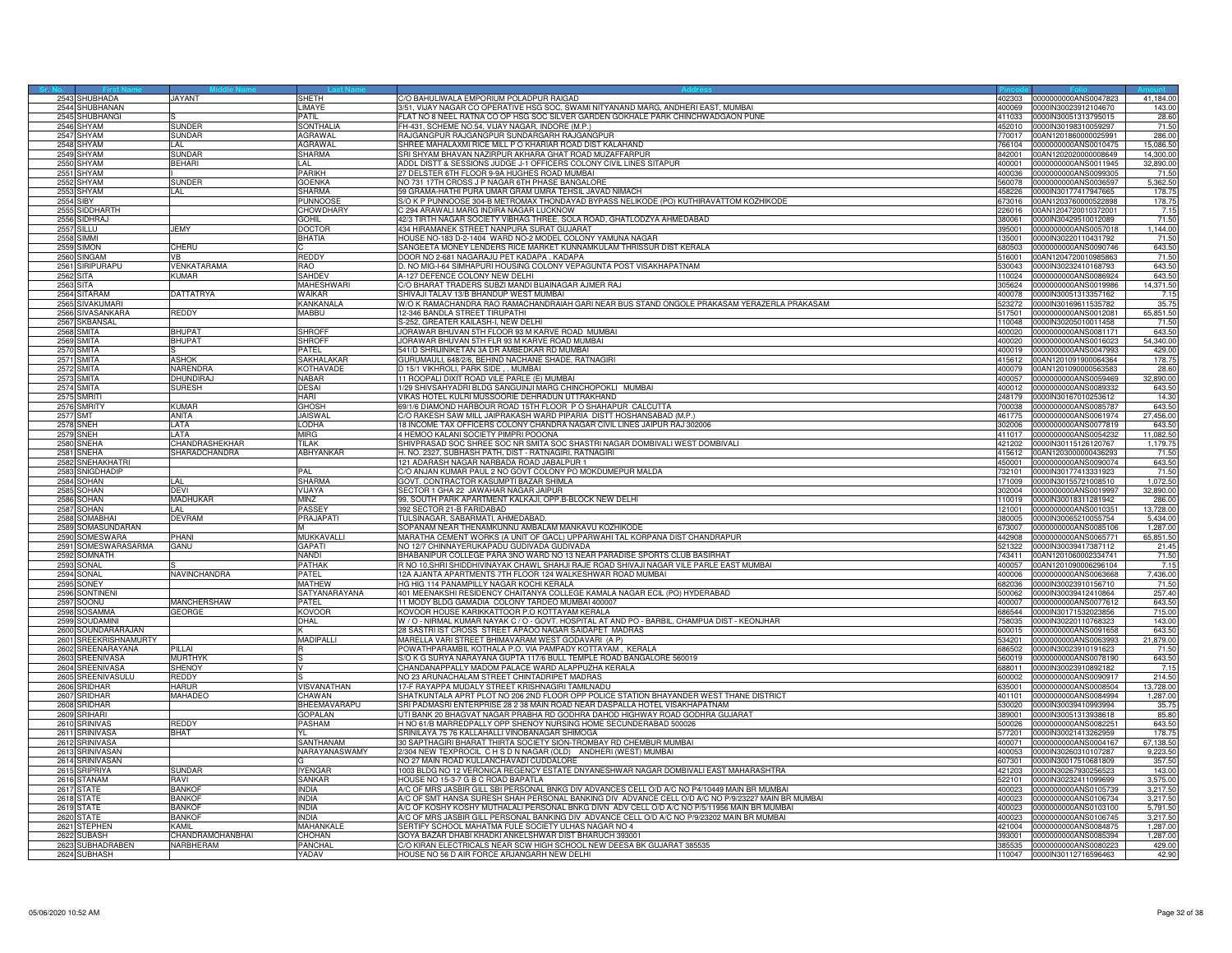|             | 2625 SUBHASH                     | CHANDER                     | PAHWA                            | 83 ADARSH NAGAR JALANDHAR CITY PUNJAB                                                                                                                                  | 144008           | 0000000000ANS0093049                                | 643.50               |
|-------------|----------------------------------|-----------------------------|----------------------------------|------------------------------------------------------------------------------------------------------------------------------------------------------------------------|------------------|-----------------------------------------------------|----------------------|
|             | 2626 SUBHASH                     | SHANKARRAO                  | THAKARE                          | 320 4A 10 SAINAGAR SUDAMA COLONY OPP MUK BADHIR SCHOOL AMRAVATI                                                                                                        |                  | 444605 0000IN30039415674209                         | 100.10               |
|             | 2627 SUBHASHISH                  |                             | SAHA                             | 82, GEET BHARATI PARA TOWN-UDAIPUR PO-R K PUR PS-R K PUR, GOMATI UDAIPUF                                                                                               |                  | 799120 00AN1203320007298095                         | 14.3                 |
| 2628        | SUBHASIS                         |                             | <b>MUKHERJEE</b>                 | 3-102 BLDG NO 3 PH-1 RUTU RIVER SIDE ESTATE NEAR K M AGARWAL COLLEGE KALYAN WES                                                                                        | 421301           | 0000IN30177412997055                                | 21.45                |
| 262         | UBIR                             |                             | MANDAL                           | ELECOM SOFTWARE PVT LTD 25A,CAMAC STREET BARDAN MARKET ROOM NO 303 314 KOLKATA                                                                                         | 700016           | 00AN1201090002928405                                | 214.5                |
| 2630        | SUBODH                           |                             | KONAI                            | KACHARIPOTTY NR ADHARCHANDRA PRIMARY SCHOOL DIST-BIRBHUM PO-BOLPUR<br>CO SAMIR DESHPANDEY SMIG 38 BACHPAYEE CASTLE BH MINOCHA COLONY MUNGELI ROAD BILASPUR             | 731204<br>495001 | 00AN1203840000754126                                | 57.2                 |
|             | 2631 SUBODH                      | (UMAR                       | <b>VISHNOI</b>                   |                                                                                                                                                                        |                  | 00AN1204720009972400                                | 357.50               |
|             | 2632 SUBRAMANYAM<br>2633 SUBRATA |                             | <b>BASKARAN</b><br>PANJA         | 14 KAMAL PLOT NO 8 CHEDDA NAGAR CHEMBUR MUMBAI<br>DAKSHIN LASKARPUR PURBA PARA PO LASKARPUR SOUTH 24 PARGANAS KOLKATA                                                  | 400089<br>700153 | 0000IN30002010917674<br>00AN1204720010472661        | 715.00<br>92.95      |
| 2634        | UCHARITA                         |                             | DASH                             | % DR NITYANANDA ACHARYA PLOT NO 164/391 GAJAPATHI NAGAR P O SAINIK SCHOOL BHUBANESHWAR                                                                                 | 751005           | 0000000000ANS0098706                                | 2,860.00             |
|             |                                  | III IP                      | PATIL                            |                                                                                                                                                                        | 411038           |                                                     |                      |
| 2635        | SUCHETA<br>2636 SUCHITRA         |                             | PAI                              | FLT NO 10 ANUPREETA B RD NO 9 DAHANUKAR COLONY KOTHRUD CUMMINS CO LTD JVAL PUNE<br>B 201 JAMUNA APARTMENTS SAHARA CARGO ESTATE COMPOUND J B NAGAR ANDHERI(EAST) MUMBAL |                  | 00AN1203320000454137<br>400099 0000IN30260310092805 | 71.5<br>143.00       |
|             | 2637 SUDARSHAN                   | NARAYAN                     | <b>KARHADKAF</b>                 | 59 GANAPATTI MANDIR PARISAR BHANGARWADI LONAVALA TAL MAVAL PUNE                                                                                                        | 410401           | 0000IN30177416948581                                | 35.75                |
|             | 2638 SUDARSHAN                   |                             | <b>GROVER</b>                    | I-110 ASHOK VIHAR PHASE I DELHI                                                                                                                                        | 110052           | 0000000000ANS0031178                                | 65,851.50            |
| 263         | UDESH                            |                             | AGRAWAL                          | H-7 P.B. M. HOSPITAL GOVT. MEDICAL COLLAGE BIKANER BIKANER                                                                                                             | 334001           | 00AN1201770100704201                                | 143.0                |
| 2640        | <b>SUDESH</b>                    |                             | RANA                             | C-173 D.D.A MIG-FLATS SAKET NEW DELHI 110017                                                                                                                           | 110017           | 0000000000ANS0088568                                | 643.5                |
|             | 2641 SUDHA                       |                             | <b>GURTOO</b>                    | B 187 SECTOR 19 NOIDA U P                                                                                                                                              | 201301           | 0000000000ANS0063134                                | 6,435.00             |
|             | 2642 SUDHA                       | <b>JAYSUKHRAI</b>           | <b>MEHTA</b>                     | C/O R R MEHTA MAHAVIR PARK A 98/4 GARODIA NAGAR GHATKOPAR EAST MUMBAI 400077                                                                                           | 400077           | 0000000000ANS0902060                                | 1,287.00             |
|             | 2643 SUDHAKAR                    | <b>KESHAV</b>               | MAHAJAN                          | 306/J-2, KALPITA ENCLAVE, SAHAR ROAD, ANDHERI (E), MUMBAI                                                                                                              | 400069           | 00AN1201130000025272                                | 250.2                |
| 2644        | UDHAKAR                          | <b>AJANAN</b>               | <b>PATWARDHAN</b>                | 16 A UDAY SHREE CO OP HSG SOCY BHANDUP VILLAGE E MUMBAI 400078                                                                                                         | 400078           | 0000000000ANS0084535                                | 286.0                |
|             | 2645 SUDHIR                      |                             | <b>MODI</b>                      | 85/1 BALLYGUNG PLACE 1ST FLOOR CALCUTTA                                                                                                                                | 700019           | 0000000000ANS0069300                                | 71.5(                |
|             | 2646 SUDHIR                      |                             | RAVAL                            | 104 SHANTIVIHAR FLAT PANCHESHWAR TOWER JAMNAGAR GUJARAT INDIA                                                                                                          | 361001           | 0000000000ANS8100079                                | 1,716.0              |
|             | 2647 SUDHIR                      | <b>GOKULDAS</b>             | <b>SHAH</b>                      | 23 NAVI WADI DEVIDAS BHUVAN 1ST FLOOR DADY SHETH AGIARY LANE MUMBAI MAHARASHTRA INDIA                                                                                  | 400002           | 0000000000ANS8100045                                | 643.50               |
|             | 2648 SUDHIR                      | <b><i>CUMAR</i></b>         | SINGH                            | VILL AND POST TERWA DAHIGAWAN TEHSIL SANDILA DISTT HARDOI HARDOI                                                                                                       | 241001           | 00AN1201320001133385                                | 157.30               |
| 264         | UDHIR                            | <b>UMAR</b>                 | <b>GUTTEDAR</b>                  | PLOT NO 34 BALAJI NAGAR OLD JEWARGI ROAD GULBARGA                                                                                                                      | 85102            | 0000IN30113526022128                                | 214.5                |
| 265         | <b>SUDHIR</b>                    |                             | <b>MODI</b>                      | H NO 39 SUBHASH GANJ, JHANSI                                                                                                                                           | 284001           | 00AN1203000000497230                                | 357.5                |
|             | 2651 SUGANDHA                    | SUHAS                       | JOSHI                            | A 302, 2ND FLOOR, ALAKNANDA, TELECOM QTRS, OPP IIT MAIN GATE POWAI MUMBAI                                                                                              | 400076           | 0000IN30023911227264                                | 71.5                 |
|             | 2652 SUGRA                       | ASGAR                       | PATEL                            | 48 WODE HOUSE ROAD 4 ORIENT BLDG GR FLOOR COLABA MUMBAI                                                                                                                | 400005           | 0000000000ANS0029153                                | 32,890.0             |
|             | 2653 SUHARA                      |                             | A                                | C/O ALLE M PLOT 34 ERAKATH HOUSE U C COLLEGE P O ERNAKULAM                                                                                                             | 683102           | 00AN1202390000330440                                | 10,296.00            |
| 265         | <b>UJATA</b>                     | VILAS                       | PANGARKAR                        | 1204/8, KAUMUDI, OPP. ICICI BANK, GHOLE ROAD, DECCAN GYMKHANA, PUNE                                                                                                    | 411004           | 0000IN30023911718085                                | 71.5                 |
|             | 2655 SUKHDEE                     |                             | <b>SINGH</b>                     | H NO 1891 SECTOR 34 D CHANDIGARH                                                                                                                                       |                  | 160022 0000IN30021411844079                         | 78.6                 |
|             | 2656 SUKHDEV                     | GANPAT                      | NIGVEKAF                         | 2042 A WARD DHOTTRI GALLI KOLHAPUR                                                                                                                                     | 416001           | 0000000000ANS0001034                                | 5,720.0              |
|             | 2657 SUKUMAR                     |                             | <b>CHAKRABORTY</b>               | PATEL NAGAR, NEAR DIPAK KIRANA STORES, MANEGAON, KHAMARIA, JABALPUR                                                                                                    | 482005           | 00AN1204470000821277                                | 28.60                |
|             | 2658 SUKUMARAN                   |                             | PARAKKAL                         | KIZHAKKETHIL LANE BEHIND HEAD POST OFFICE KOTTAYAM KOTTAYAM                                                                                                            | 686001           | 00AN1202390000002469                                | 357.50               |
| 265<br>2660 | ULABHA<br>SULOCHANA              | hrikant<br><b>SAMPATHEV</b> | KHALIPE                          | JAIN MANDIRA JAWAL UBHI PETH BHIKAWADI DIST SANGLI VITA                                                                                                                | 415311<br>600007 | 0000IN30177412898465<br>0000000000ANS0084383        | 5,505.5              |
|             | SUMA                             |                             | MANVI                            | NO 62 E V K SAMPATH ROAD VEPERY MADRAS<br>19 5 242 13 TRIMOORTY LAYOUT GANESH KRUPA DHOOMAPPA COMPOUND PANDESHWAR MANGALRE                                             | 575003           |                                                     | 1,287.00             |
| 2661        | 2662 SUMAN                       |                             |                                  |                                                                                                                                                                        | 211006           | 0000IN30311610131255                                | 14.3<br>357.50       |
| 2663        | <b>ISUMAN</b>                    |                             | SINGH                            | 5 BAGHAMBARY HOUSING SCHEME ALLAHPUR ALLAHABAD<br>C/O VIJAY KUMAR KPAHI H NO 2 MODEL COLONY YAMUNANAGAR HARYANA                                                        | 135001           | 00AN1202990005341311<br>0000000000ANS0094305        | 286.00               |
| 266         | <b>SUMAN</b>                     |                             | SAREEN                           | NEW RAJINDER NAGAR POLICE LINES ROAD JALANDHAR                                                                                                                         | 144001           | 0000IN30133019839211                                | 178.7                |
| 266         | <b>SUMANA</b>                    |                             | SADANAND                         | POOJA DENTAL CLINIC HIG 17 K H B COLONY 2ND STAGE BASAVESHWARA NAGAR BANGALORE                                                                                         | 560079           | 0000000000ANS0098656                                | 1,001.0              |
| 2666        | <b>SUMANTA</b>                   |                             | KUMAR                            | VILL-BAZAR RAHAMAT GANG (KUMRABAD) PO-KUMRABAD                                                                                                                         | 814119           | 00AN1201320000186360                                | 107.2                |
| 2667        | <b>SUMATHI</b>                   |                             | KAMATH                           | 3/3/199 OPP:GOPALA KRISHNA MUTT KADRI KAMBLA ROAD MANGALORE                                                                                                            | 575004           | 0000000000ANS0092584                                | 143.0                |
| 2668        | <b>UMIT</b>                      |                             | NANDWAN                          | D 54/155 45 SHRINAGAR COLONY LUXA ROAD VARANASI                                                                                                                        | 221010           | 0000IN30088814430624                                | 21.450.00            |
| 266         | UMIT                             | (UMAR                       | <b>GUPTA</b>                     | 51-A JHOTWARA INDUSTRIAL AREA JAIPUR 0 JAIPUR                                                                                                                          | 302012           | 00AN1203230000298258                                | 1,394.2              |
| 267         | <b>SUMITA</b>                    | <b>APANKI IMAR</b>          | <b>BANERJE</b>                   | SAFALYA BLOCK NO.C-1, SANEWADI, KULGAON, BADLAPUR. THANE                                                                                                               | 421503           | 00AN1201170000050466                                | 429.0                |
| 2671        | SUNANDA                          | CHANDRASHEKAR               | SHETTY                           | A/502 AMALFI RAHEJA GARDEN L.B.S MARG THANE-W THANE                                                                                                                    | 400604           | 00AN1201090005045180                                | 464.7                |
| 2672        | <b>SUNANDA</b>                   | DURGADAS                    | BHENDE                           | PLOT NO 101 ATOMIKA CHS SECTOR 17, NERUL NAVI MUMBAI                                                                                                                   | 400706           | 0000IN30023950042046                                | 5,434.0              |
|             | 2673 SUNANDA                     | <b>GOPAL</b>                | BHATKAL                          | NO 402 SANJANA APARTMENTS 9TH CROSS 11TH MAIN ROAD MALLESHWARAM BANGALORE                                                                                              | 560003           | 0000IN30115113164304                                | 8.580.00             |
|             | 2674 SUNDAR                      | SAKHARAM                    | BHAT                             | PLOT NO 14 DWARKA NAGAR OM DATTA SAI CHOUGULEWADI MANDOLI ROAD BELGAUM                                                                                                 | 590006           | 00AN1203320002070697                                | 2,466.7              |
| 267         | SUNDEEP                          |                             | <b>CHADHA</b>                    | 20 SAMRAT FNCLAVE DELHI                                                                                                                                                |                  | 110034 0000000011810015565                          | 1,501.5              |
|             | 2676 SUNDER                      | <b>NDRU</b>                 | MANSUKHA                         | ASHER MANSION A BLOCK 4TH FLOOR FORJET STREET GOWALIA TANK MUMBAI 400036                                                                                               | 400036           | 0000000000ANS0083755                                | 643.5                |
|             | 2677 SUNEEL                      | <b>CHANDRASHEKAR</b>        | HESARUR                          | 155-B 7TH CROSS SHANTINIKETAN BHAIRIDEVARKOPPA HUBLI                                                                                                                   |                  | 580025 0000000000ANS0057764                         | 2,359.5              |
|             | 2678 SUNEETHA                    |                             | <b>GOTTUMUKKALA</b>              | H NO 30-10-3 ROTARY CLUB ROAD TANUKU WEST GODAVARI DIST                                                                                                                | 534211           | 0000IN30286310244367                                | 286.0                |
| 267         | <b>UNIL</b>                      |                             | <b>MALHOTRA</b>                  | A-2B/46-B EKTA APTS PASCHIM VIHAR NEW DELHI NEW DELHI                                                                                                                  | 10063            | 0000lN30371910981747                                | 493.3                |
|             | <b>2680 SUNIL</b>                |                             | KIIMAR                           | STATE BANK OF BIKANER AND JAIPUR CHANDERIA DISTT.CHITTORGARH                                                                                                           | 312021           | 0000IN30611420072485                                | 14.3                 |
|             | 2681 SUNIL                       | <b><i><u>IJMAR</u></i></b>  | <b>AGARWA</b>                    | JAGANNATH VISHAMBHAR DAYAL SADABAD GATE HATHRAS UP                                                                                                                     | 204101           | 0000lN30240410069843                                | 643.5                |
| 2683        | 2682 SUNIL<br>sunil              | /ISHVAMBHAR                 | KALE                             | SHRAM SAPHALYA MITHAGAR ROAD MULUND EAST MUMBAI                                                                                                                        | 400081<br>560080 | 0000000000ANS0014488<br>0000IN30061010016244        | 14,371.50<br>1.716.0 |
|             | 2684 SUNIL                       |                             | <b>ANCHALIA</b>                  | #284, 'SOWMYA' IST FLOOR 17TH CROSS, 7TH MAIN SADASHIVA NAGAR BANGALORE<br>60/8 S N ROY ROAD 1ST FLOOR BEHALA KOLKATA                                                  | 700038           | 0000000000ANS0069991                                | 9,295.0              |
| 2685        | <b>SUNIL</b>                     |                             | <b>AGARWAL</b>                   | 64/1 STREET # 11 P O JAGATDAL DIST 24 PGS (NORTH                                                                                                                       | 743125           | 0000000000ANS0106529                                | 429.0                |
| 2686        | SUNITA                           |                             | SHARMA                           | C/O SHRI VIRENDRANATH SHARMA B-20 SHIV MARG BANI PARK JAIPUR 302006 (RAJASTHAN)                                                                                        | 302006           | 0000000000ANS0020003                                | 24,667.5             |
| 2687        | <b>SUNITA</b>                    |                             | BUBNA                            | 115 CANNING STREET CALCUTTA CALCUTTA                                                                                                                                   | 700001           | 0000IN30125028107074                                | 178.7                |
| 2688        | UNITA                            | <b>DEVI</b>                 | TANTIA                           | 3/O BINAY KUMAR TANTIA SHISHU BAGAN DIST BURDWAN RANIGANJ                                                                                                              | 13347            | 00AN1203350001706198                                | 572.0                |
| 2689        | <b>UNITHA</b>                    |                             | <b>SYLVESTEF</b>                 | NO. 86, 8 TH MAIN H.M.T LAYOUT R.T NAGAR BANGALORE                                                                                                                     | 560032           | 0000IN30023911595993                                | 357.5                |
| 2690        | SUNITI                           |                             | <b>GHOSH</b>                     | 48/22/3 SWISS PARK CALCUTTA                                                                                                                                            | 700033           | 0000IN30044110138403                                | 10.939.5             |
| 2691        | <b>SUNITY</b>                    | <b>AXMAN</b>                | PHADKE                           | 999/B-2 MAYURESH CO-OP HSG SOC NAVI PETH PUNE                                                                                                                          | 411030           | 0000000000ANS0011537                                | 7,150.0              |
|             | 2692 SUNNA                       | <b>IIMATLAL</b>             | SHAH                             | 31 DEEPKUNJ SOCIETY PALDI AHMEDABAD 380007                                                                                                                             | 380007           | 0000000000ANS0078008                                | 643.5                |
| 2693        | <b>UNORA</b>                     |                             | PAUL                             | NEROTH HOUSE THIRUMALA WARD CHUNGOM ALLEPPEY, KERALA                                                                                                                   | 688010           | 0000IN30023910556959                                | 21.45                |
| 2694        | SURAJ                            | <b>SHRIMAL</b>              | <b>MUNOT</b>                     | 108, BHAVANI PETH, SATARA, SATARA, SATARA,                                                                                                                             | 415002           | 0000IN30364710001891                                | 71.5                 |
|             | 2695 SURDAS                      | PANDHARINATH                | <b>KASHID</b>                    | 5/6, NEHRU NAGAR, GANPATRAO KADAM MARG, WORLI MUMBAI                                                                                                                   |                  | 400013 00AN1201860000013350                         | 71.5                 |
| 2696        | <b>SUREKHA</b>                   |                             | <b>AGRAWA</b>                    | C/O DR MANOJ KUMAR SINGHAL 10 KUNDAN MARKET DHULIAGANJ AGRA                                                                                                            | 282003           | 0000000000ANS0006643                                | 2,002.0              |
|             | 2697 SUREKHA                     | ARUN                        | <b>DUDUSKAF</b>                  | E 80/16 SHRIRANG SOCIETY NR VRINDAVAN MAJIWADE THANE THANE                                                                                                             | 400601           | 00AN1201320000665539                                | 7.1                  |
| 2698        | UREN                             |                             | SHETTY                           | ARUNODAYA SOCIETY 39/1241 TAGORE NAGAR VIKHROLI EAST MUMBAI                                                                                                            | 400083           | 0000000000ANS0095139                                | 643.5                |
| 2699        | SURENDEF                         | ЭEV                         | <b>KAPOOR</b>                    | BLDG. NO.C/17, FLAT NO.T 3, JUHI CHSL., DEWAN & SHAH HSG. ENCLAVE, AMBADI ROAD, VASAI (W) DT. THANE                                                                    | 401202           | 0000IN30087010076655                                | 429.00               |
|             | 2700 SURENDRA                    | KUMAR                       | <b>SHARMA</b>                    | 38 MAYANK COMPLEX NEW BHOPALPURA GIRVA UDAIPUR                                                                                                                         | 313001           | 00AN1204720000207643                                | 14.3                 |
| 2701        | SURENDRA                         |                             | <b>MANOCHA</b><br><b>KUMAR</b>   | 1 ANIL ROY ROAD CALCUTTA 700029                                                                                                                                        | 700029           | 0000000000ANS0902122                                | 1,287.0              |
| 2702        | <b>SURENDRA</b>                  |                             |                                  | VPO KOODAN TEH. DISTT SIKAR SIKAR                                                                                                                                      | 332031<br>400019 | 0000IN30070810881713                                | 21.45                |
| 2703        | URENDRAKUMAR                     | SARDARMAL<br><b>KUMAR</b>   | JAIN                             | 13/382/83 SRI SANKARA MATTHAM ROAD MATUNGA MUMBAI                                                                                                                      | 141002           | 000000000ANS0112458                                 | 34,320.00            |
| 2704        | SURESH<br>2705 SURESH            | CHANDRA                     | <b>GULAT</b><br><b>DANGAYACH</b> | 531-L MODEL TOWN LUDHIANA PUNJAB<br>PLOT NO- D-49 HATHI BABU MARG BANI PARK JAIPUR (RAJ.)                                                                              | 302006           | 0000000000ANS0078341<br>0000IN30116030064353        | 214.5<br>214.5       |
|             | 2706 SURESH                      |                             | <b>MOCHI</b>                     | DHARAM CHAKLA BAZAR ALANKAR BOOT HOUSE, SIDHPUR N G                                                                                                                    |                  | 384151 0000000000ANS0077769                         | 643.50               |
|             |                                  |                             |                                  |                                                                                                                                                                        |                  |                                                     |                      |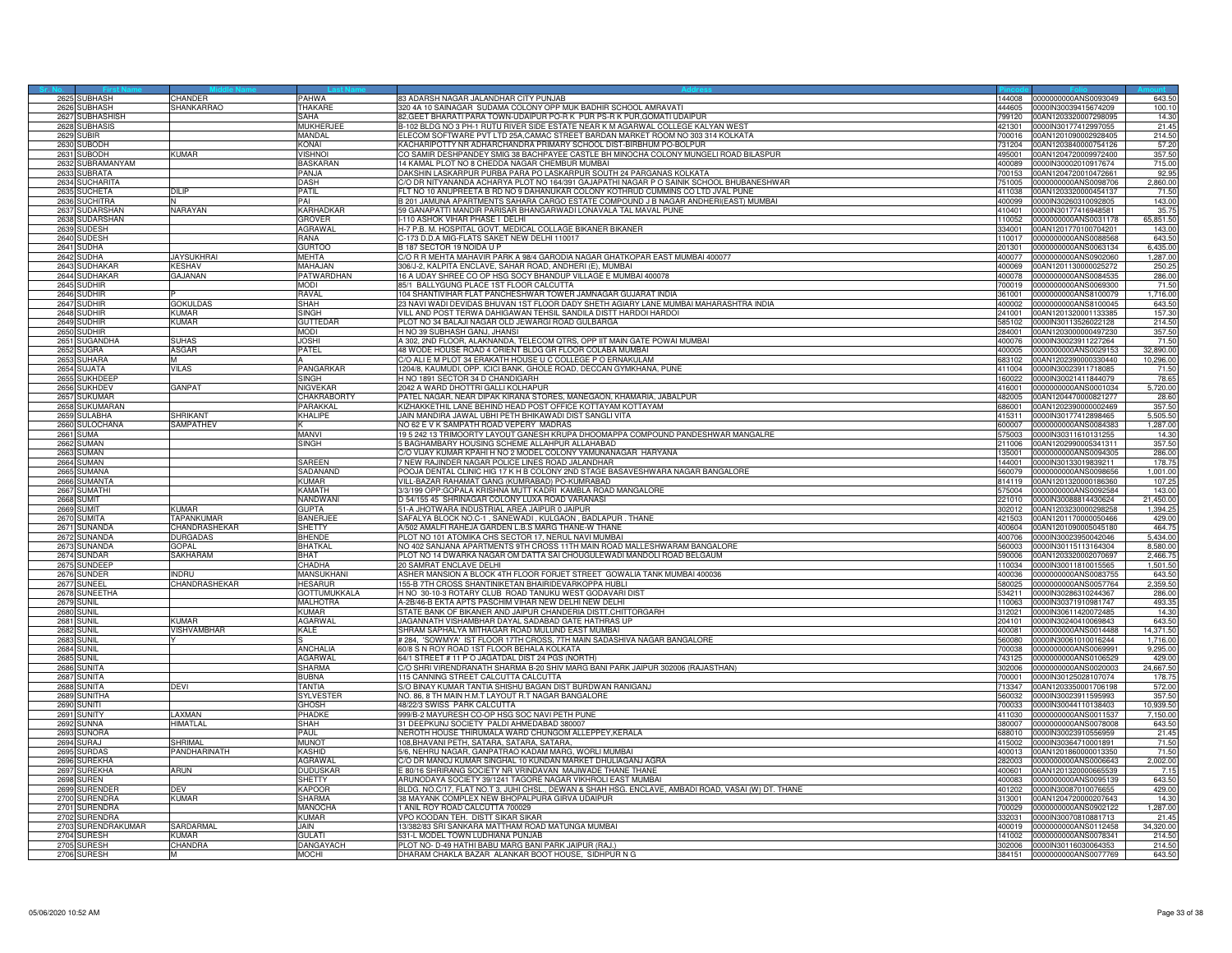|                   | 2707 SURESH       | <b>KUMAR</b>         | CHAVDA           | 364/1994 SHIVSHAKTI NAGAR GUJ HOUSING BOARD CHANDKHEDA DIST GANDHINAGAR                          |        | 382425 0000000000ANS0076543  | 643.50    |
|-------------------|-------------------|----------------------|------------------|--------------------------------------------------------------------------------------------------|--------|------------------------------|-----------|
|                   | 2708 SURESH       |                      | KHATRI           | A/9 TUSHAR APTS JAGABHAI PARK MANINAGAR AHMEDABAD                                                |        | 380008 0000IN30075711103756  | 15,015.00 |
|                   | 2709 SURESH       | <b>KUMAR</b>         |                  | NO A2 IIIRD STREE THENMOZHI NAGAR KEELKATALAI AYANAVARAM CHENNAI TAMIL NADU INDIA                |        | 600117  0000IN30051316802970 | 7.15      |
| 2710              | SURESH            |                      |                  | USHUS TC 50/1597 THALIYAL TRWA 205 KARAMANA P O TRIVANDRUM                                       | 695002 | 1000IN30023912946974         | 157.30    |
| 2711              | SURESH            |                      |                  | PANAMBUKADU HOUSE ERAMALLUR.P.O. ALAPPUZHA DIST                                                  | 88537  | 000IN30023913601986          | 14.30     |
| 2712              | SURESH            | KIIMAR               | <b>KHFMKA</b>    | VIKASH AGENCIES SRCB ROAD FANCY BAZAR GUWAHATI                                                   | 781001 | 0000IN30125028537905         | 643.50    |
|                   | 2713 SURESH       | <b>KACHARDAS</b>     | <b>KARNAWA</b>   | C/O KARNAWAT ENTERPRISE LAXMI ROAD KOLHAPUR 416002                                               | 416002 | 0000000000ANS0077143         | 643.50    |
|                   | 2714 SURESH       | <b>MOHINIRAJ</b>     | <b>AMBHORE</b>   | KOLHAR BK TA SHRIRAMPUR DIST AHMEDNAGAR                                                          | 414001 | 0000000000ANS0077119         | 643.50    |
|                   | 2715 SURESH       | KUMAR                | NEMA             | SHUBHAM COLONY NIRANJAN WARD KARELI DISTT NARSINGHPUR                                            | 487221 | 00AN1601010000318971         | 71.50     |
|                   | SURESH            |                      |                  |                                                                                                  | 74211  | 0000000000ANS0077017         |           |
| 2716              |                   | ALIGA                |                  | S/O B D V BALIGA SCHOOL LANE BANTWAL SOUTH KANARA                                                |        |                              | 643.50    |
|                   | 2717 SURESH       | <b>HARIDAS</b>       | RAICHURA         | 187 CROSS DADAR GALLI M J MARKET MUMBAI 400002                                                   |        | 400002 0000000000ANS0090927  | 643.50    |
|                   | 2718 SURESH       | <b>GOVINDLA</b>      | <b>GHEEWALA</b>  | GHEEWALA NI SHERI SALVIWADO PATAN (N.GUJ)                                                        |        | 384266 0000000000ANS0069393  | 3,575.00  |
| 2719              | <b>SURESH</b>     | <b>BALWANT</b>       | <b>WARKF</b>     | A 24, ABHISHEK, LOKHANDWALA COMPLEX 2ND CROSS ROAD ANDHERI WEST MUMBAI                           |        | 400053 0000IN30429512038445  | 357.50    |
| 2720              | <b>SURESH</b>     | <b>KESHAV</b>        | <b>MAGARE</b>    | A 4/4 SIDDHARTH COLONY CHEMBUR MUMBAI                                                            | 400071 | 0000IN30051310648536         | 143.00    |
| 272               | <b>URESH</b>      | <b>HANDRA</b>        | <b>MISRA</b>     | 128/252 'H' BLOCK KIDWAI NAGAR KANPUR                                                            | 08011  | 0000IN30112715966633         | 32,890.00 |
| 272               | SURESH            |                      | GOEL             | S-83 PANCHSHILA PARK NEW DELHI                                                                   | 110017 | 0000000000ANS0010675         | 30,316.00 |
| 2723              | SURESH            |                      | GOEL             | S/83 PANCHSHILA PARK NEW DELHI                                                                   | 110017 | 0000IN30051310686082         | 715.00    |
| 2724              | <b>SURESH</b>     |                      | KUMAR            | D-5/6 VASANT VIHAR NEW DELHI                                                                     | 110057 | 0000IN30096610066528         | 143.00    |
| 2725              | <b>SURESH</b>     | <b>BALAKRISHNAN</b>  | Nair             | 201 SATLAJ VASANT HSG COMPLEX MAHAVIR NAGAR DHANUKARWADI KANDIVLI (W) MUMBAI                     | 400067 | 0000000000ANS0085134         | 1.287.00  |
| 2726              | SURINDER          |                      | <b>KUMAR</b>     | 1172 URBAN ESTATE PHASE II JALANDHAR PUNJAB                                                      | 144022 | 0000lN30114310318412         | 643.50    |
| 2727              | <b>SURINDER</b>   | <b>JIT</b>           | ANGURALA         | 748/6 RALIA RAM COLONY JAIL ROAD GURDASPUR PUNJAB 143521                                         | 143521 | 0000000000ANS0078370         | 643.50    |
| 2728              | SURJIT            |                      | <b>KAUR</b>      | II-V77 LAJPAT NAGAR NEW DELHI                                                                    | 110024 | 0000000000ANS0031519         | 26,026.00 |
|                   | 2729 SURJIT       |                      | KAUR             | 297 KACHIPURA AGRA CANTT AGRA                                                                    | 282001 | 0000000000ANS0095654         | 8,580.00  |
|                   | <b>SURLA</b>      |                      | DEMUDU           | 58-9-68/1 NEW KARASA VISAKHAPATNAM                                                               |        |                              | 71.50     |
| 2730              |                   |                      |                  |                                                                                                  | 530007 | 0000IN30232410819460         |           |
| 2731              | <b>SURYA</b>      | RAKASH               | <b>AKURATH</b>   | FLAT NO-108, H NO 19-3-37/D AVENUE OLD REGINUNTA ROAD OPP HOTEL SUNIL KRISHNA TIRUPATHI CHITTOOR | 517501 | 0000IN30612210007532         | 35.75     |
|                   | 2732 SURYABALA    | DINESHCHANDRA        | <b>SHAH</b>      | A/12 ON ROAD KRUPASAGAR SOC NEAR SHANTIVAN STAND NARAYAN NAGAR ROAD PALDI AHMEDABAD              |        | 380007 0000000000ANS0024694  | 65,851.50 |
|                   | 2733 SURYABALA    | <b>DINESHCHANDRA</b> | <b>SHAH</b>      | A/12 ON ROAD KRUPASAGAR SOCY NEAR SHANTIVAN STAND NARAYAN NAGAR ROAD PALDI AHMEDABAD             | 380007 | 0000000000ANS0082438         | 643.50    |
|                   | 2734 SURYANARAYAN |                      | DAS              | DASNAGAR KASHIPUR SHIB MANDIR PATH HOWRAH                                                        | 711110 | 0000IN30077310275920         | 7.15      |
| 2735              | SURYANARAYANA     | <b>AO</b>            | MANDAPAKA        | 1/1/518 GANDHI NAGAR GANDHI NAGAR HYDERABAD                                                      | 500080 | 0000IN30044110437983         | 143.00    |
|                   | 2736 SUSAN        |                      | <b>MONDAL</b>    | BURLINGTON 1402 HIRANANDANI ESTATE GHODBUNDER ROAD PATLIPARA THANE (W)                           | 400607 | 0000IN30023911291319         | 35.75     |
|                   | 2737 SUSAN        |                      | <b>ZACHARIAH</b> | C/O ZACHARIAH GEORGE MRF LTD TIRUVOTTIYUR MADRAS 600019                                          | 600019 | 0000000000ANS0084655         | 286.00    |
|                   | 2738 SUSAN        |                      | <b>MATHEW</b>    | H NO 681 A 8/646A VAYALINKAL 4 MANARCADU CHURCH PORTION KOTTAYAM                                 | 686019 | 00AN1301440001307148         | 1,136.85  |
| 2739              | SUSANA            | <b>VIVIAN</b>        | <b>FERNANDES</b> | 2-22 PEARL HOUSES 205 DR AMBEDKAR ROAD DADAR MUMBAI                                              | 400014 | 1000000000ANS0029135         | 5,434.00  |
| 2740              | <b>SUSHAMA</b>    | <b>SUBHASH</b>       | KONDALKAF        | V103 PUSHPA CHANDRA APTS NEAR AAI LAUNDRY AYARE ROAD DOMBIVALI(EAST) THANE                       | 21201  | 0000000000ANS0097210         | 643.50    |
| 2741              | <b>SUSHANT</b>    |                      | PANDA            | H.NO-D-23 ROSEWOOD CITY BLOCK-D SEC-49, SOHNA ROAD GURGAON, HARYANA                              | 122018 | 0000IN30021410837831         | 1,058.20  |
|                   | 2742 SUSHEEL      |                      | RAJE             | C/O MR D S RAJE 31/32 JAYDEVNAGAR VIRAJ PUNE SINHAGARJ ROAD PUNE                                 |        | 411030 0000IN30001110425746  | 1.072.50  |
|                   | 2743 SUSHIL       | KUMAR                | <b>SONDHI</b>    | HOUSE NO-143 POCKET A-2 SECTOR-3 ROHINI DELHI                                                    | 110085 | 0000000000ANS0116299         | 32,890.00 |
|                   | 2744 SUSHIL       | <b>KUMAR</b>         | <b>DOGRA</b>     | HOUSE NO 205 SECTOR NO 15-A CHANDIGARH                                                           | 160015 | 0000000000ANS0094687         | 2,002.00  |
|                   |                   |                      |                  |                                                                                                  |        |                              |           |
| 2745              | SUSHIL            | <b>INOA</b>          | <b>ARORA</b>     | 7C J M TOWERS PALLIKKAVU TEMPLE ROAD NEAR CHINMAYA VIDYALAYA VADUTHALA KOCHI ERNAKULAM           | 82023  | 0000000000ANS0065099         | 7,150.00  |
|                   | 2746 SUSHIL       |                      | <b>KUMAR</b>     | H.NO.- 170 VILL.- MADINA GINDHRAN TEH. MEHAM, DISTT.- ROHTAK HARYANA                             |        | 124001 0000IN30236510742638  | 14.3      |
| 2747              | <b>SUSHILA</b>    | VAVALRAI             | SADHWAI          | D-204 RAMAYAN NAGAR O T SECTION ROAD ULHASNAGAR 421003                                           |        | 421003 0000000000ANS0077511  | 643.50    |
|                   | 2748 SUSHILA      | <b>AJNIKANT</b>      | <b>DESAI</b>     | 22/4 JAY MAHAL A ROAD CHURCHGATE MUMBAI                                                          |        | 400020 0000IN30068510106973  | 41,184.00 |
|                   | 2749 SUSHILA      | )EVI                 | <b>AGARWAL</b>   | 125 DARUKUTA MOHALLA GALI NO 3 ALWAR                                                             | 301001 | 00AN1201210100550997         | 171.60    |
| 2750              | <b>IUSHMA</b>     |                      | SINGHAL          | C/O SHRI HARI KISHAN SHAH 78 RAYOM COLONY BIRLA NAGAR GWALIOR                                    | 474004 | 000000000ANS0056118          | 24,667.50 |
| 275               | <b>SUSHMA</b>     | SHRIDHAR             | BIJUR            | 4/6-2. TALMIKI WADI, TARDEO ROAD, Mumbai                                                         | 400007 | 00AN1302590000312785         | 45,438.25 |
| 2752              | <b>SUSHMA</b>     |                      |                  | VILLAGE GUNIANA TEHSIL NISSING KARNAL                                                            | 32024  | 00AN1208160000430151         | 42.90     |
| 2753              | <b>SUSHMA</b>     |                      | <b>KHANNA</b>    | NO #176 AMARAVATI ENCLAVE CHANDIMANDAR VILLAGE SURAJPUR PANCHKULA CHANDI MANDIR CANTT PANCHKULA  | 134107 | 0000IN30155721991689         | 14.30     |
|                   | 2754 SUSHMA       |                      | <b>GUTGUTIA</b>  | S R K MILLS BHULLBOAD P O DHANBAD                                                                | 826001 | 0000000000ANS0057003         | 3.432.00  |
| 2755              | <b>SUSHMA</b>     |                      | <b>GUTGUTIA</b>  | S R K MILLS BHULI ROAD DHANBAD                                                                   | 826001 | 0000000000ANS0536004         | 2,502.50  |
|                   | 2756 SUTARIA      | <b>HARMAN</b>        | M                | 9 PARITOSH SOCIETY NEAR ST XAVIER SCHOOL NARANPURA AHMEDABAD                                     |        | 380013 0000000000ANS0092546  | 643.50    |
| 2757              | <b>SUVASIS</b>    |                      | <b>MUKHERJEE</b> | 235 SAN ANTONIO RD PALO ALTO CALIFORNIA USA 94306                                                | 999999 | 0000lN30021418644284         | 357.50    |
|                   | 2758 SUVENDU      |                      | CHATTERJEE       | 117/1, BORAL MAIN ROAD ATTABAGAN, FLAT NO 5, 1ST FLOOR GARIA KOLKATA                             |        | 00084 0000IN30032710081348   | 71.50     |
| 2759              | SUVRA             |                      | <b>ROY</b>       | 4, SHYAMSAGAR (SOUTH) BURDWAN                                                                    | 713101 | 0000IN30012610666120         | 214.50    |
| 2760              | SWANAND           | SWAPNIL              | WARVATKAR        | A 3 302 YASHASVI NAGAR LAXMAN KUTIR BALKUM THANE WEST 400608 THANE                               | 400608 | 00AN1201330000520740         | 35.75     |
|                   | 2761 SWAPAN       | <b>KUMAR</b>         | <b>SIKDAR</b>    | C/O MRS. C.P.SIKDAR CHIRA MILL, VIVEKANANDA AVENUE MONGOLBARI MALDA                              | 732142 | 0000000000ANS0010370         | 13,728.00 |
|                   | 2762 SWAPNA       |                      |                  |                                                                                                  | '00153 | 00AN1204720010448560         |           |
|                   |                   |                      | KUILA            | LASKARPUR PURBA O DAKSHIN PARA PO LASKARPUR SOUTH 24 PARGANAS KOLKATA                            |        |                              | 600.60    |
|                   | 2763 SWAPNIL      | VIJAY                | <b>SHINKAR</b>   | 605 SHRI SANTOSHIMATA CO OP HGS SOC KJUPADA GHATKOPAR WEST MUMBAI MAHARASHTRA                    | 800084 | 0000IN30051319463445         | 35.75     |
| 2764              | SWARAJYA          | <b>AKSHMI</b>        | RAMAKURU         | 17-7/3 1ST ROAD SRINAGAR COLONY DILSUK NAGAR HYDERABAD                                           | 500660 | 0000000000ANS0110150         | 643.50    |
| 2765              | <b>SWARANLATA</b> |                      | <b>PURI</b>      | ASHAVARI 3RD FLOOR 222 JODHPUR PARK CALCUTTA                                                     | 700068 | 0000000000ANS0112859         | 34,320.00 |
|                   | 2766 SWARN        | LATA                 | <b>BHATIA</b>    | 118/442 C KAUSHAL PURI KANPUR                                                                    |        | 208012 0000000000ANS0079754  | 643.50    |
| 2767              | <b>SWAROOR</b>    |                      | <b>KUMAR</b>     | NH II-B 457 NTPC VSTPP VINDHYA NAGAR. VINDHYA NAGAR                                              | 486885 | 00AN1204720010921999         | 71.50     |
|                   | 2768 SWATI        | <b>ASHOK</b>         | RHIDE            | C 19 NUTAN VISHAL CO OP SOCIETY BHAGAT LANE MAHIM MUMBAI 400 016                                 | 400016 | 0000000000ANS0087147         | 643.50    |
| 2769              | SWATI             | <b>ARAG</b>          | RANE             | 14, RAGHAWALIYA PARK, CHAITANYA NAGAR, G. P. ROAD, NASHIK                                        | 22013  | 00AN1203000000070618         | 7.15      |
| 277               | SWATI             | SADANAND             | KARALE           | 302 SARTHAK APARTMENTS SHIV MANDIR ROAD RAM NAGAR DOMBIVLI EAST 421201                           | 421201 | 0000000000ANS0079357         | 643.50    |
|                   | <b>2771 SWETA</b> |                      | JAIN             | 1588 KHEJRO KA RASTA INDIRA BAZAR JAIPUR                                                         |        | 302001 00000N30116030452870  | 28.60     |
|                   | 2772 SYED         |                      | AMARULLAH        | #584 M E S ROAD GOKUL EXTENSION BANGALORE                                                        |        | 560054 0000000000ANS0096883  | 2,145.00  |
| 2773 Shiv         |                   | Kumar                | Mundra           | Near Maheshwari Vidhya Mandir At/Po. Dist-Jharsuguda Jharsuguda                                  | 768201 | 00AN1201750300029972         | 214.50    |
| 2774 Sunil        |                   | lajendra             | Karamchandani    | KESSABAI APARTMENT FLAT NO 4 1ST FLOOR NEAR SWAMI NARAYAN MANDIR ULHASNAGAR DIST THANE           | 21001  | 0000000000ANS0074609         | 11,440.00 |
| 2775              |                   | <b>SUNDAR</b>        | DEVI             | PLOT NO 17 PART ROAD NO 3A SAMATHAPURI COLONY LB NAGAR RANGA REDDY DIST HYDERABAD                | 500035 | 0000IN30039419057149         | 71.50     |
| 2776 T            |                   | SURYA                | PRAKASH          | Sr ASST(P) APSRTC DM'S OFFICE KORUTLA                                                            |        | 505326 0000IN30039412282439  | 7.15      |
| 2777 T            |                   | ANNAPURNA            | <b>PURANIK</b>   | H NO 56 85 KHANDERI STREET WARD 1 KURNOOL                                                        |        | 518001 0000IN30102221516553  | 1,001.00  |
| 2778.7            |                   |                      | Indiramma        | T P Kailasam Road Sapthagiri Extn Amshula Tumkur                                                 | 572102 | 0000IN30177410171289         | 14.30     |
| 2779              |                   |                      | SHANMUGAM        |                                                                                                  | 600003 | 0000000000ANT0001196         |           |
|                   |                   |                      |                  | C/O ASIAN PAINTS I LTD NO 502 MINT STREET NEW NO 240 MADRAS                                      |        |                              | 1,001.00  |
| 2780              |                   |                      | SHANMUGAM        | NO 240 MINT STREET MADRAS                                                                        | 600003 | 0000000000ANT0003433         | 16,373.50 |
| 2781              |                   |                      | RATHINAVELU      | B 4 ROHINI GARDENS SANTHOME HIGH ROAD R A PURAM CHENNAI                                          | 600028 | 00AN1601010300001829         | 214.50    |
| 2782 <sub>T</sub> |                   | VPRADEEP             | <b>KUMAR</b>     | POPULAR HOUSE 617 T H ROAD TONDIARPET CHENNAI TAMILNADU                                          | 600081 | 0000lN30021411512827         | 71.50     |
| 2783.7            |                   |                      | SUBRAMANIAN      | FLAT NO 5 3RD FLOOR NO 2 92ND STREET 18TH AVENUE ASHOK NAGAR CHENNAI TAMILNADU                   | 600083 | 0000IN30021414798104         | 35.75     |
| 2784              |                   |                      | JAISANKAR        | E-9 JIPMER QUARTERS PONDICHERRY                                                                  | 05006  | 0000000000ANT0103637         | 5,362.50  |
| 2785              |                   |                      | <b>KUBENDRAN</b> | 97 B WEST MASI STREET MADURAL                                                                    | 625001 | 0000000000ANT0020441         | 6,864.00  |
| 2786              |                   |                      | REMANI           | 34/2222-A THIRUVONAM DEEPAM LANE THAMBURATTYPARAMBU RD MAMANGALAM COCHIN                         | 682025 | 00AN1202390000303353         | 357.50    |
|                   | 2787 TAHER        | <b>TAYFBALL</b>      | LOKHANDWALA      | 492D MONTE STREET BANDRA MUMBAI                                                                  |        | 400050 0000000000ANT0081455  | 643.50    |
|                   | 2788 TAHER        | <b>TAYEBALI</b>      | LOKHANDWALA      | 492D MONTE STREET BANDRA MUMBAI                                                                  |        | 400050 0000000000ANT0001184  | 54,912.00 |
|                   |                   |                      |                  |                                                                                                  |        |                              |           |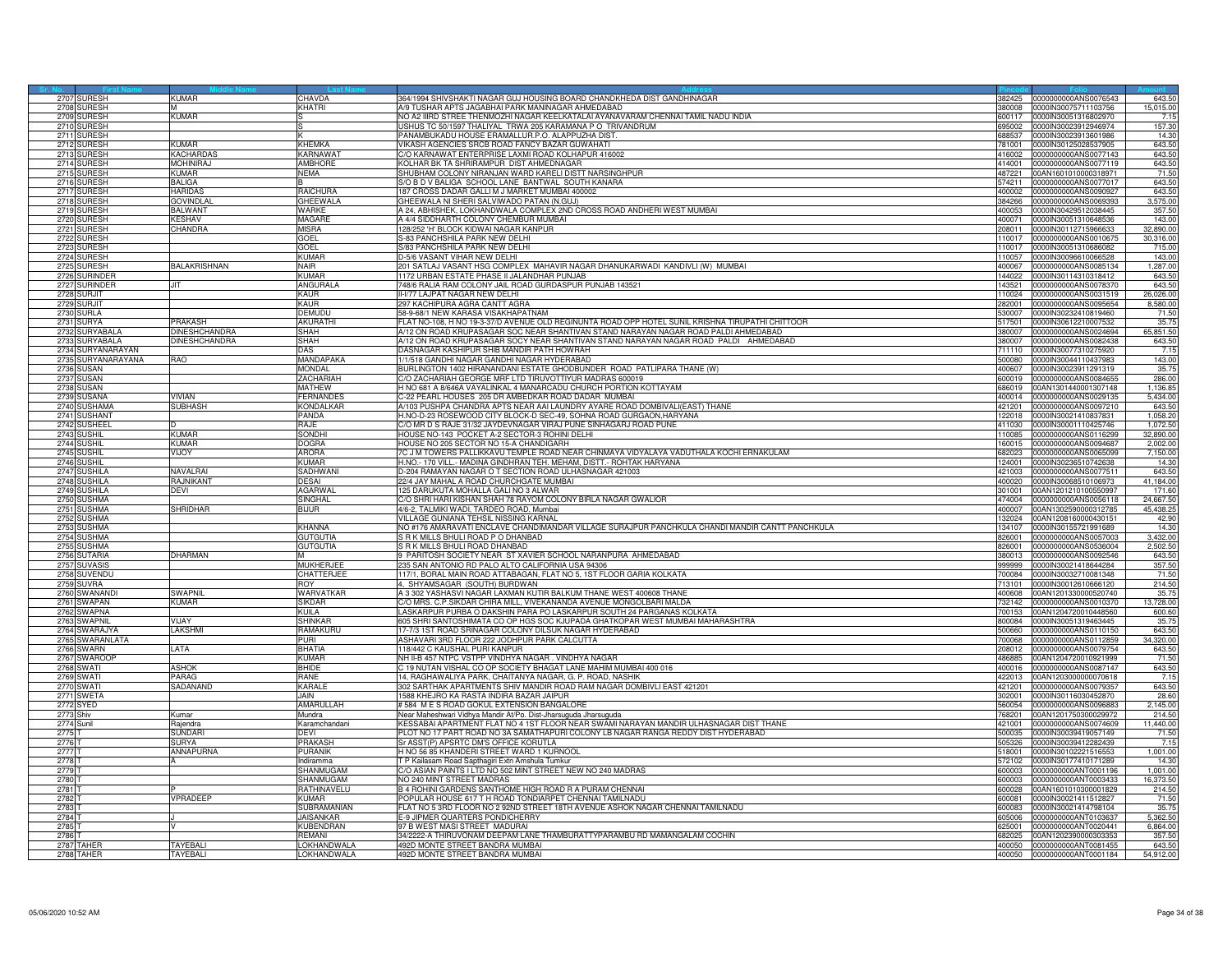|         | 2789 TAILOR                          | ARID                    | ABBAS                 | P O BOX 2851 DUBAI UAE                                                                                                             |                  | 0000IN30023910688333                         | 2,002.00         |
|---------|--------------------------------------|-------------------------|-----------------------|------------------------------------------------------------------------------------------------------------------------------------|------------------|----------------------------------------------|------------------|
|         | 2790 TALLURI                         | <b>VENKATESWARA</b>     | RAO                   | NO C 801 ASHWINI APARTMENTS 5914 KADIRENAHALLI 3RD MAIN BANASANKARI 2ND STAGE BANGALORE                                            | 560070           | 0000IN30214810266310                         | 4,647.50         |
|         | 2791 TANMAY                          |                         | PALIWAL               | 9 BEHIND SABJI MANDI M.I. ROAD JAIPUR                                                                                              |                  | 302001 0000IN30116030427303                  | 71.50            |
|         | 2792 TANUGA                          |                         | <b>GOLKIYA</b>        | C/O RAMESH ELECTRICALS PANSARI BAZAR JAISALMER                                                                                     | 345001           | 1000000000ANT009334                          | 1,287.00         |
| 2793    | TANUVI                               |                         | <b>GARIMELLAMINOR</b> | 149 STANCOMBE ROAD FLAT BUSH MANUKAU AVCKLAND                                                                                      | 999999           | 0000000000ANT0116271                         | 79,794.00        |
|         | 2794 TAPAN                           | <b>KUMAR</b>            | <b>ACHARYA</b>        | 28 D DR K D MUKHERJEE ROAD BEHALA KOLKATA WEST BENGAL                                                                              |                  | 700060 0000IN30051311191766                  | 7.15             |
|         | <b>2795 TARA</b>                     | SINGH                   | <b>SIDHU</b>          | H.NO. 286 MODEL TOWN PHASE-2 BATHINDA PUNJAB                                                                                       | 151001           | 0000IN30236511046648                         | 357.50           |
|         | 2796 TARABEN                         | <b>AMANLAL</b>          | <b>SHAH</b>           | PANCH HATDI PANDYA NI KHADAKI KHUSHAL JAGA NO VAS BAZAR KALOL NORTH GUJ 382721                                                     | 382721           | 0000000000ANT0082440                         | 643.50           |
|         | 2797 TARACHAND                       |                         | JAIN                  | AMISHA PLASTICS 33 ARMENIAN STREET 1ST FLOOR CALCUTTA                                                                              | 00001            | 000000000ANT0073522                          | 13,156.00        |
|         | 2798 TARACHAND                       | SAHEBRAO                | <b>TAMBOLIYA</b>      | R-7/8, JAI SHREE DHAN CO-OP. HSG. BANGUR NAGAR GOREGAON (W) MUMBAI                                                                 | 400090           | 0000IN30160410214356                         | 35.75            |
|         | 2799 TARKESHWAF                      | NATH                    | <b>SHARMA</b>         | 25/1 TEEKA TELKAD TEHSIL BARSAR HAMIRPUR                                                                                           |                  | 174312 0000IN30177415985467                  | 7.15             |
|         | 2800 TARMOHAMED                      | <b>HAJIABDULLA</b>      | KHAKHU                | 25 DR A NAIR ROA IRFAN HOUSE I FLOOR AGRIPADA MUMBAI                                                                               |                  | 400011 0000000000ANT0084514                  | 286.00           |
|         | 2801 TASNIMBAI                       |                         |                       | NO 11 ERRABALU STREET POST BOX NO 211 CHENNAI                                                                                      | 600001           | 000000000ANT0085586                          | 286.00           |
|         | 2802 TEEKKADEVI                      |                         |                       | 33 CLIVE STREET CUDDALORE                                                                                                          | 07003            | 000IN30177415476327                          | 715.00           |
|         | 2803 TEHMINA                         |                         | <b>SHROFF</b>         | 51 GOOLESTAN 34 BHULABHAI DESAI ROAD MUMBAI                                                                                        | 400026           | 0000000000ANT0073796                         | 20,020.00        |
|         | 2804 TEJALBEN                        | <b>JAGDISHKUMAR</b>     | <b>BAROT</b>          | ZALAWADI SANOTORIUM, 238, KHINGER ROAD, DIST - SATARA, PANCHGANI                                                                   | 412805           | 00AN1203000000235304                         | 57.20            |
|         | 2805 TEJAS                           | PANKAJ                  | PARFKH                | 402 RAM SHANTI CHS LTD GHANTALI ROAD NAUPADA THANE WEST                                                                            | 400602           | 0000IN30133021031650                         | 35.75            |
|         | 2806 TEJBIR                          |                         | SINGH                 | E D 33 KHINGRANGATE JALANDHAR CITY                                                                                                 | 144001           | 0000000000ANT0074361                         | 6,864.00         |
|         | 2807 THAIVAMATHI                     |                         |                       | A 23 PANDIAN ROAD ALAGAPPAN NAGAR MADURAI 625003                                                                                   | 25003            | 0000000000ANT0078412                         | 643.50           |
|         | 2808 THAKKAR                         | ROMESH                  | <b>UJAMSHI</b>        | 27/A, VASUKI SOCIETY, OPP. VASNA BUS STOP, VASNA, AHMEDABAD.                                                                       | 380007           |                                              | 429.00           |
|         | 2809 THAKUR                          |                         | MANUJA                | 305 KAMDAR COMPLEX SEWASADAN SQUAR C A ROAD NAGPUR                                                                                 | 440018           | 0000IN30034310781638<br>0000IN30073210103498 | 7.15             |
|         | 2810 THAMMI                          |                         |                       |                                                                                                                                    | 530016           | 0000000000ANT0087033                         |                  |
|         | 2811 THANKACHEN                      | REDDY                   |                       | D NO 47-9-26 III LANE DWARAKA NAGAR VISAKHAPATNAM 530 016<br>ROSDALE THENHIPALAM POST MALAPURAM DIST KERALA                        | 673636           | 0000IN30023910011336                         | 429.00<br>107.25 |
|         |                                      |                         |                       |                                                                                                                                    |                  |                                              |                  |
|         | 2812 THERESIYA<br>2813 THIRUVENKADAM | EDWARD                  | <b>PARMAR</b>         | 17 ST JOSEPH COLONY NR ST XAVIERS SCHOOL MIRZAPUR AHMEDABAD GUJARAT<br>XVIII/157 THAMARAPPALLY LANE THIRUNAKKARA, KOTTAYAM 686 001 | 380001<br>686001 | 0000000000ANT0116629<br>0000000000ANT0087549 | 17,160.00        |
|         | 2814 THOMAS                          |                         | VERGHES               | A-404. HILL GRANGE, HIRANANDANI ESTATE, GHODBUNDUR RD NR PATLIPADA, THANE MUMBAI                                                   | 400607           | 0000IN30216410141318                         | 214.50<br>7.15   |
|         |                                      |                         |                       |                                                                                                                                    |                  |                                              |                  |
|         | 2815 THOMAS                          |                         | CHACKO                | CHERUKILIKATTU ARUNOOTTIMANGALAM P O KADUTHURUTHY KOTTAYAM, KERALA                                                                 | 686604           | 0000IN30189510159364                         | 143.00           |
|         | 2816 THOMAS                          |                         |                       | PARAPPURAM HOUSE KOOVAPPADY P.O AYATHUPADY PERUMBAVOOR                                                                             | 683544           | 0000IN30023912177509                         | 71.50            |
|         | 2817 THRESIAMMA                      |                         | GEORGE                | ANJERIL PALA THODUPUZHA ROAD PALA KOTTAYAM LALAM PART PALAI KOTTAYAM                                                               | 686575           | 00AN1203600002279868                         | 28.60            |
|         | 2818 TILOK                           |                         | LALWANI               | CTS 1276 P 56 ASHWINI APT FLAT 01 PIMPRI PUNE                                                                                      |                  | 411017 0000IN30036022180366                  | 643.50           |
|         | 2819 TIMOTHY                         |                         | ARRAHAM               | AA;RAMOS VILLAAA; MISSION COMPOUND MULKI(SOUTH KANARA) MANGALORE TALUK) KARNATAKA                                                  | 574154           | 0000000000ANT0089238                         | 643.50           |
| 2820    | tinu                                 |                         |                       | THOTTUPURATHU(H) VENPALA(PO) THIRUVALLA                                                                                            | 689114           | 00AN1205670000061309                         | 35.75            |
| 2821    | TIRATHRAM                            |                         | SHARMA                | 39 MADHUKUNJ S P S ROAD BHANDUP MUMBAI 400078                                                                                      | 00078            | 000000000ANT0077654                          | 643.50           |
|         | 2822 TITIKSHA                        | JASHVANT                | DESAI                 | 42 ANAND NAGAR SOCIETY CHIKHILI ROAD BILIMORA DIST VALSAD                                                                          | 396321           | 0000000000ANT0004459                         | 4,504.50         |
| 2823 TR |                                      |                         | <b>ARULMOZH</b>       | OLD NO C43 / NEW NO 8 FIRST CROSS STREET THILLAI NAGAR TRICHY                                                                      | 620018           | 0000IN30108022747923                         | 5.005.00         |
|         | 2824 TRILOK                          | <b>SINGH</b>            | SADHANA               | H. NO. 11/166, SECTOR 3 RAJENDERA NAGAR SAHIBABAD GHAZIABAD, U. P.                                                                 | 201005           | 0000IN30018310506554                         | 1,093.95         |
|         | 2825 TRIPTA                          |                         |                       | NO WE 397 ALLMOHALL STREET CHA LIURAM JALANDHAR                                                                                    | 144001           | 00AN1301440001485809                         | 64.35            |
|         | 2826 TRUPTI                          | JAYESH                  | SHAH                  | BRINDAVAN FLAT NO 4 1ST FLR 27 KHETWADI 12TH LANE MUMBAI 400004                                                                    | 100004           | 0000000000ANT0077379                         | 643.50           |
|         | 2827 TRUPTIBEN                       |                         | AMIN                  | C/O M F PATEL A/35 PARICHAY PARK OPP RAJIV GANDHI SWIMMING POOL NEAR MAHESH COMPLEX WAGHODIA ROAD AT AND POST VADODARA             |                  | 390019 0000IN30039411057133                  | 1,430.00         |
|         | 2828 TUKARAM                         | KISHANRAO               | PORE                  | POWERLOOM SOCIETY INDUSTRIAL AREA PARLI AMBEJOGAI                                                                                  | 431515           | 00AN1208160002037141                         | 7.15             |
|         | 2829 TULSIDAS                        | <b>AMANBHAI</b>         | <b>PATFI</b>          | MUKHIVAS AT POST ADALAJ DIST GANDHINAGAR GUJARAT                                                                                   | 382421           | 0000000000ANT0059667                         | 429.00           |
|         | 2830 TURAB                           | HATIMBHAI               | <b>DHANKOT</b>        | 180 SAIFEE JUBILEE STREET 3RD FLOOR ROOM NO 33 MUMBAI - 400003                                                                     | 400003           | 0000000000ANT0081258                         | 643.50           |
| 2831    | TURAB                                | <b>ATIMBHAI</b>         | DHANKO <sup>-</sup>   | 180 SAIFEE JUBILEE STREET 3RD FLOOR ROOM NO 33 MUMBAI -                                                                            | 400003           | 0000000000ANT0035312                         | 41,470.00        |
|         | 2832 TUSHAR                          | <b>GOVINDBHAI</b>       | <b>NAIK</b>           | 2, PRAGNA SOCIETY, NAVRANGPURA . Ahmedabad                                                                                         | 380009           | 00AN1302080000430436                         | 2,002.00         |
|         | 2833 TUSHAR                          | KIRTIKANT               | SHAH                  | C/O M/S KIRTIKANT SHANTILAL PAINTS AND HARDWARE MERCHANT MAIN ROAD SURENDRANAGAR                                                   | 363001           | 0000000000ANT0077174                         | 643.50           |
|         | 2834 TUSHAR                          |                         | KANDALAGAONKAR        | FLAT NO 303 PLOT NO 62 SECTOR 44A NERUL OPPOSITE PODDAR SCHOOL NAVI MUMBAI MAHARASHTRA INDIA                                       | 400706           | 0000IN30051315599132                         | 143.00           |
|         | 2835 TVIJAY                          |                         |                       | -102, SRI SAI SRINIVASA APARTMENT 5, LANE BRAHMANAWADI BEGUMPET HYDERABAD                                                          | 500016           | 0000IN30057210027515                         | 107.25           |
| 2836 U  |                                      | <b>AJARAM</b>           | <b>SHENOY</b>         | AA;VASUDEV SADANAA; V T ROAD TENKAPET UDUPI D K                                                                                    | 576101           | 0000000000ANU0071813                         | 1,072.50         |
|         | 2837 UDAYA                           | <b>PRAKASH</b>          | CHADAGA               | S/O P RAMACHANDRA CHADAGA SAMRUDDI S N ROAD 4TH WARD HOSANAGARA SHIMOGA HOSANAGARA SHIMOGA KARNATAKA                               | 577418           | 0000IN30023911942070                         | 85.80            |
|         | 2838 UDAYA                           | BHASKARY                |                       | 154 YELEKERI ST NR ASHWINI HOSPITAL WARD NO 5 YELANDUR CHAMARAJANAGAR                                                              | 571441           | 00AN1208160000998424                         | 7.15             |
|         | 2839 UDAYAVAR                        | VIJAYKUMAR              | <b>ACHAR</b>          | W/O U VIJAYAKUMAR ACHAR 3367/P 13TH MAIN HAL 2ND STAGE BANGALORE                                                                   | 560008           | 0000000000ANU0902528                         | 1,287.00         |
|         | 2840 UGWALA                          | <b>URESH</b>            | PATIL                 | C/O RAMA HOSPITAL DHULE ROAD AMALNER                                                                                               | 125401           | 0000000000ANU0093140                         | 643.50           |
| 2841    | <b>UJJWAL</b>                        | KUMAR                   | <b>JARUHAF</b>        | C-52/A GANGOTRI ENCLAVE ALAKNANDA NEW DELHI                                                                                        | 110019           | 0000000000ANU0019604                         | 32,890.00        |
|         | 2842 UJWAL                           |                         | <b>TAWDE</b>          | 237 RASTA PETH PUNE 411011                                                                                                         |                  | 411011 0000000000ANU0085433                  | 643.50           |
|         | 2843 ULLAS                           | <b>KANTILAL</b>         | SHETH                 | C/O DR SUDHIR N PARIKH A/7 PARAS NAGAR SOCIETY OPP SANSKAR BHARTI SCHOOL NEW RANDER ROAD SURAT                                     |                  | 395009 0000000000ANU0111844                  | 643.50           |
|         | 2844 UMA                             |                         | <b>GUPTA</b>          | 66 VINDHYAVASINI NAGAR ORDERLY BAZAR CANTT VARANASI                                                                                | 221002           | 0000000000ANU0011960                         | 20,878.00        |
|         | 2845 UMA                             | SHANKAR                 | <b>GOPALKA</b>        | 22 GT ROAD WEST LOWER CHELIDANGA ASANSOL BARDDHAMAN                                                                                | 13304            | 0000IN30069310107284                         | 3,575.00         |
|         | 2846 UMA                             |                         | <b>DOKANIA</b>        | CG-9 SECTOR-II SALT LAKE CITY CALCUTTA                                                                                             | 700091           | 0000000000ANU0059976                         | 21,879.00        |
|         | 2847 UMA                             | SHANKER                 | <b>ASOPA</b>          | 3 CHAPEL ROAD HASTINGS CALCUTTA                                                                                                    |                  | 700022 0000000000ANU0079072                  | 500.50           |
|         | 2848 UMA                             |                         | JAIN                  | C/O BHOLARAM PURANMAL 180 MAHATMA GANDHI ROAD CALCUTTA                                                                             |                  | 700007   0000000000ANU0068391                | 715.00           |
|         | 2849 UMA                             |                         | SAHASRANAM            | NEW NO 10 NO 14 F VEMBULIAMMAN APTS VEMBULI AMMAN STREET WEST K K NAGAR CHENNAI                                                    | 600078           | 0000000000ANU0094412                         | 2.645.50         |
| 2850    | UMA                                  |                         | SAHASRANAM            | NEW NO 10 NO 14 F VEMBULIAMMAN APTS VEMBULI AMMAN STREET WEST K K NAGAR CHENNAI                                                    | 600078           | 0000000000ANU0073071                         | 43,829.50        |
|         | 2851 IIMA                            | <b>SUDHANSHU</b>        | <b>BHAMBURKAR</b>     | 431-B P.O.FERTILIZER NAGAR DIST BARODA                                                                                             | 391750           | 0000000000ANU0027835                         | 52,123.50        |
|         | 2852 UMASHANKAR                      |                         |                       | DOOR NO 54 LAKSHMAN KRUPA LAKUMASHANKAR PLAZA 2ND MAIN P J EXTENSION DAVANGERE                                                     | 577002           | 0000IN30192630910475                         | 3,575.00         |
|         | 2853 UMESH                           | CHANDRA                 | <b>PANDEY</b>         | 529-G/300 KAMLA NEHRU NAGAR VIKAS NAGAR LUCKNOW                                                                                    | 226022           | 0000lN30155720026707                         | 7.15             |
|         | 2854 UMESH                           |                         | <b>DAVE</b>           | 28 MAHUDIMAHAVIR SOC 1/SIDE TEJENDRANAGAR VIBHAG-1 VALLABH PARK D CABIN SABARMATI AHMEDABAD GUJARAT                                | 380019           | 0000000000ANU0005635                         | 32,890.00        |
|         | 2855 UMESH                           |                         | AMBEGAONKAR           | TILAK WADA 307 SOMWAR PETH POONA                                                                                                   | 411011           | 0000000000ANU0034434                         | 38,395.50        |
|         | <b>2856 UNIT</b>                     | <b>TRUSTOF</b>          | <b>INDIA</b>          | INV ACCTS SECTION DEPT OF ACCOUNTS 17 MERCHANT CHAMBERS 13 V T MARG NEW MARINE LINES MUMBAI                                        | 400020           | 0000000000ANU0001493                         | 24,238.50        |
|         | 2857 UPENDRA                         | AMRATLAL                | PANDYA                | C/O. F-38, HOUSING BOARD, AMRELI.                                                                                                  | 365601           | 0000IN30097410056590                         | 7.1              |
|         | 2858 UPMA                            |                         | <b>SHARMA</b>         | 12-INDIRA COLONY TALAB TILLO JAMMU-TAWI                                                                                            | 180002           | 0000000000ANU0099066                         | 2,145.00         |
| 2859    | URMILA                               | <b><i>KAMALAKAR</i></b> | KASHELIKAR            | K-44 PALM ACRES HSG SOCIETY MULUND (EAST) MUMBAI                                                                                   | 100081           | 0000000000ANU0038093                         | 2,002.00         |
| 2860    | <b>URMILA</b>                        |                         | <b>OZA</b>            | FLAT NO 604 6TH FLOOR DHEERAJ VIHAR NATWAR NAGAR RD NO 1 JOGESHWARI (E) MUMBAI                                                     | 400060           | 0000000000ANU0104858                         | 1,287.00         |
|         | 2861 URMILA                          |                         | <b>ARORA</b>          | 536 LIG SECTOR 10 AVAS VIKAS COLONY AGRA                                                                                           | 282007           | 0000IN30039418222555                         | 7.15             |
|         | 2862 URMILA                          |                         | <b>JARIWAL/</b>       | 10/1163 LALUJI NI GALLY GOPIPURA SURAT                                                                                             | 395001           | 0000000000ANU0059072                         | 1,716.00         |
|         | 2863 URMILABEN                       | <b>BHANUPRASAD</b>      | <b>PARIKH</b>         | 45 A KARAMCHARI NAGAR NO 2 GHATLODIA AHMEDABAD                                                                                     | 380061           | 0000000000ANU0099828                         | 71.50            |
|         | 2864 URVASHI                         | AGMOHANDAS              | SHAH                  | 16/5 BIMA NAGAR SOCIETY SATELLITE ROAD AHMEDABAD GUJARAT                                                                           | 80015            | 0000000000ANU0080037                         | 643.50           |
|         | 2865 URVASHI                         | <b>DHIRENDRA</b>        | <b>SHAH</b>           | 16/5 BIMANAGAR SATELLITE RD AHMEDABAD                                                                                              | 380015           | 0000000000ANU0001221                         | 929.50           |
|         | 2866 URVASHI                         |                         | MAHAJAN               | C/O RAMBHA MAHAJAN 73-A CUNNINGHAM APTS 5- EDWARD ROAD BANGALORE                                                                   |                  | 560052 0000000000ANU0087841                  | 429.00           |
|         | <b>2867 URVI</b>                     |                         | MATALIA               | 9 KARANPARA PRABHANIKETAN RAJKOT                                                                                                   | 360001           | 0000000000ANU0067975                         | 8,580.00         |
|         | <b>2868 ILSHA</b>                    |                         | <b>BASKARAN</b>       | BRINDAVAN NO 2 VINAYAKA LAYOUT 5TH CROSS BOOPSANDRA BANGALORE                                                                      | 560094           | 000000000ANU0087830                          | 286.00           |
| 2869    | <b>USHA</b>                          |                         | RAMAKRISHNAN          | LAVUNYA 5 TURNBULLS ROAD EXTENSION NANDANAM MADRAS 600035                                                                          | 00035            | 000000000ANU0084379                          | 1,287.00         |
|         | <b>2870 USHA</b>                     |                         |                       | POST PADU NEELAVAR, NEELAVAR, UDUPI                                                                                                |                  | 576259 00AN1203500000233728                  | 21.45            |
|         |                                      |                         |                       |                                                                                                                                    |                  |                                              |                  |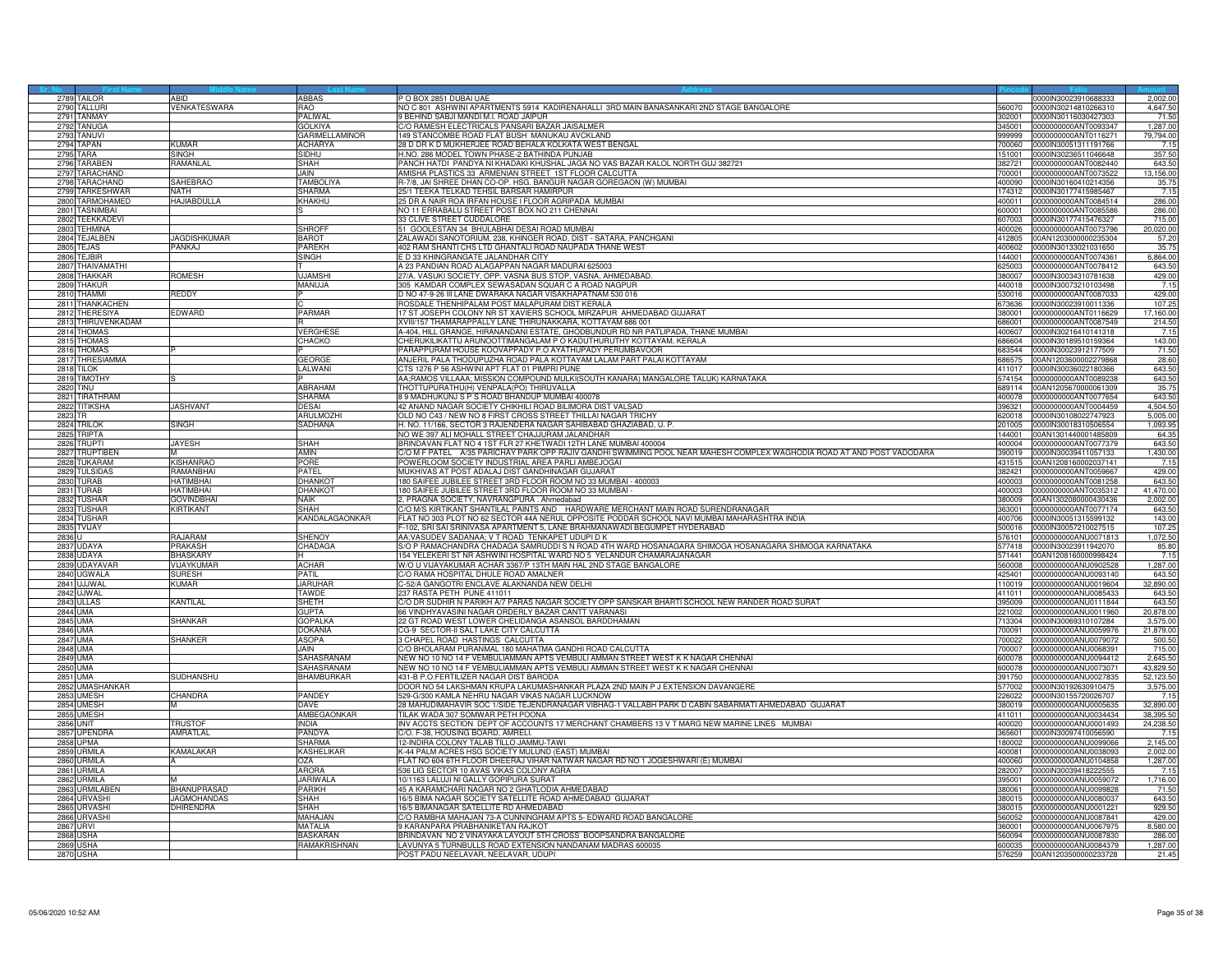| 2871 USHA<br>302001 0000000000ANU0043619<br>2872<br>USHA<br>BHAGERIA<br>0-112 SHANTI NAGAR KHATIPURA ROAD JAIPUR<br>0000000000ANU0072313<br>715.00<br>DFVI<br>02006<br><b>2873 USHA</b><br>DAYAL<br>SHARMA<br>BEHIND JATI GARDEN WARD NO 2 . CHURU<br>331001<br>00AN1201210100488285<br>286.00<br>BHATIA<br>28 KASHI VISHWANATH NAGAR NEHRU MARG BARODA<br>643.50<br>2874<br><b>JSHA</b><br>0000000000ANU0055333<br>390001<br>287<br><b>AAHENDRA</b><br><b>BINDAL</b><br>901 B RAJKAMAL HEIGHTS RAJKAMAL LANE DR S S RAO ROAD PAREL MUMBAI<br>0000lN30154914298482<br>17,160.00<br><b>JSHA</b><br>400012<br>2876 USHA<br>MAHENDRA<br><b>BINDAL</b><br>1 VASANT 3B PEDDAR ROAD MUMBAI<br>0000000000ANU0036035<br>37,752.00<br>400026<br>JSHA<br><b>GUPTE</b><br>C/O MRS VEENA S KOLHATKAR FLAT NO 9 DAMODAR SMRUTI 382 14TH ROAD KHAR MUMBAI<br>643.50<br>287<br>400052<br>0000000000ANU0089558<br><b>KRISHNA</b><br><b>GOKHALE</b><br>271/3 AA;SHRADHAAA; SHRIDHAR NAGAR CHINCHWAD PUNE<br>24,667.50<br>2878<br>USHA<br>411033<br>0000000000ANU0037384<br>GUPTA<br>447 SAIKRIPA COLONY INDORE (M.P)<br>643.50<br>2879<br><b>ISHA</b><br>452010<br>0000000000ANU0088607<br>KUMAR FALIA, KHAROPAT, KHAMBHAT DIST.: ANAND KHAMBHAT<br>2880<br><b>JSHABEN</b><br>THAKORLAL<br>PATEL<br>00AN1203000000261121<br>715.00<br>388620<br>2881 USHADEVI<br><b>MATKAR</b><br>SANTOOLAN CLINIC D BLOCK 1ST FLOOR 4 5 DOCTOR HOUSE REVANKAR COMPLEX COURT CIRCLE HUBLI<br>715.00<br>580029 0000IN30001110756431<br><b>JTPAL</b><br>PAL<br>OLD POST OFFICE LANE REHABARI TINIALI REHABARI GUWAHATI ASSAM<br>71.50<br>2882<br>81008<br>0000IN30125028743053<br>VR NAVRANGPURA TELEPHONE EXCHANGE OPP MADHUSUDAN HOUSE AHMEDABAD<br>929.50<br>2883<br>DESAI<br>380006<br>0000000000ANV0104655<br>RRAMAKRISHNA<br>O CAN FIN HOMES LTD, IIND FLOOR SAI TOWER BLDG NEAR AZAD CHOWK POLICE STATION, G E ROAD AMAPARA RAIPUR (CHATTISGARH)<br>2884<br>PRABHL<br>92001<br>0000IN30039411448876<br>107.25<br>2885<br>AJAY<br>KUMAR<br>PLOT NO 15 JANAKPURI SECUNDERABAD ANDHRA PRADESH<br>500009<br>0000IN30007910439892<br>21.45<br>2886<br>ANNAPURNA<br>1882 C MAIN ROAD 9TH BLOCK JAYANAGAR BANGALORE<br>0000000000ANV0026608<br>32,890.00<br>560069<br>2887V<br><b>SUDHASHREE</b><br>SREENILAYAM 1216, 5TH CROSS 1 PHASE J P NAGAR BANGALORE<br>560078<br>0000000000ANV0059131<br>27,456.00<br>RAMALAKSHMI<br>C/O S RAMAMURTHY 410 1 B CROSS 8 TH MAIN 3RD STAGE 4 TH BLOCK BASAVESHWARNAGAR BANGALORE<br>8,580.00<br>2888 \<br>560079<br>0000000000ANV0095687<br>2889<br><b>JOSE</b><br>VAZHAPPILLY HOUSE VARADIYAM P O AVANUR DIST TRICHUR KERALA STATE<br>80547<br>0000000000ANV0019380<br>7,150.00<br>2890<br>PARAMESWARAN<br>VAYALIL HOUSE VAYALIL CROSS ROAD THIRUVAMKULAM ERNAKULAM<br>682305<br>0000IN30039415954966<br>1,430.00<br>2891 VAIDEHI<br><b>GADRE</b><br>13 BAGWE NIWAS PLAZA LANE S B MARG DADAR MUMBAI 400028<br>400028 0000000000ANV0076814<br>643.50<br>2892 VAIDEHI<br>CHANDRASEKAR<br>HONG KING BANK 314D N ROAD FORT MUMBAI<br>400001<br>0000000000ANV0029827<br>3,861.00<br><b>VAISHNAVI</b><br><b>DESHPANDE</b><br>A / 2- 5 DAMODAR NAGAR, HINGANE KH SINHGAD ROAD. PUNE<br>2893<br>VIVEK<br>411051<br>00AN1201170000068507<br>35.75<br>/O ACME RADIO CORPN 318 M G ROAD PUNE CAMP PUNE<br>17,160.00<br>2894<br><b>ALLABHDAS</b><br>SHAH<br>.11001<br>0000000000ANV0053007<br><b>GOPINATH</b><br>18-21 MANGALA FORT COLONY CHITTUR ROAD PALAKKAD<br>2895<br>VALSA<br>678013<br>0000IN30039413318564<br>500.50<br>2896<br>VAMSIDHAF<br>CHINTHALAPALL<br>D NO 2-971/15 NR RTC COMPLEX PILER (POST) L B S ROAD CHITTOOR DIST CHITTOOR<br>517214<br>00AN1203320001248061<br>143.00<br>2897 VANAMALA<br><b>AKSHMI</b><br>PRASANNA<br>DOOR NO 28/2063 NETAJI STREET S P S R NELLORE DT., VENKATESWARAPURAM<br>00AN1202230000065495<br>429.00<br>524005<br>2898 VANASHREE<br>BHAGWAT<br>H NO 129/2 SUNAND BURUDGAON ROAD M S E B COLONY AHMEDNAGAR<br>7.15<br>ANAND<br>414001<br>00AN1202350000268959<br>3/205 NEW PARK AVENUE CHS LTD DAHANUKARWADI M G ROAD KANDIVALI (W) MUMBAI<br>289<br><b>/ANDANA</b><br><b>ITARAM</b><br>SANDAV<br>400067<br>0000000000ANV0022443<br>32,890.00<br>290<br>REDDY<br>NO.35,MIG 1ST CTOSS, 1ST STAGE KHB COLONY, BASAVESWARANAGAR, BANGAALORE<br>92.95<br>VANITHA<br>560079<br>00AN1302080000091671<br>VARASIMHASATYANARAYANA<br>QTR NO C-3, BSNL-P AND T, STAFF QUARTERS, MAMILLA GUDEM, KHAMMAM, ANDHRA PRADESH<br>71.50<br>2901<br>VARAHA<br>KOMMOJI<br>507001<br>0000IN30226911865229<br>2902 VARJAVAND<br>MODDIE<br>NO 4 1ST CROSS INDIRA NAGAR MAL II STAGE BANGALORE<br>560038<br>000000000ANV0044583<br>56,628.00<br>2903<br>VARKEY<br>CHERIAN<br>C/O THE VYSYA BANK LTD RAVIPURAM M G ROAD KOCHI<br>2,860.00<br>0000000000ANV0096704<br>682016<br>VARSHA<br>VARAD<br>BAPAT<br>110 DHANANJAY PRASAD DUDH NAKA GUPTE CHAWL KALYAN (W) KALYAN<br>290<br>421301<br>00AN1201090003506391<br>14.30<br><b>VARSHA</b><br><b>PATNI</b><br>SHANTIBAN C 1 BLDG, FLAT NO 3, NEAR CHAFEKAR CHOWK, CHINCHWAD, PUNE<br>2905<br>71.50<br>411033<br>0000IN30226910266723<br>/ARSHA<br>226, SADAR BAZAR NASIRABAD AJMER<br>35.75<br>290 <sub>f</sub><br>AIRUN<br>305601<br>00AN1201770100549636<br>20 SARDAR HSG SOCIETY BEHIND GREEN VIEW HOTEL SHARANPUR NASHIK<br>2907<br><b>VARSHA</b><br>VASANT<br>KULKARN<br>422007<br>0000000000ANV0074522<br>17,160.00<br>2908 VARSHA<br><b><i>KANAIYALAL</i></b><br><b>SHAH</b><br>C/6 DHARMAYUG SOC NR VASUNDHARA SOCIETY GUI BAI TEKRA AHMEDABAD<br>380006<br>0000000000ANV0076549<br>643.50<br>VASANT<br><b>KUMARM</b><br>M G GOVINDRAYA SETTY DHANALAXMI STORES NR BUS STAND POST HULIAR TUMKUR DIST<br>290<br>72218<br>0000000000ANV0089602<br>286.00<br>VASANT<br><b>SHEGUNSHI</b><br>3/A KEDARNATH CO OP HSG SOC 78 RAMBAUG COLONY PAND ROAD KOTHEND PUNE<br>0000000000ANV0077137<br>2910<br>643.50<br>411038<br>VASANT<br>VENKATESH<br>DHARGALKAF<br>MILROCK RIBANDAR RETREAT BLDG NO 23 FLAT NO. S-1 SECIND FLOOR, RIBANDAR, PANJIM GOA<br>32,890.00<br>2911<br>403006<br>0000IN30036010034738<br>NEW DAULAT CO OP HSG SOC G/12 SECTOR 16A VASHINAVI MUMBAI<br>357.50<br>2912 VASANT<br>RAJARAM<br>BHADKAMKAF<br>400703<br>0000IN30074910430167<br>VASANT<br><b>KULKARNI</b><br>A/1, AMEYA SOCIETY ASHOK NAGAR ROAD NO, 2, KANDIVLI EAST MUMBAI<br>0000IN30045010011537<br>143.00<br>2913<br>400101<br>VASANT<br>NEAR GANAPATI TEMPLE TITAWALA TA KALYAN DIST THANA<br>0000000000ANV0017604<br>65,851.50<br>291<br>JOSHI<br>421605<br>VASANTBEN<br>B-7 MEHTA APARTMENTS TILAK ROAD PUNJABI GALLI BORIVALI WEST MUMBAI<br>15,730.00<br>2915<br><b>TF.JANI</b><br>400092<br>0000000000ANV0032526<br>VASANTBEN<br><b>GHANSHYAMBHAI</b><br>10 AKSHAR COLONY BEHIND JALARAM COMPLEX DIST BHARUCH ANKLESHWAR<br>2916<br><b>PATEL</b><br>393001<br>0000000000ANV0006691<br>286.00<br>62 SIVAN WEST CAR STREET PALAYAMKOTTAI TIRUNELVELI<br>KUMARESAN<br>71.50<br>2917 VASANTHI<br>627002<br>0000IN30177410356215<br>2918<br>'ASANTLAL<br>H.MAR<br>BHANUSHALI<br>4 THAKKER NIVAS 1ST FLOOR R H B ROAD MULUND (W) MUMBAI<br>400080<br>0000000000ANV0046825<br>20,163.00<br>2919 VASANTPRABHA<br><b>JAYSUKHLAL</b><br>VASA<br>36/2 HEMKUNJ BEHIND AURORA CINEMA SEWREE WADALA ROAD KING S CIRCLE MUMBAI 400019<br>400019<br>0000000000ANV0079349<br>643.50<br>2920 VASANTRAO<br>RAJARAM<br>PAWAR<br>538/12 MANGALWAR PETH CHAITANYA COLONY SATARA<br>14.30<br>415002<br>0000IN30045080531306<br><b>2921 VASU</b><br><b>TILOKANI</b><br>PLOT NO 5 KALURAM JI KI BAGICHI KE SAMNE GURJAR BASTI PAHAR GANJ AJMER<br>305001<br>35.75<br>00AN1201330000697108<br>510/2, PRASANNA SAGAR MAL, PRATIBHA NAGAR, KOLHAPUR<br>107.25<br>VITHAL<br><b>DESHINGKAR</b><br>2922 VASUDEO<br>416012<br>00AN1201091900089921<br>2923<br><b>ARKASH</b><br>37 SUD SADAN MOHALLA GARHI GATE HOSHIARPUR<br>46001<br>0000IN30177414506345<br>643.50<br>/ED<br>SUD<br>2924 VEDULA<br><b>JAGA</b><br>MANI<br>PLOT NO 185 H NO 3 125/2 EMPLOYEES COLONY YAPRAL SECUNDERABAD<br>500087<br>0000lN30102221316834<br>71.50<br>2925 VEENA<br>WALKE<br>PLOT NO 3 SHARADA KUTIR JADHAVNAGAR BELGAUM<br>0000000000ANV0034565<br>17,589.00<br>590011<br>2926 VEENA<br><b>GUPTA</b><br>42 RATNESH PURAM MARRIS ROAD ALIGARH<br>0000000000ANV0090455<br>643.50<br>202002<br>2927 VEENA<br>20 MAHALAXMI SOCIETY PALANPUR DISTT B K<br>32,890.00<br>VINOD<br>GUPTA<br>385002<br>0000000000ANV0006465<br>EENA<br><b>BHTHEJA</b><br>6A/6 W E A KAROL BAGH NEW DELHI<br>10005<br>0000000000ANV0079132<br>643.50<br>2928<br>P/O ANEGUNDI BLOCK 3 GANGAVATHI TQ KOPPAL DIST KOPPAL<br>2929 VEERARAGHAVA<br>ULAR<br>NANDYAR<br>583227<br>0000IN30177417867289<br>107.25<br>2930 VEERASEKARAN<br>26 SUNKUVAR STREET TRIPLICANE CHENNAI<br>178.75<br>c<br>600005 0000IN30131321034827<br>2931 VEERENDRA<br>VEERENDRA AGARKHED S/O VITHALRAO HANUMANTA RAO SIDLINGESHWAR KHUBA LAYOUT GULBARGA<br>585102 0000IN30113526522233<br>7.15<br>RAMAKRISHNAMOHANA<br>D.NO. 11-41 TIRAPANNA STREET ACHANTA<br>357.50<br>2932 VELICHETI<br><b>RAO</b><br>534123<br>00AN1203520000012195<br>2933<br><b>ENKATARAMAN</b><br>PATTU<br>MYSORE COLONY MAHUL MUMBAI<br>00074<br>000000000ANV0064585<br>5,720.00<br>63 GOKALE STREET RAMNAGAR COIMBATORE<br>2934 VENKATASUBBAN<br>35.75<br>SRINIVASAN<br>641009<br>00AN1304140000781225<br>2935 VENKATESH<br>RAMAKRISHNA<br>SHENOY<br>A 402 SHRIRAM SAMRUDDHI VARTHUR MAIN ROAD THUBARHALLI BANGALORE<br>560066<br>0000000000ANV0085379<br>643.50<br>2936 VENKATESH<br>SUBHASHCHANDRA<br>ZAWAR<br>48, SHANIWAR WARD, CHINDHADE GALLI, DIST-NASHIK, MALEGAON<br>423203<br>00AN1207100000079857<br>35.75<br>14.30<br>2937 VENKATESH<br>NO 444 O T C ROAD COTTON PET BANGALORE<br>560053<br>0000IN30214810130266<br>GANESH STAINLESS STEEL CENTRE MAIN ROAD KARKALA D K<br>643.50<br>2938<br><b>/ENKATESH</b><br><b>HENOY</b><br>90007<br>0000000000ANV0077000<br>SANGULAGE<br>35.75<br>2939 VENKATESH<br>RAMESH<br>552 TIRUPATI SOCEITY RELWE SIGNAL NA 2 MAGE PURW PAS UDGIR LATUR<br>413517<br>0000IN30177414776822<br>2940 VENKATESH<br>SUBRAMANIUM<br>TIMMARAJAPURAM<br>C/502 VRINDAVAN B/H DINDOSHI BUS DEPOT MALAD (EAST) MUMBAI<br>286.00<br>400097<br>0000000000ANV0116782<br>2941 VENKATESWARA<br>OAF<br>KODE<br>Flat No F-1, Plot No 555 Rd No 92 Jubilee Hills Hyderabad<br>500033<br>0000000000ANV0116620<br>35.75<br>C/O SATYASRI TRADERS OLD GUJUWAKA JUNCTION VISHAKAPATNAM 530026<br>286.00<br>2942 VENKATESWARA<br><b>RAO</b><br><b>TALLURI</b><br>0000000000ANV0082280<br>530026<br>VENKITASUBRAMANIAN<br>HENAMOOLA MADAKKIMALA PO, KALPETTA WAYANAD<br>643.50<br>2943<br>TM.<br>73121<br>0AN1201090003376825<br><b>2944 VENU</b><br>SRIRANGAM<br>H NO 2-5-223 NAKKALAGUTTA HANAMKONDA WARANGAL<br>92.95<br>506001<br>00AN1201090001196807<br>2945 VERSHA<br><b>AGARWAL</b><br>36 1ST FLOOR VIJAY PLAZA OPP ABAD DAIRY KANKARIA ROAD AHMEDABAD<br>214.50<br>380022<br>00AN1202990003724909<br>2946 VIBHA<br><b>RAKESH</b><br>MIG-B/71 HOUSING COLONY DHANBAD JHARKHAND<br>826001<br>0000IN30216410380143<br>71.50<br>A-4. SHITTAL PARK NEAR VITTHAL NAGAR PIJ ROAD NADIAD.<br>500.50<br>2947 VIDHYABEN<br>SUHAGBHAI<br><b>PATFL</b><br>0000IN30065210199215<br>387002<br>C-332 MAHESH NAGAR JAIPUR<br>2948 VIDHYUT<br>ATA<br>JAIN<br>03706<br>00AN1203320000555015<br>143.00<br>71.50<br>2949 VIDYA<br>G 5 KIRTINAGAR HSG SOCIETY NO 3 VADGAON BUDRUK PUNE<br>SANDEEP<br><b>KIII KARN</b><br>00AN1203600000849341<br>411041<br>11 MASSABIELLE 40 MANUEL GONSALVES ROAD BANDRA(W) MUMBAI<br>2950<br><b>IDYA</b><br>FO.<br><b>BARNES</b><br>400050<br>0000000000ANV0071349<br>6,435.00<br>2951 VIDYA<br><b>GOVINDRAO</b><br>GURUDE<br>PARVATI NIVAS THODGA ROAD AHAMADPUR LATUR<br>413515 0000IN30177415572090<br>143.00<br><b>SAXENA</b><br>F 2169 NETAJI NAGAR NEW DELHI 110023<br>643.50<br>2952 VIDYAWATI<br>110023 0000000000ANV0078580 |  |                |                                               |  |        |
|--------------------------------------------------------------------------------------------------------------------------------------------------------------------------------------------------------------------------------------------------------------------------------------------------------------------------------------------------------------------------------------------------------------------------------------------------------------------------------------------------------------------------------------------------------------------------------------------------------------------------------------------------------------------------------------------------------------------------------------------------------------------------------------------------------------------------------------------------------------------------------------------------------------------------------------------------------------------------------------------------------------------------------------------------------------------------------------------------------------------------------------------------------------------------------------------------------------------------------------------------------------------------------------------------------------------------------------------------------------------------------------------------------------------------------------------------------------------------------------------------------------------------------------------------------------------------------------------------------------------------------------------------------------------------------------------------------------------------------------------------------------------------------------------------------------------------------------------------------------------------------------------------------------------------------------------------------------------------------------------------------------------------------------------------------------------------------------------------------------------------------------------------------------------------------------------------------------------------------------------------------------------------------------------------------------------------------------------------------------------------------------------------------------------------------------------------------------------------------------------------------------------------------------------------------------------------------------------------------------------------------------------------------------------------------------------------------------------------------------------------------------------------------------------------------------------------------------------------------------------------------------------------------------------------------------------------------------------------------------------------------------------------------------------------------------------------------------------------------------------------------------------------------------------------------------------------------------------------------------------------------------------------------------------------------------------------------------------------------------------------------------------------------------------------------------------------------------------------------------------------------------------------------------------------------------------------------------------------------------------------------------------------------------------------------------------------------------------------------------------------------------------------------------------------------------------------------------------------------------------------------------------------------------------------------------------------------------------------------------------------------------------------------------------------------------------------------------------------------------------------------------------------------------------------------------------------------------------------------------------------------------------------------------------------------------------------------------------------------------------------------------------------------------------------------------------------------------------------------------------------------------------------------------------------------------------------------------------------------------------------------------------------------------------------------------------------------------------------------------------------------------------------------------------------------------------------------------------------------------------------------------------------------------------------------------------------------------------------------------------------------------------------------------------------------------------------------------------------------------------------------------------------------------------------------------------------------------------------------------------------------------------------------------------------------------------------------------------------------------------------------------------------------------------------------------------------------------------------------------------------------------------------------------------------------------------------------------------------------------------------------------------------------------------------------------------------------------------------------------------------------------------------------------------------------------------------------------------------------------------------------------------------------------------------------------------------------------------------------------------------------------------------------------------------------------------------------------------------------------------------------------------------------------------------------------------------------------------------------------------------------------------------------------------------------------------------------------------------------------------------------------------------------------------------------------------------------------------------------------------------------------------------------------------------------------------------------------------------------------------------------------------------------------------------------------------------------------------------------------------------------------------------------------------------------------------------------------------------------------------------------------------------------------------------------------------------------------------------------------------------------------------------------------------------------------------------------------------------------------------------------------------------------------------------------------------------------------------------------------------------------------------------------------------------------------------------------------------------------------------------------------------------------------------------------------------------------------------------------------------------------------------------------------------------------------------------------------------------------------------------------------------------------------------------------------------------------------------------------------------------------------------------------------------------------------------------------------------------------------------------------------------------------------------------------------------------------------------------------------------------------------------------------------------------------------------------------------------------------------------------------------------------------------------------------------------------------------------------------------------------------------------------------------------------------------------------------------------------------------------------------------------------------------------------------------------------------------------------------------------------------------------------------------------------------------------------------------------------------------------------------------------------------------------------------------------------------------------------------------------------------------------------------------------------------------------------------------------------------------------------------------------------------------------------------------------------------------------------------------------------------------------------------------------------------------------------------------------------------------------------------------------------------------------------------------------------------------------------------------------------------------------------------------------------------------------------------------------------------------------------------------------------------------------------------------------------------------------------------------------------------------------------------------------------------------------------------------------------------------------------------------------------------------------------------------------------------------------------------------------------------------------------------------------------------------------------------------------------------------------------------------------------------------------------------------------------------------------------------------------------------------------------------------------------------------------------------------------------------------------------------------------------------------------------------------------------------------------------------------------------------------------------------------------------------------------------------------------------------------------------------------------------------------------------------------------------------------------------------------------------------------------------------------------------------------------------------------------------------------------------------------------------------------------------------------------------------------------------------------------------------------------------------------------------------------------------------------------------------------------------------------------------------------------------------------------------------------------------------------------------------------------------------------------------------------------------------------------------------------------------------------------------------------------------------------------------------------------------------------------------------------------------------------------------------------------------------------------------------------------------------------------------------------------------------------------------------------------------------------------------------------------------------------------------------------------------------------------------------------------------------------------------------------------------------------------------------------------------------------------------------------------------------------------------------------------------------------------------------------------------------------------------------------|--|----------------|-----------------------------------------------|--|--------|
|                                                                                                                                                                                                                                                                                                                                                                                                                                                                                                                                                                                                                                                                                                                                                                                                                                                                                                                                                                                                                                                                                                                                                                                                                                                                                                                                                                                                                                                                                                                                                                                                                                                                                                                                                                                                                                                                                                                                                                                                                                                                                                                                                                                                                                                                                                                                                                                                                                                                                                                                                                                                                                                                                                                                                                                                                                                                                                                                                                                                                                                                                                                                                                                                                                                                                                                                                                                                                                                                                                                                                                                                                                                                                                                                                                                                                                                                                                                                                                                                                                                                                                                                                                                                                                                                                                                                                                                                                                                                                                                                                                                                                                                                                                                                                                                                                                                                                                                                                                                                                                                                                                                                                                                                                                                                                                                                                                                                                                                                                                                                                                                                                                                                                                                                                                                                                                                                                                                                                                                                                                                                                                                                                                                                                                                                                                                                                                                                                                                                                                                                                                                                                                                                                                                                                                                                                                                                                                                                                                                                                                                                                                                                                                                                                                                                                                                                                                                                                                                                                                                                                                                                                                                                                                                                                                                                                                                                                                                                                                                                                                                                                                                                                                                                                                                                                                                                                                                                                                                                                                                                                                                                                                                                                                                                                                                                                                                                                                                                                                                                                                                                                                                                                                                                                                                                                                                                                                                                                                                                                                                                                                                                                                                                                                                                                                                                                                                                                                                                                                                                                                                                                                                                                                                                                                                                                                                                                                                                                                                                                                                                                                                                                                                                                                                                                                                                                                                                                                                                                                                                                                                                                                                                                                                                                                                                                                                                                                                                                                                                                                                                                                                                                                                                                                                                                                                                                                                                                                              |  | <b>AGARWAL</b> | AJANTA ENTERPRISES 18 MOTILAL ATAL RD. JAIPUR |  | 286.00 |
|                                                                                                                                                                                                                                                                                                                                                                                                                                                                                                                                                                                                                                                                                                                                                                                                                                                                                                                                                                                                                                                                                                                                                                                                                                                                                                                                                                                                                                                                                                                                                                                                                                                                                                                                                                                                                                                                                                                                                                                                                                                                                                                                                                                                                                                                                                                                                                                                                                                                                                                                                                                                                                                                                                                                                                                                                                                                                                                                                                                                                                                                                                                                                                                                                                                                                                                                                                                                                                                                                                                                                                                                                                                                                                                                                                                                                                                                                                                                                                                                                                                                                                                                                                                                                                                                                                                                                                                                                                                                                                                                                                                                                                                                                                                                                                                                                                                                                                                                                                                                                                                                                                                                                                                                                                                                                                                                                                                                                                                                                                                                                                                                                                                                                                                                                                                                                                                                                                                                                                                                                                                                                                                                                                                                                                                                                                                                                                                                                                                                                                                                                                                                                                                                                                                                                                                                                                                                                                                                                                                                                                                                                                                                                                                                                                                                                                                                                                                                                                                                                                                                                                                                                                                                                                                                                                                                                                                                                                                                                                                                                                                                                                                                                                                                                                                                                                                                                                                                                                                                                                                                                                                                                                                                                                                                                                                                                                                                                                                                                                                                                                                                                                                                                                                                                                                                                                                                                                                                                                                                                                                                                                                                                                                                                                                                                                                                                                                                                                                                                                                                                                                                                                                                                                                                                                                                                                                                                                                                                                                                                                                                                                                                                                                                                                                                                                                                                                                                                                                                                                                                                                                                                                                                                                                                                                                                                                                                                                                                                                                                                                                                                                                                                                                                                                                                                                                                                                                                                                              |  |                |                                               |  |        |
|                                                                                                                                                                                                                                                                                                                                                                                                                                                                                                                                                                                                                                                                                                                                                                                                                                                                                                                                                                                                                                                                                                                                                                                                                                                                                                                                                                                                                                                                                                                                                                                                                                                                                                                                                                                                                                                                                                                                                                                                                                                                                                                                                                                                                                                                                                                                                                                                                                                                                                                                                                                                                                                                                                                                                                                                                                                                                                                                                                                                                                                                                                                                                                                                                                                                                                                                                                                                                                                                                                                                                                                                                                                                                                                                                                                                                                                                                                                                                                                                                                                                                                                                                                                                                                                                                                                                                                                                                                                                                                                                                                                                                                                                                                                                                                                                                                                                                                                                                                                                                                                                                                                                                                                                                                                                                                                                                                                                                                                                                                                                                                                                                                                                                                                                                                                                                                                                                                                                                                                                                                                                                                                                                                                                                                                                                                                                                                                                                                                                                                                                                                                                                                                                                                                                                                                                                                                                                                                                                                                                                                                                                                                                                                                                                                                                                                                                                                                                                                                                                                                                                                                                                                                                                                                                                                                                                                                                                                                                                                                                                                                                                                                                                                                                                                                                                                                                                                                                                                                                                                                                                                                                                                                                                                                                                                                                                                                                                                                                                                                                                                                                                                                                                                                                                                                                                                                                                                                                                                                                                                                                                                                                                                                                                                                                                                                                                                                                                                                                                                                                                                                                                                                                                                                                                                                                                                                                                                                                                                                                                                                                                                                                                                                                                                                                                                                                                                                                                                                                                                                                                                                                                                                                                                                                                                                                                                                                                                                                                                                                                                                                                                                                                                                                                                                                                                                                                                                                                                              |  |                |                                               |  |        |
|                                                                                                                                                                                                                                                                                                                                                                                                                                                                                                                                                                                                                                                                                                                                                                                                                                                                                                                                                                                                                                                                                                                                                                                                                                                                                                                                                                                                                                                                                                                                                                                                                                                                                                                                                                                                                                                                                                                                                                                                                                                                                                                                                                                                                                                                                                                                                                                                                                                                                                                                                                                                                                                                                                                                                                                                                                                                                                                                                                                                                                                                                                                                                                                                                                                                                                                                                                                                                                                                                                                                                                                                                                                                                                                                                                                                                                                                                                                                                                                                                                                                                                                                                                                                                                                                                                                                                                                                                                                                                                                                                                                                                                                                                                                                                                                                                                                                                                                                                                                                                                                                                                                                                                                                                                                                                                                                                                                                                                                                                                                                                                                                                                                                                                                                                                                                                                                                                                                                                                                                                                                                                                                                                                                                                                                                                                                                                                                                                                                                                                                                                                                                                                                                                                                                                                                                                                                                                                                                                                                                                                                                                                                                                                                                                                                                                                                                                                                                                                                                                                                                                                                                                                                                                                                                                                                                                                                                                                                                                                                                                                                                                                                                                                                                                                                                                                                                                                                                                                                                                                                                                                                                                                                                                                                                                                                                                                                                                                                                                                                                                                                                                                                                                                                                                                                                                                                                                                                                                                                                                                                                                                                                                                                                                                                                                                                                                                                                                                                                                                                                                                                                                                                                                                                                                                                                                                                                                                                                                                                                                                                                                                                                                                                                                                                                                                                                                                                                                                                                                                                                                                                                                                                                                                                                                                                                                                                                                                                                                                                                                                                                                                                                                                                                                                                                                                                                                                                                                                              |  |                |                                               |  |        |
|                                                                                                                                                                                                                                                                                                                                                                                                                                                                                                                                                                                                                                                                                                                                                                                                                                                                                                                                                                                                                                                                                                                                                                                                                                                                                                                                                                                                                                                                                                                                                                                                                                                                                                                                                                                                                                                                                                                                                                                                                                                                                                                                                                                                                                                                                                                                                                                                                                                                                                                                                                                                                                                                                                                                                                                                                                                                                                                                                                                                                                                                                                                                                                                                                                                                                                                                                                                                                                                                                                                                                                                                                                                                                                                                                                                                                                                                                                                                                                                                                                                                                                                                                                                                                                                                                                                                                                                                                                                                                                                                                                                                                                                                                                                                                                                                                                                                                                                                                                                                                                                                                                                                                                                                                                                                                                                                                                                                                                                                                                                                                                                                                                                                                                                                                                                                                                                                                                                                                                                                                                                                                                                                                                                                                                                                                                                                                                                                                                                                                                                                                                                                                                                                                                                                                                                                                                                                                                                                                                                                                                                                                                                                                                                                                                                                                                                                                                                                                                                                                                                                                                                                                                                                                                                                                                                                                                                                                                                                                                                                                                                                                                                                                                                                                                                                                                                                                                                                                                                                                                                                                                                                                                                                                                                                                                                                                                                                                                                                                                                                                                                                                                                                                                                                                                                                                                                                                                                                                                                                                                                                                                                                                                                                                                                                                                                                                                                                                                                                                                                                                                                                                                                                                                                                                                                                                                                                                                                                                                                                                                                                                                                                                                                                                                                                                                                                                                                                                                                                                                                                                                                                                                                                                                                                                                                                                                                                                                                                                                                                                                                                                                                                                                                                                                                                                                                                                                                                                                              |  |                |                                               |  |        |
|                                                                                                                                                                                                                                                                                                                                                                                                                                                                                                                                                                                                                                                                                                                                                                                                                                                                                                                                                                                                                                                                                                                                                                                                                                                                                                                                                                                                                                                                                                                                                                                                                                                                                                                                                                                                                                                                                                                                                                                                                                                                                                                                                                                                                                                                                                                                                                                                                                                                                                                                                                                                                                                                                                                                                                                                                                                                                                                                                                                                                                                                                                                                                                                                                                                                                                                                                                                                                                                                                                                                                                                                                                                                                                                                                                                                                                                                                                                                                                                                                                                                                                                                                                                                                                                                                                                                                                                                                                                                                                                                                                                                                                                                                                                                                                                                                                                                                                                                                                                                                                                                                                                                                                                                                                                                                                                                                                                                                                                                                                                                                                                                                                                                                                                                                                                                                                                                                                                                                                                                                                                                                                                                                                                                                                                                                                                                                                                                                                                                                                                                                                                                                                                                                                                                                                                                                                                                                                                                                                                                                                                                                                                                                                                                                                                                                                                                                                                                                                                                                                                                                                                                                                                                                                                                                                                                                                                                                                                                                                                                                                                                                                                                                                                                                                                                                                                                                                                                                                                                                                                                                                                                                                                                                                                                                                                                                                                                                                                                                                                                                                                                                                                                                                                                                                                                                                                                                                                                                                                                                                                                                                                                                                                                                                                                                                                                                                                                                                                                                                                                                                                                                                                                                                                                                                                                                                                                                                                                                                                                                                                                                                                                                                                                                                                                                                                                                                                                                                                                                                                                                                                                                                                                                                                                                                                                                                                                                                                                                                                                                                                                                                                                                                                                                                                                                                                                                                                                                                              |  |                |                                               |  |        |
|                                                                                                                                                                                                                                                                                                                                                                                                                                                                                                                                                                                                                                                                                                                                                                                                                                                                                                                                                                                                                                                                                                                                                                                                                                                                                                                                                                                                                                                                                                                                                                                                                                                                                                                                                                                                                                                                                                                                                                                                                                                                                                                                                                                                                                                                                                                                                                                                                                                                                                                                                                                                                                                                                                                                                                                                                                                                                                                                                                                                                                                                                                                                                                                                                                                                                                                                                                                                                                                                                                                                                                                                                                                                                                                                                                                                                                                                                                                                                                                                                                                                                                                                                                                                                                                                                                                                                                                                                                                                                                                                                                                                                                                                                                                                                                                                                                                                                                                                                                                                                                                                                                                                                                                                                                                                                                                                                                                                                                                                                                                                                                                                                                                                                                                                                                                                                                                                                                                                                                                                                                                                                                                                                                                                                                                                                                                                                                                                                                                                                                                                                                                                                                                                                                                                                                                                                                                                                                                                                                                                                                                                                                                                                                                                                                                                                                                                                                                                                                                                                                                                                                                                                                                                                                                                                                                                                                                                                                                                                                                                                                                                                                                                                                                                                                                                                                                                                                                                                                                                                                                                                                                                                                                                                                                                                                                                                                                                                                                                                                                                                                                                                                                                                                                                                                                                                                                                                                                                                                                                                                                                                                                                                                                                                                                                                                                                                                                                                                                                                                                                                                                                                                                                                                                                                                                                                                                                                                                                                                                                                                                                                                                                                                                                                                                                                                                                                                                                                                                                                                                                                                                                                                                                                                                                                                                                                                                                                                                                                                                                                                                                                                                                                                                                                                                                                                                                                                                                                                              |  |                |                                               |  |        |
|                                                                                                                                                                                                                                                                                                                                                                                                                                                                                                                                                                                                                                                                                                                                                                                                                                                                                                                                                                                                                                                                                                                                                                                                                                                                                                                                                                                                                                                                                                                                                                                                                                                                                                                                                                                                                                                                                                                                                                                                                                                                                                                                                                                                                                                                                                                                                                                                                                                                                                                                                                                                                                                                                                                                                                                                                                                                                                                                                                                                                                                                                                                                                                                                                                                                                                                                                                                                                                                                                                                                                                                                                                                                                                                                                                                                                                                                                                                                                                                                                                                                                                                                                                                                                                                                                                                                                                                                                                                                                                                                                                                                                                                                                                                                                                                                                                                                                                                                                                                                                                                                                                                                                                                                                                                                                                                                                                                                                                                                                                                                                                                                                                                                                                                                                                                                                                                                                                                                                                                                                                                                                                                                                                                                                                                                                                                                                                                                                                                                                                                                                                                                                                                                                                                                                                                                                                                                                                                                                                                                                                                                                                                                                                                                                                                                                                                                                                                                                                                                                                                                                                                                                                                                                                                                                                                                                                                                                                                                                                                                                                                                                                                                                                                                                                                                                                                                                                                                                                                                                                                                                                                                                                                                                                                                                                                                                                                                                                                                                                                                                                                                                                                                                                                                                                                                                                                                                                                                                                                                                                                                                                                                                                                                                                                                                                                                                                                                                                                                                                                                                                                                                                                                                                                                                                                                                                                                                                                                                                                                                                                                                                                                                                                                                                                                                                                                                                                                                                                                                                                                                                                                                                                                                                                                                                                                                                                                                                                                                                                                                                                                                                                                                                                                                                                                                                                                                                                                                                              |  |                |                                               |  |        |
|                                                                                                                                                                                                                                                                                                                                                                                                                                                                                                                                                                                                                                                                                                                                                                                                                                                                                                                                                                                                                                                                                                                                                                                                                                                                                                                                                                                                                                                                                                                                                                                                                                                                                                                                                                                                                                                                                                                                                                                                                                                                                                                                                                                                                                                                                                                                                                                                                                                                                                                                                                                                                                                                                                                                                                                                                                                                                                                                                                                                                                                                                                                                                                                                                                                                                                                                                                                                                                                                                                                                                                                                                                                                                                                                                                                                                                                                                                                                                                                                                                                                                                                                                                                                                                                                                                                                                                                                                                                                                                                                                                                                                                                                                                                                                                                                                                                                                                                                                                                                                                                                                                                                                                                                                                                                                                                                                                                                                                                                                                                                                                                                                                                                                                                                                                                                                                                                                                                                                                                                                                                                                                                                                                                                                                                                                                                                                                                                                                                                                                                                                                                                                                                                                                                                                                                                                                                                                                                                                                                                                                                                                                                                                                                                                                                                                                                                                                                                                                                                                                                                                                                                                                                                                                                                                                                                                                                                                                                                                                                                                                                                                                                                                                                                                                                                                                                                                                                                                                                                                                                                                                                                                                                                                                                                                                                                                                                                                                                                                                                                                                                                                                                                                                                                                                                                                                                                                                                                                                                                                                                                                                                                                                                                                                                                                                                                                                                                                                                                                                                                                                                                                                                                                                                                                                                                                                                                                                                                                                                                                                                                                                                                                                                                                                                                                                                                                                                                                                                                                                                                                                                                                                                                                                                                                                                                                                                                                                                                                                                                                                                                                                                                                                                                                                                                                                                                                                                                                                              |  |                |                                               |  |        |
|                                                                                                                                                                                                                                                                                                                                                                                                                                                                                                                                                                                                                                                                                                                                                                                                                                                                                                                                                                                                                                                                                                                                                                                                                                                                                                                                                                                                                                                                                                                                                                                                                                                                                                                                                                                                                                                                                                                                                                                                                                                                                                                                                                                                                                                                                                                                                                                                                                                                                                                                                                                                                                                                                                                                                                                                                                                                                                                                                                                                                                                                                                                                                                                                                                                                                                                                                                                                                                                                                                                                                                                                                                                                                                                                                                                                                                                                                                                                                                                                                                                                                                                                                                                                                                                                                                                                                                                                                                                                                                                                                                                                                                                                                                                                                                                                                                                                                                                                                                                                                                                                                                                                                                                                                                                                                                                                                                                                                                                                                                                                                                                                                                                                                                                                                                                                                                                                                                                                                                                                                                                                                                                                                                                                                                                                                                                                                                                                                                                                                                                                                                                                                                                                                                                                                                                                                                                                                                                                                                                                                                                                                                                                                                                                                                                                                                                                                                                                                                                                                                                                                                                                                                                                                                                                                                                                                                                                                                                                                                                                                                                                                                                                                                                                                                                                                                                                                                                                                                                                                                                                                                                                                                                                                                                                                                                                                                                                                                                                                                                                                                                                                                                                                                                                                                                                                                                                                                                                                                                                                                                                                                                                                                                                                                                                                                                                                                                                                                                                                                                                                                                                                                                                                                                                                                                                                                                                                                                                                                                                                                                                                                                                                                                                                                                                                                                                                                                                                                                                                                                                                                                                                                                                                                                                                                                                                                                                                                                                                                                                                                                                                                                                                                                                                                                                                                                                                                                                                                              |  |                |                                               |  |        |
|                                                                                                                                                                                                                                                                                                                                                                                                                                                                                                                                                                                                                                                                                                                                                                                                                                                                                                                                                                                                                                                                                                                                                                                                                                                                                                                                                                                                                                                                                                                                                                                                                                                                                                                                                                                                                                                                                                                                                                                                                                                                                                                                                                                                                                                                                                                                                                                                                                                                                                                                                                                                                                                                                                                                                                                                                                                                                                                                                                                                                                                                                                                                                                                                                                                                                                                                                                                                                                                                                                                                                                                                                                                                                                                                                                                                                                                                                                                                                                                                                                                                                                                                                                                                                                                                                                                                                                                                                                                                                                                                                                                                                                                                                                                                                                                                                                                                                                                                                                                                                                                                                                                                                                                                                                                                                                                                                                                                                                                                                                                                                                                                                                                                                                                                                                                                                                                                                                                                                                                                                                                                                                                                                                                                                                                                                                                                                                                                                                                                                                                                                                                                                                                                                                                                                                                                                                                                                                                                                                                                                                                                                                                                                                                                                                                                                                                                                                                                                                                                                                                                                                                                                                                                                                                                                                                                                                                                                                                                                                                                                                                                                                                                                                                                                                                                                                                                                                                                                                                                                                                                                                                                                                                                                                                                                                                                                                                                                                                                                                                                                                                                                                                                                                                                                                                                                                                                                                                                                                                                                                                                                                                                                                                                                                                                                                                                                                                                                                                                                                                                                                                                                                                                                                                                                                                                                                                                                                                                                                                                                                                                                                                                                                                                                                                                                                                                                                                                                                                                                                                                                                                                                                                                                                                                                                                                                                                                                                                                                                                                                                                                                                                                                                                                                                                                                                                                                                                                                                              |  |                |                                               |  |        |
|                                                                                                                                                                                                                                                                                                                                                                                                                                                                                                                                                                                                                                                                                                                                                                                                                                                                                                                                                                                                                                                                                                                                                                                                                                                                                                                                                                                                                                                                                                                                                                                                                                                                                                                                                                                                                                                                                                                                                                                                                                                                                                                                                                                                                                                                                                                                                                                                                                                                                                                                                                                                                                                                                                                                                                                                                                                                                                                                                                                                                                                                                                                                                                                                                                                                                                                                                                                                                                                                                                                                                                                                                                                                                                                                                                                                                                                                                                                                                                                                                                                                                                                                                                                                                                                                                                                                                                                                                                                                                                                                                                                                                                                                                                                                                                                                                                                                                                                                                                                                                                                                                                                                                                                                                                                                                                                                                                                                                                                                                                                                                                                                                                                                                                                                                                                                                                                                                                                                                                                                                                                                                                                                                                                                                                                                                                                                                                                                                                                                                                                                                                                                                                                                                                                                                                                                                                                                                                                                                                                                                                                                                                                                                                                                                                                                                                                                                                                                                                                                                                                                                                                                                                                                                                                                                                                                                                                                                                                                                                                                                                                                                                                                                                                                                                                                                                                                                                                                                                                                                                                                                                                                                                                                                                                                                                                                                                                                                                                                                                                                                                                                                                                                                                                                                                                                                                                                                                                                                                                                                                                                                                                                                                                                                                                                                                                                                                                                                                                                                                                                                                                                                                                                                                                                                                                                                                                                                                                                                                                                                                                                                                                                                                                                                                                                                                                                                                                                                                                                                                                                                                                                                                                                                                                                                                                                                                                                                                                                                                                                                                                                                                                                                                                                                                                                                                                                                                                                                                              |  |                |                                               |  |        |
|                                                                                                                                                                                                                                                                                                                                                                                                                                                                                                                                                                                                                                                                                                                                                                                                                                                                                                                                                                                                                                                                                                                                                                                                                                                                                                                                                                                                                                                                                                                                                                                                                                                                                                                                                                                                                                                                                                                                                                                                                                                                                                                                                                                                                                                                                                                                                                                                                                                                                                                                                                                                                                                                                                                                                                                                                                                                                                                                                                                                                                                                                                                                                                                                                                                                                                                                                                                                                                                                                                                                                                                                                                                                                                                                                                                                                                                                                                                                                                                                                                                                                                                                                                                                                                                                                                                                                                                                                                                                                                                                                                                                                                                                                                                                                                                                                                                                                                                                                                                                                                                                                                                                                                                                                                                                                                                                                                                                                                                                                                                                                                                                                                                                                                                                                                                                                                                                                                                                                                                                                                                                                                                                                                                                                                                                                                                                                                                                                                                                                                                                                                                                                                                                                                                                                                                                                                                                                                                                                                                                                                                                                                                                                                                                                                                                                                                                                                                                                                                                                                                                                                                                                                                                                                                                                                                                                                                                                                                                                                                                                                                                                                                                                                                                                                                                                                                                                                                                                                                                                                                                                                                                                                                                                                                                                                                                                                                                                                                                                                                                                                                                                                                                                                                                                                                                                                                                                                                                                                                                                                                                                                                                                                                                                                                                                                                                                                                                                                                                                                                                                                                                                                                                                                                                                                                                                                                                                                                                                                                                                                                                                                                                                                                                                                                                                                                                                                                                                                                                                                                                                                                                                                                                                                                                                                                                                                                                                                                                                                                                                                                                                                                                                                                                                                                                                                                                                                                                                                              |  |                |                                               |  |        |
|                                                                                                                                                                                                                                                                                                                                                                                                                                                                                                                                                                                                                                                                                                                                                                                                                                                                                                                                                                                                                                                                                                                                                                                                                                                                                                                                                                                                                                                                                                                                                                                                                                                                                                                                                                                                                                                                                                                                                                                                                                                                                                                                                                                                                                                                                                                                                                                                                                                                                                                                                                                                                                                                                                                                                                                                                                                                                                                                                                                                                                                                                                                                                                                                                                                                                                                                                                                                                                                                                                                                                                                                                                                                                                                                                                                                                                                                                                                                                                                                                                                                                                                                                                                                                                                                                                                                                                                                                                                                                                                                                                                                                                                                                                                                                                                                                                                                                                                                                                                                                                                                                                                                                                                                                                                                                                                                                                                                                                                                                                                                                                                                                                                                                                                                                                                                                                                                                                                                                                                                                                                                                                                                                                                                                                                                                                                                                                                                                                                                                                                                                                                                                                                                                                                                                                                                                                                                                                                                                                                                                                                                                                                                                                                                                                                                                                                                                                                                                                                                                                                                                                                                                                                                                                                                                                                                                                                                                                                                                                                                                                                                                                                                                                                                                                                                                                                                                                                                                                                                                                                                                                                                                                                                                                                                                                                                                                                                                                                                                                                                                                                                                                                                                                                                                                                                                                                                                                                                                                                                                                                                                                                                                                                                                                                                                                                                                                                                                                                                                                                                                                                                                                                                                                                                                                                                                                                                                                                                                                                                                                                                                                                                                                                                                                                                                                                                                                                                                                                                                                                                                                                                                                                                                                                                                                                                                                                                                                                                                                                                                                                                                                                                                                                                                                                                                                                                                                                                                                              |  |                |                                               |  |        |
|                                                                                                                                                                                                                                                                                                                                                                                                                                                                                                                                                                                                                                                                                                                                                                                                                                                                                                                                                                                                                                                                                                                                                                                                                                                                                                                                                                                                                                                                                                                                                                                                                                                                                                                                                                                                                                                                                                                                                                                                                                                                                                                                                                                                                                                                                                                                                                                                                                                                                                                                                                                                                                                                                                                                                                                                                                                                                                                                                                                                                                                                                                                                                                                                                                                                                                                                                                                                                                                                                                                                                                                                                                                                                                                                                                                                                                                                                                                                                                                                                                                                                                                                                                                                                                                                                                                                                                                                                                                                                                                                                                                                                                                                                                                                                                                                                                                                                                                                                                                                                                                                                                                                                                                                                                                                                                                                                                                                                                                                                                                                                                                                                                                                                                                                                                                                                                                                                                                                                                                                                                                                                                                                                                                                                                                                                                                                                                                                                                                                                                                                                                                                                                                                                                                                                                                                                                                                                                                                                                                                                                                                                                                                                                                                                                                                                                                                                                                                                                                                                                                                                                                                                                                                                                                                                                                                                                                                                                                                                                                                                                                                                                                                                                                                                                                                                                                                                                                                                                                                                                                                                                                                                                                                                                                                                                                                                                                                                                                                                                                                                                                                                                                                                                                                                                                                                                                                                                                                                                                                                                                                                                                                                                                                                                                                                                                                                                                                                                                                                                                                                                                                                                                                                                                                                                                                                                                                                                                                                                                                                                                                                                                                                                                                                                                                                                                                                                                                                                                                                                                                                                                                                                                                                                                                                                                                                                                                                                                                                                                                                                                                                                                                                                                                                                                                                                                                                                                                                                              |  |                |                                               |  |        |
|                                                                                                                                                                                                                                                                                                                                                                                                                                                                                                                                                                                                                                                                                                                                                                                                                                                                                                                                                                                                                                                                                                                                                                                                                                                                                                                                                                                                                                                                                                                                                                                                                                                                                                                                                                                                                                                                                                                                                                                                                                                                                                                                                                                                                                                                                                                                                                                                                                                                                                                                                                                                                                                                                                                                                                                                                                                                                                                                                                                                                                                                                                                                                                                                                                                                                                                                                                                                                                                                                                                                                                                                                                                                                                                                                                                                                                                                                                                                                                                                                                                                                                                                                                                                                                                                                                                                                                                                                                                                                                                                                                                                                                                                                                                                                                                                                                                                                                                                                                                                                                                                                                                                                                                                                                                                                                                                                                                                                                                                                                                                                                                                                                                                                                                                                                                                                                                                                                                                                                                                                                                                                                                                                                                                                                                                                                                                                                                                                                                                                                                                                                                                                                                                                                                                                                                                                                                                                                                                                                                                                                                                                                                                                                                                                                                                                                                                                                                                                                                                                                                                                                                                                                                                                                                                                                                                                                                                                                                                                                                                                                                                                                                                                                                                                                                                                                                                                                                                                                                                                                                                                                                                                                                                                                                                                                                                                                                                                                                                                                                                                                                                                                                                                                                                                                                                                                                                                                                                                                                                                                                                                                                                                                                                                                                                                                                                                                                                                                                                                                                                                                                                                                                                                                                                                                                                                                                                                                                                                                                                                                                                                                                                                                                                                                                                                                                                                                                                                                                                                                                                                                                                                                                                                                                                                                                                                                                                                                                                                                                                                                                                                                                                                                                                                                                                                                                                                                                                                                              |  |                |                                               |  |        |
|                                                                                                                                                                                                                                                                                                                                                                                                                                                                                                                                                                                                                                                                                                                                                                                                                                                                                                                                                                                                                                                                                                                                                                                                                                                                                                                                                                                                                                                                                                                                                                                                                                                                                                                                                                                                                                                                                                                                                                                                                                                                                                                                                                                                                                                                                                                                                                                                                                                                                                                                                                                                                                                                                                                                                                                                                                                                                                                                                                                                                                                                                                                                                                                                                                                                                                                                                                                                                                                                                                                                                                                                                                                                                                                                                                                                                                                                                                                                                                                                                                                                                                                                                                                                                                                                                                                                                                                                                                                                                                                                                                                                                                                                                                                                                                                                                                                                                                                                                                                                                                                                                                                                                                                                                                                                                                                                                                                                                                                                                                                                                                                                                                                                                                                                                                                                                                                                                                                                                                                                                                                                                                                                                                                                                                                                                                                                                                                                                                                                                                                                                                                                                                                                                                                                                                                                                                                                                                                                                                                                                                                                                                                                                                                                                                                                                                                                                                                                                                                                                                                                                                                                                                                                                                                                                                                                                                                                                                                                                                                                                                                                                                                                                                                                                                                                                                                                                                                                                                                                                                                                                                                                                                                                                                                                                                                                                                                                                                                                                                                                                                                                                                                                                                                                                                                                                                                                                                                                                                                                                                                                                                                                                                                                                                                                                                                                                                                                                                                                                                                                                                                                                                                                                                                                                                                                                                                                                                                                                                                                                                                                                                                                                                                                                                                                                                                                                                                                                                                                                                                                                                                                                                                                                                                                                                                                                                                                                                                                                                                                                                                                                                                                                                                                                                                                                                                                                                                                                                              |  |                |                                               |  |        |
|                                                                                                                                                                                                                                                                                                                                                                                                                                                                                                                                                                                                                                                                                                                                                                                                                                                                                                                                                                                                                                                                                                                                                                                                                                                                                                                                                                                                                                                                                                                                                                                                                                                                                                                                                                                                                                                                                                                                                                                                                                                                                                                                                                                                                                                                                                                                                                                                                                                                                                                                                                                                                                                                                                                                                                                                                                                                                                                                                                                                                                                                                                                                                                                                                                                                                                                                                                                                                                                                                                                                                                                                                                                                                                                                                                                                                                                                                                                                                                                                                                                                                                                                                                                                                                                                                                                                                                                                                                                                                                                                                                                                                                                                                                                                                                                                                                                                                                                                                                                                                                                                                                                                                                                                                                                                                                                                                                                                                                                                                                                                                                                                                                                                                                                                                                                                                                                                                                                                                                                                                                                                                                                                                                                                                                                                                                                                                                                                                                                                                                                                                                                                                                                                                                                                                                                                                                                                                                                                                                                                                                                                                                                                                                                                                                                                                                                                                                                                                                                                                                                                                                                                                                                                                                                                                                                                                                                                                                                                                                                                                                                                                                                                                                                                                                                                                                                                                                                                                                                                                                                                                                                                                                                                                                                                                                                                                                                                                                                                                                                                                                                                                                                                                                                                                                                                                                                                                                                                                                                                                                                                                                                                                                                                                                                                                                                                                                                                                                                                                                                                                                                                                                                                                                                                                                                                                                                                                                                                                                                                                                                                                                                                                                                                                                                                                                                                                                                                                                                                                                                                                                                                                                                                                                                                                                                                                                                                                                                                                                                                                                                                                                                                                                                                                                                                                                                                                                                                                                              |  |                |                                               |  |        |
|                                                                                                                                                                                                                                                                                                                                                                                                                                                                                                                                                                                                                                                                                                                                                                                                                                                                                                                                                                                                                                                                                                                                                                                                                                                                                                                                                                                                                                                                                                                                                                                                                                                                                                                                                                                                                                                                                                                                                                                                                                                                                                                                                                                                                                                                                                                                                                                                                                                                                                                                                                                                                                                                                                                                                                                                                                                                                                                                                                                                                                                                                                                                                                                                                                                                                                                                                                                                                                                                                                                                                                                                                                                                                                                                                                                                                                                                                                                                                                                                                                                                                                                                                                                                                                                                                                                                                                                                                                                                                                                                                                                                                                                                                                                                                                                                                                                                                                                                                                                                                                                                                                                                                                                                                                                                                                                                                                                                                                                                                                                                                                                                                                                                                                                                                                                                                                                                                                                                                                                                                                                                                                                                                                                                                                                                                                                                                                                                                                                                                                                                                                                                                                                                                                                                                                                                                                                                                                                                                                                                                                                                                                                                                                                                                                                                                                                                                                                                                                                                                                                                                                                                                                                                                                                                                                                                                                                                                                                                                                                                                                                                                                                                                                                                                                                                                                                                                                                                                                                                                                                                                                                                                                                                                                                                                                                                                                                                                                                                                                                                                                                                                                                                                                                                                                                                                                                                                                                                                                                                                                                                                                                                                                                                                                                                                                                                                                                                                                                                                                                                                                                                                                                                                                                                                                                                                                                                                                                                                                                                                                                                                                                                                                                                                                                                                                                                                                                                                                                                                                                                                                                                                                                                                                                                                                                                                                                                                                                                                                                                                                                                                                                                                                                                                                                                                                                                                                                                                                              |  |                |                                               |  |        |
|                                                                                                                                                                                                                                                                                                                                                                                                                                                                                                                                                                                                                                                                                                                                                                                                                                                                                                                                                                                                                                                                                                                                                                                                                                                                                                                                                                                                                                                                                                                                                                                                                                                                                                                                                                                                                                                                                                                                                                                                                                                                                                                                                                                                                                                                                                                                                                                                                                                                                                                                                                                                                                                                                                                                                                                                                                                                                                                                                                                                                                                                                                                                                                                                                                                                                                                                                                                                                                                                                                                                                                                                                                                                                                                                                                                                                                                                                                                                                                                                                                                                                                                                                                                                                                                                                                                                                                                                                                                                                                                                                                                                                                                                                                                                                                                                                                                                                                                                                                                                                                                                                                                                                                                                                                                                                                                                                                                                                                                                                                                                                                                                                                                                                                                                                                                                                                                                                                                                                                                                                                                                                                                                                                                                                                                                                                                                                                                                                                                                                                                                                                                                                                                                                                                                                                                                                                                                                                                                                                                                                                                                                                                                                                                                                                                                                                                                                                                                                                                                                                                                                                                                                                                                                                                                                                                                                                                                                                                                                                                                                                                                                                                                                                                                                                                                                                                                                                                                                                                                                                                                                                                                                                                                                                                                                                                                                                                                                                                                                                                                                                                                                                                                                                                                                                                                                                                                                                                                                                                                                                                                                                                                                                                                                                                                                                                                                                                                                                                                                                                                                                                                                                                                                                                                                                                                                                                                                                                                                                                                                                                                                                                                                                                                                                                                                                                                                                                                                                                                                                                                                                                                                                                                                                                                                                                                                                                                                                                                                                                                                                                                                                                                                                                                                                                                                                                                                                                                                                              |  |                |                                               |  |        |
|                                                                                                                                                                                                                                                                                                                                                                                                                                                                                                                                                                                                                                                                                                                                                                                                                                                                                                                                                                                                                                                                                                                                                                                                                                                                                                                                                                                                                                                                                                                                                                                                                                                                                                                                                                                                                                                                                                                                                                                                                                                                                                                                                                                                                                                                                                                                                                                                                                                                                                                                                                                                                                                                                                                                                                                                                                                                                                                                                                                                                                                                                                                                                                                                                                                                                                                                                                                                                                                                                                                                                                                                                                                                                                                                                                                                                                                                                                                                                                                                                                                                                                                                                                                                                                                                                                                                                                                                                                                                                                                                                                                                                                                                                                                                                                                                                                                                                                                                                                                                                                                                                                                                                                                                                                                                                                                                                                                                                                                                                                                                                                                                                                                                                                                                                                                                                                                                                                                                                                                                                                                                                                                                                                                                                                                                                                                                                                                                                                                                                                                                                                                                                                                                                                                                                                                                                                                                                                                                                                                                                                                                                                                                                                                                                                                                                                                                                                                                                                                                                                                                                                                                                                                                                                                                                                                                                                                                                                                                                                                                                                                                                                                                                                                                                                                                                                                                                                                                                                                                                                                                                                                                                                                                                                                                                                                                                                                                                                                                                                                                                                                                                                                                                                                                                                                                                                                                                                                                                                                                                                                                                                                                                                                                                                                                                                                                                                                                                                                                                                                                                                                                                                                                                                                                                                                                                                                                                                                                                                                                                                                                                                                                                                                                                                                                                                                                                                                                                                                                                                                                                                                                                                                                                                                                                                                                                                                                                                                                                                                                                                                                                                                                                                                                                                                                                                                                                                                                                                              |  |                |                                               |  |        |
|                                                                                                                                                                                                                                                                                                                                                                                                                                                                                                                                                                                                                                                                                                                                                                                                                                                                                                                                                                                                                                                                                                                                                                                                                                                                                                                                                                                                                                                                                                                                                                                                                                                                                                                                                                                                                                                                                                                                                                                                                                                                                                                                                                                                                                                                                                                                                                                                                                                                                                                                                                                                                                                                                                                                                                                                                                                                                                                                                                                                                                                                                                                                                                                                                                                                                                                                                                                                                                                                                                                                                                                                                                                                                                                                                                                                                                                                                                                                                                                                                                                                                                                                                                                                                                                                                                                                                                                                                                                                                                                                                                                                                                                                                                                                                                                                                                                                                                                                                                                                                                                                                                                                                                                                                                                                                                                                                                                                                                                                                                                                                                                                                                                                                                                                                                                                                                                                                                                                                                                                                                                                                                                                                                                                                                                                                                                                                                                                                                                                                                                                                                                                                                                                                                                                                                                                                                                                                                                                                                                                                                                                                                                                                                                                                                                                                                                                                                                                                                                                                                                                                                                                                                                                                                                                                                                                                                                                                                                                                                                                                                                                                                                                                                                                                                                                                                                                                                                                                                                                                                                                                                                                                                                                                                                                                                                                                                                                                                                                                                                                                                                                                                                                                                                                                                                                                                                                                                                                                                                                                                                                                                                                                                                                                                                                                                                                                                                                                                                                                                                                                                                                                                                                                                                                                                                                                                                                                                                                                                                                                                                                                                                                                                                                                                                                                                                                                                                                                                                                                                                                                                                                                                                                                                                                                                                                                                                                                                                                                                                                                                                                                                                                                                                                                                                                                                                                                                                                                                              |  |                |                                               |  |        |
|                                                                                                                                                                                                                                                                                                                                                                                                                                                                                                                                                                                                                                                                                                                                                                                                                                                                                                                                                                                                                                                                                                                                                                                                                                                                                                                                                                                                                                                                                                                                                                                                                                                                                                                                                                                                                                                                                                                                                                                                                                                                                                                                                                                                                                                                                                                                                                                                                                                                                                                                                                                                                                                                                                                                                                                                                                                                                                                                                                                                                                                                                                                                                                                                                                                                                                                                                                                                                                                                                                                                                                                                                                                                                                                                                                                                                                                                                                                                                                                                                                                                                                                                                                                                                                                                                                                                                                                                                                                                                                                                                                                                                                                                                                                                                                                                                                                                                                                                                                                                                                                                                                                                                                                                                                                                                                                                                                                                                                                                                                                                                                                                                                                                                                                                                                                                                                                                                                                                                                                                                                                                                                                                                                                                                                                                                                                                                                                                                                                                                                                                                                                                                                                                                                                                                                                                                                                                                                                                                                                                                                                                                                                                                                                                                                                                                                                                                                                                                                                                                                                                                                                                                                                                                                                                                                                                                                                                                                                                                                                                                                                                                                                                                                                                                                                                                                                                                                                                                                                                                                                                                                                                                                                                                                                                                                                                                                                                                                                                                                                                                                                                                                                                                                                                                                                                                                                                                                                                                                                                                                                                                                                                                                                                                                                                                                                                                                                                                                                                                                                                                                                                                                                                                                                                                                                                                                                                                                                                                                                                                                                                                                                                                                                                                                                                                                                                                                                                                                                                                                                                                                                                                                                                                                                                                                                                                                                                                                                                                                                                                                                                                                                                                                                                                                                                                                                                                                                                                                              |  |                |                                               |  |        |
|                                                                                                                                                                                                                                                                                                                                                                                                                                                                                                                                                                                                                                                                                                                                                                                                                                                                                                                                                                                                                                                                                                                                                                                                                                                                                                                                                                                                                                                                                                                                                                                                                                                                                                                                                                                                                                                                                                                                                                                                                                                                                                                                                                                                                                                                                                                                                                                                                                                                                                                                                                                                                                                                                                                                                                                                                                                                                                                                                                                                                                                                                                                                                                                                                                                                                                                                                                                                                                                                                                                                                                                                                                                                                                                                                                                                                                                                                                                                                                                                                                                                                                                                                                                                                                                                                                                                                                                                                                                                                                                                                                                                                                                                                                                                                                                                                                                                                                                                                                                                                                                                                                                                                                                                                                                                                                                                                                                                                                                                                                                                                                                                                                                                                                                                                                                                                                                                                                                                                                                                                                                                                                                                                                                                                                                                                                                                                                                                                                                                                                                                                                                                                                                                                                                                                                                                                                                                                                                                                                                                                                                                                                                                                                                                                                                                                                                                                                                                                                                                                                                                                                                                                                                                                                                                                                                                                                                                                                                                                                                                                                                                                                                                                                                                                                                                                                                                                                                                                                                                                                                                                                                                                                                                                                                                                                                                                                                                                                                                                                                                                                                                                                                                                                                                                                                                                                                                                                                                                                                                                                                                                                                                                                                                                                                                                                                                                                                                                                                                                                                                                                                                                                                                                                                                                                                                                                                                                                                                                                                                                                                                                                                                                                                                                                                                                                                                                                                                                                                                                                                                                                                                                                                                                                                                                                                                                                                                                                                                                                                                                                                                                                                                                                                                                                                                                                                                                                                                                                              |  |                |                                               |  |        |
|                                                                                                                                                                                                                                                                                                                                                                                                                                                                                                                                                                                                                                                                                                                                                                                                                                                                                                                                                                                                                                                                                                                                                                                                                                                                                                                                                                                                                                                                                                                                                                                                                                                                                                                                                                                                                                                                                                                                                                                                                                                                                                                                                                                                                                                                                                                                                                                                                                                                                                                                                                                                                                                                                                                                                                                                                                                                                                                                                                                                                                                                                                                                                                                                                                                                                                                                                                                                                                                                                                                                                                                                                                                                                                                                                                                                                                                                                                                                                                                                                                                                                                                                                                                                                                                                                                                                                                                                                                                                                                                                                                                                                                                                                                                                                                                                                                                                                                                                                                                                                                                                                                                                                                                                                                                                                                                                                                                                                                                                                                                                                                                                                                                                                                                                                                                                                                                                                                                                                                                                                                                                                                                                                                                                                                                                                                                                                                                                                                                                                                                                                                                                                                                                                                                                                                                                                                                                                                                                                                                                                                                                                                                                                                                                                                                                                                                                                                                                                                                                                                                                                                                                                                                                                                                                                                                                                                                                                                                                                                                                                                                                                                                                                                                                                                                                                                                                                                                                                                                                                                                                                                                                                                                                                                                                                                                                                                                                                                                                                                                                                                                                                                                                                                                                                                                                                                                                                                                                                                                                                                                                                                                                                                                                                                                                                                                                                                                                                                                                                                                                                                                                                                                                                                                                                                                                                                                                                                                                                                                                                                                                                                                                                                                                                                                                                                                                                                                                                                                                                                                                                                                                                                                                                                                                                                                                                                                                                                                                                                                                                                                                                                                                                                                                                                                                                                                                                                                                                                              |  |                |                                               |  |        |
|                                                                                                                                                                                                                                                                                                                                                                                                                                                                                                                                                                                                                                                                                                                                                                                                                                                                                                                                                                                                                                                                                                                                                                                                                                                                                                                                                                                                                                                                                                                                                                                                                                                                                                                                                                                                                                                                                                                                                                                                                                                                                                                                                                                                                                                                                                                                                                                                                                                                                                                                                                                                                                                                                                                                                                                                                                                                                                                                                                                                                                                                                                                                                                                                                                                                                                                                                                                                                                                                                                                                                                                                                                                                                                                                                                                                                                                                                                                                                                                                                                                                                                                                                                                                                                                                                                                                                                                                                                                                                                                                                                                                                                                                                                                                                                                                                                                                                                                                                                                                                                                                                                                                                                                                                                                                                                                                                                                                                                                                                                                                                                                                                                                                                                                                                                                                                                                                                                                                                                                                                                                                                                                                                                                                                                                                                                                                                                                                                                                                                                                                                                                                                                                                                                                                                                                                                                                                                                                                                                                                                                                                                                                                                                                                                                                                                                                                                                                                                                                                                                                                                                                                                                                                                                                                                                                                                                                                                                                                                                                                                                                                                                                                                                                                                                                                                                                                                                                                                                                                                                                                                                                                                                                                                                                                                                                                                                                                                                                                                                                                                                                                                                                                                                                                                                                                                                                                                                                                                                                                                                                                                                                                                                                                                                                                                                                                                                                                                                                                                                                                                                                                                                                                                                                                                                                                                                                                                                                                                                                                                                                                                                                                                                                                                                                                                                                                                                                                                                                                                                                                                                                                                                                                                                                                                                                                                                                                                                                                                                                                                                                                                                                                                                                                                                                                                                                                                                                                                                              |  |                |                                               |  |        |
|                                                                                                                                                                                                                                                                                                                                                                                                                                                                                                                                                                                                                                                                                                                                                                                                                                                                                                                                                                                                                                                                                                                                                                                                                                                                                                                                                                                                                                                                                                                                                                                                                                                                                                                                                                                                                                                                                                                                                                                                                                                                                                                                                                                                                                                                                                                                                                                                                                                                                                                                                                                                                                                                                                                                                                                                                                                                                                                                                                                                                                                                                                                                                                                                                                                                                                                                                                                                                                                                                                                                                                                                                                                                                                                                                                                                                                                                                                                                                                                                                                                                                                                                                                                                                                                                                                                                                                                                                                                                                                                                                                                                                                                                                                                                                                                                                                                                                                                                                                                                                                                                                                                                                                                                                                                                                                                                                                                                                                                                                                                                                                                                                                                                                                                                                                                                                                                                                                                                                                                                                                                                                                                                                                                                                                                                                                                                                                                                                                                                                                                                                                                                                                                                                                                                                                                                                                                                                                                                                                                                                                                                                                                                                                                                                                                                                                                                                                                                                                                                                                                                                                                                                                                                                                                                                                                                                                                                                                                                                                                                                                                                                                                                                                                                                                                                                                                                                                                                                                                                                                                                                                                                                                                                                                                                                                                                                                                                                                                                                                                                                                                                                                                                                                                                                                                                                                                                                                                                                                                                                                                                                                                                                                                                                                                                                                                                                                                                                                                                                                                                                                                                                                                                                                                                                                                                                                                                                                                                                                                                                                                                                                                                                                                                                                                                                                                                                                                                                                                                                                                                                                                                                                                                                                                                                                                                                                                                                                                                                                                                                                                                                                                                                                                                                                                                                                                                                                                                                                              |  |                |                                               |  |        |
|                                                                                                                                                                                                                                                                                                                                                                                                                                                                                                                                                                                                                                                                                                                                                                                                                                                                                                                                                                                                                                                                                                                                                                                                                                                                                                                                                                                                                                                                                                                                                                                                                                                                                                                                                                                                                                                                                                                                                                                                                                                                                                                                                                                                                                                                                                                                                                                                                                                                                                                                                                                                                                                                                                                                                                                                                                                                                                                                                                                                                                                                                                                                                                                                                                                                                                                                                                                                                                                                                                                                                                                                                                                                                                                                                                                                                                                                                                                                                                                                                                                                                                                                                                                                                                                                                                                                                                                                                                                                                                                                                                                                                                                                                                                                                                                                                                                                                                                                                                                                                                                                                                                                                                                                                                                                                                                                                                                                                                                                                                                                                                                                                                                                                                                                                                                                                                                                                                                                                                                                                                                                                                                                                                                                                                                                                                                                                                                                                                                                                                                                                                                                                                                                                                                                                                                                                                                                                                                                                                                                                                                                                                                                                                                                                                                                                                                                                                                                                                                                                                                                                                                                                                                                                                                                                                                                                                                                                                                                                                                                                                                                                                                                                                                                                                                                                                                                                                                                                                                                                                                                                                                                                                                                                                                                                                                                                                                                                                                                                                                                                                                                                                                                                                                                                                                                                                                                                                                                                                                                                                                                                                                                                                                                                                                                                                                                                                                                                                                                                                                                                                                                                                                                                                                                                                                                                                                                                                                                                                                                                                                                                                                                                                                                                                                                                                                                                                                                                                                                                                                                                                                                                                                                                                                                                                                                                                                                                                                                                                                                                                                                                                                                                                                                                                                                                                                                                                                                                                              |  |                |                                               |  |        |
|                                                                                                                                                                                                                                                                                                                                                                                                                                                                                                                                                                                                                                                                                                                                                                                                                                                                                                                                                                                                                                                                                                                                                                                                                                                                                                                                                                                                                                                                                                                                                                                                                                                                                                                                                                                                                                                                                                                                                                                                                                                                                                                                                                                                                                                                                                                                                                                                                                                                                                                                                                                                                                                                                                                                                                                                                                                                                                                                                                                                                                                                                                                                                                                                                                                                                                                                                                                                                                                                                                                                                                                                                                                                                                                                                                                                                                                                                                                                                                                                                                                                                                                                                                                                                                                                                                                                                                                                                                                                                                                                                                                                                                                                                                                                                                                                                                                                                                                                                                                                                                                                                                                                                                                                                                                                                                                                                                                                                                                                                                                                                                                                                                                                                                                                                                                                                                                                                                                                                                                                                                                                                                                                                                                                                                                                                                                                                                                                                                                                                                                                                                                                                                                                                                                                                                                                                                                                                                                                                                                                                                                                                                                                                                                                                                                                                                                                                                                                                                                                                                                                                                                                                                                                                                                                                                                                                                                                                                                                                                                                                                                                                                                                                                                                                                                                                                                                                                                                                                                                                                                                                                                                                                                                                                                                                                                                                                                                                                                                                                                                                                                                                                                                                                                                                                                                                                                                                                                                                                                                                                                                                                                                                                                                                                                                                                                                                                                                                                                                                                                                                                                                                                                                                                                                                                                                                                                                                                                                                                                                                                                                                                                                                                                                                                                                                                                                                                                                                                                                                                                                                                                                                                                                                                                                                                                                                                                                                                                                                                                                                                                                                                                                                                                                                                                                                                                                                                                                                                              |  |                |                                               |  |        |
|                                                                                                                                                                                                                                                                                                                                                                                                                                                                                                                                                                                                                                                                                                                                                                                                                                                                                                                                                                                                                                                                                                                                                                                                                                                                                                                                                                                                                                                                                                                                                                                                                                                                                                                                                                                                                                                                                                                                                                                                                                                                                                                                                                                                                                                                                                                                                                                                                                                                                                                                                                                                                                                                                                                                                                                                                                                                                                                                                                                                                                                                                                                                                                                                                                                                                                                                                                                                                                                                                                                                                                                                                                                                                                                                                                                                                                                                                                                                                                                                                                                                                                                                                                                                                                                                                                                                                                                                                                                                                                                                                                                                                                                                                                                                                                                                                                                                                                                                                                                                                                                                                                                                                                                                                                                                                                                                                                                                                                                                                                                                                                                                                                                                                                                                                                                                                                                                                                                                                                                                                                                                                                                                                                                                                                                                                                                                                                                                                                                                                                                                                                                                                                                                                                                                                                                                                                                                                                                                                                                                                                                                                                                                                                                                                                                                                                                                                                                                                                                                                                                                                                                                                                                                                                                                                                                                                                                                                                                                                                                                                                                                                                                                                                                                                                                                                                                                                                                                                                                                                                                                                                                                                                                                                                                                                                                                                                                                                                                                                                                                                                                                                                                                                                                                                                                                                                                                                                                                                                                                                                                                                                                                                                                                                                                                                                                                                                                                                                                                                                                                                                                                                                                                                                                                                                                                                                                                                                                                                                                                                                                                                                                                                                                                                                                                                                                                                                                                                                                                                                                                                                                                                                                                                                                                                                                                                                                                                                                                                                                                                                                                                                                                                                                                                                                                                                                                                                                                                                              |  |                |                                               |  |        |
|                                                                                                                                                                                                                                                                                                                                                                                                                                                                                                                                                                                                                                                                                                                                                                                                                                                                                                                                                                                                                                                                                                                                                                                                                                                                                                                                                                                                                                                                                                                                                                                                                                                                                                                                                                                                                                                                                                                                                                                                                                                                                                                                                                                                                                                                                                                                                                                                                                                                                                                                                                                                                                                                                                                                                                                                                                                                                                                                                                                                                                                                                                                                                                                                                                                                                                                                                                                                                                                                                                                                                                                                                                                                                                                                                                                                                                                                                                                                                                                                                                                                                                                                                                                                                                                                                                                                                                                                                                                                                                                                                                                                                                                                                                                                                                                                                                                                                                                                                                                                                                                                                                                                                                                                                                                                                                                                                                                                                                                                                                                                                                                                                                                                                                                                                                                                                                                                                                                                                                                                                                                                                                                                                                                                                                                                                                                                                                                                                                                                                                                                                                                                                                                                                                                                                                                                                                                                                                                                                                                                                                                                                                                                                                                                                                                                                                                                                                                                                                                                                                                                                                                                                                                                                                                                                                                                                                                                                                                                                                                                                                                                                                                                                                                                                                                                                                                                                                                                                                                                                                                                                                                                                                                                                                                                                                                                                                                                                                                                                                                                                                                                                                                                                                                                                                                                                                                                                                                                                                                                                                                                                                                                                                                                                                                                                                                                                                                                                                                                                                                                                                                                                                                                                                                                                                                                                                                                                                                                                                                                                                                                                                                                                                                                                                                                                                                                                                                                                                                                                                                                                                                                                                                                                                                                                                                                                                                                                                                                                                                                                                                                                                                                                                                                                                                                                                                                                                                                                                              |  |                |                                               |  |        |
|                                                                                                                                                                                                                                                                                                                                                                                                                                                                                                                                                                                                                                                                                                                                                                                                                                                                                                                                                                                                                                                                                                                                                                                                                                                                                                                                                                                                                                                                                                                                                                                                                                                                                                                                                                                                                                                                                                                                                                                                                                                                                                                                                                                                                                                                                                                                                                                                                                                                                                                                                                                                                                                                                                                                                                                                                                                                                                                                                                                                                                                                                                                                                                                                                                                                                                                                                                                                                                                                                                                                                                                                                                                                                                                                                                                                                                                                                                                                                                                                                                                                                                                                                                                                                                                                                                                                                                                                                                                                                                                                                                                                                                                                                                                                                                                                                                                                                                                                                                                                                                                                                                                                                                                                                                                                                                                                                                                                                                                                                                                                                                                                                                                                                                                                                                                                                                                                                                                                                                                                                                                                                                                                                                                                                                                                                                                                                                                                                                                                                                                                                                                                                                                                                                                                                                                                                                                                                                                                                                                                                                                                                                                                                                                                                                                                                                                                                                                                                                                                                                                                                                                                                                                                                                                                                                                                                                                                                                                                                                                                                                                                                                                                                                                                                                                                                                                                                                                                                                                                                                                                                                                                                                                                                                                                                                                                                                                                                                                                                                                                                                                                                                                                                                                                                                                                                                                                                                                                                                                                                                                                                                                                                                                                                                                                                                                                                                                                                                                                                                                                                                                                                                                                                                                                                                                                                                                                                                                                                                                                                                                                                                                                                                                                                                                                                                                                                                                                                                                                                                                                                                                                                                                                                                                                                                                                                                                                                                                                                                                                                                                                                                                                                                                                                                                                                                                                                                                                                                              |  |                |                                               |  |        |
|                                                                                                                                                                                                                                                                                                                                                                                                                                                                                                                                                                                                                                                                                                                                                                                                                                                                                                                                                                                                                                                                                                                                                                                                                                                                                                                                                                                                                                                                                                                                                                                                                                                                                                                                                                                                                                                                                                                                                                                                                                                                                                                                                                                                                                                                                                                                                                                                                                                                                                                                                                                                                                                                                                                                                                                                                                                                                                                                                                                                                                                                                                                                                                                                                                                                                                                                                                                                                                                                                                                                                                                                                                                                                                                                                                                                                                                                                                                                                                                                                                                                                                                                                                                                                                                                                                                                                                                                                                                                                                                                                                                                                                                                                                                                                                                                                                                                                                                                                                                                                                                                                                                                                                                                                                                                                                                                                                                                                                                                                                                                                                                                                                                                                                                                                                                                                                                                                                                                                                                                                                                                                                                                                                                                                                                                                                                                                                                                                                                                                                                                                                                                                                                                                                                                                                                                                                                                                                                                                                                                                                                                                                                                                                                                                                                                                                                                                                                                                                                                                                                                                                                                                                                                                                                                                                                                                                                                                                                                                                                                                                                                                                                                                                                                                                                                                                                                                                                                                                                                                                                                                                                                                                                                                                                                                                                                                                                                                                                                                                                                                                                                                                                                                                                                                                                                                                                                                                                                                                                                                                                                                                                                                                                                                                                                                                                                                                                                                                                                                                                                                                                                                                                                                                                                                                                                                                                                                                                                                                                                                                                                                                                                                                                                                                                                                                                                                                                                                                                                                                                                                                                                                                                                                                                                                                                                                                                                                                                                                                                                                                                                                                                                                                                                                                                                                                                                                                                                                                              |  |                |                                               |  |        |
|                                                                                                                                                                                                                                                                                                                                                                                                                                                                                                                                                                                                                                                                                                                                                                                                                                                                                                                                                                                                                                                                                                                                                                                                                                                                                                                                                                                                                                                                                                                                                                                                                                                                                                                                                                                                                                                                                                                                                                                                                                                                                                                                                                                                                                                                                                                                                                                                                                                                                                                                                                                                                                                                                                                                                                                                                                                                                                                                                                                                                                                                                                                                                                                                                                                                                                                                                                                                                                                                                                                                                                                                                                                                                                                                                                                                                                                                                                                                                                                                                                                                                                                                                                                                                                                                                                                                                                                                                                                                                                                                                                                                                                                                                                                                                                                                                                                                                                                                                                                                                                                                                                                                                                                                                                                                                                                                                                                                                                                                                                                                                                                                                                                                                                                                                                                                                                                                                                                                                                                                                                                                                                                                                                                                                                                                                                                                                                                                                                                                                                                                                                                                                                                                                                                                                                                                                                                                                                                                                                                                                                                                                                                                                                                                                                                                                                                                                                                                                                                                                                                                                                                                                                                                                                                                                                                                                                                                                                                                                                                                                                                                                                                                                                                                                                                                                                                                                                                                                                                                                                                                                                                                                                                                                                                                                                                                                                                                                                                                                                                                                                                                                                                                                                                                                                                                                                                                                                                                                                                                                                                                                                                                                                                                                                                                                                                                                                                                                                                                                                                                                                                                                                                                                                                                                                                                                                                                                                                                                                                                                                                                                                                                                                                                                                                                                                                                                                                                                                                                                                                                                                                                                                                                                                                                                                                                                                                                                                                                                                                                                                                                                                                                                                                                                                                                                                                                                                                                                                              |  |                |                                               |  |        |
|                                                                                                                                                                                                                                                                                                                                                                                                                                                                                                                                                                                                                                                                                                                                                                                                                                                                                                                                                                                                                                                                                                                                                                                                                                                                                                                                                                                                                                                                                                                                                                                                                                                                                                                                                                                                                                                                                                                                                                                                                                                                                                                                                                                                                                                                                                                                                                                                                                                                                                                                                                                                                                                                                                                                                                                                                                                                                                                                                                                                                                                                                                                                                                                                                                                                                                                                                                                                                                                                                                                                                                                                                                                                                                                                                                                                                                                                                                                                                                                                                                                                                                                                                                                                                                                                                                                                                                                                                                                                                                                                                                                                                                                                                                                                                                                                                                                                                                                                                                                                                                                                                                                                                                                                                                                                                                                                                                                                                                                                                                                                                                                                                                                                                                                                                                                                                                                                                                                                                                                                                                                                                                                                                                                                                                                                                                                                                                                                                                                                                                                                                                                                                                                                                                                                                                                                                                                                                                                                                                                                                                                                                                                                                                                                                                                                                                                                                                                                                                                                                                                                                                                                                                                                                                                                                                                                                                                                                                                                                                                                                                                                                                                                                                                                                                                                                                                                                                                                                                                                                                                                                                                                                                                                                                                                                                                                                                                                                                                                                                                                                                                                                                                                                                                                                                                                                                                                                                                                                                                                                                                                                                                                                                                                                                                                                                                                                                                                                                                                                                                                                                                                                                                                                                                                                                                                                                                                                                                                                                                                                                                                                                                                                                                                                                                                                                                                                                                                                                                                                                                                                                                                                                                                                                                                                                                                                                                                                                                                                                                                                                                                                                                                                                                                                                                                                                                                                                                                                                              |  |                |                                               |  |        |
|                                                                                                                                                                                                                                                                                                                                                                                                                                                                                                                                                                                                                                                                                                                                                                                                                                                                                                                                                                                                                                                                                                                                                                                                                                                                                                                                                                                                                                                                                                                                                                                                                                                                                                                                                                                                                                                                                                                                                                                                                                                                                                                                                                                                                                                                                                                                                                                                                                                                                                                                                                                                                                                                                                                                                                                                                                                                                                                                                                                                                                                                                                                                                                                                                                                                                                                                                                                                                                                                                                                                                                                                                                                                                                                                                                                                                                                                                                                                                                                                                                                                                                                                                                                                                                                                                                                                                                                                                                                                                                                                                                                                                                                                                                                                                                                                                                                                                                                                                                                                                                                                                                                                                                                                                                                                                                                                                                                                                                                                                                                                                                                                                                                                                                                                                                                                                                                                                                                                                                                                                                                                                                                                                                                                                                                                                                                                                                                                                                                                                                                                                                                                                                                                                                                                                                                                                                                                                                                                                                                                                                                                                                                                                                                                                                                                                                                                                                                                                                                                                                                                                                                                                                                                                                                                                                                                                                                                                                                                                                                                                                                                                                                                                                                                                                                                                                                                                                                                                                                                                                                                                                                                                                                                                                                                                                                                                                                                                                                                                                                                                                                                                                                                                                                                                                                                                                                                                                                                                                                                                                                                                                                                                                                                                                                                                                                                                                                                                                                                                                                                                                                                                                                                                                                                                                                                                                                                                                                                                                                                                                                                                                                                                                                                                                                                                                                                                                                                                                                                                                                                                                                                                                                                                                                                                                                                                                                                                                                                                                                                                                                                                                                                                                                                                                                                                                                                                                                                                                              |  |                |                                               |  |        |
|                                                                                                                                                                                                                                                                                                                                                                                                                                                                                                                                                                                                                                                                                                                                                                                                                                                                                                                                                                                                                                                                                                                                                                                                                                                                                                                                                                                                                                                                                                                                                                                                                                                                                                                                                                                                                                                                                                                                                                                                                                                                                                                                                                                                                                                                                                                                                                                                                                                                                                                                                                                                                                                                                                                                                                                                                                                                                                                                                                                                                                                                                                                                                                                                                                                                                                                                                                                                                                                                                                                                                                                                                                                                                                                                                                                                                                                                                                                                                                                                                                                                                                                                                                                                                                                                                                                                                                                                                                                                                                                                                                                                                                                                                                                                                                                                                                                                                                                                                                                                                                                                                                                                                                                                                                                                                                                                                                                                                                                                                                                                                                                                                                                                                                                                                                                                                                                                                                                                                                                                                                                                                                                                                                                                                                                                                                                                                                                                                                                                                                                                                                                                                                                                                                                                                                                                                                                                                                                                                                                                                                                                                                                                                                                                                                                                                                                                                                                                                                                                                                                                                                                                                                                                                                                                                                                                                                                                                                                                                                                                                                                                                                                                                                                                                                                                                                                                                                                                                                                                                                                                                                                                                                                                                                                                                                                                                                                                                                                                                                                                                                                                                                                                                                                                                                                                                                                                                                                                                                                                                                                                                                                                                                                                                                                                                                                                                                                                                                                                                                                                                                                                                                                                                                                                                                                                                                                                                                                                                                                                                                                                                                                                                                                                                                                                                                                                                                                                                                                                                                                                                                                                                                                                                                                                                                                                                                                                                                                                                                                                                                                                                                                                                                                                                                                                                                                                                                                                                                              |  |                |                                               |  |        |
|                                                                                                                                                                                                                                                                                                                                                                                                                                                                                                                                                                                                                                                                                                                                                                                                                                                                                                                                                                                                                                                                                                                                                                                                                                                                                                                                                                                                                                                                                                                                                                                                                                                                                                                                                                                                                                                                                                                                                                                                                                                                                                                                                                                                                                                                                                                                                                                                                                                                                                                                                                                                                                                                                                                                                                                                                                                                                                                                                                                                                                                                                                                                                                                                                                                                                                                                                                                                                                                                                                                                                                                                                                                                                                                                                                                                                                                                                                                                                                                                                                                                                                                                                                                                                                                                                                                                                                                                                                                                                                                                                                                                                                                                                                                                                                                                                                                                                                                                                                                                                                                                                                                                                                                                                                                                                                                                                                                                                                                                                                                                                                                                                                                                                                                                                                                                                                                                                                                                                                                                                                                                                                                                                                                                                                                                                                                                                                                                                                                                                                                                                                                                                                                                                                                                                                                                                                                                                                                                                                                                                                                                                                                                                                                                                                                                                                                                                                                                                                                                                                                                                                                                                                                                                                                                                                                                                                                                                                                                                                                                                                                                                                                                                                                                                                                                                                                                                                                                                                                                                                                                                                                                                                                                                                                                                                                                                                                                                                                                                                                                                                                                                                                                                                                                                                                                                                                                                                                                                                                                                                                                                                                                                                                                                                                                                                                                                                                                                                                                                                                                                                                                                                                                                                                                                                                                                                                                                                                                                                                                                                                                                                                                                                                                                                                                                                                                                                                                                                                                                                                                                                                                                                                                                                                                                                                                                                                                                                                                                                                                                                                                                                                                                                                                                                                                                                                                                                                                                                              |  |                |                                               |  |        |
|                                                                                                                                                                                                                                                                                                                                                                                                                                                                                                                                                                                                                                                                                                                                                                                                                                                                                                                                                                                                                                                                                                                                                                                                                                                                                                                                                                                                                                                                                                                                                                                                                                                                                                                                                                                                                                                                                                                                                                                                                                                                                                                                                                                                                                                                                                                                                                                                                                                                                                                                                                                                                                                                                                                                                                                                                                                                                                                                                                                                                                                                                                                                                                                                                                                                                                                                                                                                                                                                                                                                                                                                                                                                                                                                                                                                                                                                                                                                                                                                                                                                                                                                                                                                                                                                                                                                                                                                                                                                                                                                                                                                                                                                                                                                                                                                                                                                                                                                                                                                                                                                                                                                                                                                                                                                                                                                                                                                                                                                                                                                                                                                                                                                                                                                                                                                                                                                                                                                                                                                                                                                                                                                                                                                                                                                                                                                                                                                                                                                                                                                                                                                                                                                                                                                                                                                                                                                                                                                                                                                                                                                                                                                                                                                                                                                                                                                                                                                                                                                                                                                                                                                                                                                                                                                                                                                                                                                                                                                                                                                                                                                                                                                                                                                                                                                                                                                                                                                                                                                                                                                                                                                                                                                                                                                                                                                                                                                                                                                                                                                                                                                                                                                                                                                                                                                                                                                                                                                                                                                                                                                                                                                                                                                                                                                                                                                                                                                                                                                                                                                                                                                                                                                                                                                                                                                                                                                                                                                                                                                                                                                                                                                                                                                                                                                                                                                                                                                                                                                                                                                                                                                                                                                                                                                                                                                                                                                                                                                                                                                                                                                                                                                                                                                                                                                                                                                                                                                                                              |  |                |                                               |  |        |
|                                                                                                                                                                                                                                                                                                                                                                                                                                                                                                                                                                                                                                                                                                                                                                                                                                                                                                                                                                                                                                                                                                                                                                                                                                                                                                                                                                                                                                                                                                                                                                                                                                                                                                                                                                                                                                                                                                                                                                                                                                                                                                                                                                                                                                                                                                                                                                                                                                                                                                                                                                                                                                                                                                                                                                                                                                                                                                                                                                                                                                                                                                                                                                                                                                                                                                                                                                                                                                                                                                                                                                                                                                                                                                                                                                                                                                                                                                                                                                                                                                                                                                                                                                                                                                                                                                                                                                                                                                                                                                                                                                                                                                                                                                                                                                                                                                                                                                                                                                                                                                                                                                                                                                                                                                                                                                                                                                                                                                                                                                                                                                                                                                                                                                                                                                                                                                                                                                                                                                                                                                                                                                                                                                                                                                                                                                                                                                                                                                                                                                                                                                                                                                                                                                                                                                                                                                                                                                                                                                                                                                                                                                                                                                                                                                                                                                                                                                                                                                                                                                                                                                                                                                                                                                                                                                                                                                                                                                                                                                                                                                                                                                                                                                                                                                                                                                                                                                                                                                                                                                                                                                                                                                                                                                                                                                                                                                                                                                                                                                                                                                                                                                                                                                                                                                                                                                                                                                                                                                                                                                                                                                                                                                                                                                                                                                                                                                                                                                                                                                                                                                                                                                                                                                                                                                                                                                                                                                                                                                                                                                                                                                                                                                                                                                                                                                                                                                                                                                                                                                                                                                                                                                                                                                                                                                                                                                                                                                                                                                                                                                                                                                                                                                                                                                                                                                                                                                                                                                              |  |                |                                               |  |        |
|                                                                                                                                                                                                                                                                                                                                                                                                                                                                                                                                                                                                                                                                                                                                                                                                                                                                                                                                                                                                                                                                                                                                                                                                                                                                                                                                                                                                                                                                                                                                                                                                                                                                                                                                                                                                                                                                                                                                                                                                                                                                                                                                                                                                                                                                                                                                                                                                                                                                                                                                                                                                                                                                                                                                                                                                                                                                                                                                                                                                                                                                                                                                                                                                                                                                                                                                                                                                                                                                                                                                                                                                                                                                                                                                                                                                                                                                                                                                                                                                                                                                                                                                                                                                                                                                                                                                                                                                                                                                                                                                                                                                                                                                                                                                                                                                                                                                                                                                                                                                                                                                                                                                                                                                                                                                                                                                                                                                                                                                                                                                                                                                                                                                                                                                                                                                                                                                                                                                                                                                                                                                                                                                                                                                                                                                                                                                                                                                                                                                                                                                                                                                                                                                                                                                                                                                                                                                                                                                                                                                                                                                                                                                                                                                                                                                                                                                                                                                                                                                                                                                                                                                                                                                                                                                                                                                                                                                                                                                                                                                                                                                                                                                                                                                                                                                                                                                                                                                                                                                                                                                                                                                                                                                                                                                                                                                                                                                                                                                                                                                                                                                                                                                                                                                                                                                                                                                                                                                                                                                                                                                                                                                                                                                                                                                                                                                                                                                                                                                                                                                                                                                                                                                                                                                                                                                                                                                                                                                                                                                                                                                                                                                                                                                                                                                                                                                                                                                                                                                                                                                                                                                                                                                                                                                                                                                                                                                                                                                                                                                                                                                                                                                                                                                                                                                                                                                                                                                                                              |  |                |                                               |  |        |
|                                                                                                                                                                                                                                                                                                                                                                                                                                                                                                                                                                                                                                                                                                                                                                                                                                                                                                                                                                                                                                                                                                                                                                                                                                                                                                                                                                                                                                                                                                                                                                                                                                                                                                                                                                                                                                                                                                                                                                                                                                                                                                                                                                                                                                                                                                                                                                                                                                                                                                                                                                                                                                                                                                                                                                                                                                                                                                                                                                                                                                                                                                                                                                                                                                                                                                                                                                                                                                                                                                                                                                                                                                                                                                                                                                                                                                                                                                                                                                                                                                                                                                                                                                                                                                                                                                                                                                                                                                                                                                                                                                                                                                                                                                                                                                                                                                                                                                                                                                                                                                                                                                                                                                                                                                                                                                                                                                                                                                                                                                                                                                                                                                                                                                                                                                                                                                                                                                                                                                                                                                                                                                                                                                                                                                                                                                                                                                                                                                                                                                                                                                                                                                                                                                                                                                                                                                                                                                                                                                                                                                                                                                                                                                                                                                                                                                                                                                                                                                                                                                                                                                                                                                                                                                                                                                                                                                                                                                                                                                                                                                                                                                                                                                                                                                                                                                                                                                                                                                                                                                                                                                                                                                                                                                                                                                                                                                                                                                                                                                                                                                                                                                                                                                                                                                                                                                                                                                                                                                                                                                                                                                                                                                                                                                                                                                                                                                                                                                                                                                                                                                                                                                                                                                                                                                                                                                                                                                                                                                                                                                                                                                                                                                                                                                                                                                                                                                                                                                                                                                                                                                                                                                                                                                                                                                                                                                                                                                                                                                                                                                                                                                                                                                                                                                                                                                                                                                                                                                              |  |                |                                               |  |        |
|                                                                                                                                                                                                                                                                                                                                                                                                                                                                                                                                                                                                                                                                                                                                                                                                                                                                                                                                                                                                                                                                                                                                                                                                                                                                                                                                                                                                                                                                                                                                                                                                                                                                                                                                                                                                                                                                                                                                                                                                                                                                                                                                                                                                                                                                                                                                                                                                                                                                                                                                                                                                                                                                                                                                                                                                                                                                                                                                                                                                                                                                                                                                                                                                                                                                                                                                                                                                                                                                                                                                                                                                                                                                                                                                                                                                                                                                                                                                                                                                                                                                                                                                                                                                                                                                                                                                                                                                                                                                                                                                                                                                                                                                                                                                                                                                                                                                                                                                                                                                                                                                                                                                                                                                                                                                                                                                                                                                                                                                                                                                                                                                                                                                                                                                                                                                                                                                                                                                                                                                                                                                                                                                                                                                                                                                                                                                                                                                                                                                                                                                                                                                                                                                                                                                                                                                                                                                                                                                                                                                                                                                                                                                                                                                                                                                                                                                                                                                                                                                                                                                                                                                                                                                                                                                                                                                                                                                                                                                                                                                                                                                                                                                                                                                                                                                                                                                                                                                                                                                                                                                                                                                                                                                                                                                                                                                                                                                                                                                                                                                                                                                                                                                                                                                                                                                                                                                                                                                                                                                                                                                                                                                                                                                                                                                                                                                                                                                                                                                                                                                                                                                                                                                                                                                                                                                                                                                                                                                                                                                                                                                                                                                                                                                                                                                                                                                                                                                                                                                                                                                                                                                                                                                                                                                                                                                                                                                                                                                                                                                                                                                                                                                                                                                                                                                                                                                                                                                                                              |  |                |                                               |  |        |
|                                                                                                                                                                                                                                                                                                                                                                                                                                                                                                                                                                                                                                                                                                                                                                                                                                                                                                                                                                                                                                                                                                                                                                                                                                                                                                                                                                                                                                                                                                                                                                                                                                                                                                                                                                                                                                                                                                                                                                                                                                                                                                                                                                                                                                                                                                                                                                                                                                                                                                                                                                                                                                                                                                                                                                                                                                                                                                                                                                                                                                                                                                                                                                                                                                                                                                                                                                                                                                                                                                                                                                                                                                                                                                                                                                                                                                                                                                                                                                                                                                                                                                                                                                                                                                                                                                                                                                                                                                                                                                                                                                                                                                                                                                                                                                                                                                                                                                                                                                                                                                                                                                                                                                                                                                                                                                                                                                                                                                                                                                                                                                                                                                                                                                                                                                                                                                                                                                                                                                                                                                                                                                                                                                                                                                                                                                                                                                                                                                                                                                                                                                                                                                                                                                                                                                                                                                                                                                                                                                                                                                                                                                                                                                                                                                                                                                                                                                                                                                                                                                                                                                                                                                                                                                                                                                                                                                                                                                                                                                                                                                                                                                                                                                                                                                                                                                                                                                                                                                                                                                                                                                                                                                                                                                                                                                                                                                                                                                                                                                                                                                                                                                                                                                                                                                                                                                                                                                                                                                                                                                                                                                                                                                                                                                                                                                                                                                                                                                                                                                                                                                                                                                                                                                                                                                                                                                                                                                                                                                                                                                                                                                                                                                                                                                                                                                                                                                                                                                                                                                                                                                                                                                                                                                                                                                                                                                                                                                                                                                                                                                                                                                                                                                                                                                                                                                                                                                                                                                              |  |                |                                               |  |        |
|                                                                                                                                                                                                                                                                                                                                                                                                                                                                                                                                                                                                                                                                                                                                                                                                                                                                                                                                                                                                                                                                                                                                                                                                                                                                                                                                                                                                                                                                                                                                                                                                                                                                                                                                                                                                                                                                                                                                                                                                                                                                                                                                                                                                                                                                                                                                                                                                                                                                                                                                                                                                                                                                                                                                                                                                                                                                                                                                                                                                                                                                                                                                                                                                                                                                                                                                                                                                                                                                                                                                                                                                                                                                                                                                                                                                                                                                                                                                                                                                                                                                                                                                                                                                                                                                                                                                                                                                                                                                                                                                                                                                                                                                                                                                                                                                                                                                                                                                                                                                                                                                                                                                                                                                                                                                                                                                                                                                                                                                                                                                                                                                                                                                                                                                                                                                                                                                                                                                                                                                                                                                                                                                                                                                                                                                                                                                                                                                                                                                                                                                                                                                                                                                                                                                                                                                                                                                                                                                                                                                                                                                                                                                                                                                                                                                                                                                                                                                                                                                                                                                                                                                                                                                                                                                                                                                                                                                                                                                                                                                                                                                                                                                                                                                                                                                                                                                                                                                                                                                                                                                                                                                                                                                                                                                                                                                                                                                                                                                                                                                                                                                                                                                                                                                                                                                                                                                                                                                                                                                                                                                                                                                                                                                                                                                                                                                                                                                                                                                                                                                                                                                                                                                                                                                                                                                                                                                                                                                                                                                                                                                                                                                                                                                                                                                                                                                                                                                                                                                                                                                                                                                                                                                                                                                                                                                                                                                                                                                                                                                                                                                                                                                                                                                                                                                                                                                                                                                                                              |  |                |                                               |  |        |
|                                                                                                                                                                                                                                                                                                                                                                                                                                                                                                                                                                                                                                                                                                                                                                                                                                                                                                                                                                                                                                                                                                                                                                                                                                                                                                                                                                                                                                                                                                                                                                                                                                                                                                                                                                                                                                                                                                                                                                                                                                                                                                                                                                                                                                                                                                                                                                                                                                                                                                                                                                                                                                                                                                                                                                                                                                                                                                                                                                                                                                                                                                                                                                                                                                                                                                                                                                                                                                                                                                                                                                                                                                                                                                                                                                                                                                                                                                                                                                                                                                                                                                                                                                                                                                                                                                                                                                                                                                                                                                                                                                                                                                                                                                                                                                                                                                                                                                                                                                                                                                                                                                                                                                                                                                                                                                                                                                                                                                                                                                                                                                                                                                                                                                                                                                                                                                                                                                                                                                                                                                                                                                                                                                                                                                                                                                                                                                                                                                                                                                                                                                                                                                                                                                                                                                                                                                                                                                                                                                                                                                                                                                                                                                                                                                                                                                                                                                                                                                                                                                                                                                                                                                                                                                                                                                                                                                                                                                                                                                                                                                                                                                                                                                                                                                                                                                                                                                                                                                                                                                                                                                                                                                                                                                                                                                                                                                                                                                                                                                                                                                                                                                                                                                                                                                                                                                                                                                                                                                                                                                                                                                                                                                                                                                                                                                                                                                                                                                                                                                                                                                                                                                                                                                                                                                                                                                                                                                                                                                                                                                                                                                                                                                                                                                                                                                                                                                                                                                                                                                                                                                                                                                                                                                                                                                                                                                                                                                                                                                                                                                                                                                                                                                                                                                                                                                                                                                                                                                              |  |                |                                               |  |        |
|                                                                                                                                                                                                                                                                                                                                                                                                                                                                                                                                                                                                                                                                                                                                                                                                                                                                                                                                                                                                                                                                                                                                                                                                                                                                                                                                                                                                                                                                                                                                                                                                                                                                                                                                                                                                                                                                                                                                                                                                                                                                                                                                                                                                                                                                                                                                                                                                                                                                                                                                                                                                                                                                                                                                                                                                                                                                                                                                                                                                                                                                                                                                                                                                                                                                                                                                                                                                                                                                                                                                                                                                                                                                                                                                                                                                                                                                                                                                                                                                                                                                                                                                                                                                                                                                                                                                                                                                                                                                                                                                                                                                                                                                                                                                                                                                                                                                                                                                                                                                                                                                                                                                                                                                                                                                                                                                                                                                                                                                                                                                                                                                                                                                                                                                                                                                                                                                                                                                                                                                                                                                                                                                                                                                                                                                                                                                                                                                                                                                                                                                                                                                                                                                                                                                                                                                                                                                                                                                                                                                                                                                                                                                                                                                                                                                                                                                                                                                                                                                                                                                                                                                                                                                                                                                                                                                                                                                                                                                                                                                                                                                                                                                                                                                                                                                                                                                                                                                                                                                                                                                                                                                                                                                                                                                                                                                                                                                                                                                                                                                                                                                                                                                                                                                                                                                                                                                                                                                                                                                                                                                                                                                                                                                                                                                                                                                                                                                                                                                                                                                                                                                                                                                                                                                                                                                                                                                                                                                                                                                                                                                                                                                                                                                                                                                                                                                                                                                                                                                                                                                                                                                                                                                                                                                                                                                                                                                                                                                                                                                                                                                                                                                                                                                                                                                                                                                                                                                                                              |  |                |                                               |  |        |
|                                                                                                                                                                                                                                                                                                                                                                                                                                                                                                                                                                                                                                                                                                                                                                                                                                                                                                                                                                                                                                                                                                                                                                                                                                                                                                                                                                                                                                                                                                                                                                                                                                                                                                                                                                                                                                                                                                                                                                                                                                                                                                                                                                                                                                                                                                                                                                                                                                                                                                                                                                                                                                                                                                                                                                                                                                                                                                                                                                                                                                                                                                                                                                                                                                                                                                                                                                                                                                                                                                                                                                                                                                                                                                                                                                                                                                                                                                                                                                                                                                                                                                                                                                                                                                                                                                                                                                                                                                                                                                                                                                                                                                                                                                                                                                                                                                                                                                                                                                                                                                                                                                                                                                                                                                                                                                                                                                                                                                                                                                                                                                                                                                                                                                                                                                                                                                                                                                                                                                                                                                                                                                                                                                                                                                                                                                                                                                                                                                                                                                                                                                                                                                                                                                                                                                                                                                                                                                                                                                                                                                                                                                                                                                                                                                                                                                                                                                                                                                                                                                                                                                                                                                                                                                                                                                                                                                                                                                                                                                                                                                                                                                                                                                                                                                                                                                                                                                                                                                                                                                                                                                                                                                                                                                                                                                                                                                                                                                                                                                                                                                                                                                                                                                                                                                                                                                                                                                                                                                                                                                                                                                                                                                                                                                                                                                                                                                                                                                                                                                                                                                                                                                                                                                                                                                                                                                                                                                                                                                                                                                                                                                                                                                                                                                                                                                                                                                                                                                                                                                                                                                                                                                                                                                                                                                                                                                                                                                                                                                                                                                                                                                                                                                                                                                                                                                                                                                                                                                              |  |                |                                               |  |        |
|                                                                                                                                                                                                                                                                                                                                                                                                                                                                                                                                                                                                                                                                                                                                                                                                                                                                                                                                                                                                                                                                                                                                                                                                                                                                                                                                                                                                                                                                                                                                                                                                                                                                                                                                                                                                                                                                                                                                                                                                                                                                                                                                                                                                                                                                                                                                                                                                                                                                                                                                                                                                                                                                                                                                                                                                                                                                                                                                                                                                                                                                                                                                                                                                                                                                                                                                                                                                                                                                                                                                                                                                                                                                                                                                                                                                                                                                                                                                                                                                                                                                                                                                                                                                                                                                                                                                                                                                                                                                                                                                                                                                                                                                                                                                                                                                                                                                                                                                                                                                                                                                                                                                                                                                                                                                                                                                                                                                                                                                                                                                                                                                                                                                                                                                                                                                                                                                                                                                                                                                                                                                                                                                                                                                                                                                                                                                                                                                                                                                                                                                                                                                                                                                                                                                                                                                                                                                                                                                                                                                                                                                                                                                                                                                                                                                                                                                                                                                                                                                                                                                                                                                                                                                                                                                                                                                                                                                                                                                                                                                                                                                                                                                                                                                                                                                                                                                                                                                                                                                                                                                                                                                                                                                                                                                                                                                                                                                                                                                                                                                                                                                                                                                                                                                                                                                                                                                                                                                                                                                                                                                                                                                                                                                                                                                                                                                                                                                                                                                                                                                                                                                                                                                                                                                                                                                                                                                                                                                                                                                                                                                                                                                                                                                                                                                                                                                                                                                                                                                                                                                                                                                                                                                                                                                                                                                                                                                                                                                                                                                                                                                                                                                                                                                                                                                                                                                                                                                                                              |  |                |                                               |  |        |
|                                                                                                                                                                                                                                                                                                                                                                                                                                                                                                                                                                                                                                                                                                                                                                                                                                                                                                                                                                                                                                                                                                                                                                                                                                                                                                                                                                                                                                                                                                                                                                                                                                                                                                                                                                                                                                                                                                                                                                                                                                                                                                                                                                                                                                                                                                                                                                                                                                                                                                                                                                                                                                                                                                                                                                                                                                                                                                                                                                                                                                                                                                                                                                                                                                                                                                                                                                                                                                                                                                                                                                                                                                                                                                                                                                                                                                                                                                                                                                                                                                                                                                                                                                                                                                                                                                                                                                                                                                                                                                                                                                                                                                                                                                                                                                                                                                                                                                                                                                                                                                                                                                                                                                                                                                                                                                                                                                                                                                                                                                                                                                                                                                                                                                                                                                                                                                                                                                                                                                                                                                                                                                                                                                                                                                                                                                                                                                                                                                                                                                                                                                                                                                                                                                                                                                                                                                                                                                                                                                                                                                                                                                                                                                                                                                                                                                                                                                                                                                                                                                                                                                                                                                                                                                                                                                                                                                                                                                                                                                                                                                                                                                                                                                                                                                                                                                                                                                                                                                                                                                                                                                                                                                                                                                                                                                                                                                                                                                                                                                                                                                                                                                                                                                                                                                                                                                                                                                                                                                                                                                                                                                                                                                                                                                                                                                                                                                                                                                                                                                                                                                                                                                                                                                                                                                                                                                                                                                                                                                                                                                                                                                                                                                                                                                                                                                                                                                                                                                                                                                                                                                                                                                                                                                                                                                                                                                                                                                                                                                                                                                                                                                                                                                                                                                                                                                                                                                                                                                              |  |                |                                               |  |        |
|                                                                                                                                                                                                                                                                                                                                                                                                                                                                                                                                                                                                                                                                                                                                                                                                                                                                                                                                                                                                                                                                                                                                                                                                                                                                                                                                                                                                                                                                                                                                                                                                                                                                                                                                                                                                                                                                                                                                                                                                                                                                                                                                                                                                                                                                                                                                                                                                                                                                                                                                                                                                                                                                                                                                                                                                                                                                                                                                                                                                                                                                                                                                                                                                                                                                                                                                                                                                                                                                                                                                                                                                                                                                                                                                                                                                                                                                                                                                                                                                                                                                                                                                                                                                                                                                                                                                                                                                                                                                                                                                                                                                                                                                                                                                                                                                                                                                                                                                                                                                                                                                                                                                                                                                                                                                                                                                                                                                                                                                                                                                                                                                                                                                                                                                                                                                                                                                                                                                                                                                                                                                                                                                                                                                                                                                                                                                                                                                                                                                                                                                                                                                                                                                                                                                                                                                                                                                                                                                                                                                                                                                                                                                                                                                                                                                                                                                                                                                                                                                                                                                                                                                                                                                                                                                                                                                                                                                                                                                                                                                                                                                                                                                                                                                                                                                                                                                                                                                                                                                                                                                                                                                                                                                                                                                                                                                                                                                                                                                                                                                                                                                                                                                                                                                                                                                                                                                                                                                                                                                                                                                                                                                                                                                                                                                                                                                                                                                                                                                                                                                                                                                                                                                                                                                                                                                                                                                                                                                                                                                                                                                                                                                                                                                                                                                                                                                                                                                                                                                                                                                                                                                                                                                                                                                                                                                                                                                                                                                                                                                                                                                                                                                                                                                                                                                                                                                                                                                                                              |  |                |                                               |  |        |
|                                                                                                                                                                                                                                                                                                                                                                                                                                                                                                                                                                                                                                                                                                                                                                                                                                                                                                                                                                                                                                                                                                                                                                                                                                                                                                                                                                                                                                                                                                                                                                                                                                                                                                                                                                                                                                                                                                                                                                                                                                                                                                                                                                                                                                                                                                                                                                                                                                                                                                                                                                                                                                                                                                                                                                                                                                                                                                                                                                                                                                                                                                                                                                                                                                                                                                                                                                                                                                                                                                                                                                                                                                                                                                                                                                                                                                                                                                                                                                                                                                                                                                                                                                                                                                                                                                                                                                                                                                                                                                                                                                                                                                                                                                                                                                                                                                                                                                                                                                                                                                                                                                                                                                                                                                                                                                                                                                                                                                                                                                                                                                                                                                                                                                                                                                                                                                                                                                                                                                                                                                                                                                                                                                                                                                                                                                                                                                                                                                                                                                                                                                                                                                                                                                                                                                                                                                                                                                                                                                                                                                                                                                                                                                                                                                                                                                                                                                                                                                                                                                                                                                                                                                                                                                                                                                                                                                                                                                                                                                                                                                                                                                                                                                                                                                                                                                                                                                                                                                                                                                                                                                                                                                                                                                                                                                                                                                                                                                                                                                                                                                                                                                                                                                                                                                                                                                                                                                                                                                                                                                                                                                                                                                                                                                                                                                                                                                                                                                                                                                                                                                                                                                                                                                                                                                                                                                                                                                                                                                                                                                                                                                                                                                                                                                                                                                                                                                                                                                                                                                                                                                                                                                                                                                                                                                                                                                                                                                                                                                                                                                                                                                                                                                                                                                                                                                                                                                                                                                              |  |                |                                               |  |        |
|                                                                                                                                                                                                                                                                                                                                                                                                                                                                                                                                                                                                                                                                                                                                                                                                                                                                                                                                                                                                                                                                                                                                                                                                                                                                                                                                                                                                                                                                                                                                                                                                                                                                                                                                                                                                                                                                                                                                                                                                                                                                                                                                                                                                                                                                                                                                                                                                                                                                                                                                                                                                                                                                                                                                                                                                                                                                                                                                                                                                                                                                                                                                                                                                                                                                                                                                                                                                                                                                                                                                                                                                                                                                                                                                                                                                                                                                                                                                                                                                                                                                                                                                                                                                                                                                                                                                                                                                                                                                                                                                                                                                                                                                                                                                                                                                                                                                                                                                                                                                                                                                                                                                                                                                                                                                                                                                                                                                                                                                                                                                                                                                                                                                                                                                                                                                                                                                                                                                                                                                                                                                                                                                                                                                                                                                                                                                                                                                                                                                                                                                                                                                                                                                                                                                                                                                                                                                                                                                                                                                                                                                                                                                                                                                                                                                                                                                                                                                                                                                                                                                                                                                                                                                                                                                                                                                                                                                                                                                                                                                                                                                                                                                                                                                                                                                                                                                                                                                                                                                                                                                                                                                                                                                                                                                                                                                                                                                                                                                                                                                                                                                                                                                                                                                                                                                                                                                                                                                                                                                                                                                                                                                                                                                                                                                                                                                                                                                                                                                                                                                                                                                                                                                                                                                                                                                                                                                                                                                                                                                                                                                                                                                                                                                                                                                                                                                                                                                                                                                                                                                                                                                                                                                                                                                                                                                                                                                                                                                                                                                                                                                                                                                                                                                                                                                                                                                                                                                                                              |  |                |                                               |  |        |
|                                                                                                                                                                                                                                                                                                                                                                                                                                                                                                                                                                                                                                                                                                                                                                                                                                                                                                                                                                                                                                                                                                                                                                                                                                                                                                                                                                                                                                                                                                                                                                                                                                                                                                                                                                                                                                                                                                                                                                                                                                                                                                                                                                                                                                                                                                                                                                                                                                                                                                                                                                                                                                                                                                                                                                                                                                                                                                                                                                                                                                                                                                                                                                                                                                                                                                                                                                                                                                                                                                                                                                                                                                                                                                                                                                                                                                                                                                                                                                                                                                                                                                                                                                                                                                                                                                                                                                                                                                                                                                                                                                                                                                                                                                                                                                                                                                                                                                                                                                                                                                                                                                                                                                                                                                                                                                                                                                                                                                                                                                                                                                                                                                                                                                                                                                                                                                                                                                                                                                                                                                                                                                                                                                                                                                                                                                                                                                                                                                                                                                                                                                                                                                                                                                                                                                                                                                                                                                                                                                                                                                                                                                                                                                                                                                                                                                                                                                                                                                                                                                                                                                                                                                                                                                                                                                                                                                                                                                                                                                                                                                                                                                                                                                                                                                                                                                                                                                                                                                                                                                                                                                                                                                                                                                                                                                                                                                                                                                                                                                                                                                                                                                                                                                                                                                                                                                                                                                                                                                                                                                                                                                                                                                                                                                                                                                                                                                                                                                                                                                                                                                                                                                                                                                                                                                                                                                                                                                                                                                                                                                                                                                                                                                                                                                                                                                                                                                                                                                                                                                                                                                                                                                                                                                                                                                                                                                                                                                                                                                                                                                                                                                                                                                                                                                                                                                                                                                                                                                              |  |                |                                               |  |        |
|                                                                                                                                                                                                                                                                                                                                                                                                                                                                                                                                                                                                                                                                                                                                                                                                                                                                                                                                                                                                                                                                                                                                                                                                                                                                                                                                                                                                                                                                                                                                                                                                                                                                                                                                                                                                                                                                                                                                                                                                                                                                                                                                                                                                                                                                                                                                                                                                                                                                                                                                                                                                                                                                                                                                                                                                                                                                                                                                                                                                                                                                                                                                                                                                                                                                                                                                                                                                                                                                                                                                                                                                                                                                                                                                                                                                                                                                                                                                                                                                                                                                                                                                                                                                                                                                                                                                                                                                                                                                                                                                                                                                                                                                                                                                                                                                                                                                                                                                                                                                                                                                                                                                                                                                                                                                                                                                                                                                                                                                                                                                                                                                                                                                                                                                                                                                                                                                                                                                                                                                                                                                                                                                                                                                                                                                                                                                                                                                                                                                                                                                                                                                                                                                                                                                                                                                                                                                                                                                                                                                                                                                                                                                                                                                                                                                                                                                                                                                                                                                                                                                                                                                                                                                                                                                                                                                                                                                                                                                                                                                                                                                                                                                                                                                                                                                                                                                                                                                                                                                                                                                                                                                                                                                                                                                                                                                                                                                                                                                                                                                                                                                                                                                                                                                                                                                                                                                                                                                                                                                                                                                                                                                                                                                                                                                                                                                                                                                                                                                                                                                                                                                                                                                                                                                                                                                                                                                                                                                                                                                                                                                                                                                                                                                                                                                                                                                                                                                                                                                                                                                                                                                                                                                                                                                                                                                                                                                                                                                                                                                                                                                                                                                                                                                                                                                                                                                                                                                                                              |  |                |                                               |  |        |
|                                                                                                                                                                                                                                                                                                                                                                                                                                                                                                                                                                                                                                                                                                                                                                                                                                                                                                                                                                                                                                                                                                                                                                                                                                                                                                                                                                                                                                                                                                                                                                                                                                                                                                                                                                                                                                                                                                                                                                                                                                                                                                                                                                                                                                                                                                                                                                                                                                                                                                                                                                                                                                                                                                                                                                                                                                                                                                                                                                                                                                                                                                                                                                                                                                                                                                                                                                                                                                                                                                                                                                                                                                                                                                                                                                                                                                                                                                                                                                                                                                                                                                                                                                                                                                                                                                                                                                                                                                                                                                                                                                                                                                                                                                                                                                                                                                                                                                                                                                                                                                                                                                                                                                                                                                                                                                                                                                                                                                                                                                                                                                                                                                                                                                                                                                                                                                                                                                                                                                                                                                                                                                                                                                                                                                                                                                                                                                                                                                                                                                                                                                                                                                                                                                                                                                                                                                                                                                                                                                                                                                                                                                                                                                                                                                                                                                                                                                                                                                                                                                                                                                                                                                                                                                                                                                                                                                                                                                                                                                                                                                                                                                                                                                                                                                                                                                                                                                                                                                                                                                                                                                                                                                                                                                                                                                                                                                                                                                                                                                                                                                                                                                                                                                                                                                                                                                                                                                                                                                                                                                                                                                                                                                                                                                                                                                                                                                                                                                                                                                                                                                                                                                                                                                                                                                                                                                                                                                                                                                                                                                                                                                                                                                                                                                                                                                                                                                                                                                                                                                                                                                                                                                                                                                                                                                                                                                                                                                                                                                                                                                                                                                                                                                                                                                                                                                                                                                                                                                              |  |                |                                               |  |        |
|                                                                                                                                                                                                                                                                                                                                                                                                                                                                                                                                                                                                                                                                                                                                                                                                                                                                                                                                                                                                                                                                                                                                                                                                                                                                                                                                                                                                                                                                                                                                                                                                                                                                                                                                                                                                                                                                                                                                                                                                                                                                                                                                                                                                                                                                                                                                                                                                                                                                                                                                                                                                                                                                                                                                                                                                                                                                                                                                                                                                                                                                                                                                                                                                                                                                                                                                                                                                                                                                                                                                                                                                                                                                                                                                                                                                                                                                                                                                                                                                                                                                                                                                                                                                                                                                                                                                                                                                                                                                                                                                                                                                                                                                                                                                                                                                                                                                                                                                                                                                                                                                                                                                                                                                                                                                                                                                                                                                                                                                                                                                                                                                                                                                                                                                                                                                                                                                                                                                                                                                                                                                                                                                                                                                                                                                                                                                                                                                                                                                                                                                                                                                                                                                                                                                                                                                                                                                                                                                                                                                                                                                                                                                                                                                                                                                                                                                                                                                                                                                                                                                                                                                                                                                                                                                                                                                                                                                                                                                                                                                                                                                                                                                                                                                                                                                                                                                                                                                                                                                                                                                                                                                                                                                                                                                                                                                                                                                                                                                                                                                                                                                                                                                                                                                                                                                                                                                                                                                                                                                                                                                                                                                                                                                                                                                                                                                                                                                                                                                                                                                                                                                                                                                                                                                                                                                                                                                                                                                                                                                                                                                                                                                                                                                                                                                                                                                                                                                                                                                                                                                                                                                                                                                                                                                                                                                                                                                                                                                                                                                                                                                                                                                                                                                                                                                                                                                                                                                                                              |  |                |                                               |  |        |
|                                                                                                                                                                                                                                                                                                                                                                                                                                                                                                                                                                                                                                                                                                                                                                                                                                                                                                                                                                                                                                                                                                                                                                                                                                                                                                                                                                                                                                                                                                                                                                                                                                                                                                                                                                                                                                                                                                                                                                                                                                                                                                                                                                                                                                                                                                                                                                                                                                                                                                                                                                                                                                                                                                                                                                                                                                                                                                                                                                                                                                                                                                                                                                                                                                                                                                                                                                                                                                                                                                                                                                                                                                                                                                                                                                                                                                                                                                                                                                                                                                                                                                                                                                                                                                                                                                                                                                                                                                                                                                                                                                                                                                                                                                                                                                                                                                                                                                                                                                                                                                                                                                                                                                                                                                                                                                                                                                                                                                                                                                                                                                                                                                                                                                                                                                                                                                                                                                                                                                                                                                                                                                                                                                                                                                                                                                                                                                                                                                                                                                                                                                                                                                                                                                                                                                                                                                                                                                                                                                                                                                                                                                                                                                                                                                                                                                                                                                                                                                                                                                                                                                                                                                                                                                                                                                                                                                                                                                                                                                                                                                                                                                                                                                                                                                                                                                                                                                                                                                                                                                                                                                                                                                                                                                                                                                                                                                                                                                                                                                                                                                                                                                                                                                                                                                                                                                                                                                                                                                                                                                                                                                                                                                                                                                                                                                                                                                                                                                                                                                                                                                                                                                                                                                                                                                                                                                                                                                                                                                                                                                                                                                                                                                                                                                                                                                                                                                                                                                                                                                                                                                                                                                                                                                                                                                                                                                                                                                                                                                                                                                                                                                                                                                                                                                                                                                                                                                                                                                              |  |                |                                               |  |        |
|                                                                                                                                                                                                                                                                                                                                                                                                                                                                                                                                                                                                                                                                                                                                                                                                                                                                                                                                                                                                                                                                                                                                                                                                                                                                                                                                                                                                                                                                                                                                                                                                                                                                                                                                                                                                                                                                                                                                                                                                                                                                                                                                                                                                                                                                                                                                                                                                                                                                                                                                                                                                                                                                                                                                                                                                                                                                                                                                                                                                                                                                                                                                                                                                                                                                                                                                                                                                                                                                                                                                                                                                                                                                                                                                                                                                                                                                                                                                                                                                                                                                                                                                                                                                                                                                                                                                                                                                                                                                                                                                                                                                                                                                                                                                                                                                                                                                                                                                                                                                                                                                                                                                                                                                                                                                                                                                                                                                                                                                                                                                                                                                                                                                                                                                                                                                                                                                                                                                                                                                                                                                                                                                                                                                                                                                                                                                                                                                                                                                                                                                                                                                                                                                                                                                                                                                                                                                                                                                                                                                                                                                                                                                                                                                                                                                                                                                                                                                                                                                                                                                                                                                                                                                                                                                                                                                                                                                                                                                                                                                                                                                                                                                                                                                                                                                                                                                                                                                                                                                                                                                                                                                                                                                                                                                                                                                                                                                                                                                                                                                                                                                                                                                                                                                                                                                                                                                                                                                                                                                                                                                                                                                                                                                                                                                                                                                                                                                                                                                                                                                                                                                                                                                                                                                                                                                                                                                                                                                                                                                                                                                                                                                                                                                                                                                                                                                                                                                                                                                                                                                                                                                                                                                                                                                                                                                                                                                                                                                                                                                                                                                                                                                                                                                                                                                                                                                                                                                                                              |  |                |                                               |  |        |
|                                                                                                                                                                                                                                                                                                                                                                                                                                                                                                                                                                                                                                                                                                                                                                                                                                                                                                                                                                                                                                                                                                                                                                                                                                                                                                                                                                                                                                                                                                                                                                                                                                                                                                                                                                                                                                                                                                                                                                                                                                                                                                                                                                                                                                                                                                                                                                                                                                                                                                                                                                                                                                                                                                                                                                                                                                                                                                                                                                                                                                                                                                                                                                                                                                                                                                                                                                                                                                                                                                                                                                                                                                                                                                                                                                                                                                                                                                                                                                                                                                                                                                                                                                                                                                                                                                                                                                                                                                                                                                                                                                                                                                                                                                                                                                                                                                                                                                                                                                                                                                                                                                                                                                                                                                                                                                                                                                                                                                                                                                                                                                                                                                                                                                                                                                                                                                                                                                                                                                                                                                                                                                                                                                                                                                                                                                                                                                                                                                                                                                                                                                                                                                                                                                                                                                                                                                                                                                                                                                                                                                                                                                                                                                                                                                                                                                                                                                                                                                                                                                                                                                                                                                                                                                                                                                                                                                                                                                                                                                                                                                                                                                                                                                                                                                                                                                                                                                                                                                                                                                                                                                                                                                                                                                                                                                                                                                                                                                                                                                                                                                                                                                                                                                                                                                                                                                                                                                                                                                                                                                                                                                                                                                                                                                                                                                                                                                                                                                                                                                                                                                                                                                                                                                                                                                                                                                                                                                                                                                                                                                                                                                                                                                                                                                                                                                                                                                                                                                                                                                                                                                                                                                                                                                                                                                                                                                                                                                                                                                                                                                                                                                                                                                                                                                                                                                                                                                                                                                              |  |                |                                               |  |        |
|                                                                                                                                                                                                                                                                                                                                                                                                                                                                                                                                                                                                                                                                                                                                                                                                                                                                                                                                                                                                                                                                                                                                                                                                                                                                                                                                                                                                                                                                                                                                                                                                                                                                                                                                                                                                                                                                                                                                                                                                                                                                                                                                                                                                                                                                                                                                                                                                                                                                                                                                                                                                                                                                                                                                                                                                                                                                                                                                                                                                                                                                                                                                                                                                                                                                                                                                                                                                                                                                                                                                                                                                                                                                                                                                                                                                                                                                                                                                                                                                                                                                                                                                                                                                                                                                                                                                                                                                                                                                                                                                                                                                                                                                                                                                                                                                                                                                                                                                                                                                                                                                                                                                                                                                                                                                                                                                                                                                                                                                                                                                                                                                                                                                                                                                                                                                                                                                                                                                                                                                                                                                                                                                                                                                                                                                                                                                                                                                                                                                                                                                                                                                                                                                                                                                                                                                                                                                                                                                                                                                                                                                                                                                                                                                                                                                                                                                                                                                                                                                                                                                                                                                                                                                                                                                                                                                                                                                                                                                                                                                                                                                                                                                                                                                                                                                                                                                                                                                                                                                                                                                                                                                                                                                                                                                                                                                                                                                                                                                                                                                                                                                                                                                                                                                                                                                                                                                                                                                                                                                                                                                                                                                                                                                                                                                                                                                                                                                                                                                                                                                                                                                                                                                                                                                                                                                                                                                                                                                                                                                                                                                                                                                                                                                                                                                                                                                                                                                                                                                                                                                                                                                                                                                                                                                                                                                                                                                                                                                                                                                                                                                                                                                                                                                                                                                                                                                                                                                                                              |  |                |                                               |  |        |
|                                                                                                                                                                                                                                                                                                                                                                                                                                                                                                                                                                                                                                                                                                                                                                                                                                                                                                                                                                                                                                                                                                                                                                                                                                                                                                                                                                                                                                                                                                                                                                                                                                                                                                                                                                                                                                                                                                                                                                                                                                                                                                                                                                                                                                                                                                                                                                                                                                                                                                                                                                                                                                                                                                                                                                                                                                                                                                                                                                                                                                                                                                                                                                                                                                                                                                                                                                                                                                                                                                                                                                                                                                                                                                                                                                                                                                                                                                                                                                                                                                                                                                                                                                                                                                                                                                                                                                                                                                                                                                                                                                                                                                                                                                                                                                                                                                                                                                                                                                                                                                                                                                                                                                                                                                                                                                                                                                                                                                                                                                                                                                                                                                                                                                                                                                                                                                                                                                                                                                                                                                                                                                                                                                                                                                                                                                                                                                                                                                                                                                                                                                                                                                                                                                                                                                                                                                                                                                                                                                                                                                                                                                                                                                                                                                                                                                                                                                                                                                                                                                                                                                                                                                                                                                                                                                                                                                                                                                                                                                                                                                                                                                                                                                                                                                                                                                                                                                                                                                                                                                                                                                                                                                                                                                                                                                                                                                                                                                                                                                                                                                                                                                                                                                                                                                                                                                                                                                                                                                                                                                                                                                                                                                                                                                                                                                                                                                                                                                                                                                                                                                                                                                                                                                                                                                                                                                                                                                                                                                                                                                                                                                                                                                                                                                                                                                                                                                                                                                                                                                                                                                                                                                                                                                                                                                                                                                                                                                                                                                                                                                                                                                                                                                                                                                                                                                                                                                                                                                              |  |                |                                               |  |        |
|                                                                                                                                                                                                                                                                                                                                                                                                                                                                                                                                                                                                                                                                                                                                                                                                                                                                                                                                                                                                                                                                                                                                                                                                                                                                                                                                                                                                                                                                                                                                                                                                                                                                                                                                                                                                                                                                                                                                                                                                                                                                                                                                                                                                                                                                                                                                                                                                                                                                                                                                                                                                                                                                                                                                                                                                                                                                                                                                                                                                                                                                                                                                                                                                                                                                                                                                                                                                                                                                                                                                                                                                                                                                                                                                                                                                                                                                                                                                                                                                                                                                                                                                                                                                                                                                                                                                                                                                                                                                                                                                                                                                                                                                                                                                                                                                                                                                                                                                                                                                                                                                                                                                                                                                                                                                                                                                                                                                                                                                                                                                                                                                                                                                                                                                                                                                                                                                                                                                                                                                                                                                                                                                                                                                                                                                                                                                                                                                                                                                                                                                                                                                                                                                                                                                                                                                                                                                                                                                                                                                                                                                                                                                                                                                                                                                                                                                                                                                                                                                                                                                                                                                                                                                                                                                                                                                                                                                                                                                                                                                                                                                                                                                                                                                                                                                                                                                                                                                                                                                                                                                                                                                                                                                                                                                                                                                                                                                                                                                                                                                                                                                                                                                                                                                                                                                                                                                                                                                                                                                                                                                                                                                                                                                                                                                                                                                                                                                                                                                                                                                                                                                                                                                                                                                                                                                                                                                                                                                                                                                                                                                                                                                                                                                                                                                                                                                                                                                                                                                                                                                                                                                                                                                                                                                                                                                                                                                                                                                                                                                                                                                                                                                                                                                                                                                                                                                                                                                                                              |  |                |                                               |  |        |
|                                                                                                                                                                                                                                                                                                                                                                                                                                                                                                                                                                                                                                                                                                                                                                                                                                                                                                                                                                                                                                                                                                                                                                                                                                                                                                                                                                                                                                                                                                                                                                                                                                                                                                                                                                                                                                                                                                                                                                                                                                                                                                                                                                                                                                                                                                                                                                                                                                                                                                                                                                                                                                                                                                                                                                                                                                                                                                                                                                                                                                                                                                                                                                                                                                                                                                                                                                                                                                                                                                                                                                                                                                                                                                                                                                                                                                                                                                                                                                                                                                                                                                                                                                                                                                                                                                                                                                                                                                                                                                                                                                                                                                                                                                                                                                                                                                                                                                                                                                                                                                                                                                                                                                                                                                                                                                                                                                                                                                                                                                                                                                                                                                                                                                                                                                                                                                                                                                                                                                                                                                                                                                                                                                                                                                                                                                                                                                                                                                                                                                                                                                                                                                                                                                                                                                                                                                                                                                                                                                                                                                                                                                                                                                                                                                                                                                                                                                                                                                                                                                                                                                                                                                                                                                                                                                                                                                                                                                                                                                                                                                                                                                                                                                                                                                                                                                                                                                                                                                                                                                                                                                                                                                                                                                                                                                                                                                                                                                                                                                                                                                                                                                                                                                                                                                                                                                                                                                                                                                                                                                                                                                                                                                                                                                                                                                                                                                                                                                                                                                                                                                                                                                                                                                                                                                                                                                                                                                                                                                                                                                                                                                                                                                                                                                                                                                                                                                                                                                                                                                                                                                                                                                                                                                                                                                                                                                                                                                                                                                                                                                                                                                                                                                                                                                                                                                                                                                                                                                              |  |                |                                               |  |        |
|                                                                                                                                                                                                                                                                                                                                                                                                                                                                                                                                                                                                                                                                                                                                                                                                                                                                                                                                                                                                                                                                                                                                                                                                                                                                                                                                                                                                                                                                                                                                                                                                                                                                                                                                                                                                                                                                                                                                                                                                                                                                                                                                                                                                                                                                                                                                                                                                                                                                                                                                                                                                                                                                                                                                                                                                                                                                                                                                                                                                                                                                                                                                                                                                                                                                                                                                                                                                                                                                                                                                                                                                                                                                                                                                                                                                                                                                                                                                                                                                                                                                                                                                                                                                                                                                                                                                                                                                                                                                                                                                                                                                                                                                                                                                                                                                                                                                                                                                                                                                                                                                                                                                                                                                                                                                                                                                                                                                                                                                                                                                                                                                                                                                                                                                                                                                                                                                                                                                                                                                                                                                                                                                                                                                                                                                                                                                                                                                                                                                                                                                                                                                                                                                                                                                                                                                                                                                                                                                                                                                                                                                                                                                                                                                                                                                                                                                                                                                                                                                                                                                                                                                                                                                                                                                                                                                                                                                                                                                                                                                                                                                                                                                                                                                                                                                                                                                                                                                                                                                                                                                                                                                                                                                                                                                                                                                                                                                                                                                                                                                                                                                                                                                                                                                                                                                                                                                                                                                                                                                                                                                                                                                                                                                                                                                                                                                                                                                                                                                                                                                                                                                                                                                                                                                                                                                                                                                                                                                                                                                                                                                                                                                                                                                                                                                                                                                                                                                                                                                                                                                                                                                                                                                                                                                                                                                                                                                                                                                                                                                                                                                                                                                                                                                                                                                                                                                                                                                                                              |  |                |                                               |  |        |
|                                                                                                                                                                                                                                                                                                                                                                                                                                                                                                                                                                                                                                                                                                                                                                                                                                                                                                                                                                                                                                                                                                                                                                                                                                                                                                                                                                                                                                                                                                                                                                                                                                                                                                                                                                                                                                                                                                                                                                                                                                                                                                                                                                                                                                                                                                                                                                                                                                                                                                                                                                                                                                                                                                                                                                                                                                                                                                                                                                                                                                                                                                                                                                                                                                                                                                                                                                                                                                                                                                                                                                                                                                                                                                                                                                                                                                                                                                                                                                                                                                                                                                                                                                                                                                                                                                                                                                                                                                                                                                                                                                                                                                                                                                                                                                                                                                                                                                                                                                                                                                                                                                                                                                                                                                                                                                                                                                                                                                                                                                                                                                                                                                                                                                                                                                                                                                                                                                                                                                                                                                                                                                                                                                                                                                                                                                                                                                                                                                                                                                                                                                                                                                                                                                                                                                                                                                                                                                                                                                                                                                                                                                                                                                                                                                                                                                                                                                                                                                                                                                                                                                                                                                                                                                                                                                                                                                                                                                                                                                                                                                                                                                                                                                                                                                                                                                                                                                                                                                                                                                                                                                                                                                                                                                                                                                                                                                                                                                                                                                                                                                                                                                                                                                                                                                                                                                                                                                                                                                                                                                                                                                                                                                                                                                                                                                                                                                                                                                                                                                                                                                                                                                                                                                                                                                                                                                                                                                                                                                                                                                                                                                                                                                                                                                                                                                                                                                                                                                                                                                                                                                                                                                                                                                                                                                                                                                                                                                                                                                                                                                                                                                                                                                                                                                                                                                                                                                                                                                              |  |                |                                               |  |        |
|                                                                                                                                                                                                                                                                                                                                                                                                                                                                                                                                                                                                                                                                                                                                                                                                                                                                                                                                                                                                                                                                                                                                                                                                                                                                                                                                                                                                                                                                                                                                                                                                                                                                                                                                                                                                                                                                                                                                                                                                                                                                                                                                                                                                                                                                                                                                                                                                                                                                                                                                                                                                                                                                                                                                                                                                                                                                                                                                                                                                                                                                                                                                                                                                                                                                                                                                                                                                                                                                                                                                                                                                                                                                                                                                                                                                                                                                                                                                                                                                                                                                                                                                                                                                                                                                                                                                                                                                                                                                                                                                                                                                                                                                                                                                                                                                                                                                                                                                                                                                                                                                                                                                                                                                                                                                                                                                                                                                                                                                                                                                                                                                                                                                                                                                                                                                                                                                                                                                                                                                                                                                                                                                                                                                                                                                                                                                                                                                                                                                                                                                                                                                                                                                                                                                                                                                                                                                                                                                                                                                                                                                                                                                                                                                                                                                                                                                                                                                                                                                                                                                                                                                                                                                                                                                                                                                                                                                                                                                                                                                                                                                                                                                                                                                                                                                                                                                                                                                                                                                                                                                                                                                                                                                                                                                                                                                                                                                                                                                                                                                                                                                                                                                                                                                                                                                                                                                                                                                                                                                                                                                                                                                                                                                                                                                                                                                                                                                                                                                                                                                                                                                                                                                                                                                                                                                                                                                                                                                                                                                                                                                                                                                                                                                                                                                                                                                                                                                                                                                                                                                                                                                                                                                                                                                                                                                                                                                                                                                                                                                                                                                                                                                                                                                                                                                                                                                                                                                                                              |  |                |                                               |  |        |
|                                                                                                                                                                                                                                                                                                                                                                                                                                                                                                                                                                                                                                                                                                                                                                                                                                                                                                                                                                                                                                                                                                                                                                                                                                                                                                                                                                                                                                                                                                                                                                                                                                                                                                                                                                                                                                                                                                                                                                                                                                                                                                                                                                                                                                                                                                                                                                                                                                                                                                                                                                                                                                                                                                                                                                                                                                                                                                                                                                                                                                                                                                                                                                                                                                                                                                                                                                                                                                                                                                                                                                                                                                                                                                                                                                                                                                                                                                                                                                                                                                                                                                                                                                                                                                                                                                                                                                                                                                                                                                                                                                                                                                                                                                                                                                                                                                                                                                                                                                                                                                                                                                                                                                                                                                                                                                                                                                                                                                                                                                                                                                                                                                                                                                                                                                                                                                                                                                                                                                                                                                                                                                                                                                                                                                                                                                                                                                                                                                                                                                                                                                                                                                                                                                                                                                                                                                                                                                                                                                                                                                                                                                                                                                                                                                                                                                                                                                                                                                                                                                                                                                                                                                                                                                                                                                                                                                                                                                                                                                                                                                                                                                                                                                                                                                                                                                                                                                                                                                                                                                                                                                                                                                                                                                                                                                                                                                                                                                                                                                                                                                                                                                                                                                                                                                                                                                                                                                                                                                                                                                                                                                                                                                                                                                                                                                                                                                                                                                                                                                                                                                                                                                                                                                                                                                                                                                                                                                                                                                                                                                                                                                                                                                                                                                                                                                                                                                                                                                                                                                                                                                                                                                                                                                                                                                                                                                                                                                                                                                                                                                                                                                                                                                                                                                                                                                                                                                                                                                              |  |                |                                               |  |        |
|                                                                                                                                                                                                                                                                                                                                                                                                                                                                                                                                                                                                                                                                                                                                                                                                                                                                                                                                                                                                                                                                                                                                                                                                                                                                                                                                                                                                                                                                                                                                                                                                                                                                                                                                                                                                                                                                                                                                                                                                                                                                                                                                                                                                                                                                                                                                                                                                                                                                                                                                                                                                                                                                                                                                                                                                                                                                                                                                                                                                                                                                                                                                                                                                                                                                                                                                                                                                                                                                                                                                                                                                                                                                                                                                                                                                                                                                                                                                                                                                                                                                                                                                                                                                                                                                                                                                                                                                                                                                                                                                                                                                                                                                                                                                                                                                                                                                                                                                                                                                                                                                                                                                                                                                                                                                                                                                                                                                                                                                                                                                                                                                                                                                                                                                                                                                                                                                                                                                                                                                                                                                                                                                                                                                                                                                                                                                                                                                                                                                                                                                                                                                                                                                                                                                                                                                                                                                                                                                                                                                                                                                                                                                                                                                                                                                                                                                                                                                                                                                                                                                                                                                                                                                                                                                                                                                                                                                                                                                                                                                                                                                                                                                                                                                                                                                                                                                                                                                                                                                                                                                                                                                                                                                                                                                                                                                                                                                                                                                                                                                                                                                                                                                                                                                                                                                                                                                                                                                                                                                                                                                                                                                                                                                                                                                                                                                                                                                                                                                                                                                                                                                                                                                                                                                                                                                                                                                                                                                                                                                                                                                                                                                                                                                                                                                                                                                                                                                                                                                                                                                                                                                                                                                                                                                                                                                                                                                                                                                                                                                                                                                                                                                                                                                                                                                                                                                                                                                                                              |  |                |                                               |  |        |
|                                                                                                                                                                                                                                                                                                                                                                                                                                                                                                                                                                                                                                                                                                                                                                                                                                                                                                                                                                                                                                                                                                                                                                                                                                                                                                                                                                                                                                                                                                                                                                                                                                                                                                                                                                                                                                                                                                                                                                                                                                                                                                                                                                                                                                                                                                                                                                                                                                                                                                                                                                                                                                                                                                                                                                                                                                                                                                                                                                                                                                                                                                                                                                                                                                                                                                                                                                                                                                                                                                                                                                                                                                                                                                                                                                                                                                                                                                                                                                                                                                                                                                                                                                                                                                                                                                                                                                                                                                                                                                                                                                                                                                                                                                                                                                                                                                                                                                                                                                                                                                                                                                                                                                                                                                                                                                                                                                                                                                                                                                                                                                                                                                                                                                                                                                                                                                                                                                                                                                                                                                                                                                                                                                                                                                                                                                                                                                                                                                                                                                                                                                                                                                                                                                                                                                                                                                                                                                                                                                                                                                                                                                                                                                                                                                                                                                                                                                                                                                                                                                                                                                                                                                                                                                                                                                                                                                                                                                                                                                                                                                                                                                                                                                                                                                                                                                                                                                                                                                                                                                                                                                                                                                                                                                                                                                                                                                                                                                                                                                                                                                                                                                                                                                                                                                                                                                                                                                                                                                                                                                                                                                                                                                                                                                                                                                                                                                                                                                                                                                                                                                                                                                                                                                                                                                                                                                                                                                                                                                                                                                                                                                                                                                                                                                                                                                                                                                                                                                                                                                                                                                                                                                                                                                                                                                                                                                                                                                                                                                                                                                                                                                                                                                                                                                                                                                                                                                                                                                              |  |                |                                               |  |        |
|                                                                                                                                                                                                                                                                                                                                                                                                                                                                                                                                                                                                                                                                                                                                                                                                                                                                                                                                                                                                                                                                                                                                                                                                                                                                                                                                                                                                                                                                                                                                                                                                                                                                                                                                                                                                                                                                                                                                                                                                                                                                                                                                                                                                                                                                                                                                                                                                                                                                                                                                                                                                                                                                                                                                                                                                                                                                                                                                                                                                                                                                                                                                                                                                                                                                                                                                                                                                                                                                                                                                                                                                                                                                                                                                                                                                                                                                                                                                                                                                                                                                                                                                                                                                                                                                                                                                                                                                                                                                                                                                                                                                                                                                                                                                                                                                                                                                                                                                                                                                                                                                                                                                                                                                                                                                                                                                                                                                                                                                                                                                                                                                                                                                                                                                                                                                                                                                                                                                                                                                                                                                                                                                                                                                                                                                                                                                                                                                                                                                                                                                                                                                                                                                                                                                                                                                                                                                                                                                                                                                                                                                                                                                                                                                                                                                                                                                                                                                                                                                                                                                                                                                                                                                                                                                                                                                                                                                                                                                                                                                                                                                                                                                                                                                                                                                                                                                                                                                                                                                                                                                                                                                                                                                                                                                                                                                                                                                                                                                                                                                                                                                                                                                                                                                                                                                                                                                                                                                                                                                                                                                                                                                                                                                                                                                                                                                                                                                                                                                                                                                                                                                                                                                                                                                                                                                                                                                                                                                                                                                                                                                                                                                                                                                                                                                                                                                                                                                                                                                                                                                                                                                                                                                                                                                                                                                                                                                                                                                                                                                                                                                                                                                                                                                                                                                                                                                                                                                                                              |  |                |                                               |  |        |
|                                                                                                                                                                                                                                                                                                                                                                                                                                                                                                                                                                                                                                                                                                                                                                                                                                                                                                                                                                                                                                                                                                                                                                                                                                                                                                                                                                                                                                                                                                                                                                                                                                                                                                                                                                                                                                                                                                                                                                                                                                                                                                                                                                                                                                                                                                                                                                                                                                                                                                                                                                                                                                                                                                                                                                                                                                                                                                                                                                                                                                                                                                                                                                                                                                                                                                                                                                                                                                                                                                                                                                                                                                                                                                                                                                                                                                                                                                                                                                                                                                                                                                                                                                                                                                                                                                                                                                                                                                                                                                                                                                                                                                                                                                                                                                                                                                                                                                                                                                                                                                                                                                                                                                                                                                                                                                                                                                                                                                                                                                                                                                                                                                                                                                                                                                                                                                                                                                                                                                                                                                                                                                                                                                                                                                                                                                                                                                                                                                                                                                                                                                                                                                                                                                                                                                                                                                                                                                                                                                                                                                                                                                                                                                                                                                                                                                                                                                                                                                                                                                                                                                                                                                                                                                                                                                                                                                                                                                                                                                                                                                                                                                                                                                                                                                                                                                                                                                                                                                                                                                                                                                                                                                                                                                                                                                                                                                                                                                                                                                                                                                                                                                                                                                                                                                                                                                                                                                                                                                                                                                                                                                                                                                                                                                                                                                                                                                                                                                                                                                                                                                                                                                                                                                                                                                                                                                                                                                                                                                                                                                                                                                                                                                                                                                                                                                                                                                                                                                                                                                                                                                                                                                                                                                                                                                                                                                                                                                                                                                                                                                                                                                                                                                                                                                                                                                                                                                                                                                              |  |                |                                               |  |        |
|                                                                                                                                                                                                                                                                                                                                                                                                                                                                                                                                                                                                                                                                                                                                                                                                                                                                                                                                                                                                                                                                                                                                                                                                                                                                                                                                                                                                                                                                                                                                                                                                                                                                                                                                                                                                                                                                                                                                                                                                                                                                                                                                                                                                                                                                                                                                                                                                                                                                                                                                                                                                                                                                                                                                                                                                                                                                                                                                                                                                                                                                                                                                                                                                                                                                                                                                                                                                                                                                                                                                                                                                                                                                                                                                                                                                                                                                                                                                                                                                                                                                                                                                                                                                                                                                                                                                                                                                                                                                                                                                                                                                                                                                                                                                                                                                                                                                                                                                                                                                                                                                                                                                                                                                                                                                                                                                                                                                                                                                                                                                                                                                                                                                                                                                                                                                                                                                                                                                                                                                                                                                                                                                                                                                                                                                                                                                                                                                                                                                                                                                                                                                                                                                                                                                                                                                                                                                                                                                                                                                                                                                                                                                                                                                                                                                                                                                                                                                                                                                                                                                                                                                                                                                                                                                                                                                                                                                                                                                                                                                                                                                                                                                                                                                                                                                                                                                                                                                                                                                                                                                                                                                                                                                                                                                                                                                                                                                                                                                                                                                                                                                                                                                                                                                                                                                                                                                                                                                                                                                                                                                                                                                                                                                                                                                                                                                                                                                                                                                                                                                                                                                                                                                                                                                                                                                                                                                                                                                                                                                                                                                                                                                                                                                                                                                                                                                                                                                                                                                                                                                                                                                                                                                                                                                                                                                                                                                                                                                                                                                                                                                                                                                                                                                                                                                                                                                                                                                                                              |  |                |                                               |  |        |
|                                                                                                                                                                                                                                                                                                                                                                                                                                                                                                                                                                                                                                                                                                                                                                                                                                                                                                                                                                                                                                                                                                                                                                                                                                                                                                                                                                                                                                                                                                                                                                                                                                                                                                                                                                                                                                                                                                                                                                                                                                                                                                                                                                                                                                                                                                                                                                                                                                                                                                                                                                                                                                                                                                                                                                                                                                                                                                                                                                                                                                                                                                                                                                                                                                                                                                                                                                                                                                                                                                                                                                                                                                                                                                                                                                                                                                                                                                                                                                                                                                                                                                                                                                                                                                                                                                                                                                                                                                                                                                                                                                                                                                                                                                                                                                                                                                                                                                                                                                                                                                                                                                                                                                                                                                                                                                                                                                                                                                                                                                                                                                                                                                                                                                                                                                                                                                                                                                                                                                                                                                                                                                                                                                                                                                                                                                                                                                                                                                                                                                                                                                                                                                                                                                                                                                                                                                                                                                                                                                                                                                                                                                                                                                                                                                                                                                                                                                                                                                                                                                                                                                                                                                                                                                                                                                                                                                                                                                                                                                                                                                                                                                                                                                                                                                                                                                                                                                                                                                                                                                                                                                                                                                                                                                                                                                                                                                                                                                                                                                                                                                                                                                                                                                                                                                                                                                                                                                                                                                                                                                                                                                                                                                                                                                                                                                                                                                                                                                                                                                                                                                                                                                                                                                                                                                                                                                                                                                                                                                                                                                                                                                                                                                                                                                                                                                                                                                                                                                                                                                                                                                                                                                                                                                                                                                                                                                                                                                                                                                                                                                                                                                                                                                                                                                                                                                                                                                                                                                              |  |                |                                               |  |        |
|                                                                                                                                                                                                                                                                                                                                                                                                                                                                                                                                                                                                                                                                                                                                                                                                                                                                                                                                                                                                                                                                                                                                                                                                                                                                                                                                                                                                                                                                                                                                                                                                                                                                                                                                                                                                                                                                                                                                                                                                                                                                                                                                                                                                                                                                                                                                                                                                                                                                                                                                                                                                                                                                                                                                                                                                                                                                                                                                                                                                                                                                                                                                                                                                                                                                                                                                                                                                                                                                                                                                                                                                                                                                                                                                                                                                                                                                                                                                                                                                                                                                                                                                                                                                                                                                                                                                                                                                                                                                                                                                                                                                                                                                                                                                                                                                                                                                                                                                                                                                                                                                                                                                                                                                                                                                                                                                                                                                                                                                                                                                                                                                                                                                                                                                                                                                                                                                                                                                                                                                                                                                                                                                                                                                                                                                                                                                                                                                                                                                                                                                                                                                                                                                                                                                                                                                                                                                                                                                                                                                                                                                                                                                                                                                                                                                                                                                                                                                                                                                                                                                                                                                                                                                                                                                                                                                                                                                                                                                                                                                                                                                                                                                                                                                                                                                                                                                                                                                                                                                                                                                                                                                                                                                                                                                                                                                                                                                                                                                                                                                                                                                                                                                                                                                                                                                                                                                                                                                                                                                                                                                                                                                                                                                                                                                                                                                                                                                                                                                                                                                                                                                                                                                                                                                                                                                                                                                                                                                                                                                                                                                                                                                                                                                                                                                                                                                                                                                                                                                                                                                                                                                                                                                                                                                                                                                                                                                                                                                                                                                                                                                                                                                                                                                                                                                                                                                                                                                                                              |  |                |                                               |  |        |
|                                                                                                                                                                                                                                                                                                                                                                                                                                                                                                                                                                                                                                                                                                                                                                                                                                                                                                                                                                                                                                                                                                                                                                                                                                                                                                                                                                                                                                                                                                                                                                                                                                                                                                                                                                                                                                                                                                                                                                                                                                                                                                                                                                                                                                                                                                                                                                                                                                                                                                                                                                                                                                                                                                                                                                                                                                                                                                                                                                                                                                                                                                                                                                                                                                                                                                                                                                                                                                                                                                                                                                                                                                                                                                                                                                                                                                                                                                                                                                                                                                                                                                                                                                                                                                                                                                                                                                                                                                                                                                                                                                                                                                                                                                                                                                                                                                                                                                                                                                                                                                                                                                                                                                                                                                                                                                                                                                                                                                                                                                                                                                                                                                                                                                                                                                                                                                                                                                                                                                                                                                                                                                                                                                                                                                                                                                                                                                                                                                                                                                                                                                                                                                                                                                                                                                                                                                                                                                                                                                                                                                                                                                                                                                                                                                                                                                                                                                                                                                                                                                                                                                                                                                                                                                                                                                                                                                                                                                                                                                                                                                                                                                                                                                                                                                                                                                                                                                                                                                                                                                                                                                                                                                                                                                                                                                                                                                                                                                                                                                                                                                                                                                                                                                                                                                                                                                                                                                                                                                                                                                                                                                                                                                                                                                                                                                                                                                                                                                                                                                                                                                                                                                                                                                                                                                                                                                                                                                                                                                                                                                                                                                                                                                                                                                                                                                                                                                                                                                                                                                                                                                                                                                                                                                                                                                                                                                                                                                                                                                                                                                                                                                                                                                                                                                                                                                                                                                                                                                              |  |                |                                               |  |        |
|                                                                                                                                                                                                                                                                                                                                                                                                                                                                                                                                                                                                                                                                                                                                                                                                                                                                                                                                                                                                                                                                                                                                                                                                                                                                                                                                                                                                                                                                                                                                                                                                                                                                                                                                                                                                                                                                                                                                                                                                                                                                                                                                                                                                                                                                                                                                                                                                                                                                                                                                                                                                                                                                                                                                                                                                                                                                                                                                                                                                                                                                                                                                                                                                                                                                                                                                                                                                                                                                                                                                                                                                                                                                                                                                                                                                                                                                                                                                                                                                                                                                                                                                                                                                                                                                                                                                                                                                                                                                                                                                                                                                                                                                                                                                                                                                                                                                                                                                                                                                                                                                                                                                                                                                                                                                                                                                                                                                                                                                                                                                                                                                                                                                                                                                                                                                                                                                                                                                                                                                                                                                                                                                                                                                                                                                                                                                                                                                                                                                                                                                                                                                                                                                                                                                                                                                                                                                                                                                                                                                                                                                                                                                                                                                                                                                                                                                                                                                                                                                                                                                                                                                                                                                                                                                                                                                                                                                                                                                                                                                                                                                                                                                                                                                                                                                                                                                                                                                                                                                                                                                                                                                                                                                                                                                                                                                                                                                                                                                                                                                                                                                                                                                                                                                                                                                                                                                                                                                                                                                                                                                                                                                                                                                                                                                                                                                                                                                                                                                                                                                                                                                                                                                                                                                                                                                                                                                                                                                                                                                                                                                                                                                                                                                                                                                                                                                                                                                                                                                                                                                                                                                                                                                                                                                                                                                                                                                                                                                                                                                                                                                                                                                                                                                                                                                                                                                                                                                                                              |  |                |                                               |  |        |
|                                                                                                                                                                                                                                                                                                                                                                                                                                                                                                                                                                                                                                                                                                                                                                                                                                                                                                                                                                                                                                                                                                                                                                                                                                                                                                                                                                                                                                                                                                                                                                                                                                                                                                                                                                                                                                                                                                                                                                                                                                                                                                                                                                                                                                                                                                                                                                                                                                                                                                                                                                                                                                                                                                                                                                                                                                                                                                                                                                                                                                                                                                                                                                                                                                                                                                                                                                                                                                                                                                                                                                                                                                                                                                                                                                                                                                                                                                                                                                                                                                                                                                                                                                                                                                                                                                                                                                                                                                                                                                                                                                                                                                                                                                                                                                                                                                                                                                                                                                                                                                                                                                                                                                                                                                                                                                                                                                                                                                                                                                                                                                                                                                                                                                                                                                                                                                                                                                                                                                                                                                                                                                                                                                                                                                                                                                                                                                                                                                                                                                                                                                                                                                                                                                                                                                                                                                                                                                                                                                                                                                                                                                                                                                                                                                                                                                                                                                                                                                                                                                                                                                                                                                                                                                                                                                                                                                                                                                                                                                                                                                                                                                                                                                                                                                                                                                                                                                                                                                                                                                                                                                                                                                                                                                                                                                                                                                                                                                                                                                                                                                                                                                                                                                                                                                                                                                                                                                                                                                                                                                                                                                                                                                                                                                                                                                                                                                                                                                                                                                                                                                                                                                                                                                                                                                                                                                                                                                                                                                                                                                                                                                                                                                                                                                                                                                                                                                                                                                                                                                                                                                                                                                                                                                                                                                                                                                                                                                                                                                                                                                                                                                                                                                                                                                                                                                                                                                                                                                              |  |                |                                               |  |        |
|                                                                                                                                                                                                                                                                                                                                                                                                                                                                                                                                                                                                                                                                                                                                                                                                                                                                                                                                                                                                                                                                                                                                                                                                                                                                                                                                                                                                                                                                                                                                                                                                                                                                                                                                                                                                                                                                                                                                                                                                                                                                                                                                                                                                                                                                                                                                                                                                                                                                                                                                                                                                                                                                                                                                                                                                                                                                                                                                                                                                                                                                                                                                                                                                                                                                                                                                                                                                                                                                                                                                                                                                                                                                                                                                                                                                                                                                                                                                                                                                                                                                                                                                                                                                                                                                                                                                                                                                                                                                                                                                                                                                                                                                                                                                                                                                                                                                                                                                                                                                                                                                                                                                                                                                                                                                                                                                                                                                                                                                                                                                                                                                                                                                                                                                                                                                                                                                                                                                                                                                                                                                                                                                                                                                                                                                                                                                                                                                                                                                                                                                                                                                                                                                                                                                                                                                                                                                                                                                                                                                                                                                                                                                                                                                                                                                                                                                                                                                                                                                                                                                                                                                                                                                                                                                                                                                                                                                                                                                                                                                                                                                                                                                                                                                                                                                                                                                                                                                                                                                                                                                                                                                                                                                                                                                                                                                                                                                                                                                                                                                                                                                                                                                                                                                                                                                                                                                                                                                                                                                                                                                                                                                                                                                                                                                                                                                                                                                                                                                                                                                                                                                                                                                                                                                                                                                                                                                                                                                                                                                                                                                                                                                                                                                                                                                                                                                                                                                                                                                                                                                                                                                                                                                                                                                                                                                                                                                                                                                                                                                                                                                                                                                                                                                                                                                                                                                                                                                                                              |  |                |                                               |  |        |
|                                                                                                                                                                                                                                                                                                                                                                                                                                                                                                                                                                                                                                                                                                                                                                                                                                                                                                                                                                                                                                                                                                                                                                                                                                                                                                                                                                                                                                                                                                                                                                                                                                                                                                                                                                                                                                                                                                                                                                                                                                                                                                                                                                                                                                                                                                                                                                                                                                                                                                                                                                                                                                                                                                                                                                                                                                                                                                                                                                                                                                                                                                                                                                                                                                                                                                                                                                                                                                                                                                                                                                                                                                                                                                                                                                                                                                                                                                                                                                                                                                                                                                                                                                                                                                                                                                                                                                                                                                                                                                                                                                                                                                                                                                                                                                                                                                                                                                                                                                                                                                                                                                                                                                                                                                                                                                                                                                                                                                                                                                                                                                                                                                                                                                                                                                                                                                                                                                                                                                                                                                                                                                                                                                                                                                                                                                                                                                                                                                                                                                                                                                                                                                                                                                                                                                                                                                                                                                                                                                                                                                                                                                                                                                                                                                                                                                                                                                                                                                                                                                                                                                                                                                                                                                                                                                                                                                                                                                                                                                                                                                                                                                                                                                                                                                                                                                                                                                                                                                                                                                                                                                                                                                                                                                                                                                                                                                                                                                                                                                                                                                                                                                                                                                                                                                                                                                                                                                                                                                                                                                                                                                                                                                                                                                                                                                                                                                                                                                                                                                                                                                                                                                                                                                                                                                                                                                                                                                                                                                                                                                                                                                                                                                                                                                                                                                                                                                                                                                                                                                                                                                                                                                                                                                                                                                                                                                                                                                                                                                                                                                                                                                                                                                                                                                                                                                                                                                                                                                              |  |                |                                               |  |        |
|                                                                                                                                                                                                                                                                                                                                                                                                                                                                                                                                                                                                                                                                                                                                                                                                                                                                                                                                                                                                                                                                                                                                                                                                                                                                                                                                                                                                                                                                                                                                                                                                                                                                                                                                                                                                                                                                                                                                                                                                                                                                                                                                                                                                                                                                                                                                                                                                                                                                                                                                                                                                                                                                                                                                                                                                                                                                                                                                                                                                                                                                                                                                                                                                                                                                                                                                                                                                                                                                                                                                                                                                                                                                                                                                                                                                                                                                                                                                                                                                                                                                                                                                                                                                                                                                                                                                                                                                                                                                                                                                                                                                                                                                                                                                                                                                                                                                                                                                                                                                                                                                                                                                                                                                                                                                                                                                                                                                                                                                                                                                                                                                                                                                                                                                                                                                                                                                                                                                                                                                                                                                                                                                                                                                                                                                                                                                                                                                                                                                                                                                                                                                                                                                                                                                                                                                                                                                                                                                                                                                                                                                                                                                                                                                                                                                                                                                                                                                                                                                                                                                                                                                                                                                                                                                                                                                                                                                                                                                                                                                                                                                                                                                                                                                                                                                                                                                                                                                                                                                                                                                                                                                                                                                                                                                                                                                                                                                                                                                                                                                                                                                                                                                                                                                                                                                                                                                                                                                                                                                                                                                                                                                                                                                                                                                                                                                                                                                                                                                                                                                                                                                                                                                                                                                                                                                                                                                                                                                                                                                                                                                                                                                                                                                                                                                                                                                                                                                                                                                                                                                                                                                                                                                                                                                                                                                                                                                                                                                                                                                                                                                                                                                                                                                                                                                                                                                                                                                                                              |  |                |                                               |  |        |
|                                                                                                                                                                                                                                                                                                                                                                                                                                                                                                                                                                                                                                                                                                                                                                                                                                                                                                                                                                                                                                                                                                                                                                                                                                                                                                                                                                                                                                                                                                                                                                                                                                                                                                                                                                                                                                                                                                                                                                                                                                                                                                                                                                                                                                                                                                                                                                                                                                                                                                                                                                                                                                                                                                                                                                                                                                                                                                                                                                                                                                                                                                                                                                                                                                                                                                                                                                                                                                                                                                                                                                                                                                                                                                                                                                                                                                                                                                                                                                                                                                                                                                                                                                                                                                                                                                                                                                                                                                                                                                                                                                                                                                                                                                                                                                                                                                                                                                                                                                                                                                                                                                                                                                                                                                                                                                                                                                                                                                                                                                                                                                                                                                                                                                                                                                                                                                                                                                                                                                                                                                                                                                                                                                                                                                                                                                                                                                                                                                                                                                                                                                                                                                                                                                                                                                                                                                                                                                                                                                                                                                                                                                                                                                                                                                                                                                                                                                                                                                                                                                                                                                                                                                                                                                                                                                                                                                                                                                                                                                                                                                                                                                                                                                                                                                                                                                                                                                                                                                                                                                                                                                                                                                                                                                                                                                                                                                                                                                                                                                                                                                                                                                                                                                                                                                                                                                                                                                                                                                                                                                                                                                                                                                                                                                                                                                                                                                                                                                                                                                                                                                                                                                                                                                                                                                                                                                                                                                                                                                                                                                                                                                                                                                                                                                                                                                                                                                                                                                                                                                                                                                                                                                                                                                                                                                                                                                                                                                                                                                                                                                                                                                                                                                                                                                                                                                                                                                                                                                              |  |                |                                               |  |        |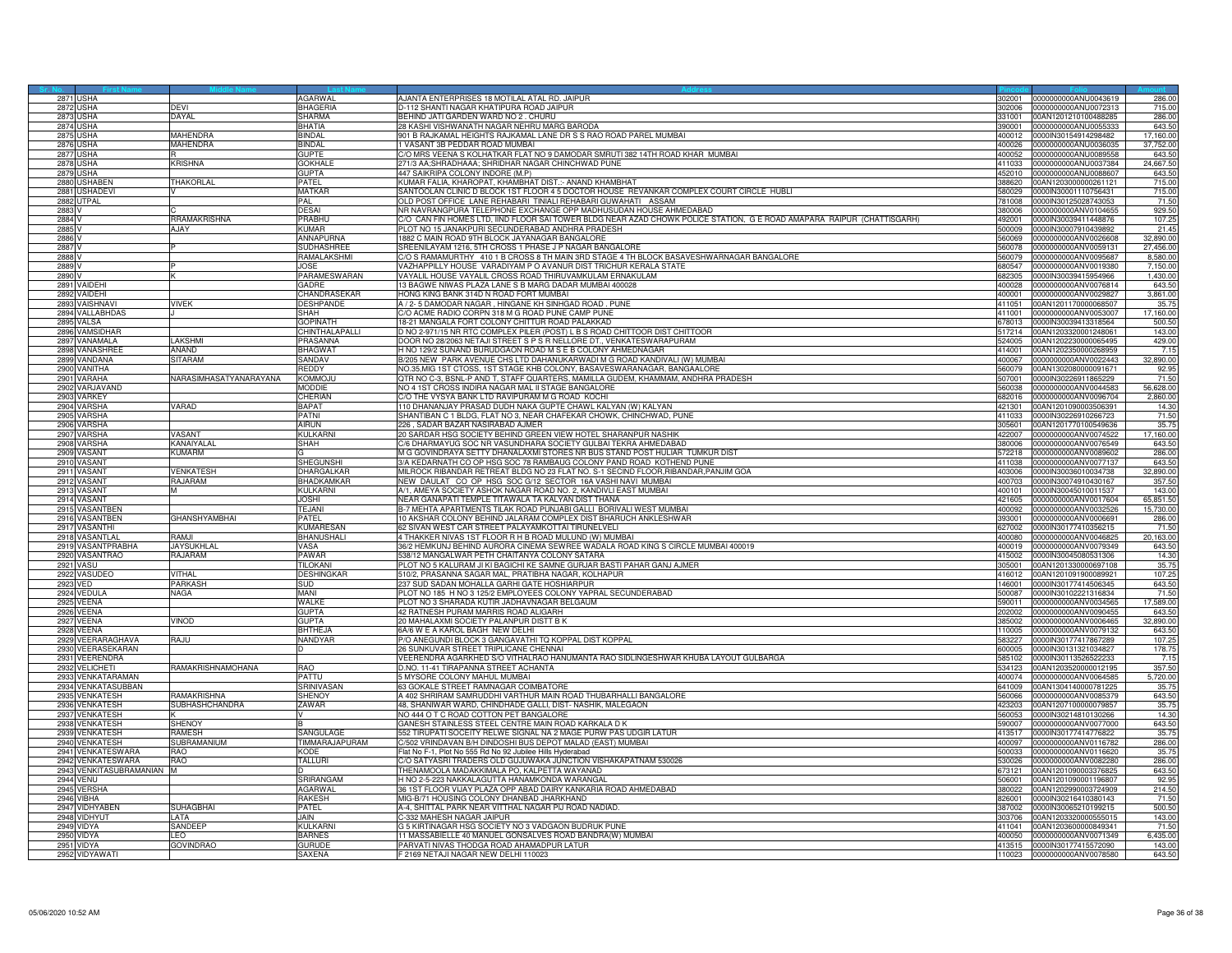|      | 2953 VIJAY                         | <b>KUMAR</b>       | SHUKLA                        | QR NO B/357 O P M COLONY AMLAI PAPER MILLS SHAHDOL                                                                            |                  | 484117 0000000000ANV0080474                                | 643.50            |
|------|------------------------------------|--------------------|-------------------------------|-------------------------------------------------------------------------------------------------------------------------------|------------------|------------------------------------------------------------|-------------------|
|      | <b>2954 VIJAY</b>                  | <b>VITHALDAS</b>   | <b>BHATIA</b>                 | MANI BHUVAN 27 PRARTHANA SAMAJ ROAD VILE PARLE MUMBAI                                                                         | 400057           | 0000000000ANV0081464                                       | 643.50            |
|      | 2955 VIJAY                         | VITHALDAS          | <b>BHATIA</b>                 | MANI BHUVAN 27 PRARTHANA SAMAJ ROAD VILE PARLE MUMBAI 400057                                                                  |                  | 400057 0000000000ANV0085454                                | 1,287.00          |
| 2956 | VIJAY                              | LAXMIKANT          | SHAYAL                        | AXMAN BAUG DURGA RD MULUND COLONY MUMBAI 400082                                                                               | 400082           | 0000000000ANV0084941                                       | 1,287.00          |
| 2957 | VIJAY                              | <b>IOTIRAM</b>     | WADNERKAR                     | SAHAKAR APPTT NAVKALPANA SOC 1201/12 DECCAN GYMKHANA OPP FERGUSON COLLEGE MAIN GATE PUNE                                      | 411004           | 0000000000ANV0115769                                       | 286.00            |
|      | 2958 VIJAY                         | <b>BALKRISHNA</b>  | GURAM                         | 3-17 AMBEKAR NAGAR GOLANJI HILLS EKNATH GANDHI MARG PAREL MUMBAI                                                              | 400012           | 00AN1201090000295262                                       | 1,787.50          |
|      | <b>2959 VIJAY</b>                  | NARAYAN            | <b>UMRANIKAI</b>              | NO 56-E LOKHMANYA NAGAR KOTARIA MARG MAHIM MUMBAI                                                                             | 400016           | 0000000000ANV0086820                                       | 643.50            |
|      | 2960 VIJAY                         |                    | <b>BHASKAR</b>                | 323 NARMADA APPARTMENT ALKANANDA NEW DELHI                                                                                    |                  | 110019 0000000000ANV0091038                                | 643.50            |
|      | 2961 VIJAY                         | SINGH              | <b>FAILIDAR</b>               | G-1 KARISHMA APPARTMENT 51 KRISHNA NAGAR SIRSI ROAD JAIPUR                                                                    | 302021           | 00001N30116030434960                                       | 221.65            |
|      | 2962 VIJAY                         |                    | KANWAR                        | 122 1ST D ROAD SARDARPURA NEAR NEHRU PARK JODHPUR RAJ 342002                                                                  | 342002           | 0000000000ANV0076943                                       | 643.50            |
|      | 2963 VIJAYA                        | <b>JOSEPH</b>      | <b>FIPF</b>                   | FLAT - 502 SUNDERVAN G/2 LOKHANDWALA ROAD ANDHERI (WEST) MUMBAI                                                               |                  | 400053 0000000000ANV0092270                                | 643.50            |
|      | 2964 VIJAYABEN                     |                    | <b>DHOLARIA</b>               | AA;SWASTIKAA; RAJMOTI NAGAR UPLETA                                                                                            |                  | 360490 0000000000ANV0054367                                | 1,144.00          |
|      | 2965 VIJAYALAKSHMI                 |                    | RAGHUNATHAN                   | FLAT 11 SRINIVAS 294/295 LLOYDS ROAD ROYAPETTAH CHENNAI                                                                       | 600014           | 0000000000ANV0050100                                       | 13,728.00         |
|      | 2966 VIJAYALAKSHMI                 |                    | PISHARODY                     | 21 AMJAD MANZIL PANDYA LANE OPP ROYAL HOTEL JUHUTHARA MUMBAI                                                                  | 400049           | 0000000000ANV0094695                                       | 429.00            |
| 2967 | VIJAYALAXMI                        | <b>BHANUPRASAD</b> | SUTHAR                        | 20 BALASINOR SOCIETY S V ROAD KANDIVLI (W) MUMBAI                                                                             | 400067           | 000000000ANV0059839                                        | 8,151.00          |
|      | 2968 VIJAYANAND                    |                    | KOLLURU                       | H NO 14-262B DOYENS TOWNSHIP OPP ALIND SERILINGAMPALLY R R DIST HYDERABAD                                                     | 500019           | 0000000000ANV0091040                                       | 643.5             |
|      | 2969 VIJAYANKUTTY                  |                    |                               | LAVANYA AAYIRCHERRY QULON KOLLAM KOLLAM                                                                                       | 691020           | 00AN1204470002083775                                       | 143.00            |
|      | 2970 VIJAYASARATHY                 |                    |                               | NEW NO 79 E MANGALAM APARTMENT II FLOOR P S SIVASAMI SALAI MYLAPORE CHENNAI                                                   |                  | 600004 0000000000ANV0085271                                | 1,287.00          |
|      | 2971 VIJAYASHREE                   |                    | <b>SHIRHATTI</b>              | FLAT #3 BLDG # B-2 B-WING CHINTAMNANAGAR CO OP HSG SOC ANAND PARK AUNDH PUNE                                                  | 411007           | 0000000000ANV0102647                                       | 1,787.50          |
|      | 2972 VIJAYBHAI                     | <b>AHYABHAI</b>    | PATEL                         | 43 BHAGU NAGAR MATA WADI L H ROAD SURAT                                                                                       | 395006           | 00AN1203320000444901                                       | 121.55            |
|      | 2973 VIJAYKUMAF                    | <b>SHRIDHAR</b>    | <b>SIRSAT</b>                 | S 6 HELEKAR COMPLEX CHINCH WADA CHIMBEL GOA GOA                                                                               | 403006           |                                                            | 71.50             |
|      | 2974 VIJAYKUMAF                    |                    | <b>BARUDE</b>                 | E/99 TELKAR COLONY KUSANUR H NO.E TO E/614 GULBARGA TALUK GULBARGA DIST GULBARGA                                              | 585105           | 0000IN30021412576398<br>00AN1202700000228819               | 71.50             |
|      |                                    |                    |                               |                                                                                                                               |                  |                                                            |                   |
|      | 2975 VIJAYKUMAR<br>2976 VIJAYLAXMI | LAXMANRAO          | <b>SUTRAVE</b><br><b>BOOB</b> | PLOT NO 10 VISHAL NAGAR WADI BK NANDED NANDED<br>C/O BANKATLAL BOOB & CO 68 RAJENDRA GUNJ RAICHUR                             | 584102           | 431602 00AN1204720001733361<br>0000000000ANV0031559        | 21.45<br>2.288.00 |
| 2977 |                                    | KUMAR              | <b>TOMAR</b>                  |                                                                                                                               | 382721           | 00AN1203350000053707                                       |                   |
|      | VIJENDRA<br>2978 VIKAS             | <b>BHANUPRASAD</b> | <b>JOSHI</b>                  | STATION ARMOURY NO 47 SU AF VIA KALOL GANDHINAGAR AHMEDABAD<br>GAYATRI KRUPA, CHANDRA HOUSE, GODI ROAD, DAHOD,                | 389151           | 00000N30097411151250                                       | 3,932.50<br>35.7  |
| 2979 | <b>VIKAS</b>                       |                    | <b>KHAJURIA</b>               | HOUSE NO.12 INDIRA COLONY TALAB JAMMU GOL GUJRAL ROAD JAMMU                                                                   | 180002           | 0000IN30234910299505                                       | 71.50             |
|      |                                    |                    |                               |                                                                                                                               |                  |                                                            |                   |
|      | 2980 VIKESH<br>2981 VIKIL          | OMPRAKASH          | CHANDLA<br><b>BIYALA</b>      | H NO.109 PURANA GURUDWARA NANGAL TOWNSHIP DISTT.ROPAR ROPAR<br>B/3 ALISHAN APARTMENT AMBADI ROAD VASAI ROAD WEST THANE        | 140124           | 00AN1203440000483847<br>401202 0000IN30177413488668        | 107.25<br>357.50  |
|      |                                    |                    |                               |                                                                                                                               |                  |                                                            |                   |
|      | 2982 VIKRAMKUMAR<br>2983 VILAS     |                    | JAIN<br>GADRE                 | 3 RD FLOOR H NO 404 OM APARTMENT GOODSHED RD SHASHTRI NAGAR BELGAUM<br>13 BAGWE NIWAS PLAZA LANE S B MARG DADAR MUMBAI 400028 | 590003           | 00AN1201330000136035<br>400028 0000000000ANV0076813        | 28.60<br>643.50   |
|      |                                    | <b>DATTATRAYA</b>  | PARAI                         | CHINTAMANI BEHIND TULSI - A SOCIETY PARIJAT NAGAR, NASHIK                                                                     |                  |                                                            | 12,155.00         |
|      | 2984 VILAS<br><b>2985 VIMAL</b>    |                    | <b>THAKKAF</b>                | 19 AMBICA NAGAR SOCIETY B/H KRISHNA CO OP V V NAGAR V V NAGAR GUJARAT INDIA                                                   |                  | 422005 0000IN30088814585584<br>388120 0000IN30051313782456 | 14.30             |
| 2986 | VIMAL                              |                    | CHAND                         | JAIN ENTERPRISES MAIN ROAD NARSAPUR (A P)                                                                                     | 534275           | 0000000000ANV0062330                                       |                   |
|      |                                    |                    |                               |                                                                                                                               |                  |                                                            | 1,716.00          |
| 2987 | VIMAL<br>2988 VIMALABEN            |                    | <b>KUMAR</b><br><b>DESAI</b>  | MOH MAHADEV RAMLILA ROAD DIBAI BULAND SHAHR<br>DESAI HAVELI P.O. BAKROL ANAND GUJARAT                                         | 202393<br>388315 | 0000lN30177412960609<br>0000000000ANV0063425               | 71.5<br>65,851.50 |
|      | <b>2989 VINAY</b>                  |                    | CHATURVED                     |                                                                                                                               | 201001           |                                                            |                   |
|      |                                    |                    |                               | 56-57/30 PUNJABI GALI VIJAY NAGAR MEERUT                                                                                      |                  | 0000000000ANV0100151                                       | 286.00            |
|      | 2990 VINAY                         |                    | <b>AGARWAI</b>                | 3/14/968 DILLIDARWAZA FAIZABAD                                                                                                |                  | 224001 0000IN30177415237114                                | 14.30             |
|      | 2991 VINAY                         | SHANKAR            | PANDEY                        | TYPE -III 7/2, MAHANAGAR SECRETARATE COLONY LUCKNOW                                                                           | 226006           | 0000IN30155721063688                                       | 2,402.40          |
|      | 2992 VINAY                         |                    | GARG                          | KOTWALI CHOWK, AMRITSAR ROAD, KAPURTHALA, PUNJAB                                                                              | 144601           | 0000IN30226911529236                                       | 357.5<br>19.197.7 |
|      | <b>2993 VINAY</b>                  | <b>KUMAR</b>       | <b>MISRA</b>                  | CP 116 MAURYA ENCLAVE PITAMPURA NEW DELHI DELHI INDIA                                                                         | 110034           | 0000000000ANV8100013                                       |                   |
|      | <b>2994 VINAY</b>                  |                    | <b>BHANDAR</b>                | 7 MANORATH VIDYANIKETAN COLONY AURANGABAD 431001                                                                              | 431001           | 0000000000ANV0084855                                       | 1,287.0           |
|      | <b>2995 VINAY</b>                  | <b>SURESH</b>      | <b>REVANKAR</b>               | H NO 270 MADIBAG ROAD AT KADWAD KARWAR KARNATAKA                                                                              |                  | 581339 0000IN30051312550534                                | 14.30             |
| 2996 | <b>VINAY</b>                       | RAKASH             | HAVANAGI                      | 288/1 RANEBENNUR VINAYAKANAGAR P B ROAD MRUTHYUNJAYANAGAR HAVERI                                                              | 581115           | 0000IN30039417120105                                       | 286.00            |
| 2997 | VINAY                              | <b>KUMARS</b>      | <b>KHEMKA</b>                 | 9/53 BHUPEN CHAMBERS 3RD FLOOR DALAL STREET FORT MUMBAI                                                                       | 400023           | 0000000000ANV0029377                                       | 2,359.50          |
|      | <b>2998 VINAY</b>                  | <b>KUMARS</b>      | <b>KHEMKA</b>                 | 329/331 KALBADEVI ROAD 4TH FLOOR MUMBAI                                                                                       |                  | 400002 0000IN30135610023895                                | 3.432.00          |
|      | 2999 VINAYAK                       |                    | <b>HEGDE</b>                  | C/O M/S BAPPANALLI BROTHERS MARKET YARD SIRSI                                                                                 | 581402           | 0000000000ANV0109763                                       | 858.00            |
|      | 3000 VINAYAK                       | <b>SOPANRAO</b>    | <b>KSHIRSAGAR</b>             | PLOT N0 23 24 TRIMURTI NAGAR PARBHANI                                                                                         |                  | 431431 0000IN30177410587342                                | 71.50             |
|      | 3001 VINAYAK                       | <b>HIVARAM</b>     | <b>BHATMULE</b>               | 270/1 CAR STREET GOKARN                                                                                                       | 581326           | 00AN1203840001084169                                       | 78.65             |
| 3002 | <b>VINAYAK</b>                     | GANAPAT            | SOLANKAR                      | PABAL-JAINMANDIR ROAD KASAR ALI, PABAL, SHIRUR. PUNE                                                                          |                  | 412403 00AN1202350000220802                                | 143.00            |
|      | 3003 VINAYAKUMAR                   |                    |                               | DEPT V T S BHEL R & D VIKASNAGAR HYDERABAD 500593                                                                             |                  | 500593 0000000000ANV0082249                                | 643.50            |
|      | 3004 VINAYKANT                     | MOHANLAL           | <b>GOTECHA</b>                | GAREDIA KUVA ROAD CHAMPAK NIVAS 4 RAGHUVIR PARA RAJKOT                                                                        |                  | 360001 0000000000ANV0021769                                | 71.50             |
| 3005 | <b>VINCENT</b>                     |                    | QUADROS                       | 7 ARLEM RAIA SALCETE GOA 403720                                                                                               | 403720           | 0000000000ANV0077080                                       | 643.50            |
| 3006 | <b>/INDVASINI</b>                  |                    | DEVI                          | GOYAL HANDLOOM UDYOG DHAMPUR DISTT BIJNOR 246761                                                                              | 246761           | 000000000ANV0078661                                        | 214.50            |
| 3007 | VINIT                              | <b>SIPIN</b>       | <b>GANDHI</b>                 | 704 VISHAL COMPLEX NARSING LANE S V ROAD MALAD WEST MUMBAI MAHARASHTRA                                                        | 400064           | 0000lN30051315470267                                       | 35.7              |
|      | 3008 VINITA                        |                    | PATIL                         | 1202/5 YESHWANT GHOLE ROAD PUNE                                                                                               | 411004           | 0000000000ANV0074333                                       | 17,160.00         |
|      | 3009 VINITA                        | AMAR               | SHRIDHARANI                   | 74 NIBBANA PALI HILL ROAD BANDRA W MUMBAI                                                                                     | 400050           | 0000IN30036022135360                                       | 28,099.50         |
|      | 3010 VINITA                        |                    | SINHA                         | 70 5 BALLUPUR, NEAR ONGC HOSPITAL, DEHRADUN                                                                                   | 248001           | 0000IN30226910222520                                       | 715.00            |
|      | 3011 VINOD                         |                    | PASSI                         | <b>448 SEC 7 PANCHKULA HARYANA</b>                                                                                            | 34109            | 0000lN30184610282475                                       | 7.1               |
|      | 3012 VINOD                         |                    | KUMAR                         | C/O LUCKNOW MEDICAL AGENCIES 1694 MADAN LAL MEDICINE MARKET BHAGIRATH PALACE CHANDNI CHOWK DELHI                              | 110006           | 0000000000ANV0011080                                       | 22,594.00         |
|      | 3013 VINOD                         |                    | <b>MURARKA</b>                | C/O PLYWOOD EMPORIUM 94 RANGAPILLAI STREET PONDICHERRY                                                                        | 605001           | 0000000000ANV0093895                                       | 429.00            |
|      | <b>3014 VINOD</b>                  | <b>KUMARCHADHA</b> | <b>FCA</b>                    | F-11 N D S E II, NEW DELHI 110 049                                                                                            | 110049           | 0000000000ANV0087955                                       | 643.50            |
|      | 3015 VINODKUMAR                    | <b>BHOGILAL</b>    | <b>PATANI</b>                 | 2470 PATANI LANE YEOLA NASIK                                                                                                  | 423401           | 0000000000ANV0025184                                       | 32,890.00         |
| 3016 | VIPAN                              |                    | <b>MALIK</b>                  | I.NO.23, FRIENDS COLONY, PANIPAT, HARYANA                                                                                     | 32103            | 0000IN30236510294059                                       | 14.30             |
|      | 3017 VIPIN                         |                    |                               | PUTHUKKUDI PANNIANNUR P O THALASSERY KANNUR                                                                                   | 670679           | 00AN1304140006301916                                       | 71.50             |
|      | 3018 VIPUL                         | DHANSUKHLAL        | <b>KAPADIA</b>                | RAMABEN HOSPITAL RUSTOMWADI ROAD NAVSARI                                                                                      | 396445           | 0000000000ANV0071799                                       | 3,575.00          |
|      | 3019 VIPULKUMAR                    | MANHARLAL          | <b>SHAH</b>                   | 22/B SANSKAR BHARTI ANKUR NARANPURA AHMEDABAD                                                                                 | 999999           | 0000000000ANV0058259                                       | 1,144.00          |
|      | 3020 VIRABHADRA                    | <b>EKANATHARAV</b> | DHONDE                        | H NO 2453 SHIVKALYAN NAGAR OPP POST OFFICE LOHA NANDED NANDED                                                                 |                  | 431708 00AN1208160022826508                                | 7.15              |
|      | 3021 VIRABHAI                      | <b>VABHAI</b>      | PATEL                         | AT-MADHUPURA PO-LALAWADA TA-PALANPUR DIST-B-K N-GUJARAT                                                                       | 385001           | 0000IN30039411807320                                       | 1,358.50          |
|      | 3022 VIRAM                         |                    | <b>GORSHIRA</b>               | AT PO VISAWADA VLA BOKHIRA TA PORBANDAR DIST PORBANDAR                                                                        | 360579           | 0000IN30103924504106                                       | 107.2             |
|      | 3023 VIRBALABEN                    |                    | PATEL                         | A/35 PARICHAY PARK OPP RAJIV GANDHI SWIMMING POOL WAGHDIA ROAD VADODARA                                                       |                  | 390019 0000IN30039415117989                                | 2,145.00          |
|      | <b>3024 VIREN</b>                  | MADHUBHAI          | <b>PATEL</b>                  | MADHURAM RAVAL FALI POST HALVAD SINAGAR HALVAD                                                                                |                  | 363330 0000000000ANV0073756                                | 8,580.00          |
| 3025 | <b>VIRENDRA</b>                    | NAROTTAMDAS        | <b>SHAH</b>                   | M-5 VRUNDAVAN PASHABHAI PARK RACE COURSE CIRCLE VADODARA                                                                      | 390007           | 0000000000ANV0116332                                       | 2,187.90          |
| 3026 | <b>VIRESH</b>                      |                    | AHUJA                         | C/O AHUJA & CO MANDIR MARG NEW DELHI                                                                                          | 10001            | 0000000000ANV0088348                                       | 643.50            |
| 3027 | <b>VISHAKHA</b>                    |                    | <b>GLIPTA</b>                 | 23 VIKAS PATH AI WAR                                                                                                          | 301001           | 0000IN30177416133506                                       | 429.00            |
| 3028 | <b>VISHAL</b>                      |                    | <b>DASHOTA</b>                | NO 367 J1 ROAD BHOPALPURA UDAIPUR                                                                                             | 313001           | 00AN1301440001718833                                       | 214.50            |
|      | 3029 VISHAL                        |                    | YADAV                         | PHATTUPUR, DARGARH PIPRIS Bhadohi                                                                                             | 221401           | 00AN1201910101351563                                       | 7.15              |
|      | 3030 VISHAL                        | <b>KUMARR</b>      | JAIN.                         | MAHADEVA TEXTILE KAIPET DAVANGERE                                                                                             |                  | 577002 0000IN30023912449604                                | 228.80            |
| 3031 | <b>VISHNU</b>                      | <b>ANDURANG</b>    | PATIL                         | SURVEY NO.42 'B' MAHADA COLONY POONA BANGALORE HIGHWAY EAST UJALAIWADI KOLHAPUR                                               | 116005           | 00AN1202000000115281                                       | 71.50             |
|      | 3032 VISHNU                        | PRASHAD            | <b>MUNDBA</b>                 | C/O NARSING PRASHAD VISHNU PRASHAD ASIAN PAINTS DEALER JHARSUGUDA ORISSA 768201                                               |                  | 768201 0000000000ANV0076766                                | 643.50            |
|      | 3033 VISHNUBH/                     | <b>MAGANBHA</b>    | <b>PATFI</b>                  | PITRU CHAYA NR RANCHHODJI MANDIR Anand                                                                                        |                  | 388001 00AN1201910101345741                                | 357.50            |
|      | 3034 VISHNUDAS                     | SHANKARLAL         | <b>BAJAJ</b>                  | BLOCK NO. 7, TULJA BHAWANI SHOPPING CENTRE MAIN ROAD OSMANABAD                                                                |                  | 413501 00AN1202890000285868                                | 35.75             |